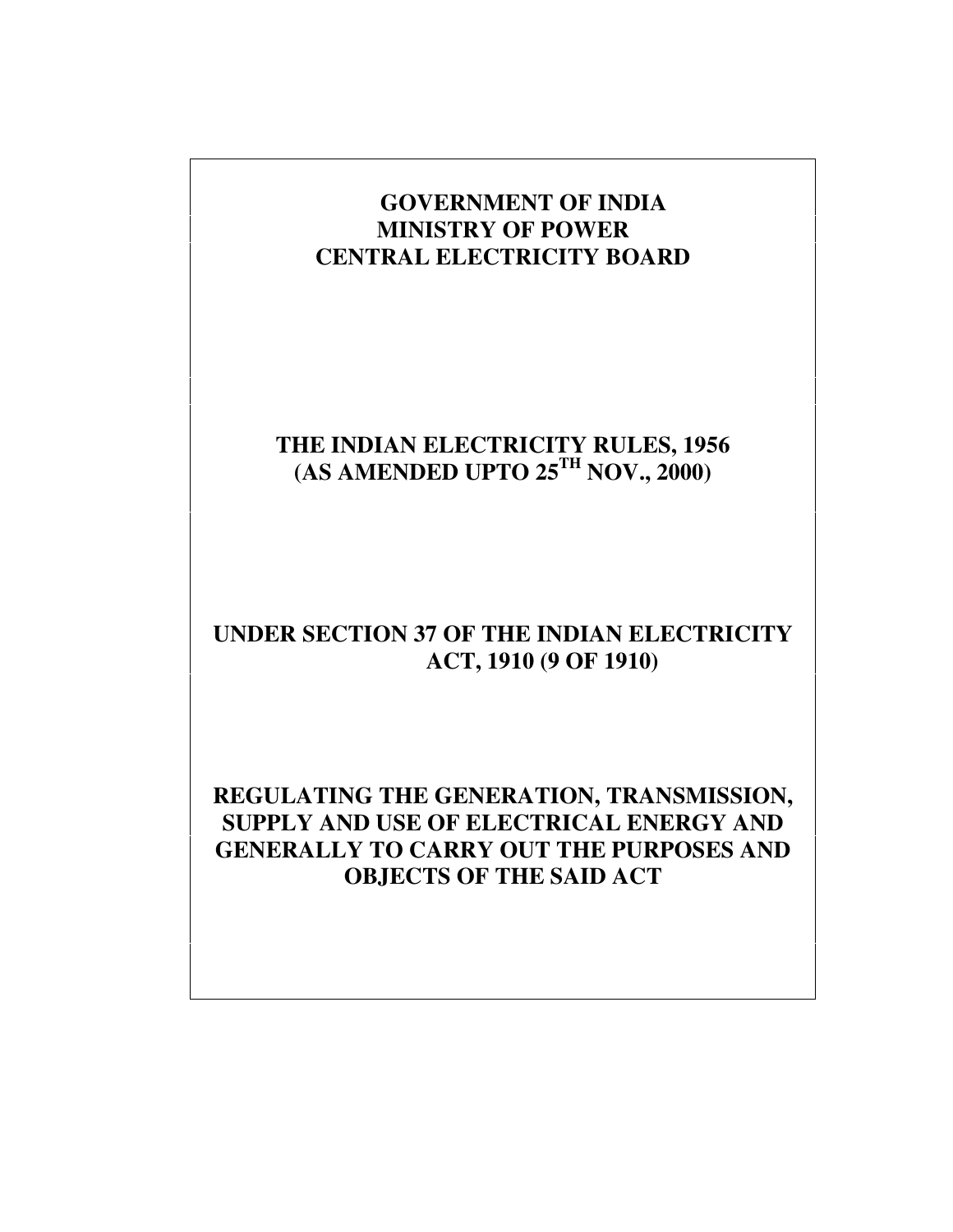## **CONTENTS**

|                |                                                                | Page |
|----------------|----------------------------------------------------------------|------|
| Rule           |                                                                |      |
|                | <b>CHAPTER 1</b>                                               |      |
|                | <b>PRELIMINARY</b>                                             |      |
| $\mathbf{1}$   | Short title and commencement                                   | 1    |
| $\overline{2}$ | Definitions                                                    | 1    |
| 3              | Authorisation                                                  | 5    |
|                | <b>CHAPTER II</b>                                              |      |
|                | <b>INSPECTORS</b>                                              |      |
| $\overline{4}$ | Qualification of Inspectors                                    | 6    |
| 4A             | Appointment of officers to assist the Inspectors               | 7    |
| 4B             | Qualification of officers appointed to assist the Inspectors   | 7    |
| $\mathfrak{S}$ | Entry and inspection                                           | 8    |
| 6              | Appeals                                                        | 8    |
| 7              | Amount of fees                                                 | 8    |
| 8              | Incidence of fees recoverable in the cases of dispute          | 9    |
| 9              | Submission of records                                          | 9    |
| 10             | List of consumers                                              | 9    |
|                | <b>CHAPTER III</b>                                             |      |
|                | <b>LICENCE</b>                                                 |      |
| 11             | Application for licence                                        | 9    |
| 12             | Copies of maps and draft licence for public inspection         | 10   |
| 13             | Contents of draft licence                                      | 10   |
| 14             | Form of draft licence                                          | 11   |
| 15             | Advertisement of application and contents thereof              | 11   |
| 16             | Amendment of draft licence                                     | 11   |
| 17             | Local enquiries                                                | 11   |
| 18             | Approval of draft licence                                      | 11   |
| 19             | Notification of grant of licence                               | 12   |
| 20             | Date of commencement of licence                                | 12   |
| 21             | Deposit of maps                                                | 12   |
| 22             | Deposit of printed copies                                      | 12   |
| 23             | Application for written consent of State Government in certain | 12   |
|                | cases                                                          |      |
| 24             | Amendment of licence                                           | 12   |
| 25             | Sale of Plans                                                  | 13   |
| 26             | Preparation and submission of accounts                         | 13   |
| 27             | Model conditions of supply                                     | 13   |
| 28             | Forms of requisitions                                          | 13   |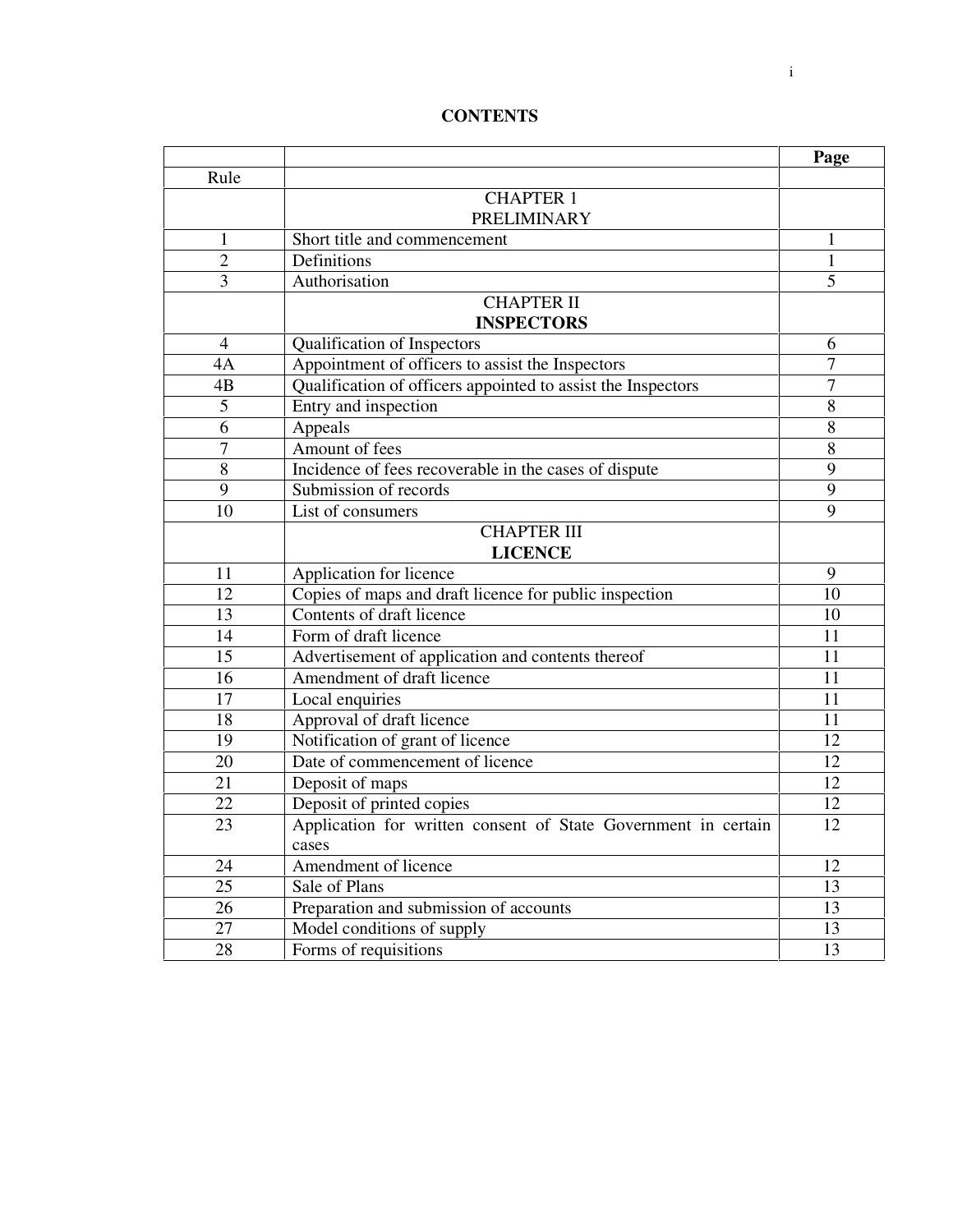| Rule |                                                                                          | Page |
|------|------------------------------------------------------------------------------------------|------|
|      | <b>CHAPTER IV</b>                                                                        |      |
|      | <b>GENERAL SAFETY REQUIREMENTS</b>                                                       |      |
| 29   | Construction, installation, protection, operation and maintenance of                     | 13   |
|      | electric supply lines and apparatus                                                      |      |
| 30   | Service lines and apparatus on consumer's premises                                       | 14   |
| 31   | Cut-out on consumer's premises                                                           | 14   |
| 32   | Identification of earthed and earthed neutral conductors and                             | 14   |
|      | position of switches and cut-outs therein                                                |      |
| 33   | Earthed terminal on consumer's premises                                                  | 15   |
| 34   | Accessibility of bare conductors                                                         | 15   |
| 35   | Danger notices                                                                           | 16   |
| 36   | Handling of electric supply lines and apparatus                                          | 16   |
| 37   | Supply to vehicles, cranes, etc.                                                         | 17   |
| 38   | Cables for portable or transportable apparatus                                           | 17   |
| 39   | Cables protected by bituminous materials                                                 | 17   |
| 40   | <b>Street boxes</b>                                                                      | 17   |
| 41   | Distinction on different circuits                                                        | 18   |
| 41A  | Distinction of the installations having more than one feed                               | 18   |
| 42   | Accidental charge                                                                        | 18   |
| 43   | Provisions applicable to protective equipment                                            | 18   |
| 44   | Instructions for restoration of persons suffering from electric                          | 19   |
|      | shocks                                                                                   |      |
| 44A  | Intimation of accident                                                                   | 19   |
| 45   | Precautions to be adopted by consumers, owners, occupiers,                               | 19   |
|      | electrical contractors, electrical workmen and suppliers                                 |      |
| 46   | Periodical inspection and testing of consumer's installation                             | 20   |
|      | <b>CHAPTER V</b>                                                                         |      |
|      | GENERAL CONDITIONS RELATING TO SUPPLY AND USE OF                                         |      |
| 47   | <b>ENERGY</b>                                                                            | 21   |
| 47A  | Testing of consumer's installation                                                       | 21   |
| 48   | Installation and Testing of Generating Units                                             | 21   |
| 49   | Precautions against leakage before connection                                            | 22   |
| 50   | Leakage on consumer's premises                                                           | 22   |
| 50A  | Supply and use of energy<br>Additional provisions for supply and use of energy in multi- | 24   |
|      | storeyed building (more than 15 metres in height)                                        |      |
| 51   | Provisions applicable to medium, high or extra high voltage                              | 24   |
|      | installations                                                                            |      |
| 52   | Appeal to Inspector in regard to defects                                                 | 25   |
| 53   | Cost of inspection and test of consumer's installation                                   | 26   |
| 54   | Declared voltage of supply to consumer                                                   | 26   |
| 55   | Declared frequency of supply to consumer                                                 | 26   |
| 56   | Sealing of meters and cut-outs                                                           | 26   |
| 57   | Meters, maximum demand indicators and other apparatus on                                 | 26   |
|      | consumer's premises                                                                      |      |
| 58   | Point of commencement of supply                                                          | 27   |
| 59   | Precautions against failure of supply; Notice of failures                                | 27   |
|      |                                                                                          |      |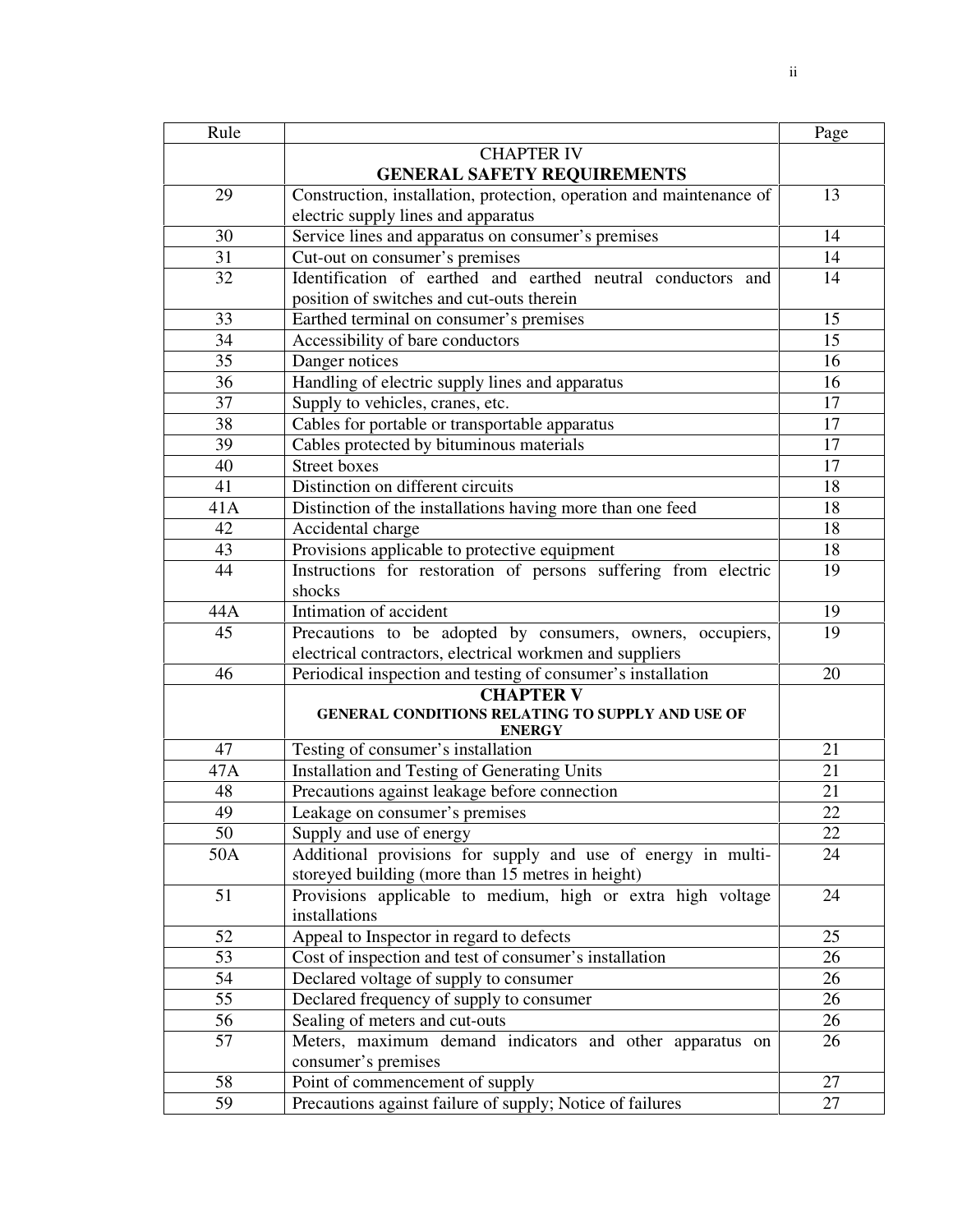| Rule |                                                                                | Page |
|------|--------------------------------------------------------------------------------|------|
|      | <b>CHAPTER VI</b>                                                              |      |
|      | ELECTRIC SUPPLY LINES, SYSTEMS AND APPARATUS                                   |      |
|      | FOR LOW AND MEDIUM VOLTAGES                                                    |      |
| 60   | Test for resistance of insulation                                              | 28   |
| 61   | Connection with earth                                                          | 28   |
| 61A  | Earth leakage protective device                                                | 30   |
| 62   | Systems at medium voltage                                                      | 30   |
|      | <b>CHAPTER VII</b>                                                             |      |
|      | ELECTRIC SUPPLY LINES, SYSTEMS AND APPARATUS                                   |      |
|      | FOR HIGH AND EXTRA-HIGH VOLTAGES                                               |      |
| 63   | Approval by Inspector                                                          | 31   |
| 64   | Use of energy at high and extra-high voltages                                  | 31   |
| 64A  | Additional provisions for use of energy at high and extra-high<br>voltages     | 35   |
| 65   | Testing, operation and maintenance                                             | 36   |
| 66   | Metal sheathed electric supply lines; Precautions against excess<br>leakage    | 37   |
| 67   | Connection with earth                                                          | 38   |
| 68   | General conditions as to transformation and control of energy                  | 39   |
| 69   | Pole type sub-stations                                                         | 40   |
| 70   | Condensers                                                                     | 40   |
| 71   | Additional provisions for supply to high voltage luminous tube sign            | 40   |
|      | installation                                                                   |      |
| 72   | Additional provisions for supply to high voltage electrode boilers             | 41   |
| 73   | Supply to X-ray and high frequency installation                                | 42   |
|      | <b>CHAPTER VIII</b>                                                            |      |
|      | <b>OVERHEAD LINES</b>                                                          |      |
| 74   | Material and strength                                                          | 43   |
| 75   | Joints                                                                         | 43   |
| 76   | Maximum stresses; Factors of safety                                            | 44   |
| 77   | Clearance above ground of the lowest conductor                                 | 45   |
| 78   | Clearance between conductors and trolley wires                                 | 45   |
| 79   | Clearances from buildings of low and medium voltage lines and<br>service lines | 46   |
| 80   | Clearances from buildings of high and extra-high voltage lines                 | 46   |
| 81   | Conductors at different voltages on same supports                              | 47   |
| 82   | Erection of or alteration to buildings, structures, flood banks and            | 47   |
|      | elevation of roads                                                             |      |
| 82A  | Transporting and Storing of material near overhead lines                       | 48   |
| 83   | <b>Clearances</b> ; General                                                    | 48   |
| 84   | Routes; Proximity to aerodromes                                                | 48   |
| 85   | Maximum interval between supports                                              | 48   |
| 86   | Conditions to apply where telecommunication lines and power lines              | 48   |
|      | are carried on same supports                                                   |      |
| 87   | Lines crossing or approaching each other                                       | 49   |
| 88   | Guarding                                                                       | 50   |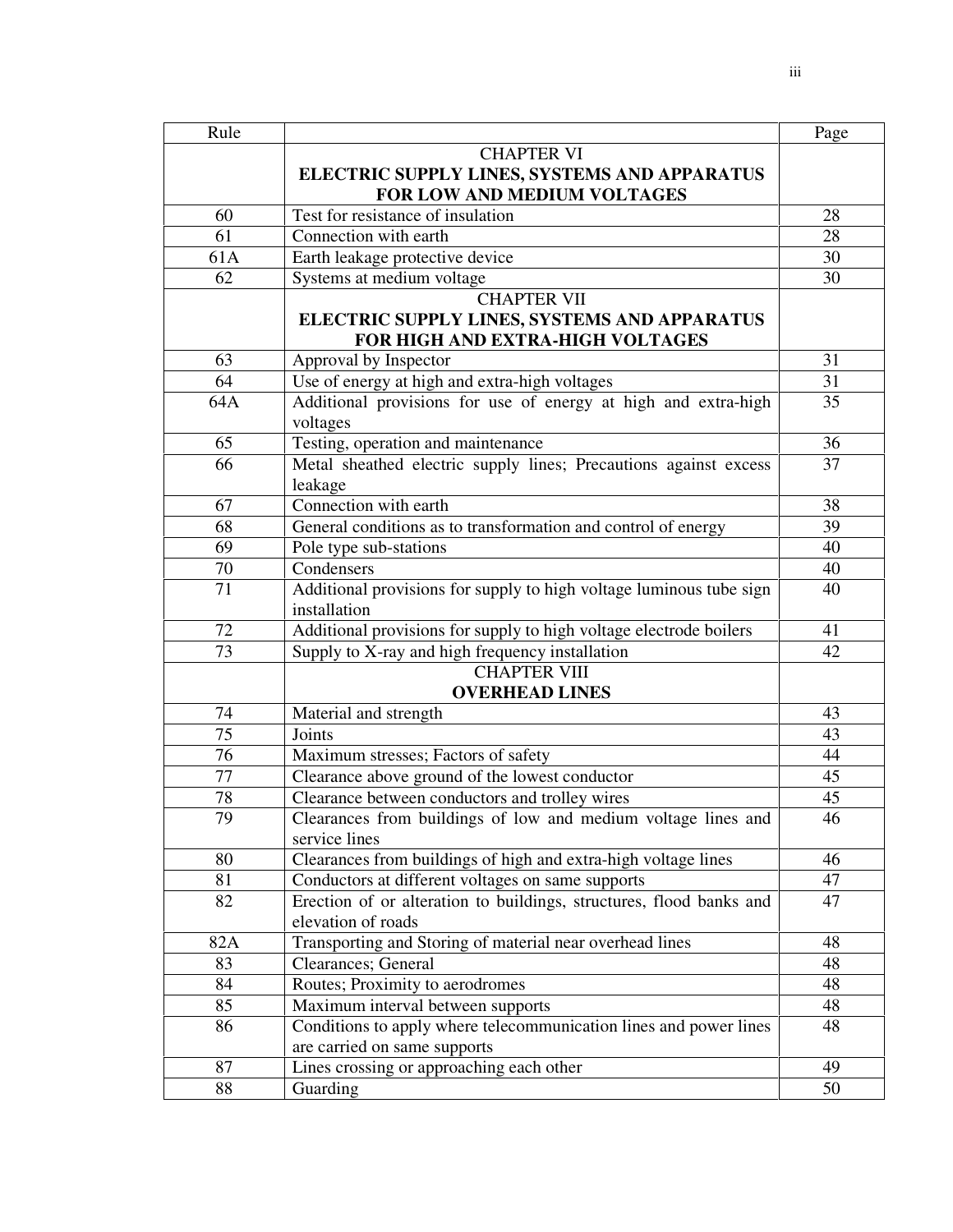| Rule |                                                        | Page |
|------|--------------------------------------------------------|------|
| 89   | Service-lines from overhead lines                      | 51   |
| 90   | Earthing                                               | 51   |
| 91   | Safety and protective devices                          | 51   |
| 92   | Protection against lightning                           | 52   |
| 93   | Unused overhead lines                                  | 52   |
|      | <b>CHAPTER IX</b>                                      |      |
|      | <b>ELECTRIC TRACTION</b>                               |      |
| 94   | Additional rules for electric traction                 | 52   |
| 95   | Voltage of supply to vehicle                           | 52   |
| 96   | Insulation of lines                                    | 52   |
| 97   | Insulation of returns                                  | 52   |
| 98   | Proximity to metallic pipes, etc.                      | 53   |
| 99   | Difference of potential on returns                     | 53   |
| 100  | Leakage on conduit system                              | 53   |
| 101  | Leakage on system other than conduit system            | 53   |
| 102  | Passengers not to have access to electric circuit      | 54   |
| 103  | Current density in rails                               | 54   |
| 104  | Isolation of sections                                  | 54   |
| 105  | Minimum size and strength of trolley-wire              | 54   |
| 106  | Height of trolley-wire and length of span              | 54   |
| 107  | Earthing of guard wires                                | 54   |
| 107A | Proximity to magnetic observatories and laboratories   | 54   |
| 108  | Records                                                | 54   |
|      | <b>CHAPTER X</b>                                       |      |
|      | ADDITIONAL PRECAUTIONS TO BE ADOPTED IN                |      |
|      | <b>MINES AND OIL-FIELDS</b>                            |      |
| 109  | Application of Chapter                                 | 55   |
| 110  | Responsibility for observance                          | 55   |
| 111  | <b>Notices</b>                                         | 55   |
| 112  | Plans                                                  | 55   |
| 113  | Lighting, communications and fire precautions          | 56   |
| 114  | Isolation and fixing of transformer, switch-gear, etc. | 56   |
| 115  | Method of earthing                                     | 56   |
| 116  | Protective equipment                                   | 56   |
| 117  | Earthing metal, etc.                                   | 56   |
| 118  | Voltage limits                                         | 57   |
| 119  | Transformers                                           | 57   |
| 120  | <b>Switchgear and Terminals</b>                        | 57   |
| 121  | $\overline{\text{Disconnection}}$ of supply            | 58   |
| 122  | Cables                                                 | 58   |
| 123  | Flexible cables                                        | 59   |
| 124  | Portable and transportable machines                    | 61   |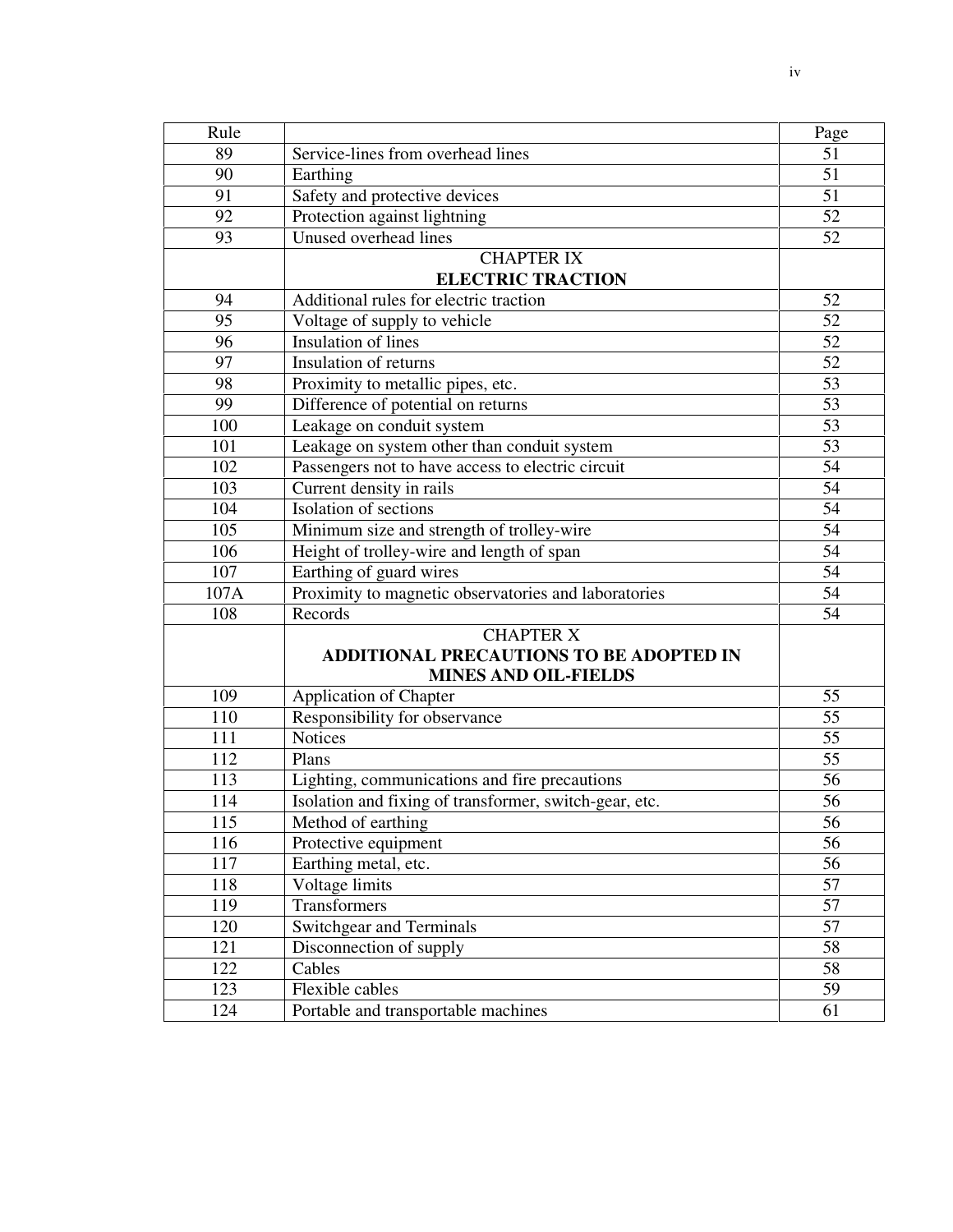| Rule              |                                                                          | Page |
|-------------------|--------------------------------------------------------------------------|------|
| 125               | Sundry precautions                                                       | 61   |
| 126               | Precautions where gas exists                                             | 61   |
| 127               | Shot-firing                                                              | 64   |
| 128               | Signalling                                                               | 64   |
| 129               | Haulage                                                                  | 64   |
| 130               | Earthing of neutral points                                               | 65   |
| 131               | Supervision                                                              | 65   |
| 132               | Exemptions                                                               | 65   |
|                   | <b>CHAPTER XI</b>                                                        |      |
|                   | <b>MISCELLANEOUS</b>                                                     |      |
| 133               | <b>Relaxation by Government</b>                                          | 66   |
| 134               | Relaxation by Inspector                                                  | 66   |
| 135               | Supply and use of energy by non-licensees and others                     | 66   |
| 136               | Responsibility of Agents and Managers                                    | 66   |
| 137               | Mode of entry                                                            | 66   |
| 138               | Penalty for breaking seal                                                | 66   |
| 138A              | Penalty for breach of rule 44A                                           | 67   |
| 139               | Penalty for breach of rule 45                                            | 67   |
| 140               | Penalty for breach of rule 82                                            | 67   |
| 140A              | Penalty for breach of rule 77, 79 or 80                                  | 67   |
| 141               | Penalty for breach of rules                                              | 67   |
| 142               | Application of rules                                                     | 68   |
| 143               | Repeal                                                                   | 68   |
| Annexure I        | Specification relating to the deposition of Silver                       | 68   |
| Annexure II       | Scale of fees for comparison with the Government of India                | 68   |
|                   | Standards referred to in sub-rule (I) of Rule 2                          |      |
| Annexure III      | Model form of draft licence                                              | 69   |
| Annexure IV       | Summary of Technical and Financial particulars                           | 71   |
| Annexure V        | Model form of accounts                                                   | 74   |
| Annexure VI       | Model form of draft conditions of supply                                 | 94   |
| Annexure VII      | Form of requisition under Clause $V(4)$ of the Schedule of the Act       | 103  |
| Annexure VIII     | Form of requisition for supply of energy under Clause $VI(5)$ of the     | 104  |
|                   | Schedule to the Act                                                      |      |
| Annexure IX       | Form of order under sub-rule (4) of Rule 5, sub-rule (2) of Rule 46      | 105  |
| Annexure IX-<br>A | Model forms of Inspection report                                         | 106  |
| Annexure X        | Form of Annual returns for Mines                                         | 116  |
| Annexure XI       | Form of Annual Return for Oil-fields                                     | 118  |
| Annexure XII      | Log Sheet for Mines and Oil-fields                                       | 119  |
| Annexure XIII     | Form for reporting electrical accidents                                  | 119  |
| Annexure          | Guidelines for providing training                                        | 122  |
| XIV               |                                                                          |      |
| Annexure XV       | Form for failure report for transformers/reactors of 20 MVA and<br>above | 124  |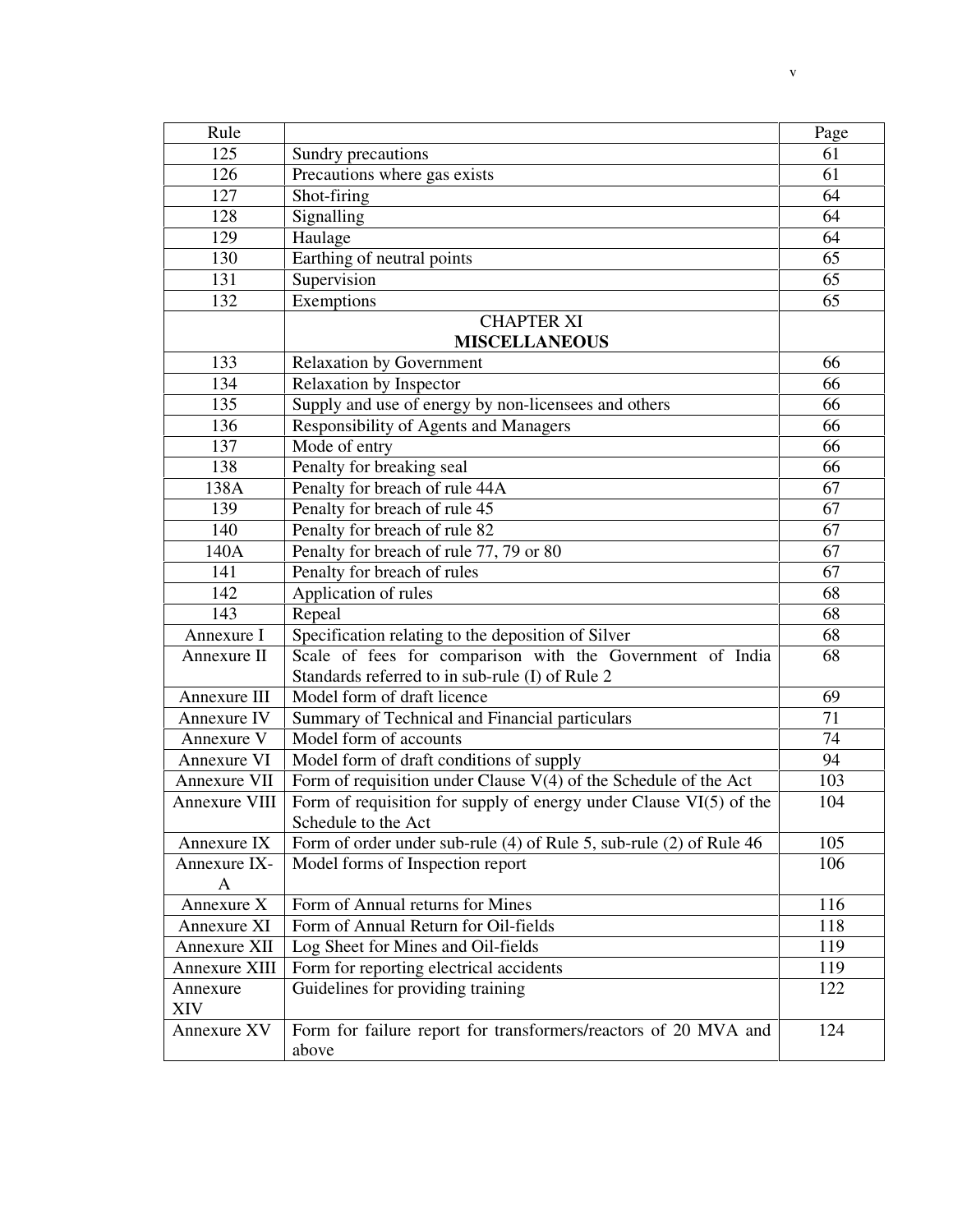#### **MINISTRY OF IRRIGATION AND POWER NOTIFICATION**

New Delhi, the 26<sup>th</sup> June, 1956

S.R.O. 1455. In exercise of the powers conferred by section 37 of the Indian Electricity Act,1910(9 of 1910), the Central Electricity Board hereby makes the following rules, the same having been previously published as requiured by subsection(1) of section 38 of the said Act namely:-

#### **RULES**

#### CHAPTER I **PRELIMINARY**

- **1. Short title and commencement-**(1) These rules may be called the Indian Electricity Rules,1956.
- (2) They shall come into force at once.
- **2. Definitions**:- (1) In these rules, unless the context otherwise requires,
- (a) "the Act" means the Indian Electricity Act,1910;
- (b) "Accessible" means within physical reach without the use of any appliance or special effort;
- (c) "Ampere" means a unit of electric current and is the unvarying electric current which when passed through a solution of nitrate of silver in water, in accordance with the specification set out in Annexure- I, deposits silver at the rate of 0.001118 of a grams per second; the aforesaid unit is equivalent to the current which, in passing through the suspended coil of wire forming part of the instrument marked "Government of India Ampere Standard Verified" when the suspended coil is in its sighted position, exerts a force which is exactly balanced by the force exerted by gravity in Calcutta on the counter balancing iridio-platinum weight of the said instrument;
- (d) "Annexure" means an Annexure to these rules;
- (e) "apparatus" means electrical apparatus and includes all machines, fittings, accessories and appliances in which conductors are used;
- (ee) "authorised person" means a person authorised under rule3;
- (f) "bare" means not covered with insulating materials;
- (g) "cable" means a length of insulated single conductor(solid or stranded or of two or more such conductors each provided with its own insulation, which are laid up together. Such insulated conductor or conductors may or may not be provided with an overall mechanical protective covering;

(gg) "flexible cable" means a cable consisting of one or more cores each formed of a group of wires, the diameter and the physical properties of the wires and insulating material being such as to afford flexibility.

(h)"circuit" means an arrangement of conductor or conductors for the purpose of conveying energy and forming a system or a branch of a system;

(i)"circuit breaker" means a device, capable of making and breaking the circuit under all conditions, and unless otherwise specified, so designed as to break the current automatically under abnormal conditions;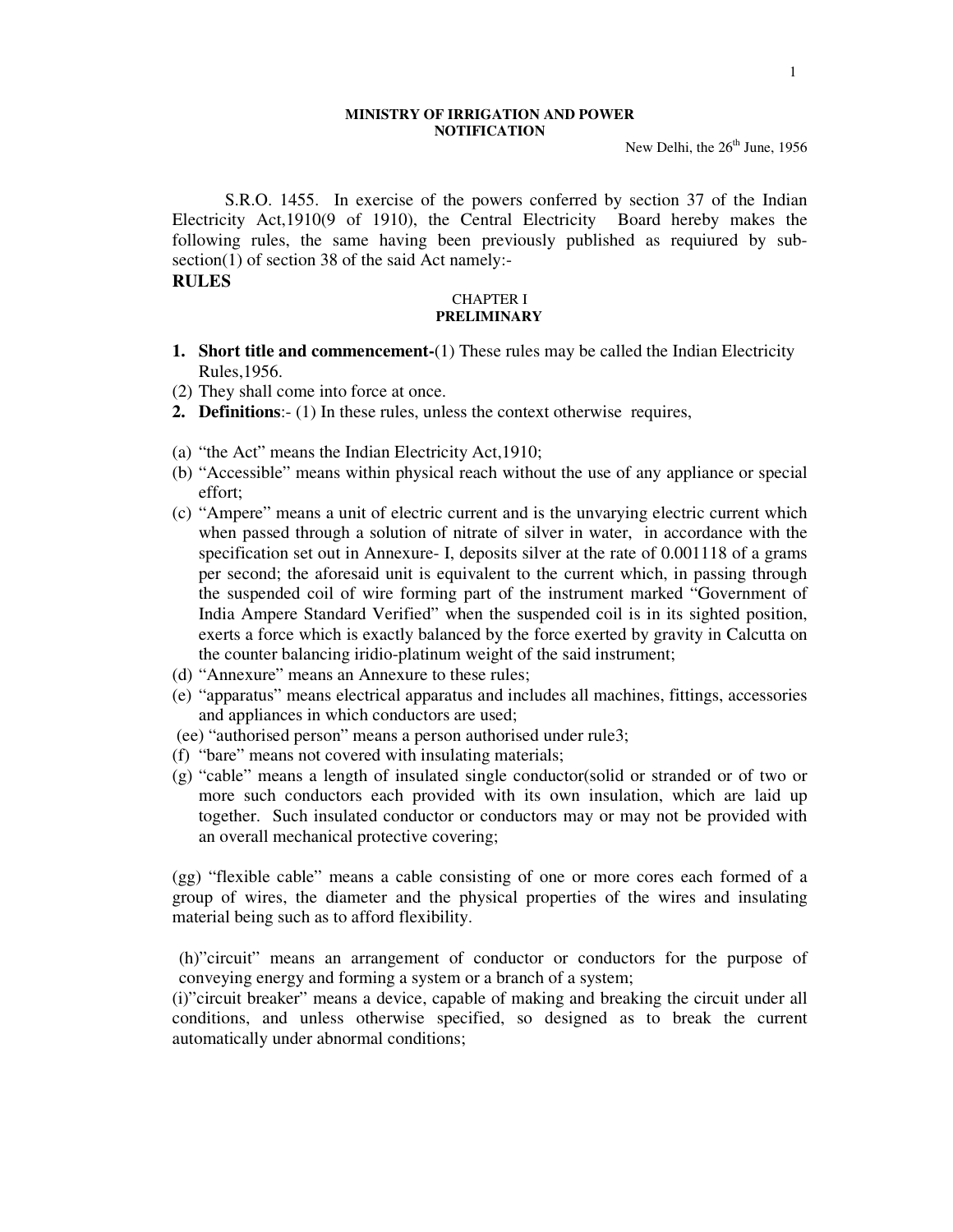- (j) " concentric cable" means a composite cable comprising an inner conductor which is insulated and one or more outer conductors which are insulated from one another and are disposed over the insulation of, and more or less around, the inner conductor;
- (k) " conductor" means any wire, cable, bar, tube, rail or plate used for conducting energy and so arranged as to be electrically connected to a system;
- (l) " conduit" means rigid or flexible metallic tubing or mechanically strong and fire resisting non-metallic tubing into which a cable or cables may be drawn for the purpose of affording it or them mechanical protection;
- (m)" covered with insulating material" means adequately covered with insulating material of such quality and thickness as to prevent danger;
- (n) " cut out" means any appliance for automatically interrupting the transmission of energy through any conductor when the current rises above a pre-determined amount, and shall also include fusible cut-out;
- (o) " danger" means danger to health or danger to life or any part of body from shock, burn or other injury to persons, or property, or from fire or explosion, attendant upon the generation, transmission, transformation, conversion, distribution or use of energy;
- (p) " dead" means at or about earth potential and disconnected from any live system;

Provided that apparatus separated from a live conductor by a spark gap shall not be deemed to be "dead";

Note:-The term "dead" is used only with reference to current carrying parts when these parts are not live.

- (q) " earthed" or " connected with earth" means connected with the general mass of earth in such manner as to ensure at all times an immediate discharge of energy without danger;
- (r) " earthing system" means an electrical system in which all the conductors are earthed;
- (s) deleted
- (t) " enclosed sub-station" means any premises or enclosure or part thereof, being large enough to admit the entrance of a person after the apparatus therein is in position, containing apparatus for transforming or converting energy to or from a voltage at or above medium voltage(other than transforming or converting solely for the operation of switch gear or instruments) with or without any other apparatus for switching, controlling or otherwise regulating the energy, and includes the apparatus therein;
- (u) " enclosed switch-station" means any premises or enclosure or part thereof, being large enough to admit the entrance of a person after the apparatus therein is in position, containing apparatus for switching, controlling or otherwise regulating energy at or above medium voltage but not for transforming or converting energy(other than for transforming or converting solely for the operation of switchgear or instruments), and includes the apparatus therein;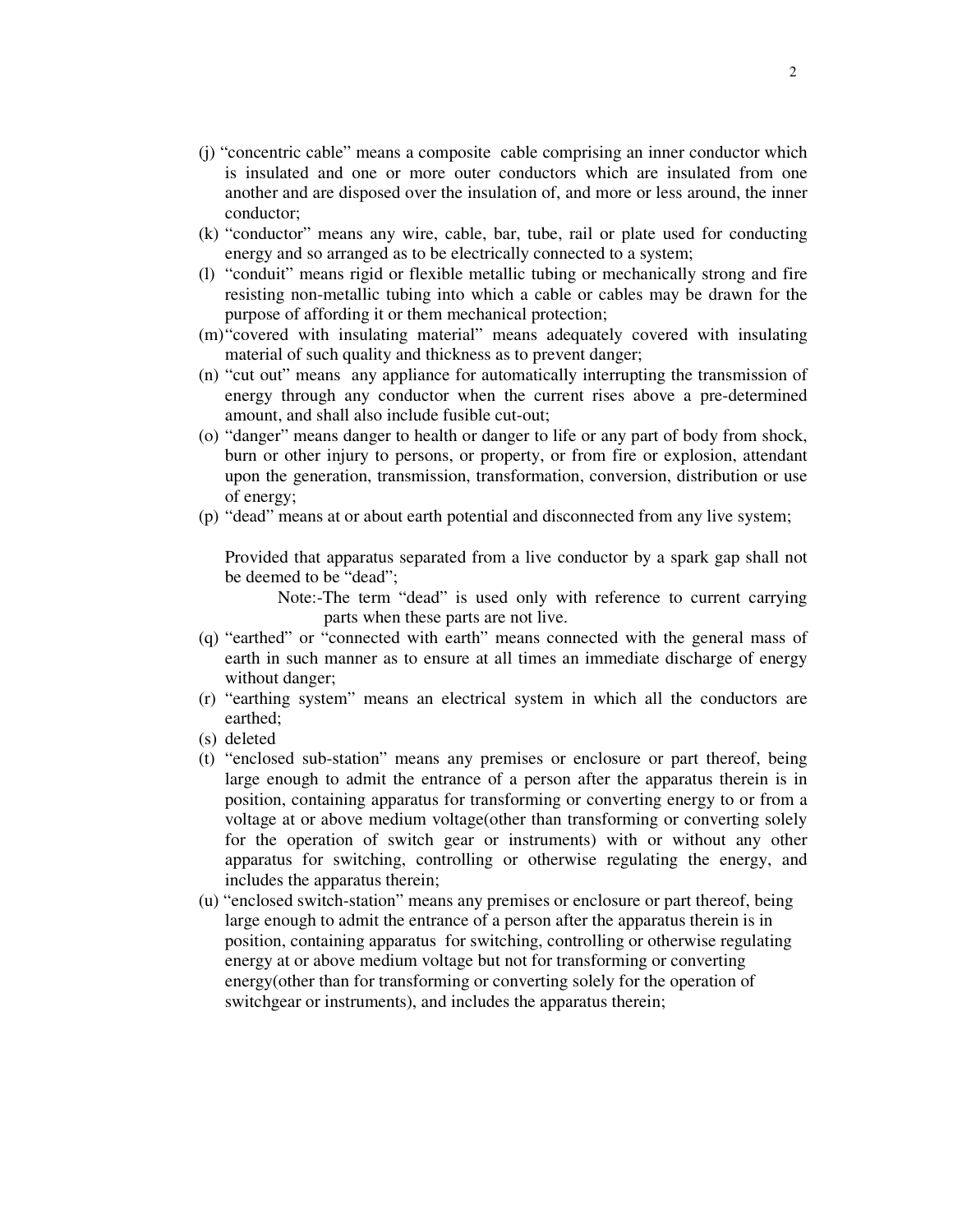- $1$ [(uu) "flameproof enclosure" means an enclosure for electrical machinery or apparatus that will withstand, when the covers, or other access doors are properly secured, an internal explosion of the inflammable gas or vapour which may enter or originate inside the enclosure, without suffering damage and without communicating the internal flammation(or explosion) to the external inflammable gas or vapour in which it is designed to be used, through any joints or other structural openings in the closure]
	- (v) " guarded" means covered, shielded, fenced or otherwise protected by means of suitable casings, barrier, rails or metal screens to remove the possibility of dangerous contact or approach by persons or objects to a point of danger;
	- (vv) " Hand-held portable apparatus" means an apparatus which is so designed as to be capable of being held in the hands and moved while connected to a supply of electricity;]
	- (w)" Inspector" means an Electrical Inspector appointed under section 36;
	- (x) " Inspector of Mines" means an Inspector appointed under the Mines Act,1952(35 of 1952)
	- (y) " Installation" means any composite electrical unit used for the purpose of generating, transforming, transmitting, converting, distributing or utilizing energy;
	- (z) " Intrinsically safe" as applied to apparatus or associated circuits shall denote that any sparking that may occur in normal working is incapable of causing explosion of inflammable gas or vapour;
	- (aa) " lightning arrestor" means a device which has the property of divering to earth any electrical surge of excessively high amplitude applied to its terminals and is capable of interrupting follow current if present and restoring itself thereafter to its original operating conditions;
- (aaa) " linked switch" means a switch with all the poles mechanically linked so as to operate simultaneously;
- (ab) "live" means electrically charged;
- (ac) " metallic covering" means mechanically strong metal covering surrounding one or more conductors;
- (ad) " Neutral conductor" means that conductor of a multi-wire system, the village of which is normally intermediate between the voltages of the other conductors of the system and shall also include return wire of the single phase system;
- (ae) " non-licensee" means a person generating, supplying, transmitting or using energy to whom any of the provisions of Part III of the Act apply;
- (af) " occupier" means the owner or person in occupation of the premises where energy is used or proposed to be used;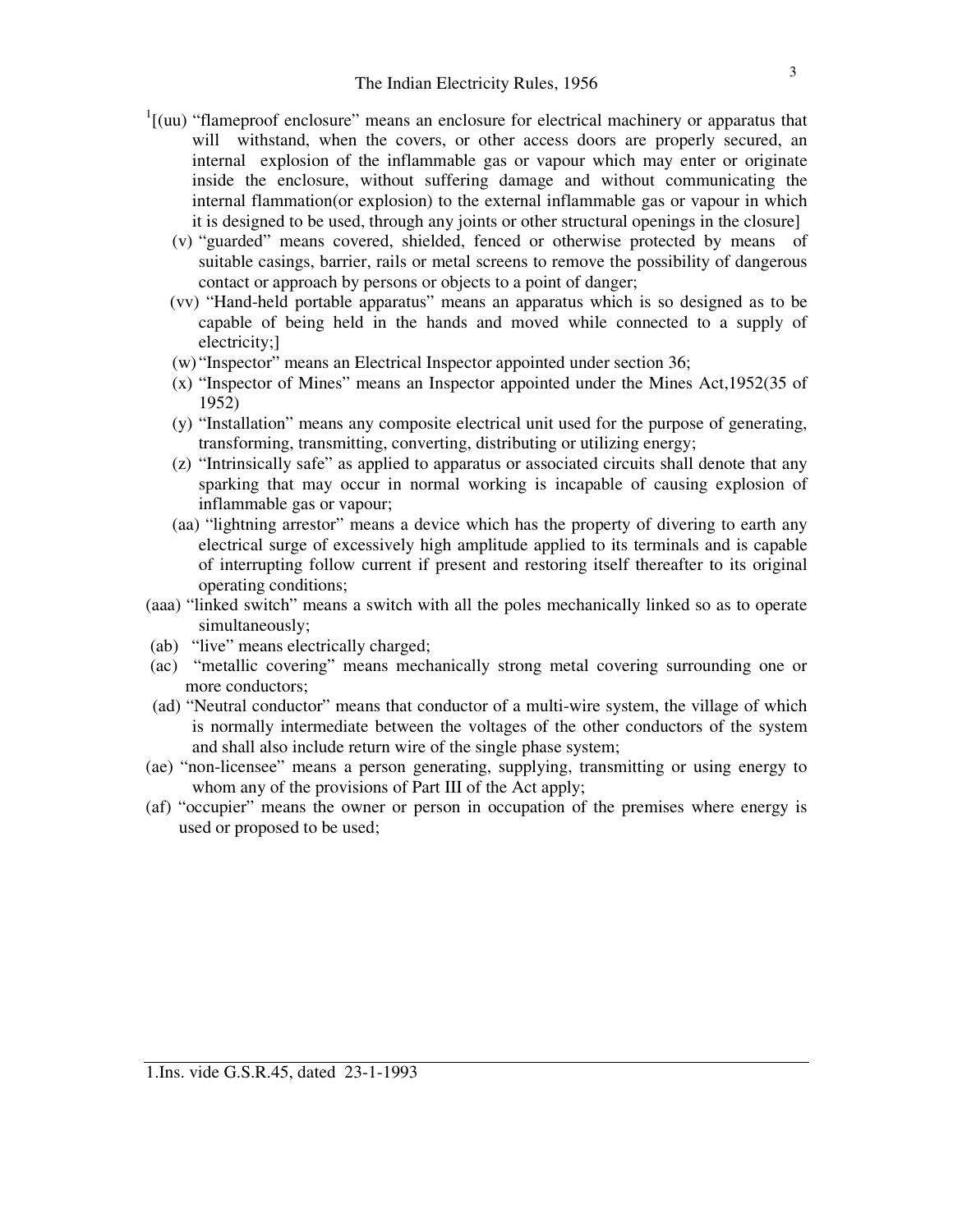$\frac{1}{1}$ [(aff) "officer appointed to assist the Inspector" means an officer appointed under rule4A] (ag) " ohm" means a unit of electric resistance and is the resistance offered to an unvarying electric current by a column of mercury at the temperature of melting ice14.4521 grammes in mass of an uniform cross-sectional area and of a length of 106.3 centimetres. The aforesaid unit is represented by the resistance between the terminals of the instrument marked " Government of India Ohm Standard Verified" to the passage of an electric current when the coil of wire, forming part of the aforesaid instrument and connected to the aforesaid terminals is in all parts at a temperature of  $30^0$  C.

(ah)"Open sparking" means sparking which owing to the lack of adequate provisions for preventing the ignition of inflammable gas external to the apparatus would ignite such inflammable gas;

(ai) " overhead line" means any electric supply line which is placed above ground and in the open air but excluding live rails of a traction system;

(aj) "owner", "agent" and "manager" of a mine have the same meanings as are assigned to them in the Mines Act,1952(35 of 1952);

(ak) " portable apparatus" means an apparatus which is so designed as to be capable of being moved while in operation;

(al) " portable hand lamp"means a portable light-fitting provided with suitable handle, guard and flexible cord connected to a plug;

(am) "section" means a Section of the Act;

(an)"span" means the horizontal distance between two adjacent supporting points of an overhead conductor;

(ao) "street box" means a totally enclosed structure, either above or below ground containing apparatus for transforming, switching, controlling or otherwise regulating energy;

(ap)"supplier" means a licensee, a non-licensee or any other supplier of energy, including the Government;

(aq) "switch"means a manually operated device for opening and closing or for changing the connection of a circuit;

(aqa) "switchboard" means an assembly including the switchgear for the control of electrical circuits, electric connections and the supporting frame;

(ar)"switchgear" shall denote switches, circuit breakers, cut-outs and other apparatus used for the operation, regulation and control of circuits;

(as) "system"means an electrical system in which all the conductors and apparatus are electrically connected to a common source of electric supply;

(at) "transportable apparatus" means apparatus which is operated in a fixed position but which is so designed as to be capable of being moved readily from one place to another;

1.Ins.vide G.S.R.336 dated 23-4-1988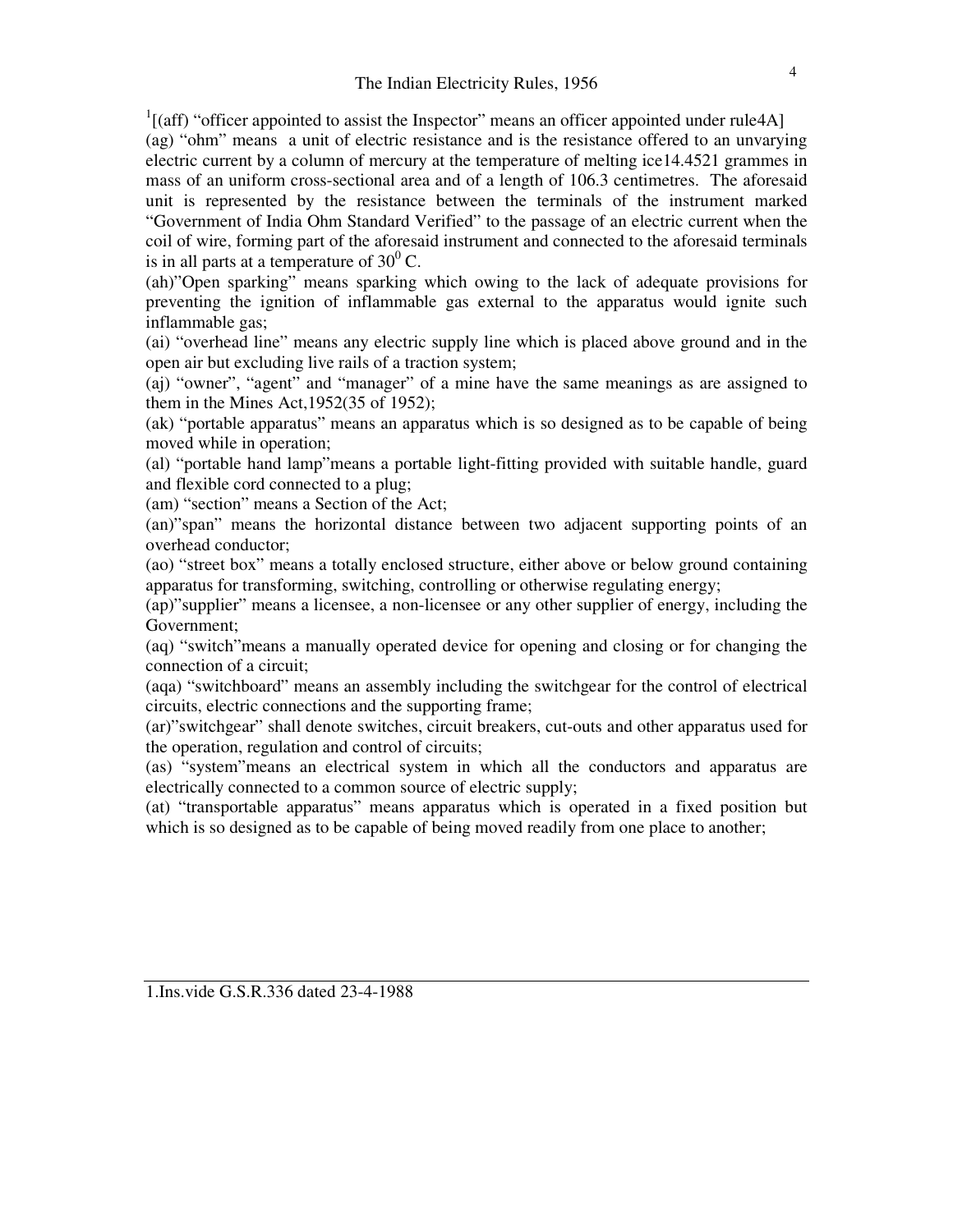(au) " volt"means a unit of electro-motive force and is the electric pressure which, when steadily applied to a conductor, the resistance of which is one ohm, will produce a current of one ampere;

(av)" voltage" means the difference of electric potential measured in volts between any two conductors or between any part of either conductor and the earth as measured by a suitable voltmeter and is is said to be;

" low" where the voltage does not exceed 250 volts under normal conditions subject, however, to the percentage variation allowed by these rules;

" medium"where the voltage does not exceed 650 volts under normal conditions subject, however, to the percentage variation allowed by these rules;

" high"where the voltage does not exceed 33,000 volts under normal conditions subject, however, to the percentage variation allowed by these rules;

" extra high" where the voltage exceeds 33,000 volts under normal conditions subject, however, to the percentage variation allowed by these rules;

(2)All other words and expressions used herein and not defined shall have the meanings respectively assigned to them in the Act;

**3. Authorization** – (1) A supplier or a consumer, or the owner, agent or manager of a mine, or the agent of any company operating in an oil-field or the owner of a drilled well in an oil field or a contractor for the time being under contract with a supplier or a consumer to carry out duties incidental to the generation, transformation, transmission, conversion, distribution or use of energy may authorise any persosn for the purpose of any or all of the following namely:-

Sub-rule(2) of rule 36, clause(a) of sub-rule(1) of rule  $51$ , clause (a) of sub-rule(1) and <sup>1</sup>[clauses (h) and (i) of sub-rule(2)] of rule 64, sub-rule(2) of rule 110, sub-rule(1) and (4) of rule 121, sub-rule(4) of rule 123, rule 124 and sub-rule(8) of rule 125.

 $2^{2}$ [(2) No person shall be authorised under sub-rule(1) unless he is competent to perform the duties assigned to him and possesses either on appropriate certificate of competency or permit to work;]

 $3(2A)(a)$  No person shall be authorised to operate or undertake maintenance of any part or whole of a generating station of capacity 100MW and above together with the associated sub-station unless he is adequately qualified and has successfully undergone the type of training specified in Annexure XIV;

Provided that the provisions contained in this sub-rule shall have effect in respect of the persons already authorised to operate or undertake maintenance of any part or whole of a generating station as aforesaid from the date to be specified by the appropriate Government, but such a date shall not be later than a period of  ${}^{4}$ [6 years 2 months] from the date this rule comes into force;

(b)The appropriate Government may, on the recommendations of the owner of

<sup>1.</sup>Ins.vide G.S.R. No.112, dated 1 st April,2000

<sup>2.</sup>Subs. vide G.S.R.358, dated 9-5-1987

<sup>3.</sup>Ins. vide G.S.R.461, dated 9-5-1981

<sup>4.</sup>Amended vide G.S.R.481, dated 20-6-1987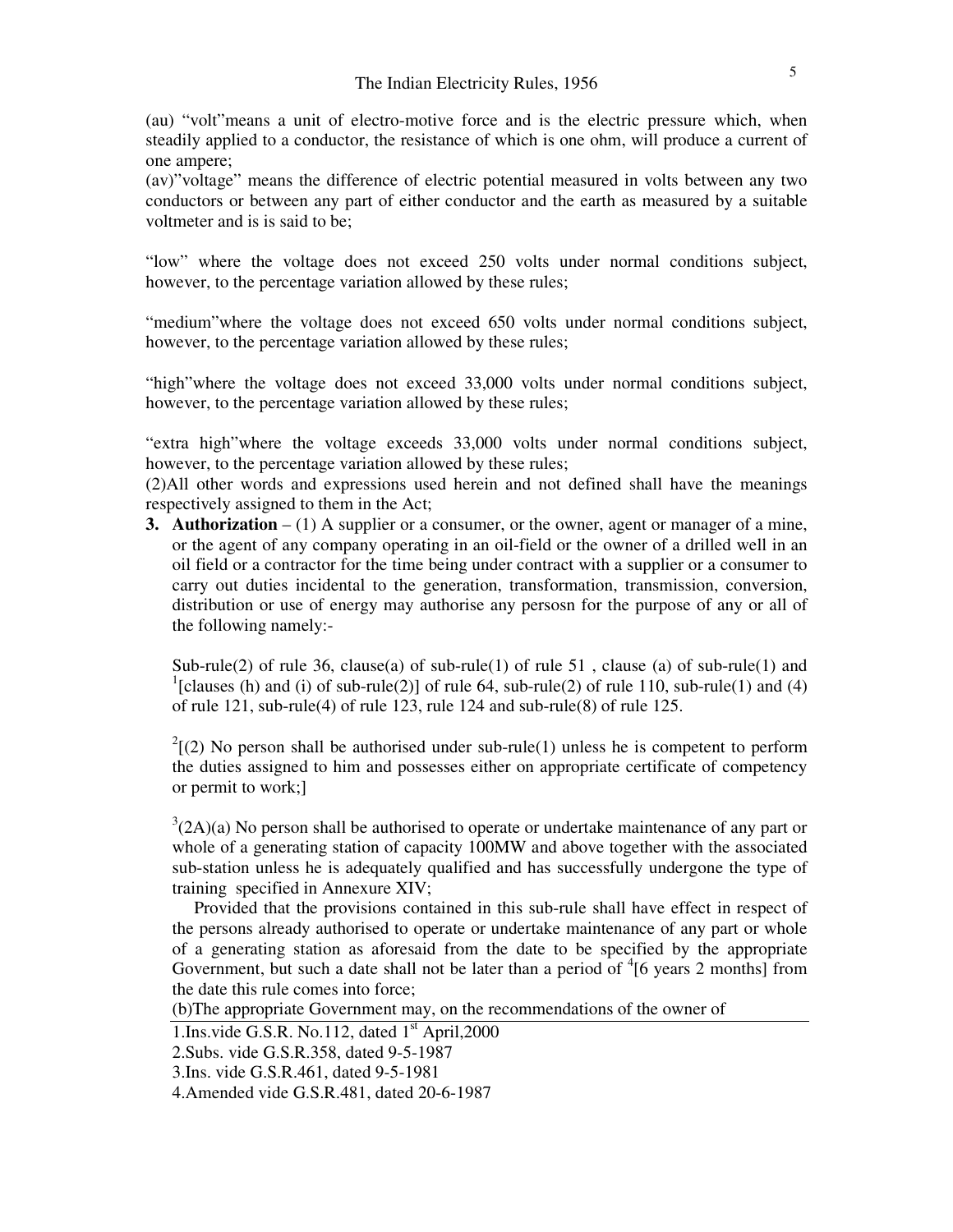such generating station, relax the conditions stipulated in clause(a) of this sub-rule for any engineer and such other person who have already sufficient experience in the operation and maintenance of a generating station;

(c)The owner of a generating station, in consultation with Central Electricity Authority may alter the duration and manner of training in respect of those persons who have already been engaged in the operation and maintenance of a generating station or a substation;

 $1$ [(2B) The provisions contained in rule 3(2A) will also be applicable in respect of other sub-stations of 132KV and above from a date to be specified by the appropriate Government but such a date shall not be later than 3 years from which this rule comes into force;]

(3)No person shall be deemed to be authorised under sub-rule(1)unless his name has been entered in a list maintained at the office or premises of the person authorizing him, and giving the purpose for which such person is authorized and the entry has been attested by the authorized person and the person authorizing him.

(4) Every list maintained under sub-rule(3) shall be produced before an Inspector <sup>2</sup> [or any officer of a specified rank and class appointed to assist the Inspector] when required;

(5)An Inspector may cancel or amend, in such manner as he considers necessary, any authorisation, made under sub-rule(1)

 $3(6)$  In every registered factory, where more than 250KW of electrical load is connected, there shall be a person authorised by the management of the factory for ensuring the observance of the safety provisions laid under the Act and the rules made thereunder, who shall periodically inspect such installation, get them tested and keep a record thereof and such records shall be made available to the Inspector  $2$ [or any officer of a specified rank and class appointed to assist the Inspector], if and when required.]

## CHAPTER II

#### **INSPECTORS**

4 [**4. Qualification of Inspectors** - No person shall be appointed to be an Inspector, unless-

(a)he possesses a degree in electrical engineering or its equivalent from a recognised University or Institution; and

(b)he has been regularly engaged for a period of at least eight years in the practice of electrical engineering of which not less than two years have been spent in electrical or mechanical engineering workshop or in generation or transmission or distribution of electricity, or in the administration of the Act and these rules, in a position of responsibility;

Provided that the appropriate Government may, for a period of seven years commencing on the date the Indian Electricity(Amendment-4) Rules,1986 are brought

<sup>1.</sup>Ins. vide G.S.R.730 dated 30-9-1989 2.Ins. vide G.S.R.466, dated 17-8-1991 3.Ins. vide G.S.R.358, dated 9-5-1987

<sup>4.</sup>Substituted vide G.S.R. No. 772 dated 20.9.1986.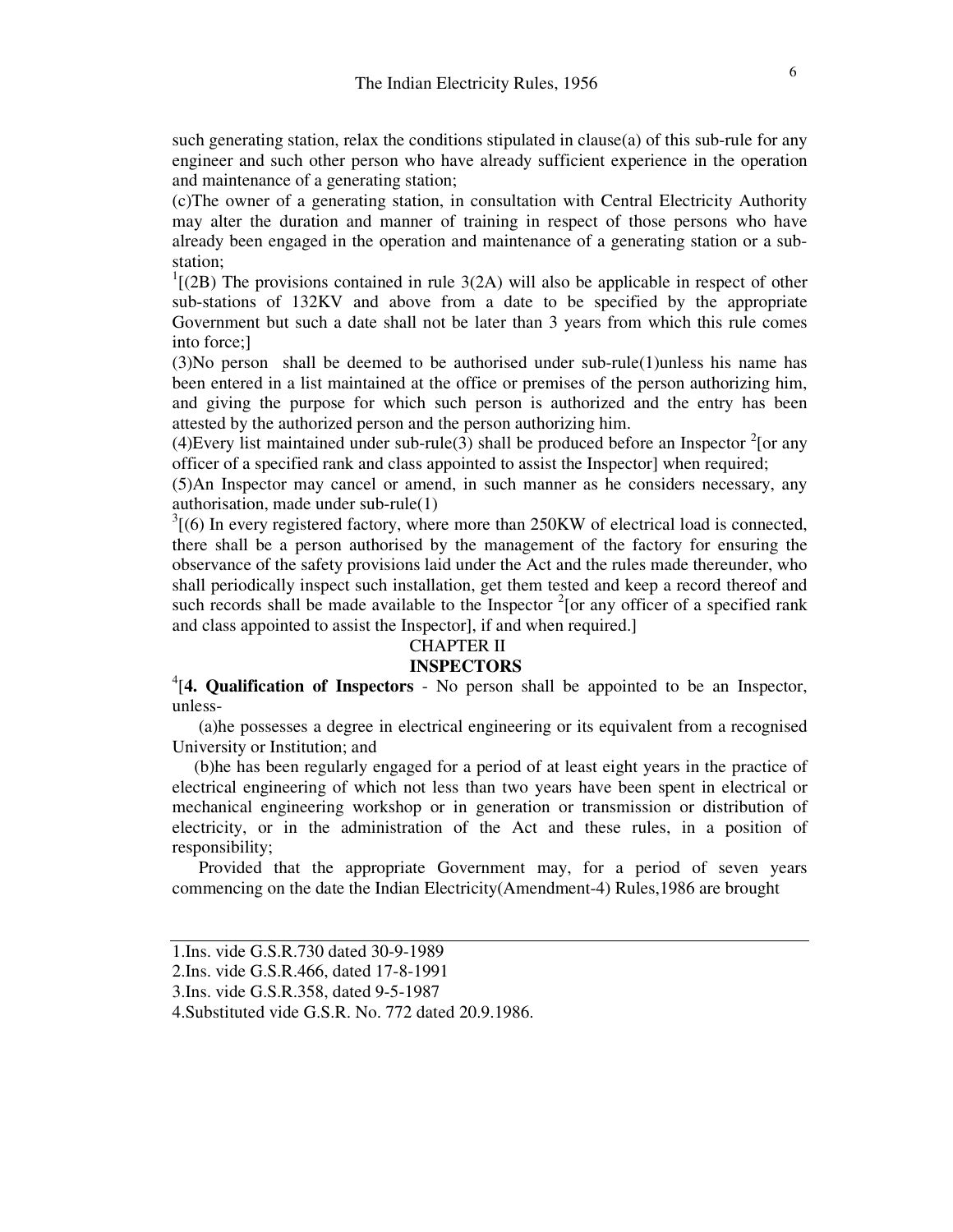into force, also appoint a person possessing recognised Diploma in Electrical Engineering and having prescribed experience to be an Inspector in respect of low and medium voltage installations only"]

#### **4A. Appointment of officers to assist the Inspectors-**

(1)The appropriate Government may, by notification in the Official gazette, appoint as many officers as it thinks fit to assist an Inspector;

(2)The appropriate Government may, by a separate notification in the Official Gazette, authorise certain officers appointed under sub-rule(1) for the purposes of  $\frac{1}{2}$ [sub-rule(4) and sub-rule(6) of rule 3] sub-rule (3) and sub-rule(4) of the rule 5, rule 9, rule 10 clause(c) of sub-rule(1) of the rule 32, clause (b) of sub-rule(1) and clause (c) of subrule(2) of rule 46, sub-rule(1) of rule 49,  $\frac{1}{2}$ [sub-rule(3) of rule 51, sub-rule(3) of rule 59;] sub-rule(6) of rule 61 and clause(b) of sub-rule(5)of rule 67].]

**2 [4B.Qualification of officers appointed to assist the Inspectors-3 [(**1)No person shall be appointed as an officer to assist an Inspector, unless:-

- (a) (i) he possesses a Degree in Electrical Engineering or its equivalent from a recognised University or Institution; and
	- (ii) he has been regularly engaged for a period of at least three years in the practice of electrical engineering, of which not less than one year has been spent in an electrical or mechanical engineering workshop or in generation or transmission or distribution of electricity, or in the administration of the Act and these rules, in a position of responsibility;

Provided that the appropriate Government may relax the requirements of experience in case of officers otherwise well qualified;

#### **O R**

- (b) (i) he possesses diploma in electrical engineering or its equivalent from a recognised institution; and
	- (ii) he has been regularly engaged for a period of at least six years in the practice of electrical engineering, of which not less than two years have been spent in an electrical or mechanical engineering workshop or in generation or transmission or distribution of electricity or in the administration of the Act and these rules, in a position of responsibility;]

<sup>4</sup>[(2)The persons appointed under rule 4A shall undergo such training as the appropriate Government may consider it necessary for the purpose and such training shall be completed to the satisfaction of the appropriate Government;]

4 (3)The appropriate Government may relax requirements of practical experience in case of officers otherwise found suitable but a notification under sub-rule(2)of Rule

1.Ins. vide G.S.R.466, dated 17-8-1991

2.Subs. vide G.S.R.772 dated 20-9-1986

3.Ins. vide G.S.R. 730, dated 30-9-1989

- 4.Renumbering as sub rule (1) (2) of Rule 4 b and insertion of sub Rule (3) vide G.S.R. No. 730 dated 30.9.1989
- Note: Sub Rule (2) before renumbering was clause (e) of Rule 4 b and was inserted vide G.S.R. No. 358 dated 9.5.1987.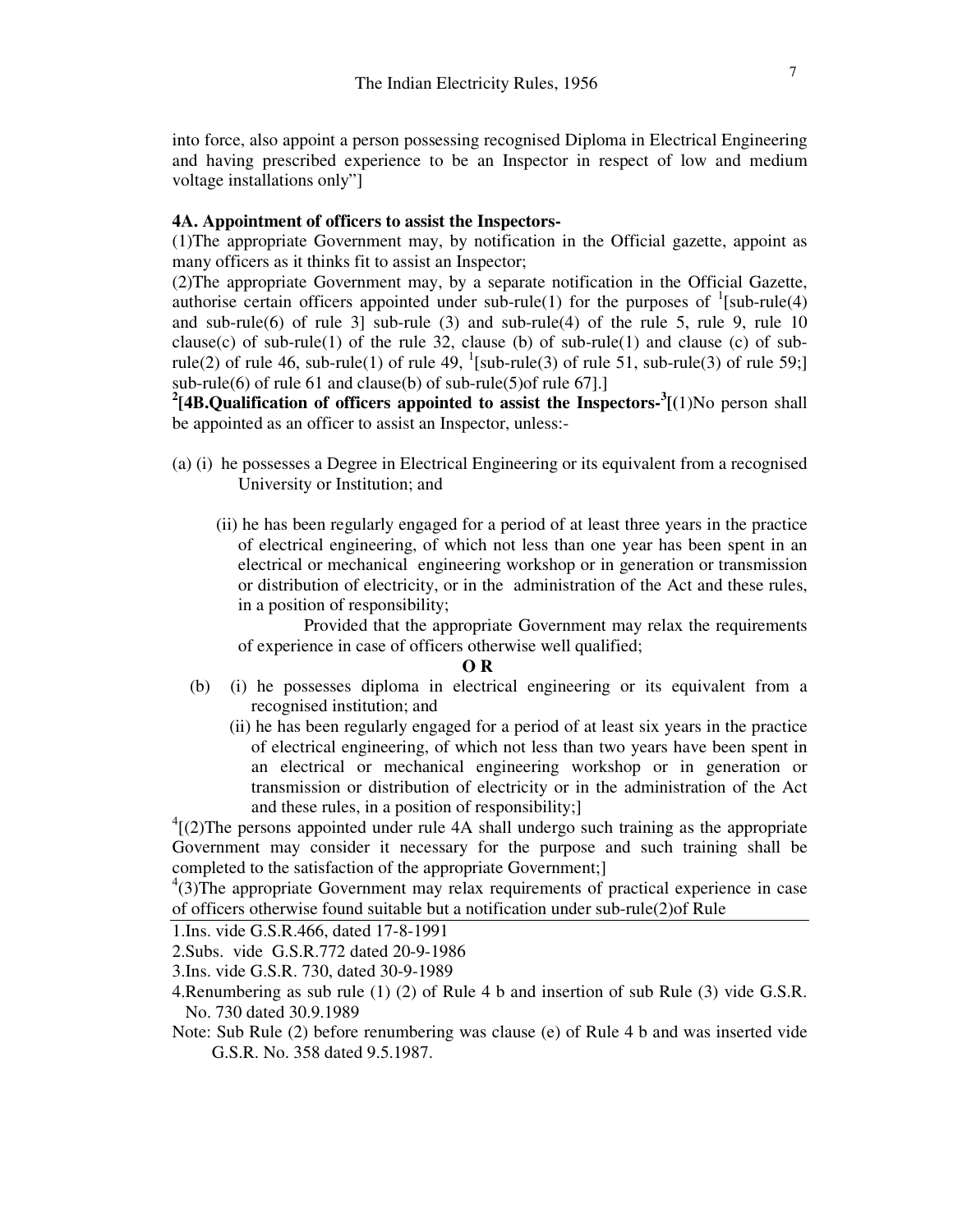4A in case of such officers shall be issued only after they have acquired the experience as required by sub-rule(1)]

5.**Entry and Inspection**-(1) Any Inspector or any officer appointed to assist an Inspector may enter, inspect and examine any place, carriage or vessel in which he has reason to believe that there is any appliance or appratus used in the generation, transmission, transformation, conversion, distribution or use of energy and may carry out tests therein;

(2)Every supplier, consumer, owner and occupier shall afford at all times all reasonable facilities to any such Inspector or officer to make such examinations and tests as may be necessary to satisfy himself as to the due observance of the provisions of the Act, the terms of the licence(if any) and these rules.

(3)Every supplier and every owner of a generation station or of a high/extra high voltage installation shall, if required so to do by an Inspector or any officer appointed to assist the inspector and authorised under sub-rule(2) of rule 4-A provide reasonable means for carrying out all tests, prescribed by or under the Act, of the appliances or appratus used for the supply or use of energy by him as the case may be.

(4) An Inspector, or any officer appointed to assist an Inspector and authorised under subrule(2) of rule 4A, may serve an order in the form set out in Annexure IX, upon any supplier, consumer, owner or occupier, calling upon him to comply with any specified rule and the person so served shall therupon comply with the order within the period named therein, and shall report in writing to the Inspector or the officer serving the order, as the case may be, when the order is complied with;

Provided that, if within the period specified in the aforesaid order an appeal is filed against the order, the appellate authority may suspend its operation pending the decision of the appeal.

6.**Appeals-** (1)An appeal against an order served under these rules shall lie-

(a)if the order is served by an officer appointed to assist an inspector and authorised under sub-rule(2) of rule 4A, to the inspector;

(b)if the order is served by an inspector, to the Central Government or the State Government, as the case may be.

(2)In the case of an order of an Inspector on an appeal preferred to him under clause(a) of sub-rule(1), a further appeal shall lie to the Central Government or the State Government, as the case may be.

(3)Every appeal made under sub-rule(1)shall be in writing, shall be accompanied by a copy of the order appealed against and shall be presented within 3 months of the date on which such order has been served or delivered or is deemed to have been served or delivered as the case may be

7. **Amount of fees –**(1)The fees set out in Annexure-II shall be payable in respect of the services therein mentioned where the tests are carried out by comparison with the Government of India Standards referred to in sub-rule(1)of rule2.

(2)The Central Government or the State Government as the case may be, may levy such fees for testing and inspection and generally for the services of Inspectors or any officers appointed to assist the Inspector as it may from time to time by general or special order, direct , and may, if it thinks fit, remit any fee or any portion thereof.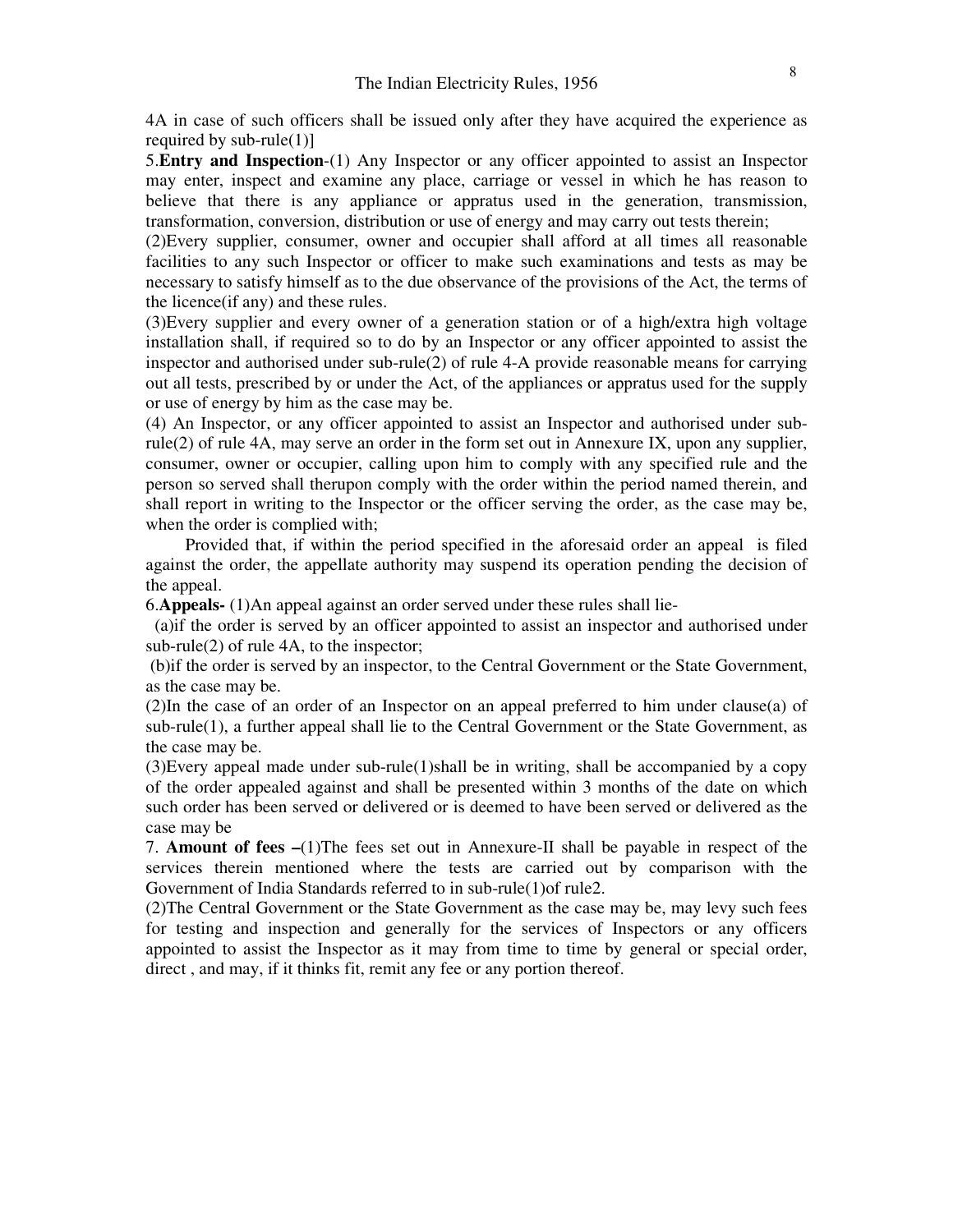**8.Incidence of fees recoverable in the cases of dispute:-**Where an Inspector is called in to decide any difference or dispute and where a fee for such service is recoverable, the Inspector shall decide by whom such fee shall be payable.

**9.Submission of records**:- An Inspector or any officer appointed to assist the Inspector and authorised under sub-rule(2) of rule 4-A may require a supplier or an owner to submit to him for examination any records of tests made in connection with his works and he shall comply with such requisition. Similarly, a supplier or owner may require the Inspector or any officer appointed to assist the Inspector and authorised under sub-rule(2) of rule  $4-A$  to submit to him for examination any records of tests made by the Inspector or any officer appointed to assist the Inspector and authorised under sub-rule(2) of rule 4-A in connection with his works and the Inspector or any officer appointed to assist the Inspector and authorised under subrule(2) of rule 4-A shall comply with such requisition.

**10.List of consumers:-**An Inspector or any officer appointed to assist the Inspector and authorised under sub-rule(2) of rule 4-A may require a supplier to submit to him a list of all persons supplied with energy by him, the addresses at which such energy is supplied, the month of connecting services, the voltage of supply, the connected load, the purpose of supply and the name of contractor carrying out the installation work and the supplier shall comply with such requisition.

### CHAPTER III **LICENCE**

**11.Application for licence**-(1) Every application for a licence shall be signed by or on behalf of the applicant and addressed to such officer as the State Government may designate in this behalf and it shall be accompanied by-

- (a) six copies, in print, of the draft licence as proposed by the applicant, with the name and address of the applicant and of his agent(if any) printed on the outside of the draft;
- (b) three copies, each signed by the applicant, of maps of the proposed area of supply and of the streets or roads in which the supply of energy is to be compulsory, which shall be so marked or coloured as to define any portion of such area and streets or roads which are under the administrative control of any local authority and shall be on a scale-

(i)of not less than 10 centimetres to a kilometre, or

(ii) if no such maps are available, of not less than that of the largest scale ordinance maps available, or

(iii)on such other scales as may be approved by State Government;

- (c) a list of any local authorities vested with the administration of any portion of the area of supply;
- (d) an approximate statement describing any lands which the applicant proposes to acquire for the purpose of the licence under the provisions of the Land Acquisition Act 1894(1 of 1894);
- (e) an approximate statement of the capital proposed to be expended in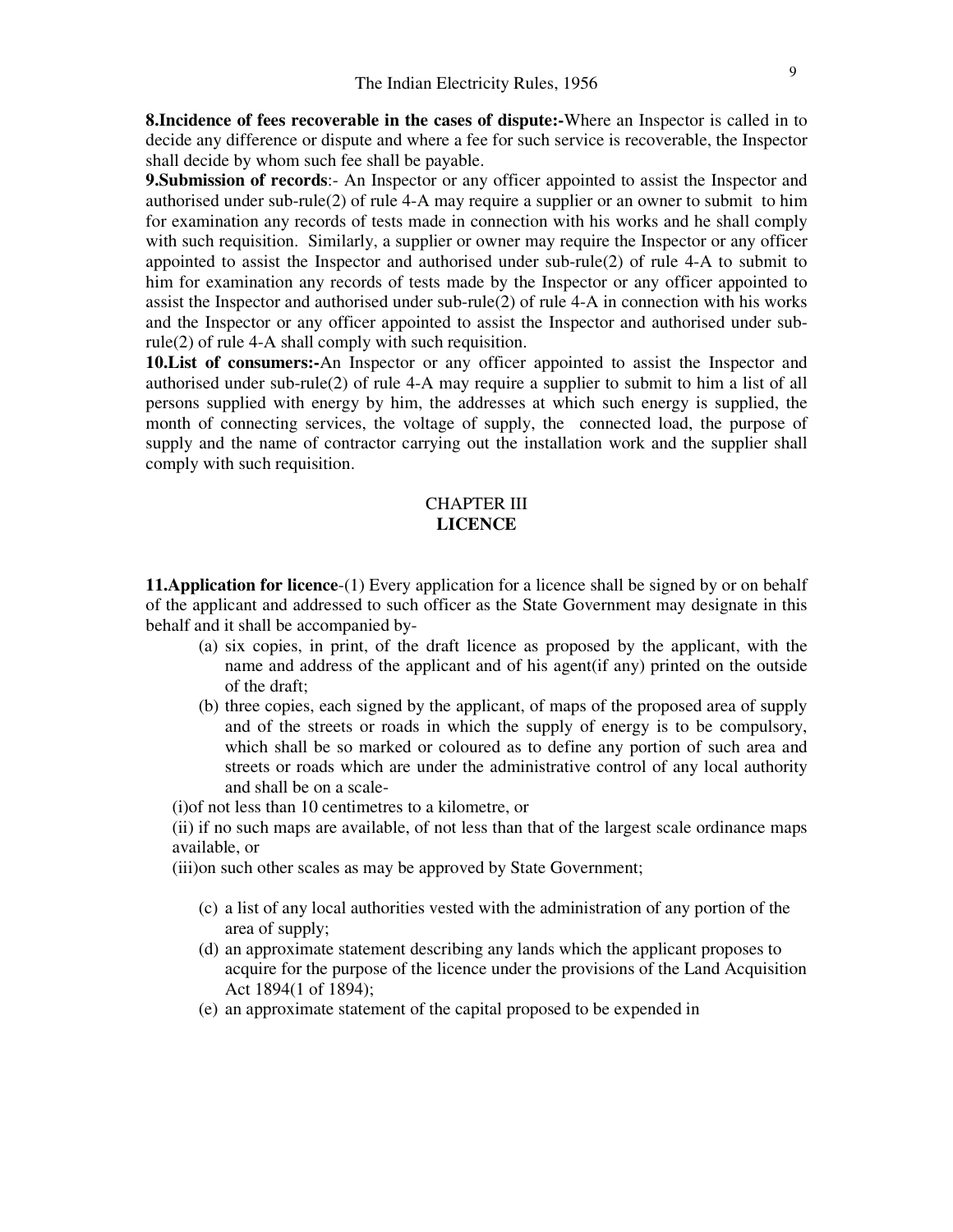connection with the undertaking and such other particulars as the State Government may require;

- (f) if the applicant is a Company which is registerd under any of the enactments relating to Companies for the time being in force in India or a is a Corporation by an Act of the Parliament, a copy of the Memorandum and Articles of Association; and
- (g) a treasury receipt for such fee not exceeding fifteen hundred rupees, as the State Government may require, paid into a Government treasury in the State concerned, unless such fee is remitted, wholly or in part, by general or special order of the State Government.

(2) If the application for a licence is rejected or if a licence is revoked under sub-section(2) of section 4 as to the whole or any part of the area of supply, the State Government may at its discretion refund, wholly or in part, the fee referred to in clause(g) of sub-rule(1).

**12.Copies of maps and draft licence for public inspection-** The applicant shall deposit at his own office and of his agents(if any) and at the office of every local authority invested with the administration of any portion of the proposed area of supply-

- (a)copies of the maps referred in clause(b) of sub-rule(1) of rule 11 for public inspection; and
- (b)a sufficient number of copies of the draft licence to be furnished to all persons applying for them at a price not exceeding twenty-five  $\left[\begin{smallmatrix}1\end{smallmatrix}\right]$  paise per copy.

### **13.Contents of draft licence**-The draft licence shall contain the following particulars-

- (a) A short title descriptive of the proposed undertaking together with the address and descrption of the applicant, or in the case of a firm, the names of all the directors or partners of the firm;
- (b) A Statement of the boundaries of the proposed area of supply;
- (c) If the generating station is situated or is to be situated outside the area of supply or if any intervening area not included in the area of supply is to be crossed, a list of the streets not included in the area of supply along or across which electric supply lines are to be laid down or placed;
- (d) the proposed limits within which and the conditions under which the supply of energy is to be compulsory or permissive, the nature and amount of the supply(if limited) and the like;
- (e) a list of the streets(if any) which are repairable neither by the Central or the State Government nor by a local authority and of the railways and tramways(if any), the soil or pavement of which the applicant seeks powers to open or breakup, and the names of the persons or designations of authorities by whom such streets are repairable or who are for the time being entitled to work such railways or tramways;
- (f) the proposed periods after which the right to purchase is to take effect;
- 1. The word "naye" omitted vide G.S.R.256, dated 26<sup>th</sup> March,1983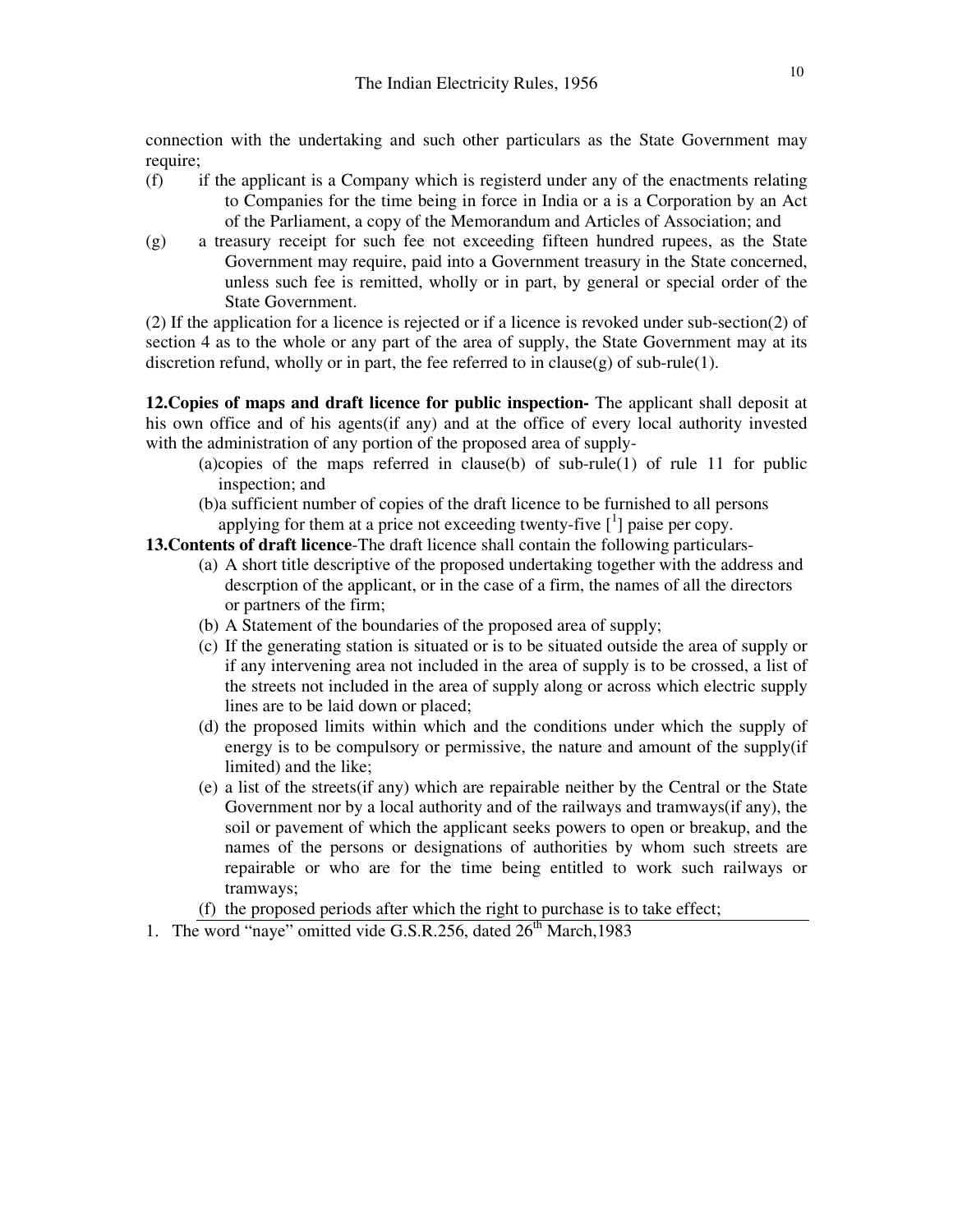- (g) a statement of any special terms of purchase or orders proposed to be made under section10; and
- (h) any proposed modification of the Schedule to the Act to be made under clause(f) of sub-section(2) of section 3.

**14. Form of draft licence-**The form of draft licence contained in Annexure-III may, with such variation as the circumstances of each case require, be used for the purposes of rules 11 and 13 and if used, shall be sufficient.

**15.Advertisement of application and contents thereof (1)**- The applicant shall, within fourteen days from the submission of the application under rule 11, publish notice of his application by public advertisement and such advertisement shall publish such particulars as the State Government may specify.

(2) The advertisement shall be headed by a short title corresponding to that given at the head of the draft licence and shall give the addresses of the offices at which, under rule 12, copies of maps therein referred to may be inspected and the copies of draft licence perused or purchased and shall state that every local authority, company or person, desirous of making any representation with reference to the application to the State Government, may do so by letter addressed to such officer as the State Government may designate in this behalf within three months of the date of issue of the first advertisement.

(3)The advertisement shall be inserted by the applicant in at least two successive issues of such newspapers as the State Government, having regard to its circulation among persons likely to be intertested, may direct, and in the absence of any such direction, in at least two successive issues of any newspaper, published within the proposed area of supply or if there is no such newspaper, in any newspaper, published within the State.

(4) The applicant shall send a copy of each of the two successive issues of the newspaper containing the advertisement to such officer as the State Government may designate in this behalf as soon as the second issue has appeared and the State Government shall publish the advertisement at least once in the Official Gazette within six weeks from the date of the first advertisement published under sub-rule(3);

Provided that any failure or delay on the part of the State Government in publishing the advertisement shall not of itself preclude the grant of a licence.

**16. Amendment of draft licence:-** Any person who desires to have any amendment made in the draft licence shall deliver a statement of the amendment to the applicant and to such officer as the State Government may designate in this behalf within the time allowed under sub-rule(2) of rule 15 for the submission of representations referring to the application.

**17.Local enquiries-** If any person locally interested objects to the grant of a licence applied for under the Act, the State Government shall, if either the applicant or the objector so desires, cause a local enquiry to be held of which the notice in writing shall be given to both the applicant and the objector.

Provided that the State Government may refuse such an enquiry if in its opinion the objection is of a trifling or vexatious nature.

**18. Approval of draft licence:-** When the State Government has approved a draft licence, either in its original form or in a modified form, such officer as the State Government may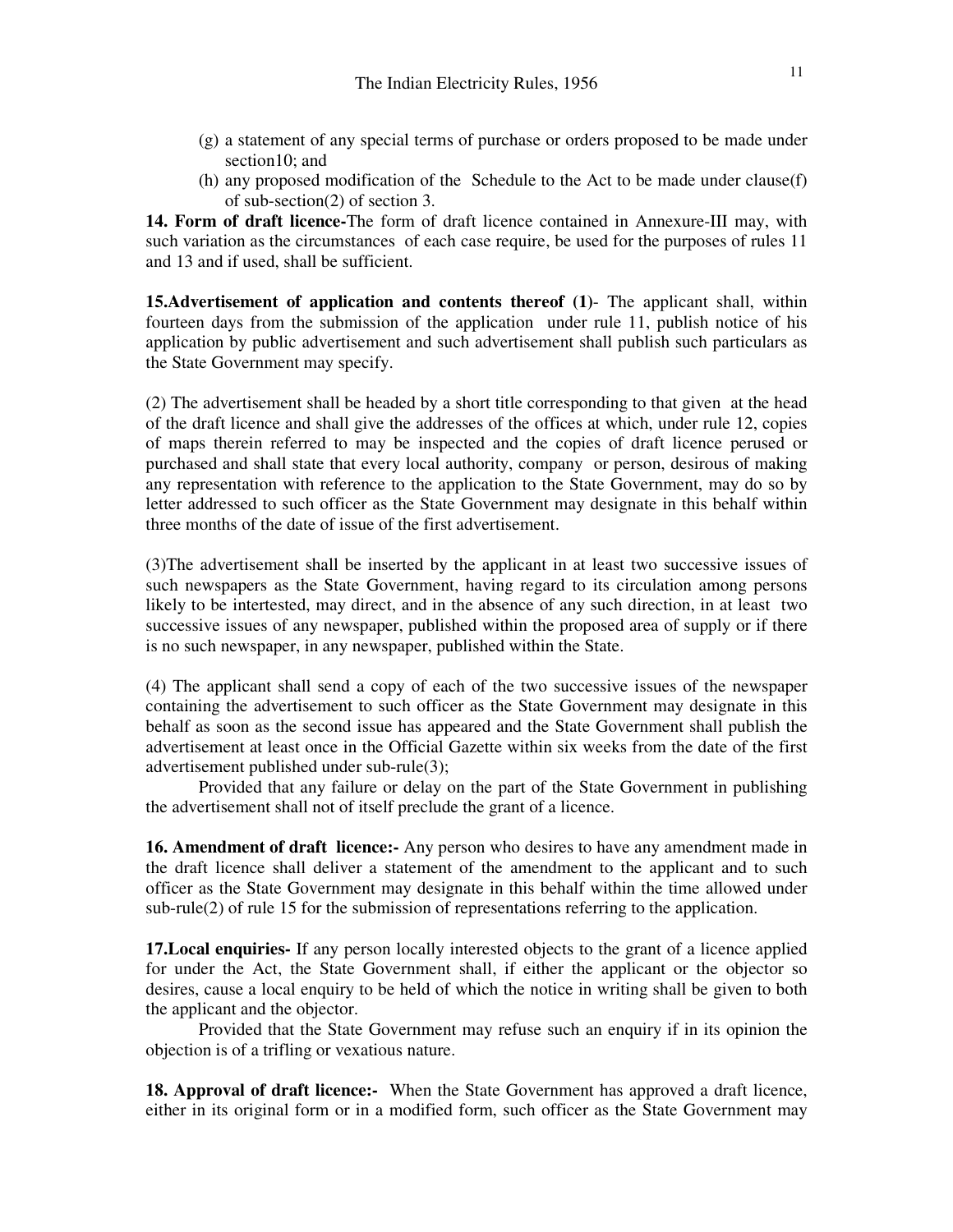designate in this behalf shall inform the applicant of such approval and of the form in which it is proposed to grant the licence.

**19. Notification of grant of licence**- On receiving an intimation in writing from the applicant that he is willing to accept a licence in the form approved by the State Government, the State Government shall publish the licence within two months by a notification in the Official Gazette, together with a statement that it has been granted.

**20. Date of commencement of licence-** The date of notification under rule 19 shall be deemed to be the date of commencement of the licence.

**21.Deposit of maps-**When a licence has been granted, three sets of maps showing, as regards such licence, the particulars specified in clause(b) of sub-rule (1) of rule 11 shall be signed and dated to correspond with the date of the notification of the grant of the licence by such officer as the State Government may designate in this behalf. One set of such maps shall be retained as the deposited maps by the said officer and of the remaining two sets, one shall be furnished to the State Electricity Board constituted under section 5 of the Electricity(Supply) Act,1948, and the other to the licencee.

**22 Deposit of printed copies-** (1) Every person who is granted a licence, shall within thirty days of the grant thereof-

- (a) have adequate number of copies of the licence printed.
- (b) have adequate number of maps prepared showing the area of supply and the compulsory areas specified in the licence.
- (c) arrange to exhibit a copy of such licence and maps for public inspection at all reasonable times at his head office, his local offices(if any), and at the office of every authority within the area of supply.

(2) Every such licence shall, within the aforesaid period of thirty days supply free of charge one copy of the licence and the relevant maps to every local authority within the area of supply and shall also make necessary arrangements for the sale of printed copies of the licence to all persons applying for the same, at a price not exceeding twenty-five  $\begin{bmatrix} 1 \end{bmatrix}$  paise per copy.

**23.Application for written consent of State Government in certain cases-** If a licensee desires the writeen consent of the State Government under sub-section(5) of section 12 to enable him to open or break up the soil or pavement of any street(which is repairable neither by the Central or the State Government nor by a local authority), or any railway or tramway, he shall apply for such consent in writing to such officer as the State Government may designate in this behalf and shall describe accurately the street,railway or tramway, which he seeks power to open or break up and the names of the persons or designations of the authorities by whom such street is repairable or who are for the time being entitled to work such railway or tramway, and the extent to which he proposes to open or break up the same.

**24.Amendment of licence-**(1) If a licensee desires that any alterations or amendments should be made in the terms and conditions of the licence under sub-section(1) of section 4 A, he shall submit a writeen application to the officer designated by the State Government under rule 11 and shall within fourteen days from the submission of the application publish notice of his application by public advertisement; and the provisions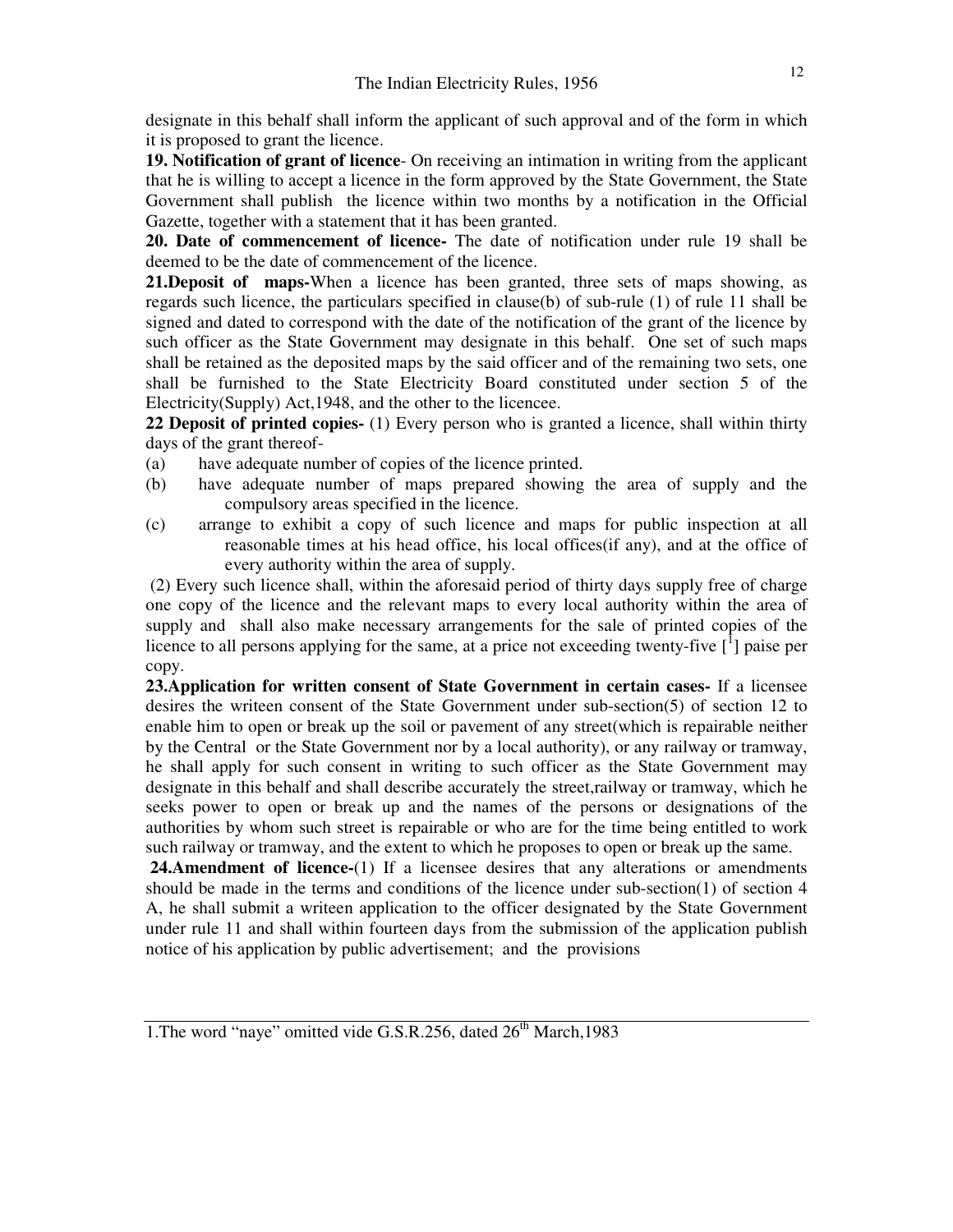of sub-rules(2), (3) and (4) of rule 15 shall apply to such publication.

(2)The State Government shall within six months of the date of submission of the application either approve of the alterations or amendments in the form proposed by the licensee or in any other modified form which he accepts or rejects them. When the State Government has approved of the alterations or amendments either in the form proposed by the licensee or in any other modified form which he accepts, it shall notify the alterations or amendments so approved, in the Official Gazette.

**25.Sale of Plans-**Copies of plans or sections such as are referred to in Clause XVI of the Schedule to the Act shall be supplied by the licensee to every applicant at a price not exceeding one rupee per 1000 square centimetres.

**26. Preparations and submission of accounts-(1)**Every licensee, unless exempted under section 11, shall cause the accounts of his undertaking to be made upto the thirty-first day of March each year.

(2)Such licensee shall prepare and render an annual statement of his accounts in accordance with the provisions of section 11 within a period of six months from the aforesaid date, or such extended period as the State Government may authorise after it is satisfied that the time allowed is insufficient owing to any cause beyond the control of the licensee, and the statement shall be rendered in quadruplicate if the State Government so desires.

(3)The accounts shall be made up in the prescribed forms set out in Annexures IV and V and shall be rendered in Indian currency. All the forms shall be signed by the licensee or his accredited agent or manager.

(4) The State Government may, by special or general order, direct that in addition to the submission of the annual statement of accounts in the forms prescribed in sub-rule(3), a licensee shall submit to the State Government or such other authority as it may appoint in this behalf such additional information as it may require for the purpose.

**27.Model conditions of supply-**(1) Without prejudice to the powers conferred by section 21 on the State Government in this behalf, the model conditions of supply contained in Annexure VI may, with such variations as the circumstances of each case require be adopted by the licensee for the purpose of sub-section(2) of that section with the previous sanction of the State Government.

(2) The licensee shall always keep in his office an adequate number of printed copies of the sanctioned conditions of supply and shall, on demand,  $\frac{1}{1}$  such copies to any applicant at a price fixed, on cost basis, from time to time.]

**28.Forms of requisitions-**Requisitions under sub-clause (4) of Clause V of sub-clause(5) of Clause VI, as the case may be, of the Schedule to the Act shall be made in the form set out in Annexure VII or Annexure VIII.

# CHAPTER IV

## **GENERAL SAFETY 2 [REQUIREMENTS]**

**29.Construction, installation, protection, operation and maintenance of electric supply lines and apparatus-**3 [(1) All electric supply lines and apparatus shall be of

<sup>1.</sup> Subs. vide G.S.R. 112, dated 1<sup>st</sup> April, 2000

<sup>2.</sup>Subs.vide G.S.R.358, dated 9-5-1987

<sup>3.</sup> Added vide G.S.R. 358, dated 9-5-1987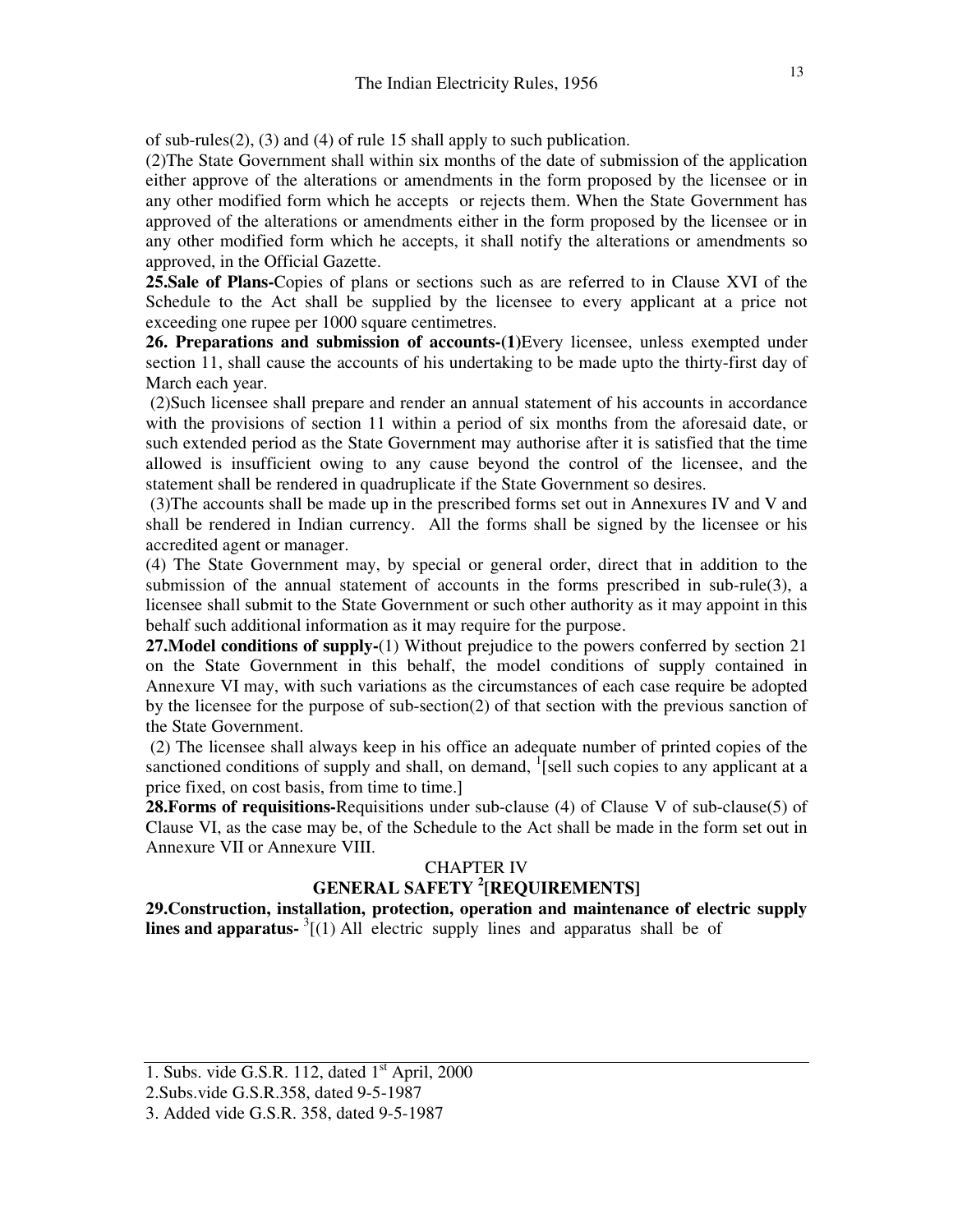sufficient ratings for power, insulation and estimated fault current and of sufficient mechanical strength, for the duty which they may be required to perform under the environmental conditions of installation, and shall be constructed, installed, protected, worked and maintained in such a manner as to ensure safety of <sup>1</sup>[human beings, animals and property]

 $(2)$ Save as otherwise provided in these rules, the relevant code of practice of the <sup>2</sup>[Bureau of Indian Standards]<sup>3</sup>[including National Electrical Code] if any may be followed to carry out the purposes of this rule and in the event of any inconsistency, the provisions of these rules shall prevail.

(3)The material and apparatus used shall conform to the relevant specifications of the <sup>2</sup>[Bureau of Indian Standards] where such specifications have already been laid down.

**30.Service lines and apparatus on consumer's premises**- (1) The supplier shall ensure that all electric supply lines, wires, fittings and apparatus belonging to him or under his control, which are on a consumer's premises, are in a safe-condition and in all respects fit for supplying energy and the supplier shall take due precautions to avoid danger arising on such premises from such supply lines, wires, fittings and apparatus.

(2)Service-lines placed by the supplier on the premises of a consumer which are underground or which are accessible shall be so insulated and protected by the supplier as to be secured under all ordinary conditions against electrical, mechanical, chemical or other injury to the insulation.

(3)The consumer shall, as far as circumstances permit, take precautions for the safe custody of the equipment on his premises belonging to the supplier.

(4) The consumer shall also ensure that the installation under his control is maintained in a safe condition.

**31. Cut-out on consumer's premises-** (1)The supplier shall provide a suitable cut-out in each conductor of every service-line other than an earthed or earthed neutral conductor or the earthed external conductor of a concentric cable within a consumer's premises, in an accessible position. Such cut-out shall be contained within an adequately enclosed fireproof receptacle.

Where more than one consumer is supplied through a common service-line, each such consumer shall be provided with an independent cut-out at the point of junction to the common service.

(2)Every electric supply line other than the earth or earthed neutral conductor of any system or the earthed external conductor of a concentric cable shall be protected by a suitable cut-out by its owner.

 $^{4}(3)$  \*\*\*

**32.Identification of earthed and earthed neutral conductors and position of switches and cut-outs therein-**Where the conductors include an earthed conductor of a two-wire system or an earthed neutral conductor of a multi-wire system or a conductor which is to

<sup>1.</sup> Subs.vide G.S.R.45, dated 23-1-1993

<sup>2.</sup> Subs. vide G.S.R 466 dated 17-8-1991

<sup>3.</sup> Ins. vide G.S.R.358, dated 9-5-1987

<sup>4.</sup> Sub-rule (3) omitted vide G.S.R.358, dated 9-5-1987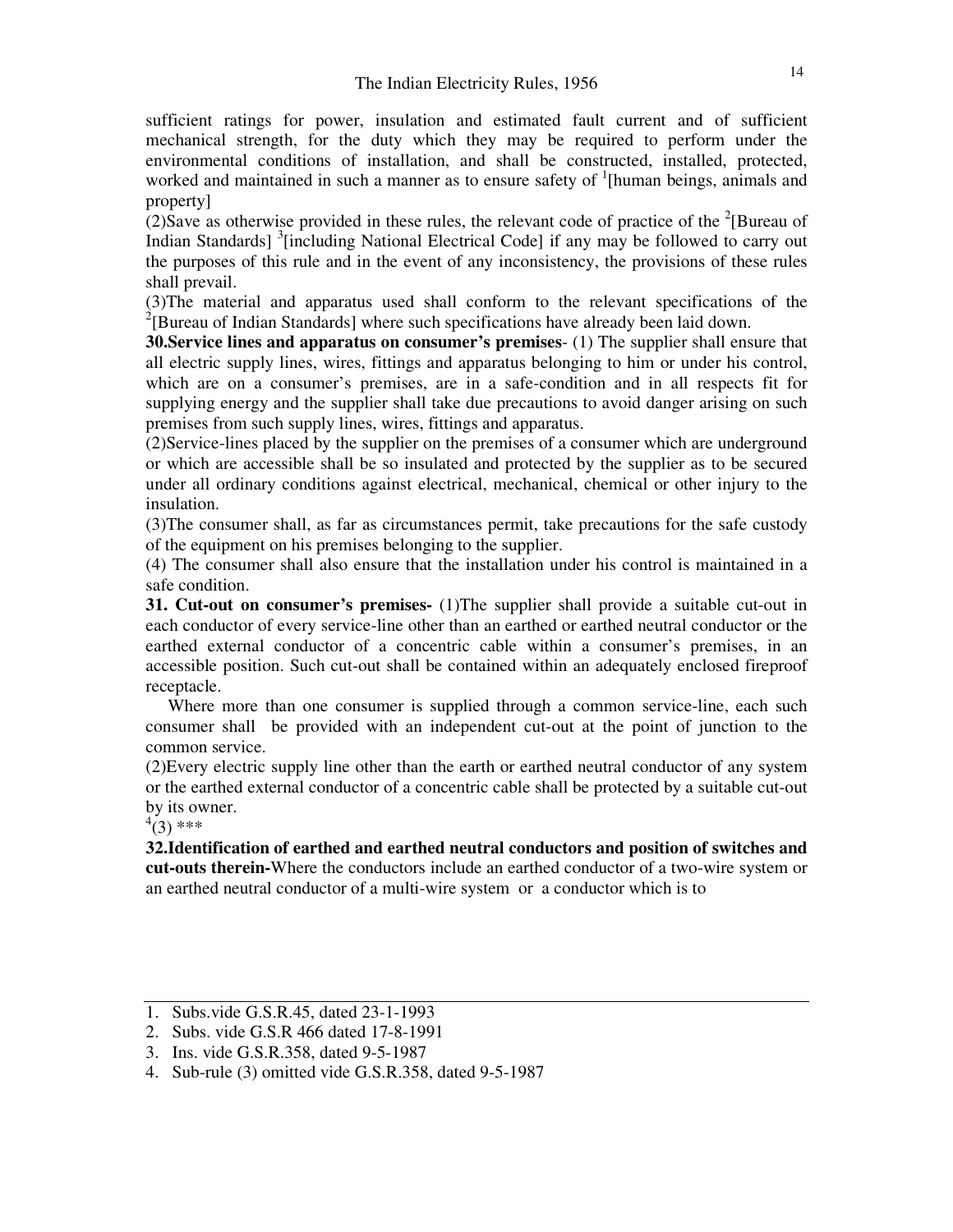be connected thereto, the following conditions shall be complied with:-

- (1) An indication of a permanent nature shall be provided by the owner of the earthed or earthed neutral conductor, or the conductor which is to be connected thereto, to enable such conductor to be distinguished from any live conductor. Such indication shall be provided-
	- (a) where the earthed or earthed neutral conductor is the property of the supplier, at or near the point of commencement of supply;
	- (b) where a conductor forming, part of a consumer's system is to be connected to the supplier's earthed or earthed neutral conductor, at the point where such connection is to be made;
	- (c) in all other cases, at a point corresponding to the point of commencement of supply or at such other points as may be approved by an Inspector or any officer appointed to assist the Inspector and authorised under sub-rule(2) of rule 4A.
- (2) No cut-out, link or switch other than a linked switch arranged to operate simultaneously on the earthed or earthed neutral conductor and live conductors shall be inserted or remain inserted in any earthed or earthed neutral conductor of a two wire-system or in any earthed or earthed neutral conductor of a multi-wire system or in any conductor connected thereto with the following exceptions:-
- (a)A link for testing purposes, or
- (b) A switch for use in controlling a generator or transformer.

**33. Earthed terminal on consumer's premises:-** (1) The supplier shall provide and maintain on the consumer's premises for the consumer's use, a suitable earthed terminal in an accessible position at or near the point of commencement of supply as defined under rule 58

Provided that in the case of medium, high or extra-high voltage installation the consumer shall , in addition to the aforementioned earthing arrangement, provide his own earthing system with an independent electrode.

Provided further that the supplier may not provide any earthed terminal in the case of installations already connected to his system on or before the date to be specified by the State Government in this behalf if he is satisfied that the consumer's earthing arrangement is efficient.

(2)The consumer shall take all reasonable precautions to prevent mechanical damage to the earthed terminal and its lead belonging to the supplier.

 $1$ [(3)The supplier may recover from the consumer the cost of installation on the basis of schedule of charges notified in advance and where such schedule of charges is not notified, the procedure prescribed, in sub-rule(5) of rule 82 will apply.]

**34.Accessibility of bare conductors:-** Where bare conductors are used in a building, the owner of such conductors shall –

(a)ensure that they are inaccessible;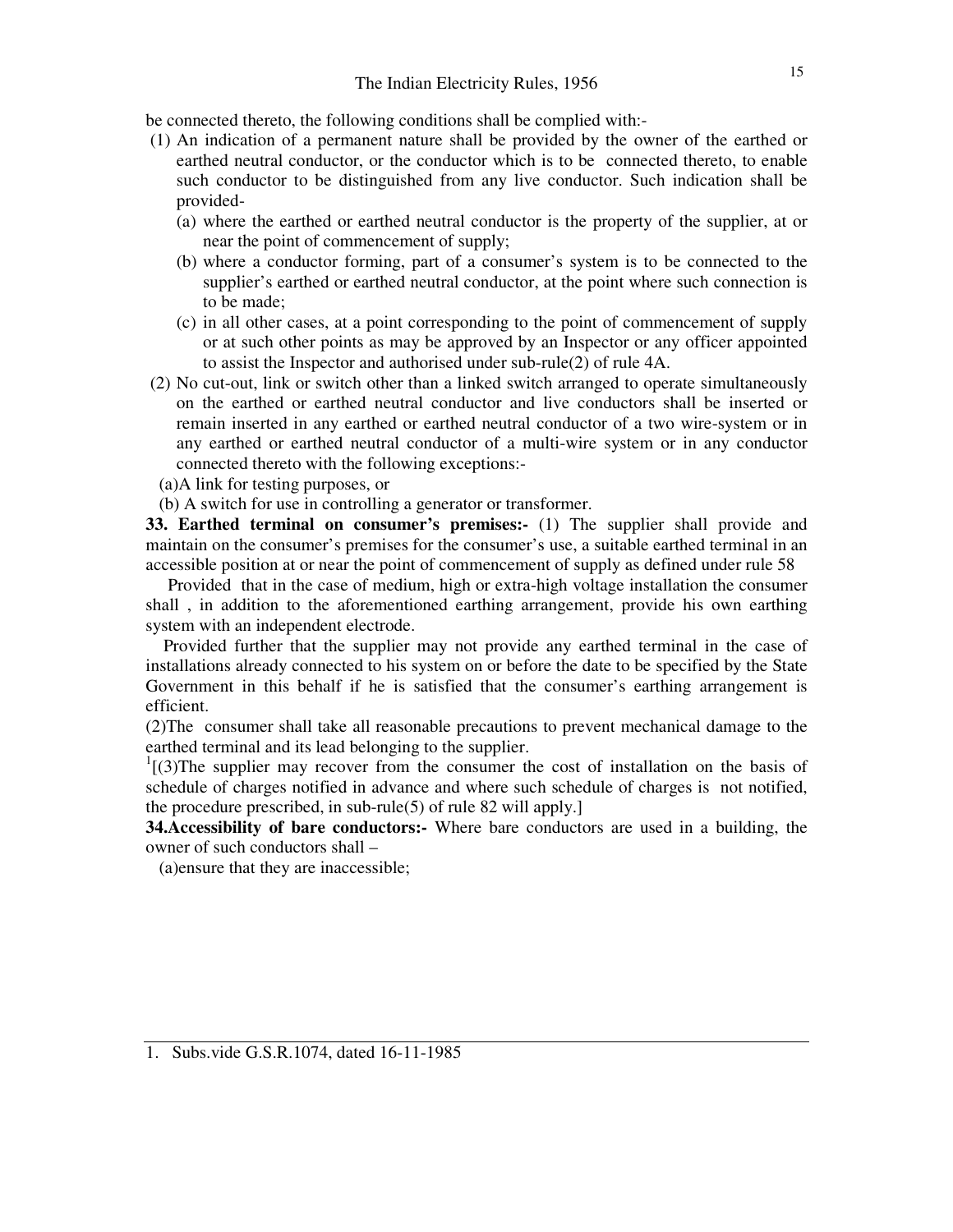(b)provide in readily accessible position switches for rendering them dead whenever necessary; and

(c)take such other safety measures as are considered necessary by the Inspector.

**35.Danger Notices:-**The owner of every medium, high and extra-high voltage installation shall affix permanently in a conspicious position a danger notice in Hindi or English and the local language of the district, with a sign of skull and bones <sup>1</sup>[of a design as per the relevant ISS No.2551] on-

- (a) every motor, generator, transformer and other electrical plant and equipment together with apparatus used for controlling or regulating the same;
- (b) all supports of high and extra-high voltage overhead lines which can be easily climbed-upon without the aid of ladder or special appliances;

Explanation- Rails, tubular poles, wooden supports, reinforced cement concrete poles without steps, I-sections and channels, shall be deemed as supports which cannot be easily climbed upon for the purposes of this clause;

(c) luminous tube sign requiring high voltage supply, X-ray and similar highfrequency installations:

Provided that where it is not possible to affix such notices or any generator, motor, transformer or other apparatus, they shall be affixed as near as possible thereto, or the word 'danger' and the voltage of apparatus concerned shall be permanently painted on it

Provided further that where the generator, motor, transformer or other apparatus is within an enclosure one notice affixed to the said enclosure shall be sufficient for the purposes of this rule.

**36.Handling of electric supply lines and apparatus:-** (1) Before any conductor or apparatus is handled adequate precautions shall be taken, by earthing or other suitable means, to discharge electrically such conductor or apparatus, and any adjacent conductor or apparatus if there is danger therefrom, and to prevent any conductor or apparatus from being accidentally or inadvertently electrically charged when persons are working thereon:

Every person who is working on an electric supply line or apparatus or both shall be provided with tools and devices such as gloves, rubber shoes, safety belts, ladders, earthing devices, helmets, line testers, hand lines and the like for protecting him from mechanical and electrical injury. Such tools and devices shall always be maintained in sound and efficient working conditions:

 $^{2}$ [\*\*\*]

(2) No person shall work on any live electric supply line or apparatus and no person shall assist such person on such work, unless he is authorised in that behalf, and takes the safety measures approved by the Inspector.

(3) Every telecommunication line on supports carrying a high or extra-high voltage line shall, for the purpose of working thereon, be deemed to be a high voltage line.

<sup>1.</sup> Added vide G.S.R.512, dated 16-7-1983

<sup>2.</sup> Proviso omitted vide G.S.R.358 dated 9-5-1987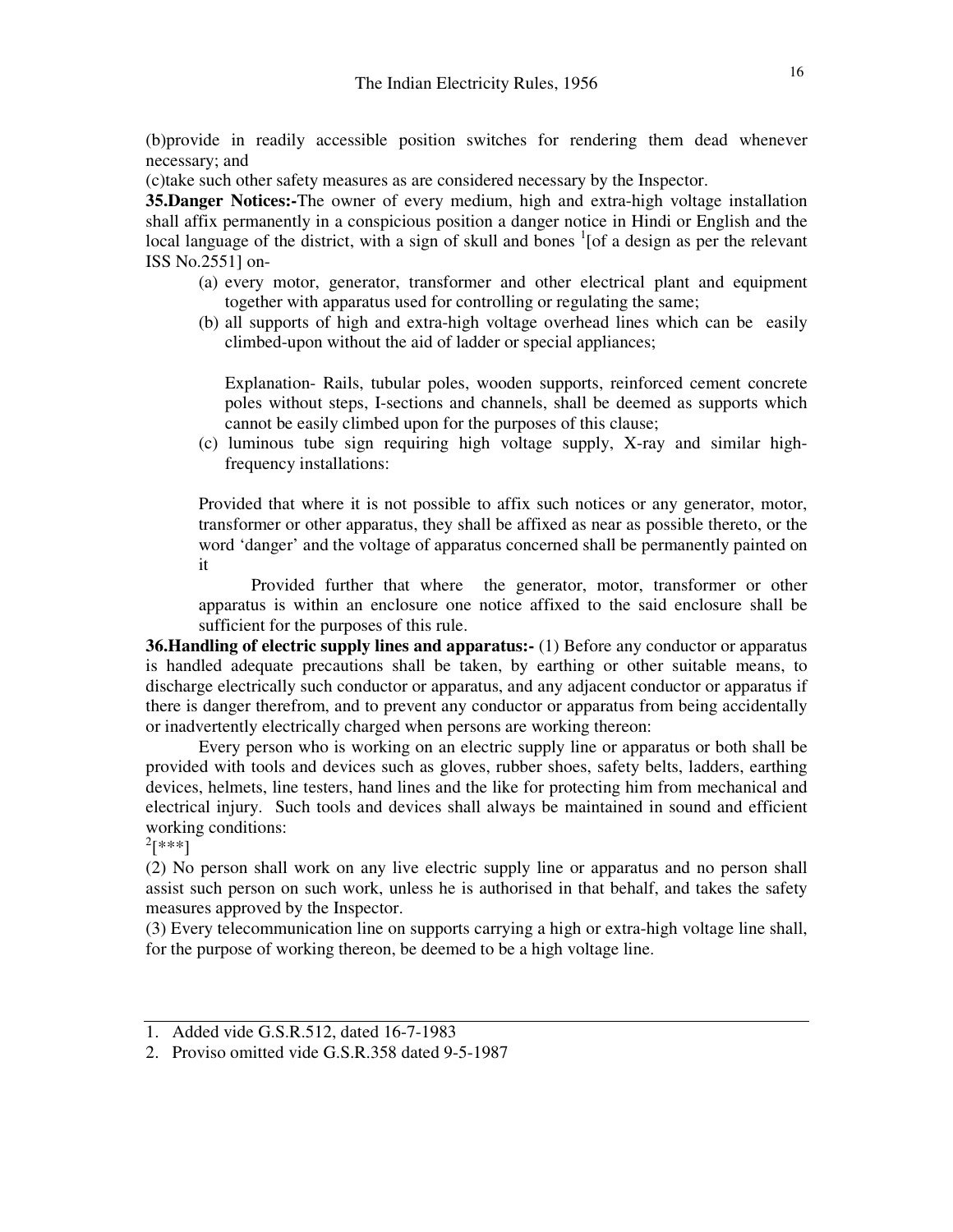**37.Supply to vehicles, cranes, etc. -** Every person owning a vehicle, travelling crane, or the like to which energy is supplied from an external source shall ensure that it is efficiently controlled by a suitable switch enabling all voltage to be cut off in one operation and , where such vehicle, travelling crane or the like runs on metal rails, the owner shall ensure that the rails are electrically continuous and earthed.

**38.Cables for portable or transportable apparatus (1) -** Flexible cables shall not be used for portable or transportable motors, generators, transformer rectifiers, electric drills, electric sprayers, welding sets or any other portable or transportable apparatus unless they are heavily insulated and adequately protected from mechanical injury.

(2) Where the protection is by means of metallic covering the covering shall be in metallic connection with the frame of any such apparatus and earth.

(3)The cables shall be three core type and four core type for portable and transportable apparatus working on single phase and three phase supply respectively and the wire meant to be used for ground connection shall be easily identifiable.

**39. Cables protected by bituminous materials**- (a) Where the supplier or the owner has brought into use an electric supply line(other than an overhead line) which is not completely enclosed in a continuous metallic covering connected with earth and is insulated or protected in situ by composition or material of a bituminous character-

- (i) any pipe, conduit, or the like into which such electric supply line may have been drawn or placed shall , unless other arrangements are approved by the Inspector in any particular case, be effectively sealed at its point of entry into any street box so as to prevent any flow of gas to or from the street box,; and
- (ii) such electric supply line shall be periodically inspected and tested where accessible, and the result of each such inspection and test shall be duly recorded by the supplier or the owner.

(b)It shall not be permissible for the supplier or the owner after the coming into force of these rules, to bring into use any further electric supply line as aforesaid which is insulated or protected in situ by any composition or material known to be liable to produce noxious or explosive gases on excessive heating.

**40.Street boxes:-** (1) Street boxes shall not contain gas pipes, and precautions shall be taken to prevent, as far as reasonably possible, any influx of water or gas.

(2) Where electric supply lines forming part of different systems pass through the same street box, they shall be readily distinguishable from one another and all electric supply lines at high or extra-high voltage in street boxes shall be adequately supported and protected so as to prevent risk of damage to or danger from adjacent electric supply lines.

(3)All street boxes shall be regularly inspected for the purpose of detecting the presence of gas and if any influx or accumulation is discovered, the owner shall give immediate notice to any authority or company who have gas mains in the neighbourhood of the street box and in cases where a street box is large enough to admit the entrance of a person after the electric supply lines or apparatus therein have been placed in position, ample provision shall be made-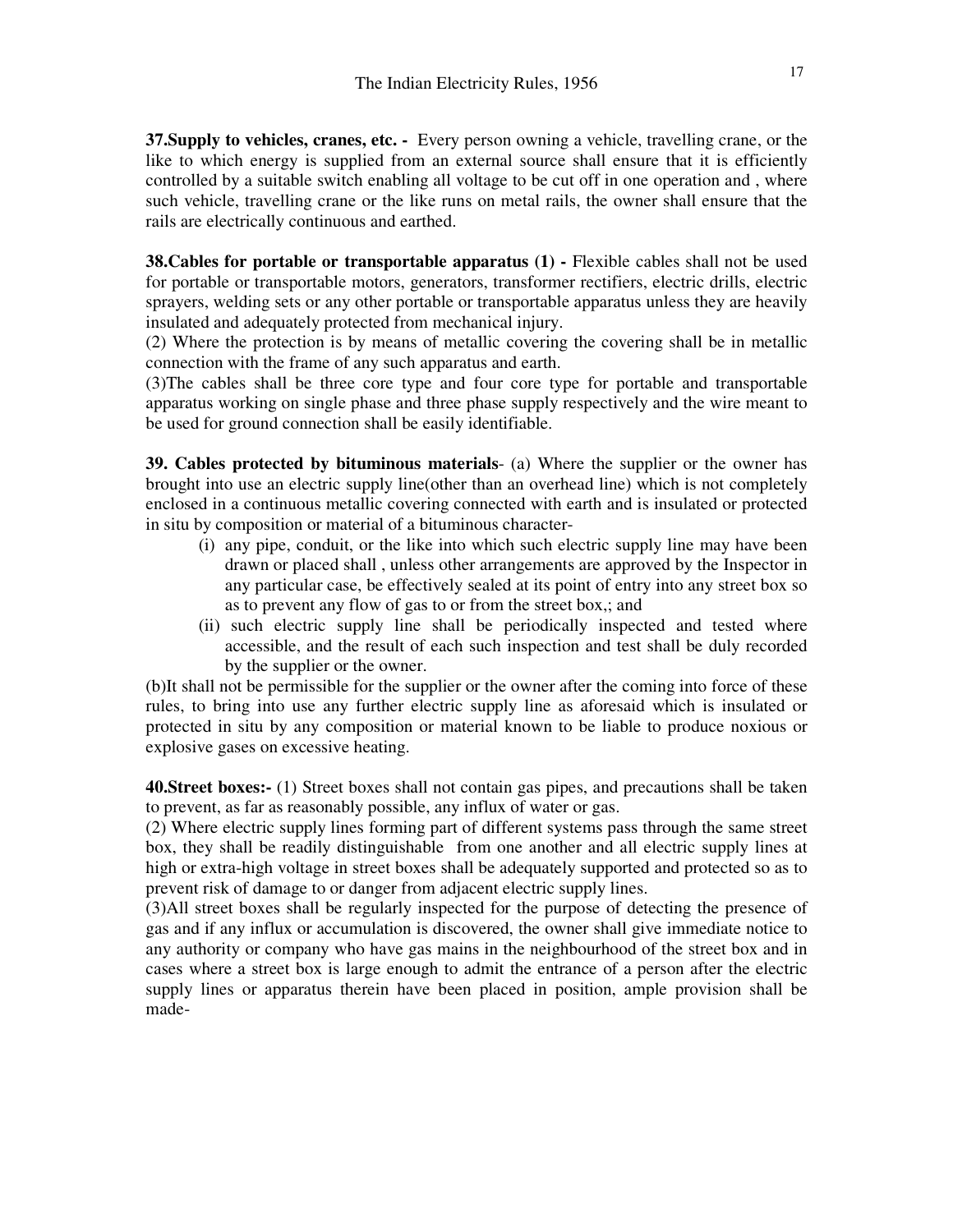- (a) to ensure that any gas which may by accident have obtained access to the box shall escape before a person is allowed to enter;and
- (b) for the prevention of danger from sparking.

(4)The owners of all street boxes or pillars containing circuits or apparatus shall ensure that their covers and doors are so provided that they can be opened only by means of a key or a special appliance.

**41.Distinction of different circuits:-**The owner of every generating station, sub-station, junction-box or pillar in which there are any circuits or apparatus, whether intended for operation at different voltages or at the same voltage, shall ensure by means of indication of a permanent nature that the respective circuits are readily distinguishable from one another.

**1 [41-A Distinction of the installations having more than one feed -** The owner of the every installation including sub-station, double pole structure, four pole structure or any other structure having more than one feed, shall ensure by means of indication of a permanent nature, that the installation is readily distinguishable from other installations]

**42,Accidental Charge-**The owners of all circuits and apparatus shall so arrange them that there shall be no danger of any part thereof becoming accidentally charged to any voltage beyond the limits of voltage for which they are intended.

Where A.C.and D.C circuits are installed on the same support they shall be so arranged and protected that they shall not come into contract with each other when live.

**43.Provisions applicable to protective equipment**- (1) Fire buckets filled with clean dry sand and ready for immediate use for extinguishing fires, in addition to fire extinguishers suitable for dealing with electric fires, shall be conspicuously marked and kept in all generating stations, enclosed sub-stations and switch stations in convenient situation. The fire extinguishers shall be tested for satisfactory operation at least once a year and record of such tests shall be maintained.

(2) First-aid boxes or cupboards, conspicuously marked and equipped with such contents as the State Government may specify, shall be provided and maintained in every generating station, enclosed sub-station and enclosed switch station so as to be readily accessible during all working hours. All such boxes and cupboards shall, except in the case of unattended substations and switch stations, be kept in charge of responsible persons who are trained in firstaid treatment and one of such person shall be available during working hours.

 $2(3)$  Two or more gas masks shall be provided conspicuously and installed and maintained it accessible places in every generating station with capacity of 5MW and above and enclosed sub-station with transformation capacity of 5 MVA and above for use in the event of fire or smoke;

Provided that where more than one generator with capacity of 5 MW and above is installed in a power station, each generator would be provided with at least two separate gas masks in accessible and conspicuous position;

Provided further that adequate number of gas masks would be provided by the Owner

<sup>1.</sup> Ins. vide G.S.R.529, dated 19-7-1986

<sup>2.</sup> Ins. vide G.S.R.466, dated 17-8-1991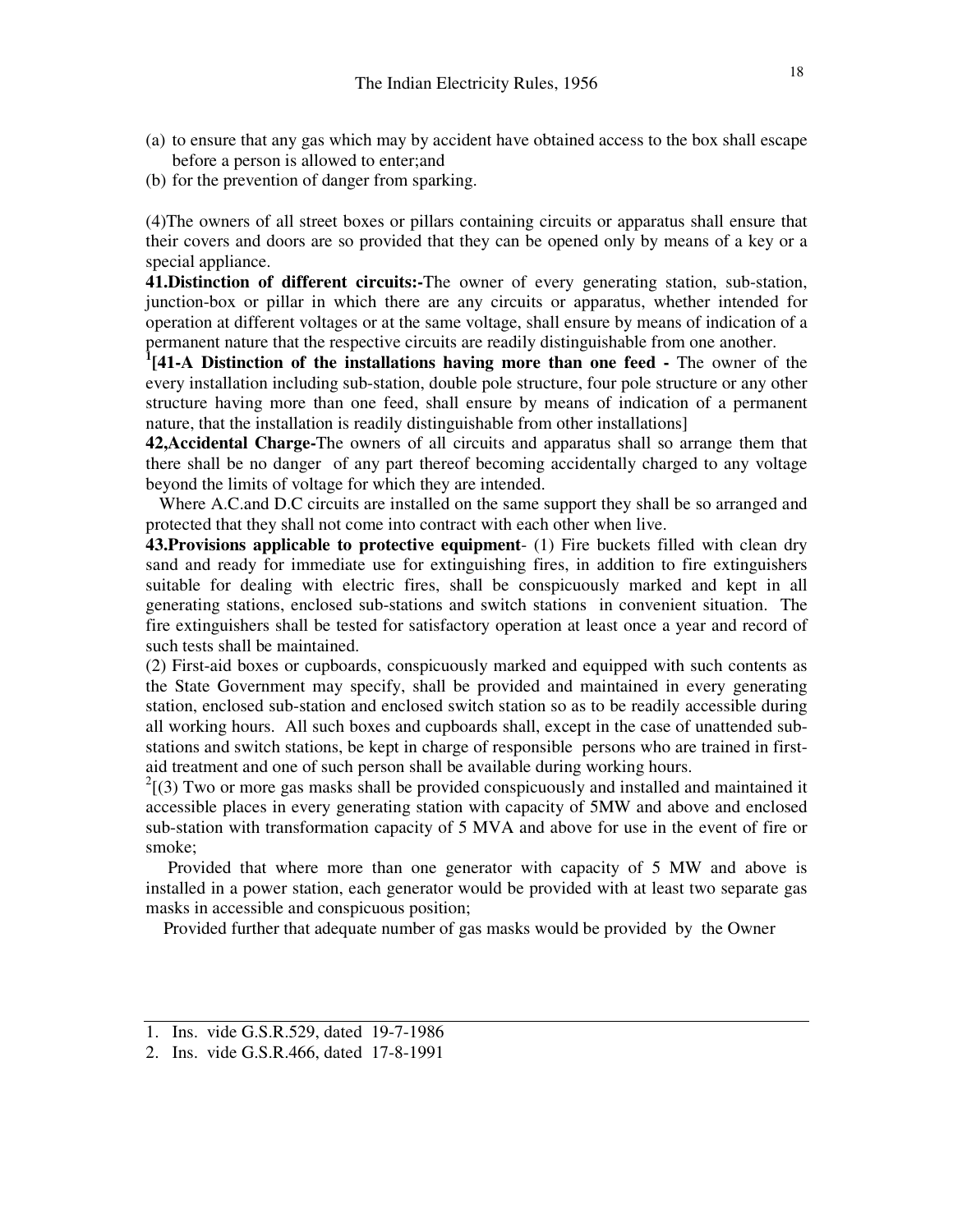of every generating station and ecnlosed sub-station with capacity less than 5 MW and 5 MVA respectively, if so desired by the Inspector]

**44.Instructions for restoration of persons suffering from electric shock-**(1)Instructions, in English or Hindi and the local language of the District and where Hindi is the local language, in English and Hindi for the restoration of persons suffering from electric shock, shall be affixed by the owner in a conspicuous place in every generating station, enclosed sub-station, enclosed switch-station and in every factory as defined in clause(m) of Section 2 of the Factories Act,1948(63 of 1948) in which electricity is used and in such other premises where electricity is used as the Inspector or any officer appointed to assist the Inspector may, by notice in writing served on the owner, direct.

(2)Copies of the instructions shall be supplied on demand by an officer or officers appointed by the Central or the State Government in this behalf at a price to be fixed by the Central or the State Government.

(3)The owner of every generating station , enclosed sub-station, enclosed switch-station and every factory or other premises to which this rule applies, shall ensure that all authorised persons employed by him are acquainted with and are competent to apply the instructions referred to in sub-rule(1).

(4)In every manned high voltage or extra-high voltage generating station, sub-station or switch station, an artificial respirator shall be provided and kept in good working condition.

**1 [44A Intimation of Accident-**If any accident occurs in connection with the generation, transmission, supply or use of energy in or in connection with, any part of the electric supply lines or other works of any person and the accident results in or is likely to have resulted in loss of human or animal life or in any injury to a human being or an animal, such person or any authorised person of the State Electricity Board/Supplier , not below the rank of a Junior Engineer or equivalent shall send to the Inspector a telegraphic report within 24 hours of the knowledge of the occurrence of the fatal accident and a written report in the form set out in Annexure XIII within 48 hours of the knowledge of occurrence of fatal and all other accidents. Where practicable a telephonic message should also be given to the Inspector immediately the accident comes to the knowledge of the authorised officer of the State Electricity Board/Supplier or other person concerned.]

**45.Precautions to be adopted by consumers, Owners, 2 [occupiers], electrical contractors, electrical workmen and suppliers-**(1) No electrical installation work, including additions, alterations, repairs and adjustments to existing installations, except such replacement of lamps, fans, fuses, switches, low voltage domestic appliances and fittings as in no way alters its capacity or character, shall be carried out upon the premises of or on behalf of any  $3$ [consumer, supplier, owner or occupier] for the purpose of supply to such  $3$ [consumer, supplier, owner or occupier] except by an electrical contractor licensed in this behalf by the State Government and under the direct supervision of a person holding a certificate of competency and by a person holding a permit issued or recognised by the State Government.

<sup>1.</sup>Subs. vide G.S.R.1049, dated 9-11-1985

<sup>2.</sup>Ins. vide G.S.R.529, dated 19-7-1986

<sup>3.</sup> Subs. vide G.S.R.45, dated .23-1-1993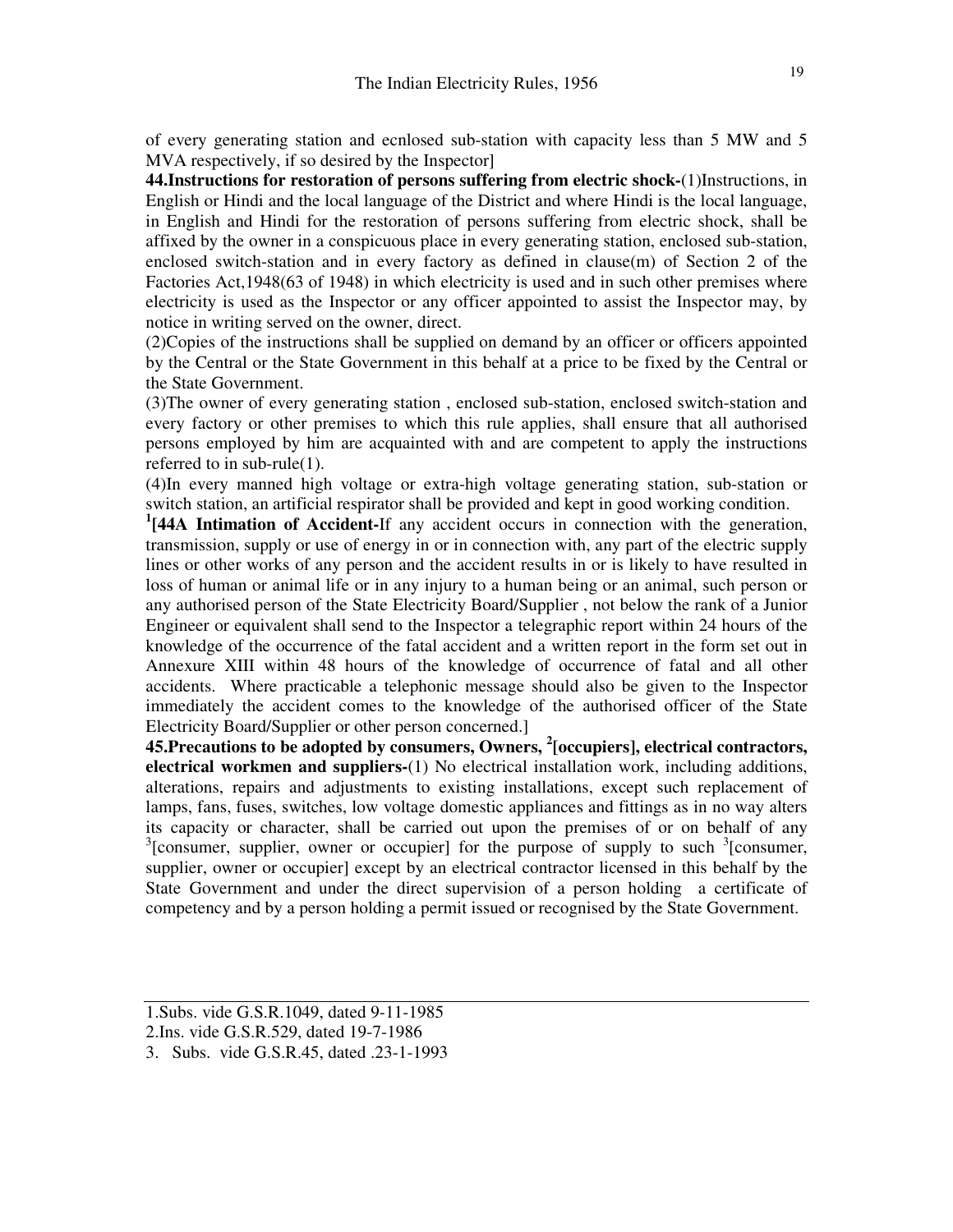Provided that in the case of works executed for or on behalf of the Central Government and in the case of installations in mines, oil fields and railways, the Central Government and in other cases the State Government, may, by notification in the Official Gazette, exempt on such conditions as it may impose, any such work described therein either generally or in the case of any specified class of consumers, 1 [suppliers], owners or occupiers from so much of this sub-rule as requires such work to be carried out by an electrical contractor licensed by the State Government in this behalf.

 $2^2$ [(2)No electrical installation work which has been carried out in contravention of subrule(1) shall either be energised or connected to the works of any supplier]  $^{3}[***]$ 

**46.Periodical inspection and testing of 4 [\*\*\*] installation-**(1)(a)Where an installation is already connected to the supply system of the supplier, every such installation shall be periodically inspected and tested at intervals not exceeding five years either by the Inspector or any officer appointed to assist the Inspector or by the supplier as may be directed by the State Government in this behalf or in the case of installations belonging to, or under the control of the Central Government, and in the case of installation in mines, oilfields and railways by the Central Government.

 $5$ [(aa) the periodical inspection and testing of high voltage and extra high voltage installations belonging to supplier, shall also be carried out at intervals not exceeding five years by the inspector or any officer appointed to assist the inspector.]

(b)Where the supplier is directed by the Central or the State Government as the case may be to inspect and test the installation he shall report on the condition of the installation to the consumer concerned in a form approved by the Inspector and shall submit a copy of such report to the Inspector or to any officer appointed to assist the Inspector and authorised under sub-rule(2) of rule 4A.

(c)Subject to the approval of the Inspector, the forms of inspection report contained in Annexure IX-A may, with such variations as the circumstances of each case require, be used for the purposes of this sub-rule.

(2)(a)The fees for such inspection and test shall be determined by the Central or the State Government, as the case may be, in the case of each class of consumers and shall be payable by the consumer in advance.

(b)In the event of the failure of any consumer to pay the fees on or before the date specified in the fee-notice, supply to the installation of such consumer shall be liable to be disconnected under the direction of the Inspector. Such disconnection, however, shall not be made by the supplier without giving to the consumer seven clear days notice in writing of his intention so to do.

(c)In the event of the failure of the owner of any installation to rectify the defects in his installation pointed out by the Inspector or by any officer appointed to assist him and authorised under sub-rule(2) of rule 4-A in the form set out in Annexure IX and within the time indicated therein, such installation shall be liable to be disconnected <sup>6</sup>[under the directions of the Inspector] after serving the owner of such installation with a notice.

Provided that the installation shall not be disconnected in case an appeal is made under rule 6 and the appellate authority has stayed the orders of disconnection;

<sup>1.</sup>Subs. vide G.S.R.45 dated 23-1-1993

<sup>2.</sup>Subs. vide G.S.R.529, dated 19-7-1986

<sup>3.</sup>Deleted vide G.S.R. No. 844 dated 7-9-1985

<sup>4.</sup> The words "consumers" omitted vide G.S.R.  $468$  dated  $25<sup>th</sup>$  November, 2000

<sup>5.</sup> Ins. vide G.S.R.  $468$  dated  $25<sup>th</sup>$  November,  $2000$ 

<sup>6.</sup> Added vide G.S.R. No. 29 dated 14-1-1984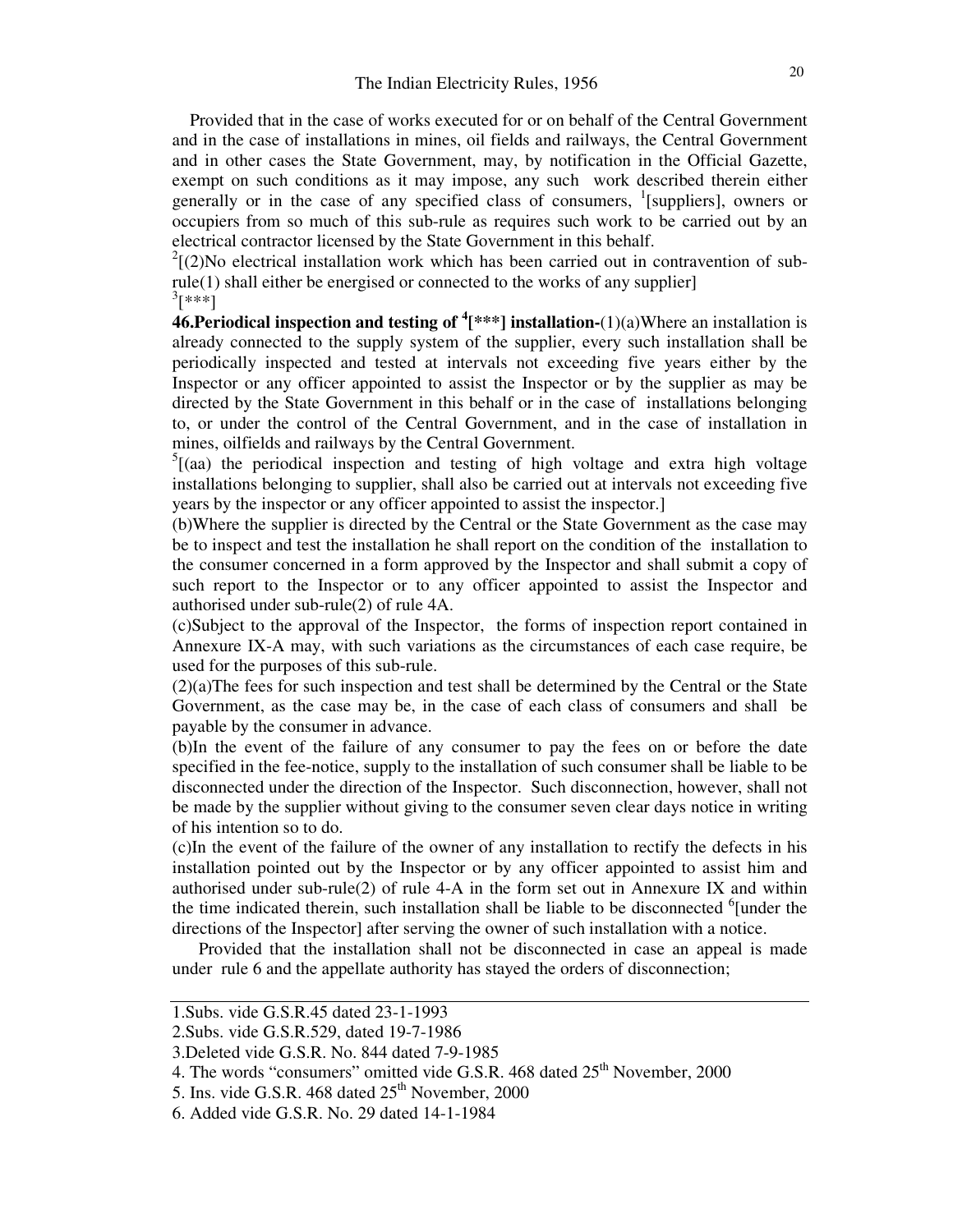Provided further that the time indicated in the notice shall not be less than 48 hours in any case;

Provided also that nothing contained in this clause shall have any effect on the application of rule 49.

(3)Notwithstanding the provisions of this rule, the consumer shall at all times be solely responsible for the maintenace of his installation in such condition as to be free from danger.

#### CHAPTER V

#### **GENERAL CONDITIONS RELATING TO SUPPLY AND USE OF ENERGY**

**47.Testing of consumer's installation-(1)**Upon receipt of an application for a new or additional supply of energy and before connecting the supply or reconnecting the same after a period of six months, the supplier shall inspect and test the applicant's installtion.

The supplier shall maintain a record of test results obtained at each supply point to a consumer, in a form to be approved by the Inspector.

(2)If as a result of such inspection and test., the supplier is satisfied that the installation is likely to constitute danger, he shall serve on the applicant a notice in writing requiring him to make such modifications as are necessary to render the installation safe. The supplier may refuse to connect or reconnect the supply until the required modifications have been completed and he has been notified by the applicant.

1 [**47A Installation and Testing of Generating Units-**Where any consumer or occupier installs a generating plant, he shall give a thirty days' notice of his intention to commission the plant to the supplier as well as the Inspector;

Provided that no consumer or occupier shall commission his generating plant of a capacity exceeding 10 KW without the approval in writing of the Inspector]

**48. Precautions against leakage before connection - 2** [(1)The supplier shall not connect with his works the installtion or apparatus on the premises of any applicant for supply unless he is reasonably satisfied that the connection will not at the time of making the connection cause a leakage from that installation or apparatus of a magnitude detrimental to safety. Compliance with this rule shall be checked by measuring the installation resistance as provided below:

- $\frac{3}{1}$ (i) All the electrical eqquipments shall have the "IR" values as stipulated in the relevant Indian Standards.
- (ii) At a pressure of 500 V DC applied between each live conductor and earth for a period of one minute the insulation resistance of low voltage and medium voltage equipments shall be at least 1 Mega ohm or as specified in the relevant Indian Standard.
- (iii) At a pressure of 2.5 KV DC applied between each live conductor and earth for a period of one minute, the insulation resistance of high voltage equipments shall be at least 5 Mega ohm or as specified by in the relevant Indian Standard.]

<sup>1.</sup> Ins.vide G.S.R.218, dated 29-4-1995

<sup>2.</sup> Subs.vide G.S.R.529, dated 19-7-1986

<sup>3.</sup> Subs. vide G.S.R.468, dated  $25<sup>th</sup>$  November, 2000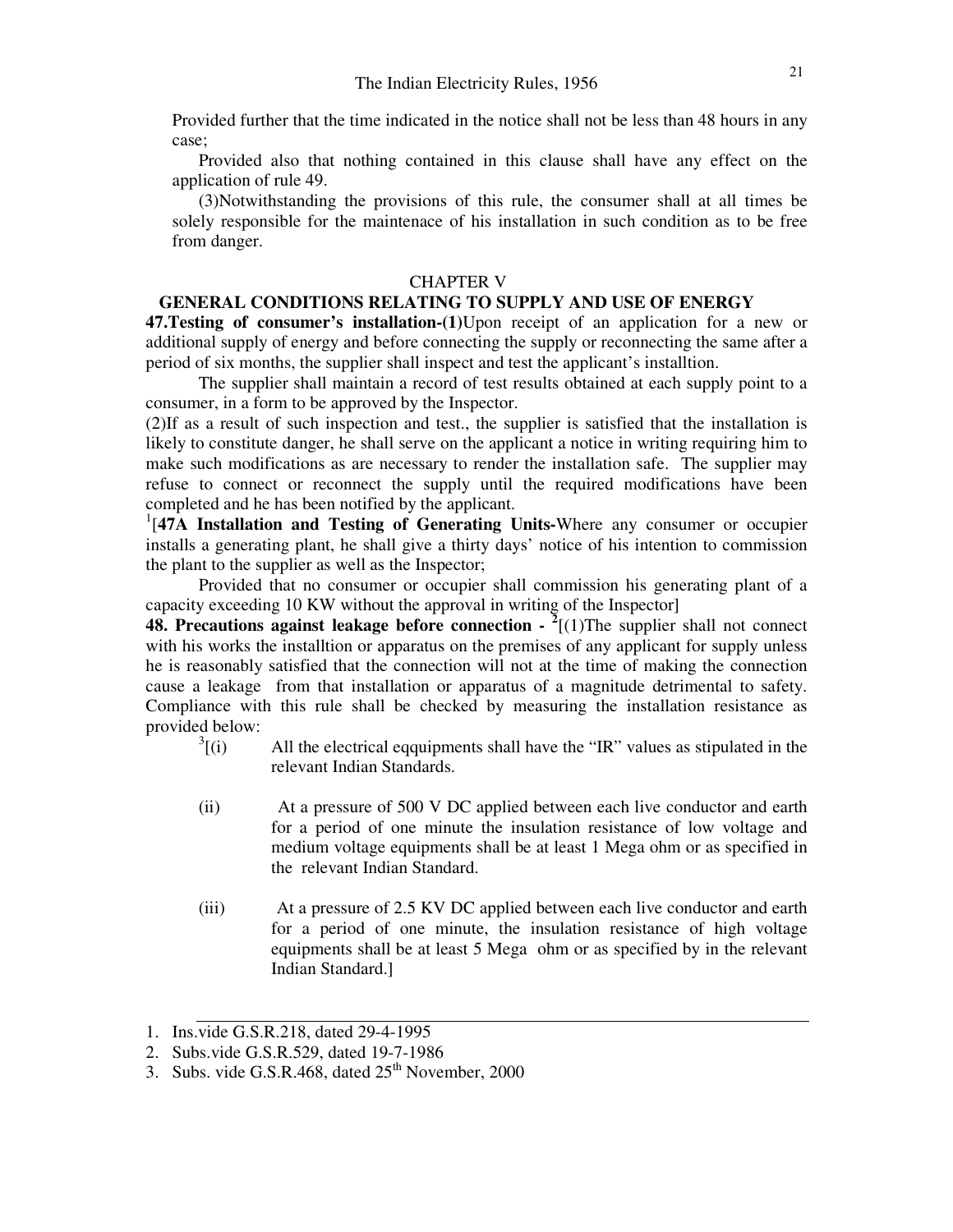(2)If the supplier declines to make a connection under the provisions of sub-rule(1) he shall serve upon the applicant a notice in writing stating his reason for so declining.

**49.Leakage on consumer's premises -** (1) If the Inspector or any officer appointed to assist the Inspector and authorised under sub-rule(2) of rule 4A or the supplier has reason to believe that there is in the system of a consumer leakage which is likely to affect injuriously the use of energy by the supplier or by other persons, or which is likely to cause danger, he may give the consumer reasonable notice in writing that he desires to inspect and test the consumer's installation.

(2)If on such notice being given-

(a)The consumer does not give all reasonable facilities for inspection and testing of his installation, or

 $<sup>1</sup>$ [(b)When an insulation resistance of the consumer's insulation is so low as to prevent safe</sup> use of energy the supplier may, and if directed so to do by the Inspector shall discontinue the supply of energy to the installation but only after giving to the consumer 48 hours notice in writing of disconnection of supply and shall not recommence the supply until he or the Inspector is satisfied that the cause of the leakage has been removed].

2 [**50. Supply and use of energy-**(1)The energy shall not be supplied, transformed, converted or used or continued to be supplied, transformed, converted or used unless provisions as set out below are observed:-

(a) The following controls of requisite capacity to carry and break the current  $3$  [are placed] after the point of commencement of supply as defined in rule 58 so as to be readily accessible and capable of being easily operated to completely isolate the supply to the installation, such equipment being in addition to any equipment installed for controlling individual circuits or apparatus:-

(i) a linked switch with fuse(s) or a circuit breaker by low and medium voltage consumers.

(ii) a linked switch with fuse(s) or a circuit breaker by HV consumers having aggregate installed transformer/apparatus capacity up to 1000 KVA to be supplied at voltage upto 11 KV and 2500 KVA at higher voltages(above 11 KV and not exceeding 33KV).

(iii)a circuit breaker by HV consumers having an aggregate installed transformer/apparatus capacity above 1000 KVA and supplied at 11 KV and above 2500 KVA supplied at higher voltages (above 11 KV and not exceeding 33KV)

(iv)a circuit breaker by EHV consumer:

Provided that where the point of commencement of supply and the consumer apparatus are near each other, one linked switch with fuse(s) or circuit breaker near the point of commencement of supply as required by this clause shall be considered sufficient for the purpose of this Rule.

<sup>1.</sup>Subs. vide G.S.R.529, dated 19-7-1986

<sup>2.</sup>Subs. vide G.S.R.117, dated 8-2-1986

<sup>3.</sup>Subs.vide G.S.R.218, dated 29-4-1995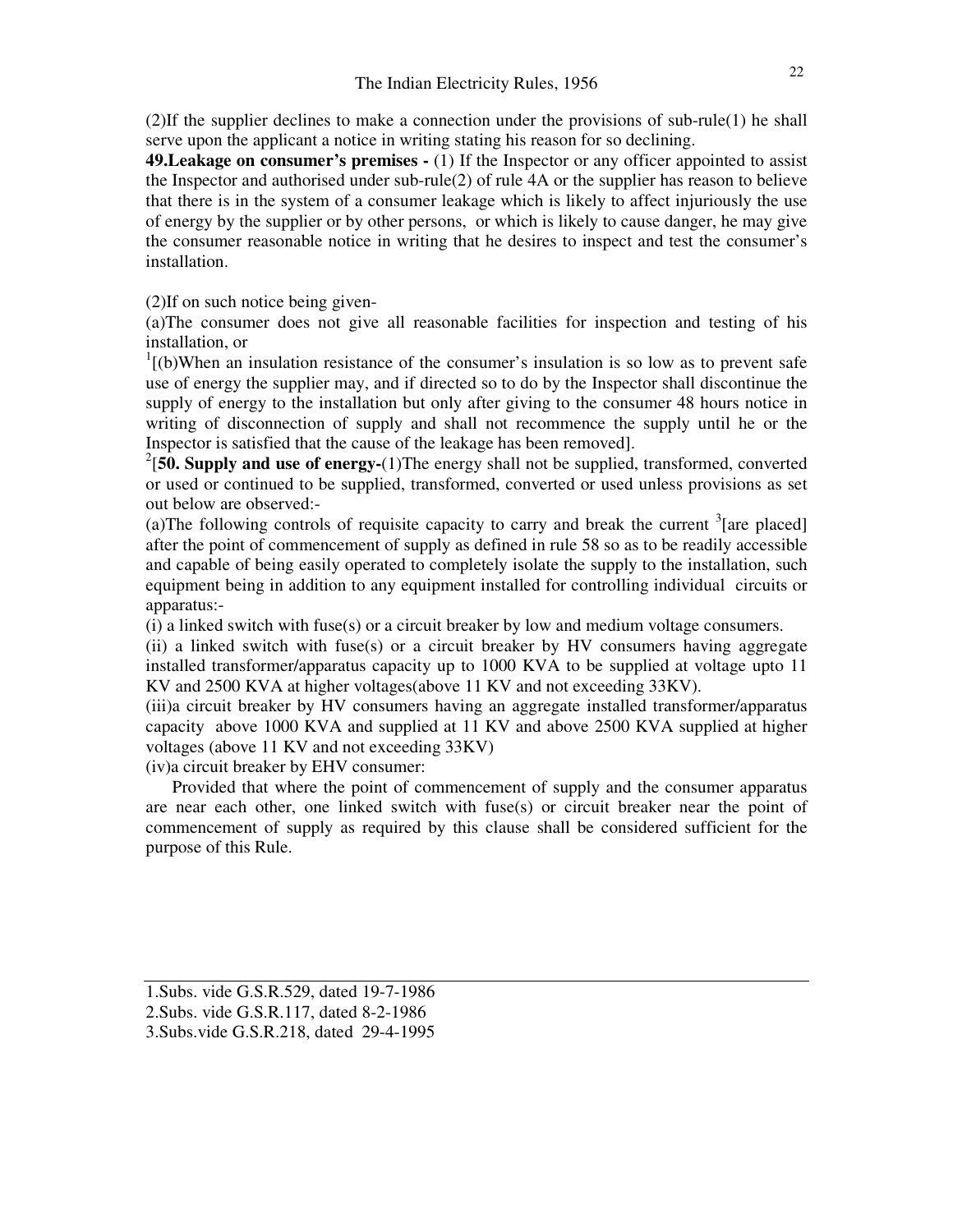(b)In case of every transformer the following shall be provided:-

(i)On primary side for transformers a linked switch with fuse(s) or circuit breaker of adequate capacity.

Provided that the linked switch on the primary side of the transformer may be of such capacity as to carry the full load current and to break only the magnetising current of the transformer.

<sup>1</sup>[ Provided further that for all transformers:-

(A) having a capacity 5000 KVA and above and installed before the commencement of the Indian Electricity (Amendment – 1) Rules, 2000 and

(B) having a capacity of 1000 KVA and above and installed before the commencement of the Indian Electricity (Amendment – 1) Rules, 2000; a circuit breaker shall be provided.]

Provided further that the provision of linked switch on the primary side of the transformer shall not apply to the unit auxiliary transformer of the generator.

<sup>2</sup> [(ii)In respect of all transformers installed on or after the commencement of the Indian Electricity (Amendment-1) Rules, 2000, on the secondary side of all transformers transforming HV to EHV, MV or LV; a circuit breaker of adequate rating shall be installed:

Provided that for suppliers' transformers of capacity upto 630 KVA, a linked switch with fuse or circuit breaker of adequate rating shall be installed on secondary side.]

(c)Except in the case of composite control gear designed as a unit distinct circuit is protected against excess energy by means of suitable cut-out or a circuit breaker of adequate breaking capacity suitably located and so constructed as to prevent danger from overheating, arcing or scattering of hot metal when it comes into operation and to permit for ready renewal of the fusible metal of the cut-out without danger;

(d)The supply of energy of each motor or a group of motors or other apparatus meant for operating one particular machine is controlled by a suitable linked switch or a circuit breaker or an emergency tripping device with manual reset of requisite capacity placed in such a position as to be adjacent to the motor or a group of motors or other apparatus readily accessible to and easily operated by the person incharge and so connected in the circuit that by its means all supply of energy can be cut off from the motor or group of motors or apparatus from any regulating switch, resistance of other device associated therewith;

(e)All insulating materials are chosen with special regard to the circumstances of its proposed use and their mechanical strength is sufficient for its purpose and so far as is practicable of such a character or so protected as to maintain adequately its insulating property under all working conditions in respect of temperature and moisture; and

(f)adequate precautions shall be taken to ensure that no live parts are so exposed as to cause danger.

(2) Where energy is being supplied, transformed, converted or used the  $3$ [consumer, supplier or the owner] of the concerned installation shall be responsible for the continuous observance of the provisions of sub-rule(1) in respect of his installations.

<sup>1.</sup> Subs. vide G.S.R.112, dated 1st April, 2000

<sup>2.</sup> Subs. vide G.S.R.112, dated 1st April, 2000

<sup>3.</sup>Subs. vide G.S.R.218, dated 29-4-1995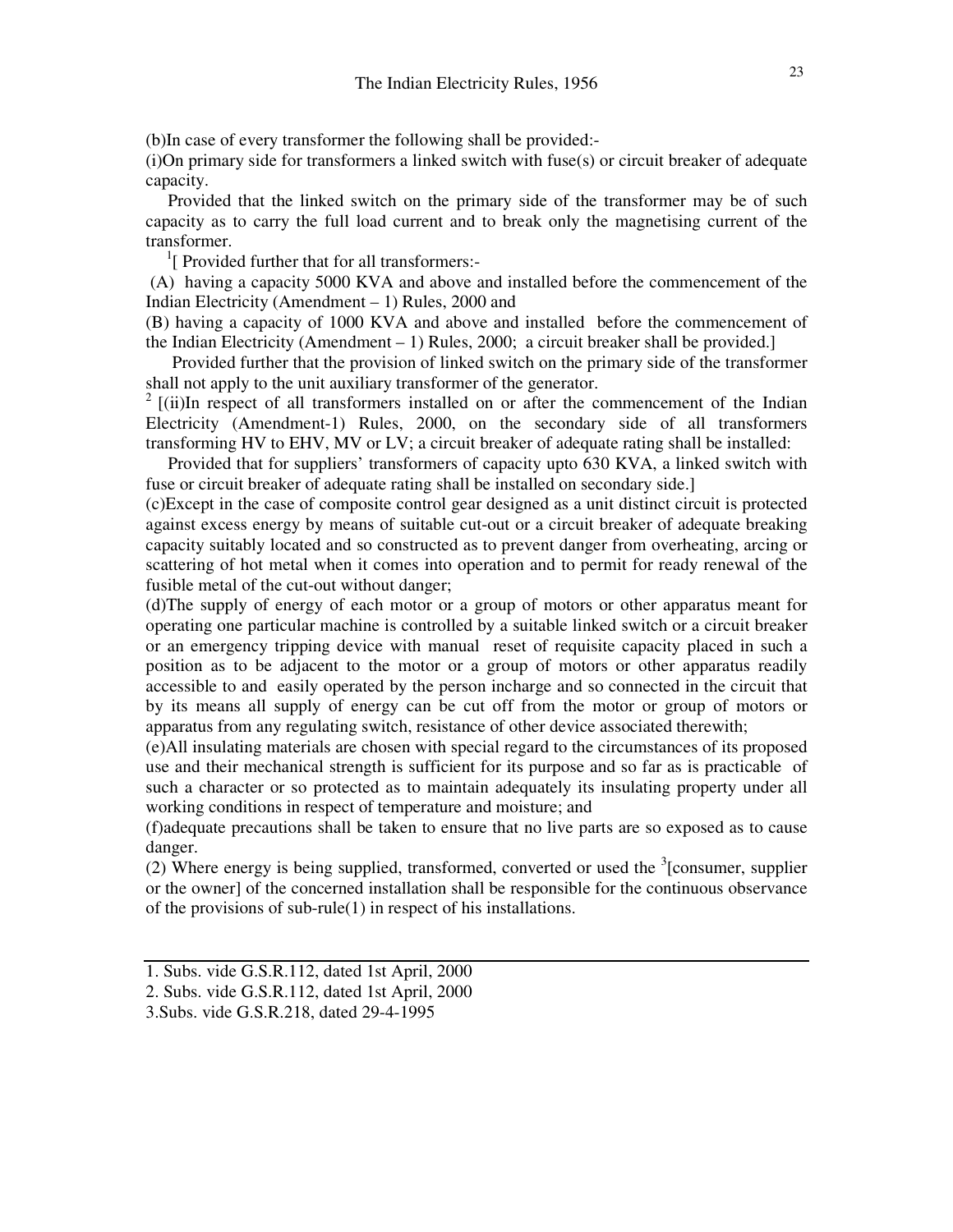(3)Every consumer shall use all reasonable means to ensure that where energy is supplied by a supplier no person other than the supplier shall interfere with service lines and apparatus placed by the supplier on the premises of the consumer.]

**1 [50A. Additional provisions for supply and use of energy in multi-storeyed building(more than 15 metres in height)-**(1)Before making an application for commencement of supply or recommencement of supply after an installation has been disconnected for a period of six months or more, the owner/occupier of a multi-storeyed building shall give not less than30 days notice in writing to the Inspector together with particulars. The supply of energy shall not be commenced or recommenced within this period, without the approval or otherwise in writing of the Inspector.

(2)The supplier/owner of the installation shall provide at the point of commencement of supply a suitable isolating device with cut-out or breaker to operate on all phases except neutral in the 3 phase 4 wire circuit and fixed in a conspicuous position at not more than2.75 metres above the ground so as to completely isolate the supply to the building in case of emergency.

(3)The owner/occupier of a multi-storeyed building shall ensure that electrical installations/works inside the building are carried out and maintained in such a manner as to prevent danger due to shock and fire hazards, and the installation is carried out in accordance with the relevant codes of practices.

(4)No other service pipes shall be taken along the ducts provided for laying power cables. All ducts provided for power cables and other services shall be provided with fire-barrier at each floor crossing.]

**51.Provisions applicable to medium, high or extra-high voltage installations-**The following provisions shall be observed where energy at medium, high or extra-high voltage is supplied, converted, transformed or used:

(1)(a)All conductors(other than those of overhead lines) shall be completely enclosed in mechanically strong metal casing or metallic covering which is electrically and mechanically continuous and adequately protected against mechanical damage unless the said conductors are accessible only to an authorised person or are installed and protected to the satisfaction of the Inspector so as to prevent danger:

<sup>2</sup>[Provided that non-metallic conduits conforming to the relevant Indian Standard Specifications may be used for medium voltage installations, subject to such conditions as the Inspector or Officer appointed to assist an Inspector may think fit to impose.]

 $3$ [(b)All metal works, enclosing, supporting or associated with the installation, other than that designed to serve as a conductor shall be connected with an earthing system as per standards laid down in the Indian Standards in this regard and also in accordance with rule 61(4)]

(c)Every switchboard shall comply with the following provisisons, namely:-

(i)a clear space of not less than 1 metre in width shall be provided in front of the switchboard;

<sup>1.</sup>Ins.vide G.S.R.358, dated 9-5-1987

<sup>2.</sup>Subs.vide G.S.R.336, dated 23-4-1988

<sup>3.</sup>Subs.vide G.S.R.358,dated 9-5-1987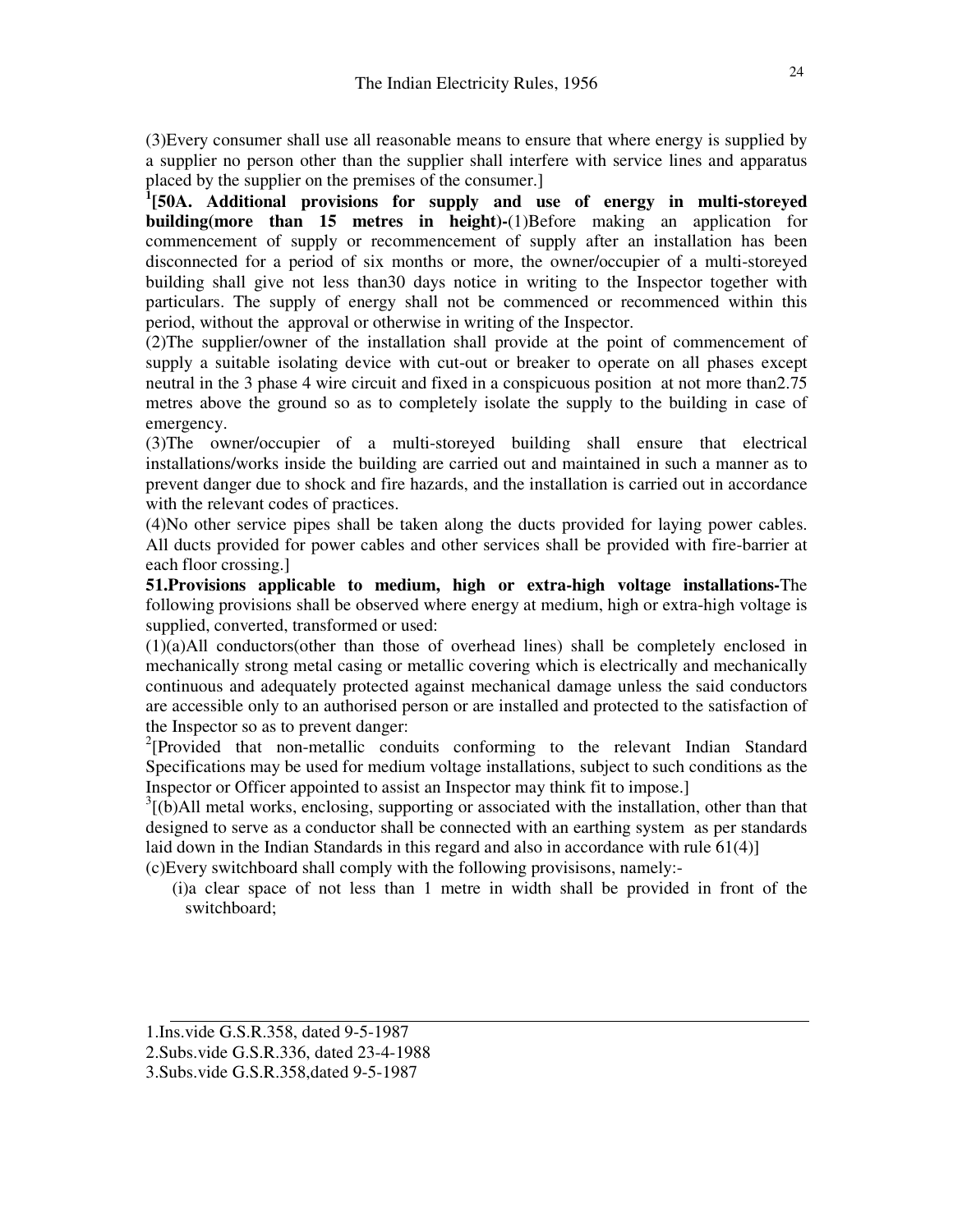(ii)If there are any attachments or bare connections at the back of the switchboard, the space(if any)behind the switchboard shall be either less than 20 centimetres or more than 75 centimetres in width, measured from the farthest outstanding part of any attachment or conductor;

(iii)If the space behind the switchboard exceeds 75 centimetres in width, there shall be a passage-way from either end of the switchboard, clear to a height of 1.8metres.

 $1$ [(d)In case of installations provided in premises where inflammable materials including gases and /or chemicals are produced, handled or stored, the electrical installations, equipment and apparatus shall comply with the requirements of flame proof, dust tight,totally enclosed or any other suitable type of electrical fittings depending upon the hazardous zones as per the relevant Indian Standard Specification.]

 $2(2)$ Where an application has been made to a supplier for supply of energy to any installation, he shall not commence the supply or where the supply has been discontinued for a period of one year and above, recommence the supply unless he is satisfied that the consumer has complied with, in all respects the conditions of supply set out in sub-rule(1) of this rule, rules 50,63 and 64]

(3)Where a supplier proposes to supply or use energy at a medium voltage or to recommence supply after it has been discontinued for a period of six months, he, shall, before connecting or reconnecting the supply, give notice in writing of such intention to the Inspector  $3$  [or any officer of specified rank and class appointed to assist the Inspector]

 ${}^{4}$ [(4) If at any time after connecting the supply, the supplier is satisfied that any provision of the sub-rule(1) of this rule or of rules 50 and 64, is not being observed he shall give notice of the same in writing to the consumer and the Inspector, specifying how the provisions has not been observed and to rectify such defects in a reasonable time and if the consumer fails to rectify such defects pointed out, he may discontinue the supply after giving the consumer a reasonable opportunity of being heard and recording reasons in writing, unless the Inspector directs otherwise. The supply shall be discontinued only on written orders of an officer duly notified by the supplier in this behalf. The supply shall be restored with all possible speed after such defects are rectified by the consumer to the satisfaction of the supplier.]

**52.Appeal to Inspector in regard to defects-**(1) If any applicant for a supply or a consumer is dissatisfied with the action of the supplier in declining to commence, to continue or to recommence the supply of energy to his premises on the grounds that the installation is defective or is likely to constitute danger, he may appeal to the Inspector to test the installation and the supplier shall not, if the Inspector or under his orders, any other officer appointed to assist the Inspector, is satisfied that the installation is free from the defect or danger complained of, be entitled to refuse supply to the consumer on the grounds aforesaid, and shall, within twenty-four hours after the receipt of such intimation from the Inspector,commence, continue or recommence the supply of energy.

<sup>1.</sup>Ins.vide G.S.R.529, dated 19-7-1986

<sup>2.</sup>Subs.vide G.S.R.256, dated 26-3-1983

<sup>3.</sup>Ins.vide G.S.R.466, dated 17-8-1991

<sup>4.</sup>Subs.vide G.S.R.732, dated 3-8-1985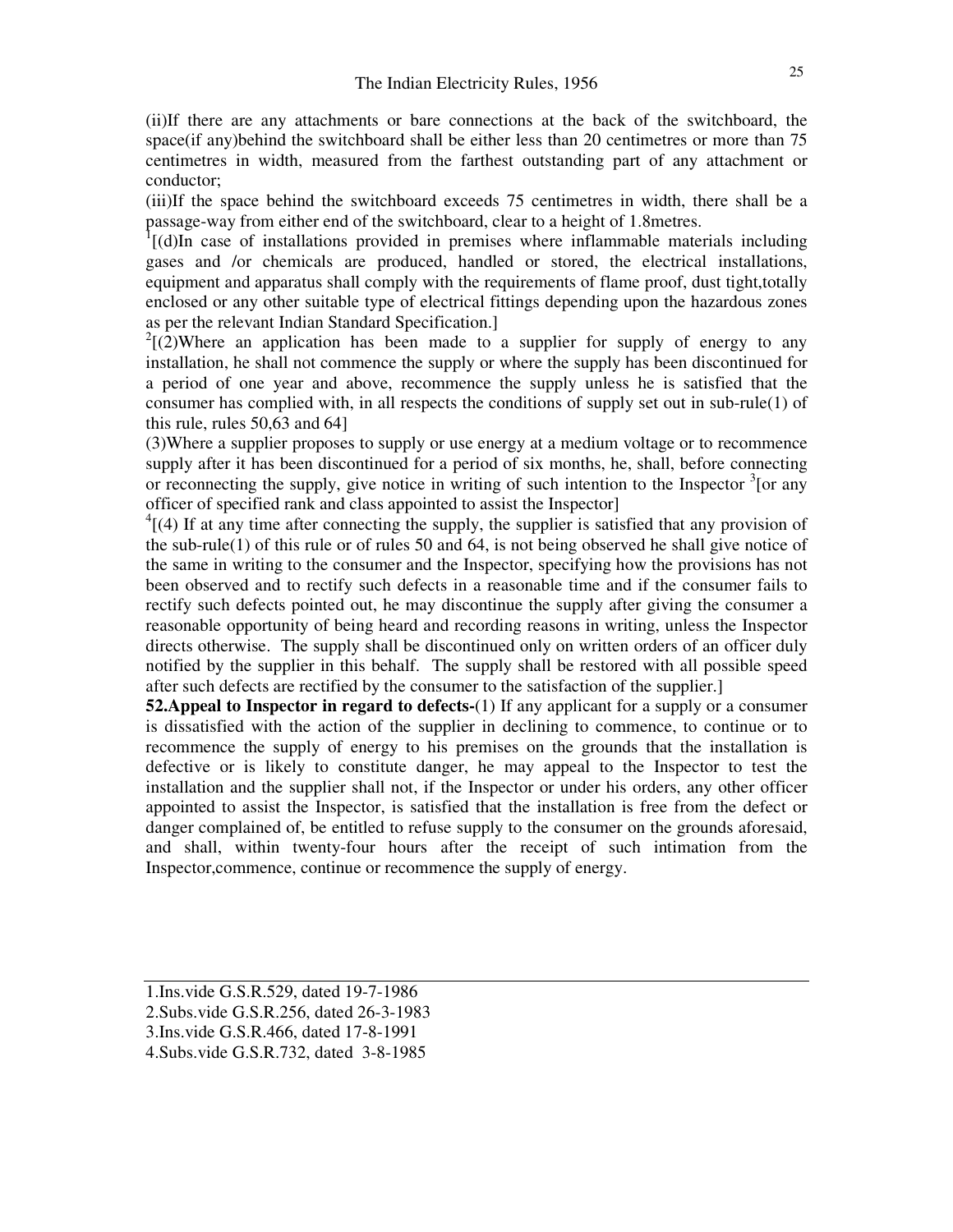(2)Any test for which application has been made under the provision of sub-rule(1) shall be carried out within seven days after the receipt of such application.

(3) This rule shall be endorsed on every notice given under the provisions of rules 47,48 and 49.

**53.Cost of inspection and test of consumer's installation -** (1)The cost of the first inspection and test of consumer's installation carried out in pursuance of the provisions of rule 47 shall be borne by the supplier and the cost of every subsequent inspection and test shall be borne by the consumer, unless in the appeal under rule 52 the Inspector directs otherwise.

(2) The cost of any inspection and test made by the Inspector or any officer appointed to assist the Inspector, at the request of the consumer or other interested party, shall be borne by the consumer or other interested party, unless the Inspector directs otherwise.

(3)The cost of each and every such inspection and test by whomsoever borne shall be calculated in accordance with the scale specified by the Central or the State Government as the case may be in this behalf.

**54.Declared voltage of supply to consumer-**Except with the written consent of the consumer or with the previous sanction of the State Government, a supplier shall not permit the voltage at the point of commencement of supply as defined under rule 58 to vary from the declared voltage:

- (i) in the case of low or medium voltage, by more than 6 per cent, or;
- (ii) in the case of high voltage, by more than 6 per cent on the higher side or by more than 9 percent on the lower side, or;
- (iii) in the case of extra-high voltage, by more than 10 per cent on the higher side or by more than 12.5 per cent on the lower side.

**55.Declared frequency of supply to consumer:-**Except with the written consent of the consumer or with the previous sanction of the State Government, a supplier shall not permit the frequency of an alternating current supply to vary from the declared frequency by more than 3 percent.

**56. Sealing of meters and cut-outs-**(1) A supplier may affix one or more seals to any cut-out and to any meter, maximum demand indicator, or other apparatus placed upon a consumer's premises in accordance with section 26, and no person other than the supplier shall break any such seal.

(2)The consumer shall use all reasonable means in his power to ensure that no such seal is broken otherwise than by the supplier.

(3)The word 'supplier' shall for the purpose of this rule include a State Government when any meter, maximum demand indicator or other apparatus is placed upon a consumer's premises by such Government.

### **57.Meters, maximum demand indicators and other apparatus on consumer's premises-**

(1)Any meter or maximum demand indicator or other apparatus placed upon a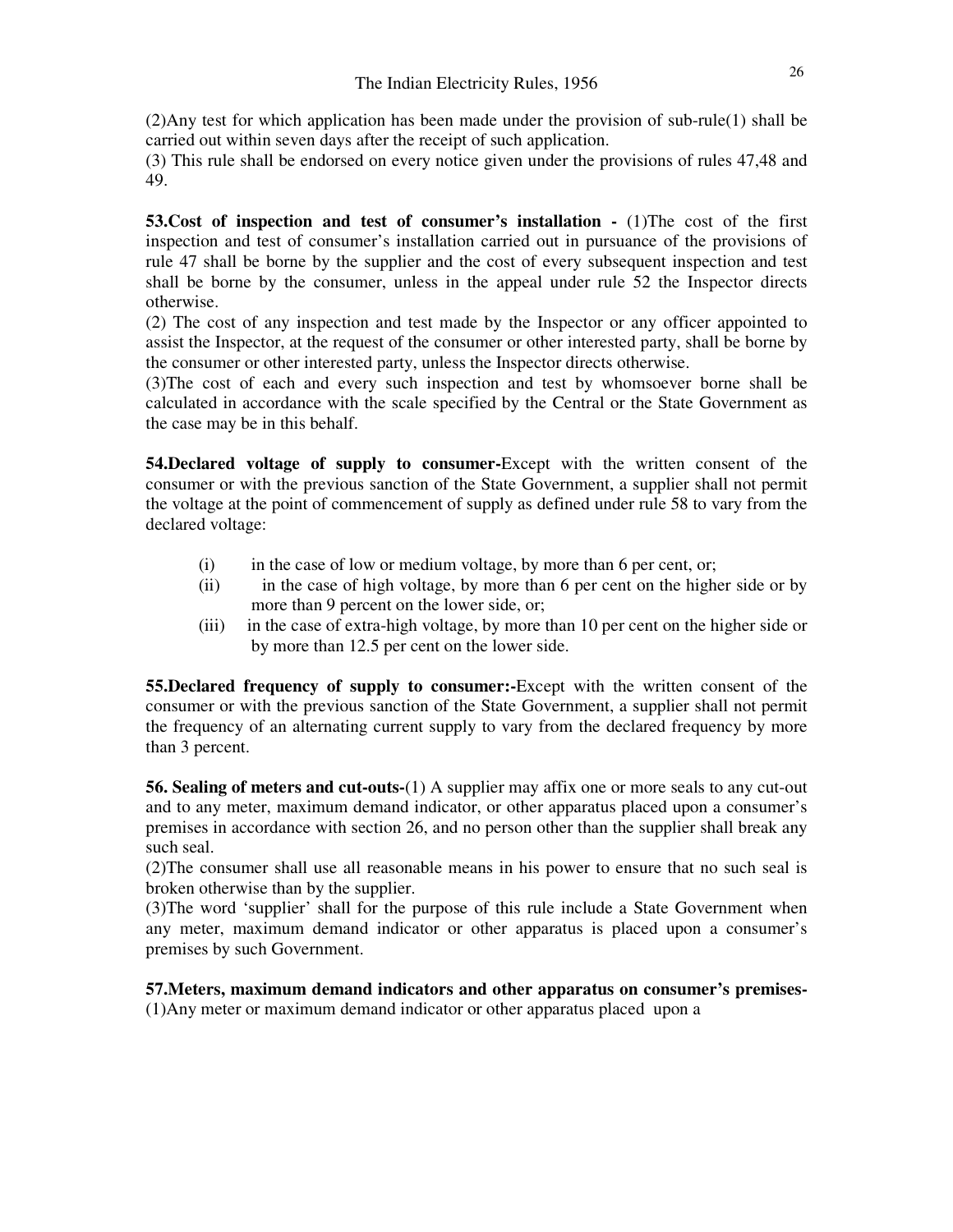consumer's premises in accordance with section 26 shall be of appropriate capacity and shall be deemed to be correct if its limits of error are within the limits specified in the relevant Indian Standard Specification and where no such specification exist,the limits of error do not exceed 3 per cent above or below absolute accuracy at all loads in excess of one tenth of full load and up to full load.

<sup>1</sup>[Provided that for extra high voltage consumers the limit of error shall be  $\pm$  1 percent]

(2)No meter shall register at no load.

(3) Every supplier shall provide and maintain in proper condition such suitable apparatus as may be prescribed or approved by the Inspector for the examination, testing and regulation of meters used or intended to be used in connection with the supply of energy.

Provided that the supplier may with the approval of the Inspector and shall, if required by the Inspector, enter into a joint arrangement with any other supplier for the purpose aforesaid.

(4)Every supplier shall examine, test and regulate all meters, maximum demand indicators and other apparatus for ascertaining the amount of energy supplied before their first installation at the consumer's premises and at such other intervals as may be directed by the State Government in this behalf.

(5) Every supplier shall maintain a register of meters showing the date of the last test, the error recorded at the time of the test, the limit of accuracy after adjustment and final test, the date of installation, withdrawal, reinstallation, etc., for the examination of the Inspector or his authorised representative.

 $2(6)$  Where the supplier has failed to examine, test and regulate the meters and keep records thereof as aforesaid, the Inspector may cause such meters to be tested and sealed at the cost of the owner of the meters in case these are found defective.]

**3 [58.Point of commencement of supply-** The point of commencement of supply of energy to a consumer shall be deemed to be the point at the incoming terminal of the cut-outs installed by the consumer under rule 50]

**59. Precautions against failure of supply, Notice of failures:** (1)The layout of the electric supply lines of the supplier for the supply of energy throughout his area of supply shall under normal working conditions be sectionalised and so arranged, and provided with cut-outs or circuit-breakers so located, as to restrict within reasonable limits the extent of the portion of the system affected by any failure of supply.

(2) The supplier shall take all reasonable precautions to avoid any accidental interruptions of supply, and also to avoid danger to the public or to any employee or authorised person when engaged on any operation during and in connection with the installation, extension, replacement, repair and maintenance of any works.

(3) The supplier shall send to the Inspector  ${}^{4}$  [or any officer of a specified rank and class appointed to assist the Inspector] notice of failure of supply of such kind as the Inspector <sup>4</sup>[or any officer of specified rank and class to assist the Inspector] may from time to time require to be notifed to him, and such notice shall be sent by the earliest practicable post

<sup>1.</sup>Added vide G.S.R.218, dated 29-4-1995

<sup>2.</sup>Added vide G.S.R.844, dated 7-9-1985

<sup>3.</sup>Subs. vide G.S.R. No. 45.dated 23-1-1993

<sup>4.</sup>Ins. vide G.S.R. 466, dated 17-8-1991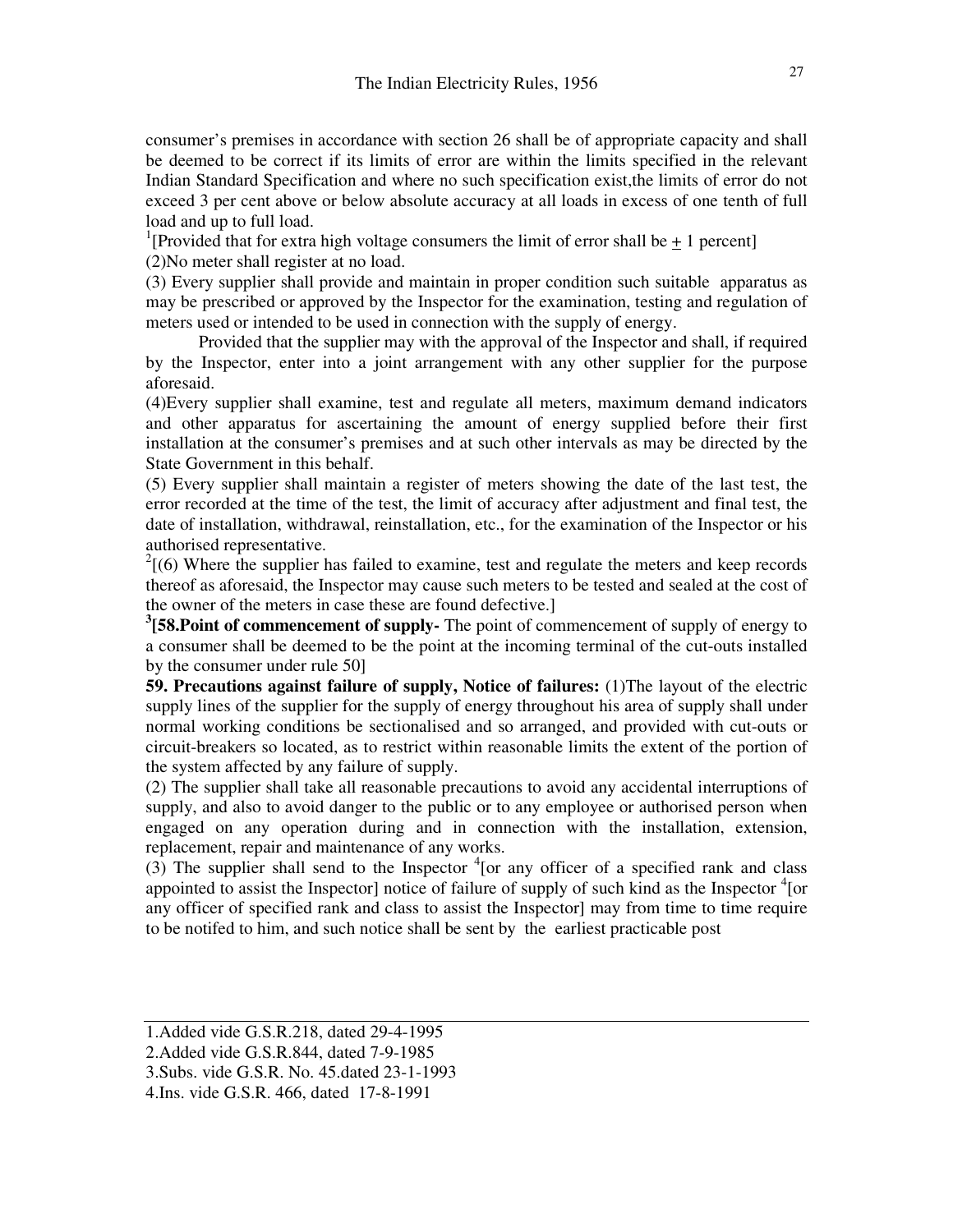after the failure occurs or after the failure becomes known to the supplier and shall be in such form and contain such particulars as Inspector may from time to time specify.

 $<sup>1</sup>$ [(4) For the purpose of testing or for any other purpose connected with the efficient working</sup> of the undertaking, the supply of energy may be discontinued by the supplier for such period as may be necessary, subject (except in cases of emergency) to not less than 24 hours notice being given by the supplier to all consumers likely to be affected by such discontinuance:

Provided that the supply of energy shall be discontinued during such hours as are likely to interfere the least with the use of energy by consumers and the energy shall not be discontinued if the Inspector so directs.]

### CHAPTER VI **ELECTRIC SUPPLY LINES, SYSTEMS AND APPARATUS FOR LOW AND MEDIUM VOLTAGES**

**60. Test for resistance of insulation –** (1) Where any electric supply line for use or low at medium voltage has been disconnected from a system for the purpose of addition, alteration or repair, such electric supply line shall not be reconnected to the system until the supplier or the owner has applied the test prescribed under rule 48.

(2) The provision of sub-rule (1) shall not apply to overhead lines except, overhead insulated cables unless the Inspector otherwise directs in any particular case.

**61. Connection with earth.** – (1) The following provisions shall apply to the connection with earth of systems at low voltage in cases where the voltage normally exceeds 125 volts and of systems at medium voltage:-

- $\frac{2}{1}$ (a) Neutral conductor of a 3 phase, 4 wire system and the middle conductor of a 2 phase, 3-wire system shall be earthed by not less than two separate and distinct connections with a minimum of two different earth electrodes or such large number as may be necessary to bring the earth resistance to a satisfactory value both at the generating station and at the sub-station. The earth electrodes so provided, may be inter-connected to reduce earth resistance. It may also be earthed at one or more points along the distribution system or service line in addition to any connection with earth which may be at the consumer's premises.]
- (b) In the case of a system comprising electric supply lines having concentric cables, the external conductor of such cables shall be earthed by two separate and distinct connections with earth.
- (c) The connection with earth may include a link by means of which the connection may be temporarily interrupted for the purpose of testing or for locating a fault.

\_\_\_\_\_\_\_\_\_\_\_\_\_\_\_\_\_\_\_\_\_\_\_\_\_\_\_\_\_\_\_\_\_\_\_\_\_\_\_\_\_\_\_\_\_\_\_\_\_\_\_\_\_\_\_\_\_\_\_\_\_\_\_\_\_\_

<sup>1.</sup> Subs. vide G.S.R. 732, dated 3-8-1985.

<sup>2.</sup> Subs. vide G.S.R. 1051, dated 9-11-1985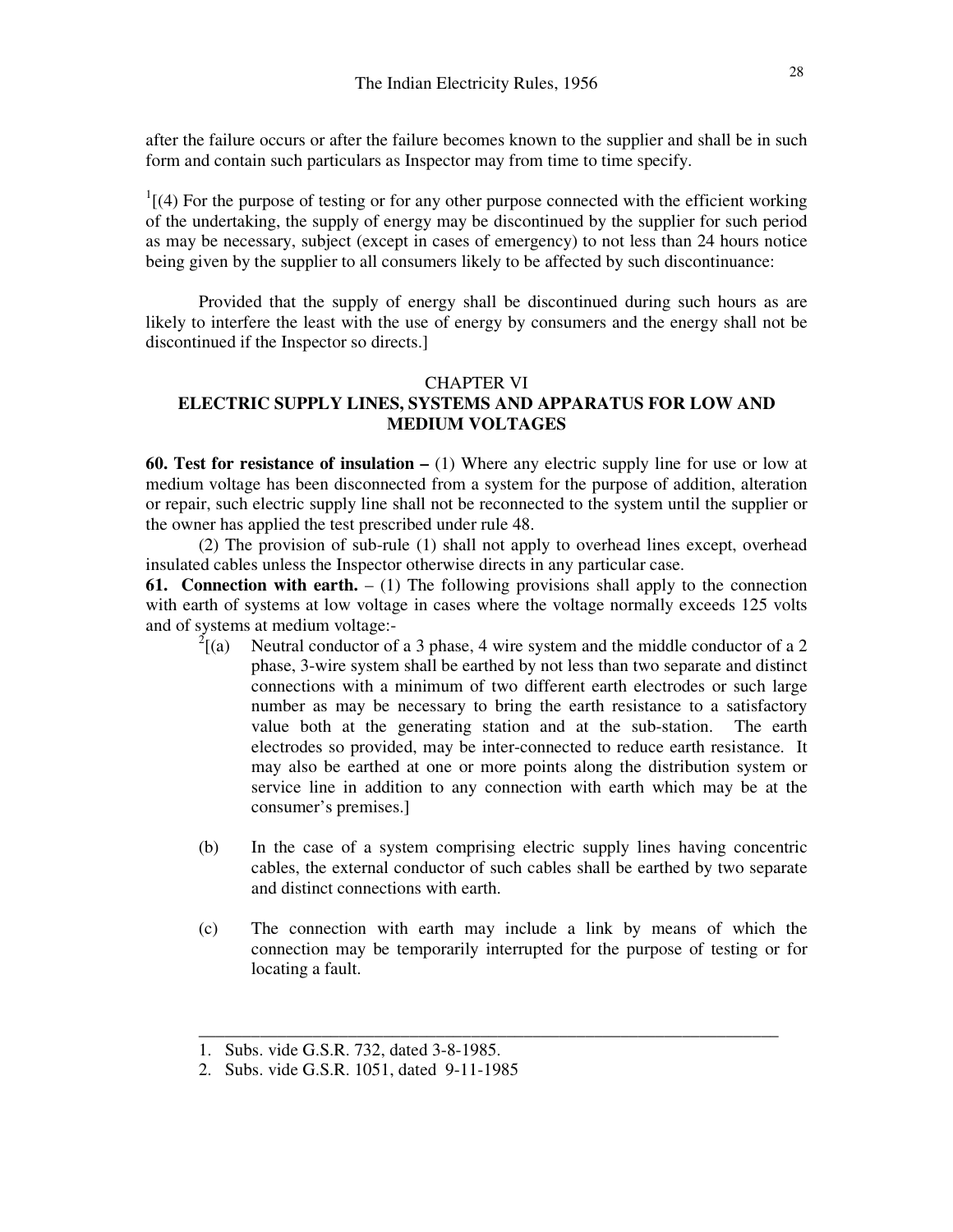(d) (i) In a direct current three wire system the middle conductor shall be earthed at the generating station only, and the current from the middle conductor to earth shall be continuously recorded by means of a recording ammeter, and if any time the current exceeds one-thousandth part of the maximum supplycurrent immediate steps shall be taken to improve the insulation of the system.

(ii) Where the middle conductor is earthed by means of a circuit-breaker with a resistance connected in parallel, the resistance shall not exceed 10 Ohms and on the opening of the circuit-breaker, immediate steps shall be taken to improve the insulation of the system, and the circuit-breaker shall be reclosed as soon as possible.

(iii) The resistance shall be used only as a protection for the ammeter in case of earths on the system and until such earths are removed. Immediate steps shall be taken to locate and remove the earth.

- (e) In the case of an alternating current system, there shall not be inserted in the connection with earth any impedance (other than that required solely for the operation of switch-gear or instruments), cut-out or circuit-breaker, and the result of any test made to ascertain whether the current (if any) passing through the connection with earth is normal, shall be duly recorded by the supplier.
- (f) No person shall make connection with earth by the aid of, nor shall he keep it in contact with, any water main not belonging to him except with the consent of the owner thereof and of the Inspector.
- (g) Alternating current systems which are connected with earth as aforesaid may be electrically interconnected:

Provided that each connection with earth is bonded to the metal sheathing and metallic armouring (if any) of the electric supply lines concerned.

(2) The frame of every generator, stationary motor, portable motor, and the metallic parts(not intended as conductors) of all transformers and any other apparatus used for regulating or controlling energy and all medium voltage energy consuming apparatus shall be earthed by the owner by two separate and distinct connections with earth.

<sup>1</sup>[(3) All metal casings or metallic coverings containing or protecting any electric supply-line or apparatus shall be connected with earth and shall be so joined and connected across all junction boxes and other openings as to make good mechanical and electrical connection throughout their whole length;

Provided that where the supply is at low voltage, this sub-rule shall not apply to wall tubes or to brackets, electroliers, switches, ceiling fans or other fittings(other than portable hand lamps and portable and transportable apparatus)unless provided with earth terminal and to class-II apparatus/appliances;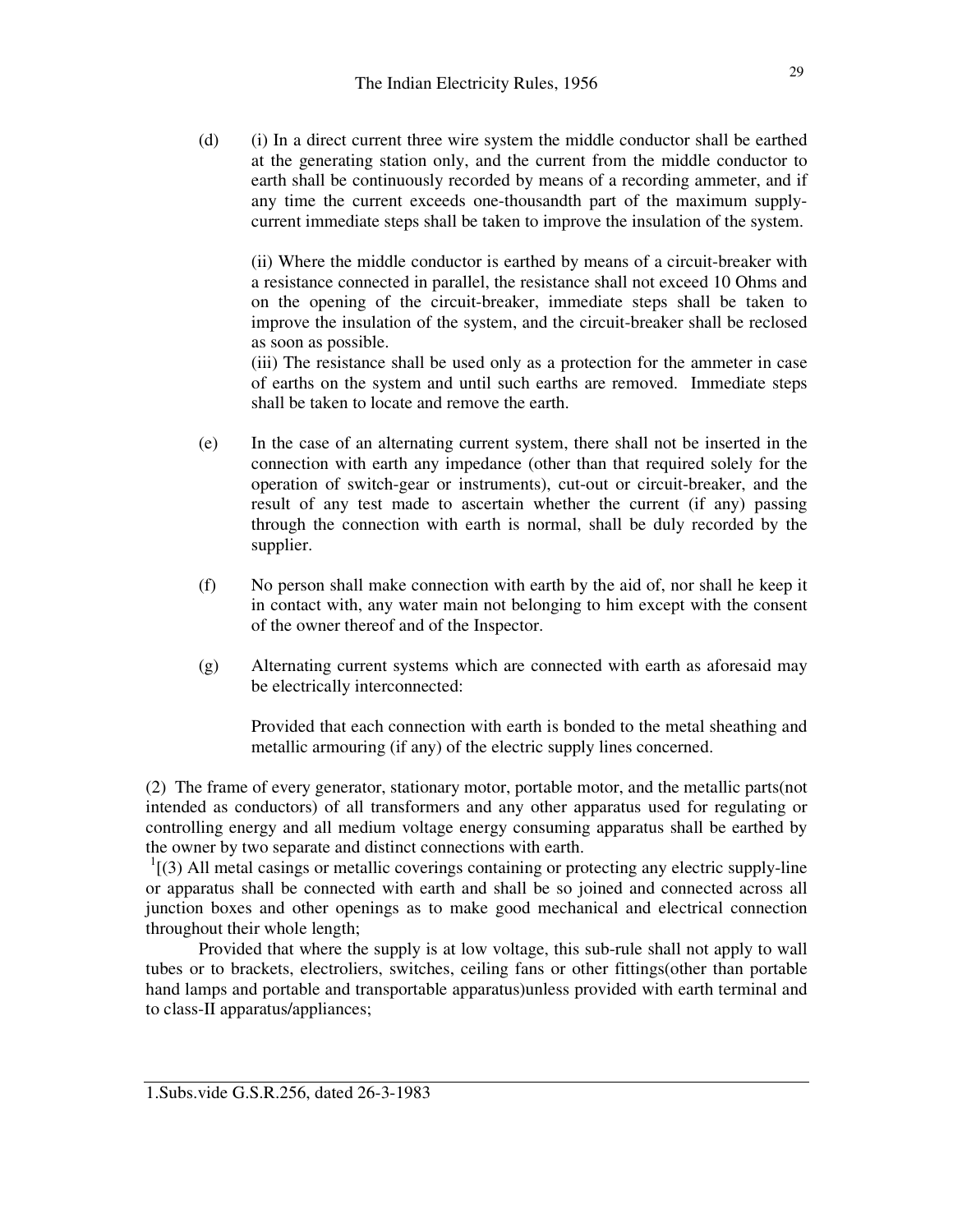Provided further that where the supply is at low voltage and where the installations are either new or renovated all plug sockets shall be of the three-pin type, and the third pin shall be permanently and efficiently earthed.

Explanation-The words "Class-II apparatus/appliance" will have the same meaning as assigned to these words in the relevant ISS]

 $\frac{1}{1}$ [(4)All earthing system shall -

- (a) consist of equipotential bonding conductors capable of carrying the prospective earth fault current and a group of pipe/rod/plate eletrodes for dissipating the current to the general mass of earth without exceeding the allowable temperature limits as per relevant Indian Standards in order to maintain all non-current carrying metal works reasonably at earth potential and to avoid dangerous contact potentials being developed on such metal works;
- (b) Limit earth resistance sufficiently low to permit adequate fault current for the operation of protective devices in time and to reduce neutral shifting;
- (c) be mechanically strong, withstand corrosion and retain electrical continuity during the life of the installation. All earthing systems shall be tested to ensure efficient earthing, before the electric supply lines or apparatus are energised.]

(5) All earthing systems belonging to the supplier shall in addition, be tested for resistance on dry day during the dry season not less than once every two years.

(6) A record of every earth test made and the result thereof shall be kept by the supplier for a period of not less than two years after the day of testing and shall be available to the Inspector or any officer appointed to assist the Inspector and authorised under sub-rule(2) of rule 4-A when required.

**2 [61. A. Earth leakage protective device:-** The supply of Energy to every electrical installation other than low voltage installation below 5 KW and those low voltage installations which do not attract provisions of section 30 of the Indian Electricity Act,1910, shall be controlled by an earth leakage protective device so as to disconnect the supply instantly on the occurence of earth fault or leakage of current:

Provided that the above shall not apply to overhead supply lines having protective devices which are effectively bonded to the neutral of supply transformers and conforming to rule 91 of I.E.Rules,1956.]

**62. Systems at medium voltage-** Where a medium voltage supply system is employed, the voltage between earth and any conductor forming part of the same system shall not, under normal conditions, exceed low voltage.

<sup>1.</sup> Subs.vide G.S.R.358, dated 9-5-1987

<sup>2.</sup> Ins.vide G.S.R.844, dated 7-9-1985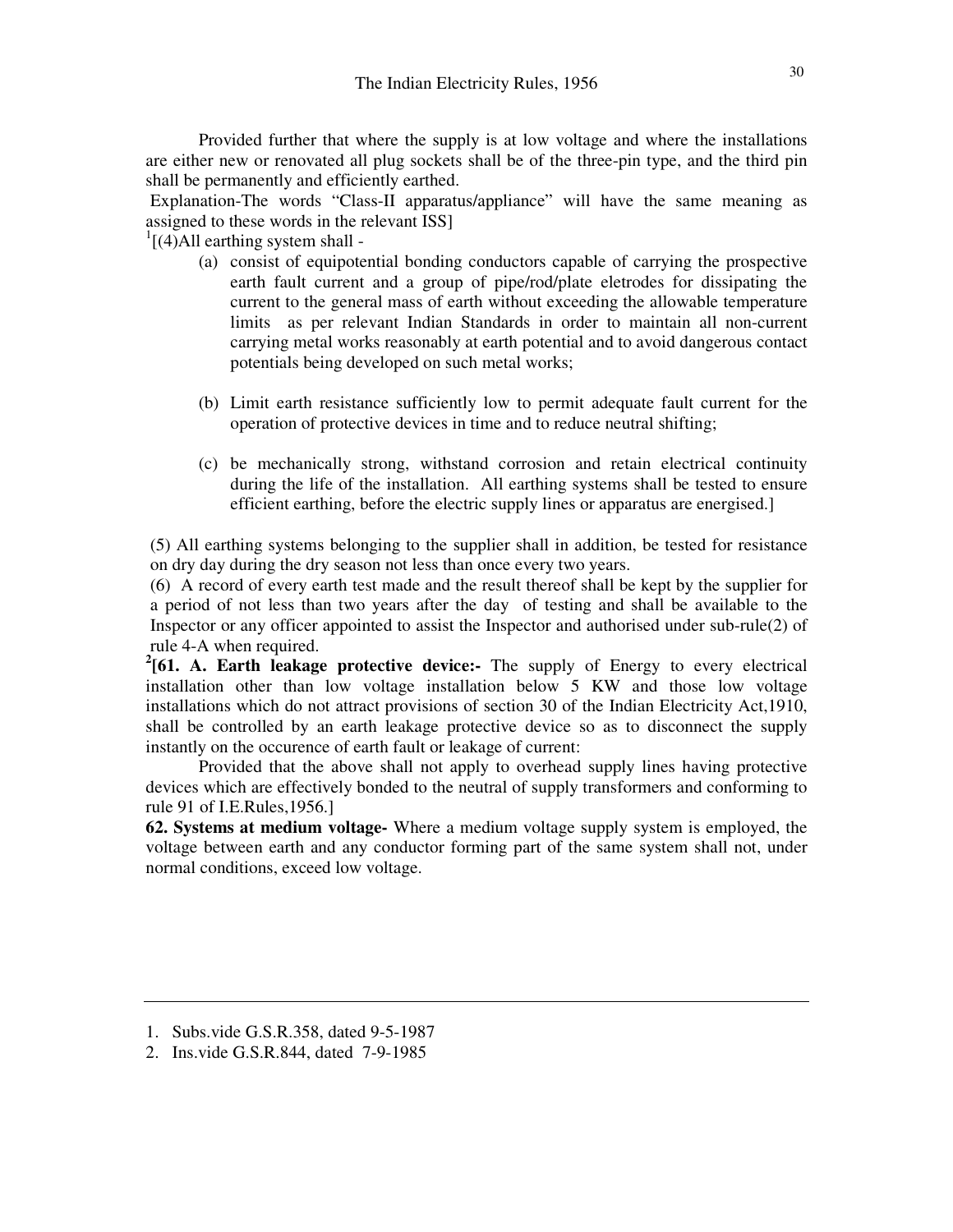#### CHAPTER VII

#### **ELECTRIC SUPPLY LINES, SYSTEMS AND APPARATUS FOR HIGH AND EXTRA-HIGH VOLTAGES**

**63. Approval by Inspector-** (1) Before making an application to the Inspector for permission 1 [to commence or recommence supply after an installation has been disconnected for one year and above] at high or extra-high voltage to any person, the supplier shall ensure that the high or extra-high voltage electric supply lines or apparatus belonging to him are placed in position, properly joined and duly completed and examined. The supply of energy shall not be commenced by the supplier unless and until the Inspector is satisfied that the provisions of rules 65 to 69 both inclusive have been complied with and the approval in writing of the Inspector has been obtained by him:

Provided that the supplier may energise the aforesaid electric supply lines or apparatus for the purpose of tests specified in rule 65.

(2) The owner of any high or extra-high voltage installation shall, before making application to the Inspector for approval of his installation or additions thereto, test every high or extrahigh voltage circuit or additions thereto,other than an overhead line, and satisfy himself that they withstand the application of the testing voltage set out in sub-rule(1) of rule 65 and shall duly record the results of such tests and forward them to the Inspector:

Provided that an Inspector may direct such owner to carry out such tests as he deems necessary or, if he thinks fit, accept the manufacturer's certified tests in respect of any particular apparatus in place of the tests required by this sub-rule.

(3) The owner of any high or extra-high voltage installation who makes any additions or alterations to his installation shall not connect to the supply his apparatus or electric supply lines, comprising the said alterations or additions unless and until such alterations or additions have been approved in writing by the Inspector.

2 [**64.Use of energy at high and extra-high voltage-** (1) The Inspector shall not authorise the supplier to commence supply or where the supply has been discontinued for a period of one year and above, to recommence the supply at high or extra-high voltage to any consumer unless-

- (a) all conductors and apparatus situated on the premises of the consumer are so placed as to be inaccessible except to an authorised person and all operations in connection with the said conductors and apparatus are carried out by an authorised person;
- (b) the consumer has provided and agrees to maintain a separate building or a locked weather-proof and fire-proof enclosure of agreed design and location, to which the supplier at all times have access for the purpose of housing his apparatus and metering equipment, or where the provision for a separate building or enclosure is impracticable, the consumer has segregated the aforesaid apparatus of the supplier from any other part of his own apparatus:

<sup>1.</sup> Amended vide G.S.R.256, dated 26-3-1983

<sup>2.</sup> Subs. vide G.S.R.843, dated 7-9-1985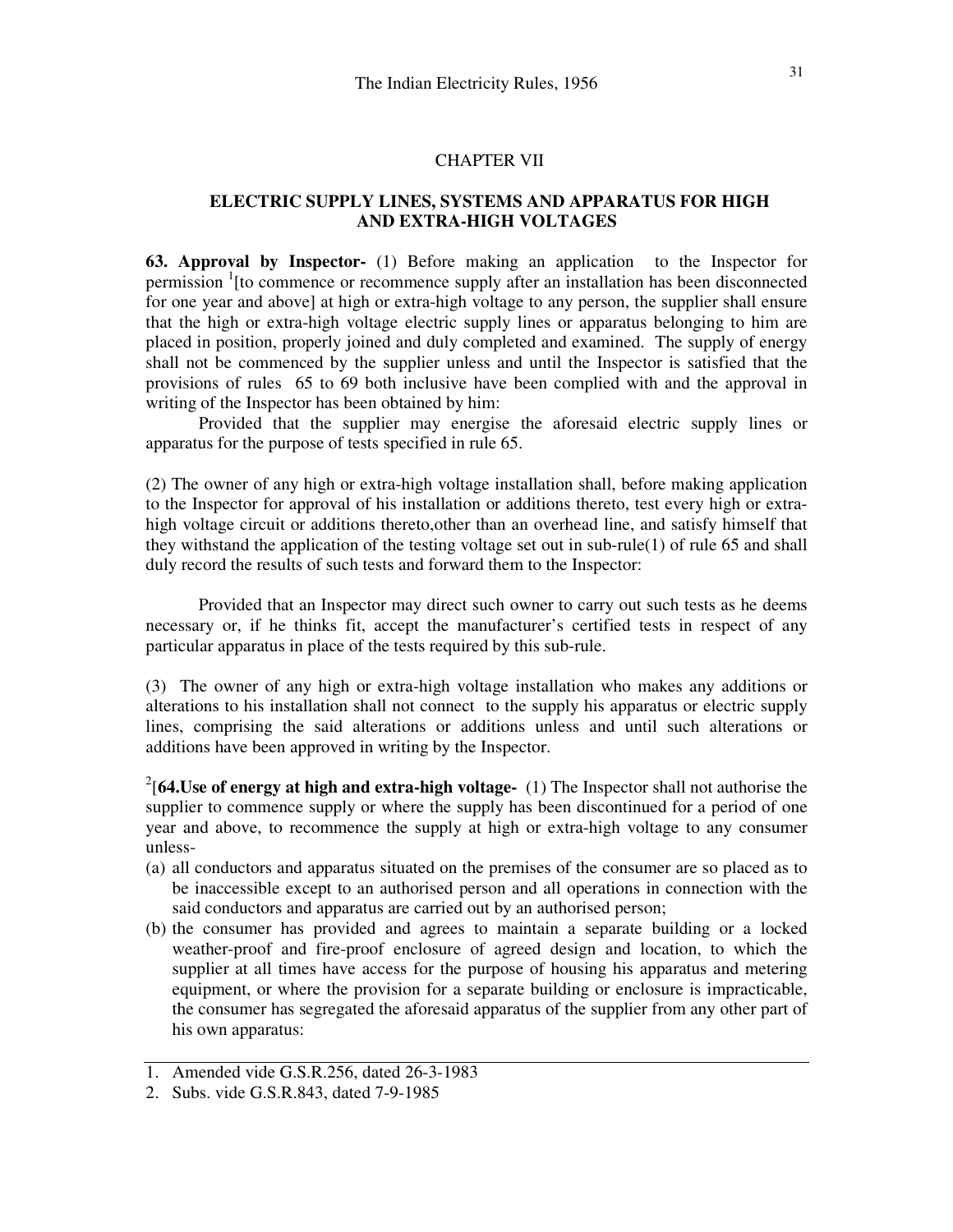Provided that such seggregation shall be by the provision of fire proof walls, if the Inspector considers it to be necessary:

Provided further that in the case of an out-door installation consumer shall suitably segregate the aforesaid apparatus belonging to the supplier from his own to the satisfation of the Inspector;

(c) all pole type sub-stations are constructed and maintained in accordance with rule 69.

(2) The following provisions shall be observed where energy at high or extra-high voltage is supplied, converted, transformed or used:-

 $\frac{1}{1}$ (a) (i) clearances as per Indian Standard Code shall be provided for electrical apparatus so that sufficient space is available for easy operation and maintenance without any hazard to the operating and maintenance personnel working near the equipment and for ensuring adequate ventilation.

<sup>2</sup>[Provided that the owner of the transformer installation shall not allow any encroachment below such installations. The Electrical Inspector shall direct appropriate law enforcing authorities to remove such encroachments, if in his/her opinion, such encroachments pose a danger to the life of the operating personnel/public person or property.

 $3$ [(ii) the following minimum safety working clearances shall be maintained for the bare conductors or live parts of any apparatus in out-door sub-stations, excluding overhead lines, of HV and EHV installations:-

| High system  | Safety working     |  |
|--------------|--------------------|--|
| Voltage (KV) | Clearance (Metres) |  |
| 12           | 2.6                |  |
| 36           | 2.8                |  |
| 72.5         | 3.1                |  |
| 145          | 3.7                |  |
| 245          | 4.3                |  |
| 420          | 6.4                |  |
| 800          | 10.3               |  |

NOTES:

- (1) The above values are valid for altitude not exceeding 1000 Metres (m.). A correction factor of 1.25 per cent per 100m. is to be applied for increasing the clearance for altitudes more than 1000m. and up to 3000m.
- (2) The above safety working clearances are based on an insulation height of 2.44m. which is the height of lowest point on the insulator (where it meets the earthed metal) from the ground.
- (3) " Safety Working Clearance" is the minimum clearance to be maintained in air between the live part of the equipment on one hand and earth or anaother piece of equipment or conductor on which it is necessary to carry out the work, on the other.
- (4) The " Highest System Voltage" is defined as the highest rms phase to phase voltage which occurs under normal operating conditions at any time and at any point of the system. It excludes voltage transients (such as those due to system switching) and temporary voltage variations due to abnormal system conditions (such as those due to fault conditions or the sudden disconnection of large loads).]

<sup>1.</sup> Subs. vide. G.S.R. 358, dated 9-5-1987

<sup>2.</sup> Ins. vide G.S.R.  $468$  dated  $25<sup>th</sup>$  November, 2000

<sup>3.</sup> Subs. vide G.S.R. 112, dated  $1<sup>st</sup>$  April, 2000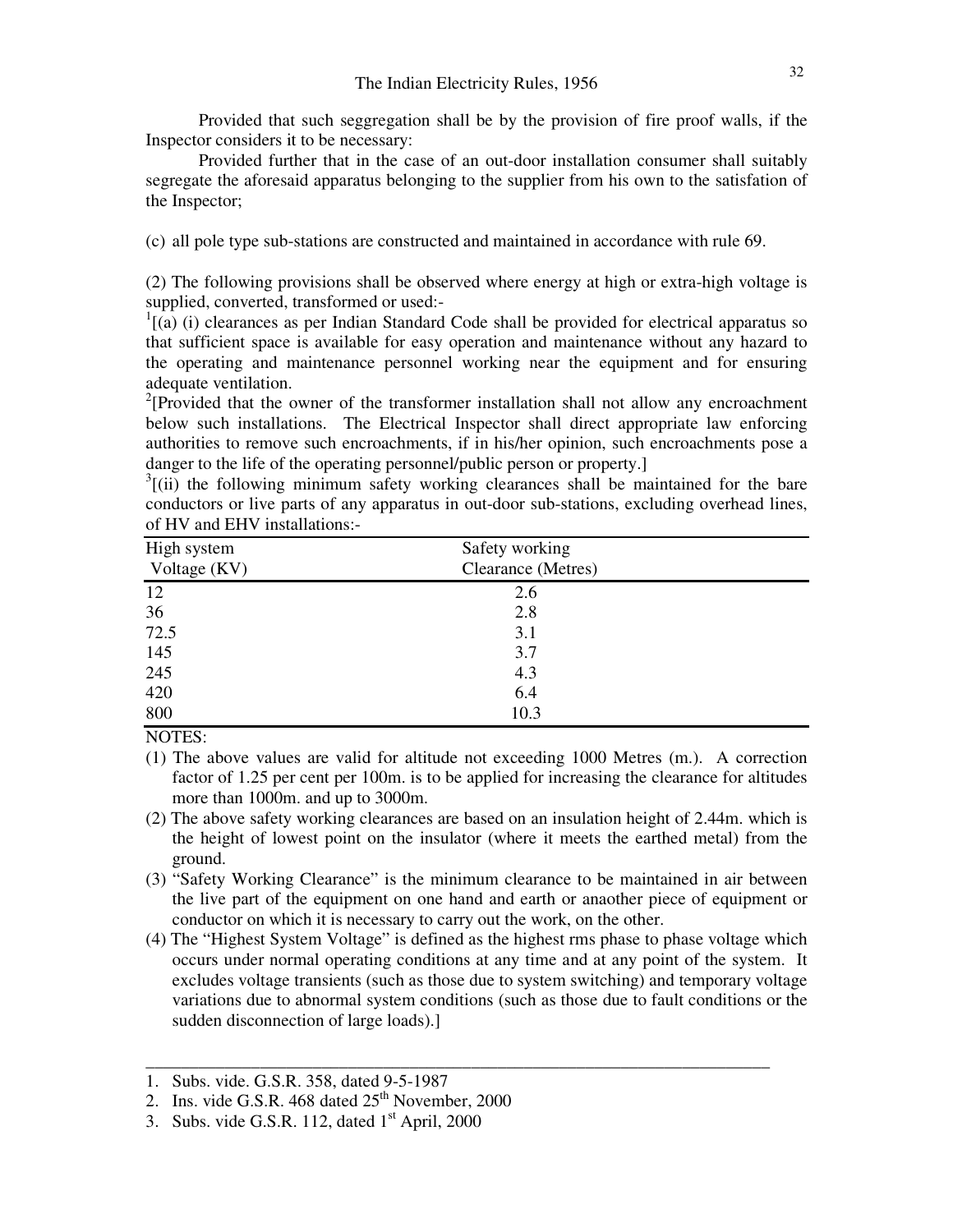- (b) The windings of motors or other apparatus within reach from any position in which a person may require to be, shall be suitably protected so as to prevent danger.
- (c) Where transformer or transformers are used, suitable provision shall be made, either by connecting with earth a point of the circuit at the lower voltage or otherwise, to guard against danger by reason of the said circuit becoming accidentally charged above its normal voltage by leakage from or contact with the circuit at the higher voltage.
- (d) A sub-station or a switch station with apparatus having more than 2000 litres of oil shall not  $(1 + \ast \ast)$  be located in the basement where proper oil draining arrangement cannot be provided.
- (e) Where a sub-station or a switch station with apparatus having more than 2000 litres of oil is installed, whether indoor or out-doors, the following measures shall be taken namely:-

- (i) The baffle walls  $2$ [of 4 Hours fire rating] shall be provided between the apparatus in the following cases:-
- 1. The word 'ordinarily' omitted vide G.S.R. 358, 9-5-1987.
- 2. Ins. vide G.S.R. 358, dated 9-5-1987.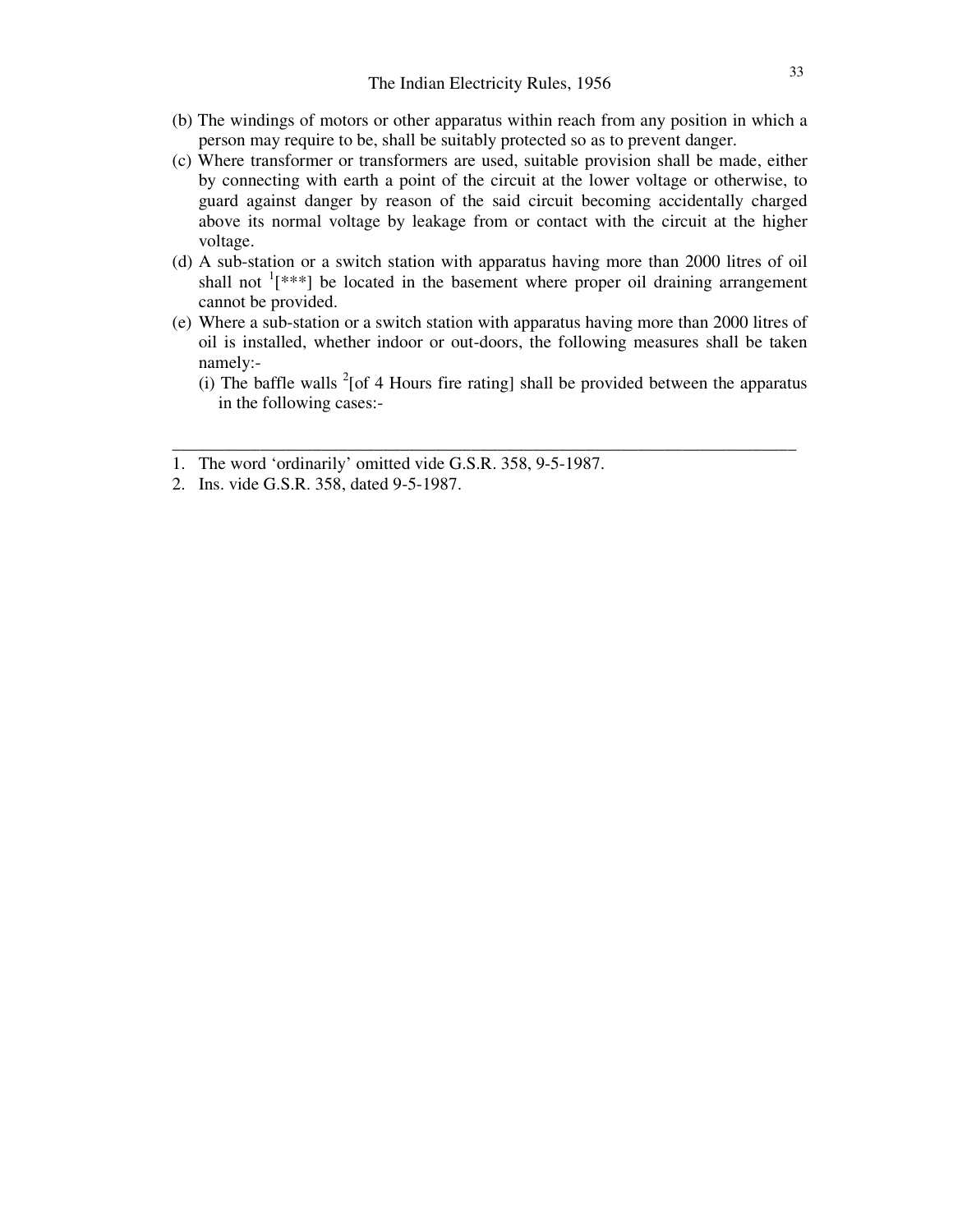- A. single phase banks in the switch-yards of generating stations and sub-stations;
- B. on the consumer premises;
- C. where adequate clearance between the units is not available.
- (ii) Provisions shall be made for suitable oil soakpit and where use of more than 9000 litres of oil in any one oil tank, receptacle or chamber is involved, provision shall be made for the draining away or removal of any oil which may leak or escape from the tanks receptacles or chambers containing the same, special precautions shall be taken to prevent the spread of any fire resulting from the ignition of the oil from any cause and adequate provision shall be made for extinguishing any fire which may occur. Spare oil shall not be stored in any such sub-station or switch station.
- $\frac{1}{1}$ [(iii) All the transformers and switchgears shall be maintained in accordance with the maintenance schedule given in the relevant code of practices of BIS and the authorised person shall keep a record thereof as required under rule 3(6).
- (iv) Notwithstanding anything contained in rule  $64(2)(d)$  &  $64(2)(f)(ii)$ , only dry type of transformers shall be used for installations inside the residential/commercial buildings.]
- $^{2}$ [(f) (i) Without prejudice to the above measures, adequate fire protection arrangement shall be provided for quenching the fire in the apparatus;
	- (ii) Where it is necessary to locate the sub-station / switch station in the basement following measures shall be taken:-
	- (a) The room shall necessarily be in the first basement at the periphery of the basement;
	- (b) The entrances to the room shall be provided with fire resisting doors of 2 hour fire rating. A curb (sill) of a suitable height shall be provided at the entrance in order to prevent the flow of oil from a ruptured transformer into other parts of the basement. Direct access to the transformer room shall be provided from outside.
	- $3$ [(c) The transformer shall be protected by an automatic high velocity water spray system or by carbondioxide or BCF (Bromochloro-difluromethane) or BTM (Bromo-trifluromethane) fixed installation system or Nitrogen injection and drain method.]
	- (iii) Oil filled transformers installed indoors shall not be on any floor above the ground or below the first basement.]
- (g) Cable trenches inside the sub-stations and switch stations containing cables shall be filled with sand, pebbles or similar non-inflammable materials or completely covered with non-inflammable slabs;
- (h) Unless the conditions are such that all the conductors and apparatus may be made dead at the same time for the purpose of cleaning or for other work, the said conductors and apparatus shall be so arranged that these may be made dead in sections, and that work on any such section may be carried on by an authorised person without danger.
- (i) Only persons authorised under sub-rule (1) of rule 3, shall carry out the work on live lines and apparatus.]

<sup>1.</sup> Ins. vide G.S.R. 468, dated 25th November, 2000

<sup>2.</sup> Subs. vide G.S.R. 358, dated 9-5-1987

<sup>3.</sup> Ins. vide G.S.R. 468, dated 25th November, 2000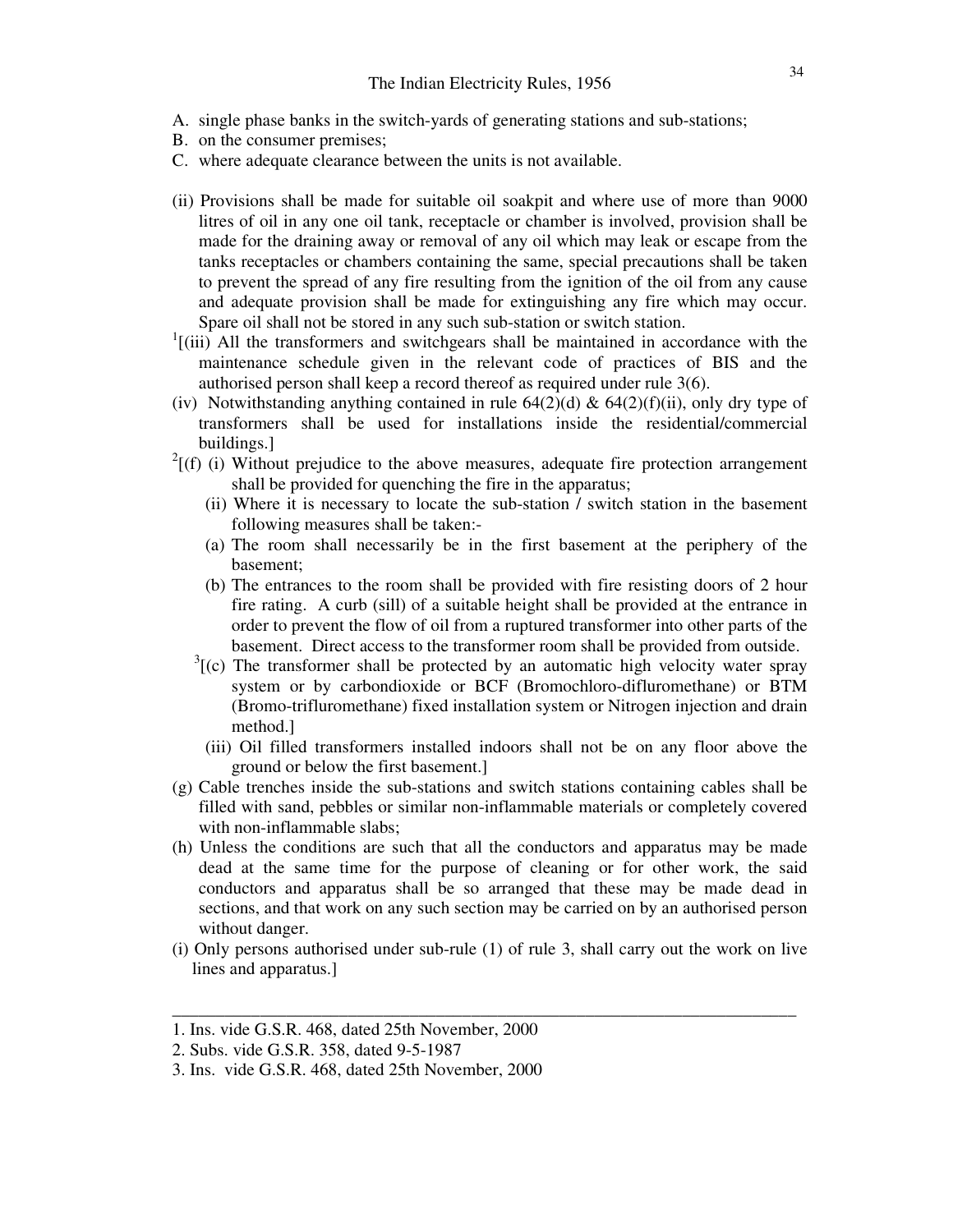$1(3)$  All EHV apparatus shall be protected against lightning as well as against switching over voltages. The equipment used for protection and switching shall be adequately coordinated with the protected apparatus to ensure safe operation as well as to maintain the stability of the inter-connected units of the power system.]

## 2 [**64A. Additional provisions for use of energy at high and extra-high voltage.-**

The following additional provisions shall be observed where energy at high or extra-high voltage is supplied, converted, transferred or used, namely:-

- (1) Inter-locks Suitable inter-locks shall be provided in the following cases:-
- (a) Isolators and the controlling circuit breakers shall be inter-locked so that the isolators cannot be operated unless the corresponding breaker is in open position;
- (b) Isolators and the corresponding earthing switches shall be inter-locked so that no earthing switch can be closed unless and until the corresponding isolator is in open position;
- (c) Where two or more supplies are not intended to be operated in parallel, the respective circuit breakers or linked switches controlling the supplies shall be inter-locked to prevent possibility of any inadvertent paralleling or feedback;
- (d) When two or more transformers are operated in parallel, the system shall be so arranged as to trip the secondary breaker of a transformer in case the primary breaker of that transformer trips;
- (e) All gates or doors which give access to live parts of an installation shall be interlocked in such a way that these cannot be opened unless the live parts are made dead. Proper discharging and earthing of these parts should be ensured before any person comes in close proximity of such parts;
- (f) Where two or more generators operate in parallel and neutral switching is adopted, inter-lock shall be provided to ensure that generator breaker cannot be closed unless one of the neutrals is connected to the earthing system.
- (2) Protection All systems and circuits shall be so protected as to automatically disconnect the supply under abnormal conditions.

The following protection shall be provided namely:-

- (a) Over current protection to disconnect the supply automatically if the rated current of the equipment, cable or supply line is exceeded for a time which the equipment, cable or supply line is not designed to withstand;
- (b) Earth-fault / earth leakage protection to disconnect the supply automatically if the earth fault current exceeds the limit of current for keeping the contact potential within the reasonable values;

 $3$ [(c) Gas pressure type and winding and oil temperature protection to give alarm and tripping shall be provided on all transformers of ratings 1000 KVA and above;]

<sup>1.</sup> Ins. vide G.S.R. 336, dated 23-4-1988

<sup>2.</sup> Ins. vide G.S.R. 358, dated 9-5-1987

<sup>3.</sup> Subs. vide G.S.R. 468, dated 25th November, 2000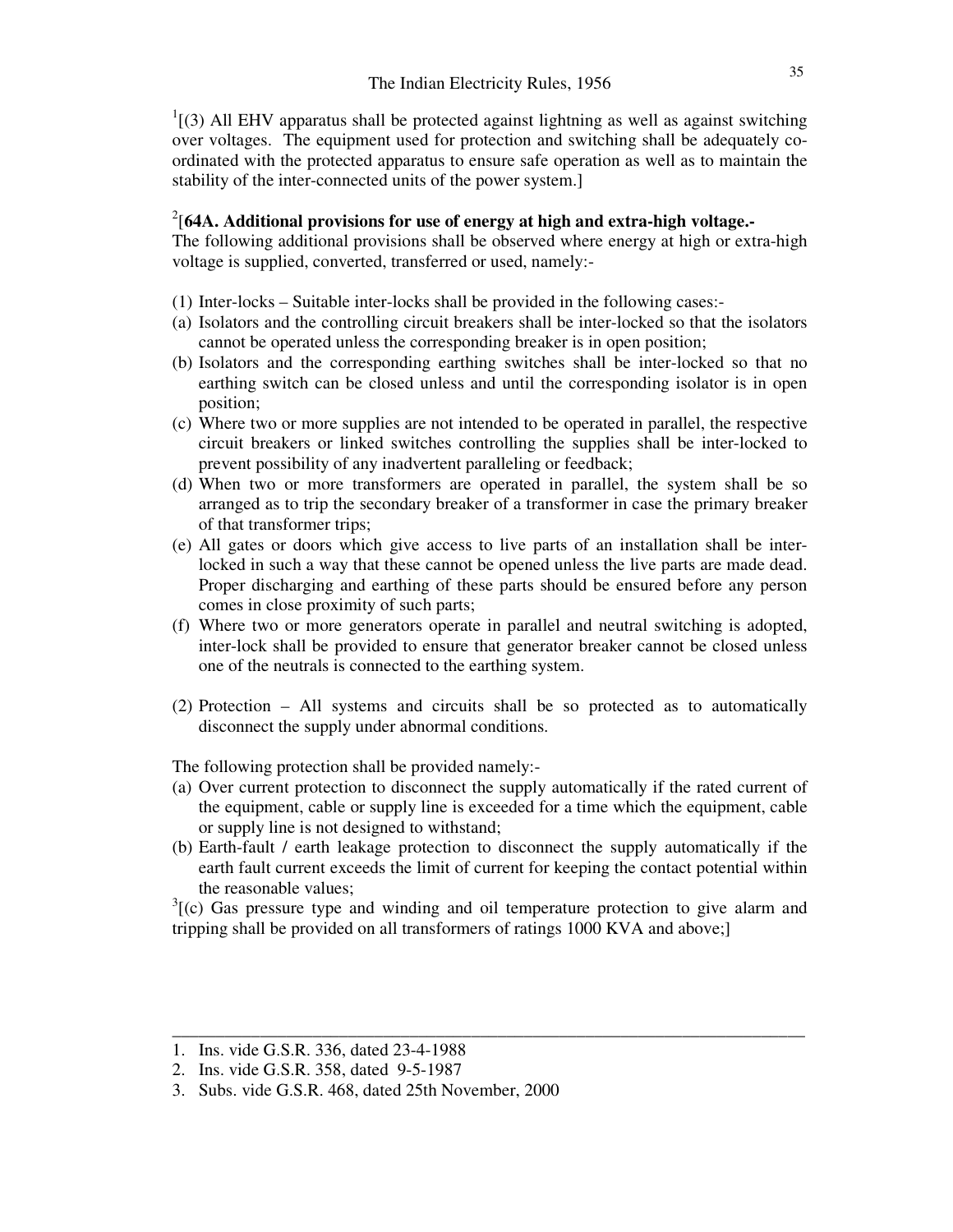- (d) Transformers of capacity 10 MVA and above shall be protected against incipient faults by differential protection; and
- (e) All generators with rating of 100 KVA and above shall be protected against earth fault / leakage. All generators of rating 1000 KVA and above shall be protected against faults within the generator winding using restricted earth fault protection or differential protection or by both.

<sup>1</sup>[(f) High speed bus bar differential protection along with local breaker back up protection shall be commissioned and shall always be available at all 220 KV and above voltage sub-stations and switchyards and generating stations connected with the grid:

Provided that in respect of existing 220 KV sub-stations and switchyard having more than one incoming feeders, the high speed bus bar differential protection along with local breaker back up protection, shall be commissioned and shall always be available:

Provided further that the provisions contained in this sub-rule shall have effect in respect of the existing installations from the date to be specified by the appropriate Government but such a date shall not be later than a period of three (3) years from the date this rule comes into force.]

2 [**65. Testing, Operation and Maintenance. –** (1) Before approval is accorded by the Inspector under rule 63, the manufacturer's test certificates shall, if required, be produced for all the routine tests as required under the relevant Indian Standard.

- (2) No new HV or EHV apparatus, cable or supply line shall be commissioned unless such apparatus, cable or supply line are subjected to site tests as per relevant code of practice of the <sup>3</sup>[Bureau of Indian Standards].
- (3) No HV or EHV apparatus, cable or supply line which has been kept disconnected, for a period of 6 months or more, from the system for alterations or repair shall be connected to the system until such apparatus, cable or supply line are subjected to the relevant tests as per code of practice of <sup>3</sup>[Bureau of Indian Standards].
- (4) Notwithstanding the provisions of sub-rules (1) to (3) (both inclusive), the Inspector may require certain additional tests to be carried out before charging the installations or subsequently.
- (5) All apparatus, cables and supply lines shall be maintained in healthy conditions and tests shall be carried out periodically as per the relevant codes of practice of the <sup>3</sup>[Bureau of Indian Standards].
- (6) Records of all tests, trippings, maintenance works and repairs of all equipment, cables and supply lines shall be duly kept in such a way that these records can be compared with earlier ones.
- (7) It shall be the responsibility of the owner of all HV and EHV installations to maintain and operate the installations in a condition free from danger and as recommended by the manufacturer and / or by the relevant codes of practice of the <sup>2</sup>[Bureau of Indian Standards] and / or by the Inspector.]

<sup>4</sup>[(8) Failures of transformers and reactors of 20 MVA and higher capacity shall be reported by the consumers and the suppliers of electricity within 48 hours of the occurrence of the failure, to the electrical inspector and Central Electricity Board. The reasons for failure and measures to be taken to avoid recurrence of failure shall be sent to the electrical inspector and Central Electricity Board within one month of the occurrence in the format given in Annexure XV.]

<sup>1.</sup> Subs. vide G.S.R. 468, dated 25th November, 2000

<sup>2.</sup> Subs. vide G.S.R. 358, dated 9-5-1987

<sup>3.</sup> Subs. vide G.S.R. 466, dated 17-8-1991

<sup>4.</sup> Subs. vide G.S.R. 468, dated 25th November, 2000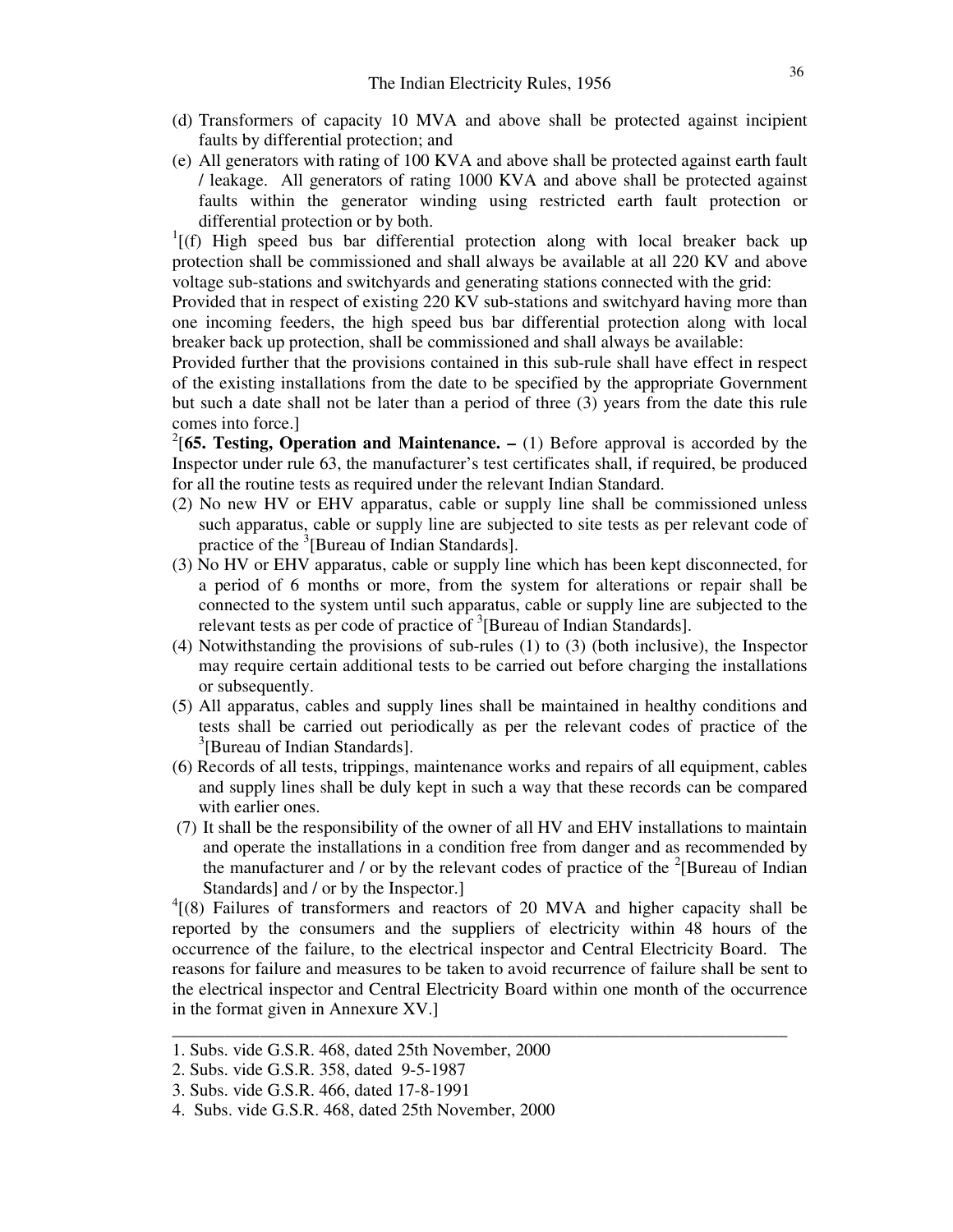#### **66. Metal sheathed electric supply lines. Precautions against excess leakage.-**

- (1) The following provisions shall apply to electric supply lines (other than overhead lines <sup>1</sup>[\*\*\*] for use at high or extra-high voltage:-
- (a) The conductors shall be enclosed in metal sheathing which shall be electrically continuous and connected with earth, and the conductivity of the metal sheathing shall be maintained and reasonable precautions taken where necessary to avoid corrosion of the sheathing:

Provided that in the case of thermoplastic insulated and sheathed cables with metallic armour the metallic wire or tape armour shall be considered as metal sheathing for the purpose of this rule:

\_\_\_\_\_\_\_\_\_\_\_\_\_\_\_\_\_\_\_\_\_\_\_\_\_\_\_\_\_\_\_\_\_\_\_\_\_\_\_\_\_\_\_\_\_\_\_\_\_\_\_\_\_\_\_\_\_\_\_\_\_\_\_\_\_\_\_\_\_\_

1. The words "of a supplier" omitted vide G.S.R. 358, dated 9-5-1987.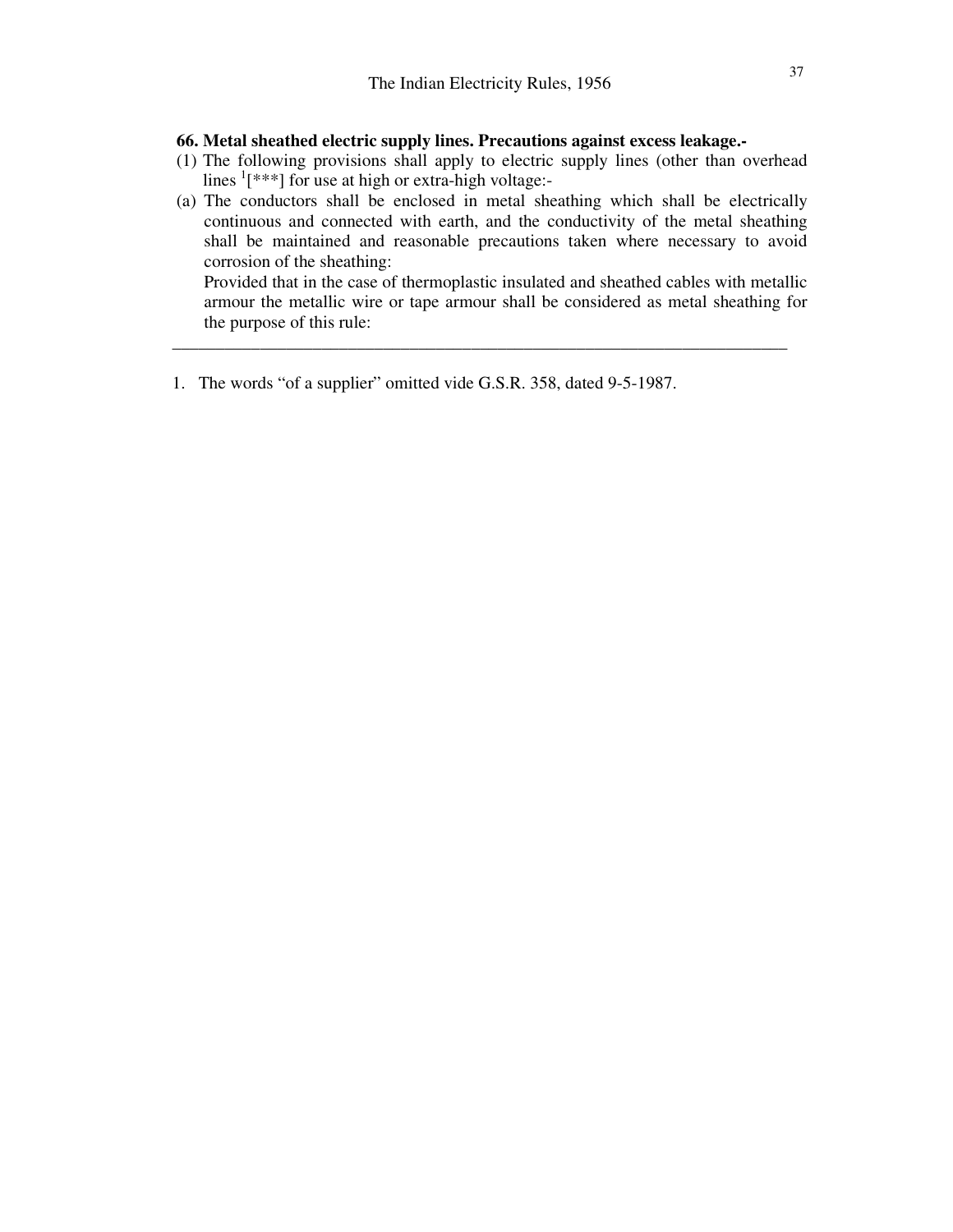Provided further that this rule shall not apply to cable with thermoplastic insulation without any metallic screen or armour.

- $<sup>1</sup>$ [(b) The resistance of the earth connection with metallic sheath shall be kept low enough</sup> to permit the controlling circuit breaker or cut-out to operate in the event of any failure of insulation between the metallic sheath and the conductor.]
- (c) Where an electric supply-line as aforesaid has concentric cables and the external conductor is insulated from an outer metal sheathing and connected with earth, the external conductor may be regarded as the metal sheathing for the purposes of this rule provided that the foregoing provisions as to conductivity are complied with.
- (2) Nothing in the provisions of sub-rule (1) shall preclude the employment in generating stations, sub-stations and switch-stations (including outdoor sub-stations and outdoor switch stations) of conductors for use at high or extra-high voltages which are not enclosed in metal sheathing or preclude the use of electric supply lines laid before the prescribed date to which the provisions of these rules apply.

**67. Connection with earth.-** 2 [(1) All non-current carrying metal parts associated with HV/EHV installation shall be effectively earthed to a grounding system or mat which will:-

- (a) limit the touch and step potential to tolerable values;
- (b) limit the ground potential rise to tolerable values so as to prevent danger due to transfer of potential through ground, earth wires, cable sheath, fences, pipe lines, etc.'
- (c) maintain the resistance of the earth connection to such a value as to make operation of the protective device effective.

(1A) In the case of star-connected system with earthed neutrals or delta connected system with earthed artificial neutral point:-

(a) The neutral point of every generator and transformer shall be earthed by connecting it to the earthing system as defined in Rule 61(4) and hereinabove by not less than two separate and distinct connections:

Provided that the neutral point of a generator may be connected to the earthing system through an impedance to limit the fault current to the earth:

Provided further that in the case of multi-machine system, neutral switching may be resorted to, for limiting the injurious effect of harmonic current circulation in the system;

- (b) In the event of an appreciable harmonic current flowing in the neutral connection so as to cause interference, with communication circuits, the generator or transformer neutral, shall be earthed through a suitable impedance;
- (c) In case of the delta connected system the neutral point shall be obtained by the insertion of a grounding transformer and current limiting resistance or Impedance

<sup>1.</sup> Subs. vide G.S.R. 1074, dated 16-11-1985.

<sup>2.</sup> Subs. vide G.S.R. 358, dated 9-5-1987.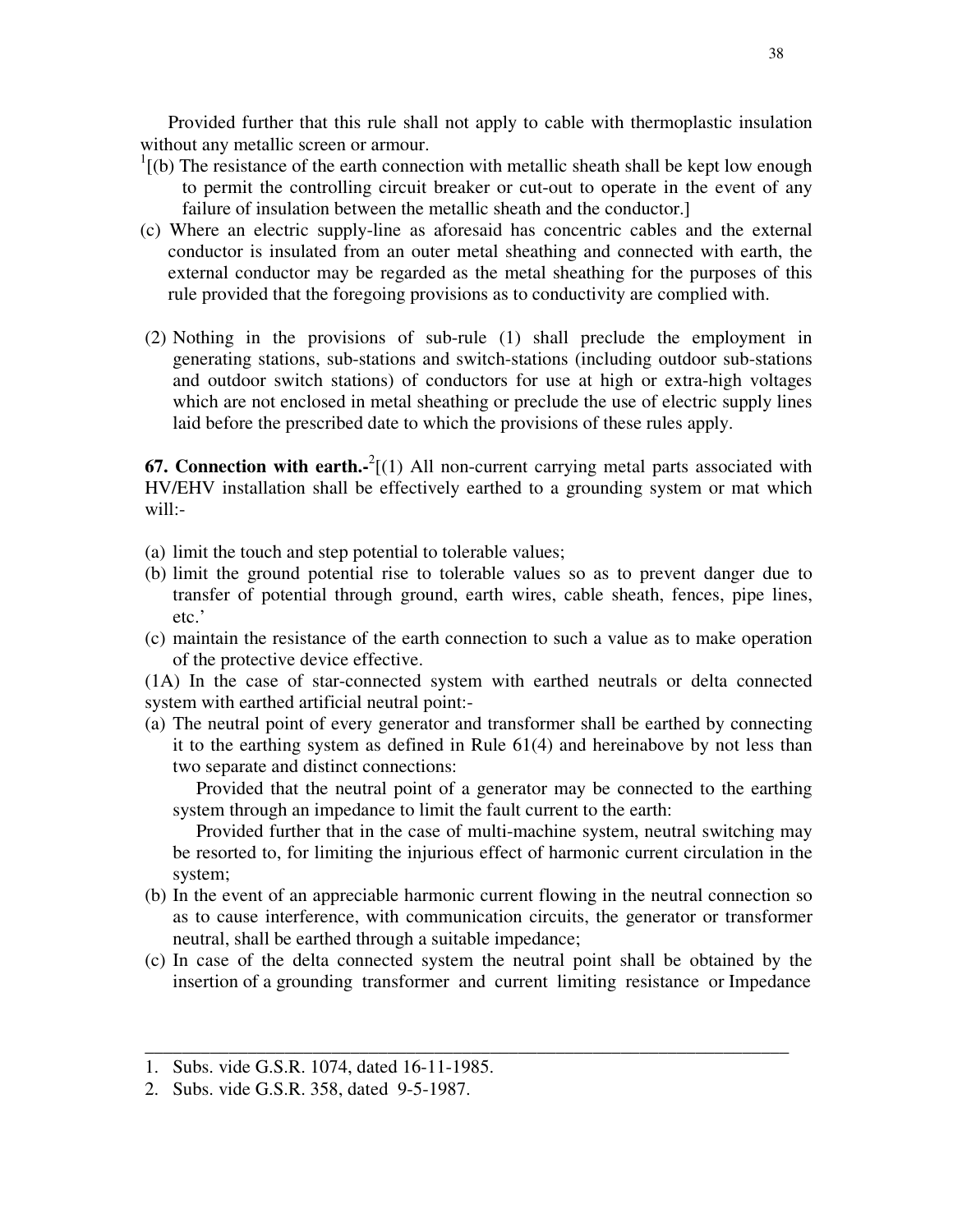wherever considered necessary at the commencement of such a system.]

- (2) Single-phase high or extra-high voltage systems shall be earthed in a manner approved by the Inspector.
- (3) In the case of a system comprising electric supply lines having concentric cables, the external conductor shall be the one to be connected with earth.
- (4) Where a supplier proposes to connect with earth an existing system for use at high or extra-high voltage which has not hitherto been so connected with earth he shall give not less than fourteen days' notice in writing together with particulars to the telegraph-authority of the proposed connection with earth.
- (5)(a) Where the earthing lead and earth connection are used only in connection with earthing guards erected under high or extra-high voltage overhead lines where they cross a telecommunication line or a railway line, and where such lines are equipped with earth leakage relays of a type and setting approved by the Inspector, the resistance shall not exceed 25 ohms.
- (b) Every earthing system belonging to either the supplier or the consumer shall be tested for its resistance to earth on a dry day during dry season not less than once a year. Records of such tests shall be maintained and shall be produced, if required before the Inspector or any officer appointed to assist him and authorised under subrule (2) of rule 4A.
- (6) In so far as the provisions of rule 61 are consistent with the provisions of this rule, all connections with earth shall also comply with the provisions of that rule.

**68. General conditions as to transformation and control of energy.-**(1) Where energy at high or extra-high voltage is transformed, converted, regulated or otherwise controlled in sub-stations or switch-stations (including outdoor sub-stations and out-door switchstations) or in street boxes constructed underground, the following provisions shall have effect:-

- $1$ [(a) Sub-stations and switch-stations shall preferably be erected above ground, but where necessarily constructed underground due provisions for ventilation and drainage shall be made and any space housing switchgear shall not be used for storage of any materials especially inflammable and combustible materials or refuse.]
- (b) Outdoor sub-stations except pole type sub-stations and outdoot switch-stations shall (unless the apparatus is completely enclosed in a metal covering connected with earth, the said apparatus also being connected with the system by armoured cables) be efficiently protected by fencing not less than 1.8 metres in height or other means so as to prevent access to the electric-supply lines and apparatus therein by an unauthorised person.
- (c) Underground street boxes (other than sub-stations) which contain transformers shall not contain switches or other apparatus, and switches, cut-outs or other apparatus required for controlling or other purposes shall be fixed in separate receptacles above ground wherever practicable.

<sup>1.</sup> Subs. vide G.S.R. 358, dated 9-5-1987.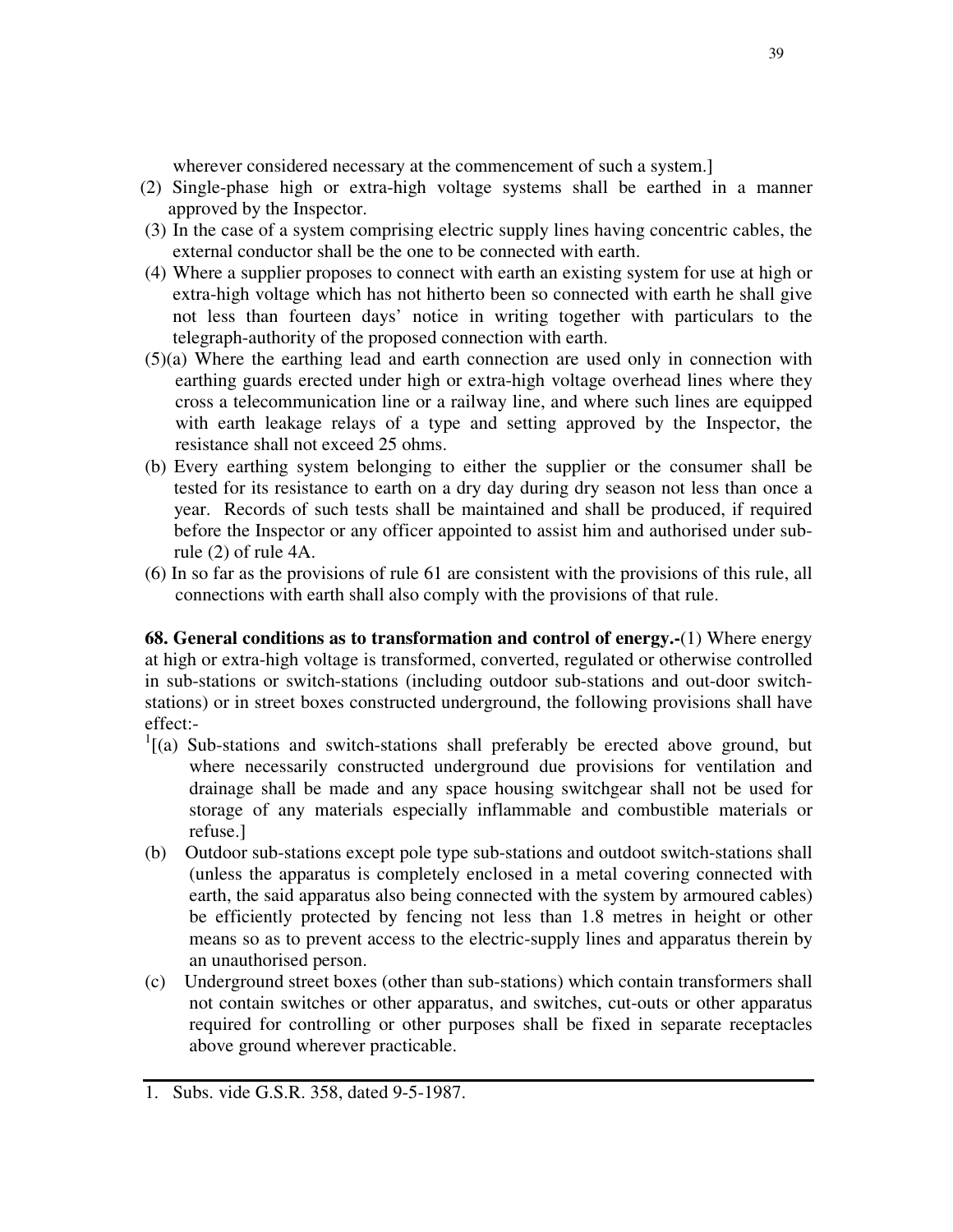(2)Where energy is transformed, suitable provisions shall be made either by connecting with earth a point of the system at the lower voltage or otherwise to guard against danger by reason of the said system becoming accidentally charged above its normal voltage by leakage from a contact with the system at the higher voltage.

**69. Pole type sub-stations. –** Where platform type construction is used for a pole type sub-station and sufficient space for a person to stand on the platform is provided a substantial hand rail shall be built around the said platform and if the hand rail is of metal, it shall be connected with earth:

Provided that in the case of pole type sub-station on wooden supports and wooden platform the metal hand-rail shall not be connected with earth.

**70. Condensers. –** Suitable provision shall be made for immediate and automatic discharge of every static condenser on disconnection of supply.

**71. Additional provisions for supply to high voltage luminous tube sign installation.**  $- (1)$  Any person who proposes to use or who is using energy for the purpose of operating a luminous tube sign installation, or who proposes to transform or who is transforming energy to a high voltage for any such purpose shall comply with the following conditions:-

- (a) All live parts of the installation (including all apparatus and live conductors in the secondary circuit, but excluding the tubes except in the neighbourhood of their terminals) shall be inaccessible to unauthorised persons and such parts shall be effectively screened.
- (b) Irrespective of the method of obtaining the voltage of the circuit which feeds the luminous discharge tube sign, no part of any conductor of such circuit shall be in metallic connection (except in respect of its connection with earth) with any conductor of the supply system or with the primary winding of the transformer.
- (c) All live parts of an exterior installation shall be so disposed as to protect them against the effects of the weather and such installation shall be so arranged and separated from the surroundings as to limit, as far as possible, the spreading of fire.
- (d) The secondary circuit shall be permanently earthed at the transformer and the core of every transformer shall be earthed.
- (e) Where the conductors of the primary circuit are not in metallic connection with the supply conductors, (e.g., where a motor-generator or a double-wound convertor is used), one phase of such primary circuit shall be permanently earthed at the motor generator or convertor, or at the transformer.
- <sup>1</sup>[(ee)An earth leakage circuit breaker of sufficient rating shall be provided on the low voltage side to detect the leakage in such luminous tube sign installations.]

(f) A final sub-circuit which forms the primary circuit of a fixed luminous discharge tube sign installation shall be reserved solely for such purpose.

<sup>1.</sup> Ins. vide G.S.R. 844, dated 7-9-1985.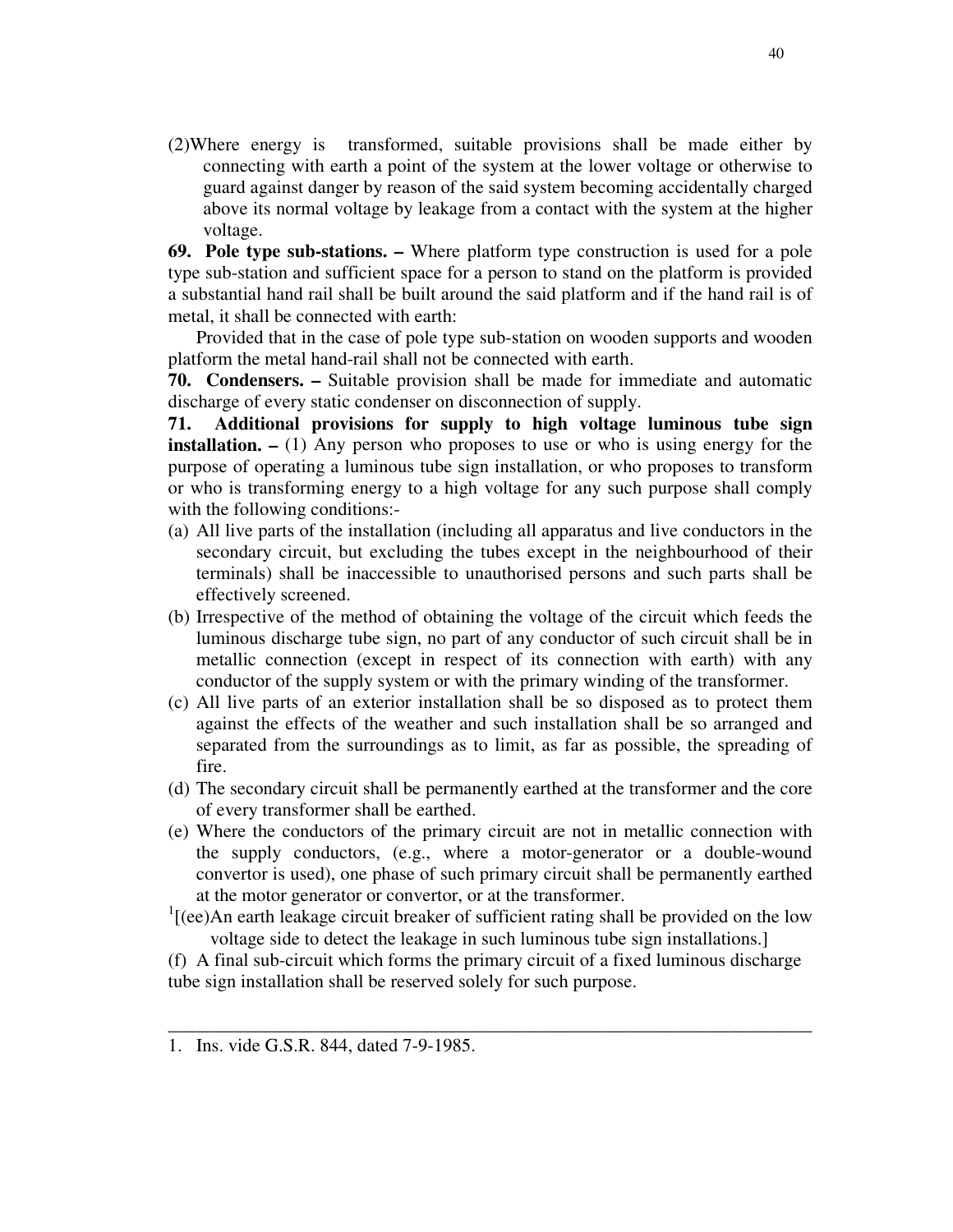- (g) A separate primary final sub-circuit shall be provided for each transformer or each group of transformers having an aggregate input not exceeding 1,000 volt- amperes, of a fixed luminus-discharge-tube sign installation.
- (h) An interior installation shall be provided with suitable adjacent means for disconnecting all phases of the supply except the " neutral" in a three-phase four wire circuit.
- (i) For installations on the exterior of a building a suitable emergency fire-proof linked switch to operate on all phases except the neutral in a three phase four wire circuit shall be provided and fixed in a conspicuous position at not more than 2.75 metres above the ground.
- (i) A special "caution" notice shall be affixed in a conspicuous place on the door of every high voltage enclosure to the effect that the low voltage supply must be cut off before the enclosure is opened.
- (k) Where static condensers are used, they shall be installed on the load side of the fuses and the primary (low voltage) side of the transformers.
- (l) Where static condensers are used on primary side, means shall be provided for a

Provided that static condensers or any circuit interrupting devices on the high or extrahigh voltage side shall not be used without the approval in writing of the Inspector.

(2) The owner or user of any luminous tube sign or similar high voltage installation shall not bring the same into use without giving to the Inspector not less than 14 days notice in writing of his intention so to do.

**72. Additional provisions for supply to high voltage electrode boilers. –** (1) Where a system having a point connected with earth is used for supply of energy at high or extra-high voltage to an electrode boiler which is also connected with earth, the following conditions shall apply:-

- (a) The metal work of the electrode boiler shall be efficiently connected to the metal sheathing and metallic armouring (if any) of the high voltage electric supply line whereby energy is suppied to the electrode boiler.
- (b) The supply of energy at high or extra-high voltage to the electrode boiler shall be controlled by a suitable circuit-breaker so set as to operate in the event of the phase currents becoming unbalanced to the extent of 10 per cent of the rated current consumption of the electrode boiler under normal conditions of operation:

Provided that if in any case a higher setting is essential to ensure stability of operation of the electrode boiler, the setting may be increased so as not to exceed 15 per cent of the rated current consumption of the electrode boiler under normal conditions of operation.

- (c) An inverse time element device may be used in conjuction with the aforesaid circuit breaker to prevent the operation thereof unnecessarily on the occurrence of unbalanced phase currents of momentary or short duration.
- (d) The supplier shall serve a notice in writing on the telegraph-authority at least seven days prior to the date on which such supply of energy is to be afforded specifying the location of every point (including the earth connection of the electrode boiler) at which the system is connected with earth.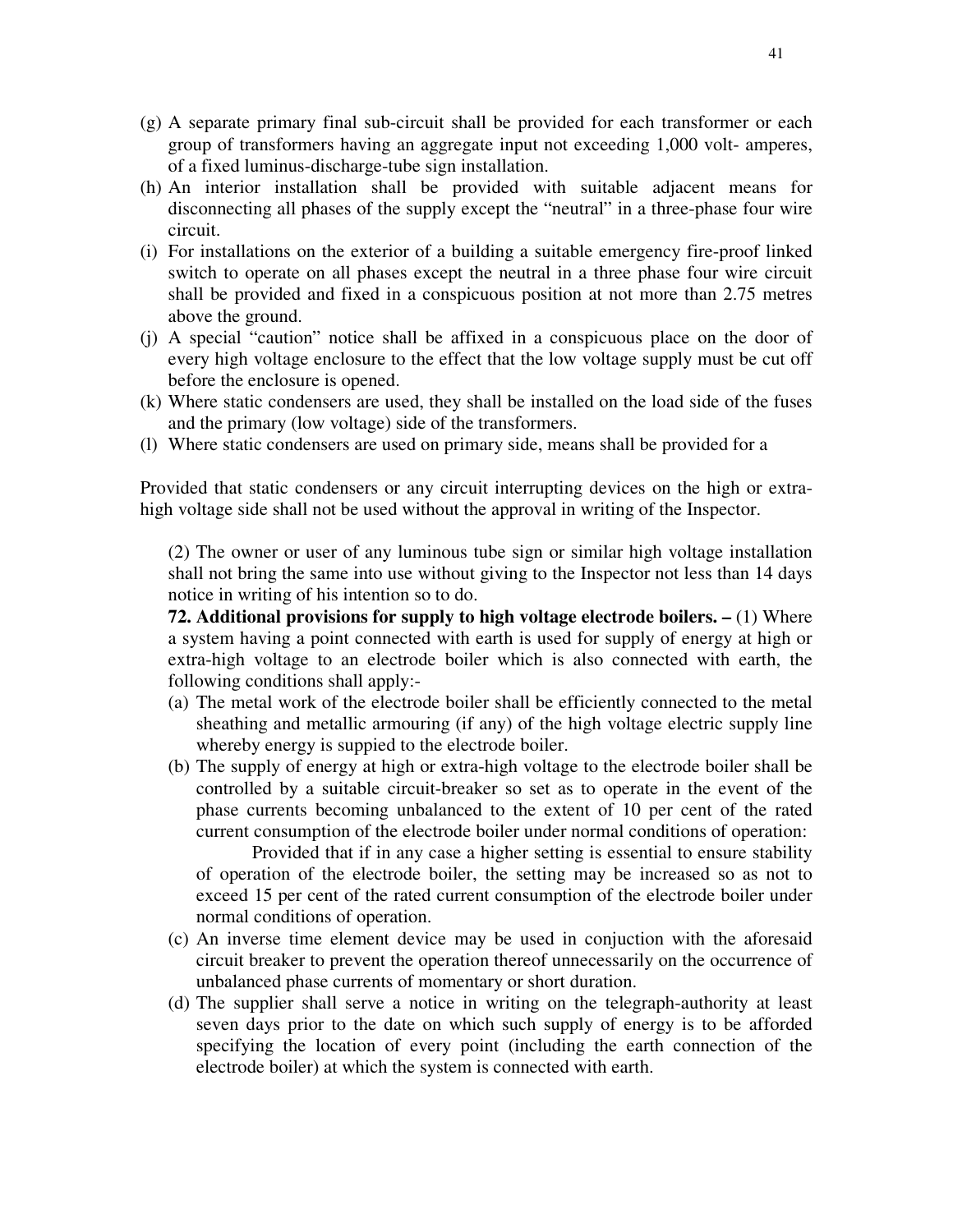(2) The owner or user of any high or extra-high voltage electrode boiler shall not bring the same into use without giving the Inspector not less than 14 days' notice in writing of his intention so to do.

**73. Supply to X-ray and high frequency installation.-**(1) Any person who proposes to employ or who is employing energy for the purpose of operating an X-ray or similar high-frequency installartion, shall comply with the following conditions:-

- (a) Mechanical barriers shall be provided to prevent too close an approach to any high-voltage parts of the X-ray apparatus, except the X-ray tube and its leads, unless such high-voltage parts have been rendered shock-proof by being shielded by earthed metal or adequate insulating material.
- (b) Where extra-high voltage generators operating at 300 peack KV or more are used, such generators shall be installed in rooms separate from those containing the other equipment and any step-up transformer employed shall be so installed and protected as to prevent danger.
- (c) A suitable switch shall be provided to control the circuit supplying a generator, and shall be so arranged as to be open except while the door of the room housing the generator is locked from the outside.
- (d) X-ray tubes used in therapy shall be mounted in an earthed metal enclosure.
- (e) Every X-ray machine shall be provided with a milliammeter or other suitable measuring instrument, readily visible from the control position and connected, if practicable, in the earthed lead, but guarded if connected in the high-voltage lead.
- <sup>1</sup>[(ee)Notwithstanding the provisions of clause (e), earth leakage circuit breaker of sufficient rating shall be provided on the low voltage side to detect the leakage in such X-ray installations.]
- (f) This sub-rule shall not apply to shock-proof portable units or shock-proof self contained and stationary units.

Note: The expression "shock proof", as applied to X-Ray and high-frequency equipment, shall mean that such equipment is guarded with earthed metal so that no person may come into contact with any live part.

(2)(a) In the case of non-shock-proof equipment, overhead high-voltage conductors, unless suitably guarded against personal contact, shall be adequately spaced and highvoltage leads on tilting tables and fluroscopes shall be adequately insulated or so surrounded by barriers as to prevent inadvertent contact.

(b) The low voltage circuit of the step up transformer shall contain a manually operated control device having overload protection, in addition to the over-current device for circuit protection, and these devices shall have no exposed live parts and for diagnostic work there shall be an additional switch in the said circuit, which shall be of one of the following types:-

(i) a switch with a spring or other mechanism that will open automatically except while held close by the operator, or

<sup>1.</sup> Ins. vide G.S.R. 844, dated 7-9-1985.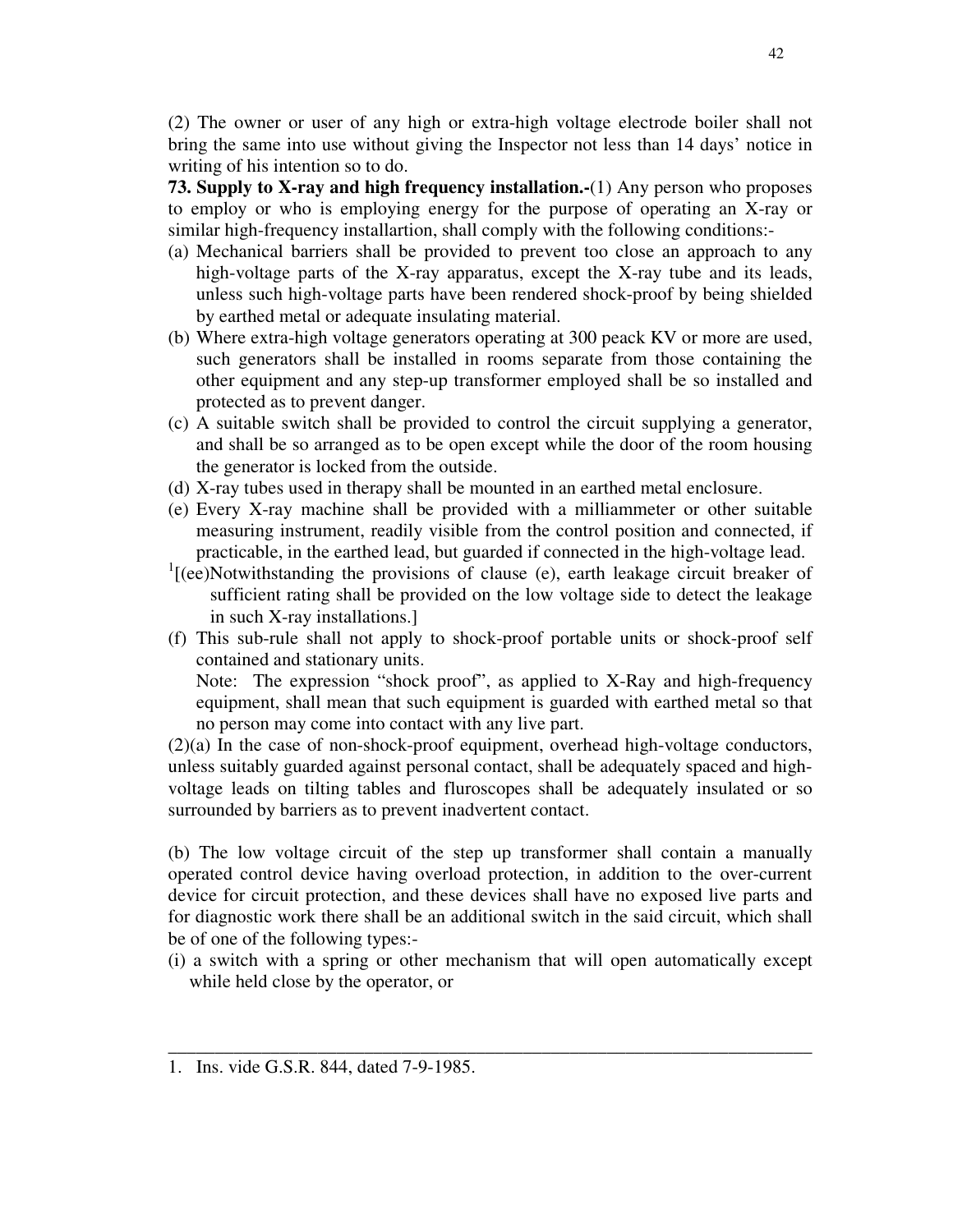- (ii) a time switch which will open automatically after a definite period of time for which it has been set.
- (c) If more than one piece of apparatus be operated from the same high or extra-high voltage source each shall be provided with a high or extra-high voltage switch to give independent control.
- (d) Low frequency current-carrying parts of a machine of the quenched-gap or open gap type shall be so insulated or guarded that they cannot be touched during operation, the high frequency circuit proper which delivers high-freuqency current normally for the therapeutic purposes, being exempted.
- (e) All X-ray generators having capacitors shall have suitable means for discharging the capacitors manually.
- (f) Except in the case of self-contained units, all 200 peak KV or higher, X-ray generators shall have a sphere gap installed in the high-voltage system adjusted so that it will break down on over-voltage surges.

(3)(a)All non-current carrying metal parts of tube stands, fluroscopes and other apparatus shall be properly earthed and insulating floors, mats or platforms shall be provided for operator in proximity to high or extra-high voltage parts unless such parts have been rendered shock proof.

(b) Where short wave therapy machines are used, the treatment tables and examining chairs shall be wholly non-metallic.

(4) The owner of any X-ray installation or similar high frequency apparatus shall not bring the same into use without giving to the Inspector not less than 14 days' notice in writing of his intention to do so:

Provided that the aforesaid notice shall not be necessary in the case of shock-proof portable X-ray and high-frequency equipment which have been inspected before the commencement of their use and periodically, thereafter.

# CHAPTER VIII 1 [OVERHEAD LINES, UNDER GROUND CABLES AND GENERATING STATIONS]

**74. Material and strength. –** (1) All conductors of overhead lines other than those specified in sub-rule (1) of rule 86 shall have a breaking strength of not less than 350 kg. (2) Where the voltage is low and the span is of less than 15 metres and is on the owner's or consumer's premises, a conductor having an actual breaking strength of not less than 150 kg may be used.

**75. Joints.-**Joints between conductors of overhead lines shall be mechanically and electrically secure under the conditions of operation. The ultimate strength of the joint shall not be less than 95 per cent of that of the conductor, and the electrical conductivity not less than that of the conductor:

<sup>1.</sup> Subs. vide G.S.R. 466, dated 17-8-1991.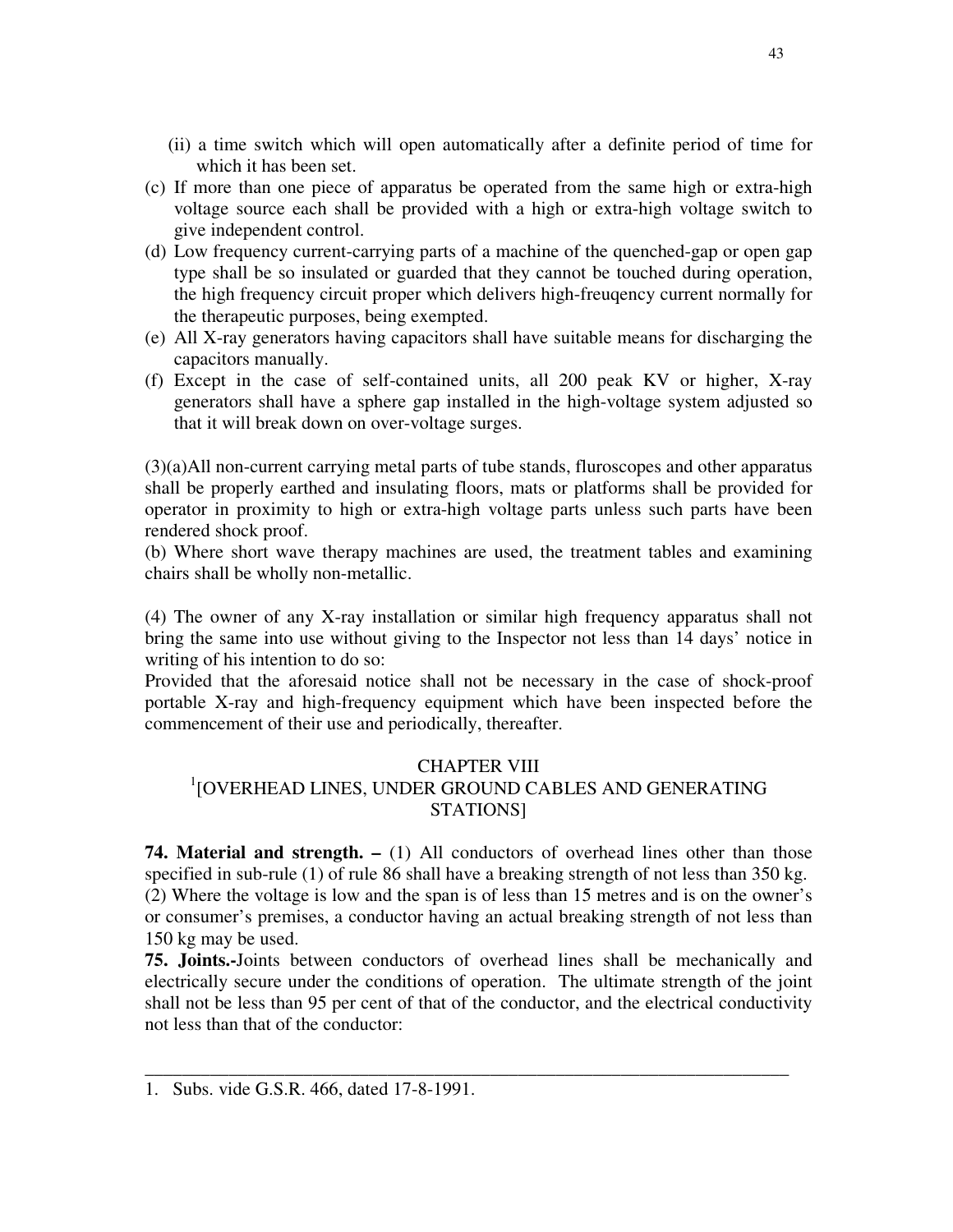<sup>1</sup>[Provided that no conductor of an overhead line shall have more than two joints in a span.]

**76. Maximum stresses: Factors of safety.-**(1)(a) The owner of every overhead line shall ensure that it has the following minimum factors of safety:-

| (i) for metal supports                            |        | 1.5 |
|---------------------------------------------------|--------|-----|
| (ii) for mechanically processed concrete supports | $\sim$ | 2.0 |
| (iii) for hand-moulded concrete supports          |        | 2.5 |
| (iv) for wood supports                            |        | 3.O |

The minimum factors of safety shall be based on such load as would cause failure of the support to perform its function (assuming that the foundation and other components of the structure are intact).

The aforesaid load shall be -

- (i) equivalent to the yield point stress or the modulus of rupture, as the case may be, for supports subject to bending and vertical loads.
- (ii) the crippling load for supports used struts.

The said owner shall also ensure that the strength of the supports in the direction of the line is not less than one-fourth of the strength required in the direction transverse to the line:

Provided that in the case of latticed steel or other compound structures, factors of safety shall not be less than 1.5 under such broken wire conditions as may be specified by the State Government in this behalf.

(b) The minimum factor of safety for stay-wires, guard-wires or bearer-wires shall be 2.5 based on the ultimate tensile strength of the wire.

(c) The minimum factor of safety for conductors shall be 2, based on their ultimate tensile strength. In addition, the conductors tension at  $32^{\circ}$  C, without external load, shall not exceed the following percentages of the ultimate tensile strength of the conductor:-

| Initial unloaded tension | . | 35 per cent |
|--------------------------|---|-------------|
| Final unloaded tension   | . | 25 per cent |

Provided that in the case of conductors having a cross section of a generally triangular shape, such as conductors composed of 3-wires, the final unloaded tension at  $32^{\circ}$  C shall not exceed 30 per cent of the ultimate tensile strength of such conductor.

- (2) For the purpose of calculating the factors of safety prescribed in sub-rule (1)-
- (a) the maximum wind pressure shall be such as the State Government may specify in each case;
- (b) for cylindrical bodies the effective area shall be taken as two-thirds of the projected area exposed to wind pressure;
- (c) for latticed steel or other compound structures the wind pressure on the lee side members shall be taken as one-half of the wind pressure on the windward side members and the factors of safety shall be calculated on the crippling load of struts and upon the elastic limit of tension members;

<sup>1.</sup> Ins. vide G.S.R. 730, dated 30-9-1989.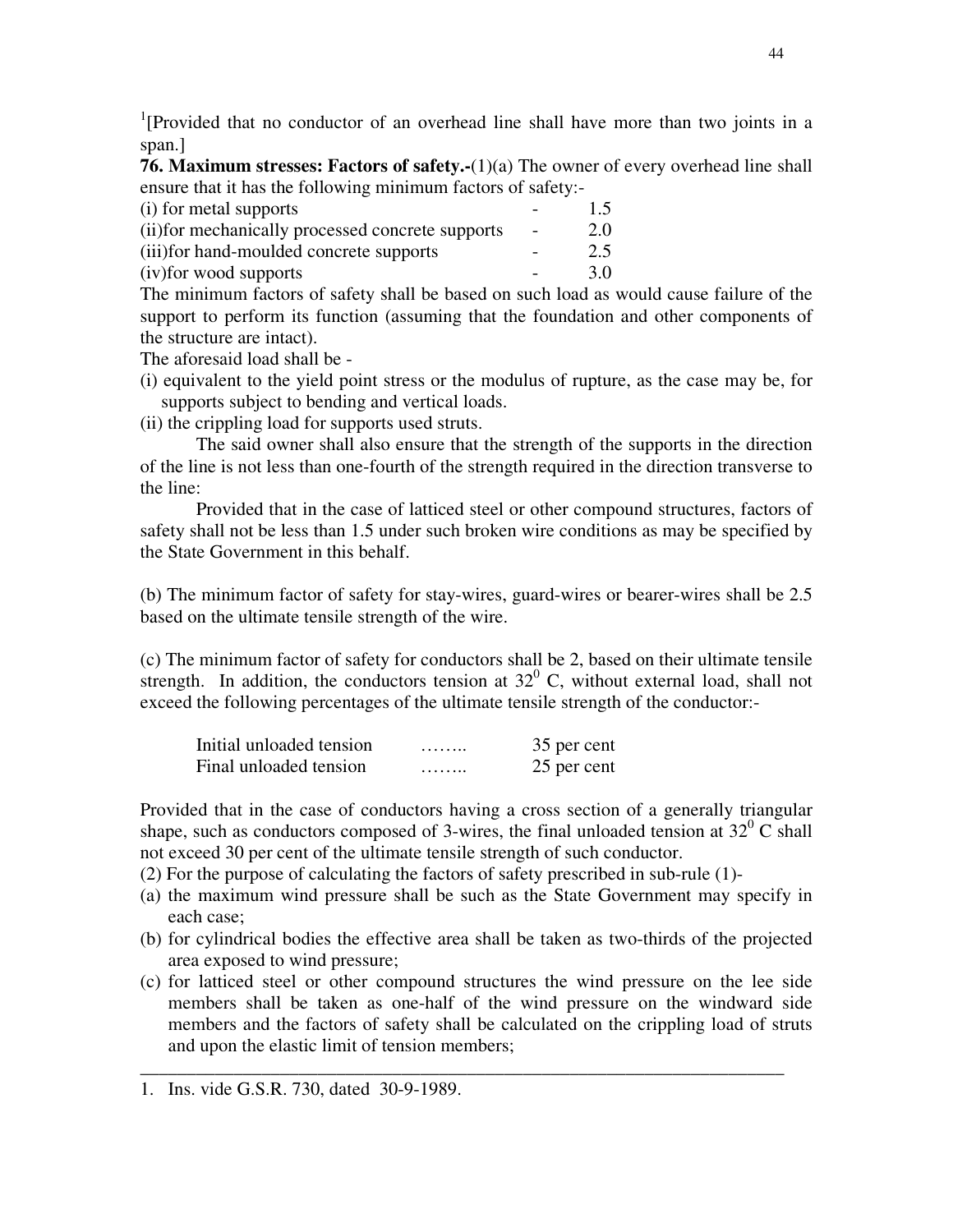- (d) the maximum and minimum temperatures shall be such as the State Government may specify in each case.
- (8) Notwithstanding anything contained in sub-rules (1) and (2), in localities where overhead lines are liable to accumulations of ice or snow the State Government may, by order in writing, specify the loading conditions for the purpose of calculating the factor of safety.

**77. Clearance above ground of the lowest conductor.-**(1) No conductor of an overhead line, including service lines, erected across a street shall at any part thereof be at a height of less than-

| (a) for low and medium voltage lines | 5.8 metres |
|--------------------------------------|------------|
| (b) for high voltage lines           | 6.1 metres |

(2) No conductor of an overhead line, including service lines, erected along any street shall at any part thereof be at a height less than-

| (a) for low and medium voltage lines | 5.5 metres |
|--------------------------------------|------------|
| (b) for high voltage lines           | 5.8 metres |

(3) No conductor of an overhead line including service lines, erected elsewhere than along or across any street shall be at a height less than -

| (a) for low, medium and high voltages lines upto |            |
|--------------------------------------------------|------------|
| and including 11,000 volts, if bare              | 4.6 metres |
| (b) for low, medium and high voltage lines upto  |            |
| and including 11,000 volts, if insulated         | 4.0 metres |
| (c) for high voltage lines above 11,000 volts    | 5.2 metres |

(9) For extra-high voltage lines the clearance above ground shall not be less than 5.2 metres plus 0.3 metre for every 33,000 volts or part thereof by which the voltage of the line exceeds 33,000 volts;

Provided that the minimum clearance along or across any street shall not be less than 6.1 metres.

**78. Clearance between conductors and trolley wires-**1 [(1) No conductor of an overhead line crossing a tramway or trolley bus route using trolley wires shall have less than the following clearances above any trolley wire-

(a) low and medium voltage lines 1.2 metres Provided that where an insulated conductor suspended from a bearer wire crosses over a trolley wire the minimum clearance for such insulated conductor shall be 0.6 metre.

(b)high voltage lines up to and including

| $11,000$ volts                              | 1.8 metres |
|---------------------------------------------|------------|
| $(c)$ high voltage lines above 11,000 volts | 2.5 metres |
| (d) extra-high voltage lines                | 3.0 metres |

 $2(2)$  In any case of a crossing referred to in sub-rule(1), whoever lays his line later in time, shall provide the clearance between his own line and the line which will be crossed in accordance with the provisions of said sub-rule;

1. Rule 78 re-numbered as sub-rule(1) thereof vide G.S.R. No. 528, dated 19-7-1986

2. Ins. vide G.S.R. No. 528, dated 19-7-1986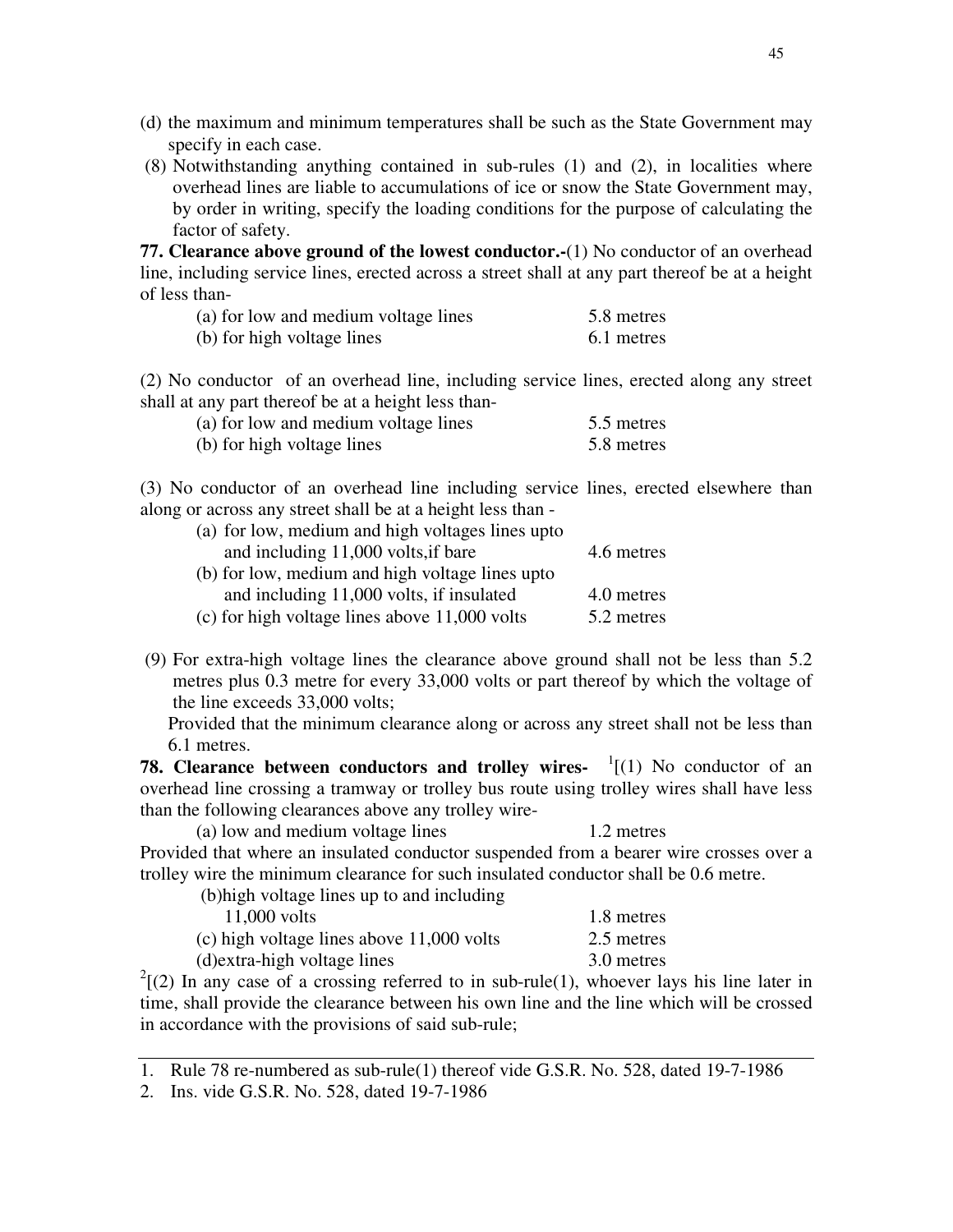Provided that if the later entrant is the owner of the lower line and is not able to provide adequate clearance, he should bear the cost for modification of the upper line so as to comply with this rule.]

**79. Clearance from buildings of low and medium voltage lines and service lines-** (1)Where a low or medium voltage, overhead line passes above or adjacent to or terminates on any building, the following minimum clearances from any accessible point, on the basis of maximum sag, shall be observed:-

- (a) for any flat roof, open balcony, varandah roof and lean-to-roof-
	- (i) when the line passes above the building a vertical clearance of 2.5 metres from the highest point, and
	- (ii)when the line passes adjacent to the building a horizontal clearance of 1.2 metres from the nearest point, and

(b)for pitched roof-

- (i )when the line passes above the building a vertical clearance of 2.5 metres immediately under the lines, and
- (ii) When the line passes adjacent to the building a horizontal clearance of 1.2 metres.

(2)Any conductor so situated as to have a clearance less than that specified in sub-rule(1) shall be adequately insulated and shall be attached at suitable intervals to a bare earthed bearer wire having a breaking strength of not less than 350 kg.

(3) The horizontal clearance shall be measured when the line is at a maximum deflection from the vertical due to wind pressure.

<sup>1</sup> [EXPLANATION-For the purpose of this rule, expression "building" shall be deemed to include any structure, whether permanent or temportary.]

**80. Clearances from buildings of high and extra-high voltage lines-** (1) Where a high or extra-high voltage overhead line passes above or adjacent to any building or part of a building it shall have on the basis of maximum sag a vertical clearance above the highest part of the building immediately under such line, of not less than-

| (a) for high voltage lines upto and including |                               |
|-----------------------------------------------|-------------------------------|
| 33,000 volts                                  | 3.7 metres                    |
| <b>(b)</b> for extra-high voltage lines       | 3.7 metres plus 0.30 metre    |
|                                               | for every additional          |
|                                               | 33,000 volts or part thereof. |

(2) The horizontal clearance between the nearest conductor and any part of such building shall, on the basis of maximum deflection due to wind pressure, be not less than-

| (a) for high voltage lines upto and including       |                                                   |
|-----------------------------------------------------|---------------------------------------------------|
| $11,000$ volts                                      | 1.2 metres                                        |
| (b) for high voltage lines above $11,000$ volts and |                                                   |
| up to and including 33,000 volts                    | 2.0 metres                                        |
| (c) for extra-high voltage lines                    | 2.0 metres plus 0.3<br>metre for every additional |
|                                                     | 33,000 volts for part thereof.                    |
|                                                     |                                                   |

1. Added vide G.S.R. No. 844, dated 7-9-1985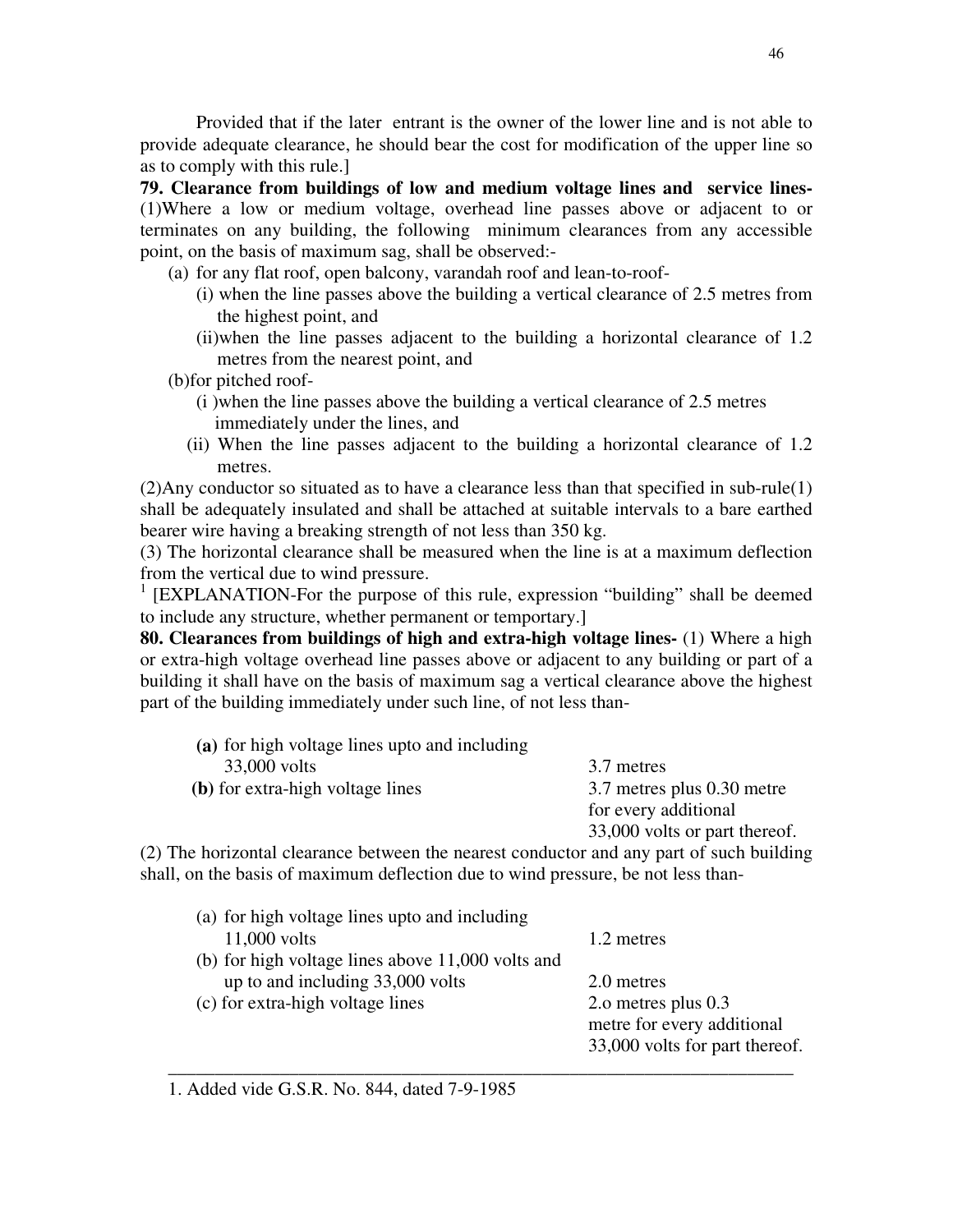<sup>1</sup>[Explanation-For the purpose of this rule express" building" shall be deemed to include any structure, whether permanent or temportary.]

**81.Conductors at different voltages on same supports-** Where conductors forming parts of systems at different voltages are erected on the same supports, the owner shall make adequate provision to guard against danger to linesman and others from the lower voltage system being charged above its normal working voltage by leakage from or contact with the higher voltage system and the methods of construction and the clearances between the conductors of the two systems shall be subject to prior approval of the Inspector.

**82. Erection of or alteration to buildings, structures, flood banks and elevation of roads-** (1) If at any time subsequent to the erection of an overhead line (whether covered with insulating material or bare), any person proposes to erect a new building or structure or flood bank or to raise any road level or to carry out any other type of work whether permanent or temporary or to make in or upon any building, or structure or flood bank or road, any permanent or temporary addition or alteration, he and the contractor when he employs to carry out the erection, addition or alteration, shall if such work, building, structure, flood bank, road or additions and alterations, thereto, would, during or after the construction result in contravention of any of the provisions of rule 77,79 or 80, give notice in writing of his intention to the supplier and to the Inspector and shall furnish therewith a scale drawing showing the proposed building, structure, flood bank, road, any addition or alteration and scaffolding required during the construction.

(2)(a) On receipt of the notice referred to in sub-rule (1) or otherwise, the supplier shall examine whether the line under reference was lawfully laid and whether the person was liable to pay the cost of alteration and if so, send a notice without undue delay, to such person together with an estimate of the cost of the expenditure likely to be incurred to so alter the overhead line and require him to deposit, within 30 days of the receipt of the notice with the supplier, the amount of the estimated cost.

(b) If the person referred to in sub-rule (1) disputes the suppliers estimated cost of alteration of the overhead line or even the responsibility to pay such cost the dispute may be referred to the Inspector by either of the parties whereupon the same shall be decided by the Inspector.

(3) No work upon such building, structure, flood bank, road and addition or alteration thereto shall be commenced or continued until the Inspector has certified that the provisions of rule 77, 79 or 80 are not likely to be contravened either during or after the aforesaid construction:

Provided that the Inspector may, if he is satisfied that the overhead line has been so guarded as to secure the protection of persons or property from injury, or risk of injury, permit the work to be executed prior to the alteration of the overhead line or in the case of temporary addition or alteration, without alteration of the overhead line.

(4) On receipt of the deposit, the supplier shall alter the overhead line within one month of the date of deposit or within such longer period as the Inspector may allow and ensure that it shall not contravene the provisions of rule 77, 79 or 80 either during or after such construction.

<sup>1.</sup> Added vide G.S.R. No. 844, dated 7-9-1985.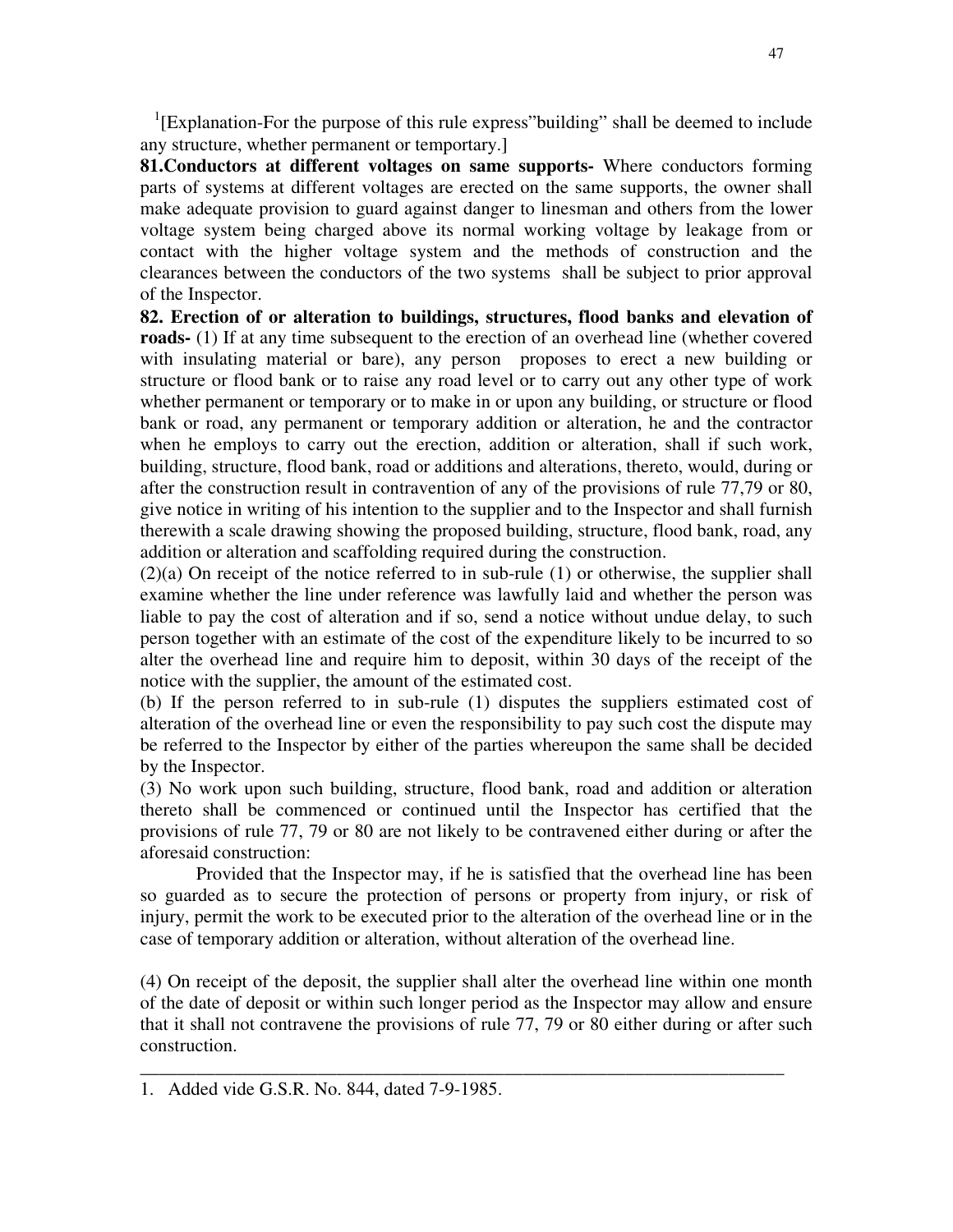(5)In the absence of an agreement to the contrary between the parties concerned, the cost of such alteration of the overhead line laid down shall be estimated on the following basis, namely:-

- (a) the cost of additional material used on the alteration giving due credit for the depreciated cost of the material which would be available from the existing line;
- (b) the wages of Labour employed in affecting the alteration;
- (c) supervision charges to the extent of 15 per cent of the wages mentioned in clause (b); and
- (d) any charges incurred by the supplier in complying with the provisions of section 16 of the Act in respect of such alterations.

(6) Where the estimated cost of the alteration of the overhead line is not deposited the supplier shall be considered as an aggrieved party for the purpose of this rule.

1 [**82A. Transporting and Storing of material near overhead lines.-**(1) No rods, pipes or similar materials shall be taken below or in the vicinity of any bare overhead conductors or lines if they are likely to infringe the provisions for clearances under rules 79 and 80, unless such materials are transported under the direct supervision of a competent person authorised in this behalf by the owner of such overhead conductors or lines.

(2) Under no circumstances rods, pipes or other similar materials shall be brought within the flash over distance of bare live conductors or lines; and

(3) No material or earth work or agricultural produce shall be dumped or stored or trees grown below or in the vicinity of bare overhead conductors / lines so as to reduce the requisite safety clearances specified under rules 79 and 80.]

**83. Clearances: General.-**For the purpose of computing the vertical clearance of an overhead line, the maximum sag of any conductor shall be calculated on the basis of the maximum sag in still air and the maximum temperature as specified by the State Government under rule 76(2)(d). Similarly, for the purpose of computing any horizontal clearance of an overhead line the maximum deflection of any conductor shall be calculated on the basis of the wind pressure specified by the State Government under rule 76(2)(a) or may be taken as  $35^{\circ}$ , whichever is greater.

**84. Routes: Proximity to aerodromes.-**Overhead lines shall not be erected in the vicinity of aerodromes until the aerodrome authorities have approved in writing the route of the proposed lines.

**85. Maximum interval between supports.-**All conductors shall be attached to supports at intervals not exceeding the safe limits based on the ultimate tensile strength of the conductor and the factor of safety prescribed in rule 76:

Provided that in the case of overhead lines carrying low or medium voltage conductors, when erected in, over, along or across any street, the interval shall not, without the consent in writing of the Inspector, exceed 65 metres.

**86. Conditions to apply where telecommunication lines and power lines are carried on same supports.-**(1) Every overhead telecommunication line erected on supports carrying a power line shall consist of conductors each having a breaking strength of not less than 270 kg.

<sup>1.</sup> Ins. vide G.S.R. 358, dated 9-5-1987.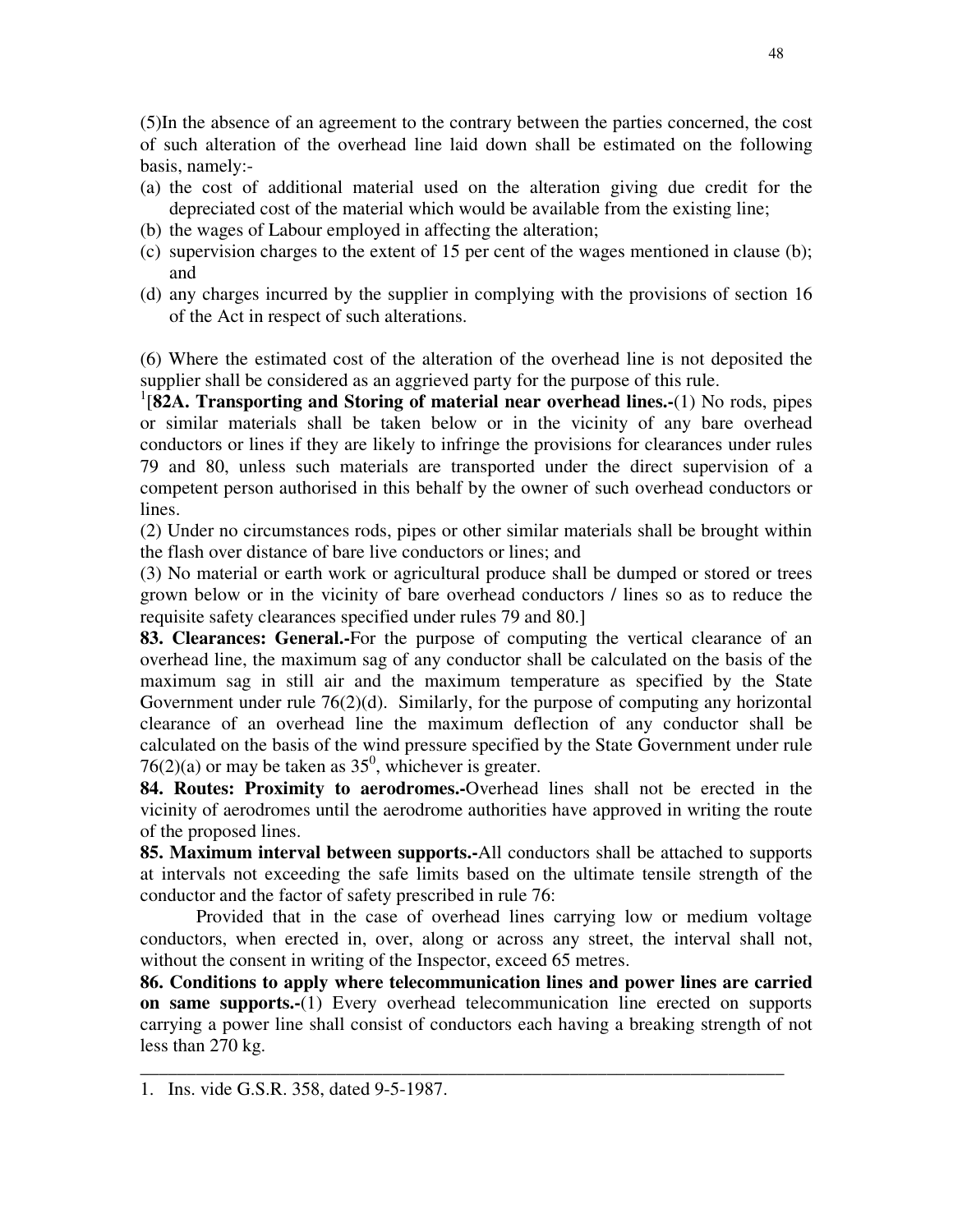(2) Every telephone used on a telecommunication line erected on supports carrying a power line shall be suitably guarded against lightning and shall be protected by cut-outs.

(3) Where a telecommunication line is erected on supports carrying a high or extra-high voltage power line, arrangement shall be made to safeguard any person using the telephone against injury resulting from contact, leakage or induction between such power and telecommunication lines.

**87. Lines crossing or approaching each other:-** (1) Where an overhead line crosses or is in proximity to any telecommunication line, either the owner of the overhead line or the telecommunication line, whoever lays his line later, shall arrange to provide for protective devices or guarding arrangements, in a manner laid down in the Code of Practice or the guidelines prepared by the Power and Telecommunication Coordination Committee and subject to the provisions of the following sub-rules:-

(2) When it is intended to erect a telecommunication line or an overhead line which will cross or be in proximity to an overhead line or a telecommunication line, as the case may be, the person proposing to erect such line shall give one month's notice of his intention so to do along with the relevant details of protection and drawings to the owner of the existing line.

 $<sup>1</sup>$ [(3) Where an overhead line crosses or is in proximity to another over head line,</sup> guarding arrangements shall be provided so to guard against the possibility of their coming into contact with each other.

|     | $\frac{1}{2}$ [Minimum clearances in metres between lines crossing each other, |       |         |      |      |      |  |
|-----|--------------------------------------------------------------------------------|-------|---------|------|------|------|--|
| Sl. | Nominal                                                                        | 11-66 | 110-132 | 220  | 400  | 800  |  |
| No. | System                                                                         | KV    | KV      | KV   | KV   | KV   |  |
|     | Voltage                                                                        |       |         |      |      |      |  |
|     | 1. Low & Medium                                                                | 2.44  | 3.05    | 4.58 | 5.49 | 7.94 |  |
| 2.  | 11-66KV                                                                        | 2.44  | 3.05    | 4.58 | 5.49 | 7.94 |  |
| 3.  | 110-132KV                                                                      | 3.05  | 3.05    | 4.58 | 5.49 | 7.94 |  |
| 4.  | <b>220KV</b>                                                                   | 4.58  | 4.58    | 4.58 | 5.49 | 7.94 |  |
| 5.  | <b>400 KV</b>                                                                  | 5.49  | 5.49    | 5.49 | 5.49 | 7.94 |  |
| 6.  | <b>800 KV</b>                                                                  | 7.94  | 7.94    | 7.94 | 7.94 | 7.94 |  |

Where an overhead line crosses another overhead line, clearances shall be as under:-

Provided that no guardings are required when an extra high voltage line crosses over another extra-high voltage, high voltage, medium or low voltage line or a road or a tram subject to the condition that adequate clearances are provided between the lowest conductor of the extra-high voltage line and the top most conductor of the overhead line crossing underneath the extra-high voltage line and the clearances as stipulated in rule 77 from the topmost surface of the road is maintained]

(4) A person erecting or proposing to erect a line which may cross or be in proximity with an existing line, may normally provide guarding arrangements on his own line or require

 $2 - 2i$ 

2. Subs.vide G.S.R.466 dated 17-8-1991

<sup>1.</sup> Subs.vide G.S.R.256 dated 26-3-1983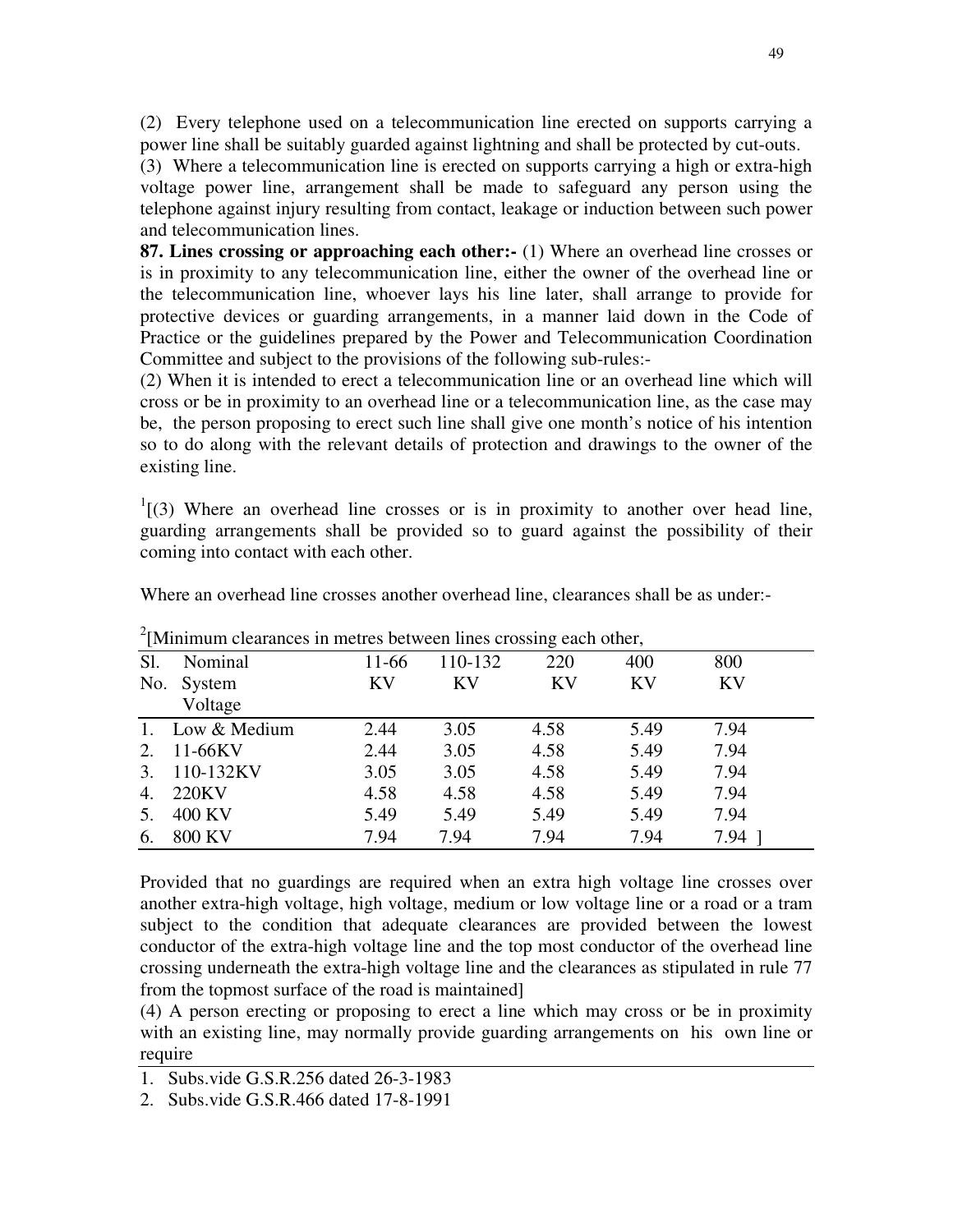the owner of the other overhead line to provide guarding arrangements as referred to in  $sub-rule(3)$ .

(5) In all cases referred to in the preceding sub-rules the expenses of providing the guarding arrangements or protective devices shall be borne by the person whose line was last erected.

(6) Where two lines cross, the crossing shall be made as nearly at right angles as the nature of the case admits and as near the support of the lines as practicable, and the support of the lower line shall not be erected below the upper line.

(7) The guarding arrangements shall ordinarily be carried out by the owner of the supports on which it is made and he shall be responsible for its efficient maintenance.

(8) All work required to be done by or under this rule shall be carried out to the satisfaction of the Inspector.

**88. Guarding:-** (1) Where guarding is required under these rules the provisions of subrules $(2)$  to  $(4)$  shall apply.

(2)Every guard-wire shall be connected with earth at each point at which its electrical continuity is broken.

(3) Every guard-wire shall have an actual breaking strength of not less than 635 kg and if made of iron or steel , shall be galvanised.

(4)Every guard-wire or cross-connected systems of guard-wires shall have sufficient current-carrying capacity to ensure the rendering dead, without risk of fusing of the guard-wire or wires till the contact of any live wire has been removed.

- (10) L:ines-crossing trolley-wires-In the case of a crossing over a trolley-wire the guarding shall fulfil the following conditions, namely:-
	- (a) where there is only one trolley-wire, two guard-wires shall be erected as in diagram A;
	- (b) where there are two trolley –wires and the distance between them does not exceed 40 cms, two guard-wires shall be erected as in diagram B;
	- (c) where there are two trolley wires and the distance between them exceeds 40 cms but does not exceed 1.2 metres, three guard-wires shall be erected as in diagram  $C$ :
	- (d) where there are two trolley-wires and the distance between them exceeds 1.2 metres, each trolley-wire shall be separately guarded as in diagram D;
	- (e) the rise of trolley boom shall be so limited that the trolley leaves the trolley-wire, it shall not foul the guard-wires; and
	- (f) where a telegraph-line is liable to fall or be blown down upon an arm, stay-wire or span-wire and so slide-down upon a trolley-wire, guard hooks shall be provided to prevent such sliding.

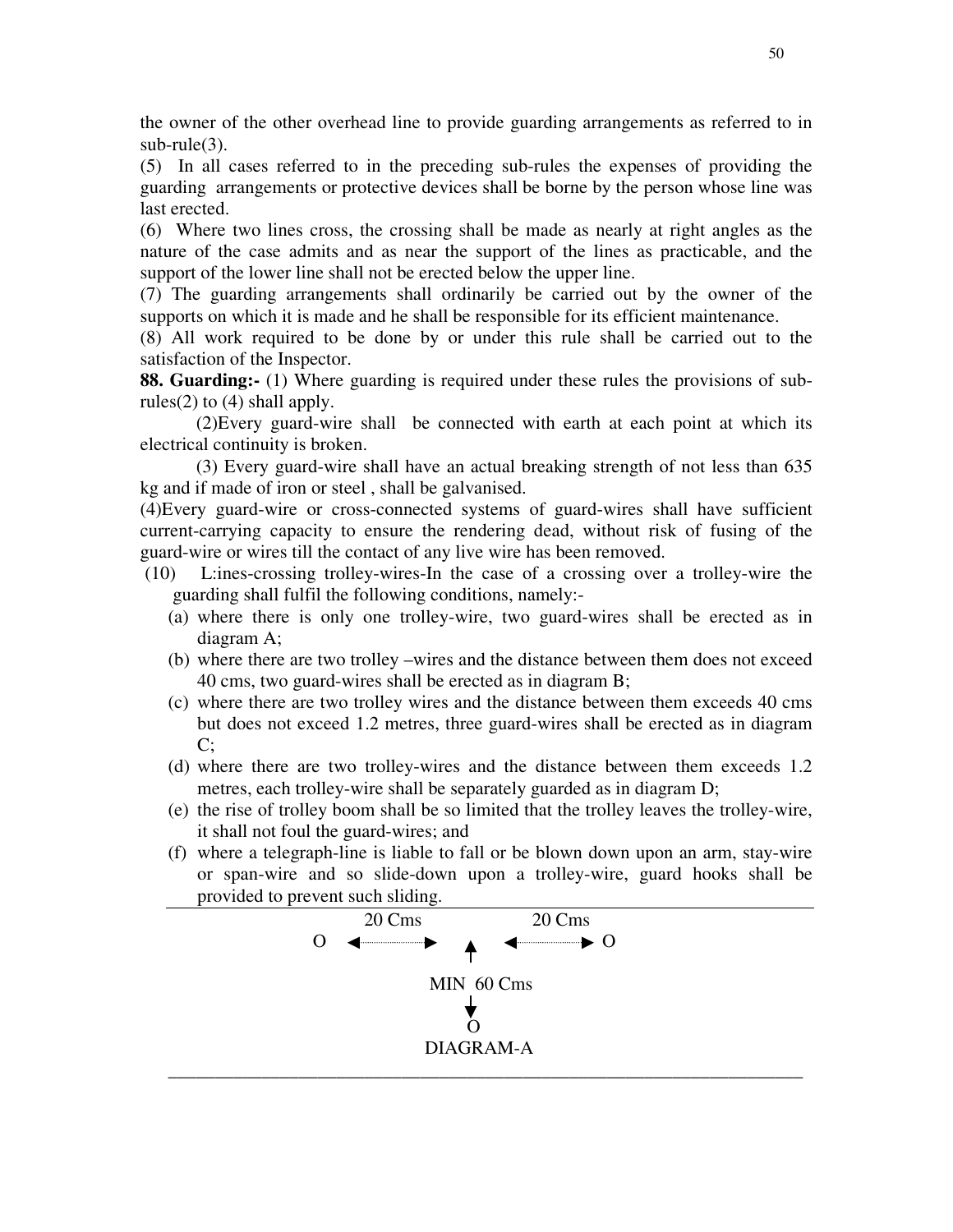

**89. Service-lines from Overhead lines-** No Service-line or tapping shall be taken off an overhead line except at a point of support:

<sup>1</sup>[Provided that the number of tappings per conductor shall not be more than four in case of low and medium voltage connections.]

**90. Earthing-** (1) All metal supports and all reinforced and prestressed cement concrete supports of overhead lines and metallic fittings attached thereto, shall be permanently and efficiently earthed. For this purpose, a continuous earth wire shall be provided and securely fastened to each pole and connected with earth ordinarily at three points in every km, the spacing between the points being as nearly equidistance as possible. Alternatively, each support and the metallic fitting attached thereto shall be efficiently earthed.

 $2[(1A)$  Metallic bearer wire used for supporting insulated wire of low and medium voltage overhead service lines shall be efficiently earthed or insulated.]

(2)Each stay-wire shall be similarly earthed unless insulator has been placed in it at a height not less than 3.0 metres from the ground.

**91. Safety and protective devices-**(1) Every overhead line, (not being suspended from a dead bearer wire and not being covered with insulating material and not being a trolleywire) erected over any part of street or other public place or in any factory or mine or on any consumer's premises shall be protected with a device approved by the Inspector for rendering the line electrically harmless in case it breaks.

(2)An Inspector may by notice in writing require the owner of any such overhead line wherever it may be erected to protect it in the manner specified in sub-rule(1)

 $3(3)$  [The owner of every high and extra-high voltage overhead line shall make adequate arrangements to the satisfaction of the Inspector to prevent unauthorised persons from

1. Added vide G.S.R.45, dated 23-1-1993

2. Subs.vide G.S.R. No. 732 dated 3-8-1985

3. Substituted vide G.S.R. No. 838 dated 9-8-1980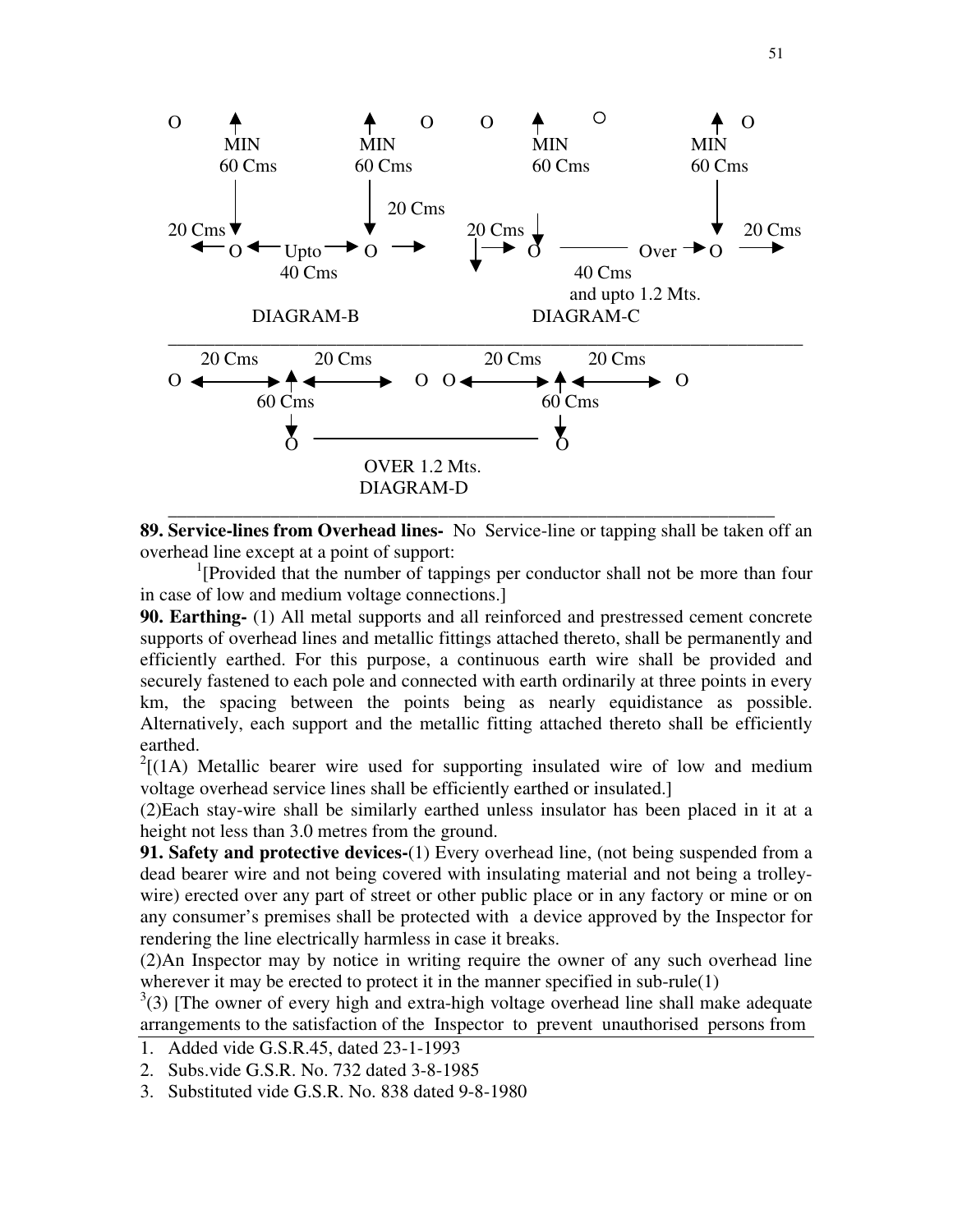ascending any of the supports of such overhead lines which can be easily climbed upon without the help of a ladder to special appliances, Rails, reinforced cement concrete poles and pre-stressed cement concrete poles without steps, tubular poles, wooden supports without steps, I-sections and channels shall be deemed as supports which cannot be easily climbed upon for the purpose of this rule.]

**92. Protection against lightning-** (1) The owner of every overhead line <sup>1</sup>[sub-station or generating station] which is so exposed as to be liable to injury from lightning shall adopted efficient means for diverting to earth any electrical surges due to lightning.

**2 [(2)** The earthing lead for any lightning arrestor shall not pass through any iron or steel pipe, but shall be taken as directly as possible from the lightning-arrestor to a separate earth electrode and/or junction of the earth mat already provided for the high and extrahigh voltage sub-station subject to the avoidance of bends wherever practicable.

Note-A vertical ground electrode shall be connected to this junction of the earth mat.] **93. Unused overhead lines-** (1) Where an overhead line ceases to be used as an electric supply line, the owner shall maintain it in a safe mechanical condition in accordance with rule 76 or shall remove it.

(2) Where any overhead line ceases to be used as an electric supply line, an Inspector, may by a notice in writing served on the owner, require him to maintain it in a safe mechanical condition or to remove it within fifteen days of the receipt of the notice.

### CHAPTER IX **ELECTRIC TRACTION**

**94. Additional rules for electric traction.** – (1) The rules in this Chapter apply only where energy is used for purposes of traction:

Provided that nothing in this Chapter shall apply to energy used for the public carriage of passengers, animals or goods on, or for the lighting or ventilation of the rolling stock of any railway or tramway subject to the provisions of the Indian Railways Act, 1890 (9 of 1890).

- (2) In this Chapter the conductor used for transmitting energy to a vehicle is referred to as the "line" and the other conductor as the "return".
- (3) The owner of the line, return, rails or trolley wire, as the case may be, shall be responsible for the due observance of rules 95 to 108.
- **95. Voltage of supply to vehicle.** No person shall supply energy at high or extra-high voltage to any trolley-wire or other conductor used in direct electrical and mechanical connection with any vehicle, except with the written approval of the Central or the State Government, as the case may be, and subject to such conditions as the State Government may think reasonable and proper in the circumstances.

**96. Insulation of lines.** – Every line shall be insulated throughout.

**Insulation of returns.**  $- (1)$  Where any rails on which cars run, or any conductors laid between or within 0.9 metre of such rails, form any part of a return, such part may be uninsulated. All other returns or parts of a return, shall be insulated,

<sup>1.</sup> Subs. vide G.S.R. No. 466 dated 17-8-91

<sup>2.</sup> Subs. vide G.S.R. No. 1050 dated 9-11-1985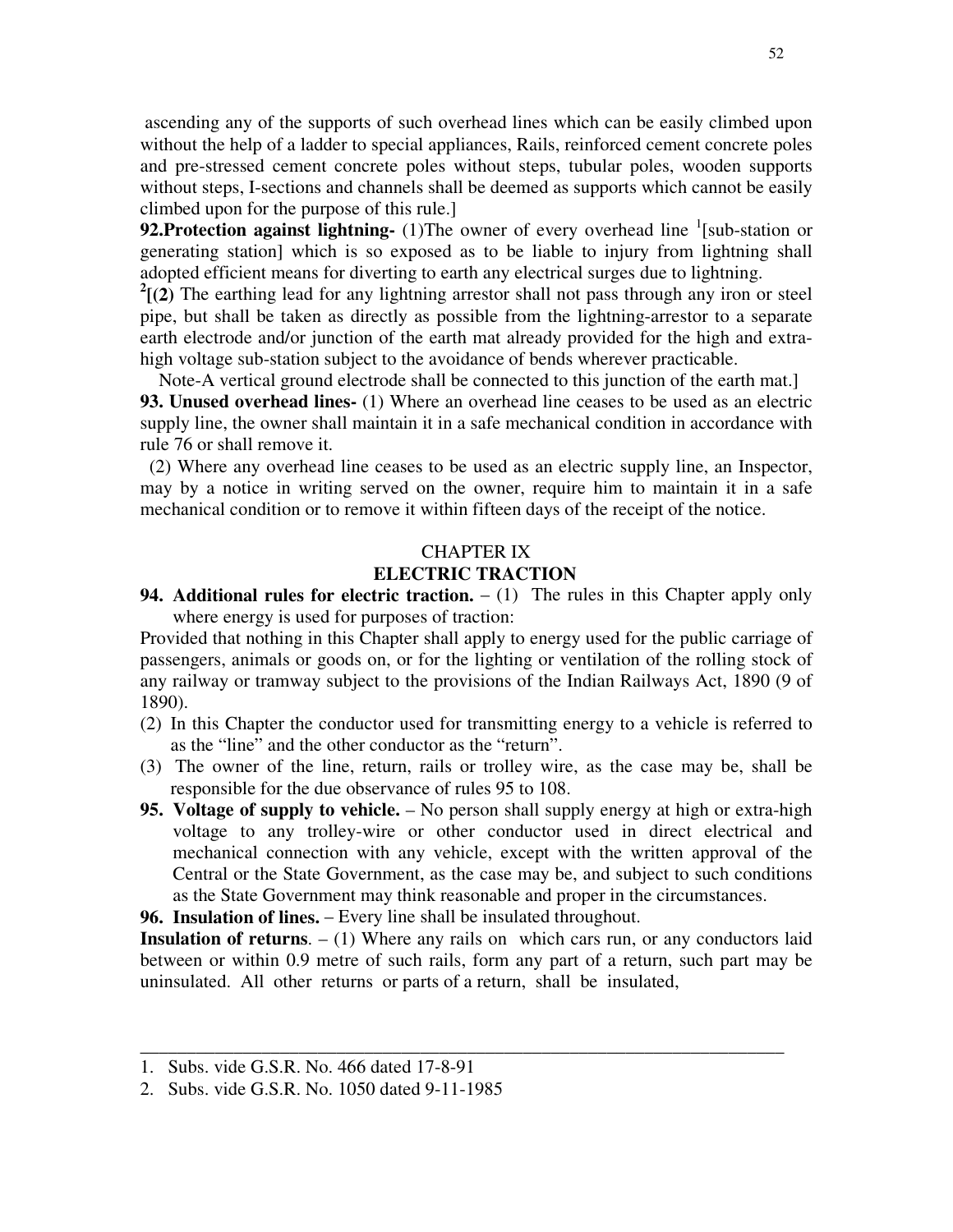unless they are of such conductivity as to secure the conditions required by sub-rules (2) and (3) of rule 98.

(2) Where any part of a return is uninsulated, it shall be connected with the negative or neutral of the system.

- **98. Proximity to metallic pipes, etc.** (1) Where an uninsulated return is in proximity to any metallic pipe, structure or substance not belonging to the owner of the return, he shall, if so required by the owner of such pipe, structure or substance, connect his return therewith at the latter's expense.
- (2) Where the return is partly or entirely uninsulated, the owner shall, in the construction and maintenance of his system, adopt such means for reducing the difference produced by the current between the potential of the uninsulated return at any one point and the potential of the uninsulated return at any other point as to ensure that the difference of potential between the uninsulated return and any metallic pipe, structure or substance in the vicinity shall not exceed four volts where the return is relatively positive, or one and one-third volts where the return is relatively negative.
- (3) The owner of any such pipe, structure or substance as is referred to in sub-rule (2) may, in respect of it require the owner of the uninsulated return at reasonable times and intervals to ascertain by test in his presence or in that of his representative, whether the condition specified in sub-rule (2) is fulfilled, and, if such condition is found to be fulfilled, all reasonable expenses of, and incidental to, the carrying out of the test shall be borne by the owner of the pipe, structure or substance.
- **99. Difference of potential on return.** Where the return is partly or entirely uninsulated, the owner shall keep a continuous record of the difference of potential, during the working of his system, between every junction of an insulated return with an uninsulated return and the point on the route most distant from that junction, and the difference of potential shall not, under normal running conditions, exceed a mean value of seven volts between the highest momentary peak and the average for the hour of maximum load.
- **100. Leakage on conduit system**. Where both the line and the return are placed within a conduit, the following conditions shall be fulfilled in the construction and maintenance of the system:-
- (a) where the rails are used to form any part of the return, they shall be electrically connected (at distances not exceeding 30 metres apart), with the conduit by means of copper strips having a cross-sectional area of at least 0.40 sq. cm. Or by other means of equal conductivity. Where the return is wholly insulated and contained within the conduit, the latter shall be connected with earth at the generating station or substation through an instrument suitable for the indication of any contact or partial contact of either the line or the return with the conduit; and
- (b) the leakage-current shall be ascertained daily, before or after the hours of running, when the line is fully charged; and if at any time it is found to exceed 0.6 ampere per km. of single tramway track, the transmission and use of energy shall be suspended unless the leakage is stopped within twenty-four hours.
- **101. Leakage on system other than conduit system.** Where both the line and the return are not placed within a conduit, the leakage current shall be ascertained daily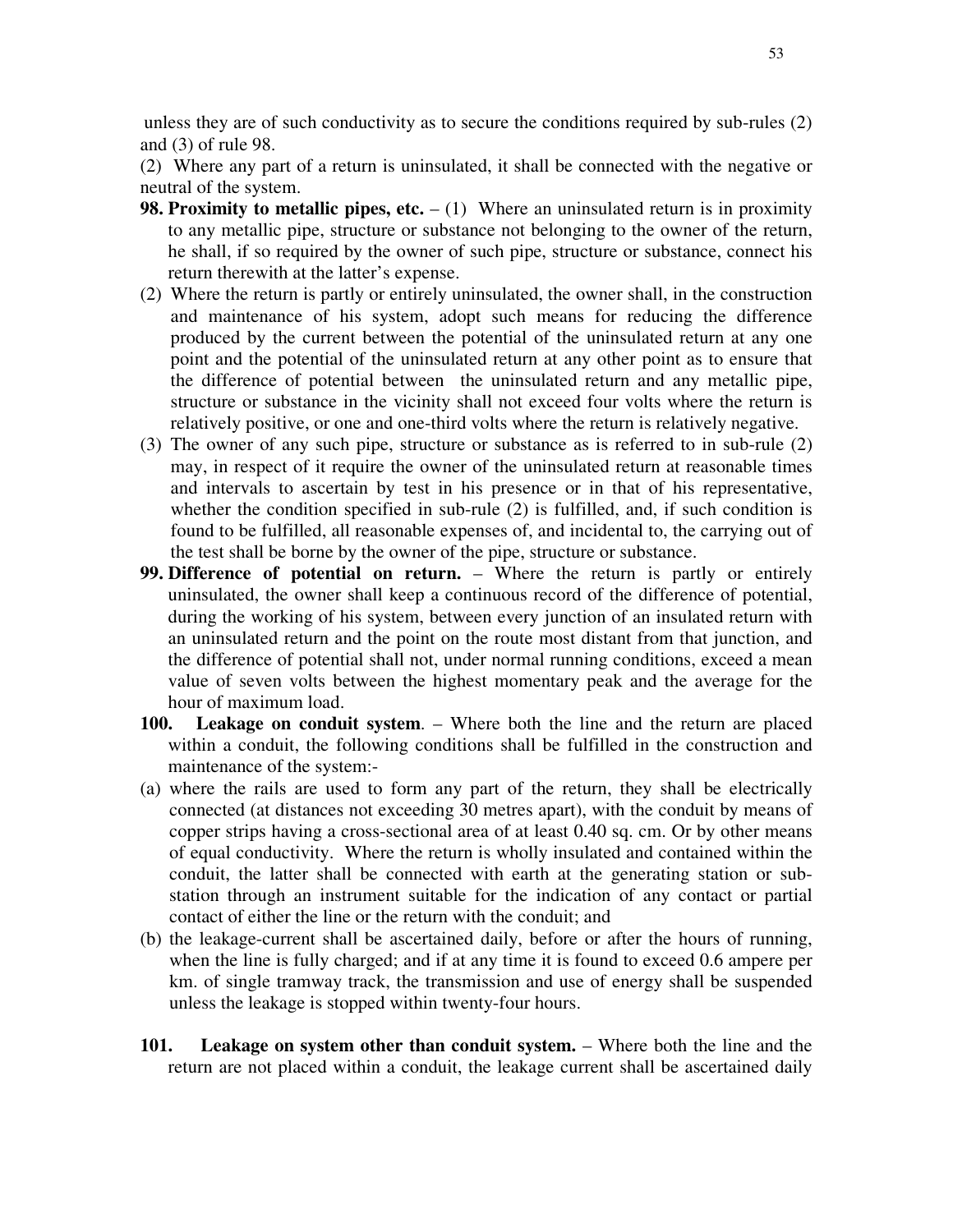before or after the hours of running, when the line is fully charged; and if at any time it is found to exceed 0.3 ampere per km. of single tramway track, the transmission and use of energy shall be suspended unless the leakage is stopped within twenty-four hours.

- **102. Passengers not to have access to electric circuit**. Precautions to the satisfaction of an Inspector shall be taken by the owner of every vehicle to prevent : -
- (a) the access of passengers to any portion of the electric circuit where there is danger from electric shock;
- (b) any metal, hand rail or other metallic substance liable to be handled by passengers, becoming charged.
- **103. Current density in rails**. Where rails on which cars run are used as a return, the current density in such rails shall not under ordinary working conditions, exceed 1.4 amperes per sq. cm. Of cross-sectional area.
- **104. Isolation of sections**. Every trolley-wire shall be constructed in sections not exceeding 1.6 km. in length, and means shall be provided for isolating each section.
- **105. Minimum size and strength of trolley- wire**. No trolley-wire shall be of less cross-sectional area than 0.5 sq. cm. Or shall have an actual breaking load of less than 2000 kg.
- **106. Height of trolley-wire and length of span**. A trolley-wire or a traction-feeder on the same supports as a trolley-wire shall nowhere be at a height from the surface of the street of less than 5.2 metres except, where it passes under a bridge or other fixed structure, or through or along a tunnel or mineshaft or the like in which case it shall be suspended to the satisfaction of an Inspector.
- **107. Earthing of guard wires.** Every guard wire shall be connected with earth at each point at which its electrical continuity is broken and shall also be connected with the rails at intervals of not more than five spans.

107A. **Proximity to magnetic observatories and laboratories**. – Traction works shall not be carried out in the vicinity of geomagnetic observatories and laboratories without the concurrence of the Central Government or of any officer authorised by it in this behalf.

**108. Records**. – (1) The owner shall, so far as is consistent with his system of working, keep the following records, namely : -

- (a) daily records showing
	- (i) the maximum working current from the source of supply;
	- (ii) the maximum working voltage at the source of supply;
	- (iii) the difference of potential, as required by rule 99, and
	- (iv) the leakage current (if any), as required by rule 100 and rule 101, and;
- (b) occasional records showing:–
	- (i) every test made under sub-rules (2) and (3) of rule 98;
	- (ii) every stoppage of leakage, together with the time occupied; and
	- (iii) particulars of any abnormal occurrence affecting the electrical working of the system.
- (2) Such records shall be open to examination by an Inspector or by any person authorised in writing by an Inspector.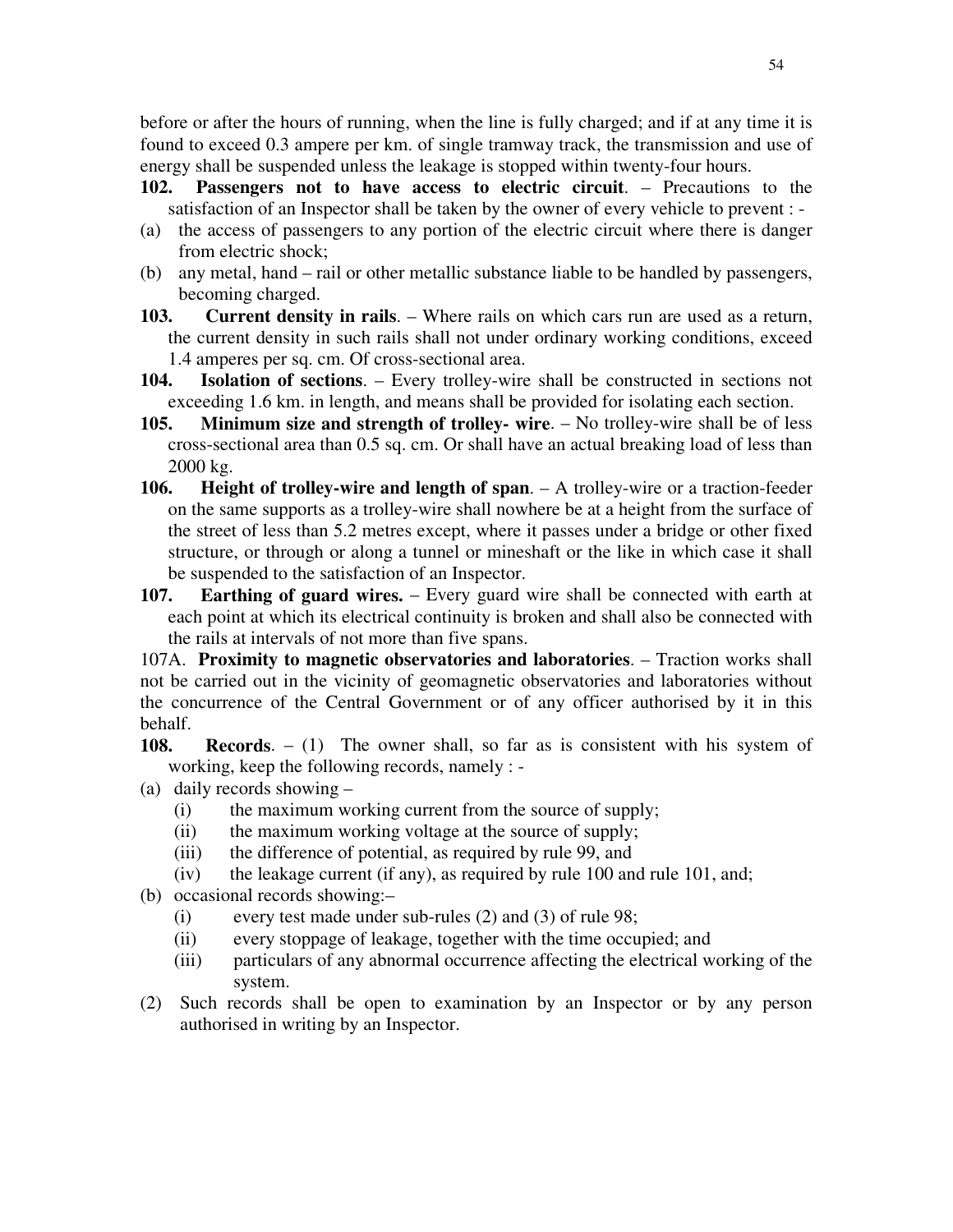## **ADDITIONAL PRECAUTIONS TO BE ADOPTED IN MINES AND OIL-FIELDS**

**109. Application of Chapter**. – (1) The rules in this Chapter shall apply only where energy is used in mines as defined in the Mines Act, 1952 (35 of 1952).

 $\frac{1}{2}$  [(2) In mines and oil fileds, the rules in this Chapter shall not apply to apparatus above the ground level except where such apparatus may directly affect the safety of the persons employed in underground, open-cast and oil fields.]

- **110. Responsibility for observance**. (1) It shall be the duty of the owner, agent, engineer or manager of a mine, or of the agent, engineer of any company operating in an oil field, or of the owner, engineer of one or more drilled wells situated in an oil field, to comply with and enforce the following rules and it shall be duty of all persons employed to conduct their work in accordance with such rules.
- (2) Adequate number of authorised supervisors and electricians shall be on duty in every mine or oil-field while energy is being used therein.
- <sup>2</sup>[Explanation. For the purposes of this rule, the word "engineer" shall –
- (a) in the case of a coal mine, have the same meaning as assigned to it in the Coal Mines Regulations, 1957;
- (b) in the case of a metalliferous mine, have the same meaning as assigned to it in the Metalliferous Mines Regulations, 1961; and
- (c) in the case of an oil mine, mean the 'Installation Manager' under the Oil Mines Regulations, 1984.]
- **111. Notices**. (1) On or before the first day of February in every year, in respect of every mine or oil-field, returns giving the size and type of apparatus, together with such particulars in regard to circumstances of its use which may be required by the Inspector, shall be sent to the Inspector by the persons specified in rule 110 in the form set out in Annexure-X or XI, whichever is applicable.
- (2) The persons specified in rule 110 shall also give to Inspector not less than seven days' notice in writing of the intention to bring into use any new installation in a mine or oil-field giving details of apparatus installed and its location :

Provided that in case of any additions or alterations to an existing low and medium voltage installation, immediate notice in writing shall be sent to the Inspector before such additions or alterations are brought into use.

- (3) This rule shall not apply to telecommunication or signalling apparatus.
- **112. Plans**. (1) A correct plan, on the same scale as the plan kept at the mine in fulfilment of the requirements of the Mines Act, 1952 (35 of 1952), shall be available in the office at the mine showing the position of all fixed apparatus and conductors therein, other than lights, telecommunication or signalling apparatus, or cables for the same.
- (2) A similar plan on the scale not less than 25 cm. to a km. (1:4000) shall be kept by the manager or owner of one or more wells in any oil-field.
- (3) A similar plan on such scale as the Central Government may direct, showing the position of all electric supply lines, shall be kept in the office of any licensee or other person transmitting or distributing energy in a mine or oil-field.

<sup>1.</sup> Subs. vide G.S.R. 112, dated 1st April, 2000

<sup>2.</sup> Subs. vide G.S.R. 45, dated 23.1.1993.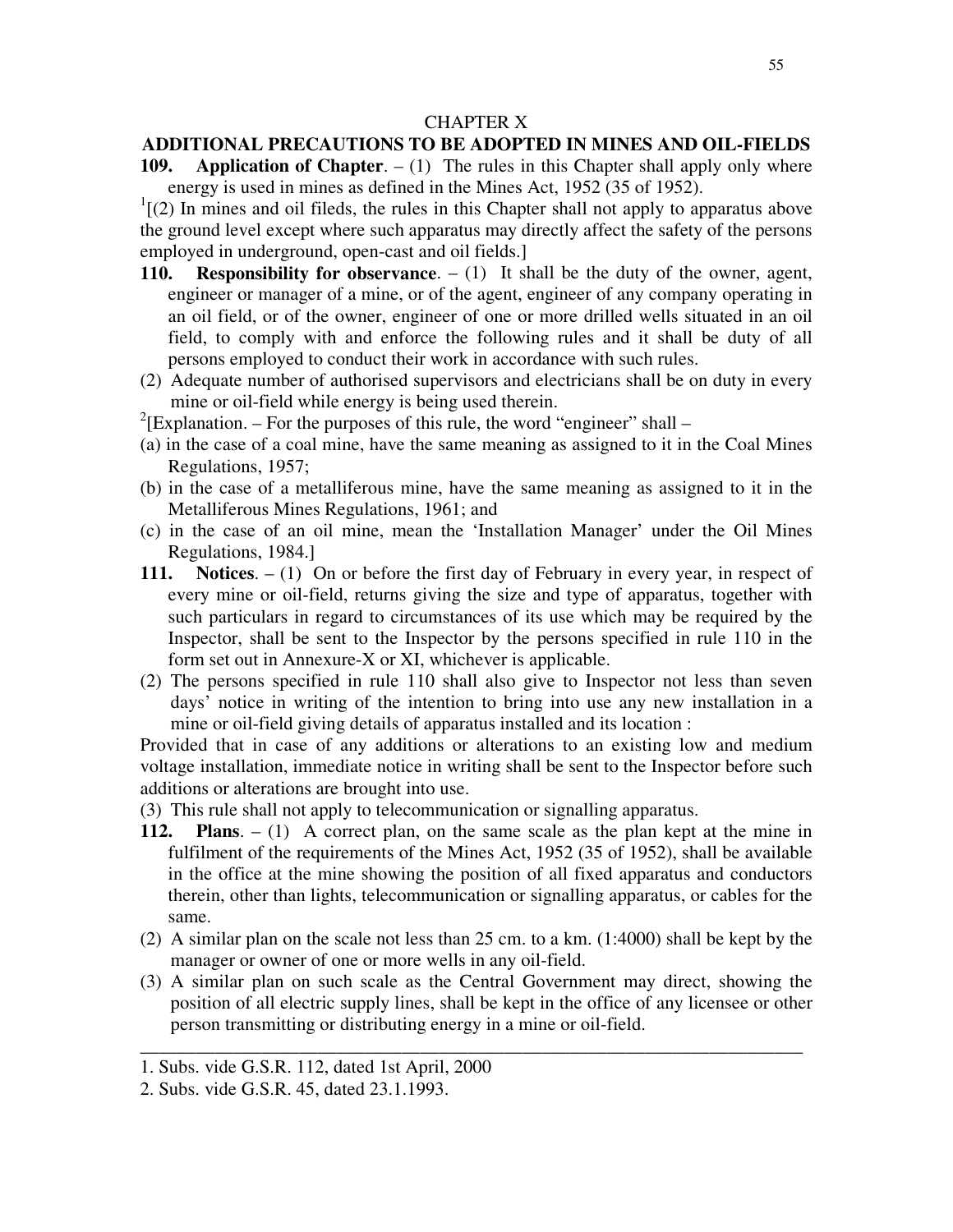- (4) The plans specified under the provisions of this rule shall be examined and corrected as often as necessary to keep them reasonably up-to-date. The dates of such examinations shall be entered thereon by the manager or owner of the mine or wells and such plans shall be available to the Inspector, or an Inspector of Mines at any time.
- **113.Lighting, communications and fire precautions.** (1) In a mine illuminated by electricity, one or more flame safety lamps, or other lights approved by the Inspector of mines, shall be maintained in a state of continuous illumination in all places where, failure of the electric light at any time would be prejudicial to safety.
- (2) Efficient means of communication shall be provided in every mine between the point where the switchgear provided under sub-rule (1) of rule 121 is erected and the shaft bottom or other distributing centres in the mines.
- (3) Fire extinguishing appliances of adequate capacity and of an approved type shall be installed and properly maintained in every place in a mine containing apparatus, other than cables, telecommunications and signalling apparatus.
- **114.Isolation and fixing of transformer, switchgear, etc**. (1) Where necessary to prevent danger of mechanical damage, transformers and switchgear shall be placed in a separate room, compartment or box.
- (2) Unless, the apparatus, is so constructed, protected and worked as to obviate the risk of fire, no inflammable material shall be used in the construction of any room, compartment or box containing apparatus, or in the construction of any of the fittings therein. Each such room, compartment or box shall be substantially constructed and shall be kept dry and <sup>1</sup>[illuminated] and efficient ventilation shall be provided for all apparatus installed therein.
- (3) Adequate working space and means of access, clear of obstruction and free from danger, shall, so far as circumstances permit, be provided for all apparatus that has to be worked or attended to and all handles intended to be operated shall be conveniently placed for that purpose.
- **115.Method of earthing**. Where earthing is necessary in a mine it shall be carried out by connection to an earthing system at the surface of the mine, in a manner approved by the Inspector.
- **116. Protective equipment**.  $\binom{2}{1}$  In the interest of safety, appropriate equiment shall be suitably placed in the mines for automatically disconnecting supply to any part of the system, where a fault, including an earth fault occurs. Fault current shall not be more than 750 milli-amps in 550/1100 volt systems for underground oil fields and 50 amps in 3.3 KV/6.6 KV systems in open cast mines. The magnitude of the earth fault current shall be limited to these specified values by employing suitably designed, restricted neutral system of power supply.]
- (2) The operation of the switchgear and the relays shall be recorded daily at the generating station, sub-station or switch station in register kept for the purpose.
- (3) The effectiveness of the switchgear and the protective system <sup>3</sup>[shall always be kept and maintained in working order, shall be checked once every three months] and the result thereof shall be recorded in a separate register kept for the purpose.

Earthing metal, etc.  $- (1)$  All metallic sheaths, coverings, handles, joint boxes, switchgear frames, instrument covers, switch and fuse covers of boxes, all lampholders (unless efficiently protected by an insulated covering made of fire resisting material) and the frames and bedplates of generators, transformers and motors (including portable motors), shall be earthed by connection to an earthing system in the manner prescribed in rule 115.

<sup>1.</sup> Subs. vide G.S.R. 45, dated 23.1.1993.

<sup>2.</sup> Subs. vide G.S.R. 112, dated 1st April, 2000

<sup>3.</sup> Subs. vide G.S.R. 45, dated 23.1.1993.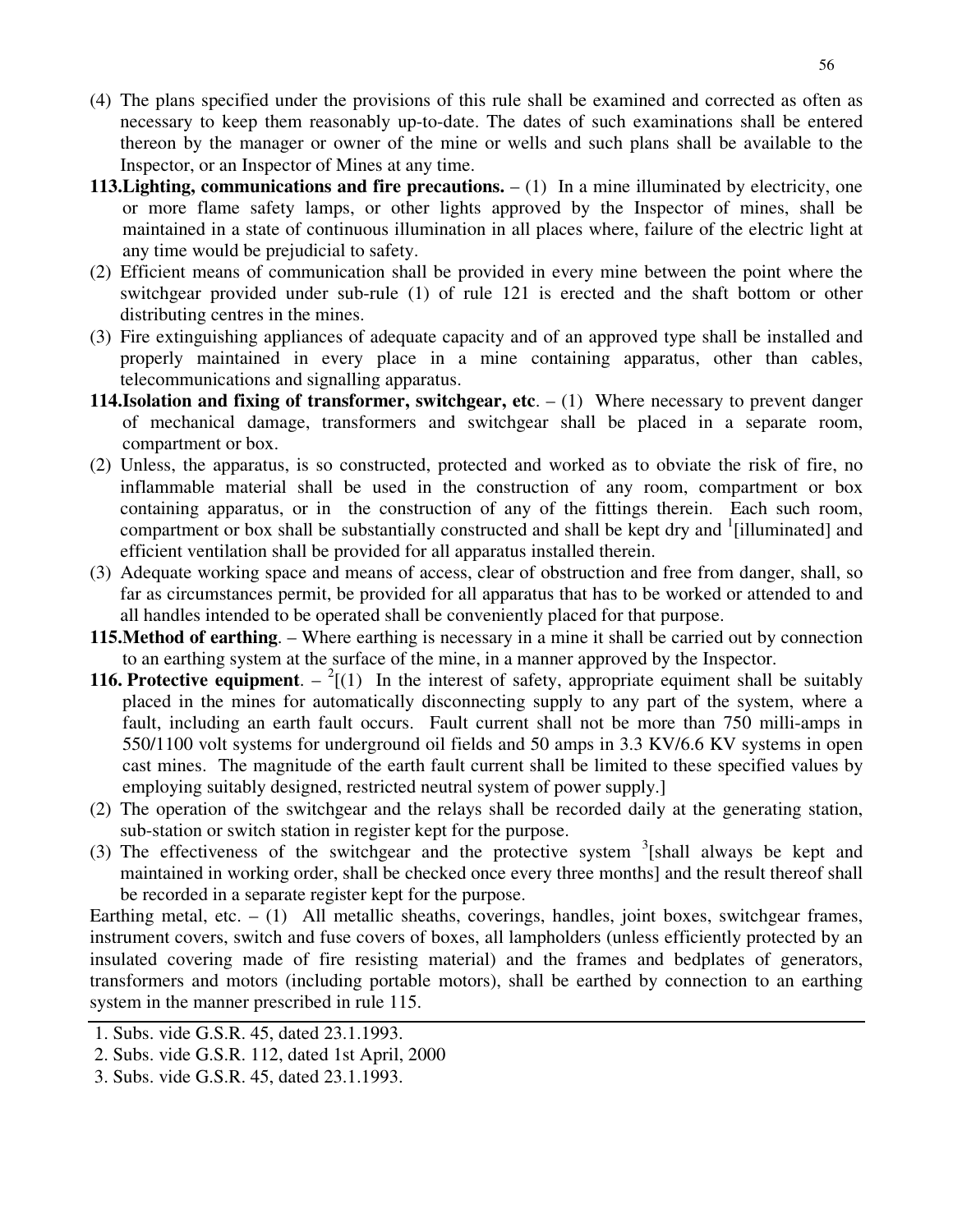- (2) Where cables are provided with a metallic covering constructed and installed in accordance with clause (d) of rule 122, such metallic covering may be used as a means of connection to the earthing system.
- (3) All conductors of an earthing system shall have conductivity, at all parts and all joints, at least equal to 50 per cent of that of the largest conductor used solely to supply the apparatus, a part of which it is desred to earth:

Provided that no conductor of an earthing system shall have a cross-sectional area less than 0.15 sq. cm. except in the case of the earth conductor of a flexible cable used with portable apparatus where the voltage does not exceed 125 volts, and the cross-sectional area and conductance of the earthcore is not less than that of the largest of the live conductors in the cable.

- (4) All joints in earth conductors and all joints in the metallic covering of cables shall be properly soldered or otherwise efficiently made.
- (5) No switch, fuse or circuit-breaker shall be inserted in any earth conductor.
- (6) This rule shall not apply (except in the case of portable apparatus) to any system in a mine in which the voltage does not exceed 30 volts.

1[118. **Voltage limits.** – Energy shall not be transmitted into a mine at a voltage exceeding 11000 volts and shall not be used therein at a voltage exceeding 6600 volts: Provided that:

- (a) Where hand-held portable apparatus is used, the voltage shall not exceed 125 volts;
- (b) Where electric lighting is used:-
	- (i) in underground mines, the lighting system shall have a mid or neutral point connected with earth and the voltage shall not exceed 125 volts between phases;
	- (ii) on the surface of a mine or in an open cast mine, the voltage may be raised to 250 volts, if the neutral or the mid point of the system is connected with earth and the voltage between the phases does not exceed 250 volts;
- (c) Where portable hand-lamps are used in underground working of mine, the voltage shall not exceed 30 volts;
- (d) Where any circuit is used for the remote control or electric inter-locking of apparatus, the circuit voltage shall not exceed 30 volts:

Provided that in fixed plants, the said voltage may be permitted upto 650 volts, if the bolted type plug is used.]

 $2[119]$ . **Transformers.** – Where energy is transformed, suitable provision shall be made to guard against danger by reason of the lower voltage apparatus becoming accidentally charged above its normal voltage by leakage from or contact with the higher voltage apparatus.]

120. **Switchgear and terminals.** – Switchgear and all terminals, cable-ends, cablejoints and connections to apparatus shall be totally enclosed and shall be constructed, installed and maintained as to comply with the following requirements:-

<sup>1.</sup> Subs. vide G.S.R. 361, dated 7.5.1983.

<sup>2.</sup> Subs. vide G.S.R. 45, dated .23.1.1993.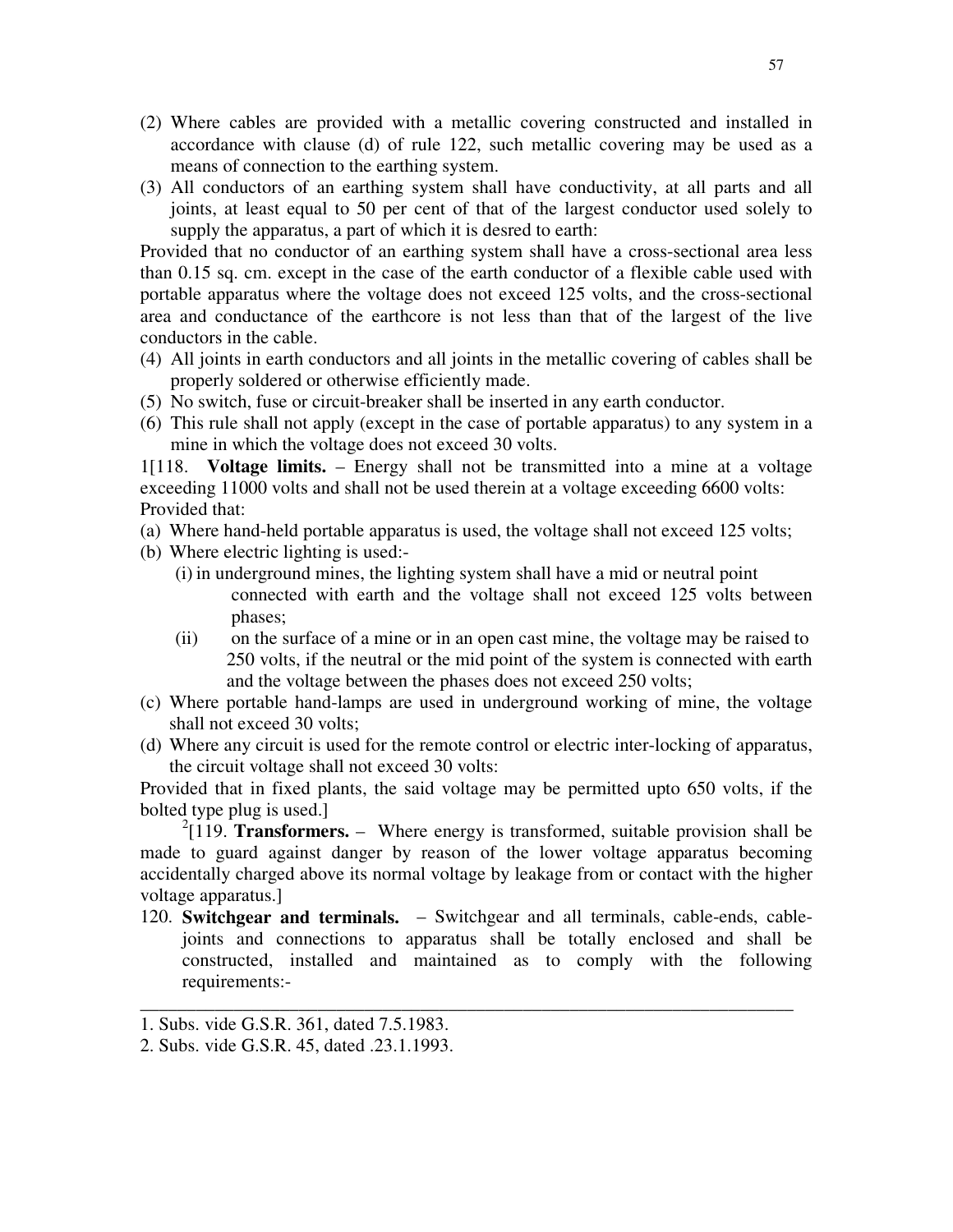- (a) all parts shall be of mechanical strength sufficient to resist rough usage;
- (b) all conductors and contact areas shall be of adequate current-carrying capacity and all joints in conductors shall be properly soldered or otherwise efficiently made;
- (c) the lodgement of any matter likely to diminish the insulation or affect the working of any switchgear shall be prevented;
- (d) all live parts shall be so protected or enclosed as to prevent persons accidentally coming into contact with them and to prevent danger from arcs, short-circuits, fire, water, gas or oil;
- (e) where there may be risk of igniting gas, coal-dust, oil or other inflammable material, all parts shall be so protected as to prevent open sparking; and
- (f) every switch or circuit-breaker shall be so constructed as to be capable of opening the circuit, if controls and dealing with any short-circuit without danger.
- 121. **Disconnection of supply.** (1) Properly constructed switchgear for disconnecting the supply of energy to a mine or oil-field shall be provided  $1$ [\*\*\*] at a point approved by the Inspector. During the time any cable supplying energy to the mine from the aforesaid switchgear is live, a person authorised to operate the said switchgears shall be available within easy reach thereof:

<sup>2</sup>[Provided that in the case of gassy coal seam of degree II and degree III, the main mechanical ventilator operated by electricity shall be interlocked with the switchgear so as to automatically disconnect the power supply in the event of stoppage of main mechanical ventilator.]

- (2) When necessary in the interest of safety, appropriate apparatus suitably placed, shall be provided for disconnecting the supply from every part of a system.
- (3) Where considered necessary by the Inspector in the interest of safety, the apparatus specified in sub-rule (2) shall be so arranged as to disconnect automatically from the supply any section of the system subjected to a fault.
- (4) Every motor shall be controlled by switchgear which shall be so arranged as to disconnect the supply from the motor and from all apparatus connected thereto. Such switchgear shall be so placed as to be easily operated by the person authorised to operate the motor.

 $3(5)$  Whenever required by the Inspector the motor shall be controlled by a switchgear to disconnect automatically the supply in the event of conditions of over-current, overvoltage and single phasing.]

- 122. **Cables**. All cables, other than flexible cables for portable or transportable apparatus, shall comply with the following requirements:-
- (a) All such cables (other than the outer conductor of a concentric cable) shall be covered with insulating material and shall be efficiently protected from mechanical damage and supported at sufficiently frequent intervals and in such a manner as to prevent damage to such cables;

\_\_\_\_\_\_\_\_\_\_\_\_\_\_\_\_\_\_\_\_\_\_\_\_\_\_\_\_\_\_\_\_\_\_\_\_\_\_\_\_\_\_\_\_\_\_\_\_\_\_\_\_\_\_\_\_\_\_\_\_\_\_\_\_\_\_\_\_\_\_\_

3. Ins. vide G.S.R.137, dated 12.2.1983.

<sup>1.</sup> Omitted vide G.S.R. 45, dated 23.1.1993.

<sup>2.</sup> Ins. vide G.S.R. 45, dated 23.1.1993.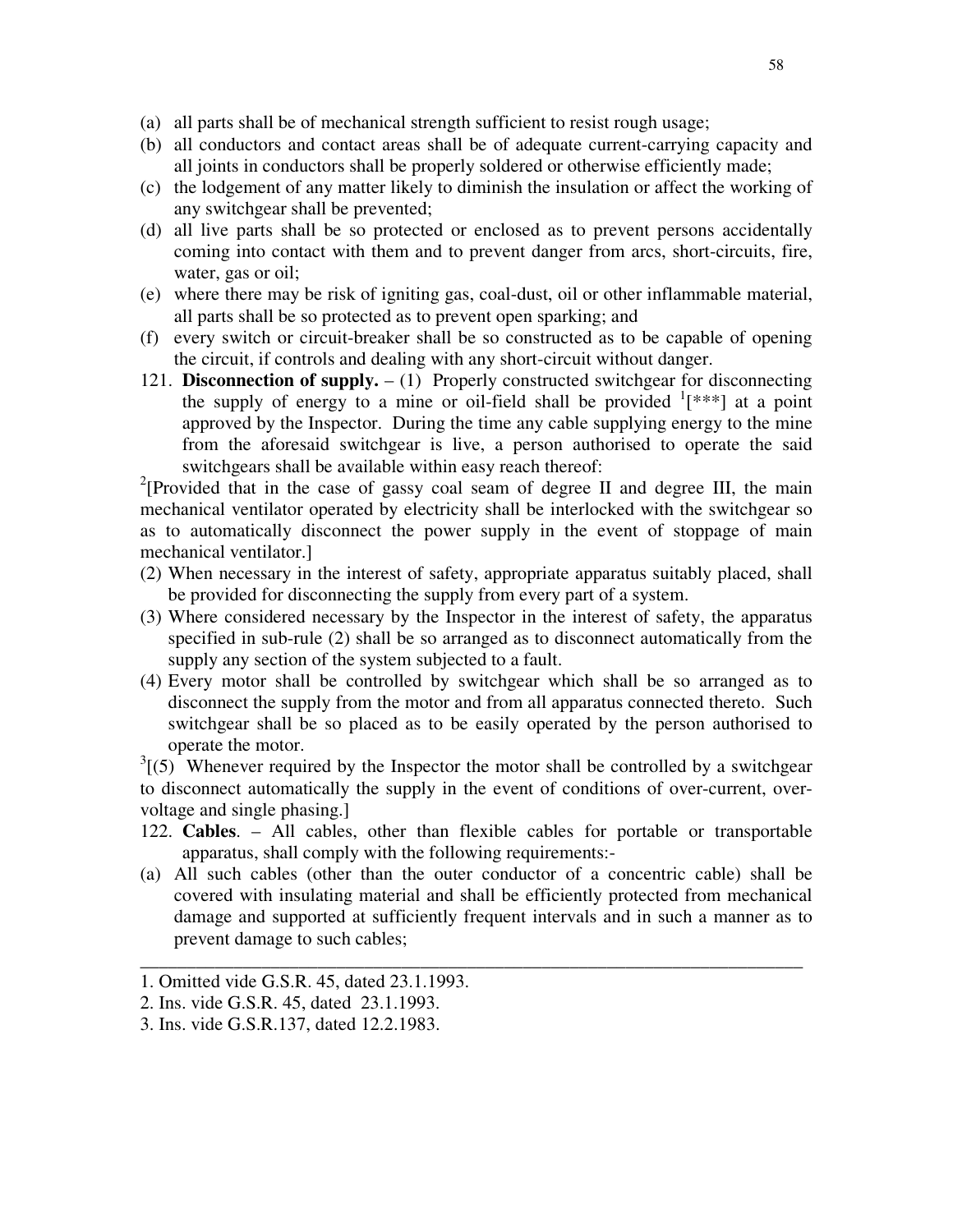- (b) (i) except as provided in clause (c), no cables other than concentric cables or twocore or multicore cables protected by a metallic covering or single core cables protected by a metallic covering and which contain all the conductors of a circuit shall be used-
- (1) where the voltage exceeds 125 volts, or
- (2) when an Inspector considers that there is risk of igniting gas or coal-dust or other inflammable material, and so directs;
- (ii) the sheath of metal-sheated cables and the metallic armouring of armoured cables shall be of a thickness not less than that recommended from time to time in the appropriate standard of the <sup>1</sup>[Bureau of Indian Standards];
- (c) Where a medium voltage direct current system is used, two single core cables may be used for any circuit provided that their metallic coverings are bounded together by earth conductors so placed that the distance between any two consecutive bonds is not greater than 30 metres measured along either cable;
- (d) The metallic covering of every cable shall be-
- (i) electrically and mechanically continuous throughout;
- (ii) earthed, if it is required by sub-rule (1) of rule 117 to be earthed by a connection to the earthing system of conductivity not less than of the same length of the said metallic covering;
- (iii) efficiently protected against corrosion where necessary;
- (iv) of a conductivity at all parts and at all joints at least equal to 50 per cent of the conductivity of the largest conductor enclosed by the said metallic covering; and
- (v) where there may be risk of igniting gas, coal-dust, or other inflammable material, so constructed as to prevent, as far as practicable, the occurrence of open sparking so as the result of any fault or leakage from live conductors;
- (e) Cables and conductors where connected to motors, transformers, switchgear and other apparatus, shall be installed so that :-
- (i) they are mechanically protected by securely attaching the metallic covering to the apparatus; and
- (ii) the insulating material at each cable end is efficiently sealed so as to prevent the diminution of its insulating properties;
- (f) Where necessary to prevent abrasion or to secure gas-tightness, properly constructed glands or bushes shall be provided;
- (g) Unarmoured cables or conductors shall be conveyed either in metallic pipes or metal casings or suspended from efficient insulators by means of non-conducting materials which will not cut the covering and which will prevent contact with any timbering or metal work. If separate insulated conductors are used, they shall be installed at least 3.75 cm. apart and shall not be brought together except at lamps, switches and fittings.
- 123. **Flexible cables**. (1) Flexible cables for portable or transportable apparatus shall be two-core or multi-core (unless required for electric welding), and shall be

<sup>59</sup>

\_\_\_\_\_\_\_\_\_\_\_\_\_\_\_\_\_\_\_\_\_\_\_\_\_\_\_\_\_\_\_\_\_\_\_\_\_\_\_\_\_\_\_\_\_\_\_\_\_\_\_\_\_\_\_\_\_\_\_\_\_\_\_\_\_\_\_\_\_\_ 1. Subs. vide G.S.R. 466, dated 17.8.1991.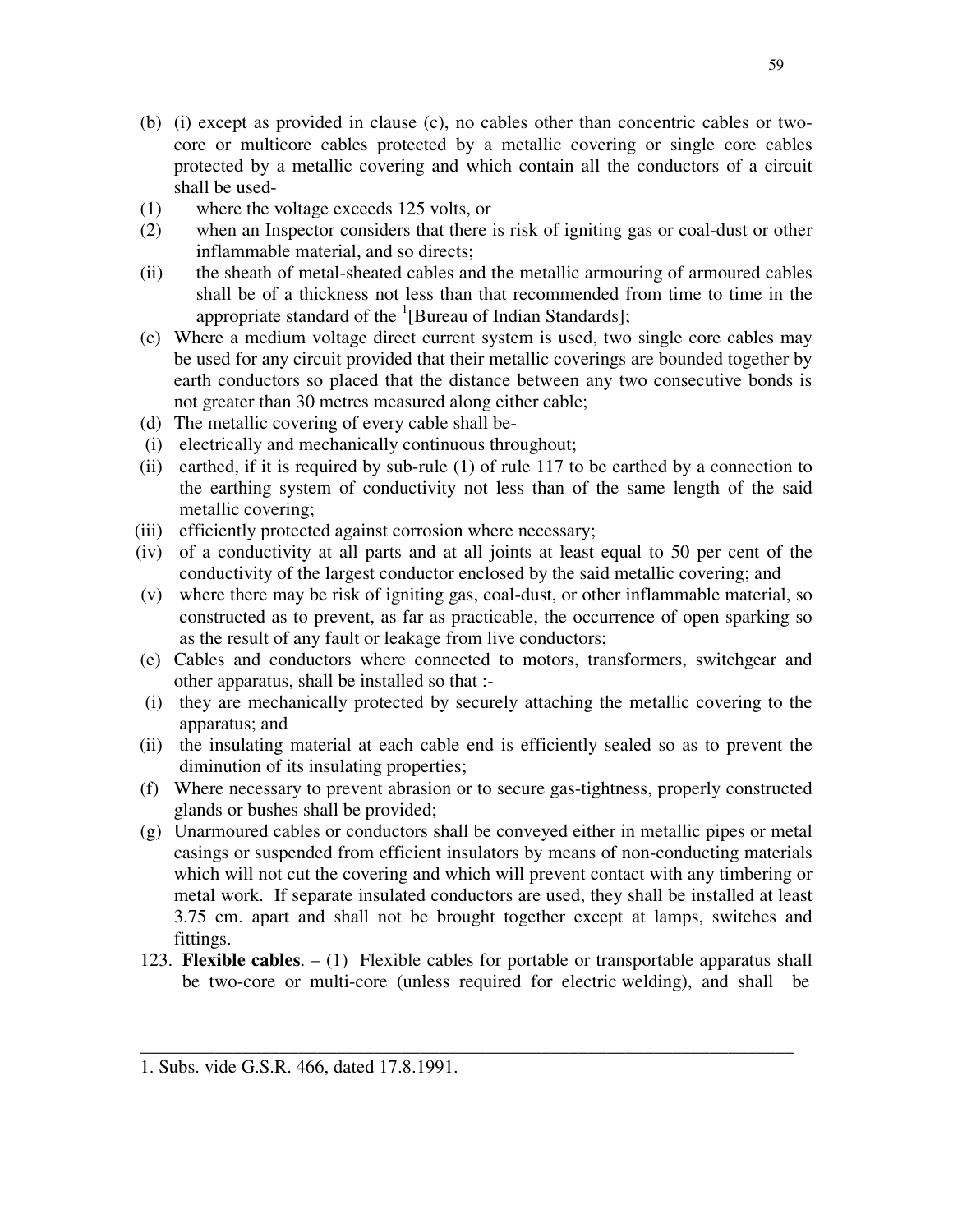covered with insulating material which shall be efficiently protected from mechanical injury. If flexible metallic covering is used either as the outer conductor of a concentric cable or as a means of protection from mechanical injury, it shall not be used by itself to form an earth conductor for such apparatus, but it may be used for that purpose in conjunction with an earthing core.

- (2) Every flexible cable intended for use with portable or transportable apparatus shall be connected to the system and to such apparatus by properly constructed connectors: Provided that for high voltage machines a bolted type connector shall be used and the trailing cable shall be suitably anchored at the machine end.
- (3) At every point where flexible cables are joined to main cables, a  $^1$ [circuit breaker] shall be provided which is capable of  $\frac{1}{2}$  [automatically] disconnecting the supply from such flexible cables.
- (4) Every flexible cable attached to a portable or transportable machine shall be examined periodically by the person authorised to operate the machine, and if such cable is used underground, it shall be examined at least once in each shift by such person. If such cable is found to be damaged or defective, it shall forthwith be replaced by a cable in good condition.
- (5) If the voltage of the circuit exceeds low voltage, all flexible cable attached to any transportable apparatus shall be provided with flexible metallic screening or pliable armouring.

<sup>2</sup>[Provided that this sub-rule shall not apply to flexible cables attached to any transportable apparatus used in open cast mines where reeling and unreeling of such cables is necessary as per design features of the equipment.]

(6) All flexible metallic screening or armouring specified in sub-rule (5) shall comply with the provisions of rule 122 (d):

Provided that in the case of separately screened flexible cables the conductance of each such screen shall not be less than 25 per cent of that the power conductor and the combined conductance of all such screens shall in no case be less than that of 0.15 sq. cm. Copper conductor.

(7) Flexible cable exceeding 90 metres in length shall not be used with any portable or transportable apparatus:

Provided that such flexible cable when used with coalcutting machines for long wall operation shall not exceed 180 metres in length:

Provided further that the aforesaid cable in case of an open cast mine, when used with <sup>3</sup>[electrically operated heavy earth moving machinery] shall not exceed 300 metres in length.

- (8) Flexible cable, when installed in a mine, shall be efficiently supported and protected from mechanical injury.
- (9) Flexible cables shall not be used with apparatus other than portable or transportable apparatus.

\_\_\_\_\_\_\_\_\_\_\_\_\_\_\_\_\_\_\_\_\_\_\_\_\_\_\_\_\_\_\_\_\_\_\_\_\_\_\_\_\_\_\_\_\_\_\_\_\_\_\_\_\_\_\_\_\_\_\_\_\_\_\_\_\_\_\_\_\_\_

2. Ins. vide G.S.R.137, dated  $12^{th}$  February, 1983

<sup>1.</sup> Subs. vide G.S.R. 466, dated 17.8.1991.

<sup>3.</sup> Ins. vide G.S.R. 45, dated 23.1.1993.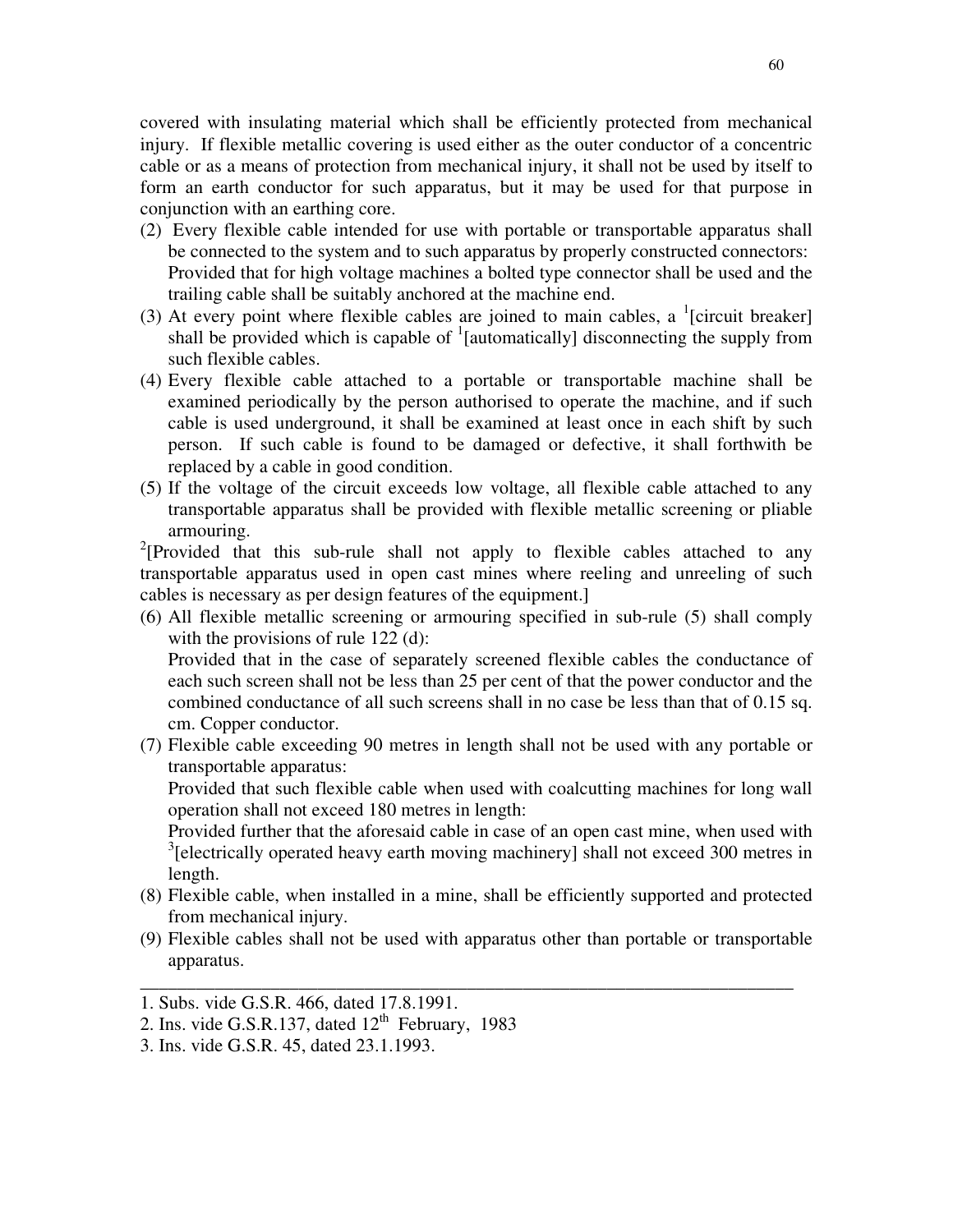- (10) Where flexible cables are used they shall detached or otherwise isolated from the source of supply when not in use, and arrangements shall be made to prevent the energising of such cables by unauthorised persons.
- 124. **Portable and transportable machines**. The person authorised to operate an electrically driven coal-cutter, or other portable or transportable machine, shall not leave the machine while it is in operation and shall, before leaving the area in which such machine is operating, ensure that the supply is disconnected from the flexible cable which supplies the machine. When any such machine is in operation, steps shall be taken to ensure that the flexible cable is not dragged along by the machine:

<sup>1</sup>[Provided that all portable and transportable machines used in underground mines shall operate on remote control from the concerned switchgear with Pilot Core Protection.]

- 125. **Sundry precautions**.- (1) All apparatus shall be maintained reasonably free from dust, dirt and moisture, and shall be kept clear of obstruction.
- (2) All apparatus other than portable and transportable apparatus shall be housed in a room, compartment or box so constructed as to protect the contents from damage occasioned by falling material or passing traffic.
- (3) Inflammable or explosive material shall not be stored in any room, compartment or box containing apparatus, or in the vicinity of any apparatus.
- (4) Should there be a fault in any circuit, the part affected shall be made dead without delay and shall remain so until the fault has been remedied.
- (5) While lamps are being changed the supply shall be disconnected.
- (6) No lampholder shall be in metallic connection with the guard or other metal work of a portable hand lamp.
- (7) The following notices in Hindi and local language of the district, so designed and protected as to be easily legible at all times, shall be exhibited:-
- (a) at all places where electrical apparatus is in use, a notice forbidding unauthorised person to operate or otherwise interfere with such apparatus;
- (b) at those places in the interior or at the surface of the mine where a telephone or other means of communication is provided, a notice giving full instructions to persons authorised to effect the disconnection, at the surface of the mine, of the supply of energy to the mine.
- (8) All apparatus, including portable and transportable apparatus, shall be operated only by those persons who are authorised for the purpose.
- (9) Where a plug-and-socket-coupling other than of bolted type is used with flexible cables, an electrical inter-lock or other approved device shall be provided to prevent the opening of the coupling while the conductors are live.

2 [126. **Precautions where gas exists.** – (1) In any part of a coal-seam of the first degree gassiness –

- (a) all cables shall be constructed, installed, protected, operated and maintained in such a manner as to prevent risk of open sparking;
- (b) at any place which lies in-bye of the last ventilation connection, all signalling,

<sup>1.</sup> Added vide G.S.R. 45, dated 23.1.1993.

<sup>2.</sup> Subs. vide G.S.R.253, dated 7.3.1981.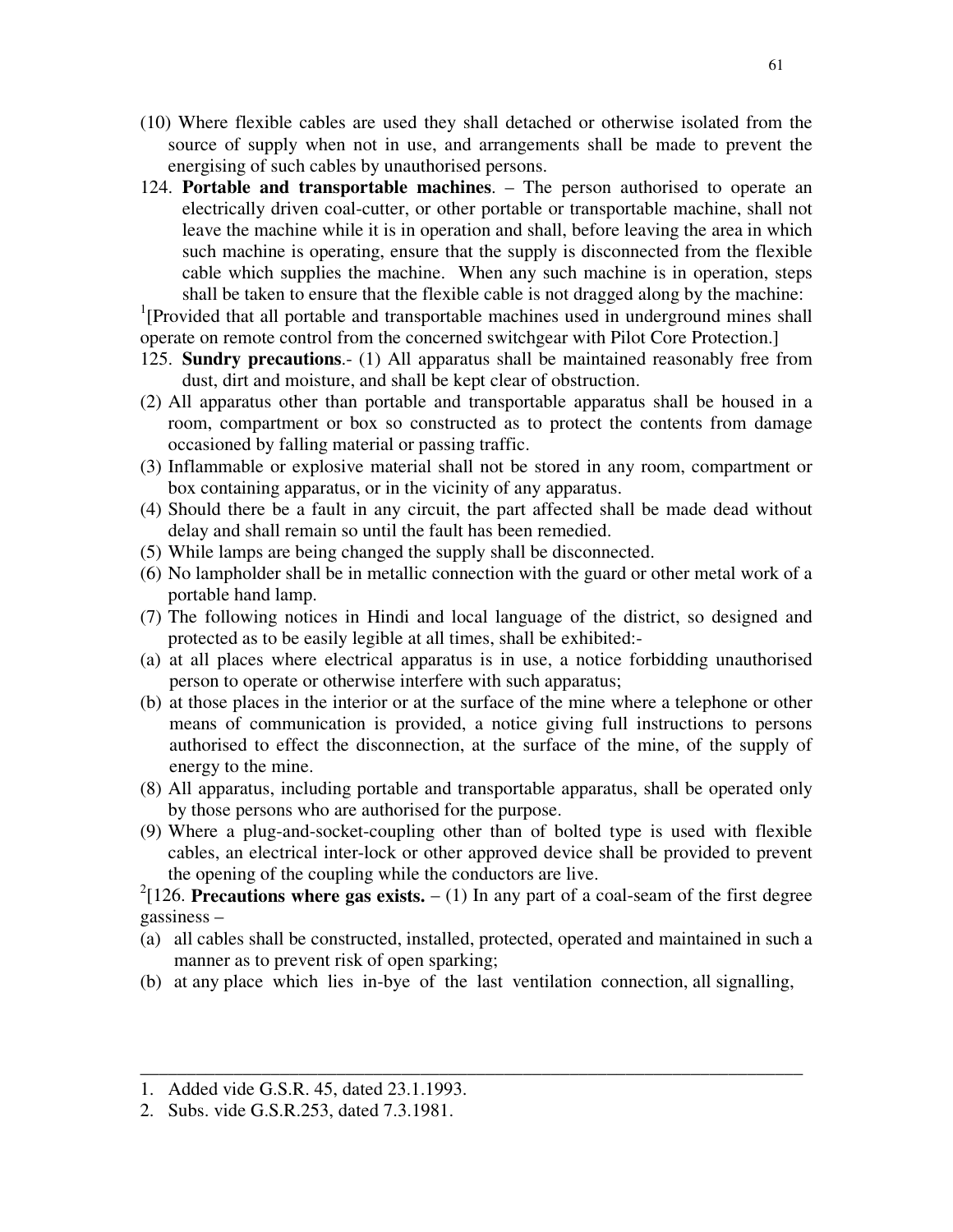telecommunication <sup>1</sup>[and remote control] circuits shall be so constructed, installed, protected, operated and maintained as to be intrinsically safe;

- (c) all apparatus including portable and transportable apparatus including lighting fittings used at any place which lies in bye of the last ventilation connection shall be flame-proof.
- (2) At any place which lies in any part of a coal-seam of second and third degree gassiness –
- (a) all signalling, telecommunication 1 [and remote control] circuits shall be so constructed, installed, protected, operated and maintained as to be intrinsically safe;
- (b) all cables shall be constructed, installed, protected, operated and maintained in such a manner as to prevent risk of open sparking;
- (c) all apparatus, including portable and transportable apparatus used at any place within 90 metres of any working face or goaf in case of a second degree gassymine and within 270 metres of any working face or goaf in case of third degree gassymine or at any place which lies in-bye of the last ventilation connection or in any return airways shall be flame-proof;
- (d) all electric lamps shall be enclosed in flame-proof enclosures.
- (3) In any oil mine or oil-field, at any place within the Danger Areas, -
- (a) all signalling, telecommunication 1 [and remote control] circuits shall be so constructed, installed, operated, protected and maintained as to be intrinsically safe;
- (b) all cables shall be so constructed, installed, operated and maintained as to prevent risk of open sparking;
- (c) all apparatus including portable and transportable apparatus shall be flame-proof;
- (d) all electric lamps shall be enclosed in flame-proof enclosures.
- (4) In any coal-seam of degree second and degree third gassiness or the danger zone of oil-mine the supply shall be discontinued, -
- (a) immediately, if open sparking occurs;
- (b) during the period required for examination or adjustment of the apparatus, which would necessitate the exposing of any part liable to open sparking;
- (c) the supply shall not be reconnected until the apparatus has been examined by the electrical supervisor or one of his duly appointed assistants until the defect, if any, has been remedied or the necessary adjustment made;
- (d) a flame safety lamp shall be provided and maintained in a state of continuous illumination near an apparatus (including portable or transportable apparatus) which remains energised and where the appearance of the flame of such safety lamps indicates the presence of inflammable gas, the supply to all apparatus in the vicinity shall be immediately disconnected and the incident reported forthwith to an official of the mine; 2 [and such apparatus shall be interlocked with the controlling switch

<sup>1.</sup> Subs. vide G.S.R. 466, dated 17.8.1991.

<sup>2.</sup> Added vide G.S.R. 45, dated 23.1.1993.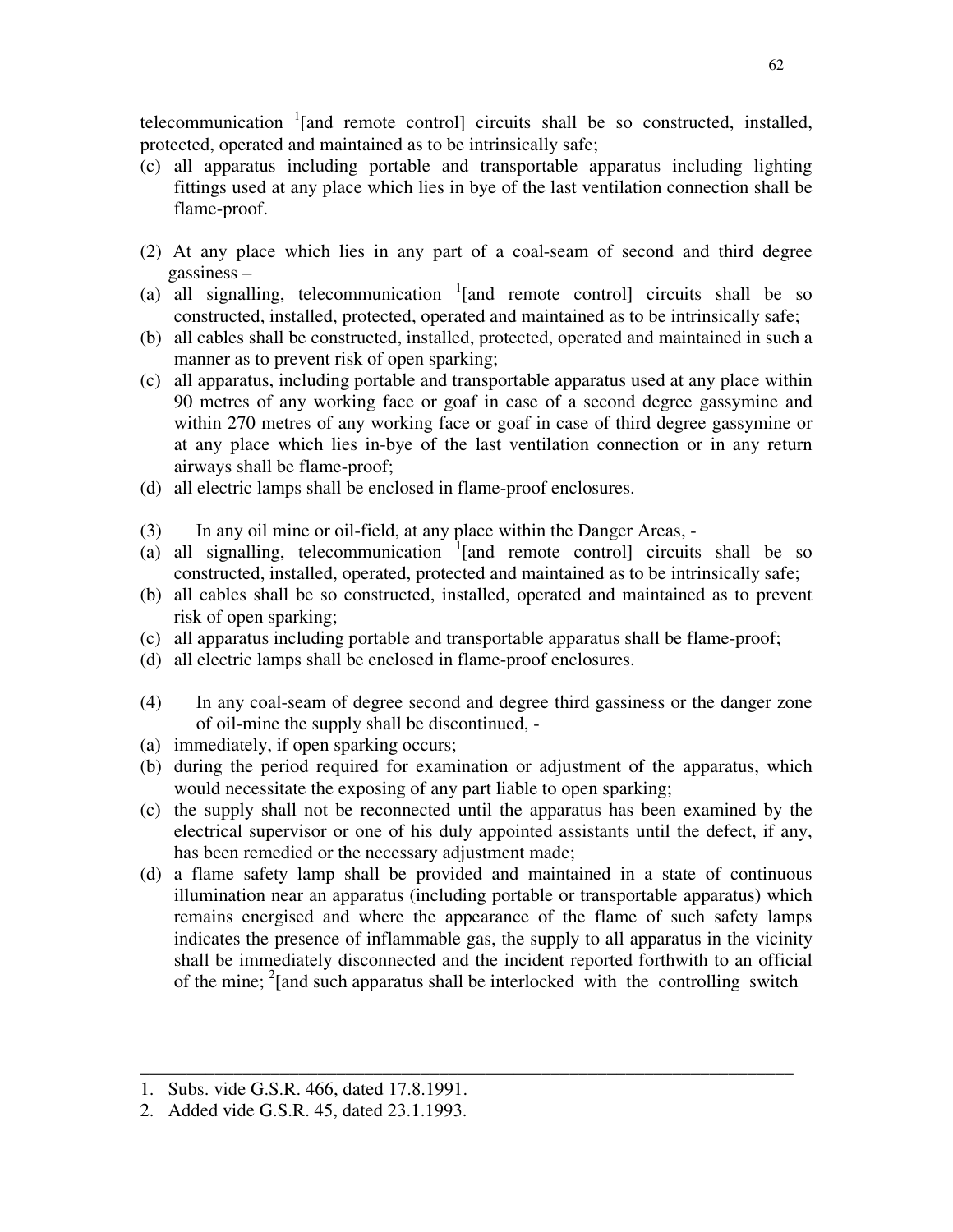in such a manner as to disconnect power supply automatically in the event of percentage of inflammable gas exceeding one and one quarter in that particular district:]

Provided that where <sup>1</sup>[apparatus] for automatic detection of the percentage of inflammable gas or vapour are employed in addition to the flame safety lamps, such <sup>1</sup>[apparatus] shall be approved by the Inspector of Mines and maintained in perfect order.

 $(5)$  (i) In any part of a coal-seam of any degree of gassiness or in <sup>2</sup>[any hazardous] area of an oil-mine, if the presence of inflammable gas in the general body of air is found any time to exceed one and one quarter  $\frac{3}{2}$  [per cent], the supply of energy shall be immediately disconnected from all cables and apparatus in the area and the supply shall not be reconnected so long as the percentage of inflammable gas remains in excess of one and one quarter  $2$ [per cent].

<sup>4</sup>[In an oil mine where concentration of inflammable gas exceed 20% of its lowest explosive limit, the supply of electric energy shall be cut-off immediately from all cables and apparatus lying within 30 metres of the installation and all sources of ignition shall also be removed from the said area and normal work shall not be resumed unless the area is made gas-free:]

 $<sup>5</sup>$ [Provided that such disconnection shall not apply to intrinsically safe environmental</sup> monitoring scientific instruments.]

- (ii) Any such disconnection or reconnection of the supply shall be noted in the logsheet which shall be maintained in the form set out in Annexure – XII and shall be reported to the Inspector.
- (6) The provisions of this rule shall apply to any metalliferrous mine which may be notified by the Inspector of Mines if inflammable gas occurs or if the Inspector of Mines is of the opinion that inflammable gas is likely to occur in such mine.

Explanation – For the purpose of this rule, -

- (1) the expression 'coal-seam of first degree gassiness' , 'coal-seam of second degree gassiness' , 'coal-seam of third degree gassiness' and 'flame-proof apparatus' shall have the meanings respectively assigned to them in the Coal Mines Regulations, 1957.
- (2) The following areas in an oil-mine or oil-field shall be known as  $2$ [hazardous areas], namely:-
- (a) an area of not less than 90 metres around an oil-well where a blow-out has occurred or is likely to occur, as may be designated by the engineer-incharge or the seniormost official present at the site;
- (b) an area within 90 metres of an oil-well which is being tested by open flow;
- (c) an area within  $15$  metres of  $-$
- (i) a producing well-head or any point of open discharge of the crude therefrom or other point where emission of <sup>2</sup>[hazardous] atmosphere is normally likely to arise, or
- (ii) any wildcat or exploration well-head being drilled in an area where abnormal pressure conditions are known to exist, or

- 2. Subs. vide G.S.R. 466, dated 17-8-1991.
- 3. Ins. vide G.S.R. 466, dated 17-8-1991
- 4. Ins. vide G.S.R. 45 dated 23-1-1993
- 5. Ins. vide G.S.R. 466 dated 17-8-1991

<sup>1.</sup> Subs. vide G.S.R. 45, dated 23-1-1993.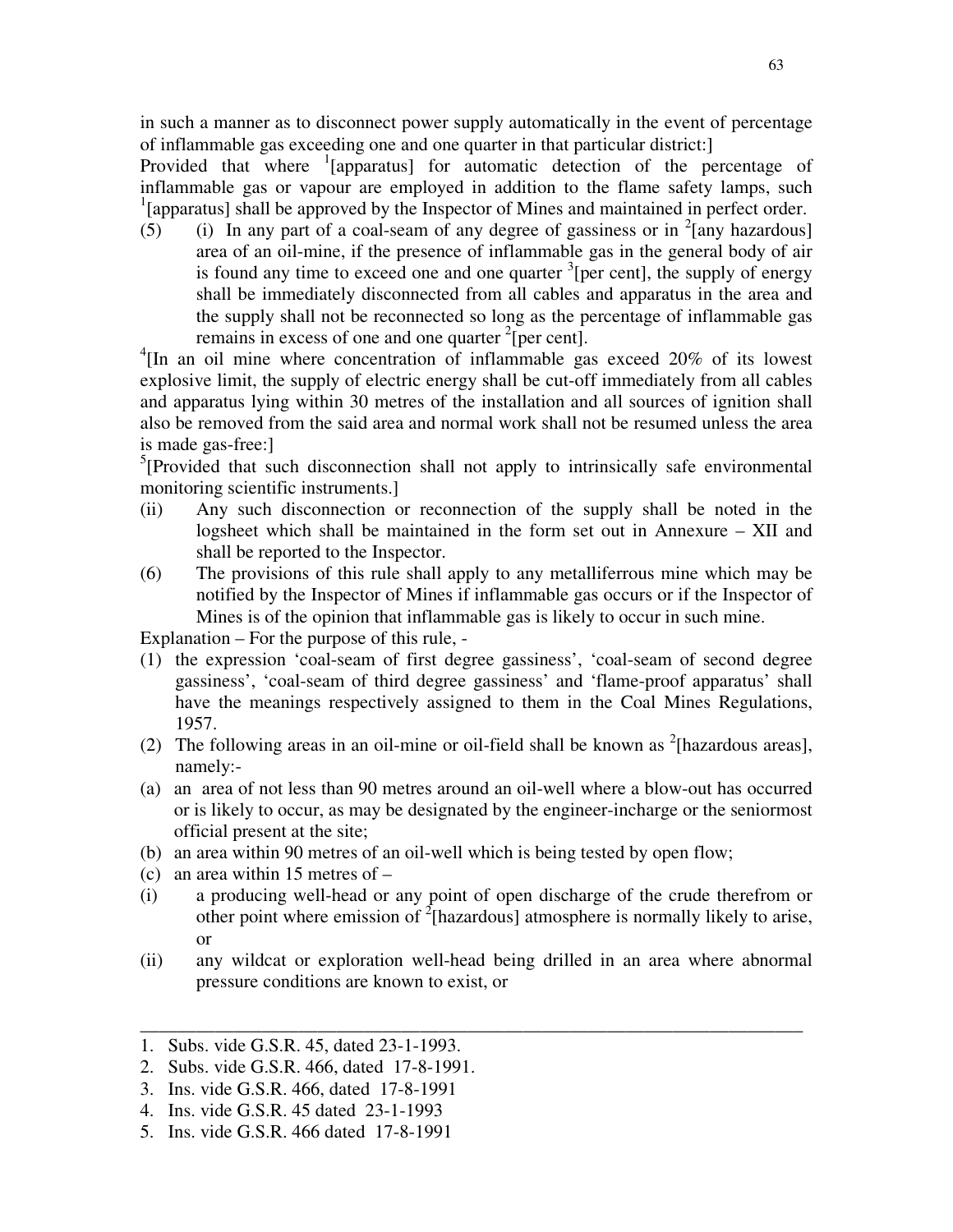- (iii) any exploration or interspaced well-head being drilled in the area where abnormal pressure conditions are known to exist; or
- (d) any area within 4.5 metres of –
- (i) any producing well-head where a closed system of production is employed such as to prevent the emission or accumulation in the area in normal circumstances of a <sup>1</sup>[hazardous] atmosphere; or
- (ii) exploration or interspaced well-head being drilled in an area where the pressure conditions are normal and where the system of drilling employed includes adequate measures for the prevention in normal circumstances of emission or accumulation within the area of a <sup>1</sup>[hazardous] atmosphere; or

(iii) an oil-well which is being tested other than by open flow.

Explanation – For the purposes of clause (d)  $\frac{1}{2}$ [hazardous] atmosphere means an atmosphere containing any inflammable gases or vapours in a concentration capable of ignition.

 $2^2$ [(e) All appliances, equipments and machinery that are or may be used in zone 0, zone-1 & Zone-2 hazardous areas shall be of such type, standard and make as approved by the Inspector by a general or special order in writing.

Explanation.  $-$  (i) "Zone 0 hazardous area" means "an area in which hazardous atmosphere is continuously present."

- (ii) " Zone 1 hazardous area" means " an area in which hazardous atmosphere is likely to occur under normal operating conditions".
- (iii) "Zone 2 hazardous area" means " an area in which hazardous atmosphere is likely to occur under abnormal operating conditions".]
- 127. **Shot-firing**. (1) When shot-firing is in progress adequate precautions shall be taken to protect apparatus and conductors other than those used for shot-firing from injury.
- (2) Current from lighting or power circuits shall not be used for firing shots.
- (3) The provisions of rule 123 shall apply in regard to the covering and protection of shot-firing cables, and adequate precautions shall be taken to prevent such cable touching other cables and apparatus.

### 128.**Signalling**. – Where electrical signalling is used –

- (a) adequate precautions shall be taken to prevent signal and telephone wires coming into contact with other cables and apparatus;
- (b) the voltage used in any one circuit shall not exceed 30 volts; and
- (c) contact-makers shall be so constructed as to prevent the accidental closing of the circuit.
- $3$ [(d) bare conductors, where used shall be installed in suitable insulators.]
- 129.**Haulage**. Haulage by electric locomotives on the overhead trolley-wire system, at medium or low voltage, and haulage by storage battery locomotives may be used

- 2. Ins. vide G.S.R. 466, dated 17.8.1991.
- 3. Ins. vide G.S.R. 45, dated 23.1.1993.

<sup>1.</sup> Subs. vide G.S.R. 466, dated 17.8.1991.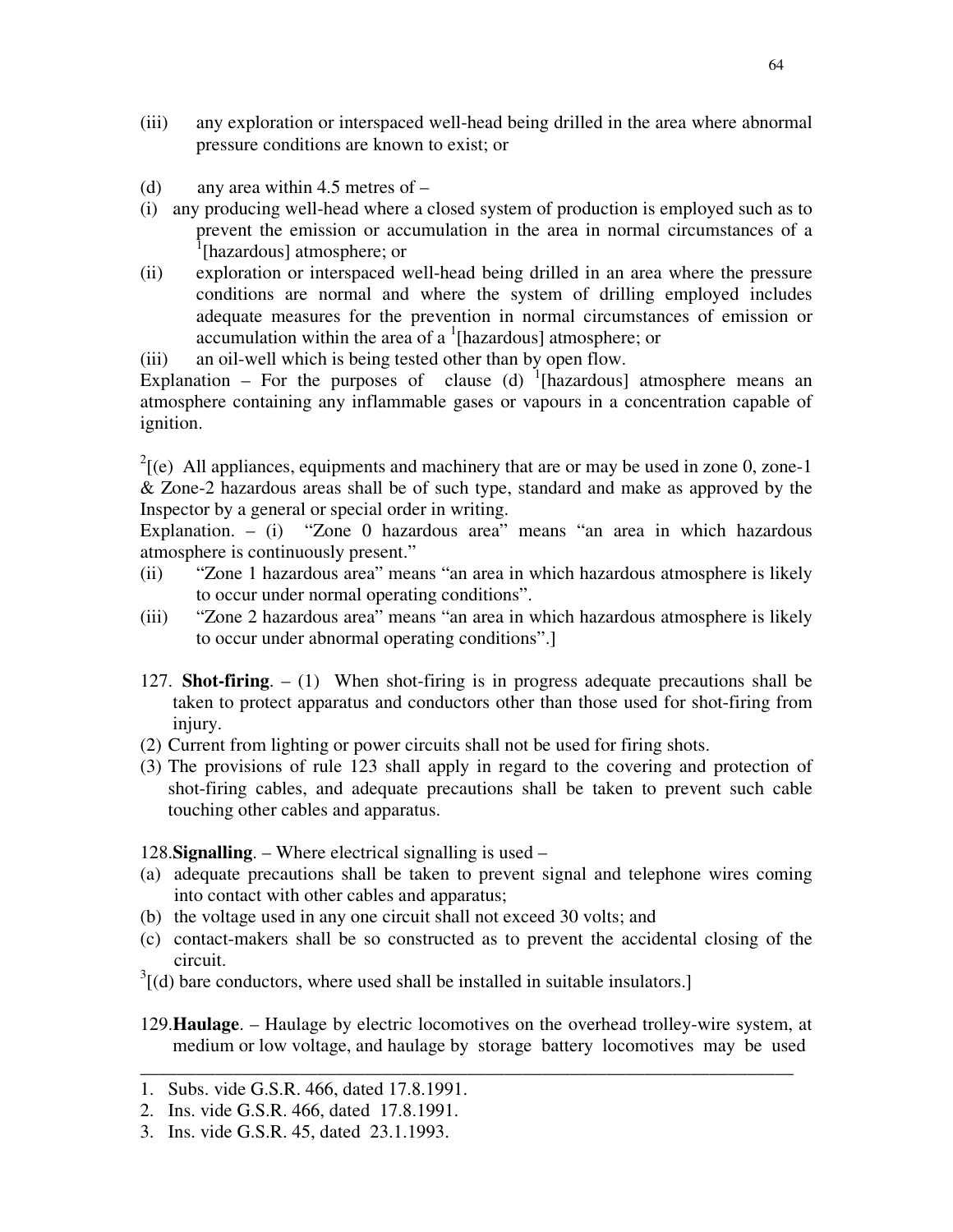with the prior consent in writing of the Inspector, and subject to such conditions as he may impose in the interests of safety.

130.**Earthing of neutral points.** – Where the voltage of an alternating current system exceeds 30 volts, the neutral or mid-point shall be earthed by connection to an earthing system in the manner prescribed in rule 115.

Provided that when the system concerned is required for blasting and signalling purposes, the provisions of this rule shall not apply:

<sup>1</sup>[Provided further that in case of unearthed neutral system adequate protection shall be provided with the approval of the Inspector.]

 $2$ [131. **Supervision.** – (1) (i) One or more electrical supervisors as directed by the Inspector shall be appointed in writing by the owner, agent or manager of a mine or by the agent or the owner, of one or more wells in an oil field to supervise the installation.

- (ii) The electrical supervisor so appointed shall be the person holding a valid Electrical Supervisor's Certificate of Competency, covering mining installation issued under sub-rule (1) of rule 45.
- (iii) If the Inspector considers necessary for the compliance with the duties specified in this rule, he may direct the owner or agent of the mine to appoint one or more electricians, who shall be persons holding licence under sub-rule (1) of rule 45.
- (2) Every person appointed to operate, supervise, examine or adjust any apparatus shall be competent to undertake the work which he is required to carry-out as directed by the engineer.
- (3) The electrical supervisor shall be responsible for the proper performance of the following duties, by himself or by electrician appointed under sub-rule (1):-
- (a) through examination of all apparatus (including the testing of earth conductors and metallic coverings for continuity) as often as may be necessary to prevent danger;
- (b) examination and testing of all new apparatus, and of all apparatus, re-erected in the mine before it is put into service in a new position.
- (4) In the absence of any electrical supervisor for more than three days, the owner, agent or manager of the mine or the agent or owner of one or more oil-wells in an oil-field, shall appoint in writing a substitute electrical supervisor.

(5) (i) The electrical supervisor or the substitute electrical supervisor appointed under sub-rule (4) to replace him shall be personally responsible for the maintenance at the mine or oil-field, of a log-book made up of the daily log sheets prepared in the form set out in Annexure – XII.

- (ii) The results of all tests carried out in accordance with the provisions of sub-rule (3) shall be recorded in the log-sheets prepared in the form set out in Annexure -– XII.]
- 132. **Exemptions**. The provisions of rules 110 to 128 both inclusive and rule 131 shall not apply in any case,where, on grounds of emergency or special circumstances, exemption is obtained from the Inspector. In granting any such exemption the Inspector may prescribe such conditions as he thinks fit.

<sup>1.</sup> Ins. vide G.S.R. 45, dated 23.1.1993.

<sup>2.</sup> Subs. vide G.S.R. 253, dated 7.3.1983.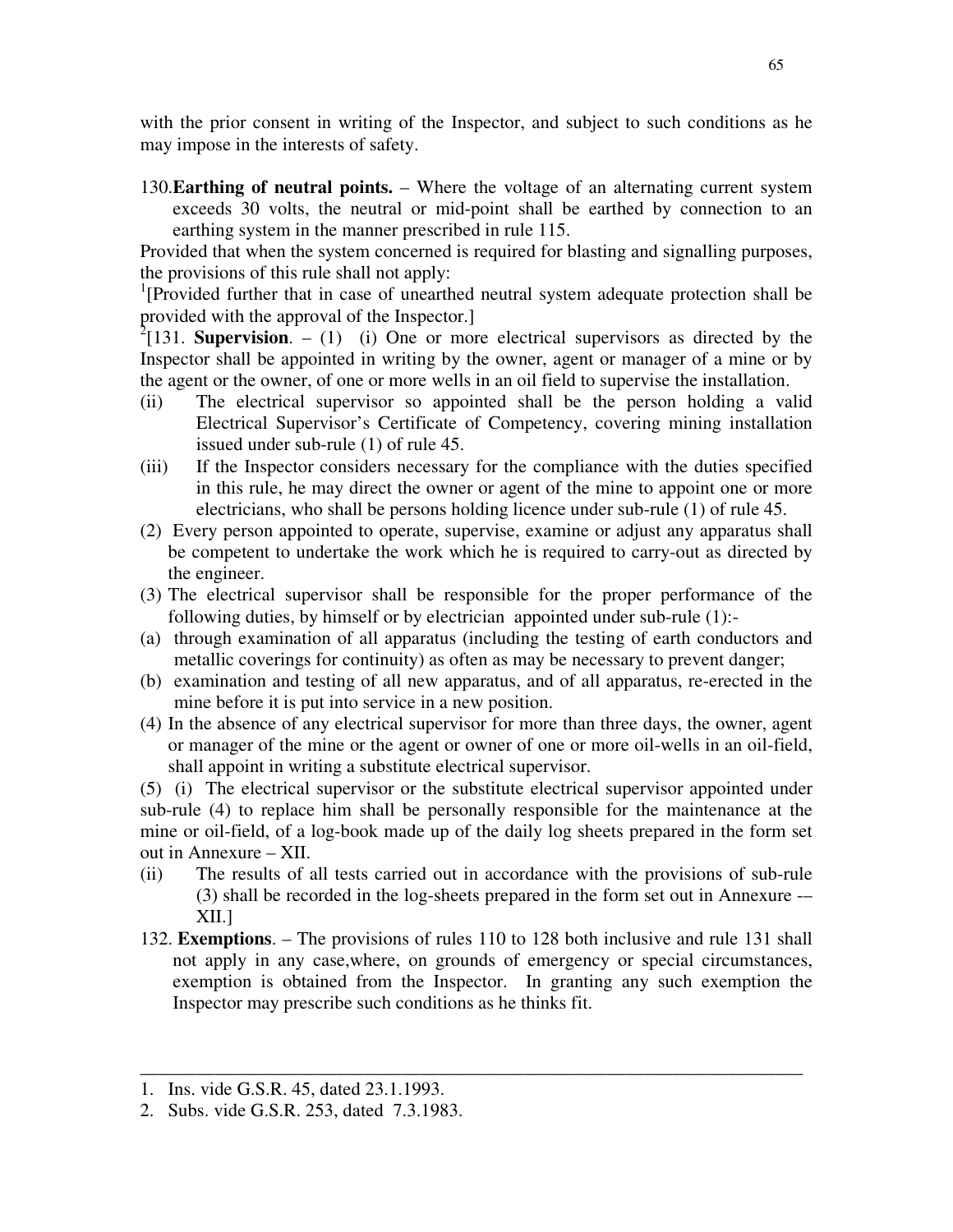### CHAPTER XI

### **MISCELLANEOUS**

- 133.**Relaxation by Government**. (1) The State Government, or where mine, oil-fields or railways or works executed for or on behalf of the Central Government, are affected, the Central Government, may by order in writing, direct that any of the provisions of rules in Chapter IV other than rules 44A and 46, and all rules in Chapters V, VI, VII, VIII and IX shall be relaxed generally or in particular case to such extent and subject to such conditions as it may think fit.
- (2) The Central Government may, by order in writing, direct that any of the provisions of Chapter X of these rules shall be relaxed in any particular case to such an extent and subject to such conditions as it may think fit.
- 134.**Relaxation by Inspector**. The Inspector, may, by order in writing, direct that any of the provisions of rules 44,  ${}^{1}[50(1)(a), (b)$  and (d), 50A(2)], 51(1), 61(2), 63, 64(2), 65, 71 to 73 (inclusive), 76 to 80 (inclusive), 90,  $^{2}[118]$ , 119(1)(a), 123(5), 123(7),  $2$ [123(9) and 130], shall be relaxed in any case to such extent and subject to such conditions as he may think fit.
- (2) Where the voltage of any system does not exceed 125 volts the Inspector may, by order in writing, direct that any of the provisions of rules 29 to 34 (inclusive), 36 to 39 (inclusive), 83, 92, 94 to 107 (inclusive) shall, in addition to the rules specified in sub-rule (1), be relaxed as regards such systems to such extent and subject to such conditions as he may think fit.
- (3) Every relaxation so directed shall be reported forthwith to, and shall be subject to disallowance or revision by, the State Government, or where the relaxation affects mines, oil-fields or railways, by the Central Government.
- 135.**Supply and use of energy by non-licensees and others**. Where any person other than a non-licensee is supplied with energy by a non-licensee or other person or has his premises for the time being connected to the conductors or plant of a non-licensee or other person, or himself generates energy and uses such energy or part thereof, such person shall be deemed to be a consumer for the purposes of rules 9, 10, 29 to 33 (inclusive), 45 to 70 (inclusive), 87 and 142 and non-licensee or other person shall be subject to all the liabilities imposed on a licensee by these rules.
- 136.**Responsibility of Agents and Managers.** Where any person is responsible for the observance of any of these rules, every agent and manager of such person shall also be responsible for such observance in respect of matters under their respective controls.
- 137. **Mode of entry**. All persons entering in pursuance of the Act or these rules, any building which is used as a human dwelling or a place of worship shall, in making such entry have due regard so far as may be compatible with the exigencies of the purpose for which such entry is made, to the social and religious usages of the occupant of the building entered.
- 138. **Penalty for breaking seal**. Where, in contravention of rule 56 any seal referred to in that rule is broken –

<sup>1.</sup> Subs. vide G.S.R. 45, dated 23.1.1993.

<sup>2.</sup> Subs. vide G.S.R. 466, dated 17.8.1991.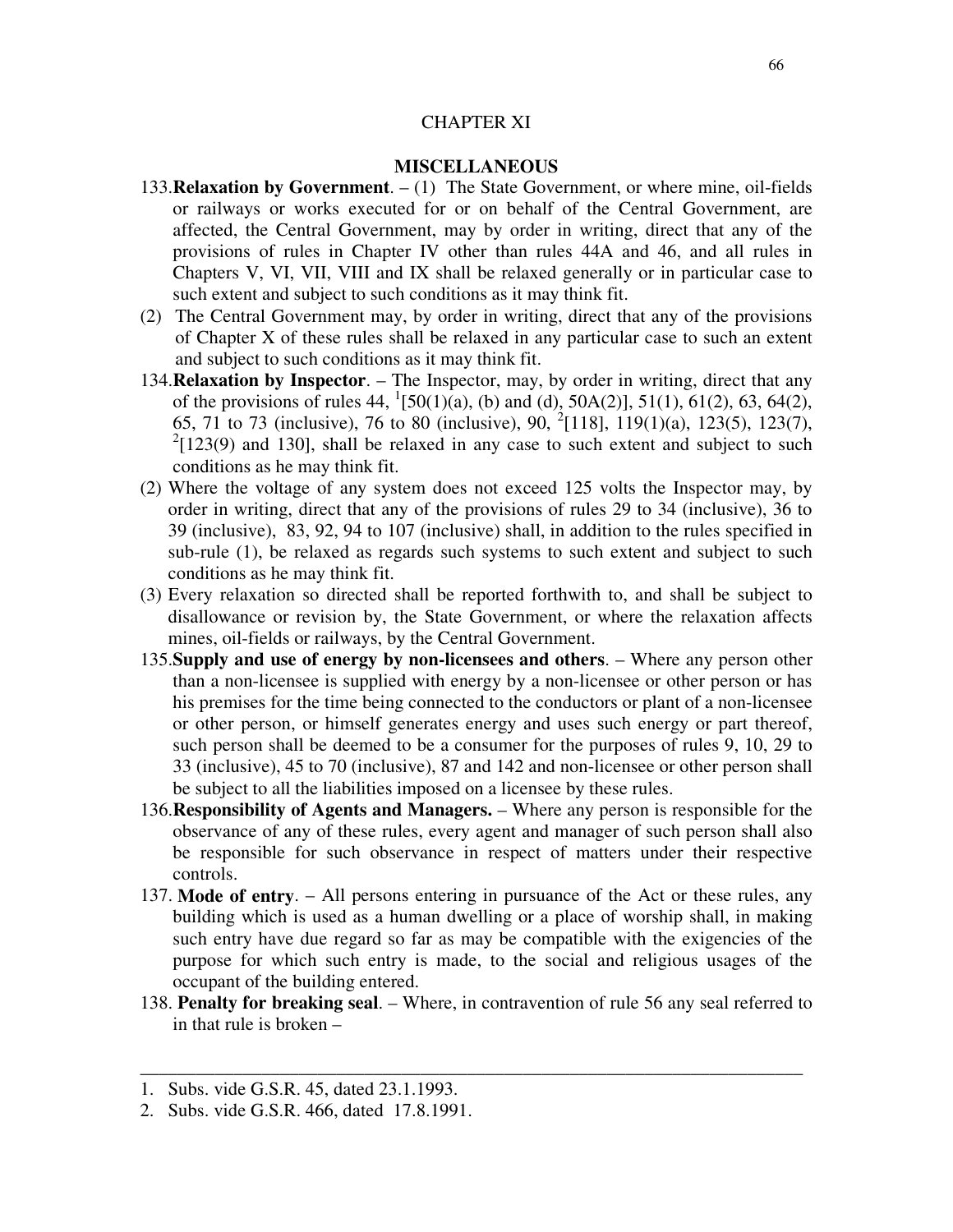- (a) the person breaking the seal shall be punishable with fine which may extend to two hundred rupees; and
- (b) the consumer when he has not himself broken the seal shall be punishable with fine which may extend to fifty rupees unless he proves that he used all reasonable means in his power to ensure that the seal should not be broken.

138A. **Penalty for breach of rule 44A.** – Where, in contravention of rule 44A, any person responsible for the generation, transformation, transmission, conversion, distribution, supply or use of energy fails to report to the Inspector and other authorities concerned the occurrence of accidents, such person shall be punishable with fine which may extend to three hundred rupees.

- 139.**Penalty for breach of rule 45.** Where any electrical installation work of the nature specified in sub-rule (1) of rule 45 has been carried out otherwise than –
- (a) under the direct supervision of a person holding a certificate of competency issued by the State Government under that rule; and
- (b) in the absence of any applicable exemption under the proviso to sub-rule of that rule, by an electrical contractor licensed by the State Government in this behalf,

the consumer owner or occupier, the contractor (if any) or the person through whom the work is being or was carried out and the person under whose immediate supervision the work is being or was carried out, shall each be punishable with fine which may extend to three hundred rupees.

<sup>1</sup>[140. **Penalty for breach of rule 82.** – (a) Where no notice is given under rule 82(1) or the amount of estimate as demanded under rule 82(2) is not deposited, both the persons proposing and the contractor engaged for erecting a new building or structure whether permanent or temporary or for making in or upon any building or structure any permanent or temporary additions or alterations, shall be deemed to have committed a breach of rule 82(1) and shall be punishable with a fine which may extend to three hundred rupees.

(b) If any person commences or continues any work in contravention of rule 82(3), in or upon any such building, structure, flood bank, road or carries out addition or alteration thereto, the person contravening the same shall be punishable with a fine which may extend to three hundred rupees.

In addition to this, the supplier shall, after obtaining the concurrence of the Inspector discontinue the supply, if any, to such building, structure, flood bank, or road etc. but only after giving forty-eight hours notice to the person concerned in writing of disconnection of supply ad shall not commence the supply until he and the inspector are satisfied that the cause has been removed.]

140A. **Penalty for breach of rule 77, 79 or 80.** – Where a person is responsible for any construction which is or which results in contravention of the provisions of rule 77, 79 or 80, he and the contractor whom he employs shall be punishable with a fine which may extend to three hundred rupees, and in the case of continuing breach, with a further daily fine which may extend to fifty rupees.

141. **Penalty for breach of rules**. – Any person other than an Inspector or any officer appointed to assist the Inspector who being responsible for the observance of any of

\_\_\_\_\_\_\_\_\_\_\_\_\_\_\_\_\_\_\_\_\_\_\_\_\_\_\_\_\_\_\_\_\_\_\_\_\_\_\_\_\_\_\_\_\_\_\_\_\_\_\_\_\_\_\_\_\_\_\_\_\_\_\_\_\_\_\_\_\_\_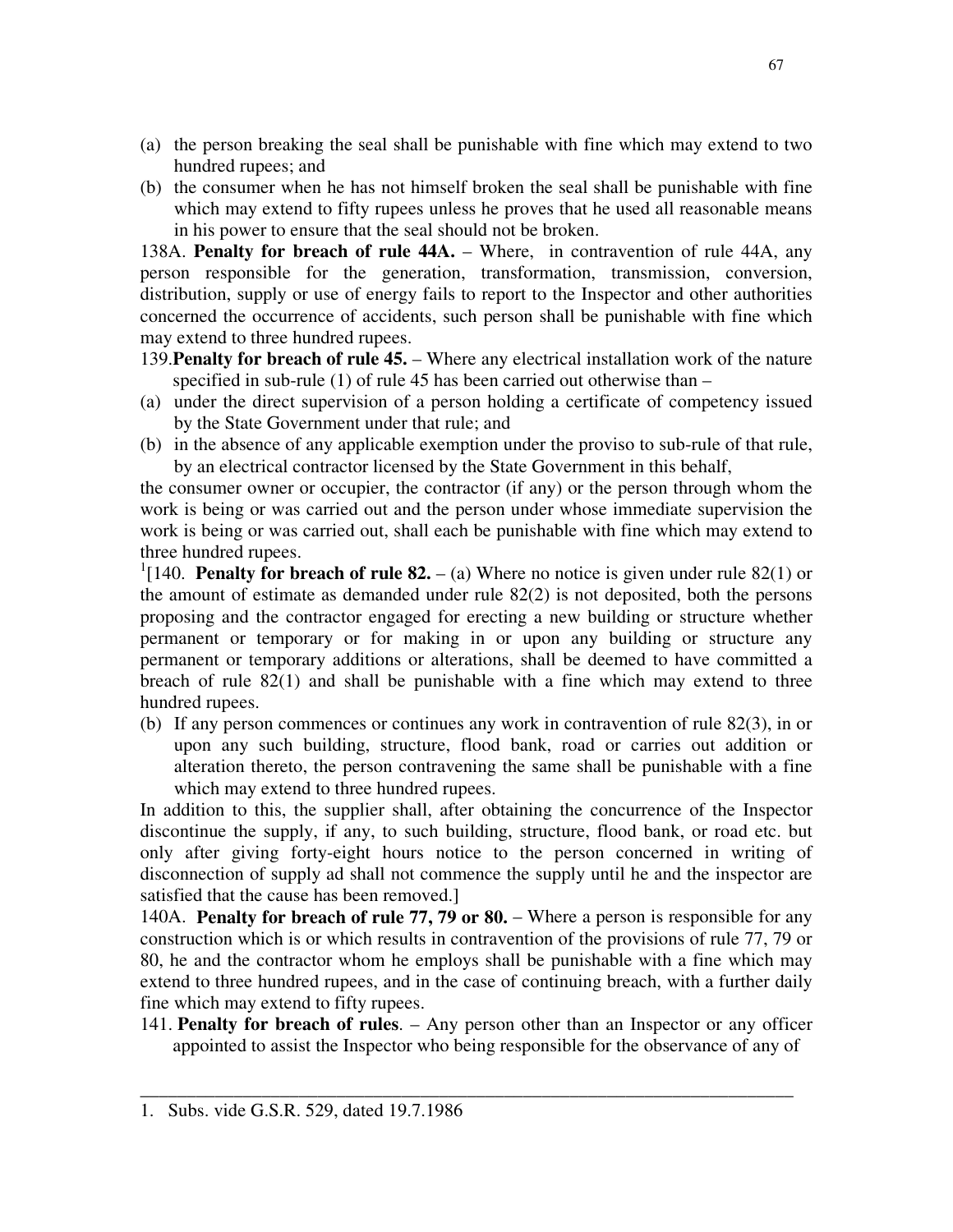these rules commits a breach thereof, shall be punishable for every such breach with fine which may extend to three hundred rupees, and in the case of continuing breach with a further fine which may extend to fifty rupees, for every day after first during which the breach has continued.

142.**Application of rules**. – Subject to the provisions of sub-section (2) of section 58, these rules shall be binding on all persons, companies and undertakings to whom licences have been granted or with whom agreements have been made by or with the sanction of Government for supply or use of electricity before the commencement of the Act.

143.**Repeal**. – The Indian Electricity Rules, 1937, are hereby repealed:

Provided that any order made, notification issued or anything done or any action taken under any of the said rules shall be deemed to have been made, issued, done or taken under the corresponding provisions of the rules.

## ANNEXURE I

[See clause (c) of sub-rule (1) of rule 2]

## **SPECIFICATION RELATING TO THE DEPOSITION OF SILVER**

The electrolyte shall consist of a solution from 15 to 20 parts by weight of silver nitrate in 100 parts of distilled water. The solution must only be used once and only for so long that not more than 30 per cent of the silver in the solution is deposited.

The anode shall be of silver, and the cathode of platinum. The current density at the anode shall not exceed 1/5 ampere per square centimetre and at the cathode 1/50 ampere per square centimetre.

Not less than 100 cubic centimetres of electrolyte shall be used in a voltameter.

Care must be taken that no particles which may become mechanically detached from the anode shall reach the cathode.

Before the weighing, any traces of solution adhering to the cathode must be removed and the cathode dried.

## ANNEXURE II

### [See sub-rule (1) or rule 7]

# SCALE OF FEES FOR COMPARISON WITH THE GOVERNMENT OF INDIA STANDARDS REFERRED TO IN SUB-RULE (1) OF RULE 2

Rs.

For an instrument intended to be used as a sub-standard and submitted for 80 special examination and testing

If required to be kept under observation for a period longer than one month, 40 for each additional month or part of a month

For determining a resistance of standard form to highest accuracy obtainable 20 at one temperature

For determining the E.M.F. of a standard cell to highest accuracy obtainable 15 at one temperature

NOTE 1: - The instruments and apparatus under test are to be delivered and removed from the Government Electrical Laboratory, Bhowanipore, Calcutta, free of cost to Government.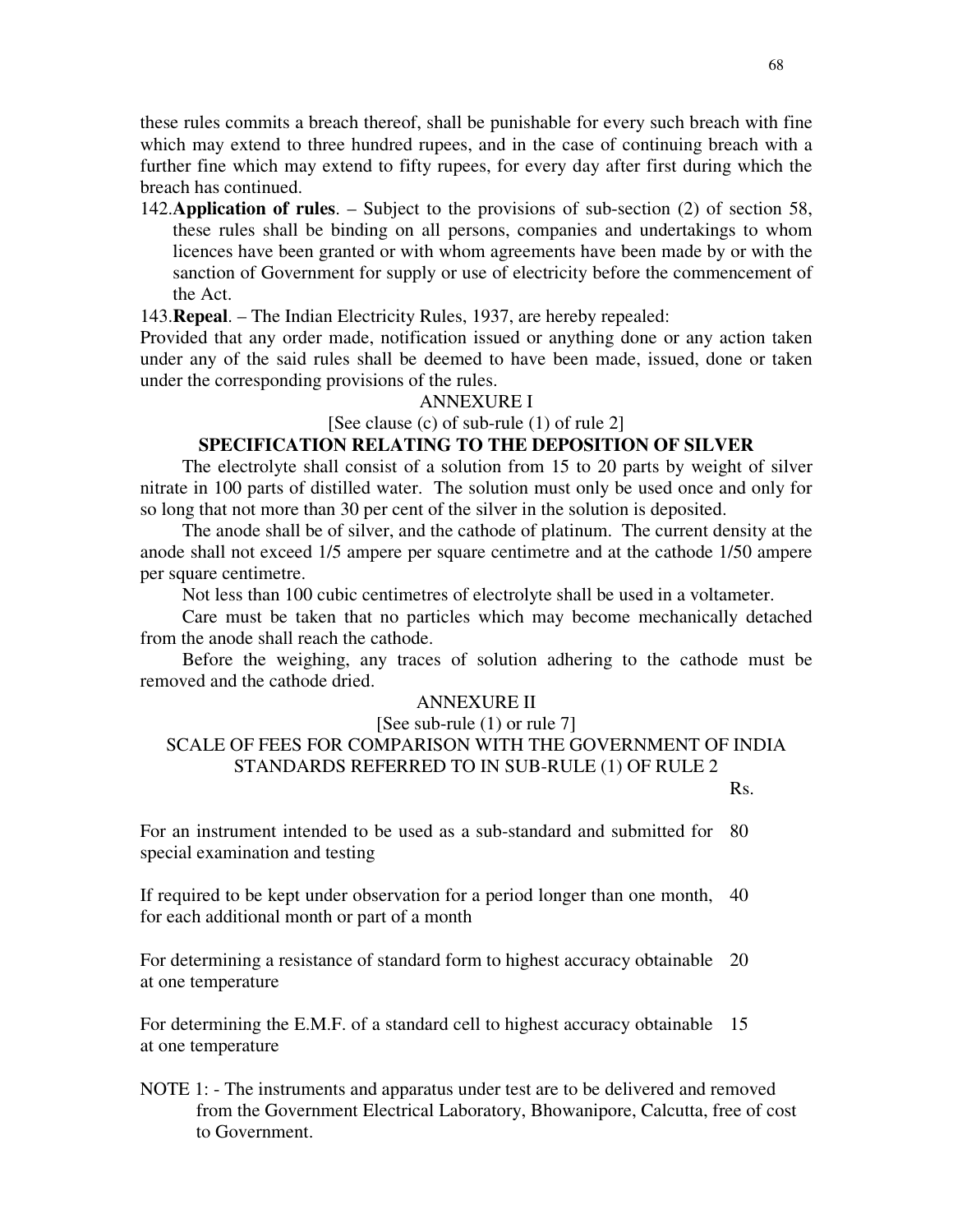NOTE 2 :- In tests requiring the expenditure of a considerable amount of power, a charge to cover the actual cost of energy used may be made.

# ANNEXURE III [See rule 14] **MODEL FORM OF DRAFT LICENCE UNDER THE INDIAN ELECTRICITY ACT, 1910**

[See Section 3]

Electric Licence 19… …

Draft Licence THE … … … … … … … … … … … … .ELECTRIC LICENCE,… … … … … … … … .. 19 … …

Licence for the supply of energy granted by the Government of .......... Under the Indian Electricity Act, 1910.

Licence is hereby granted to 1a … … … … … … … … … … … … … … ...(carrying on business in partnership under the name and style of) … … … ..to supply electrical energy in the area, 2a with powers and upon the terms and conditions specified below:-

### Short title

- 1. This licence may be cited as "3a The Electrical Licence 19 \_\_\_\_\_\_\_". Interpretation
- 2. In this licence –
- (1) " The Act" shall mean the Indian Electricity Act, 1910.
- (2) The expression " the licensee" shall mean and read the said, 4a and their (or his) assigns; and
- (3) The expression " deposited maps" shall mean the plans of the area of supply hereinafter specified which has been deposited with Government in pursuance of the rules under the Act, which plans are signed for the purpose of identification by the Secretary to the Government of ......................... in the ....................Department and by the applicants under the name and style of … … … … … … .
- (4) Other words and expressions have the same meanings as are assigned to them in the Act or the rules made there under.

#### Security 5a

- 3. (1) The period within which, under Clause 1(a) of the Schedule to the Act, the licensee shall show that he is in a position fully and efficiently to discharge the duties and obligations imposed on him shall be … … … … … ..
- (2) The period within which, under Clause 1(b) of the Schedule to the Act, the licensee shall deposit or secure such sum as therein mentioned, and the sum so to be deposited or secured, shall unless otherwise ordered by the Government under that clause be … … … … … … .. and Rupees … … … … … respectively.

\_\_\_\_\_\_\_\_\_\_\_\_\_\_\_\_\_\_\_\_\_\_\_\_\_\_\_\_\_\_\_\_\_\_\_\_\_\_\_\_\_\_\_\_\_\_\_\_\_\_\_\_\_\_\_\_\_\_\_\_\_\_\_\_\_\_\_\_\_\_\_

- 4a. Names of all directors or partners as in the preamble in the case of a firm.
- 5a. See section 4(1)(c) of the Act and Clause I of the Schedule to the Act.

<sup>1</sup>a. The licensee may be any local authority, company or individual. In case of firm, give names of all the directors or partners.

<sup>2</sup>a. See clause 4.

<sup>3</sup>a. Short title to agree with heading..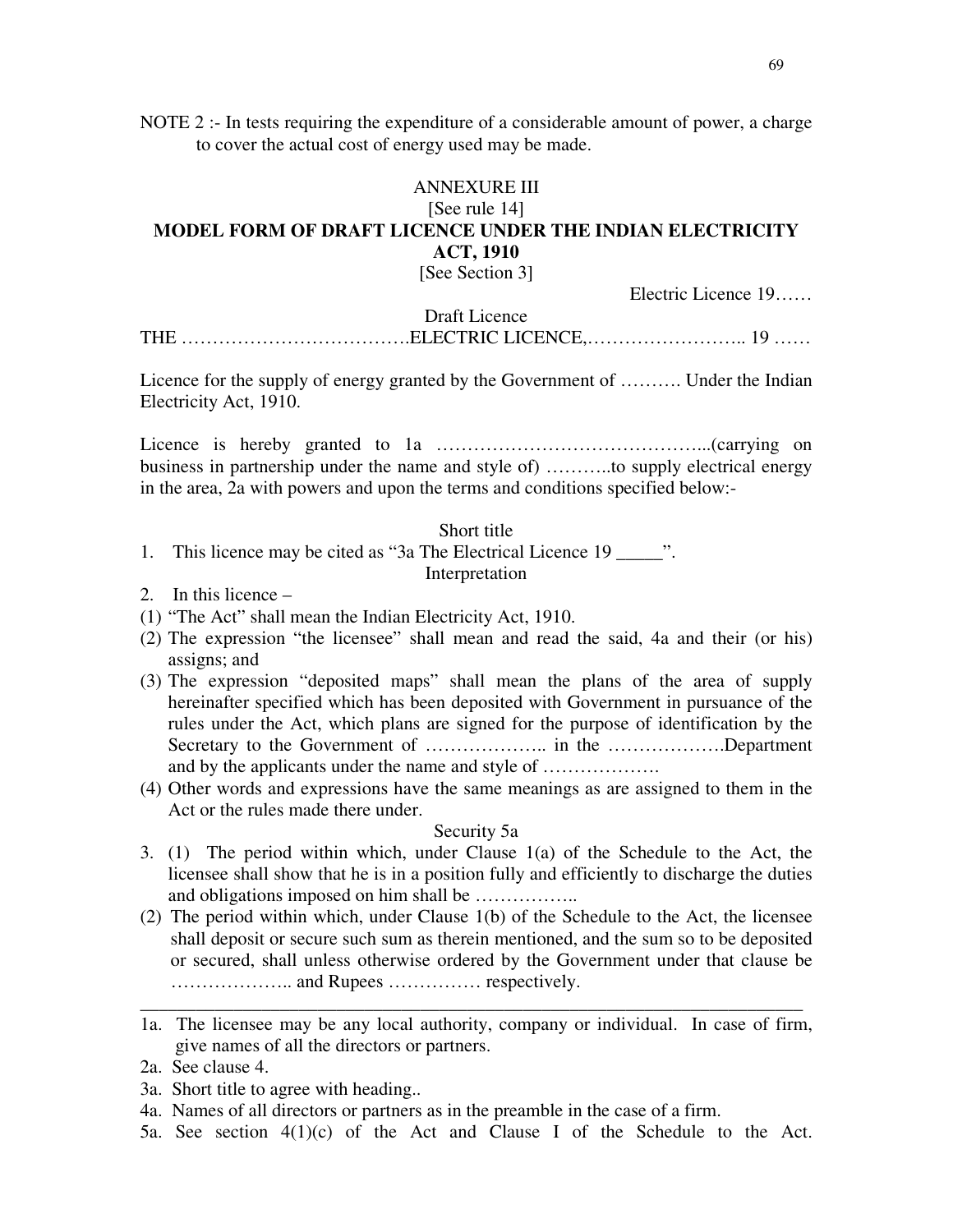### Area of supply 6a

4. The area within which the supply of energy is authorised by the licence (the area of supply) under the Act is the whole of the area bounded as follows:-

```
North – ByEast - BySouth – ByWest - By
```
the boundaries whereof are delineated in the deposit maps.

### **Power to lay mains outside area of supply** 1b**.**

5. The licensee may lay down or place electric supply-lines for the conveyance and transmission of energy from a generating station situated or to be situated at … … … .. outside the area of supply to the boundary or the area of supply.

### **Limits within which the supply of energy is to be compulsory** 2b

- 6. (1) The works to be executed to the satisfaction of the Government under Clause IV of the Schedule to the Act are the following namely:- 3b
- (2) If the licensee fails to comply with the provisions of sub-clause (1), the licence may be revoked.\*

### Nature of supply

7.(1) The nature of supply shall be … … … … ..or such other as the State Government may allow.

Breaking up of streets, railways and tramways 4b.

- 8. The licensee is specially authorised to open and break up the soil and pavement of the following streets or parts of streets which are not repairable by the Government or by a local authority, and of the following railways and tramways or parts of railways and tramways, namely:-
- (a) Streets.
- (b) Railways 5b

\_\_\_\_\_\_\_\_\_\_\_\_\_

(c) Tramways 5b

### Appointment of Electrical Engineer

9. The licensee shall employ a Resident Electrical Engineer with degree or diploma in electrical engineering from a recognised University or College or Qualifications equivalent to such degree or diploma and such practical experience as the State Government may specify in this behalf.

4b. This clause to be omitted if no such powers are required in the licence. See section 12(5) of the Act and proviso to the same. Powers can be obtained subsequently; see rule 23.

a. The area for which each local authority is constituted should be distinctly marked or coloured. See rule  $11(1)(b)$ .

<sup>1</sup>b. This clause should be retained only where the licensee is to supply energy from a generating station outside the area of supply. Where power to cross an intervening area is sought under section  $3(1)$  of the Act, enter details here.

<sup>\*</sup> See note to sub-clause (1) of this Clause.

<sup>2</sup>b. See section 3(2)(d) of the Act.

<sup>3</sup>b. It is open to the licensee to propose a " compulsory area" or the State Government to make provision for such an area. Ordinarily it will be sufficient to enter here the names of "compulsory street" in which the licensee will lay distributing mains. If no compulsory works are specified in the licence, the State Government may subsequently direct that works are to be executed; see Clause IV of the Schedule to the Act.

<sup>5</sup>b. In ordinary cases the level-crossings or points at which interference is proposed must be specified.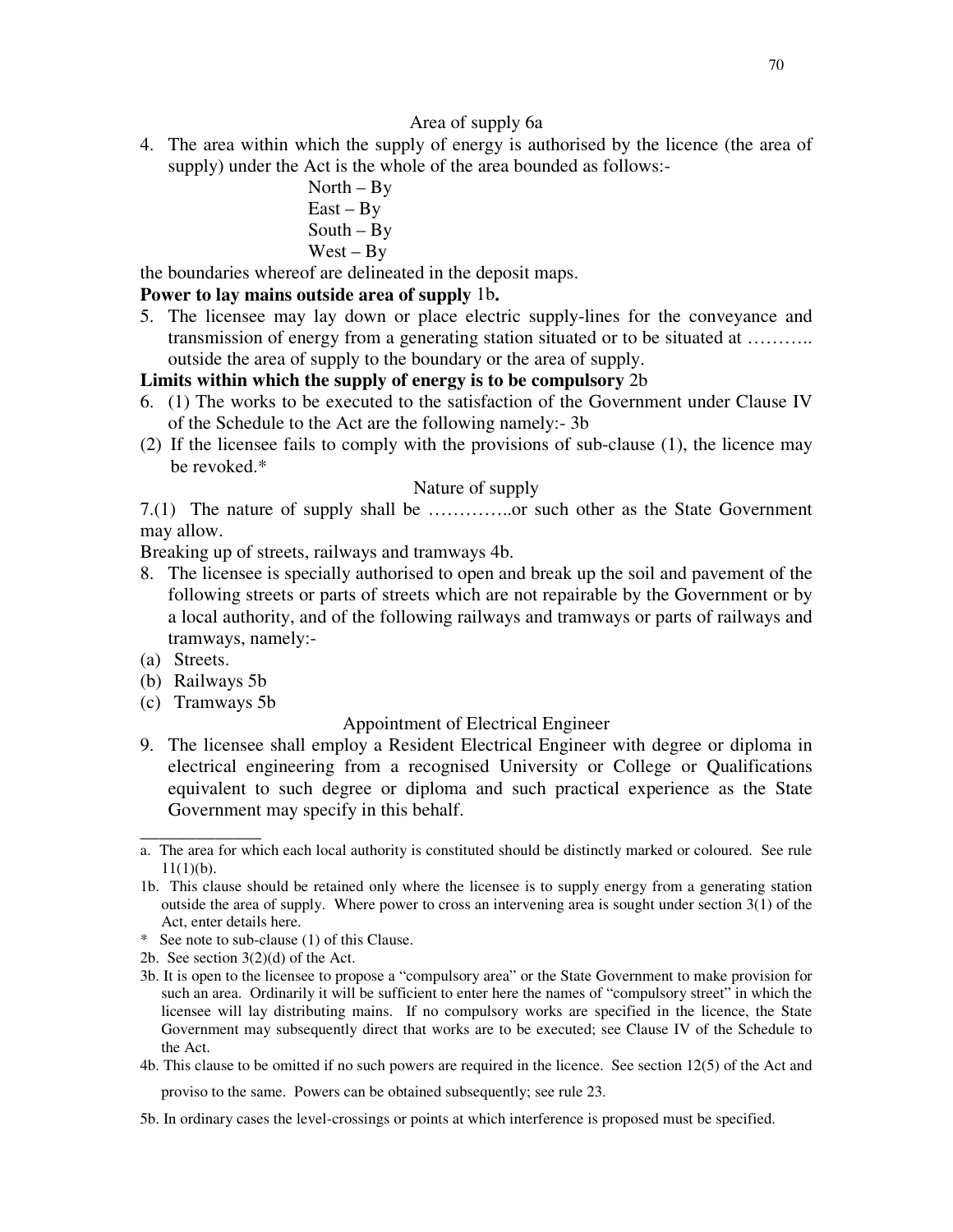10.(1) The option of purchase given by sub-section (1) of section 6 of the Act shall be exercisable on the expiry of a period of 20 years, i.e. from the date of the notification of this licence and on the expiry of every subsequent period of 10 years 1c. The terms of such purchase shall be 2c. The percentage of the value to be determined in accordance with and for the purpose of sub-sections (1) and (2) of section 7A of the Act of the lands, buildings, works, materials and plant of the licensee therein mentioned to be added under the proviso to sub-section (4) of section 7A to such value on account of compulsory purchase shall be … … … … … … .per cent.

(2) In accordance with clause (d) (ii) of sub-section (2) of section 3 of the Act, it is hereby declared that the generating station to be used in connection with the undertaking shall/shall not form part of the undertaking for the purpose of purchase under section 5 or section 6 3c. Additions to variations from, and exceptions from the Schedule to the Act 4c.

11. (1) In pursuance of clause (f) of sub-section (2) of section 3 of the Act, it is hereby expressly declared that the provisions contained in the Schedule to the Act shall for the purposes of this licence be supplemented by the addition of the following clauses, namely. 5c:-

- (2) In pursuance of clause (f) of sub-section (2) of section 3 of the Act it is hereby expressly declared that the clause/clauses of the schedule to the Act mentioned below shall be varied in the manner hereinafter indicated, namely 5c:
- (3) In pursuance of clause (f) of sub-section (2) of section 3 of the Act it is hereby expressly declared that the clause/clauses 5c of the schedule to the Act shall be excepted from incorporation in this licence.

NOTE. – In the preparation of a draft licence the above model form may be varied, or added to, by the applicant so far as the Act and rules admit.

Rule nos. 11 to 15 (inclusive) as to applications for licences should be consulted. In drawing up a draft licence the attention of the applicant is more particularly directed to the following sections of the Act viz. 3, 4, 6, 10, 11, 12, 21, 22, 22A, 22B, 23, 27, 51 and 57; the powers under section 51 can only be conferred after the grant of the licence.

In the case of licences for bulk supply, see Clause IX of the Schedule to the Act and the proviso to Clause (f) of sub-section (2) of section 3 of the Act, also clause (b) of section 10 of the Act.

> Signature of Applicant or his agent (if any) Address of Applicant

### ANNEXURE IV

```
[See rule 26(3)]
```
# **SUMMARY OF TECHNICAL AND FINANCIAL PARTICULARS FOR THE YEAR ENDED 31 ST MARCH 19………**

Figures of the Previous year:- TECHNICAL –

1. Year of working.

2. Area of supply in square km.

\_\_\_\_\_\_\_\_\_\_\_\_\_\_\_\_\_\_\_\_\_\_\_\_\_\_\_\_\_\_\_\_\_\_\_\_\_\_\_\_\_\_\_\_\_\_\_\_\_\_\_\_\_\_\_\_\_\_\_\_\_\_\_\_\_\_\_\_\_\_\_ 1c. The period after which an option to purchase arises may be less than 20 and 10 years, respectively.

2c. The terms must not differ from those laid down in the Act unless the powers of section 10 are invoked to modify or cancel them.

<sup>3</sup>c. The generating station or stations belonging to the licensee should ordinarily be included except where they form part of a traction undertaking previously authorised.

<sup>4</sup>c. To be omitted if not required in any draft licence.

<sup>5</sup>c. The latter part of the clause may require modification according to the circumstance.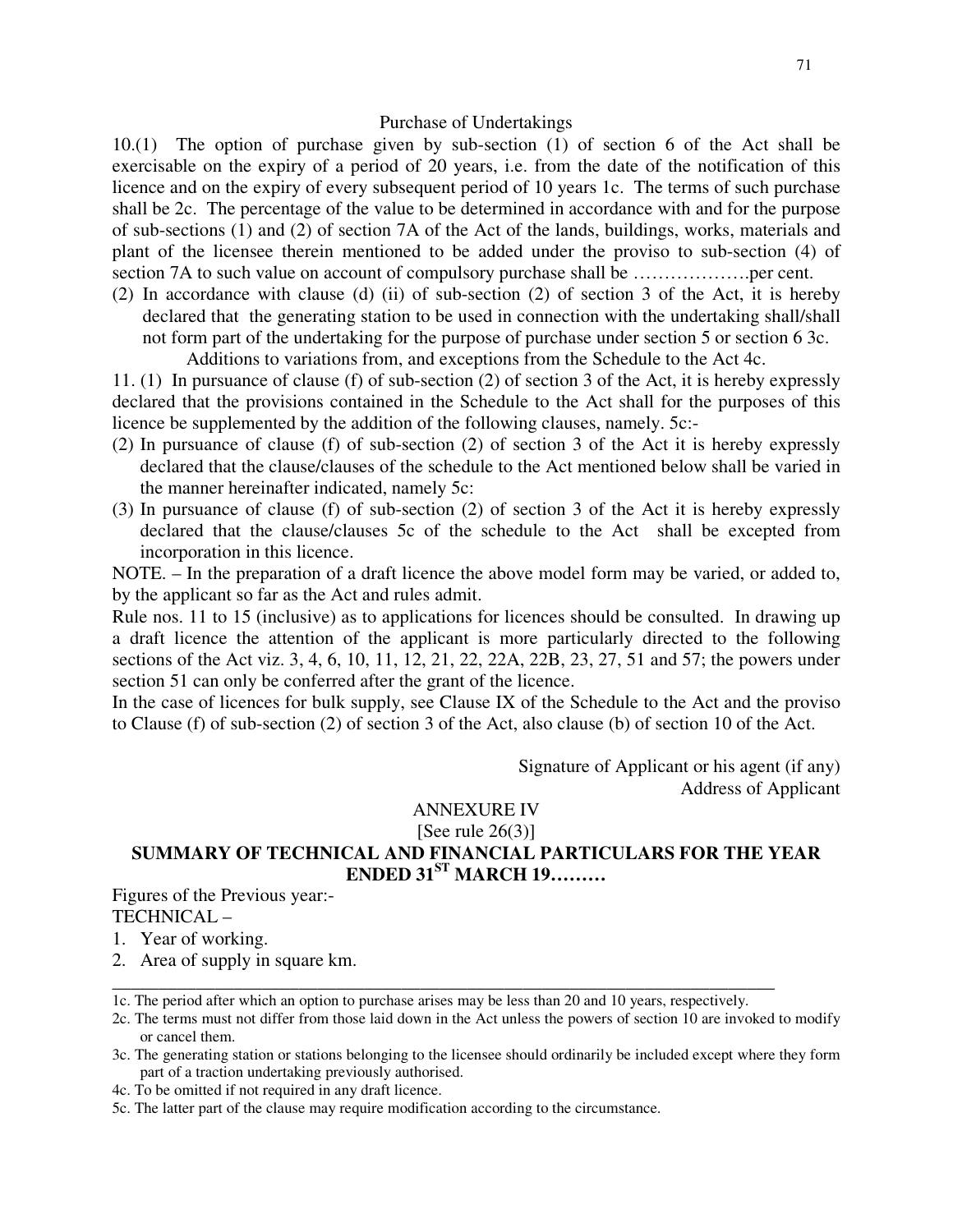- 3. Approximate population in the area of supply.
- 4. Installed capacity:
- (a) Generating plant (excluding retired plant):
- (i) Hydraulic … … … … … … … … … … … … … … … … … … … … … kW (ii) Steam … … … … … … … … … … … … … … … … … … … … … … . kW (iii) Internal combustion … … … … … … … … … … … … … … … kW

## TOTAL Kw

| (b) Receiving Station: |     |
|------------------------|-----|
|                        | kVA |
|                        | kW  |
| 6. KWh generated:      |     |
|                        | kWh |
|                        | kWh |
|                        | kWh |
|                        |     |

## TOTAL Kwh

 $\overline{\phantom{a}}$ 

 $\overline{\phantom{a}}$ 

 $\overline{\phantom{a}}$ 

 $\overline{\phantom{a}}$ 

7. kWh used for Generating Station Auxiliaries.

- 8. KWh purchased from other agencies.
- 9. KWh available for sale  $(6-7) + 8$

10. KWh supplied free (if any) to officers and staff.

- 11. KWh supplied free (if any) to office, canteen etc.
- 12. KWh sold.
- 13. KWh unaccounted for 9 (10+11+12).
- 14. Fuel:

# TOTAL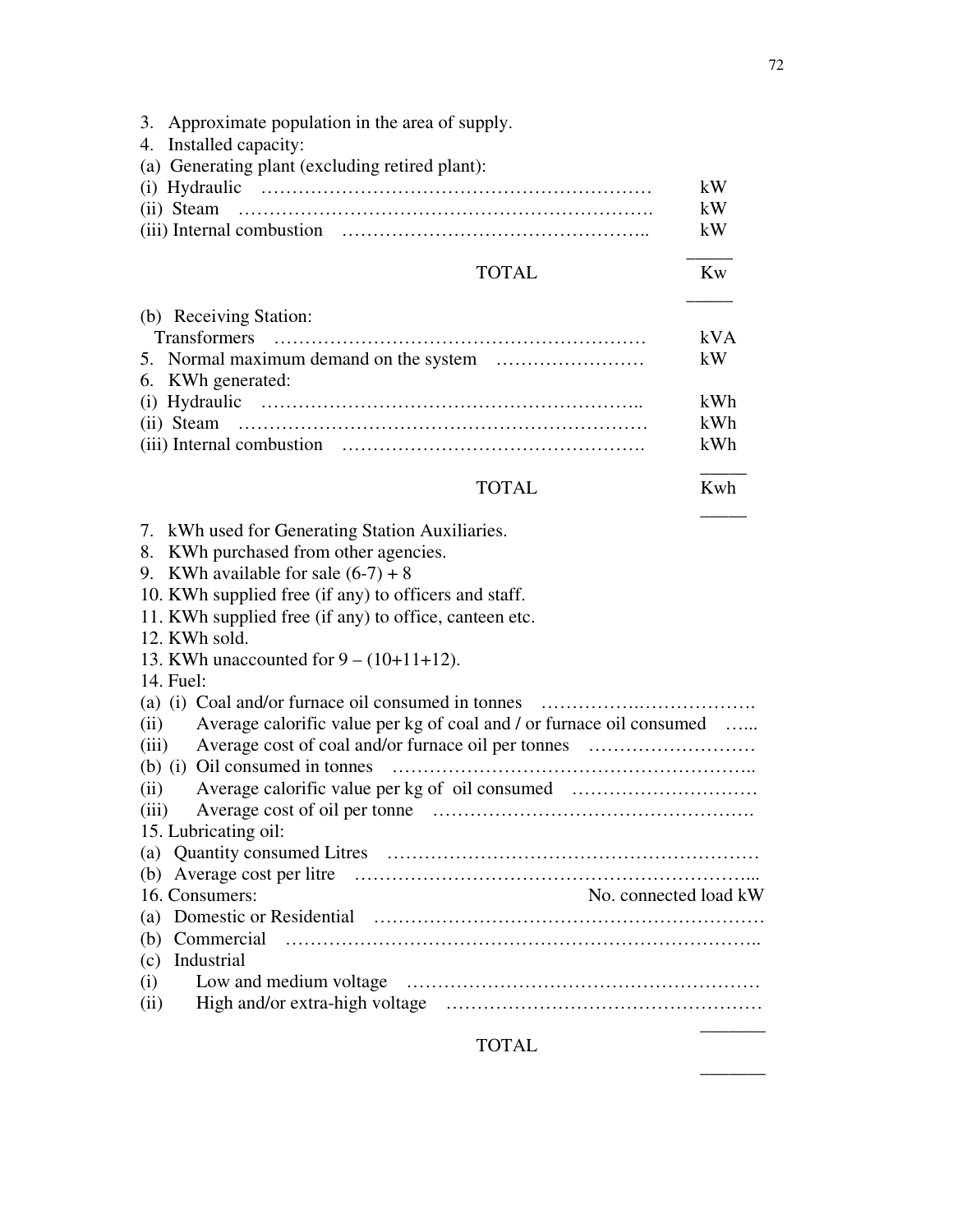- 17. Segregation of kWh sold –
- (i) Domestic or Residential:
	- (a) Lights\* and Fans.
	- (b) Heating and small power.
- (ii) Commercial :
	- (a) Lights\* and Fans.
	- (b) Heating and small power.
- (iii) Industrial Power:
- (a) Low and medium voltage.
- (b) High voltage.
- (iv) Public Lighting.
- (v) Traction.
- (vi) Irrigation.
- (vii) Public water-works and Sewage Pumping.
- (viii) Supplies in bulk to Distributing Licenses.
- 18. Number of persons employed on regular basis:
- (i) Technical –
- 1. Supervisory.
- 2. Others.
- (ii) Administrative –
- 1. Supervisory.
- 2. Others.
- 19. Length of Main Lines erected during the year –
- (i) Length of transmission lines at different voltages –
- (a) Overhead … … … … … … ..
- $(b)$  Underground  $\dots\dots\dots\dots\dots\dots$
- (ii) Length of distribution lines

 $FINANCIAT$  –

| .                                                                                                                                                                                     |
|---------------------------------------------------------------------------------------------------------------------------------------------------------------------------------------|
| 1. Share Capital (paid up)                                                                                                                                                            |
| 2. Loan Capital (other than loans advanced by the State Electricity Board).                                                                                                           |
| 3. Licensee's Capital $(1+2)$                                                                                                                                                         |
|                                                                                                                                                                                       |
| 5. Capital base [vide Paragraph XVII (1) of the Sixth Schedule to the Electricity                                                                                                     |
| $(Supply)$ Act, 1948]                                                                                                                                                                 |
| 6. Reasonable Return [vide Paragraph XVII (9) of the Sixth Schedule to the Electricity                                                                                                |
| $(Supply)$ Act, 1948]                                                                                                                                                                 |
| 7. Clear Profit [vide Paragraph XVII (2) of the Sixth Schedule to the Electricity                                                                                                     |
| $(Supply)$ Act, 1948]                                                                                                                                                                 |
| 8. Maximum sum permissible for distribution to share and debenture holders [vide]                                                                                                     |
| Paragraph II (1) of the Sixth Schedule to the Electricity (Supply) Act, 1948.                                                                                                         |
| 9. Actual sum available for distribution to share and debenture holders.                                                                                                              |
| 10. Item (9) expressed as a % of item (3)<br>and a series of the contract of the contract of                                                                                          |
| 11. Item (9) expressed as a % of item (4)<br>and a series of the contract of the contract of the contract of                                                                          |
| 12. Item (9) expressed as a % of item $(5)$<br>$\mathcal{L}^{\mathcal{A}}$ . The contribution of the contribution of the contribution of $\mathcal{L}^{\mathcal{A}}$<br>$\sim$ $\sim$ |
|                                                                                                                                                                                       |

\_\_\_\_\_\_\_\_\_\_\_\_\_\_\_\_\_\_\_\_\_\_\_\_\_\_\_\_\_\_\_\_\_\_\_\_\_\_\_\_\_\_\_\_\_\_\_\_\_\_\_\_\_\_\_\_\_\_\_\_\_\_\_\_\_\_\_\_\_\_\_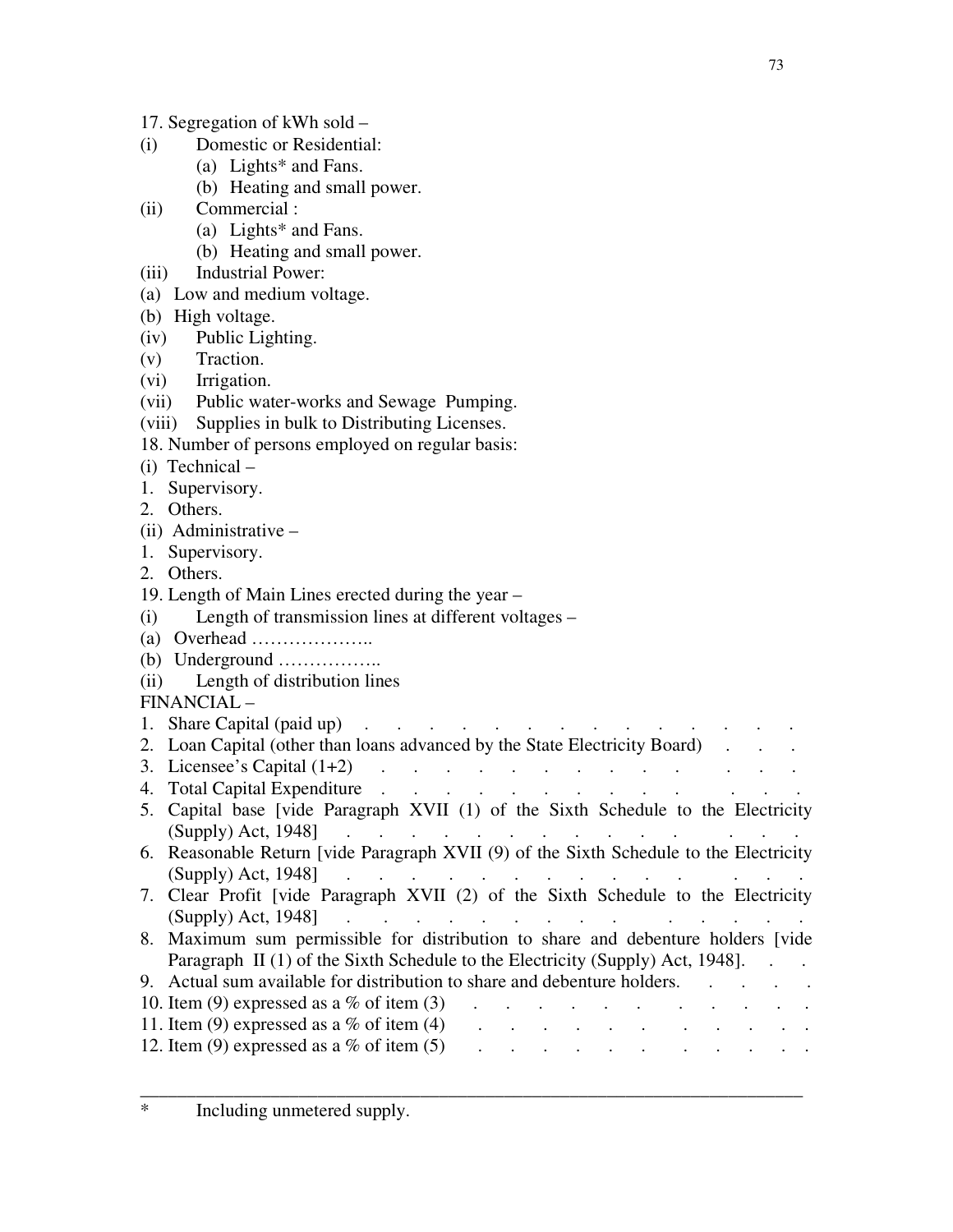13. Dividend declared for the year: (a) On ordinary shares . (b) On preference shares 14. Market Price of shares: (a) Ordinary shares (b) Preference shares . . . . . . . . 15. Operating Revenues (vide Statement III – Annexure V) . . . . 16. Operating Expenses including depreciation (vide Statement IV – Annexure V). 17. Depreciation set apart for the year (vide Statement V – Annexure V) . . 18. Revenue per kWh sold (overall) (Item 15 – kWh sold). 19. Revenue per kWh sold – (i) Domestic or Residential (a) Lights\* and Fans. (b) Heating and small power. . . . . . . . . (ii) Commercial: . . . . . . . . . (a) Lights\* and Fans.  $\cdot$  .  $\cdot$  . (b) Heating and small power . (iii) Industrial Power: (a) Low and medium voltage . . . . . (b) High voltage  $\ldots$  .  $\ldots$  . (iv) Public Lighting . . . . . . . (v) Traction . . . . . . . . . (vi) Irrigation . . . . . . (vii) Public Water-works and Sewage Pumping . (viii) Supplies in bulk of Distributing Licensees . 20. Cost per kWh sold (overall) (Item 16 – kWh sold)

Includes unmetered supply.

### ANNEXURE V **MODEL FORM OF ACCOUNTS**

[See Section 11 of Indian Electricity Act, 1910 and rule 26(3)] ELECTRIC LICENCE, 19 … … Date of Commencement of Licence

Name of Undertaking Year of Operation

**NO. I – STATEMENT OF SHARE AND LOAN CAPITAL FOR THE YEAR ENDED 31 ST MARCH, 19 … … .**

(Applicable to Licensees other than Local Authority Licensees)

| Description<br>of capital | the<br>beginning the year<br>of the year | Balance at Receipt Redeemed Balance Remarks<br>during during the<br>year | at the<br>end of<br>the year |  |
|---------------------------|------------------------------------------|--------------------------------------------------------------------------|------------------------------|--|
|                           |                                          |                                                                          |                              |  |
|                           |                                          |                                                                          |                              |  |

A. Share Capital

Authorised Capital

..... Ordinary Shares of Rs. each

… ..% Preference Shares of Rs. each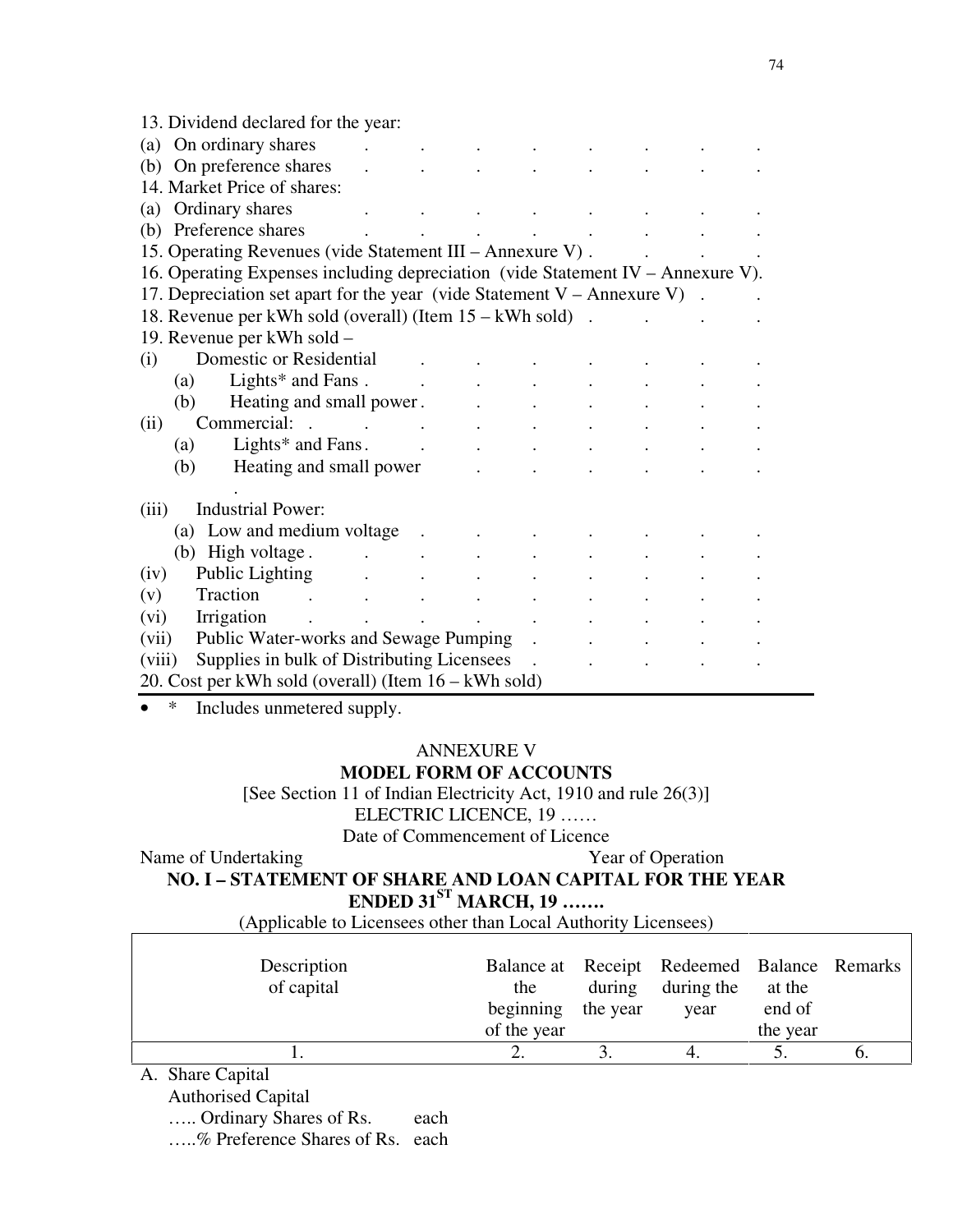| 1.                                                                 | 2.   | 3. | 4. | 5. | 6. |
|--------------------------------------------------------------------|------|----|----|----|----|
| <b>Issued Capital</b>                                              |      |    |    |    |    |
| Ordinary Shares of Rs.                                             | each |    |    |    |    |
| % Preference Shares of Rs.                                         | each |    |    |    |    |
| Subscribed Capital                                                 |      |    |    |    |    |
| Ordinary Shares of Rs.                                             | each |    |    |    |    |
| % Preference Shares of Rs.                                         | each |    |    |    |    |
| Called up Capital                                                  |      |    |    |    |    |
| Ordinary Shares of Rs.                                             | each |    |    |    |    |
| % Preference Shares of Rs.                                         | each |    |    |    |    |
| Less calls in arrears                                              |      |    |    |    |    |
| Paid-up Capital                                                    |      |    |    |    |    |
| Ordinary Shares of Rs.                                             | each |    |    |    |    |
| % Preference Shares of Rs.                                         | each |    |    |    |    |
| <b>TOTAL PAID TO CAPITAL</b>                                       |      |    |    |    |    |
| <b>B.</b> Capital Reserve<br>$\sim$<br>$\mathcal{L} = \mathcal{L}$ |      |    |    |    |    |
| Share Forfeiture a/c<br>$\sim$<br>$\sim$<br>Share Premium a/c      |      |    |    |    |    |
| $\sim$<br>$\bullet$                                                |      |    |    |    |    |
| Other items (to be specified)<br>TOTAL CAPITAL RESERVE             |      |    |    |    |    |
| C. Loan Capital - Loans from State Electricity Boards              |      |    |    |    |    |
|                                                                    |      |    |    |    |    |
| Other Loans -                                                      |      |    |    |    |    |
| Secured<br>(i)                                                     |      |    |    |    |    |
| Unsecured                                                          |      |    |    |    |    |
| <b>TOTAL LOANS CAPITAL</b>                                         |      |    |    |    |    |
| D. Other Capital                                                   |      |    |    |    |    |
| Contribution from consumer including local authorities for         |      |    |    |    |    |
| service-lines and public lighting after the commencement of        |      |    |    |    |    |
| the Electricity (Supply) Act, 1948.                                |      |    |    |    |    |
| TOTAL OTHER CAPITAL                                                |      |    |    |    |    |
|                                                                    |      |    |    |    |    |
|                                                                    |      |    |    |    |    |
| TOTAL CAPITAL RAISED AND APPROPRIATED                              |      |    |    |    |    |
| $(A+B+C+D)$                                                        |      |    |    |    |    |

NOTE: Capital invested by proprietor, partnership, co-operative society, company etc. licensee which is interest bearing should be shown under 'C – Unsecured loans and advances, and that which is interest-free should be shown under  $D -$  Special items (to be specified)'.

\_\_\_\_\_\_\_\_\_\_\_\_\_\_\_\_\_\_\_\_\_\_\_\_\_\_\_\_\_\_\_\_\_\_\_\_\_\_\_\_\_\_\_\_\_\_\_\_\_\_\_\_\_\_\_\_\_\_\_\_\_\_\_\_\_\_\_\_\_\_\_\_\_\_\_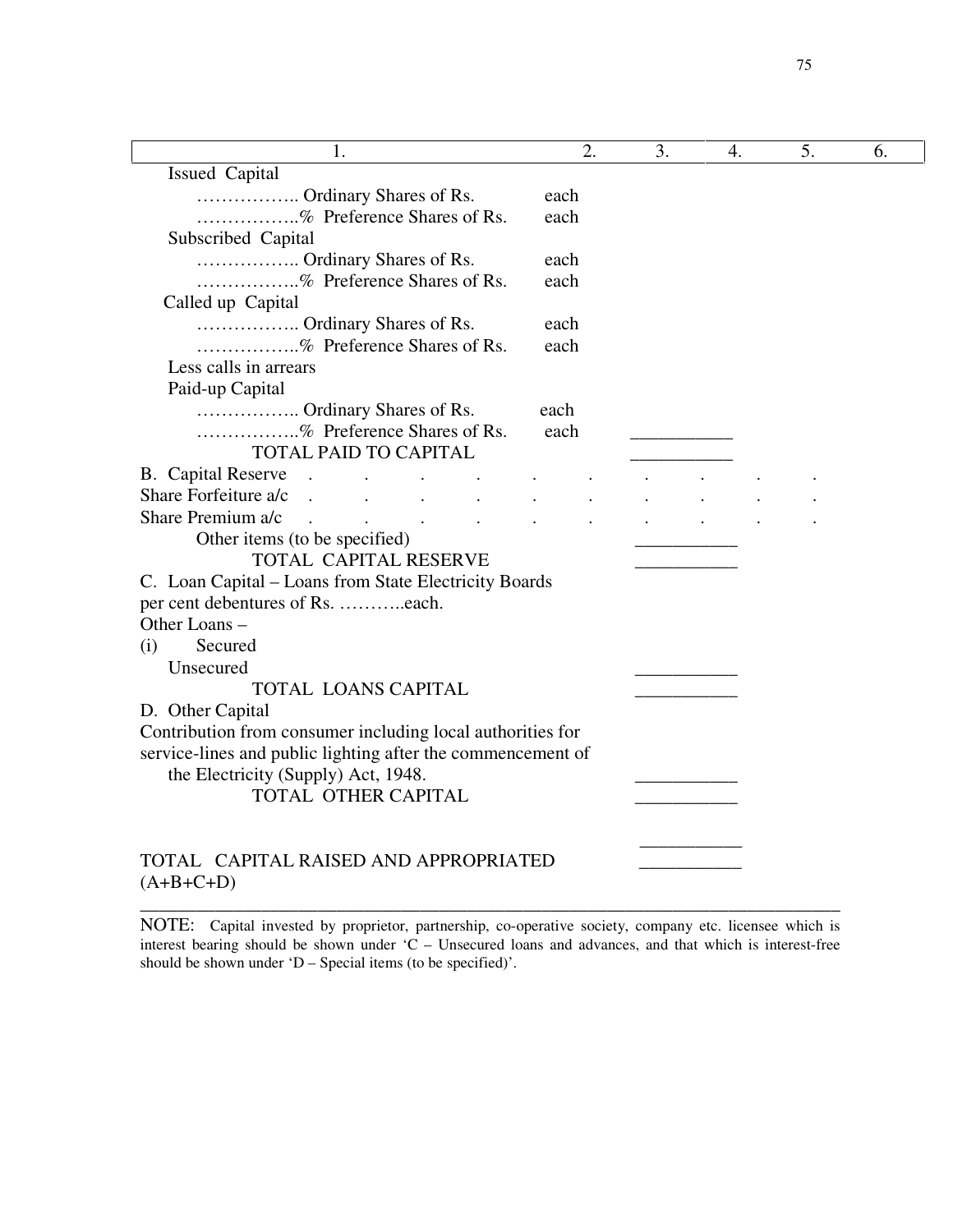## **ELECTRIC LICENCE, 19… .**

## Date of Commencement of Licence

Name of Local Authority Year of

Operation

# **NO. I(A1) – STATEMENT OF LOANS RAISED AND REDEEMED FOR THE YEAR ENDED <sup>31</sup>ST MARCH, 19…** (Applicable to Local Authority Licensees)

| Description of    | Amount         | Period of | Amount of  | Amount   | Amount     | Total loan | <b>Balance</b> | Remarks |
|-------------------|----------------|-----------|------------|----------|------------|------------|----------------|---------|
| loans raised from | Rate $%$       | Payment   | Annual     | of loan  | of loan    | redeemed   | of loan        |         |
| time to time      | sanctioned     | From      | instalment | redeeme  | redeemed   | upto the   | outstandi      |         |
|                   |                | to        |            | d upto   | during the | end of the | ng at the      |         |
|                   |                |           |            | the      | year       | year       | end of the     |         |
|                   |                |           |            | beginnin |            |            | year           |         |
|                   |                |           |            | g of the |            |            |                |         |
|                   |                |           |            | year     |            |            |                |         |
|                   | $\overline{2}$ | 3         | 5          | 6        | 7          | 8          | 9              | 10      |
|                   |                |           |            |          |            |            |                |         |

Total loans raised for the electrification scheme

# **NO. I(A2) – STATEMENT OF LOAN AND OTHER CAPITAL FOR THE YEAR ENDED <sup>31</sup>ST MARCH, 19…**

| Particulars<br>Balance at the<br>beginning of the |      | Received during the<br>year | Redeemed during<br>the year | Balance at the end<br>of the year | Remarks |
|---------------------------------------------------|------|-----------------------------|-----------------------------|-----------------------------------|---------|
|                                                   | year |                             |                             |                                   |         |
|                                                   | ,    | <u>.</u>                    |                             |                                   |         |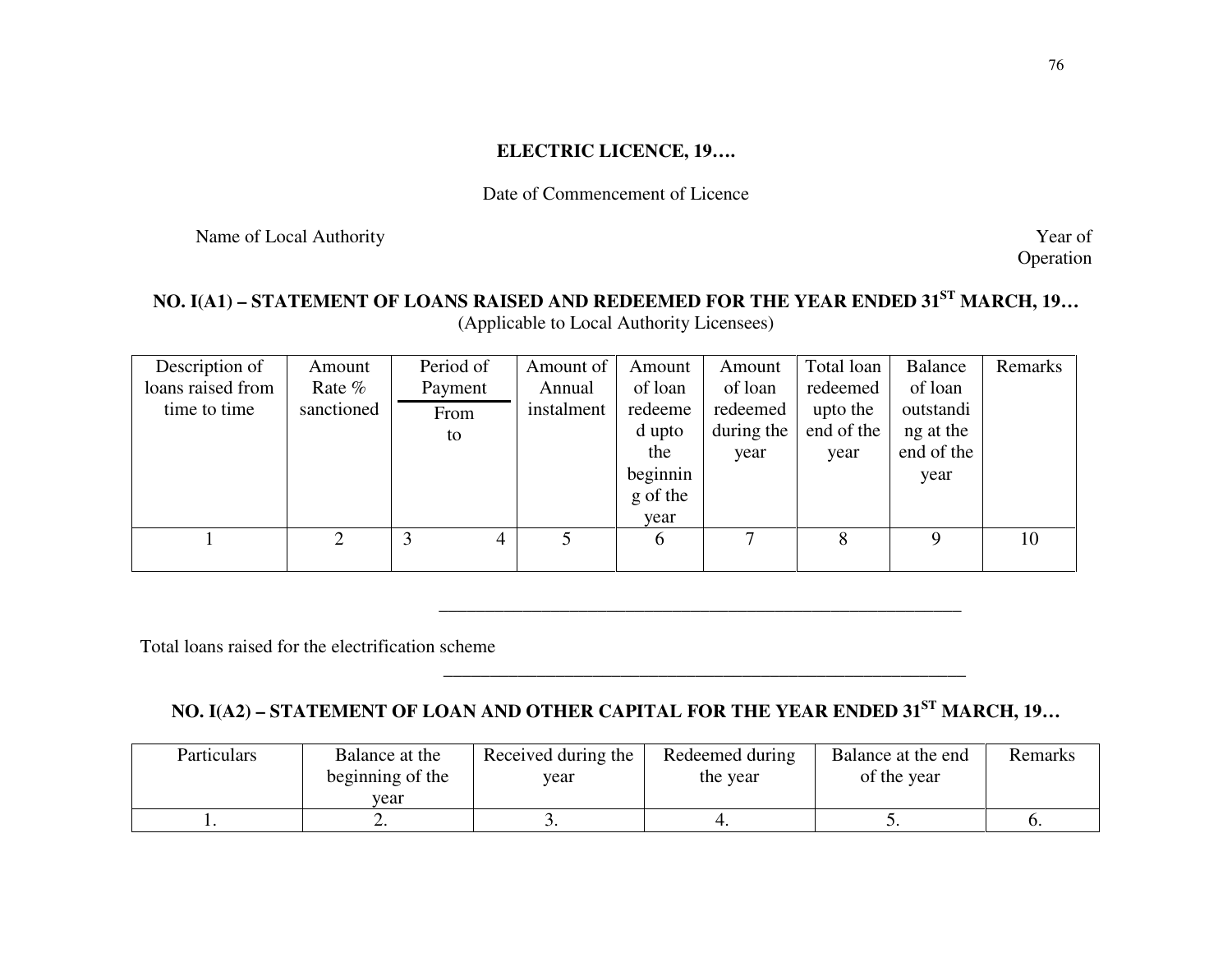|           |                                                                                                                                                                                                                                       | $\mathcal{L}$ | 3 | $\overline{4}$ | 5 | 6 |
|-----------|---------------------------------------------------------------------------------------------------------------------------------------------------------------------------------------------------------------------------------------|---------------|---|----------------|---|---|
| A.        | Capital Raised<br>Amount of loans outstanding (as per col. 10 of statement I - (AI)<br>Grants and advances made from the general funds of the local authority<br>Grants-in-aid from Government<br><b>TOTAL CAPITAL RAISED</b>         |               |   |                |   |   |
| В.        | Capital Reserve:<br>Loan redemption account [as per col.9 of statement $IA(1)$ . Other items<br>(to be specified)                                                                                                                     |               |   |                |   |   |
|           | <b>TOTAL CAPITAL RESERVE</b>                                                                                                                                                                                                          |               |   |                |   |   |
| C.        | Other Capital<br>Consumer's contributions for service lines after the commencement of the<br>Electricity (Supply) Act, 1948<br>Special items (to be specified)<br><b>TOTAL OTHER CAPITAL</b><br>TOTAL CAPITAL RAISED AND APPROPRIATED |               |   |                |   |   |
| $(A+B+C)$ |                                                                                                                                                                                                                                       |               |   |                |   |   |

**NO. II – STATEMENT OF CAPITAL EXPENDITURE FOR THE YEAR ENDED 31 ST MARCH, 19… ..**

| Particulars | Balance at the<br>beginning of the<br>vear | Additions<br>during the year | Requirements<br>during the year<br>vide Col. 3<br>Statement II-A | Balance at<br>the end of the<br>vear | Remarks |
|-------------|--------------------------------------------|------------------------------|------------------------------------------------------------------|--------------------------------------|---------|
|             |                                            |                              |                                                                  |                                      |         |

A. Intangible Assets:

- 1. Preliminary & Promotional expenses
- 2. Cost of Licence
- 3. Other expenses e.g., expenses incidental to conversion from DC to AC change of frequency etc.

TOTAL INTANGIBLE ASSETS

- B. Hydraulic Power Plant:
- 1. Land & Rights
- 2. Buildings and civil engineering works containing generating plant and equipment
- 3. Hydraulic works forming part of a hydro-electric system including (i) dams, spillways, wiers, canals, reinforced concrete flumes and cyphons, (ii) reinforced concrete pipe lines and search tanks, steel pipe lines, sluice gates, steel surge tanks, hydraulic control valves and other hydraulic works
- 4. Water wheels, Generators and ancillary equipment including plant foundations
- 5. Switchgear including cable connections
- 6. Miscellaneous power plant equipment
- 7. Other civil works (to be specified)

#### TOTAL HYDRAULIC POWER PLANT

- C. Steam Power Plant:
- 1. Land & Rights
- 2. Buildings and civil engineering works containing generating plant & equipment
- 3. Boiler plant and equipment including plant foundations
- 4. Engines, Turbines, generators and ancillary equipment including plant foundations

 $\overline{\phantom{a}}$ 

\_\_\_\_\_\_\_\_\_\_

 $\overline{\phantom{a}}$ 

 $\overline{\phantom{a}}$ 

 $\overline{\phantom{a}}$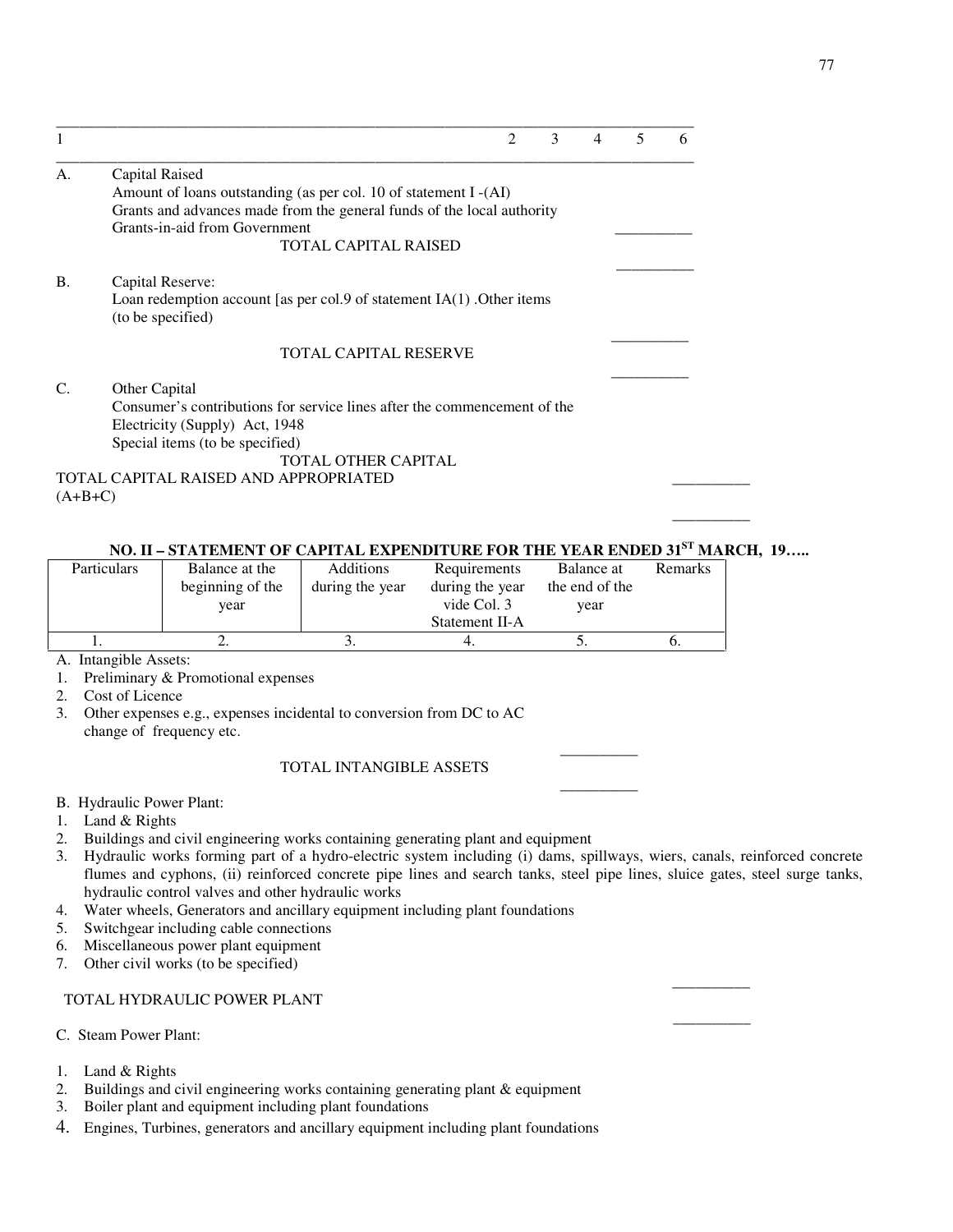| . .<br>٦ | ۰.<br>×<br>M.<br>۰. |
|----------|---------------------|
|          |                     |

|    | 1                                                                                                       | 2 | 3 | 4 | 5 | 6 |  |
|----|---------------------------------------------------------------------------------------------------------|---|---|---|---|---|--|
| 5. | Water cooling system comprising cooling towers and circulating                                          |   |   |   |   |   |  |
|    | water systems                                                                                           |   |   |   |   |   |  |
| 6. | Switchgear including cable connections                                                                  |   |   |   |   |   |  |
| 7. | Miscellaneous power plant and equipment                                                                 |   |   |   |   |   |  |
| 8. | Other civil works (to be specified)                                                                     |   |   |   |   |   |  |
|    | TOTAL STEAM POWER PLANT                                                                                 |   |   |   |   |   |  |
|    | D. Internal Combustion Power Plant:                                                                     |   |   |   |   |   |  |
| 1. | Land & Rights                                                                                           |   |   |   |   |   |  |
| 2. | Buildings and civil engineering works containing                                                        |   |   |   |   |   |  |
|    | generating plant & equipment                                                                            |   |   |   |   |   |  |
| 3. | Engines, generators and ancillary equipment including plant foundations                                 |   |   |   |   |   |  |
| 4. | Water cooling system comprising cooling towers and circulating<br>water systems                         |   |   |   |   |   |  |
| 5. | Switchgear including cable connections                                                                  |   |   |   |   |   |  |
| 6. | Miscellaneous power plant and equipment                                                                 |   |   |   |   |   |  |
| 7. | Other civil works (to be specified)                                                                     |   |   |   |   |   |  |
|    | TOTAL INTERNAL COMBUSTION POWER PLANT                                                                   |   |   |   |   |   |  |
|    |                                                                                                         |   |   |   |   |   |  |
|    | E. Transmission Plant (High or Extra-High Voltage):                                                     |   |   |   |   |   |  |
| 1. | Land & Rights                                                                                           |   |   |   |   |   |  |
| 2. | Buildings and structures including civil engineering works<br>containing transmission plant & equipment |   |   |   |   |   |  |
| 3. | Sub-station transformers, transformer kiosks, sub-station                                               |   |   |   |   |   |  |
|    | equipment and other fixed apparatus including plant foundations:-                                       |   |   |   |   |   |  |
|    | (i) transformers, including foundations having rating of 100 kilovolt                                   |   |   |   |   |   |  |
|    | amperes and over                                                                                        |   |   |   |   |   |  |
|    | Others<br>(ii)                                                                                          |   |   |   |   |   |  |
| 4. | Switchgear including cable connections                                                                  |   |   |   |   |   |  |
| 5. | Towers, poles, fixtures, overhead conductors and devices:-                                              |   |   |   |   |   |  |
|    | (i) Lines on steel or reinforced concrete supports operating                                            |   |   |   |   |   |  |
|    | at nominal voltages higher than 13.2 kilovolts                                                          |   |   |   |   |   |  |
|    | (ii) other lines on steel or reinforced concrete supports                                               |   |   |   |   |   |  |
|    | (iii) lines on wood supports                                                                            |   |   |   |   |   |  |
|    | Underground cables and devices including joint boxes and<br>6. $(i)$                                    |   |   |   |   |   |  |
|    | disconnecting boxes                                                                                     |   |   |   |   |   |  |
|    | (ii) Cable duct system                                                                                  |   |   |   |   |   |  |
| 7. | Miscellaneous equipments (to be specified)                                                              |   |   |   |   |   |  |
|    | TOTAL TRANSMISSION PLANT                                                                                |   |   |   |   |   |  |
|    | F. Distribution Plant - High Voltage:                                                                   |   |   |   |   |   |  |
| 1. | Land & Rights                                                                                           |   |   |   |   |   |  |
| 2. | Buildings and structures including civil engineering works                                              |   |   |   |   |   |  |
|    | containing distribution plant & equipment                                                               |   |   |   |   |   |  |
| 3. | Sub-station transformers, transformer kiosks, sub-station                                               |   |   |   |   |   |  |
|    | equipment and other fixed apparatus including plant foundations:-                                       |   |   |   |   |   |  |
|    | (i) transformers, including foundations having a rating of 100 kilovolt                                 |   |   |   |   |   |  |
|    | amperes and over                                                                                        |   |   |   |   |   |  |
|    | (ii) Others                                                                                             |   |   |   |   |   |  |
| 4. | Switchgear including cable connections                                                                  |   |   |   |   |   |  |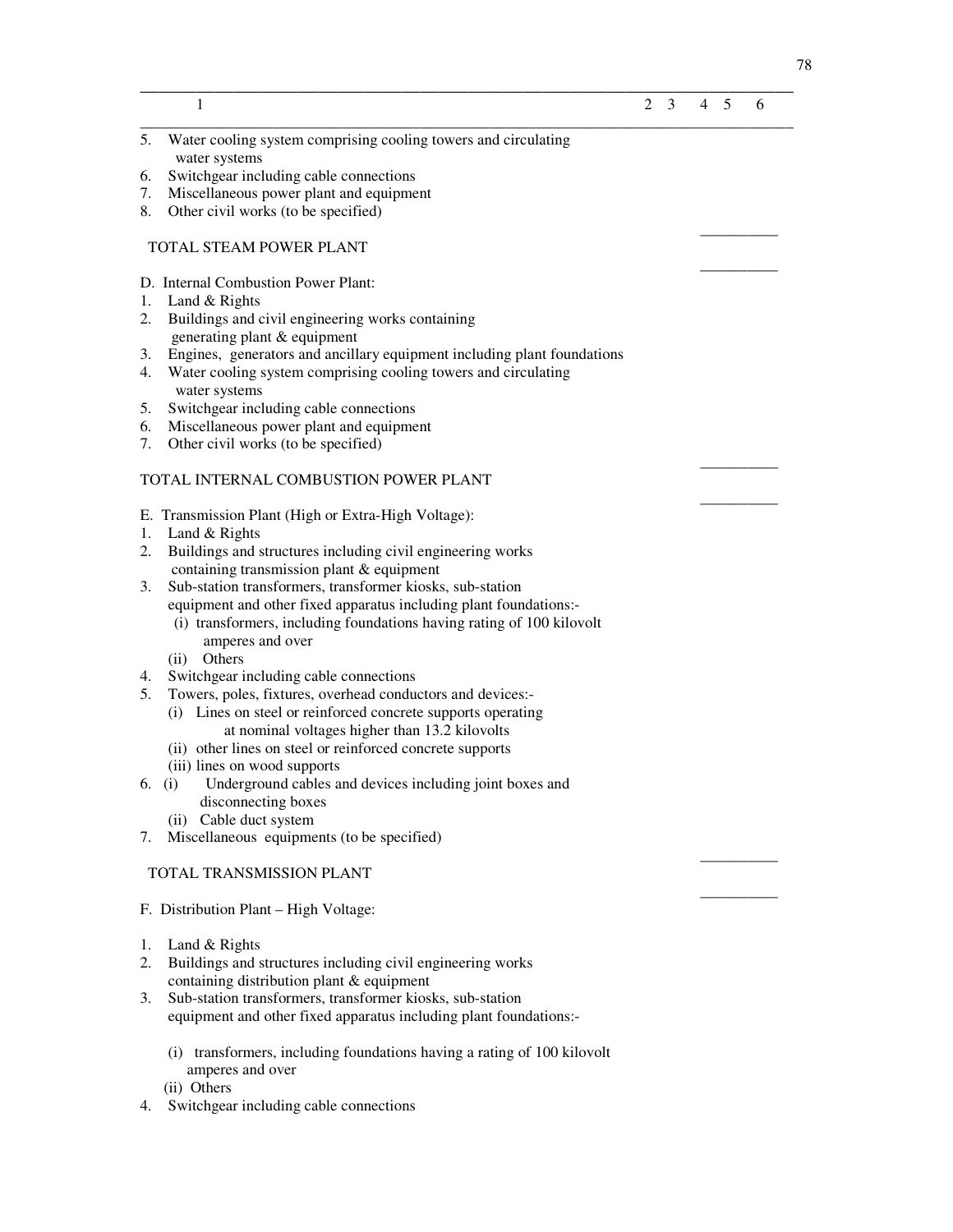$\overline{\phantom{a}}$ 

\_\_\_\_\_\_\_\_\_\_

\_\_\_\_\_\_\_\_\_\_

5. Towers, Poles, Ffixtures, Overhead conductors and devices:-

\_\_\_\_\_\_\_\_\_\_\_\_\_\_\_\_\_\_\_\_\_\_\_\_\_\_\_\_\_\_\_\_\_\_\_\_\_\_\_\_\_\_\_\_\_\_\_\_\_\_\_\_\_\_\_\_\_\_\_\_\_\_\_\_\_\_\_\_\_\_\_\_\_\_\_\_\_\_\_\_\_\_\_

- (i) Lines on steel or reinforced concrete supports operating
- at nominal voltages, higher than 13.2 kilovolts
- (ii) Other lines on steel or reinforced concrete supports
- (iii) Lines on wood supports
- 6. (i) Underground cables and devices including joint boxes and disconnecting boxes
- (ii) Cable duct system
- 7. Service lines
- 8. Metering equipment
- 9. Miscellaneous equipments (to be specified)

## TOTAL DISTRIBUTION PLANT (HV)

- G. Distribution Plant Medium and Low Voltage:
- 1. Land & Rights
- 2. Buildings and structures including civil engineering works containing distribution plant & equipment
- 3. Sub-station transformers, transformer kiosks, sub-station equipment and other fixed apparatus including plant foundations:-
- (i) transformers, including foundations having rating of 100 kilovolt amperes and over
- (ii) Others
- 4. Switchgear including cable connections
- 5. Towers, Poles, Fixtures, Overhead conductors and devices:-
- (i) lines on steel or reinforced concrete supports
- (ii) lines on wood supports
- 6. (i) Underground cables and devices including joint boxes and disconnecting boxes
- (ii) Cable duct system
- 7. Service lines
- 8. Metering equipment
- 9. Miscellaneous equipments (to be specified)

### TOTAL DISTRIBUTION PLANT (M&LV)

H. Public Lighting:

- Street and Signal lighting system
- I. General Equipment:
	- (Not allocated to other sub-heads)
- 1. Land & Rights
- 2. Buildings and structures
- 3. Office furniture and equipment
- 4. Transportation equipment
- 5. Laboratory and meter testing equipment
- 6. Workshop plant and equipment
- 7. Tools and work equipment
- 8. Communication equipment
- 9. Miscellaneous equipment

### TOTAL GENERAL EQUIPMENT \_\_\_\_\_\_\_\_\_\_

### TOTAL CAPITAL ASSETS IN USE

NOTE - (1) Capital expenditure on items F7 and G7 should include contributions made by consumers towards service line charges.

- (2) Where it is not possible to give segregation of capital expenditure in respect of certain items and where high, medium or low voltage distribution lines are carried on same supports, the combined figures for such items may be given.
- (3) Retirements during the year referred to in Col. 4 in respect of: (i) intangible assets relate to amounts written off during the year, (ii) tangible assets relate to the original cost of assets transferred to the special account under paragraph VII of the Sixth Schedule to the Electricity (Supply) Act, 1948.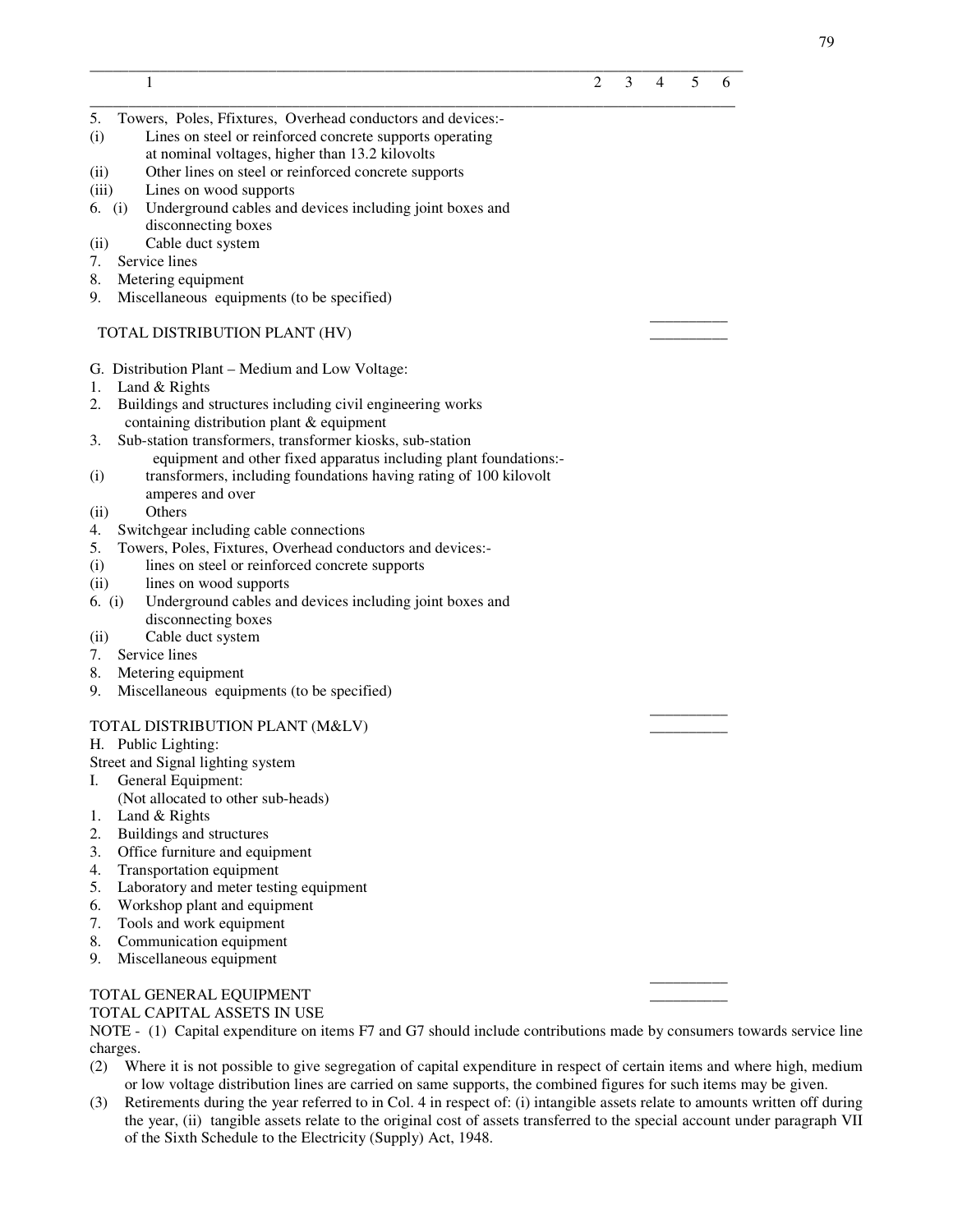## **NO. II-A- STATEMENT SHOWING THE WRITTEN DOWN COST OF FIXED ASSETS RETIRED ON ACCOUNT OF OBSOLESCENCE, INADEQUACY, SUPERFLUITY, ETC.**

| Particulars of the assets | Written<br>down cost of<br>assets at the<br>beginning of<br>the year | Written<br>down cost<br>of assets<br>retired<br>during the<br>year vide<br>Col. $4$ St. II<br>less<br>Column 8<br>Statement<br>V | Written<br>down cost<br>of assets<br>sold during<br>the year | Amount<br>realised<br>during the<br>year | Excess of<br>sale<br>proceeds<br>over written<br>down cost<br>transferred<br>to<br>contingenci<br>es Reserve<br>Account<br>vide col. 4<br>of<br>Statement<br>VI | Amount<br>written off<br>during the<br>year vide<br>Col. 6<br>Statement<br>VI | Balance of<br>written<br>down cost<br>at the end<br>of the year |
|---------------------------|----------------------------------------------------------------------|----------------------------------------------------------------------------------------------------------------------------------|--------------------------------------------------------------|------------------------------------------|-----------------------------------------------------------------------------------------------------------------------------------------------------------------|-------------------------------------------------------------------------------|-----------------------------------------------------------------|
|                           | $\overline{2}$                                                       | 3                                                                                                                                | $\overline{4}$                                               | 5                                        | 6                                                                                                                                                               | $\tau$                                                                        | 8                                                               |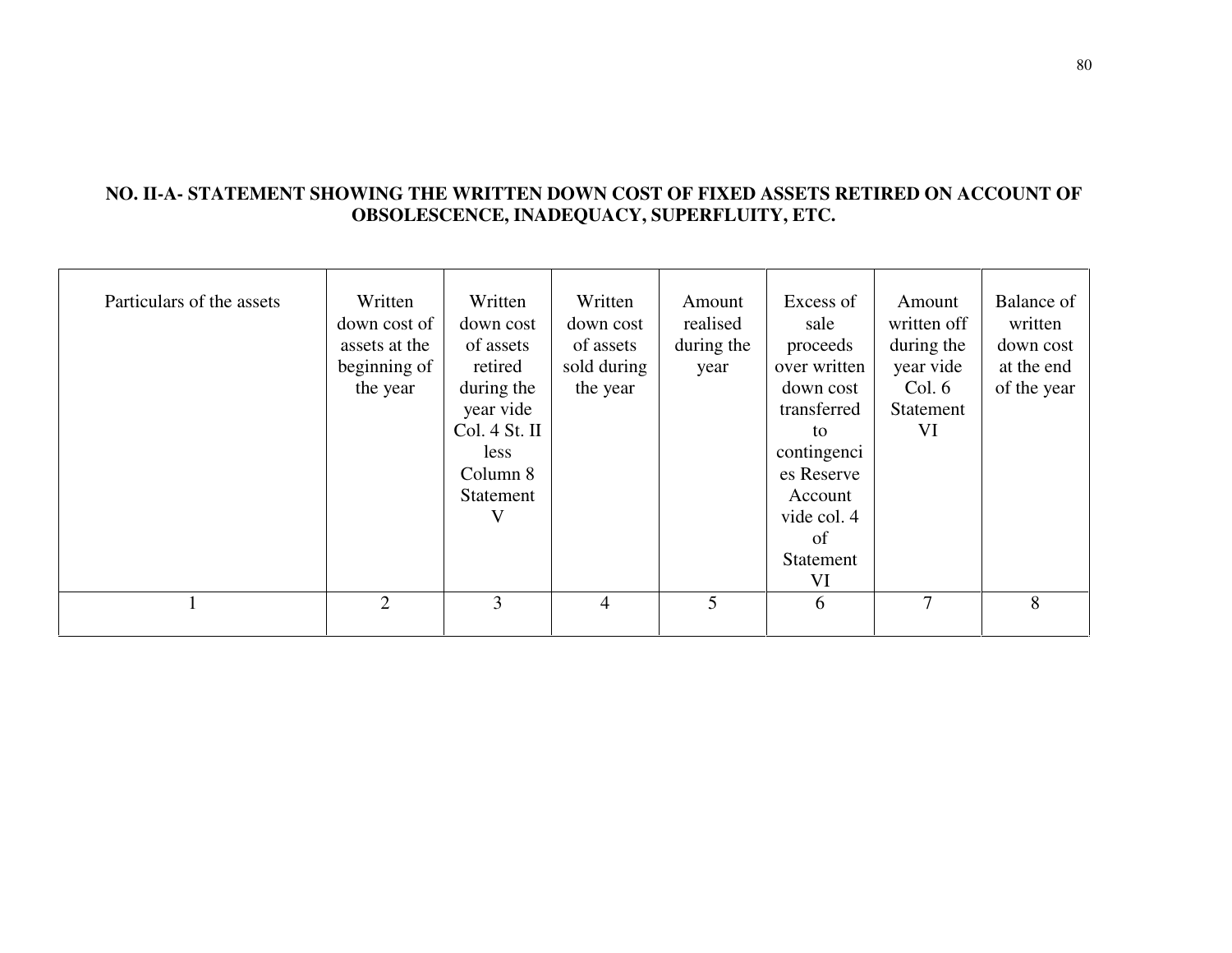# **NO. III – STATEMENT OF OPERATING REVENUES FOR THE YEAR ENDED 31 ST MARCH, 19… …**

| Particulars of revenue                                         |                                                                                                                               | Correspondi<br>ng amount<br>for the<br>previous<br>year of<br>account | Amou<br>nt for<br>the<br>year of<br>accoun<br>t | Remarks |
|----------------------------------------------------------------|-------------------------------------------------------------------------------------------------------------------------------|-----------------------------------------------------------------------|-------------------------------------------------|---------|
| 1.                                                             |                                                                                                                               | 2.                                                                    | 3.                                              | 4.      |
| A. Net Revenue by sale of electricity for cash & credit:       |                                                                                                                               |                                                                       |                                                 |         |
| Domestic or Residential<br>1.                                  |                                                                                                                               |                                                                       |                                                 |         |
| (a) Lights and Fans                                            |                                                                                                                               |                                                                       |                                                 |         |
| (b) Heating and small power.                                   |                                                                                                                               |                                                                       |                                                 |         |
| Commercial<br>2.                                               |                                                                                                                               |                                                                       |                                                 |         |
| (a) Lights and Fans                                            |                                                                                                                               |                                                                       |                                                 |         |
| (b) Heating and small power.                                   |                                                                                                                               |                                                                       |                                                 |         |
| Industrial<br>3.                                               |                                                                                                                               |                                                                       |                                                 |         |
| (a) Low and medium voltage                                     |                                                                                                                               |                                                                       |                                                 |         |
| (b) High voltage<br><b>Contract Contract Contract Contract</b> |                                                                                                                               |                                                                       |                                                 |         |
| 4. Public Lighting .                                           |                                                                                                                               |                                                                       |                                                 |         |
| 5. Public Water-works and Sewage Pumping                       |                                                                                                                               |                                                                       |                                                 |         |
| Irrigation.<br>6.<br><b>Contract Contract</b>                  |                                                                                                                               |                                                                       |                                                 |         |
| Traction.<br>7.                                                |                                                                                                                               |                                                                       |                                                 |         |
| Supplies in bulk of Distributing Licensees<br>8.               |                                                                                                                               |                                                                       |                                                 |         |
| TOTAL REVENUES BY SALE OF ELECTRICITY                          |                                                                                                                               |                                                                       |                                                 |         |
| B. Miscellaneous Revenue from Consumers:                       |                                                                                                                               |                                                                       |                                                 |         |
| Rentals from<br>1.                                             |                                                                                                                               |                                                                       |                                                 |         |
| (a) Meters                                                     |                                                                                                                               |                                                                       |                                                 |         |
| (b) Electric motors, fittings, appliances $\&$ other apparatus |                                                                                                                               |                                                                       |                                                 |         |
| hired to consumers                                             |                                                                                                                               |                                                                       |                                                 |         |
| 2. Service Connection Fees.                                    |                                                                                                                               |                                                                       |                                                 |         |
| 3. Public Lighting Maintenance                                 |                                                                                                                               |                                                                       |                                                 |         |
|                                                                |                                                                                                                               |                                                                       |                                                 |         |
| TOTAL MISCELLANEOUS REVENUE FROM                               |                                                                                                                               |                                                                       |                                                 |         |
| <b>CONSUMERS</b>                                               |                                                                                                                               |                                                                       |                                                 |         |
| C. Other Revenues:                                             |                                                                                                                               |                                                                       |                                                 |         |
| 1. Sale of Stores                                              | $\mathcal{L}(\mathcal{A})$ , and $\mathcal{L}(\mathcal{A})$ , and $\mathcal{L}(\mathcal{A})$ , and $\mathcal{L}(\mathcal{A})$ |                                                                       |                                                 |         |
| 2. Repairs of lamps and other apparatus                        |                                                                                                                               |                                                                       |                                                 |         |
| 3. Commission for the collection of electricity duty.          |                                                                                                                               |                                                                       |                                                 |         |
| 4. Other miscellaneous items (to be specified)                 |                                                                                                                               |                                                                       |                                                 |         |
| <b>TOTAL OTHER REVENUES</b>                                    |                                                                                                                               |                                                                       |                                                 |         |
| TOTAL OPERATING REVENUES                                       |                                                                                                                               |                                                                       |                                                 |         |
| $Deduct -$                                                     |                                                                                                                               |                                                                       |                                                 |         |
| Total Operating expenses as per St. IV                         |                                                                                                                               |                                                                       |                                                 |         |
| Net surplus or deficit carried to the Net Revenue and          |                                                                                                                               |                                                                       |                                                 |         |
| Appropriations account $-$ St. X                               |                                                                                                                               |                                                                       |                                                 |         |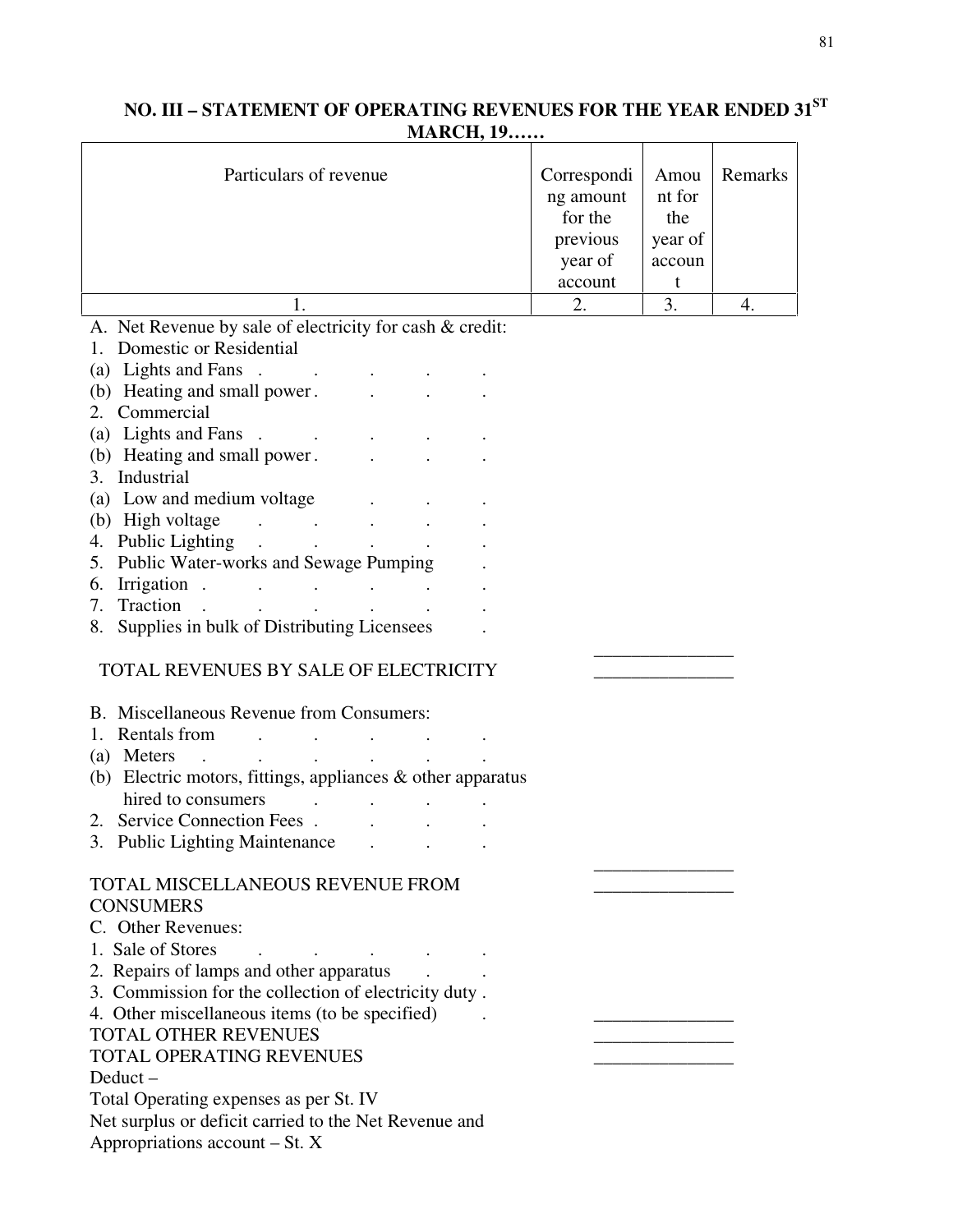| $19$                    |                                                                          |                                         |         |
|-------------------------|--------------------------------------------------------------------------|-----------------------------------------|---------|
| Particulars of expenses | Correspo<br>nding<br>amount<br>for the<br>previous<br>year of<br>account | Amount<br>for the<br>year of<br>account | Remarks |

### **NO. IV – STATEMENT OF OPERATING EXPENSES FOR THE YEAR ENDED 31 ST MARCH,**

1.  $2. \t 3. \t 4.$ A. HYDRAULIC POWER GENERATION

- (a) Operation
- 1. Water for power
- 2. Lubricants and other consumable stores
- 3. Station supplies and miscellaneous expenses
- 4. Proportion of salaries, allowances, gratuities, etc. of Engineers, Superintendents, Officers, Supervisory and other staff
- 5. Wages and gratuities to labour
- 6. Contribution to provident fund, staff pension  $\&$ apprentice & other training schemes
- 7. Bonus paid to the employees of the undertaking

#### TOTAL OPERATION

- (b) Maintenance
- 1. Salaries for Supervisory staff
- 2. Buildings and civil engineering works containing generating plant and equipment
- 3. Hydraulic works forming part of a hydro electric system, including –
- (i) dams, spillways, weirs, canals, reinforced concrete flumes and syphons
- (ii) reinforced concrete pipelines and surge tanks, steel pipelines, sluice gates, steel surge tanks, hydraulic control valves and other hydraulic works
- 4. Water wheels, generators and ancillary equipment including plant foundations
- 5. Switchgear including cable connections
- 6. Miscellaneous power plant equipment
- 7. Other civil works (to be specified)
- 8. Contributions to Provident Fund, Staff Pension & apprentice and other training schemes
- 9. Bonus paid to the employees of the undertaking

#### TOTAL MAINTENANCE

(c) Depreciation Depreciation to Hydraulic Power Generating Plant and Equipment (From Statement V)

TOTAL HYDRAULIC POWER GENERATION EXPENSES

\_\_\_\_\_\_\_\_\_\_\_\_\_\_\_\_\_\_\_\_\_

\_\_\_\_\_\_\_\_\_\_\_\_\_\_\_\_\_\_\_\_\_

\_\_\_\_\_\_\_\_\_\_\_\_\_\_\_\_\_\_\_\_\_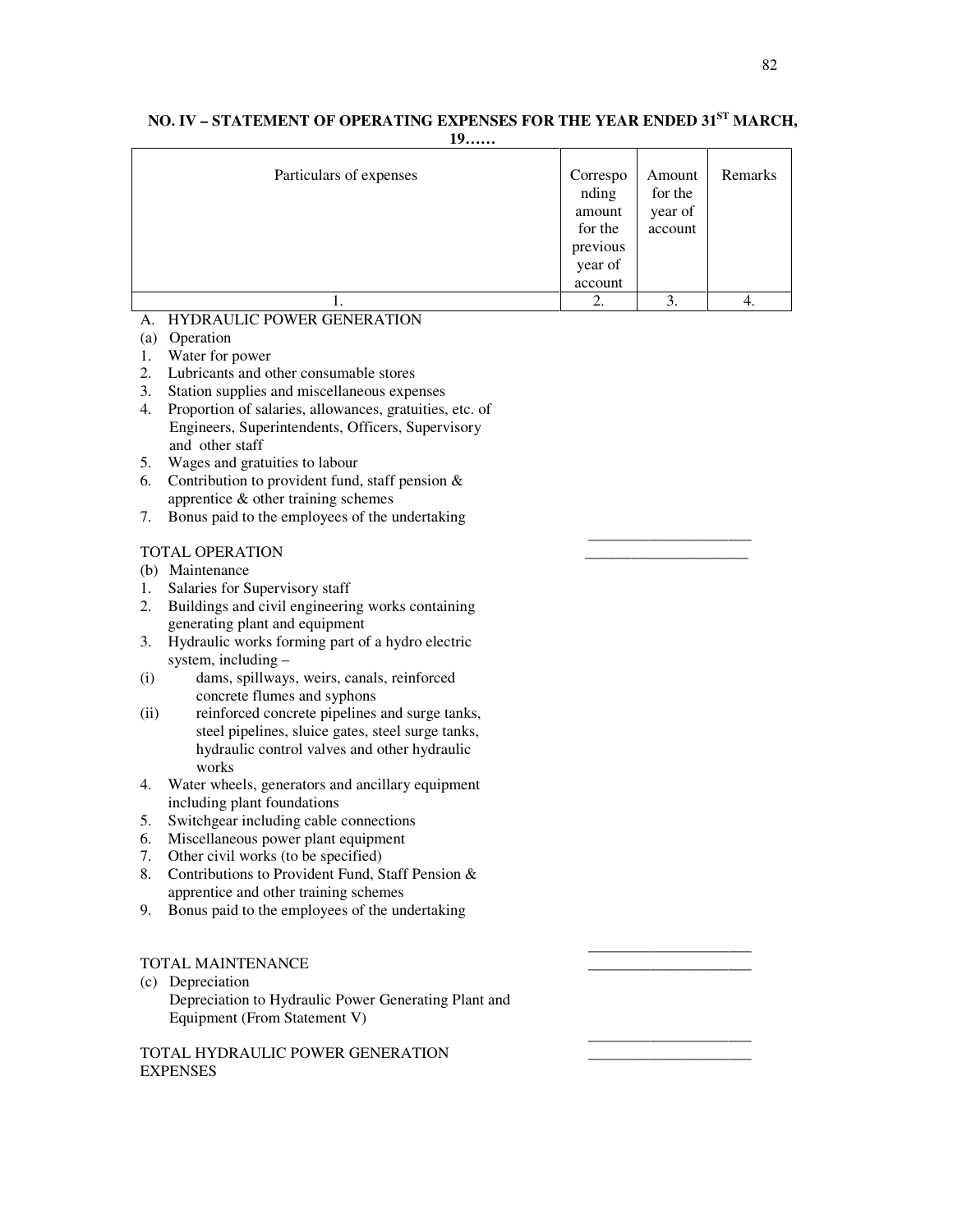\_\_\_\_\_\_\_\_\_\_\_\_\_\_\_\_\_\_\_\_\_

\_\_\_\_\_\_\_\_\_\_\_\_\_\_\_\_\_\_\_\_\_

\_\_\_\_\_\_\_\_\_\_\_\_\_\_\_\_\_\_\_\_\_

#### 1. 2. 3. 4. B. STEAM POWER GENERATION:

- (a) Operation
- 1. Fuel (excluding sale proceeds of steam ashes etc.)
- 2. Lubricants and other consumable stores
- 3. Water (if purchased separately)
- 4. Station supplies and miscellaneous expenses
- 5. Proportion of salaries, allowances, gratuities, etc. of Engineers, Superintendents, Officers, Supervisory and other staff
- 6. Wages and gratuities to labour
- 7. Contribution to provident fund, staff pension & apprentice & other training schemes
- 8. Bonus paid to the employees of the undertaking

#### TOTAL OPERATION

- (b) Maintenance
- 1. Salaries for Supervisory staff
- 2. Buildings and civil engineering works containing generating plant and equipment
- 3. Boiler plant and equipment including plant foundations
- 4. Engines, turbines, generators and ancillary equipment including plant foundations
- 5. Water cooling system comprising cooling towers and circulating water systems
- 6. Switchgear including cable connections
- 7. Miscellaneous power plant and equipment
- 8. Other civil works (to be specified)
- 9. Contributions to Provident Fund, Staff Pension & apprentice and other training schemes
- 10. Bonus paid to the employees of the undertaking

#### TOTAL MAINTENANCE

(c) Depreciation

Depreciation on Steam Power Generating Plant and Equipment (from Statement V)

#### TOTAL STEAM POWER GENERATION EXPENSES

- C. INTERNAL COMBUSION POWER GENERATION
- (a) Operation
- 1. Fuel
- 2. Lubricants and other consumable stores
- 3. Water (if purchased separately)
- 4. Station supplies and miscellaneous expenses
- 5. Proportion of salaries, allowances, gratuities, etc. of Engineers, Superintendents, Officers, Supervisory and other staff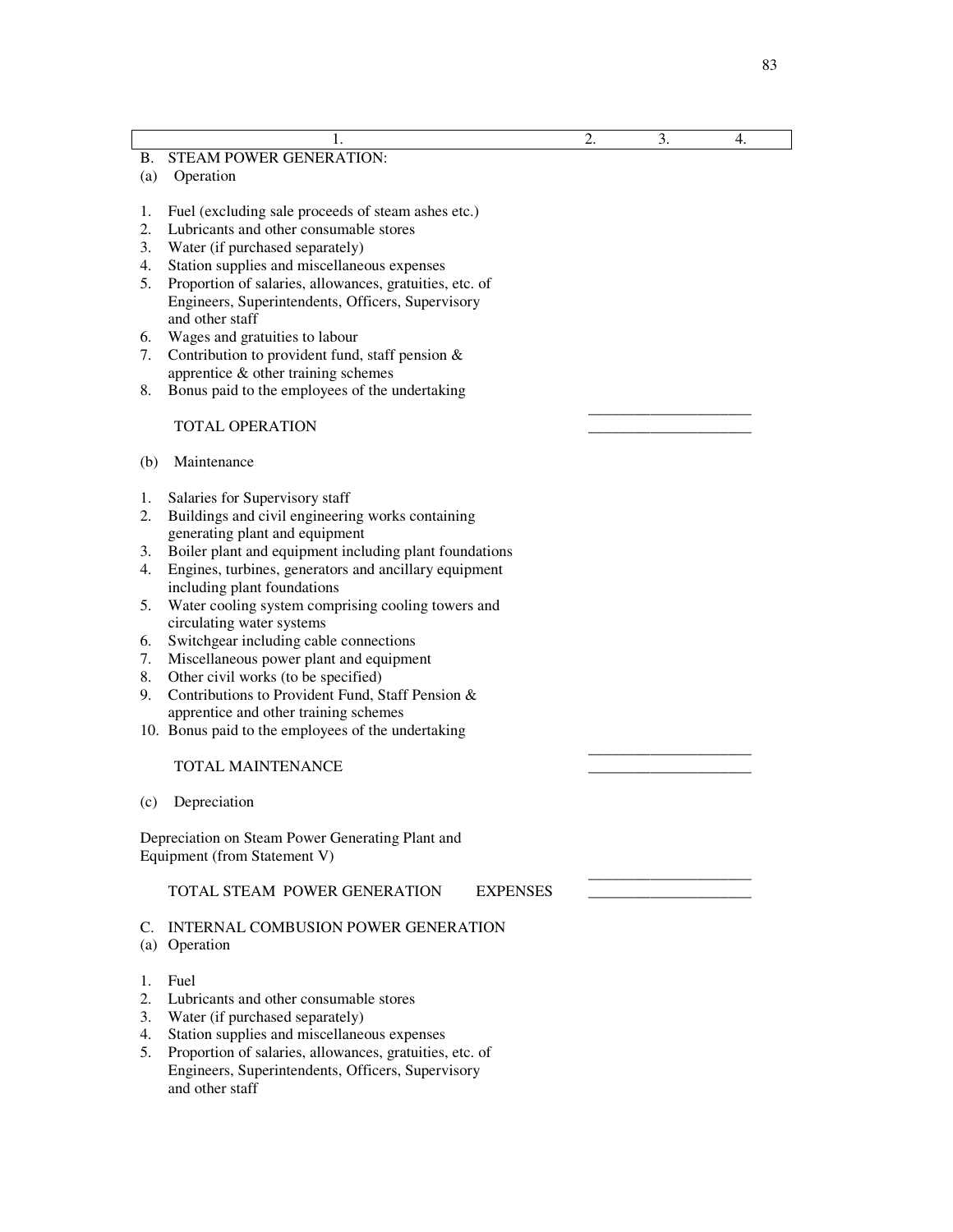|      | 1.                                                                | 2. | 3. | 4. |
|------|-------------------------------------------------------------------|----|----|----|
| 6.   | Wages and gratuities to labour                                    |    |    |    |
| 7.   | Contributions to provident fund, staff pension $\&$               |    |    |    |
|      | apprentice & other training schemes                               |    |    |    |
| 8.   | Bonus paid to the employees of the undertaking                    |    |    |    |
|      |                                                                   |    |    |    |
|      | <b>TOTAL OPERATION</b>                                            |    |    |    |
|      | (b) Maintenance                                                   |    |    |    |
| 1.   | Salaries for Supervisory staff                                    |    |    |    |
| 2.   | Buildings and civil engineering works containing                  |    |    |    |
|      | generating plant and equipment                                    |    |    |    |
| 3.   | Engines, generators and ancillary equipment                       |    |    |    |
|      | including plant foundations                                       |    |    |    |
| 4.   | Water cooling system comprising cooling towers and                |    |    |    |
|      | circulating water system                                          |    |    |    |
| 5.   | Switchgear including cable connections                            |    |    |    |
| 6.   | Miscellaneous power plant equipment                               |    |    |    |
| 7.   | Other civil works (to be specified)                               |    |    |    |
| 8.   | Contributions to Provident Fund, Staff Pension &                  |    |    |    |
|      | apprentice and other training schemes                             |    |    |    |
| 9.   | Bonus paid to the employees of the undertaking                    |    |    |    |
|      |                                                                   |    |    |    |
|      | <b>TOTAL MAINTENANCE</b>                                          |    |    |    |
|      |                                                                   |    |    |    |
|      | (c) Depreciation                                                  |    |    |    |
|      |                                                                   |    |    |    |
|      | Depreciation on internal Combustion Power Generating Plant and    |    |    |    |
|      | Equipment (From Statement V)                                      |    |    |    |
|      |                                                                   |    |    |    |
|      | TOTAL INTERNAL COMBUSTION                                         |    |    |    |
|      | POWER GENERATION EXPENSES                                         |    |    |    |
|      |                                                                   |    |    |    |
|      | D. POWER PURCHASED:                                               |    |    |    |
|      |                                                                   |    |    |    |
|      | <b>TOTAL PRODUCTION EXPENSES</b>                                  |    |    |    |
|      | $(A+B+C+D)$                                                       |    |    |    |
|      |                                                                   |    |    |    |
|      | E. TRANSMISSION (HIGH OR EXTRA-HIGH                               |    |    |    |
|      | VOLTAGE)                                                          |    |    |    |
|      | (a) Operation and Maintenance:                                    |    |    |    |
| 1.   | Proportion of salaries, allowances, gratuities, etc. of           |    |    |    |
|      | Engineers, Superintendents, Officers, Supervisory                 |    |    |    |
|      | and other staff                                                   |    |    |    |
| 2.   | Wages and gratuities to sub-station labour                        |    |    |    |
| 3.   | Wages and gratuities to labour on lines                           |    |    |    |
| 4.   | Buildings and structures including civil engineering works        |    |    |    |
|      | containing transmission plant & equipment                         |    |    |    |
| 5.   | Sub-station transformers, transformer kiosks, sub-station         |    |    |    |
|      | equipment and other fixed apparatus including plant foundations:- |    |    |    |
| (i)  | Transformers including foundations having rating of               |    |    |    |
|      | 100 kilovolt amperes and over                                     |    |    |    |
| (ii) | Others                                                            |    |    |    |
| 6.   | Switchgear including cable connections                            |    |    |    |

84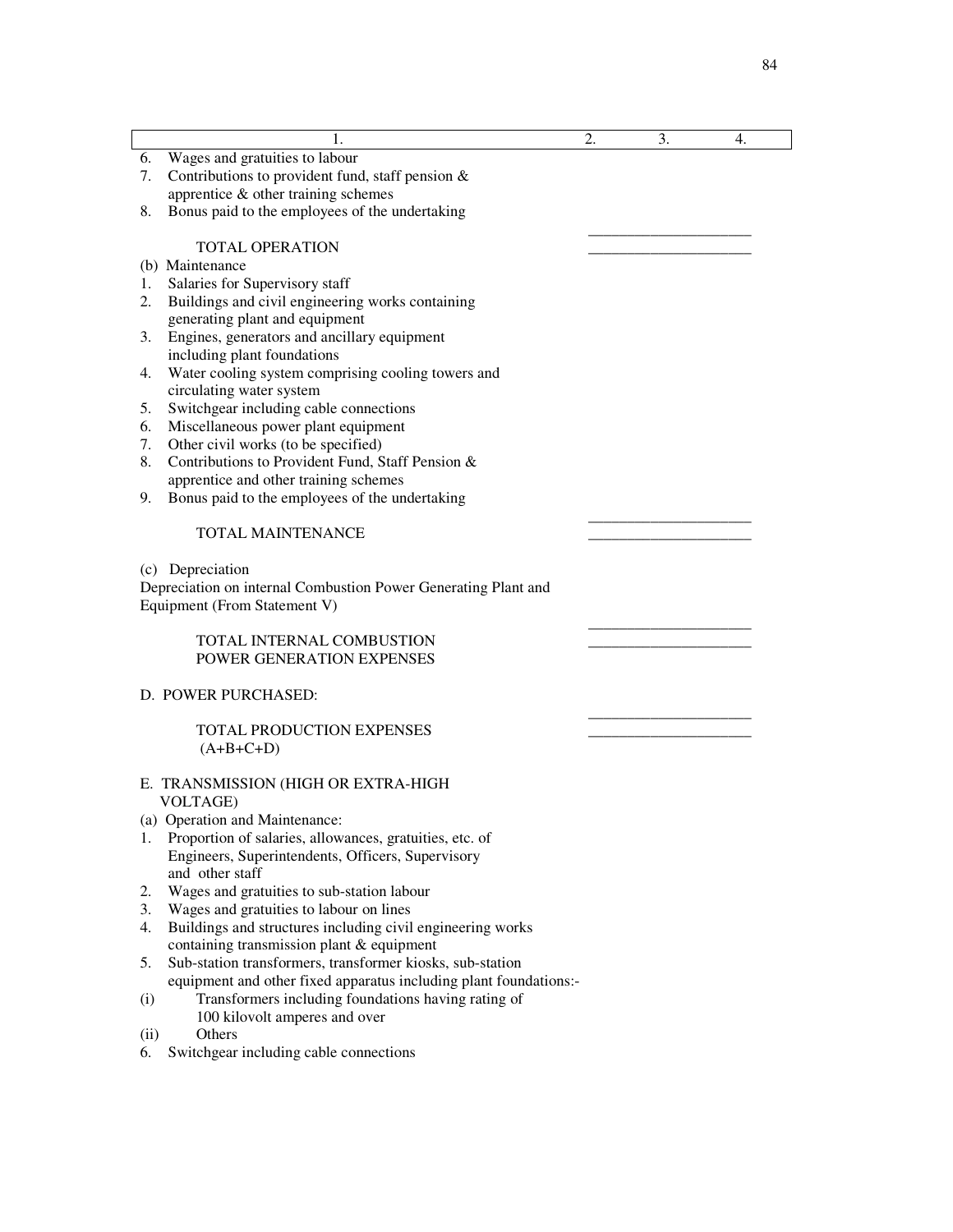| 1.                                                                 | 2. | 3. | 4. |  |
|--------------------------------------------------------------------|----|----|----|--|
| Towers, poles, fixtures, overhead conductors and devices:-<br>7.   |    |    |    |  |
| (i)<br>Lines on steel or reinforced concrete supports operating    |    |    |    |  |
| at nominal voltages higher than 13.2 kilovolts                     |    |    |    |  |
| other lines on steel or reinforced concrete supports<br>(ii)       |    |    |    |  |
| (iii)<br>lines on wood supports                                    |    |    |    |  |
| Underground cables and devices including joint boxes and<br>8. (i) |    |    |    |  |
| disconnecting boxes                                                |    |    |    |  |
| Cable duct system<br>(ii)                                          |    |    |    |  |
| Contributions to Provident Fund or Staff Pension.                  |    |    |    |  |
| 9.<br>(b) Depreciation on Transmission Plant and.                  |    |    |    |  |
| equipment (from Statement V)                                       |    |    |    |  |
|                                                                    |    |    |    |  |
| TOTAL TRANSMISSION EXPENSES                                        |    |    |    |  |
|                                                                    |    |    |    |  |
| F. DISTRIBUTION (HIGH VOLTAGE):                                    |    |    |    |  |
| (a) Operation and Maintenance:                                     |    |    |    |  |
| Proportion of salaries, allowances, gratuities, etc. of<br>1.      |    |    |    |  |
| Engineers, Superintendents, Officers, Supervisory                  |    |    |    |  |
| and other staff                                                    |    |    |    |  |
| Wages and gratuities to sub-station labour<br>2.                   |    |    |    |  |
| Wages and gratuities to labour for mains<br>3.                     |    |    |    |  |
| Buildings and structures including civil engineering works<br>4.   |    |    |    |  |
| containing transmission plant & equipment                          |    |    |    |  |
| Sub-station transformers, transformer kiosks, sub-station<br>5.    |    |    |    |  |
| equipment and other fixed apparatus including plant foundations:-  |    |    |    |  |
| transformers, including foundations having rating of<br>(i)        |    |    |    |  |
| 100 kilovolt amperes and over                                      |    |    |    |  |
| Others<br>(ii)                                                     |    |    |    |  |
| Switchgear including cable connections.<br>6.                      |    |    |    |  |
| Towers, poles, fixtures, overhead conductors and devices:-<br>7.   |    |    |    |  |
| Lines on steel or reinforced concrete supports operating<br>(i)    |    |    |    |  |
| at nominal voltages higher than 13.2 kilovolts                     |    |    |    |  |
| other lines on steel or reinforced concrete supports<br>(ii)       |    |    |    |  |
| (iii)<br>lines on wood supports                                    |    |    |    |  |
| Underground cables and devices including joint boxes and<br>8. (i) |    |    |    |  |
| disconnecting boxes                                                |    |    |    |  |
| Cable duct system<br>(ii)                                          |    |    |    |  |
| 9.<br>Service lines.                                               |    |    |    |  |
| 10. Metering equipment .                                           |    |    |    |  |
| 11. Contributions to Provident Fund or Staff Pension.              |    |    |    |  |
| (b) Depreciation on Distribution Plant and                         |    |    |    |  |
| equipment (from Statement V)                                       |    |    |    |  |
|                                                                    |    |    |    |  |
| TOTAL DISTRIBUTION (H.V.) EXPENSES                                 |    |    |    |  |
|                                                                    |    |    |    |  |
| DISTRIBUTION MEDIUM AND LOW VOLTAGE:<br>G.                         |    |    |    |  |
| (a) Operation and Maintenance:                                     |    |    |    |  |
| Proportion of salaries, allowances, gratuities, etc. of<br>1.      |    |    |    |  |
| Engineers, Superintendents, Officers, Supervisory                  |    |    |    |  |

and other staff . . . . .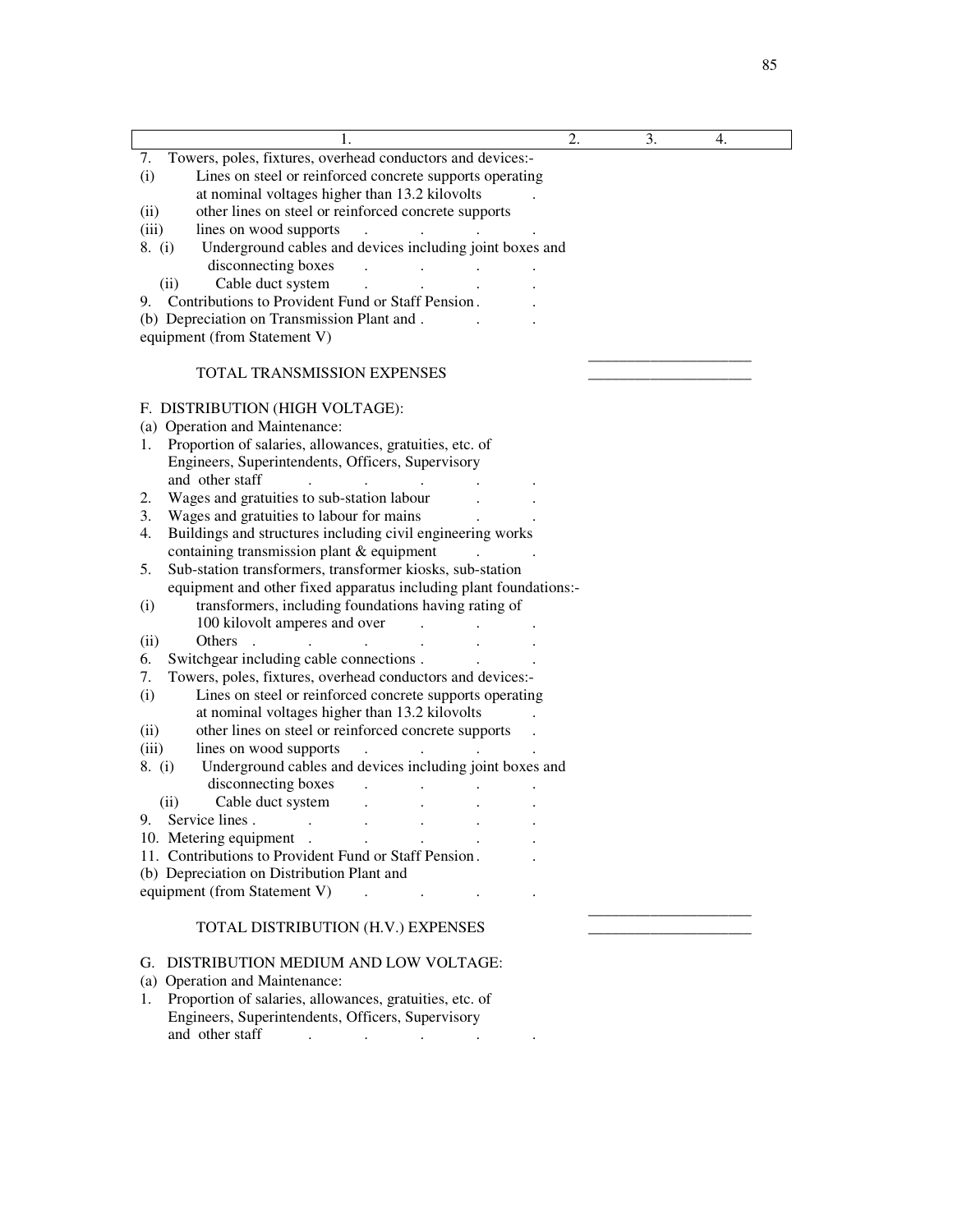| 1.                                                                                | 2. | 3. | 4. |
|-----------------------------------------------------------------------------------|----|----|----|
| Wages and gratuities to labour<br>2.                                              |    |    |    |
| 3.<br>Buildings and structures including civil engineering works                  |    |    |    |
| containing transmission plant & equipment                                         |    |    |    |
| Sub-station transformers, transformer kiosks, sub-station<br>4.                   |    |    |    |
| equipment and other fixed apparatus including plant foundations:-                 |    |    |    |
| transformers including foundations having rating of<br>(i)                        |    |    |    |
| 100 kilovolt amperes and over                                                     |    |    |    |
| Others<br>(ii)                                                                    |    |    |    |
| Switchgear including cable connections<br>5.                                      |    |    |    |
| Towers, poles, fixtures, overhead conductors and devices:-<br>6.                  |    |    |    |
| Lines on steel or reinforced concrete supports<br>(i)                             |    |    |    |
| (ii)<br>Lines on wood supports                                                    |    |    |    |
| Underground cables and devices including joint boxes and<br>7. $(i)$              |    |    |    |
| disconnecting boxes                                                               |    |    |    |
| Cable duct system<br>(ii)<br>Service lines<br>8.                                  |    |    |    |
| Metering equipment<br>9.                                                          |    |    |    |
| 10. Contributions to Provident Fund or Staff Pension                              |    |    |    |
| (b) Depreciation on Distribution Plant and                                        |    |    |    |
| equipment (from Statement V)                                                      |    |    |    |
|                                                                                   |    |    |    |
| TOTAL DISTRIBUTION (M. & L.V.) EXPENSES                                           |    |    |    |
|                                                                                   |    |    |    |
| H. PUBLIC LIGHTING:                                                               |    |    |    |
| (a) Operation and maintenance                                                     |    |    |    |
| 1. Operation and maintenance                                                      |    |    |    |
| 2. Renewal of lamps<br>(b) Depreciation on P.L. System and                        |    |    |    |
| equipment (from Statement V)                                                      |    |    |    |
|                                                                                   |    |    |    |
| TOTAL PUBLIC LIGHTING EXPENSES                                                    |    |    |    |
|                                                                                   |    |    |    |
| I. CONSUMERS' SERVICING, METER READING,<br>BILLING, COLLECTING, ACCOUNTING, SALES |    |    |    |
| PROMOTING, ETC.                                                                   |    |    |    |
| Proportion of salaries, allowances, gratuities, etc. of<br>1.                     |    |    |    |
| Engineers, Secretary, Accountants, other Officers etc.                            |    |    |    |
| 2. Meter reading and inspection                                                   |    |    |    |
| 3.<br>Billing, collecting and accounting                                          |    |    |    |
| Exhibition, demonstrations and advertisements<br>4.                               |    |    |    |
| Merchandising, servicing and contract work<br>5.                                  |    |    |    |
| Miscellaneous expenses<br>6.                                                      |    |    |    |
| 7. Contributions to Provident Fund or Staff Pension                               |    |    |    |
| 8.<br>Depreciation on general assets and equipment,                               |    |    |    |
| which are not allocated to other sub-heads                                        |    |    |    |
| (From Statement V)                                                                |    |    |    |
|                                                                                   |    |    |    |
|                                                                                   |    |    |    |
| TOTAL CONSUMERS' SERVICING, METER                                                 |    |    |    |
| READING, ETC. EXPENSES                                                            |    |    |    |
|                                                                                   |    |    |    |
|                                                                                   |    |    |    |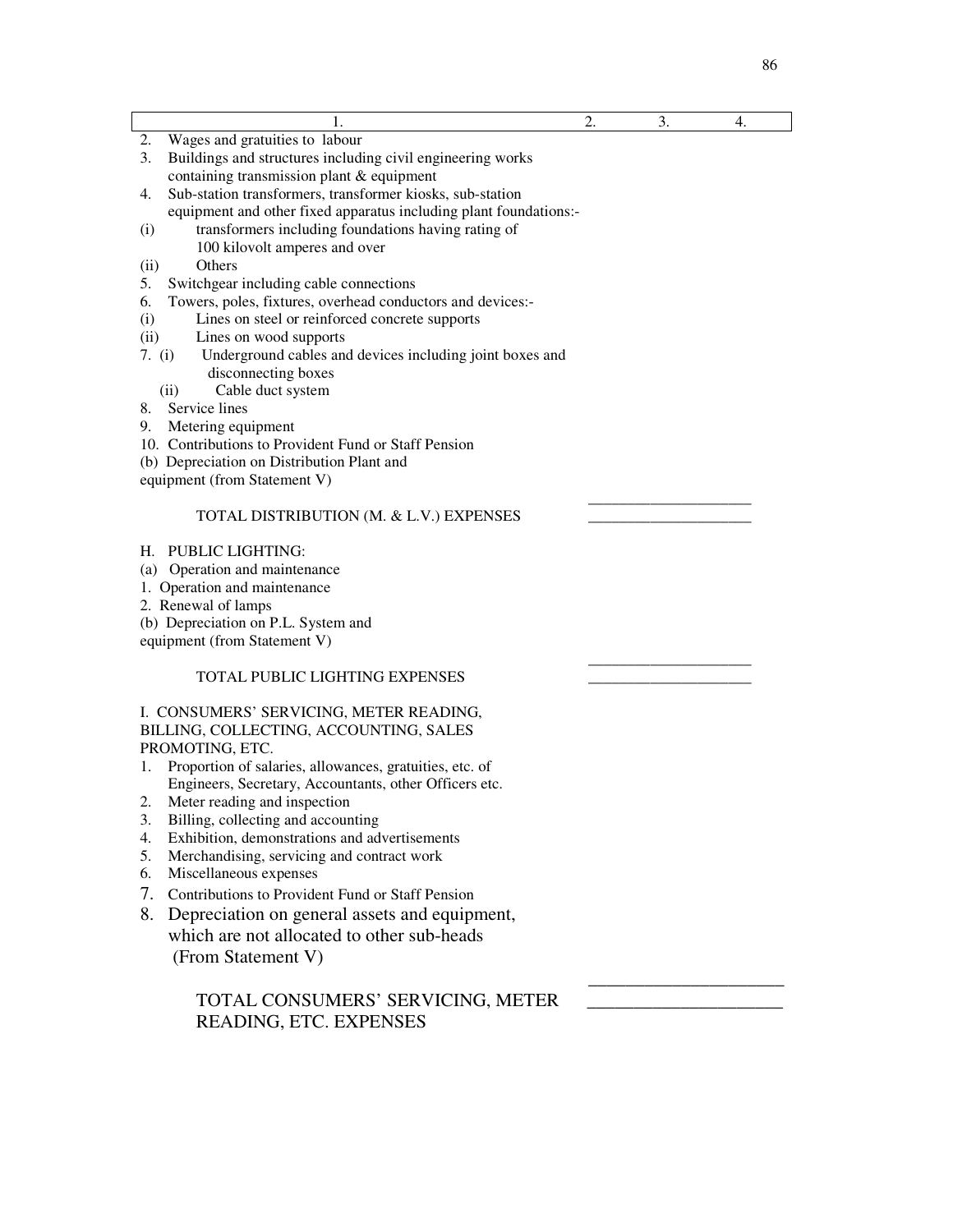|          |                                                                                                                 | 2. |    |    |
|----------|-----------------------------------------------------------------------------------------------------------------|----|----|----|
|          | 1.<br><b>GENERAL ESTABLISHMENT CHARGES:</b>                                                                     |    | 3. | 4. |
| J.       |                                                                                                                 |    |    |    |
| 1.       | Proportion of salaries, allowances, gratuities, etc. of                                                         |    |    |    |
|          | general officers, executives etc.                                                                               |    |    |    |
| 2.<br>3. | Salaries, wages, gratuities, etc. of general office staff<br>Contribution to local authority administration for |    |    |    |
|          | Supervision (applicable to local authority licensee only)                                                       |    |    |    |
| 4.       | Travelling and other expenses of officers and staff                                                             |    |    |    |
| 5.       | Rents and Way leaves                                                                                            |    |    |    |
| 6.       | Rates and Taxes                                                                                                 |    |    |    |
| 7.       | General Office expenses and showroom maintenance                                                                |    |    |    |
|          | and supplies                                                                                                    |    |    |    |
| 8.       | Repairs to office buildings, staff quarters, furniture                                                          |    |    |    |
|          | and fixtures, office equipment etc. and maintenance                                                             |    |    |    |
| 9.       | Depreciation on office and general buildings,                                                                   |    |    |    |
|          | furniture etc. not allocated to other sub-heads                                                                 |    |    |    |
|          | (from Statement V)                                                                                              |    |    |    |
|          | 10. Audit Services:                                                                                             |    |    |    |
|          | (a) Auditor of company                                                                                          |    |    |    |
|          | (b) Auditor appointed under the provisions of the Act                                                           |    |    |    |
|          | 11. Legal services                                                                                              |    |    |    |
|          | 12. Insurance expenses                                                                                          |    |    |    |
|          | 13. Contribution to Provident Fund, staff pension and apprentice                                                |    |    |    |
|          | and other training schemes                                                                                      |    |    |    |
|          | 14. Bonus paid to the employees of the undertaking                                                              |    |    |    |
|          |                                                                                                                 |    |    |    |
|          |                                                                                                                 |    |    |    |
|          | TOTAL GENERAL ESTABLISHMENT CHARGES                                                                             |    |    |    |
|          |                                                                                                                 |    |    |    |
|          | K. OTHER CHARGES:                                                                                               |    |    |    |
| 1.       | Interest paid and accrued on:                                                                                   |    |    |    |
|          | (a) Loans advanced by the State Electricity Board                                                               |    |    |    |
|          | (b) Depreciation fund                                                                                           |    |    |    |
|          | (c) Consumer's Security Deposit                                                                                 |    |    |    |
| 2.       | Bad debts written off                                                                                           |    |    |    |
| 3.       | Other items (to be specified)                                                                                   |    |    |    |
|          | <b>TOTAL OTHER CHARGES</b>                                                                                      |    |    |    |
|          |                                                                                                                 |    |    |    |
| L.       | <b>MANAGEMENT EXPENSES</b>                                                                                      |    |    |    |
| 1.       | Directors' fees and expenses and Debenture Trustees'                                                            |    |    |    |
|          | fees, if any                                                                                                    |    |    |    |
| 2.       | Other expenses                                                                                                  |    |    |    |
|          | TOTAL MANAGEMENT EXPENSES                                                                                       |    |    |    |
|          | TOTAL OPERATING EXPENSES TRANSFERRED                                                                            |    |    |    |

TO STATEMENT – III

NOTE –  $(1)$  No appointment of expenses under sub-head 'L' be made to any of the salary items under A(a), 4, B-(a)5, C-(a)5, E-8(a)1, F(a)1, G(a)1, J-1 and K-1, which shall include the proportion of salaries and allowances of persons solely employed for the purpose of the undertaking and of the engineering staff employed by the Managing Agents under the provision of sub-para (3) of Para XIII of the Sixth Schedule to the E(S) Act, 1948.

(2) Managing agent in this context refers to the managerial personnel as given in the explanation under paragraph XIII of the Sixth Schedule to the Electricity (Supply) Act, 1948.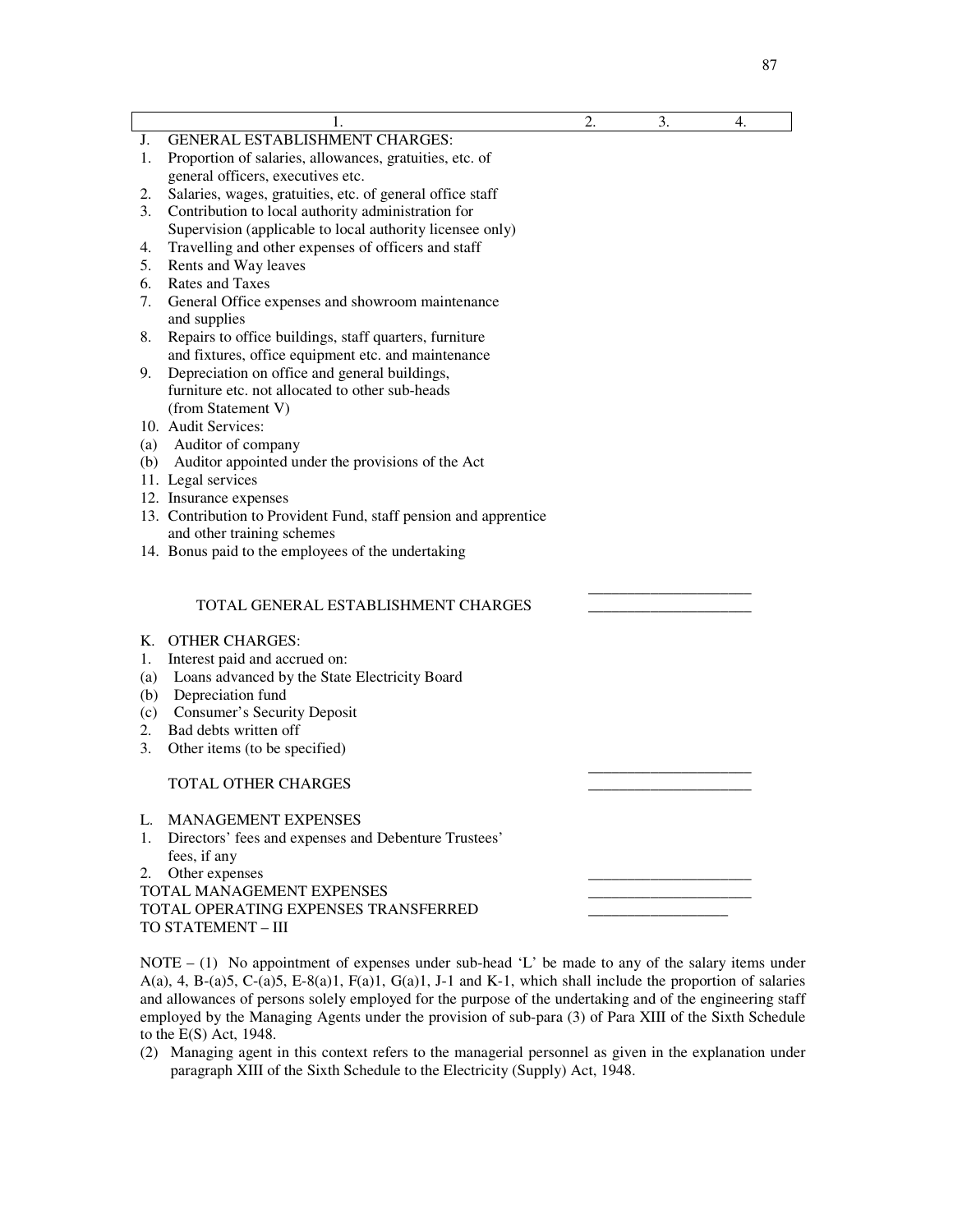|                       | NO. Y = 51ATEMENT FOR FRO VISION FOR DEI RECIATION FOR THE TEAR ENDED 31 – MARCH, 17 |              |                |                           |            |       |             |              |              |         |
|-----------------------|--------------------------------------------------------------------------------------|--------------|----------------|---------------------------|------------|-------|-------------|--------------|--------------|---------|
| Description of assets | Balance of                                                                           | Balance of   |                | Additions during the year |            |       | Withdrawals | Balance of   | Balance of   | Remarks |
| in Groups as per      | accrued                                                                              | arrears of   |                |                           |            |       | during the  | accrued      | arrears of   |         |
| Statement II          | depreciation                                                                         | depreciation | Interest @     | Depreciation Arrears      |            | Total | year vide   | depreciation | depreciation |         |
|                       | brought                                                                              | brought      | $4\%$ per      | provided for of depre-    |            |       | col.3       | carried over | carried over |         |
|                       | forward                                                                              | forward      | annum on       | the year                  | ciation    |       | Statement   | to next      | to next      |         |
|                       | from last                                                                            | from last    | the balance    |                           | written    |       | II-A        | account      | account      |         |
|                       | account                                                                              | account      | at the         |                           | off during |       |             |              |              |         |
|                       |                                                                                      |              | beginning      |                           | the year   |       |             |              |              |         |
|                       |                                                                                      |              | of the year    |                           |            |       |             |              |              |         |
|                       |                                                                                      |              | under para     |                           |            |       |             |              |              |         |
|                       |                                                                                      |              | $VI(I)$ of the |                           |            |       |             |              |              |         |
|                       |                                                                                      |              | Sixth          |                           |            |       |             |              |              |         |
|                       |                                                                                      |              | Schedule to    |                           |            |       |             |              |              |         |
|                       |                                                                                      |              | the $E(S)$ Act |                           |            |       |             |              |              |         |
|                       |                                                                                      |              | 1948           |                           |            |       |             |              |              |         |
|                       | ∍                                                                                    | 3            |                |                           | 6          |       |             | 9            | 10           |         |

#### **NO.V – STATEMENT FOR PROVISION FOR DEPRECIATION FOR THE YEAR ENDED <sup>31</sup>ST MARCH, 19…**

A. Hydraulic Power Plant:

B. Steam Power Plant

C. Internal Combustion Plant:

D. Transmission Plants, High or Extra-High Voltage

E. Distribution Plant, High Voltage:

F. Distribution Plant, Medium and Low Voltage

G. Public Lighting

H. General Equipment

Total

NOTE – 1. Withdrawals from the depreciation account are permissible only to the extent of pas<sup>t</sup> provisions made in respec<sup>t</sup> of assets withdrawn from use and transferred during the year to the special account under Para VII of the Sixth Schedule to the E(S) Act, 1948.

2. A sum of Rs. … … … … … … … … … … .. from the accruals in the depreciation account has been invested in securities in persuance of the provision of paragraphs XVII (i) (d) of the Sixth Schedule to the E(S) Act, 1948.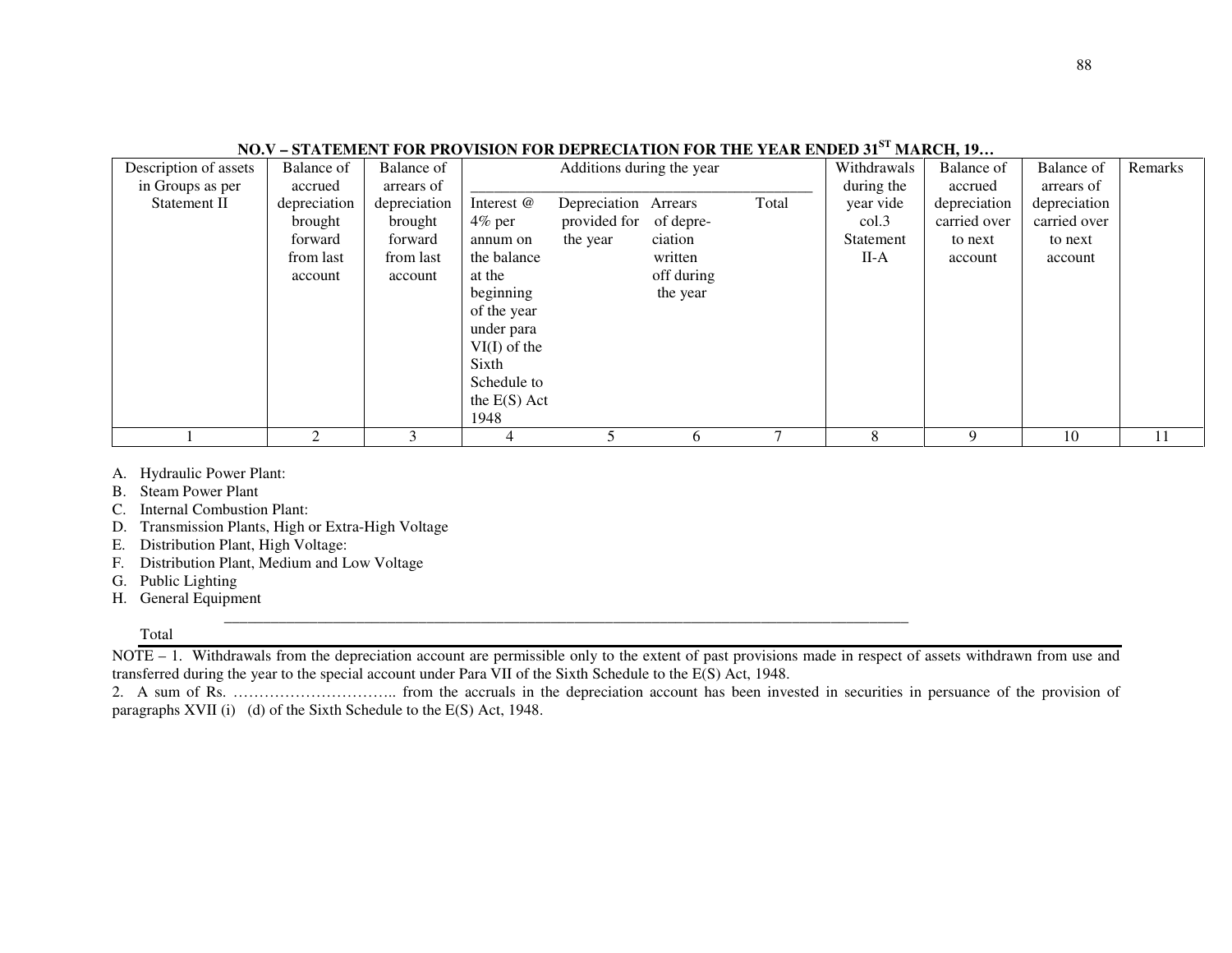| Particulars | Balance at<br>the        | Additions during the year                         |                                                                                                                       |       |                                                                                                                                                     | Withdrawals during the year                                                                                                                  |       | Balance at<br>the end of | Remarks |
|-------------|--------------------------|---------------------------------------------------|-----------------------------------------------------------------------------------------------------------------------|-------|-----------------------------------------------------------------------------------------------------------------------------------------------------|----------------------------------------------------------------------------------------------------------------------------------------------|-------|--------------------------|---------|
|             | beginning of<br>the year | Appropriations Additions<br>during the year under | paragraph<br>IX of the<br>Sixth<br>Schedule<br>to the $E(S)$<br>Act, 1948<br>vide Col.6<br><b>Statement</b><br>$II-A$ | Total | Amount<br>written<br>off under<br>sub-para<br>sixth<br>Schedule<br>to the<br>$E(S)$ Act, 1948.<br>1948, vide<br>Col.7<br><b>Statement</b><br>$II-A$ | Expenses<br>and/or<br>compen-<br>sation under<br>$(2)$ of para para V, sixth<br>VII of the Schedule<br>to the<br>Electricity<br>(Supply) Act | Total | the year                 |         |
|             | 2                        | 3                                                 | 4                                                                                                                     | 5     | 6                                                                                                                                                   | 7                                                                                                                                            | 8     | 9                        | 10      |

## **NO. VI – STATEMENT OF CONTINGENCIES RESERVE FOR THE YEAR ENDED <sup>31</sup>ST MARCH, 19… .**

NOTE – A sum of Rs. .............. from the balance of the Contingencies Reserve has been invested under the provisions of paragraph IV (2) of the Sixth Schedule to the Electricity (Supply) Act, 1948.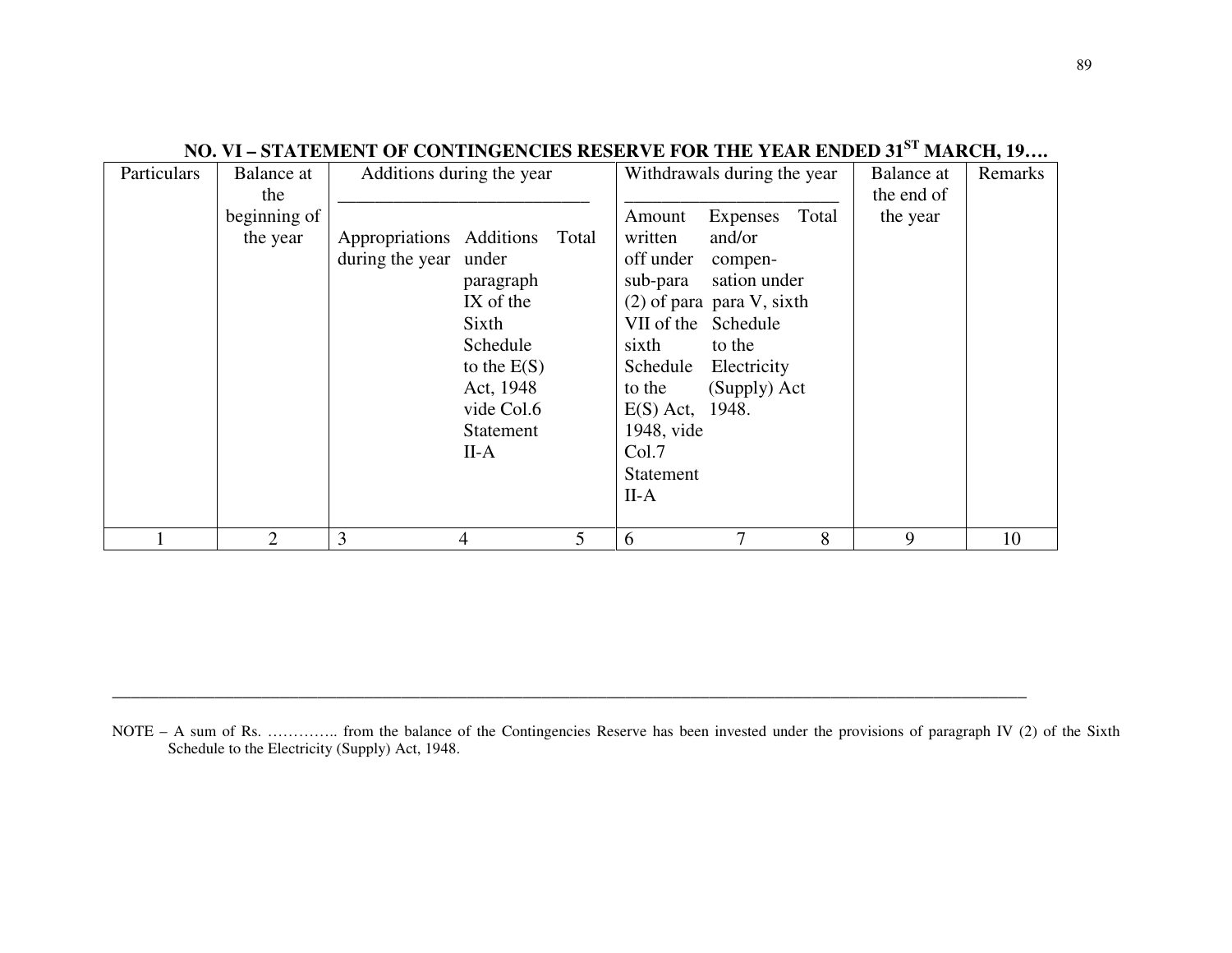| Balance   | Development                 | Development          | Actual          | Balance<br>Remarks<br>Unabsorbed development reserve to be |
|-----------|-----------------------------|----------------------|-----------------|------------------------------------------------------------|
| at the    | rebate for the              | reserve              | appropriation   | appropriated in future years under<br>at the end           |
| beginning | year                        | permissible for the  | made under      | paragraph $VA(2)$ of the Sixth Schedule<br>of the          |
| of the    | permissible                 | year under the       | the proviso to  | to the Electricity (Supply) Act, 1948.<br>year Col.        |
| year      | under the                   | para $VA(1)$ of the  | para $VA(1)$ of | $(1+4+8)$                                                  |
|           | Indian Income               | Sixth Schedule to    | the Sixth       | Balance Current Total Instal- Balance                      |
|           | Tax Act, 1961               | the $E(S)$ Act, 1948 | Schedule to     | at the<br>Year's<br>awaited<br>ment                        |
|           | (As per details)            | being the amount     | the $E(S)$ Act, | balance<br>beginn-<br>appro- adjust-                       |
|           | attached)                   | of relief on         | 1948.           | ing of<br>priated ment<br>Col.                             |
|           |                             | Income-tax $\&$      |                 | the year<br>$(3-4)$<br>during Col.                         |
|           |                             | Super-tax on the     |                 | the year $(7-8)$                                           |
|           |                             | amount of            |                 |                                                            |
|           |                             | development          |                 |                                                            |
|           |                             | rebate               |                 |                                                            |
|           | $\mathcal{D}_{\mathcal{L}}$ | 3                    | 4               | 5<br>9<br>11<br>8<br>10<br>6                               |

# **NO. VII – STATEMENT OF DEVELOPMENT RESERVE ACCOUNT FOR THE YEAR ENDED <sup>31</sup>ST MARCH, 19… .**

## **NO. VIII – STATEMENT OF TARIFFS AND DIVIDENDS CONTROL RESERVE ACCOUNT FOR THE YEAR ENDED <sup>31</sup>ST MARCH, 19… .**

| <b>Particulars</b> | Balance at the   | Appropriated    | Withdrawn during the | Balance at the end of the | Remarks |
|--------------------|------------------|-----------------|----------------------|---------------------------|---------|
|                    | beginning of the | during the year | year (purpose to be  | year                      |         |
|                    | vear             |                 | indicated in the     |                           |         |
|                    |                  |                 | Remarks column)      |                           |         |
|                    | ـ ت              | ັ.              |                      | <u>.</u>                  |         |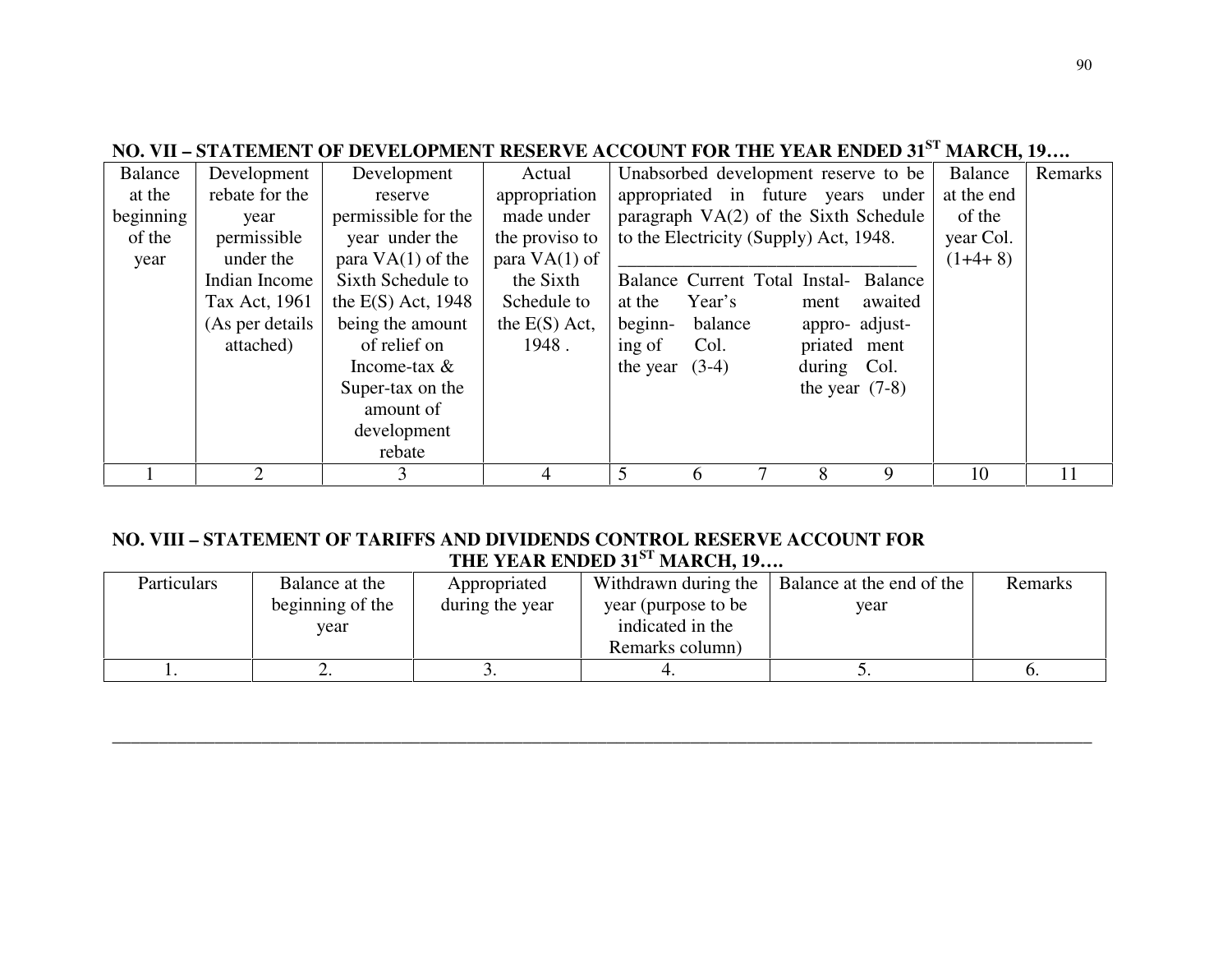# **NO. IX – STATEMENT OF CONSUMER'S REBATE RESERVE ACCOUNT FOR THE YEAR ENDED <sup>31</sup>ST MARCH, 19… .**

| Particulars | Balance at the   | Distributed to the   | Appropriated during | Balance at the end | Remarks |
|-------------|------------------|----------------------|---------------------|--------------------|---------|
|             | beginning of the | consumers during     | the year            | of the year        |         |
|             | year             | the year under       |                     |                    |         |
|             |                  | paragraph $II(I)$ of |                     |                    |         |
|             |                  | the Sixth            |                     |                    |         |
|             |                  | Schedule to the      |                     |                    |         |
|             |                  | $E(S)$ Act, 1948     |                     |                    |         |
|             |                  |                      |                     |                    |         |

# NO. X – STATEMENT OF SPECIAL APPROPRIATIONS PERMITTED BY STATE GOVERNMENT **FOR THE YEAR ENDED <sup>31</sup>ST MARCH, 19… .**

| Particulars      | Balance at the   | Additions by way | Transfer by way of   | Balance at the end | Remarks |
|------------------|------------------|------------------|----------------------|--------------------|---------|
| giving           | beginning of the | of appropriation | re-appropriation     | of the year        |         |
| reference to the | year             | during the year  | during the year      |                    |         |
| sanction of the  |                  |                  | (details to be given |                    |         |
| <b>State</b>     |                  |                  | in the Remarks       |                    |         |
| Government       |                  |                  | column)              |                    |         |
| permitting the   |                  |                  |                      |                    |         |
| appropriation    |                  |                  |                      |                    |         |
|                  |                  |                  |                      |                    | O.      |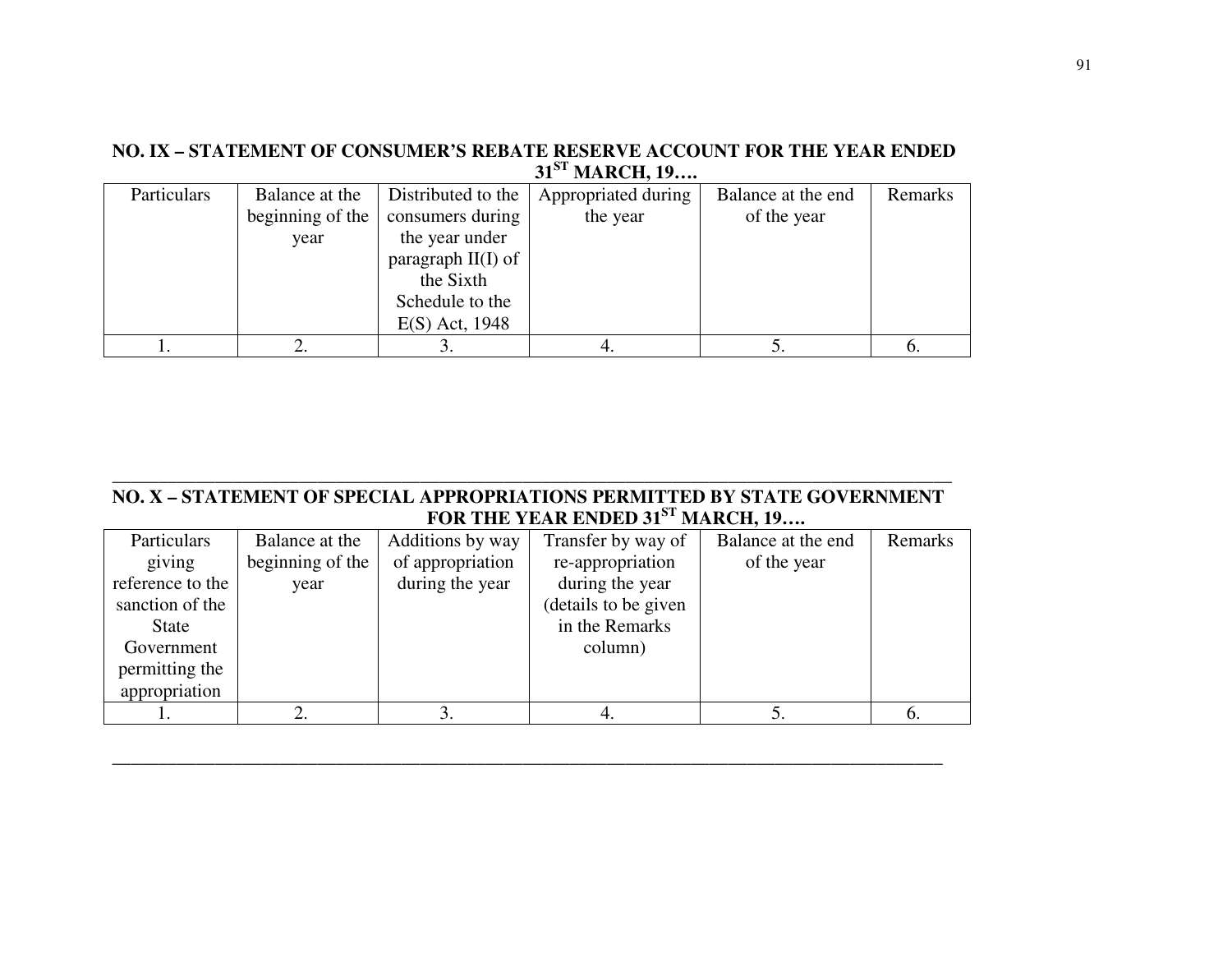| Corresponding                                                                                              | Particulars                                                                                        | Amount | Corresponding                                                                                                                        | Particulars    | Amount |  |  |
|------------------------------------------------------------------------------------------------------------|----------------------------------------------------------------------------------------------------|--------|--------------------------------------------------------------------------------------------------------------------------------------|----------------|--------|--|--|
| figures of the                                                                                             |                                                                                                    |        |                                                                                                                                      | figures of the |        |  |  |
| previous year                                                                                              |                                                                                                    |        | previous year                                                                                                                        |                |        |  |  |
| 1.                                                                                                         | 2.                                                                                                 | 3.     | 4.                                                                                                                                   | 5.             | 6.     |  |  |
| To Balance of loss brought forward from<br>1.<br>last account                                              |                                                                                                    |        | 1. By Balance of profit brought forward from<br>last account                                                                         |                |        |  |  |
| 2.<br>Ш                                                                                                    | To net operating deficit as per Statement                                                          |        | 2. By net operating surplus as per Statement<br>Ш                                                                                    |                |        |  |  |
| 3.<br>Authority Licensee only):-                                                                           | To appropriations (applicable to local                                                             |        | 3. By interest on securities and investments                                                                                         |                |        |  |  |
|                                                                                                            |                                                                                                    |        | 4. By other receipts (non-operating e,g, rents)<br>Less outgoings not otherwise provided for<br>transfer fee etc. (to be specified). |                |        |  |  |
| Interest on loan capital<br>(a)<br>(b)                                                                     | Instalment of redemption of loan capital,                                                          |        |                                                                                                                                      |                |        |  |  |
| as per (col.8 of $St.I(A)(I)$ .<br>General Rates.<br>(c)                                                   |                                                                                                    |        | 5. Adjustment in respect of excess provision<br>of income-tax.                                                                       |                |        |  |  |
|                                                                                                            | for the year  Rs.                                                                                  |        | 4(a) Provision for taxes on Income and profit 6. By Balance of loss carried over                                                     |                |        |  |  |
| (b) Additional short provision in respect of                                                               |                                                                                                    |        |                                                                                                                                      |                |        |  |  |
| .                                                                                                          | year                                                                                               | 20     |                                                                                                                                      |                |        |  |  |
|                                                                                                            |                                                                                                    |        |                                                                                                                                      |                |        |  |  |
| 5.                                                                                                         | To instalment of write-down in respect of<br>intangible assets.                                    |        |                                                                                                                                      |                |        |  |  |
| To instalment of contribution towards<br>6.<br>arrears of Depreciation as per Statement V<br>$-$ Column 6. |                                                                                                    |        |                                                                                                                                      |                |        |  |  |
| 7.<br>To contribution towards Contingencies<br>Reserve as per Statement VI - Column 3.                     |                                                                                                    |        |                                                                                                                                      |                |        |  |  |
| 8.<br>or $8$ or $4+8$ .                                                                                    | To appropriation towards development<br>Reserve as per Statement VII - Column 4                    |        |                                                                                                                                      |                |        |  |  |
| 9.                                                                                                         | To appropriation to Tariffs and Dividends<br>Control Reserve, as per<br>Statement VIII - Column 3. |        |                                                                                                                                      |                |        |  |  |
|                                                                                                            | 10. To appropriation to Consumers' Rebate<br>Reserve as per Statement IX - Column 4.               |        |                                                                                                                                      |                |        |  |  |
| Column 3.                                                                                                  | 11. To other special appropriation permitted by<br>the State Government as per Statement $X -$     |        |                                                                                                                                      |                |        |  |  |
|                                                                                                            | 12. To appropriation towards interest paid and<br>accrued and dividends paid and payable:-         |        |                                                                                                                                      |                |        |  |  |
| (a)                                                                                                        | Interest on debentures.                                                                            |        |                                                                                                                                      |                |        |  |  |

#### **NO. XI – STATEMENT OF NET REVENUE AND APPROPRIATIONS ACCOUNT FOR THE YEAR ENDED 31 ST MARCH, 19…**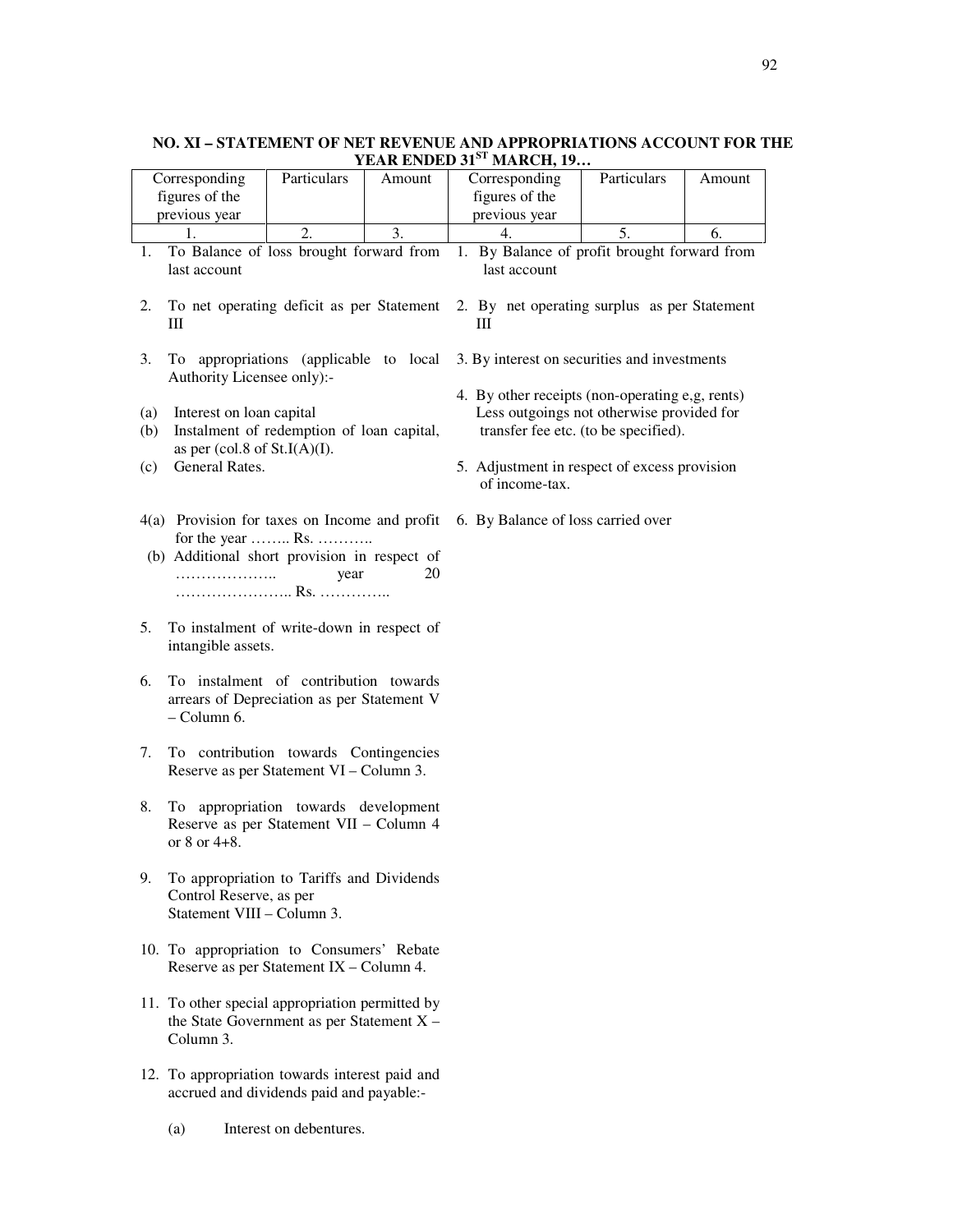- (b) Interest on loans borrowed from the organisation or Institution approved by the State Government.
- (c) Interest on other secured loans.
- (d) Interest on unsecured loans, advances, deposits, bank overdrafts, etc.
- (e) Dividends on preference share capital.
- (f) Dividends on ordinary share capital. To balance of profit carried over.

NO. XII – GENERAL BALANCE SHEET AS ON 31 ST MARCH, 19…

|                                                                                                   | Corresponding                                                                                                               | Particulars           | Amount    |                                                                                                                                         | Corresponding                                                                                                           | Particulars                           | Amount |
|---------------------------------------------------------------------------------------------------|-----------------------------------------------------------------------------------------------------------------------------|-----------------------|-----------|-----------------------------------------------------------------------------------------------------------------------------------------|-------------------------------------------------------------------------------------------------------------------------|---------------------------------------|--------|
|                                                                                                   | figures of the                                                                                                              |                       |           |                                                                                                                                         | figures of the                                                                                                          |                                       |        |
|                                                                                                   | previous year                                                                                                               |                       |           |                                                                                                                                         | previous year                                                                                                           |                                       |        |
|                                                                                                   | 1.                                                                                                                          | $\overline{2}$ .      | 3.        |                                                                                                                                         | $\overline{4}$ .                                                                                                        | 5.                                    | 6.     |
| Capital raised<br>vide<br>and<br>appropriated<br>1.<br>Statement I or I-A<br>Reserve and Surplus. |                                                                                                                             |                       | 1.        | Capital amount expended on works in use<br>$-$ Statement $-$ II.<br>Less – Accumulated provisions<br>for<br>depreciation - Statement V. |                                                                                                                         |                                       |        |
| 2.                                                                                                | Non-statutory Reserve                                                                                                       |                       |           | 2.                                                                                                                                      | Net Block.<br>Balance of written down cost of obsolete,<br>inadequate etc. assets - Statement - IIA,<br>Current Assets. |                                       |        |
| 3.                                                                                                | Fund<br>Contingencies Reserve<br>per<br>as<br>Statement No. VI                                                              |                       |           |                                                                                                                                         | 3. Capital Works in progress.                                                                                           |                                       |        |
| 4.                                                                                                | Development Reserve as per Statement<br>VII.                                                                                |                       |           | 4.<br>(a)<br>(b)                                                                                                                        | Stores and materials in hand-<br>Fuel-Coal and/or etc. at cost.<br>General Stores at or below cost.                     |                                       |        |
| 5 <sub>1</sub>                                                                                    | Tariffs & Dividends Control Reserve as<br>per Statement VIII.                                                               |                       |           | 5.                                                                                                                                      | Debtors for amounts paid in advance on<br>account of contracts.                                                         |                                       |        |
| 6.                                                                                                | Consumers'<br>Statement IX.                                                                                                 | Rebate<br>Reserve     | as<br>per | 6.                                                                                                                                      | Sundry debtors for electricity supplied.                                                                                |                                       |        |
| 7.                                                                                                | Special appropriations (as permitted by the<br><b>State</b><br>Government)<br>reserve<br>as<br>per<br>Statement X.          |                       |           | 7.                                                                                                                                      | Other debtors (as per the Schedule<br>attached).                                                                        |                                       |        |
| 8.                                                                                                | <b>Balance</b><br>$\sigma$ f<br>Appropriations Account as per Statement<br>XI.<br><b>Current liabilities and Provisions</b> | <b>Net</b><br>Revenue | and       | 8.                                                                                                                                      |                                                                                                                         | Accounts receivable (to be specified) |        |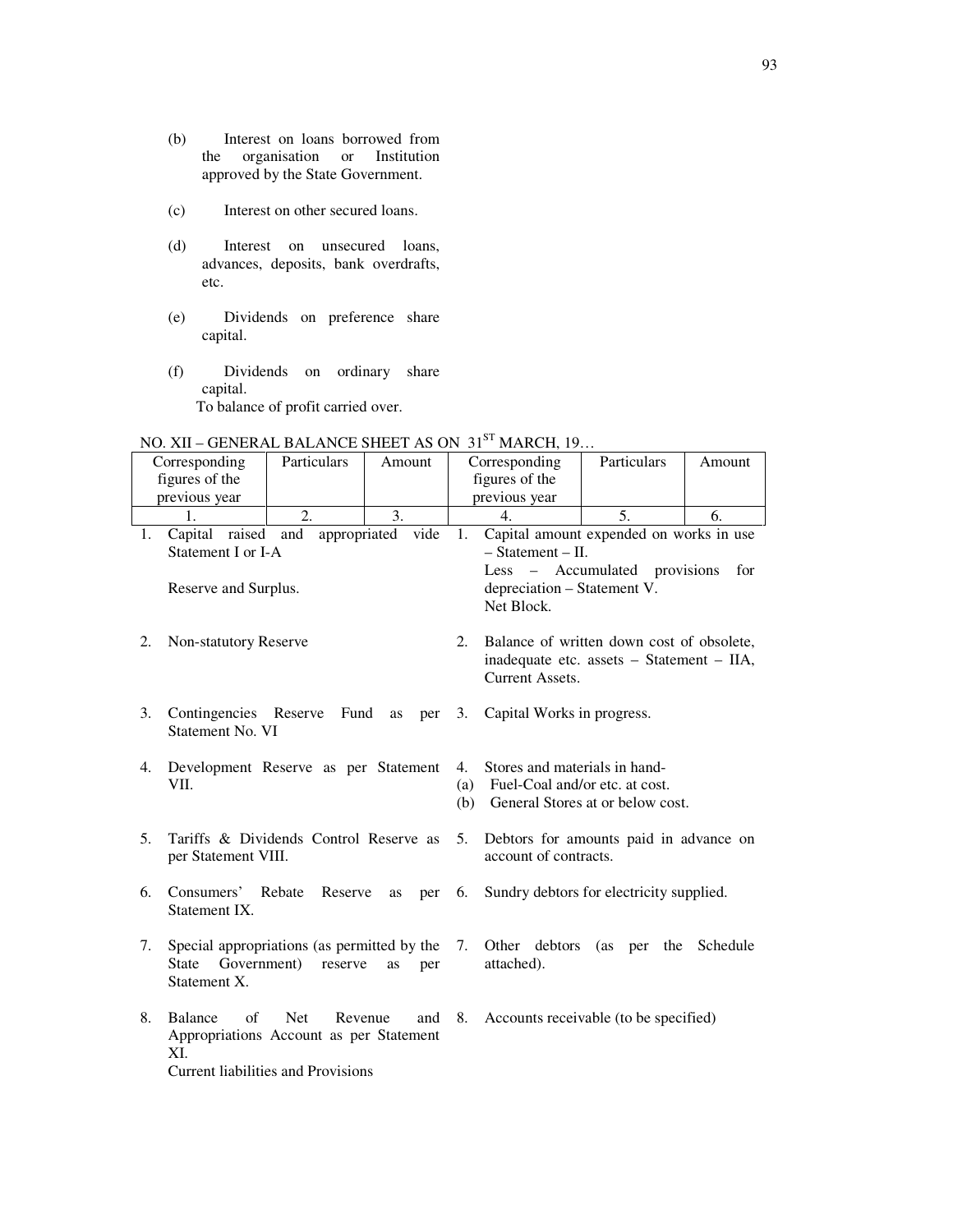|     | 1.                                                                  | 2.                                                            | 3.  |     | 4.                                         | 5.                                                                                   | 6. |
|-----|---------------------------------------------------------------------|---------------------------------------------------------------|-----|-----|--------------------------------------------|--------------------------------------------------------------------------------------|----|
| 9.  | Balances due on construction of Plant,<br>Machinery, etc.           |                                                               |     | 9.  |                                            | Investments in statutory securities of cost.                                         |    |
|     |                                                                     |                                                               |     | (a) |                                            | Contingencies Reserve Fund Investment.<br>(Market value on closing date).            |    |
|     |                                                                     |                                                               |     | (b) |                                            | Depreciation Reserve Fund Investment.<br>(Market value on closing date).             |    |
|     |                                                                     |                                                               |     | (c) |                                            | Other Investments.<br>(Market value on closing date).                                |    |
|     |                                                                     | 10. Creditors of open accounts (as per schedule<br>attached). |     |     | 10. Special deposits:                      |                                                                                      |    |
|     |                                                                     |                                                               |     | (a) |                                            | In respect of taxation.                                                              |    |
|     |                                                                     |                                                               | (b) |     | Others (to be specified).                  |                                                                                      |    |
|     | 11. Consumers' Security deposits:                                   |                                                               |     |     | 11. Balance at Bank:                       |                                                                                      |    |
| (a) | In Cash $Rs$                                                        |                                                               |     | (a) | Deposit account.                           |                                                                                      |    |
| (b) | In Securities Rs.                                                   |                                                               |     | (b) |                                            | Current account and at call.                                                         |    |
|     | 12. Accounts payable (to be specified)                              |                                                               |     |     | 12. Cash in hand<br><b>Debits Balances</b> |                                                                                      |    |
|     | 13. Temporary accomodations, bank overdrafts<br>and other finances. |                                                               |     |     |                                            | 13. Net Revenue and Appropriations Account<br>balance at debit thereof Statement XI. |    |
|     | 14. Other current and accrued liabilities (to be<br>specified).     |                                                               |     |     | 14. Deferred payments.                     |                                                                                      |    |

NOTE- Contingent liabilities and outstanding commitments, if any, to be stated on the face of this balance sheet.

\_\_\_\_\_\_\_\_\_\_\_\_\_\_\_\_\_\_\_\_\_\_\_\_\_\_\_\_\_\_\_\_\_\_\_\_\_\_\_\_\_\_\_\_\_\_\_\_\_\_\_\_\_\_\_\_\_\_\_\_\_\_\_\_\_\_\_\_\_\_\_\_\_\_\_\_\_\_\_\_\_\_\_\_

### ANNEXURE VI (See Rule 27)

### **MODEL FORM OF DRAFT CONDITIONS OF SUPPLY**

Name of undertaking .............

### **PART – I**

- 1. **General**-(a) "The Act" means the Indian Electricity Act, 1910 as in force from time to time.
- (b) "Licensee" means  $\dots\dots\dots\dots$
- (c) " Consumer" means any person who is supplied with energy by the licensee or whose premises are for the time being connected for the purpose of supply of energy with the works of the licensee.
- (d) " Date of presentation" means the second day after the date of any bill rendered by the licensee.
- 2. **Application and agreement for supply**.- (a) Application and agreement for supply of electrical energy shall be made in the form attached hereto (Appendix 'A') obtainable free of cost at the local office of the licensee. The application shall be signed by the owner or occupier of the premises for which supply is required. Any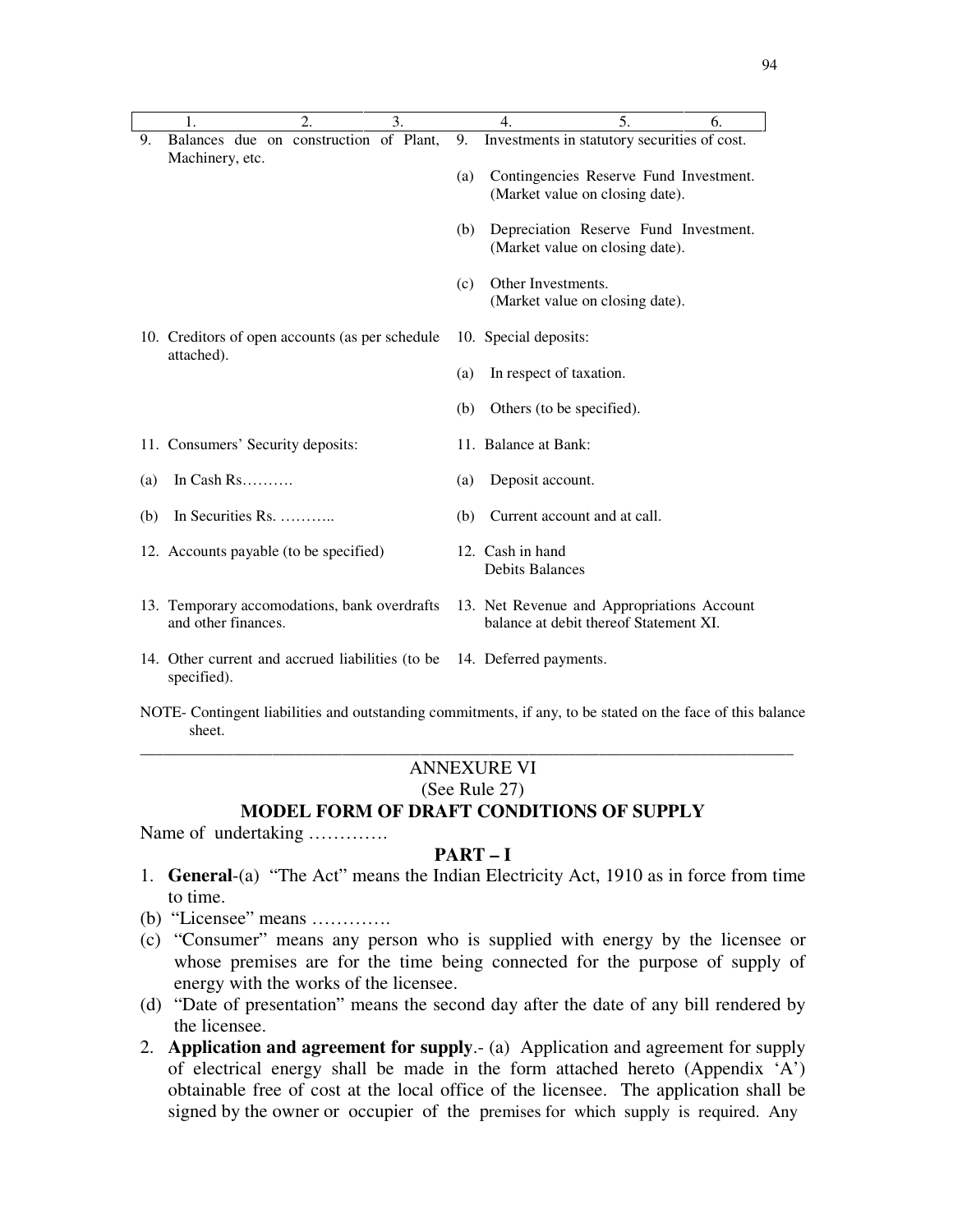assistance and information required for filling up the form will be given to the applicant at the local office of licensee.

(b) If the supply is required for motors the applicant shall state the purpose for which the motors are required.

- 3. **Notice before connection**. The intending consumer must give at least one month's notice before the supply is required.
- 4. **Notice for fixing the position of service, meter, etc.** Upon receipt of the requisition for supply seven clear days' notice shall be sent by the licensee, to the applicant for supply or to the contractor acting on his behalf, for his representative to meet the engineer of the licensee for the purpose of inspecting the premises and fixing the point of entry of supply mains and the position of the mains, cut-outs or circuit breakers and meters. The licensee will, in no case, fix meters and main cut-out, nor allow the same to remain in any position which entails entry of his employees into purdah or religious quarters.
- 5. **Quotations, etc., for laying –Service lines.** (a) The position for the service having been agreed upon as provided for in condition No.4 above, the licensee shall thereafter submit to the applicant a quotation of the estimate of the cost of carrying out the work. The quotation having been accepted, the applicant shall be required to deposit the amount of the estimate with the licensee before the service is laid. The deposit having been duly paid, orders shall be issued for the work to be put in hand and the amount so deposited shall be subsequently adjusted, if necessary, or compilation of the figures of the actual cost of the service line. Other conditions being equal, service lines shall as far as possible be laid in the order of the dates or receipt of the deposit money.

NOTE.- The service line, notwithstanding that a portion of the cost has been paid for by the consumer, shall remain the property of the licensee by whom it is to be maintained.

- (b) If a consumer desires to have the position of the existing service line altered the licensee shall carry out the work and charge the consumer the cost of the additional material used and the labour employed plus 15 per cent of the latter as supervision charges.
- (c) Service lines for temporary illumination shall be laid by the licensee where possible and the cost incurred in laying and removing such service lines as determined in the manner laid down in clause (b) above shall be paid by the consumer.
- (d) Where any difference or dispute arises as to the cost of fixing of the position of service lines, the matter shall be referred to the Electrical Inspector for … … … . and shall be decided by him.
- (e) A consumer requiring high voltage supply must provide and maintain at his expenses a locked and weather proof enclosure of agreed design, for the purposes of housing the licensees metering equipment. Such an enclosure may be used by the consumer for his own similar metering equipment but for no other purposes.
- 6. **Service Lines**. The licensee shall lay free of charge 30 metres of service line from his nearest distribution main outside the limits of the property in respect of which the requisition is made. Any length in excess of 30 metres, as defined above and the whole of the service line within the limits of the property in respect of which application is made shall be paid for by the applicant. The cost mentioned above, however, shall be exclusive of the proportionate cost of the first pole and fittings beyond 30 mts. aforesaid. The proportionate cost of such poles and fitting shall be in the same ratio as 30 metres is to the length of the line beyond 30 metres from the point of tap-off of the service and the second support of the service line.

The main cut-outs or fuses shall be inserted and sealed by the licensee free of cost to the consumer.

7. **Consumer not to interfere with the supply mains or apparatus**. – The meter boards, main cut-outs, etc. must on no account be handled or removed by any one who is not in the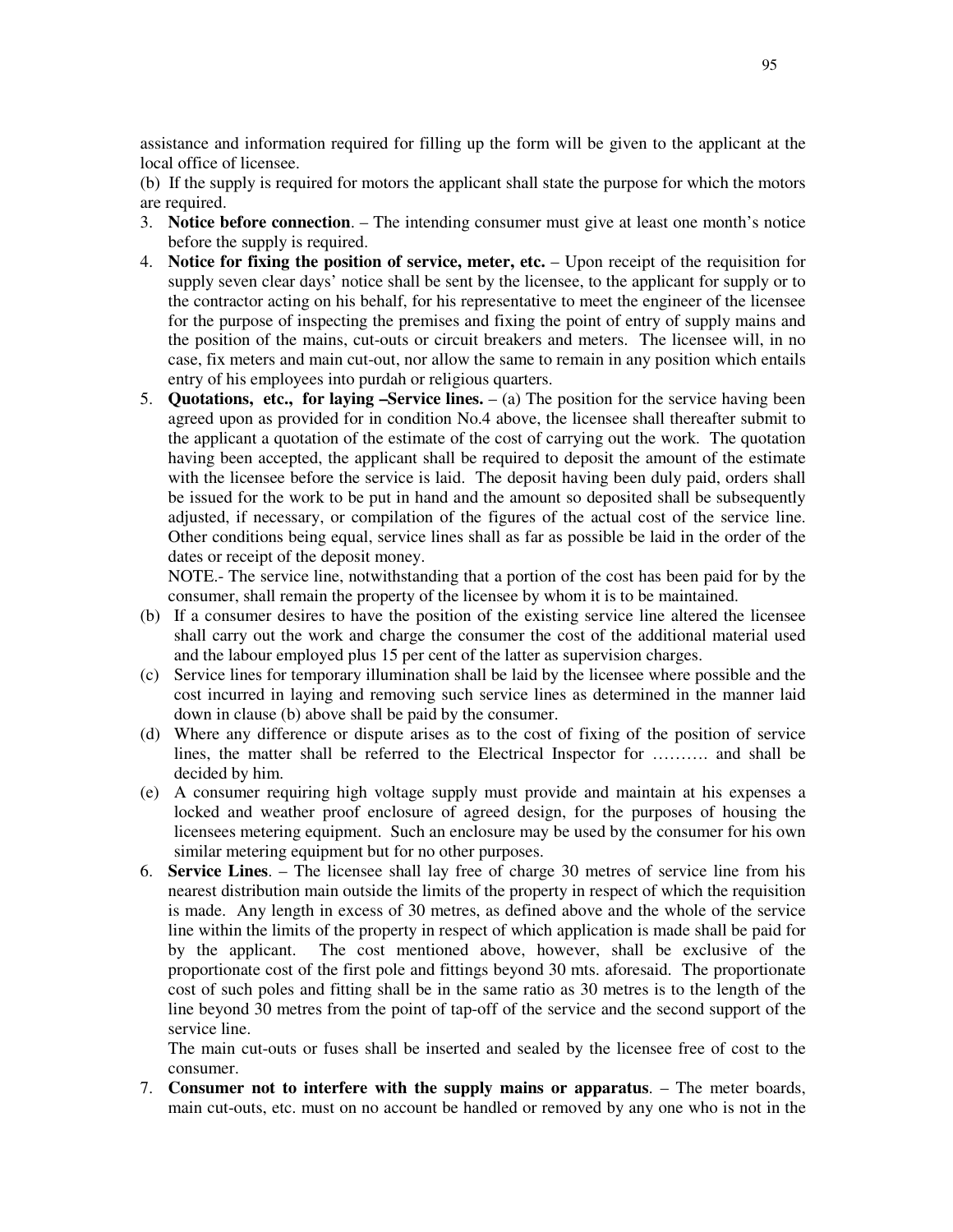employ of the licensee. The seals which are fixed on the meters and the licensee's apparatus must on no account be broken.

8. **Wiring on consumer's premises.** – For the protection of the consumer and the public generally, it is necessary that the wiring on the consumer's premises should conform to the IE Rules and the Rules of the Fire Insurance Company in term of which the building is insured and be carried out by a licensed electrical contractor. The material used for wiring shall comply with the standards laid down in that behalf by the Bureau of Indian Standards or equivalent. As soon as the consumer's installation is completed in all respects and tested by the consumer's contractor, the consumer should submit to the licensee the wiring contractor's completion and test report. A form for this purpose shall be supplied by the licensee. It is important that the conditions named herein are fully complied with as otherwise there will be delay in obtaining the supply.

As required by rule 45 of the Indian Electricity Rules, 1956, no electrical installation work (including additions, alterations, repairs and adjustments to existing installations), except such replacement of lamps, fans, fuses, switches, low voltage domestic appliance and fittings as in no way alter the capacity and the character of the installation, shall be carried out upon the premises on behalf of any consumer or owner for the purposes of supply of energy to such consumer or owner, except by an electrical contractor licensed by the ....... in this behalf and under the direct supervision of a person holding a certificate of competency issued or recognised by the … … … … … . Any person committing a breach of rule 45 shall render himself liable to punishment under rule 139 of the said Rules.

- 9. **Apparatus on consumer's premises**. (a) All transformers, switch gear and other electrical equipment belonging to the consumer and connected to the mains of the licensee shall be maintained to the reasonable satisfaction of the licensee.
- (b) In the case of high voltage consumers, suitable protective devices approved by the licensee shall be used so as to afford full protection to the licensee's apparatus placed on the consumer's premises.
- 10. **Procedure for testing installation by licensee and fee**. (a) Upon receipt of the test report the licensee shall notify to the applicant the time and the day when the licensee's representative proposes to inspect and test the installation. It will then be the duty of the applicant to arrange the representative of the wiring contractor employed by him is present at the inspection to give the licensee's representative any information that may be required by him concerning the installation.
- (b) No connection shall be made until the consumer's installation has been inspected and tested by the licensee and found satisfactory. No charge shall be made for the first test made by the licensee but subsequent tests due to faults disclosed at the initial test shall be charged for in accordance with part III of these conditions. Periodical tests of the installation will also be undertaken by the licensee at rates that may be ascertained from his local office.
- (c) Before taking the insulation test of the installation the wiring must be completed in all respects. All fittings, whether incandescent lamps, fans, motors, heating, cooking or other apparatus, must be connected to the conductors and all fuses must be in place and all switches switched in the 'on' position before the tests are carried out. Temporary wires or fittings or dead ends should not be included in the insallation and no part of the work should be left incomplete.
- (d) A pressure of 500 volts will be applied between installation and "earth" and the insulation resistance to earth after one minute's electrification shall be such as will not cause a leakage from the installation exceeding one five thousandth part of the maximum current demanded.
- (e) The test between the poles should give at least half the result of that to "earth".
- (f) Manufacturer's test certificates in respect of all high voltage apparatus shall be produced if required by the licensee.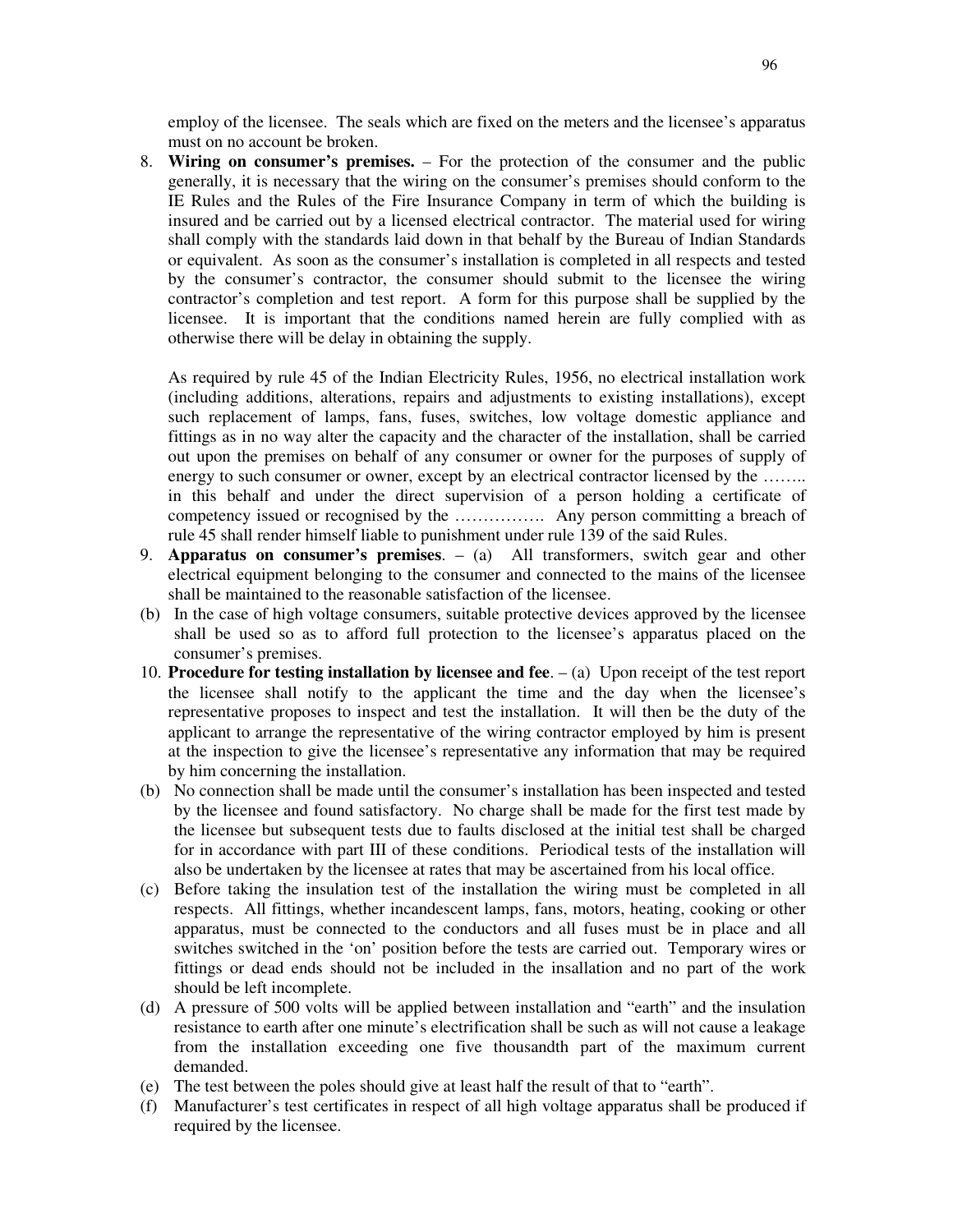- 11. **Extensions and alterations**. Should the consumer, at any time after the supply of energy has been commenced increase the number or size of lights, fans or motors, etc. on his premises or in any way alter the position of his wiring therein, notice thereof must be sent in writing to the licensee whose representative will call and inspect the alteration and, if necessary, change the meters and fuses and alter the service line. Failure to give such notice may derange the supply system and render the supply liable to be summarily discontinued. During such time as alterations, additions or repairs are being executed, the supply to the circuit which is being altered, added to or repaired must be entirely disconnected and it shall remain disconnected until the alterations, additions or repairs have been tested and passed by the licensee.
- 12. **Failure of supply.** (a) Should at any time the licensee's service fuse or fuses fail, notice thereof should be sent to the licensee's local office or if there are sub-stations, to the nearest sub-station. Only authorised employees bearing the badge of the licensee are permitted to replace these fuses in the licensee's cut-outs. Consumers are not allowed to replace these fuses and they will render themselves liable to a heavy penalty if the licensee's seals placed to protect his apparatus are broken. The licensee does not allow his employees to carry out any repair or replacement of fuses in the consumer's installation.
- (b) The licensee shall not be liable for any claims for loss, damage or compensation whatsoever arising out of failure of supply when such failure is due either directly or indirectly to war, mutiny, civil commotion, riot, strike, lock-out, fire, tempest lightning, earthquake or other force, accident or cause beyond his control.
- 13. **Access to premises and apparatus.** The licensee's servant possesssing a written authority signed by the engineer or manager or the licensee are entitled at all reasonable time and on informing the occupier to enter the premises to which the energy is supplied for the purpose of inspecting meters and for other purposes connected with the apparatus belonging to the licensee.
- 14. **Security Deposit**.- The licensee may require any consumer to deposit security for the payment of his monthly bills for energy supplied and for the value of the meter and other apparatus installed in his premises. No interest will be allowed in deposits up to Rs.25. Interest at the rate of ........ per cent per annum will be paid by the licensee on deposits exceeding Rs.25.

The licensee shall be at liberty at any time to apply any security deposited towards payment or satisfaction of any money which shall become due or owing by the consumer. The licensee shall also be at liberty to demand enhanced security deposit from consumers at any time during the life of the contract. The balance of the security deposit will be returned to the consumer on the termination of the contract.

The consumer may at any time, with the previous consent of the licensee transfer the contract and its liabilities to any other person approved by the licensee.

- 15. **Method of charging for current**. –(a) The price and method of charging for current supplied shall be such as may be fixed by the licensee from time to time subject to the provisions of the Electricity (Supply) Act, 1948.
- (b) Unless specified otherwise all rates refer to one point supply.
- 16. **Payment of bills**. (a) Bills should be paid at the licensees local office within 15 days from the date of their presentation.
- (b) Any complaints with regard to the accuracy of the bills shall be made in writing to the licensee and the amounts of such bills shall be paid under protest within the said period of 15 days. The amounts of bills paid under protest will be regarded as advance to the credit of the consumer's account until such time as the bills in dispute have been fully settled.
- (c) If the consumer fails to pay any bills presented to him within the said period of 15 days,the licensee shall be at liberty to take action under sub-section (1) of section 24 of the Act and to cut-off the supply after giving such consumer not less than 7 clear days' notice in writing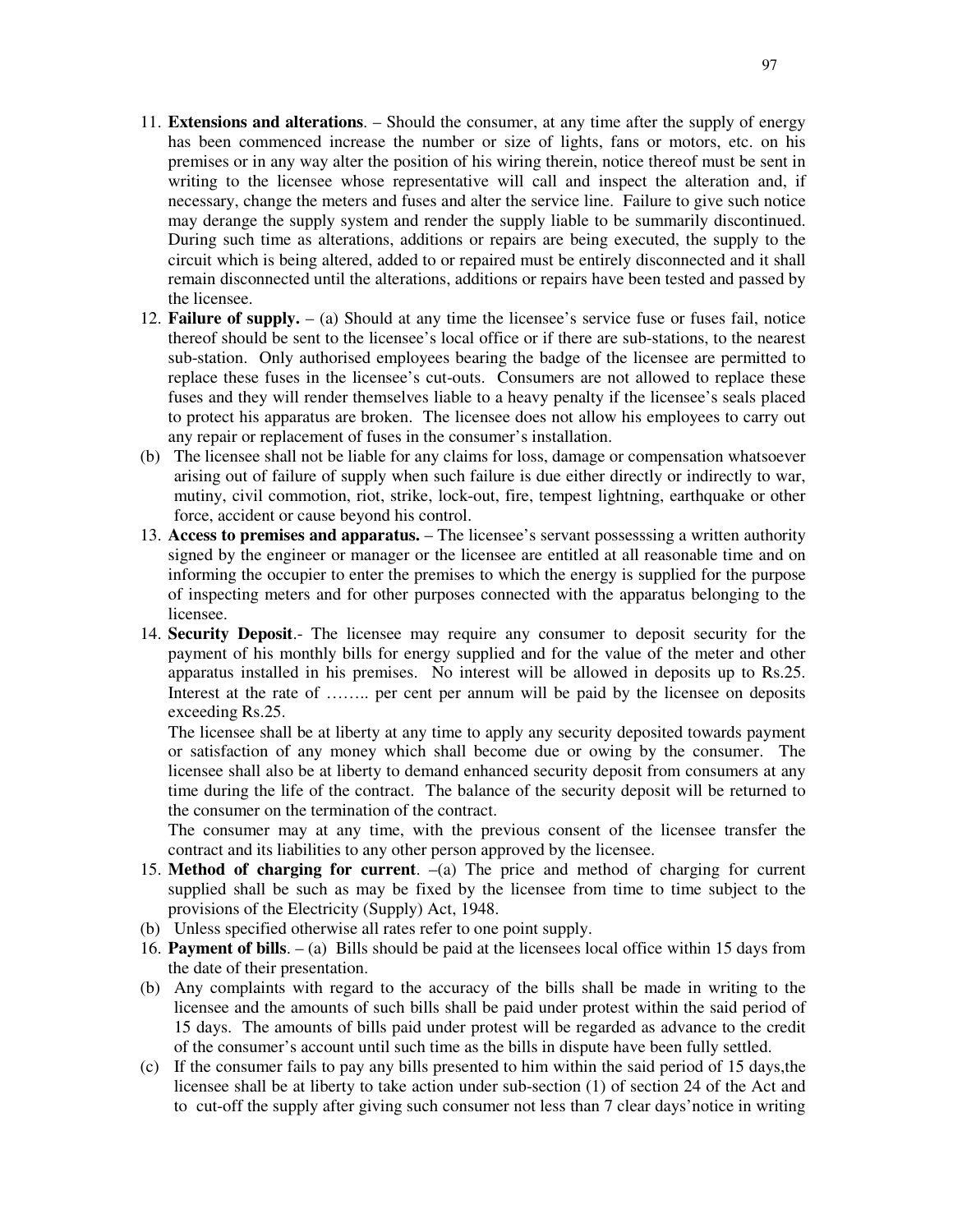without prejudice to his right to recover the amount of the bill by suit. Where, however, any difference or dispute has been referred under the Act to the Electrical Inspector for … … … .. before notice aforesaid has been given by the licensee, the licensee shall not be at liberty to cut-off the supply for failure to pay the bill except where the licensee has made a request in writing to the consumer that the amount in dispute should be deposited with the said Electrical Inspector and the consumer has failed to comply with such request.

- 17. **Notice of removal.** (a) Consumers about to vacate or sublet their premises should give to the licensee a seven clear days' notice in writing, together with an opportunity for disconnecting the premises, otherwise the licensee cannot guarantee that the meter readings will be taken on the required date. Failing such notice, the consumer will be held responsible for energy consumed on the premises in respect of which the licensee holds agreement for the supply of energy until the expiration of seven days from the day on which the notice of removal in writing has been received at his office.
- (b) Consumers leaving the station for a period exceeding two months and closing their houses while away, or those houses remain closed and unoccupied owing to non-tenancy for the same period are requested to inform the licensee before-hand so that the meters installed at the premises may be read, installations disconnected and the licensee's property removed if agreed to between the licensee and the consumer or otherwise to notify the licensee where the key can be obtained to enable the licensee's engineer to remove, the fuses whenever it is desired to test the distribution mains in the consumer's district. In such cases consumers will not be charged the monthly minimum provided that:-
- (i) the rental of meter or meters of the licensee shall be paid so long as they remain on the consumer's premises if the meters are removed, the charges as provided for in Part III will be payable for removing and refixing the meters;
- (ii) the consumer agrees to the extension of the term of the agreement by the period by which the monthly minimum charge has been waived if the period of his contract had not expired;
- (iii) a reconnection fee as provided in part III is paid before reconnection.

Should the consumer require reconnection before the expiry of two months, both the reconnection fee and the monthly minimum charge will have to be paid by the consumer. The life of the contract will not be extended in such cases.

- (c) When a consumer leaves his installation connected to the licensee's mains, but locks up the meter or otherwise makes it inaccessible for reading by the employees of the licensee, for the first month of such inaccessibility the consumer will be charged the monthly minimum. If in the next month the meter is accessible for reading, the consumer will be charged the actual consumption less the above minimum, but subject to the monthly minimum. If on the other hand the meter remains inaccessible in the second month also the consumer will be served with 24 hours' notice (section 20 of the Act) to open his premises for the reading of the meter by any employee of the licensee at a fixed time and date; the meter is now made available for reading, the consumer will be charged the actual consumption less the minimum charged or paid for the first month of inaccessibility subject to monthly minimum. If the meter remains inaccessible even after 24 hours' notice, the premises will be disconnected. For that month also the monthly minimum charge will be charged to the consumer. If the meter is made accessible subsequent to the disconnection for purposes of reading the meter and settling accounts or for reconnection of the service, as the case may be the consumer will be charged the actual consumption less the two minima or paid for the two months of inaccessibility subject to the proportionate minimum for the period of inaccessibility of the meter upto the time of disconnection. If the consumer applies for reconnection, fees under clause B.I of part III of these conditions will be collected before reconnection.
- 18. **Accuracy of meters**.- Should the consumer dispute the accuracy of any meter which is not his own property, he may, upon giving notice and paying the prescribed fee, have the meter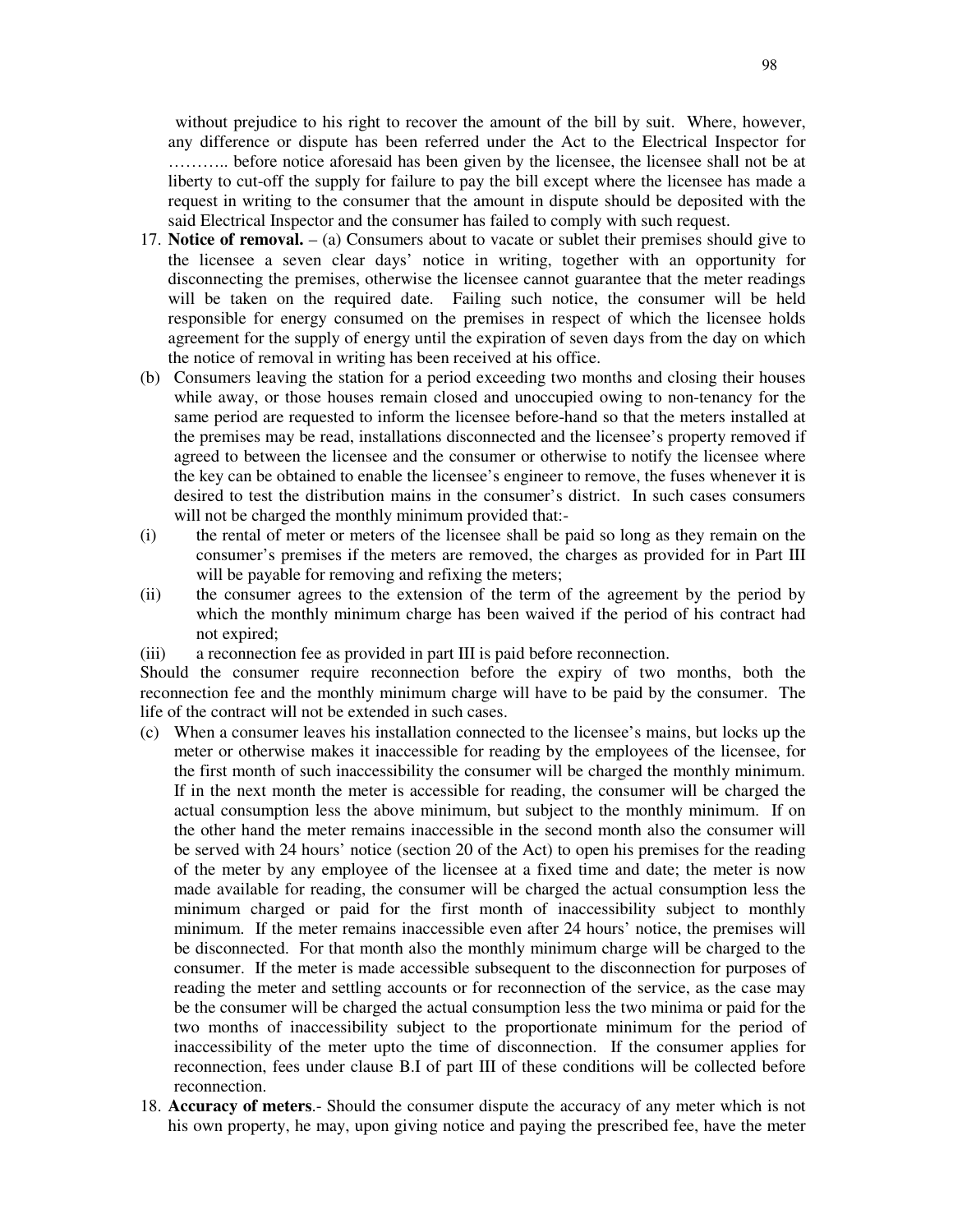tested by the licensee or the Electrical Inspector, … … … . in accordance with section 26 of the Act. In the event of the meter being tested by the licensee and found to be beyond the limits of accuracy as prescribed in the Indian Electricity Rules, in force from time to times; the testing fee shall be returned and the amount of the bill adjusted in accordance with the result of the test taken with respect to the meter readings of the three months prior to the month in which the dispute has arisen, due regard being paid to conditions of occupancy during the months. In the event of the test being undertaken by the Electrical Inspector for … … … … .. and the meter being found to be incorrect, the period during which the meter shall be deemed to have been incorrect, and the amount of energy supplied to the consumer during this period shall be decided by the Electrical Inspector for … ... where … decision shall be final. Rent for the meter for the period it is found inaccurate will not be charged by the licensee.

The licensee may remove the the meter for the purpose of testing it in his laboratory.

- 19. **Discontinuance of Supply**. (a) If any consumer adopts any electrical appliance which is likely to affect injuriously the supply to other consumers or uses the energy supplied or deals with it in any manner so as to unduly or improperly to interfere with the efficient supply of energy to any other person by the licensee or fails to keep in proper order any meter belonging to him by which the supply is registered, the licensee may discontinue the supply so long as such an appliance is so adopted or the energy is so used or dealt with or the meter is not kept in proper order, and as the case may be.
- (b) The licensee shall not be bound to give or continue the supply if the Electrical Inspector for ............. or other competent person appointed by the ............... Government is satisfied that the electric supply-lines, fittings, works or any other apparatus within the said premises are not in good order and condition and are likely to effect injuriously the use of energy by the licensee or by other persons.
- (c) Any consumer who after having been duly notified, refuses to permit or fails to give an authorised representative of the licensee, reasonable facilities to enter any premises to which energy is, or has been supplied for the purpose of testing or inspecting the installation of the consumer, shall be liable to have the electricity supply discontinued after the expiry of 24 hours' notice in writing in accordance with section 20 of the Act.
- 20. **System of supply**. Supply of energy shall be given by the licensee on the following systems, namely:-
	- (i) Low voltage Direct current, two wire or Alternating current single phase, 50 cycles;
	- (ii) Medium voltage Direct current, three wire, or Alternating current, three phase, 50 cycles;
	- (iii)High voltage Alternating current, three phase, 50 cycles.
- 21. Classification of installations. A.C.System. (a) Two wire single phase, 230 volts
	- (i) General supply not exceeding 10 amperes.
	- (ii) Motive power installations up to 1 BHP in aggregate.
- (b) Four-wire, three phase, 230 volts between phase wires and neutral general supply exceeding 10 amperes.
- (c) Three-wire, three phase, 400 volts between phases- Motive general supply exceeding 10 amperes.
- D.C. system. (a) Two-wire 130 volts –
- (i) General supply not exceeding 10 amperes.
- (ii) Motive power installations up to 1 BHP in aggregate.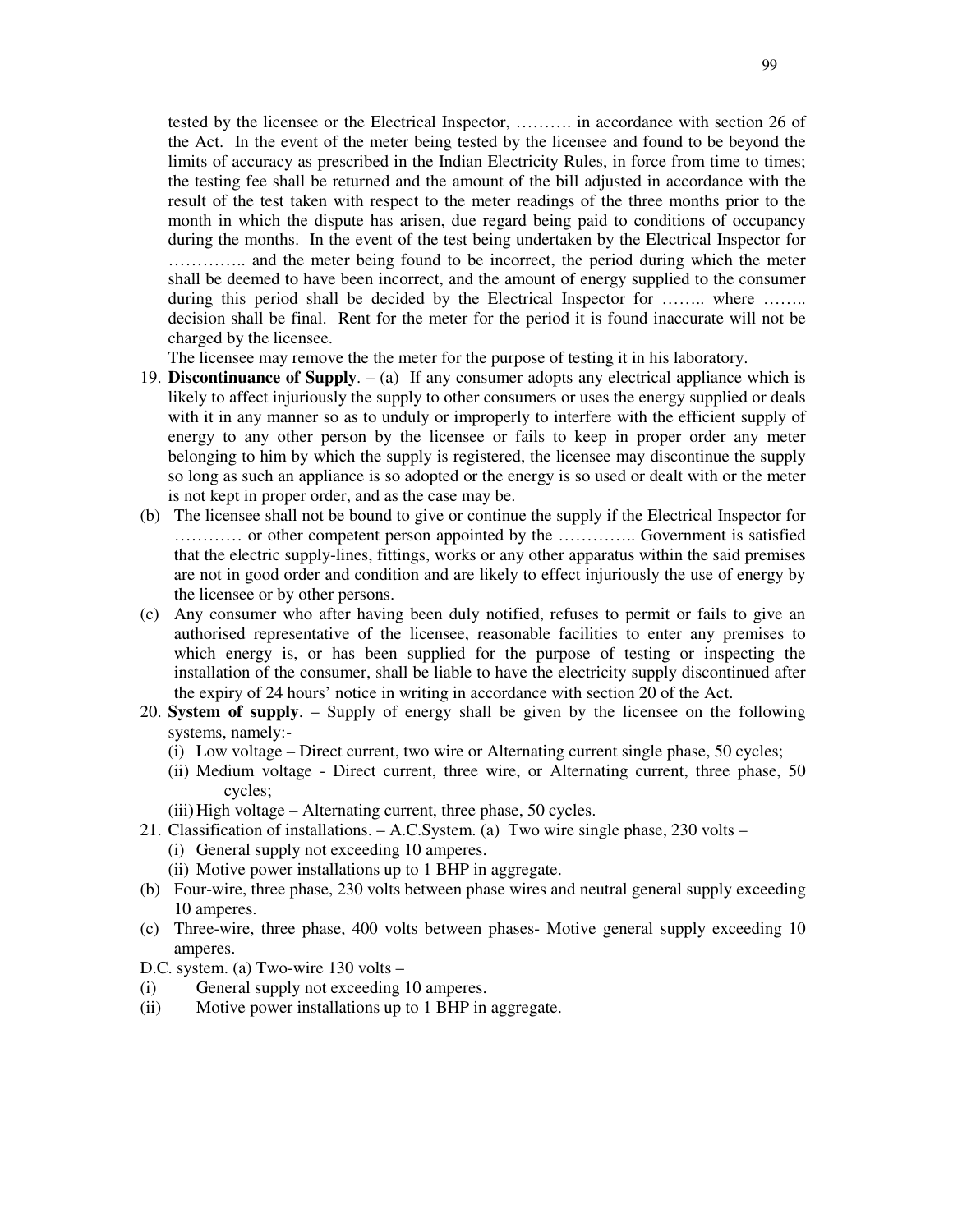- (b) Three-wire 460 volts between outers Motive power installations of over 1 BHP.
- 22. **General Wiring Conditions.** (a) **Mains**. The consumer's mains shall in all cases be brought back to the licensee's point of supply and sufficient cable shall be provided for connecting up with the licensee's apparatus.
- (b) **Switches and Fuses**. The consumer shall provide linked quick break main switches and a single pole fuse on each conductor except the neutral conductor which shall be fixed as near as possible to the licensee's meter board.
- (c) **Balance of installation**. If the connected load of any installation exceeds 10 amperes at 230 volts, the installation shall be wired on the group system separate neutral wires being brought back in each case to the licensee's point of supply. An approved type of double pole linked switch shall control each main circuit. The lamps, fans or any other apparatus of which the installation consists shall be so grouped that under normal working conditions the current will be balanced and no current will be following in the neutral wire.
- (d) **Medium voltage supply**. With medium voltage supply, i.e., above 250 volts and up to 650 volts, the licensee's meter and service cut-outs shall be enclosed in a strong teak-wood box suitably ventilated and provided with a hasp staple and lock. All wires between which a difference of potential of over 250 volts exists shall be made inaccessible to unauthorised persons or enclosed in an earthed metallic casing or conduit. A "Caution" Board printed in Hindi and the local language of the district shall be fixed thereto.
- (e) **Overhead Mains**. In order to save the expense of a long underground service on private property, a consumer may, with the licensee's approval erect a pillar on that portion of his property which is nearest to the licensee's supply mains into which the service shall be laid and from which the consumer shall run overhead mains to his premises. These overhead mains shall constitute a portion of his installation and shall be laid in compliance with the Indian Electricity Rules in force from time to time. An efficient chocking coil and lightning arrestor may be fixed at the commencement of the overhead line at the consumer's cost should he desire the same, as an additional protection for his installation.
- (f) **Earthing**. Gas pipes shall on no account be used for earthing purposes.
- (g) **Domestic heating and cooking**. A special circuit for heating and cooking shall be run from the licensee's point of supply. Wall plugs used on these circuits shall be of the three pin type, the third pin being an earth connection. Two pin plugs or lighting sockets shall not be allowed. All appliances used in the bathroom for heating or washing purposes or in any damp location must be effectively earthed.
- (h) **Plugs.** All plugs shall be switched on the live wire and not on the neutral.
- (i) **Wiring**. Single leads shall not be allowed to be run separately in iron conduit.
- (j) **A.C. Motor installation**. Motors shall be provided with control gear so as to prevent satisfactorily the maximum current demand from the consumer's installation exceeding the limits given in the following schedule at any time under all possible conditions. Failure to comply with these regulations will render the consumer liable to disconnection from the supply on account of interference with the supply to other consumers:-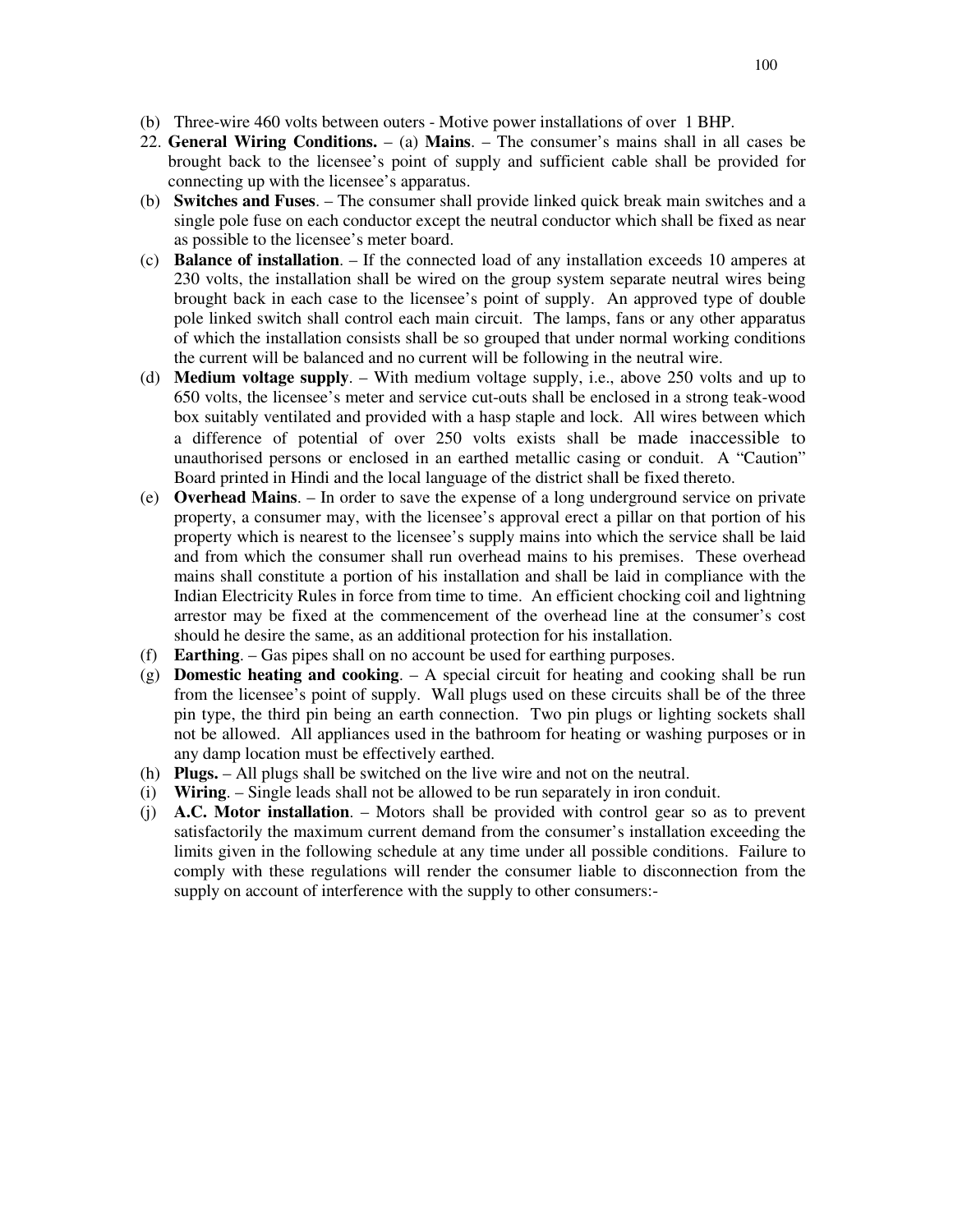| Nature of supply | Size of installation                            | Limit of maximum current                  |  |
|------------------|-------------------------------------------------|-------------------------------------------|--|
|                  |                                                 | demanded                                  |  |
| Single phase     | Upto and including 1 BHP                        | Six times full load current.              |  |
| Three phase      | Above 1 BHP and<br>upto and<br>including 10 BHP | Three times full load current.            |  |
|                  | Above 10 BHP and upto and<br>including 15 BHP   | Twice full load current.                  |  |
|                  | Above 15 BHP                                    | One and a half time full load<br>current. |  |

Motor circuits shall be controlled by a triple pole linked switch protected by a no volt release and T.P. fuses (or over load releases). It is important that the release should be maintained in thorough working order. Wiring for motors shall be run with all three phase wires bunched in a single metallic conduit, which shall be efficiently earthed throughout and connected to the frame of the motor from which two separate earth wires shall be run. The minimum size of the earthwire permitted is No. 14 S.W.G. All motors shall comply in every respect with the Indian Electricity Rules, in force from time to time.

Motors above 1 BHP shall be wound for three-phase, 400 volts between phases.

- (k) **Power Factor of Apparatus**.- The apparatus shall have a power factor of not less than 85 per cent at normal working load. Intending consumers are advised to consult the Engineer of the licensee before ordering their motors, as in some cases it may be practicable to relax the starting current limit dependent on the location and conditions of working.
- 23. **Saving rights**. Nothing in these conditions shall abridge or prejudice the rights of the licensee and the consumer under the Indian Electricity Act, 1910, or any rules thereunder and Electricity (Supply) Act, 1948.

#### **PART II SCHEDULE OF RATES**

## (To be filled in by the licensee) **PART III SCHEDULE OF SERVICE & MISCELLANEOUS CHARGES**

A. **Charges for service line**. – 30 metres of service line from distributing mains, but not on the property for which a requisition for supply of electrical energy is received shall be laid free of charge. The charges for the rest of the service line shall be recovered on the basis of the actual cost in accordance with condition No. 6 of the conditions of supply plus 14 per centum of the labour charges to cover supervision charges.

NOTE. – For the first month of service connection or re-connection the meter rent will be 50 per cent only if the period is 15 days or less, and full if more than 15 days. For the month in which meter is removed the rent will be calculated on similar basis.

NOTE.- (i) All charges except those under items  $2(a)$  and 4 are payable in advance.

\_\_\_\_\_\_\_\_\_\_\_\_\_\_\_

(ii) The dispute between the consumer and the licensee regarding accuracy of meter or any other indicator may be referred by either party to the Electrical Inspector for … …… settlement.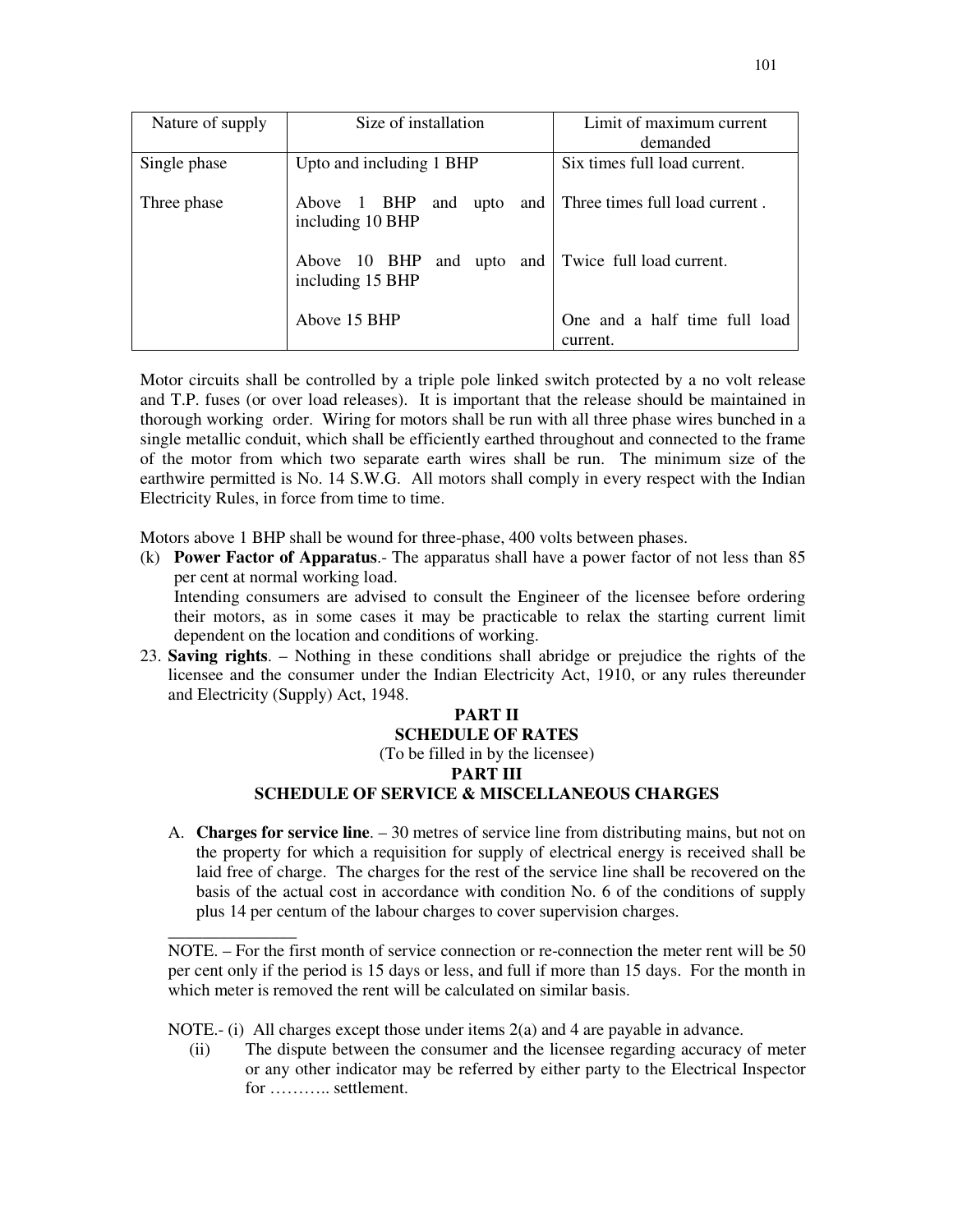Extension for additions to service lines to meet increased maximum demand will be charged for on the same basis.

B. Miscellaneous Charges:-

| no          | ame<br>0.0000<br>'NА. | mount)،<br>റ*<br>ve. |
|-------------|-----------------------|----------------------|
| - -<br>____ | <u>.</u>              | $\ddotsc$            |

- (a) For installations upto 11 KW-
	- (i) at cut outs,
	- (ii)at overhead mains,
	- (iii) at underground mains.
- (b) For installations over 10 KW, 25 per cent added to the charges under item A above.
- (c) If the same consumer is reconnected within 12 months of the date of last reconnection, 50 per cent will be added to the charges under items (a) and (b) above.
- 
- 2. Meters
	- (a) Hire of meter, where it is the property of the licensee, per meter per-mensem
		- (i) A.C. Single phase meter
		- (ii) A.C. Polyphase meter
		- (iii) Demand for special type meter.
	- (b) Removing of meter at consumer's request.
	- (c) Refixing of meter at consumer's request.
	- (d) Changing meter for one of higher capacity only at the request of the consumer.
- 3. Testing-
	- (a) Installations-
	- (i) The first test and inspection will be carried out free of charge but should any further test or inspection be necessitated by faults in the installation or by non-compliance with the conditions of supply per extra test or inspection.
	- (ii) Periodical testing at consumer's request, per test.
	- (b) Meters-
		- (i) A.C. Single phase meter
		- (ii) A.C. Polyphase meter
		- (iii) Demand or special type meter.
- 4. Replacements of
	- (i) Licensees's fuse.
	- (ii) Consumer's fuse.

APPENDIX 'A'

## **APPLICATION AND AGREEMENT FOR ELECTRICAL SUPPLY FOR DOMESTIC/INDUSTRIAL PURPOSE**

Application No. Connection No.

To

The Electrical Engineer/Secretary/Manager, … … … … … Electric Supply Co. Ltd.,… …

I/We hereby agree to take from … … … .Electric Supply Co. Ltd. at the premises stated below a supply of electrical energy not exceeding the connected load of my/our installation as stated below for a period of not less than two years from the date of commencement of supply and, I/We hereby further agree to pay for the said supply at the tariff rates and on the conditions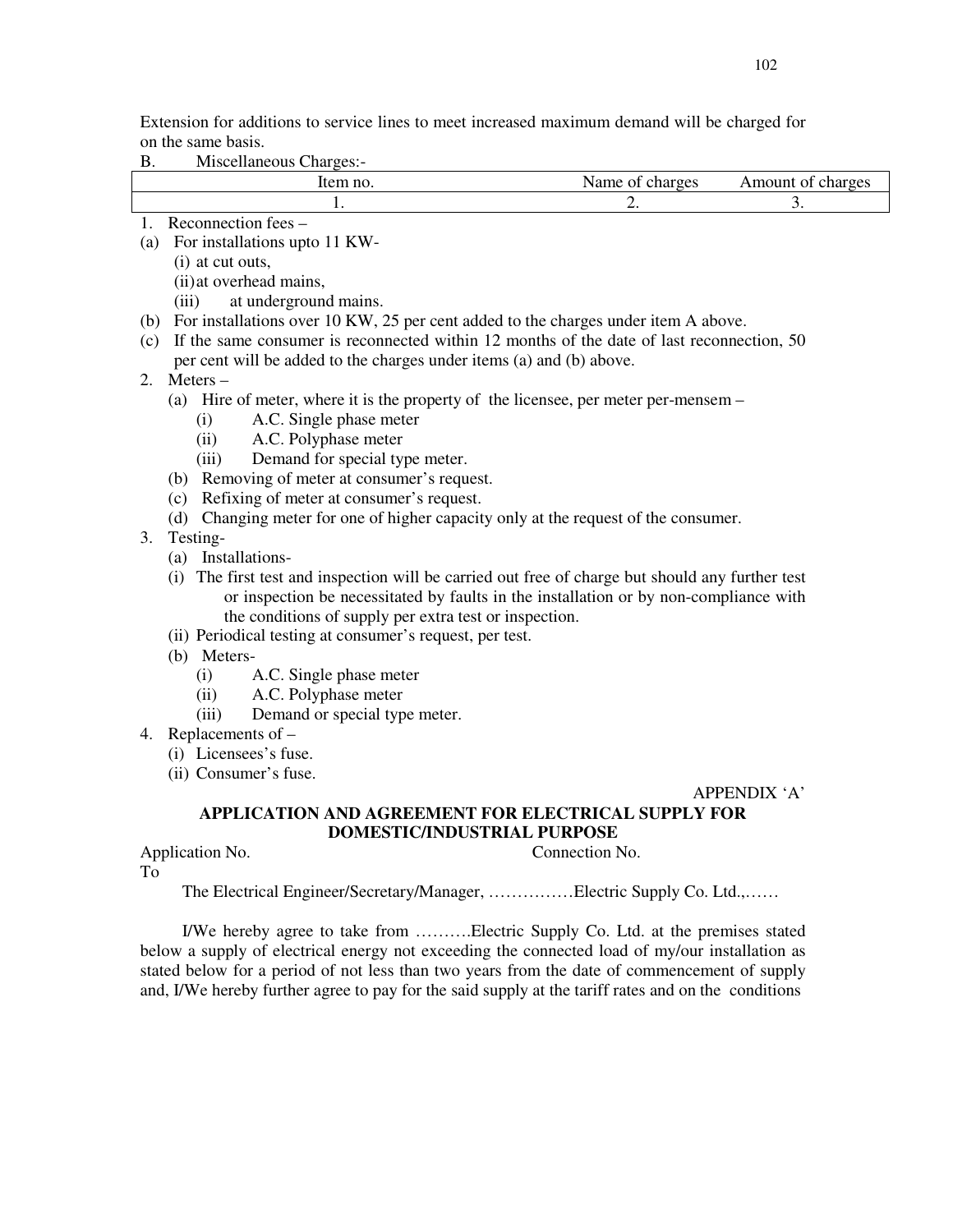of supply in force, from time to time and also to pay for all such other proper charges as become due by me/us from time to time at rates as prescribed in Part III of the conditions of supply. I/We further agree that I/We lodge with you a deposit calculated as prescribed in the licensees' Conditions of Supply and I/We hereby declare that the said Conditions of Supply have been perused by/read to me/us and I/We agree to be bound by the provisions of Clause VI of the Schedule to the Indian Electricity Act, 1910 and … ........Electric Licence, 19… ....I/We hereby request you to supply the required energy within one month or such longer period as the Electrical Inspector for ............. may allow from the date of the requisition.

I/We further require you to supply me/us with the necessary meter/meters on hire in terms of section 26 of the Indian Electricity Act, 1910. I/We agree to give you such security as may be required for the price of the meter/meters whenever called upon to do so.

The necessary requisition form duly filled in is attached herewith.

Signature of applicant

Dated: Present address and the present address and the present address and the present address and the present address and the present address and the present address and the present address and the present address and the

Signature & address of witness. Accepted on behalf of … … … … … .Electric Supply Co. Ltd.

Signature. Dated. Electrical Engineer Secretary/Manager

## **ANNEXURE VII**

(See Rule 28)

# **FORM OF REQUISITION UNDER CLAUSE V(4) OF THE SCHEDULE TO THE ACT**

<sup>\*1</sup>We, the undersigned being owners or occupiers of premises situated in or upon … … … … ..street, within the " area of supply" specified in the … … … … Licence, 19… … … do … … … … … … … … …

<sup>2</sup>The Government of .............the<sup>3</sup> ...........of.........being charged with public lighting of … … … ..street, within the area of supply specified in the … … … .licence, 19… … . do hereby require you, in pursuance of Clause V of the Schedule to the Indian Electricity Act, 1910, to provide, within six months of the date of this requisition distributing main throughout the said street. 4

\_\_\_\_\_\_\_\_\_\_\_\_\_\_\_\_\_\_\_\_\_\_\_\_\_\_\_\_\_\_\_\_\_\_\_\_\_\_\_\_\_\_\_\_\_\_\_\_\_\_\_\_\_\_\_\_\_\_\_\_\_\_\_\_\_\_\_\_\_\_\_\_\_\_\_\_

Date at ………………

The … … … … … … … … day of … … … … … … … … 19… … … …

- 3. The local authority's name will have to be inserted.
- 4. Or such part of the street as may be specified.

<sup>\*1</sup> In the case of two or more owners or occupiers.

<sup>2.</sup> In the case of State Government or a local authority.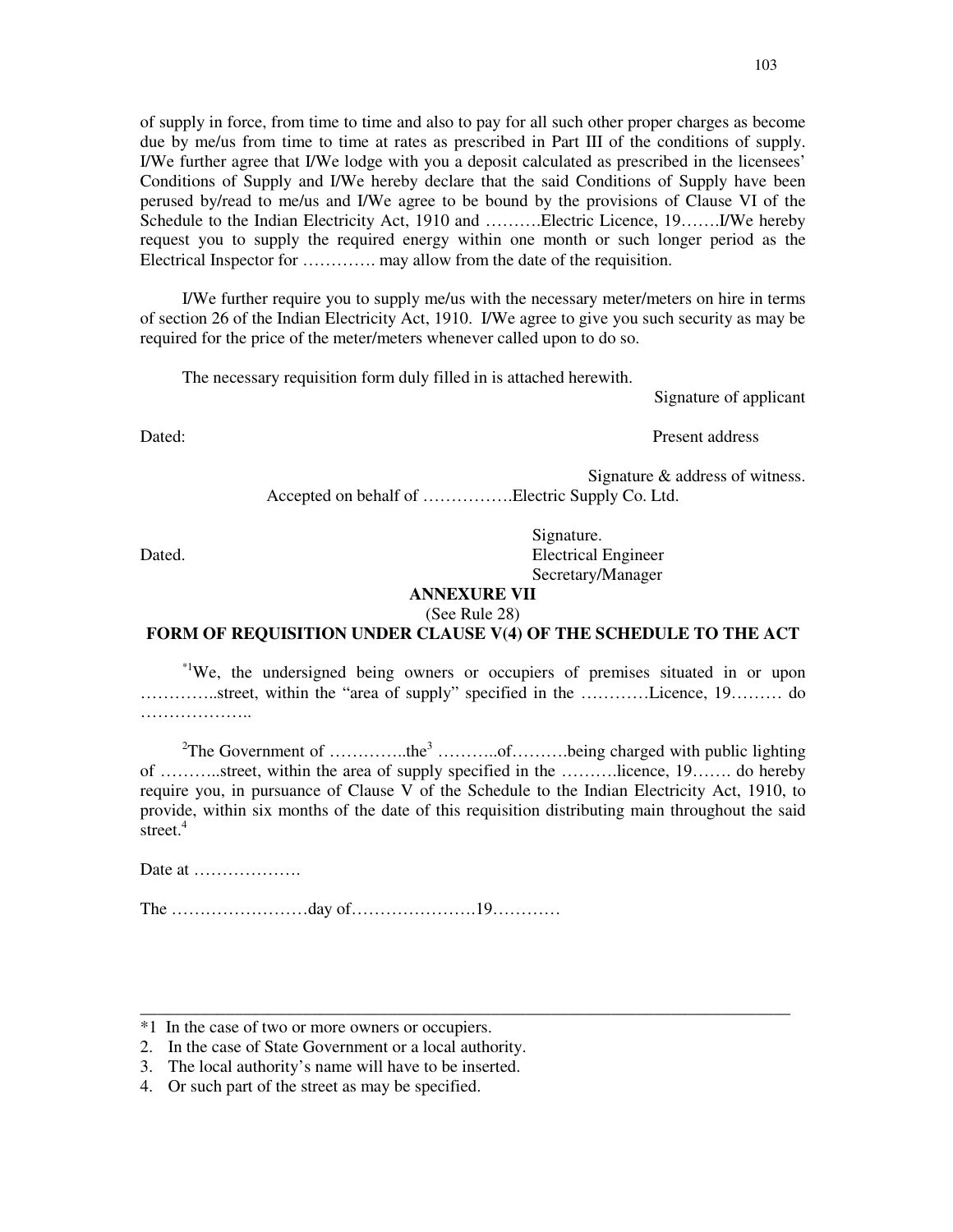## **ANNEXURE VIII** (See Rule 28) **FORM OF REQUISITIONFOR SUPPLY OF ENERGY UNDER CLAUSE VI(5) OF THE SCHEDULE TO THE ACT**

To

Sir, (Name of Licensee)

I/We hereby require you, in accordance with Clause VI of the Schedule to the Indian Electricity Act, 1910 within one month or within such longer period as the Electrical Inspector may allow from the date of this requisition to supply energy for the premises owned/occupied by me/us, and situated within the area of supply specified in the … … ..Licence 19… … … .

I/We further require you to supply me/us with the necessary meter/meters on hire in terms of section 26 of the Indian Electricity Act, 1910. I/We agree to give you such security as may be required for the price of the meter/meters whenever called upon to do so.

| 2.  | Applicant's Name.                         |      |                   |                      |
|-----|-------------------------------------------|------|-------------------|----------------------|
|     | Occupation/Designation                    |      |                   |                      |
|     | Class/premises                            |      |                   |                      |
|     | House No. and/or                          |      |                   |                      |
|     | Name of the Premises                      |      |                   |                      |
|     | <b>Street</b>                             | Town | Village or Taluka |                      |
|     | Locality                                  |      |                   |                      |
|     | Owned/Tenanted by                         |      |                   |                      |
| 3.  | The following are my/our requirements:    |      |                   |                      |
|     | A. Domestic or Residential: No. of points |      | Wattage           | <b>Total Wattage</b> |
|     | (a) Lights and Fans                       |      |                   |                      |
|     | (b) Heating and small power               |      |                   |                      |
|     | B. Commercial                             |      |                   |                      |
|     | (a) Lights and Fans                       |      |                   |                      |
| (b) | Heating and small power                   |      |                   |                      |
|     |                                           |      |                   |                      |

C. Industrial Power

| Motor and/or apparatus   No. of points   H.P. & K.W.   Total H.P. & K.W.   Purpose |  |
|------------------------------------------------------------------------------------|--|

- (a) Low voltage
- (b) Medium voltage
- (c) High voltage
- D. Other purposes.
- 4. Total connected load applied for ........... Watt/Kilowatt.
- 5. This requisition is for:
- (1) A new service.
- (2) A sub-service from one existing service.

The name and address of the consumer whose service is to be tapped: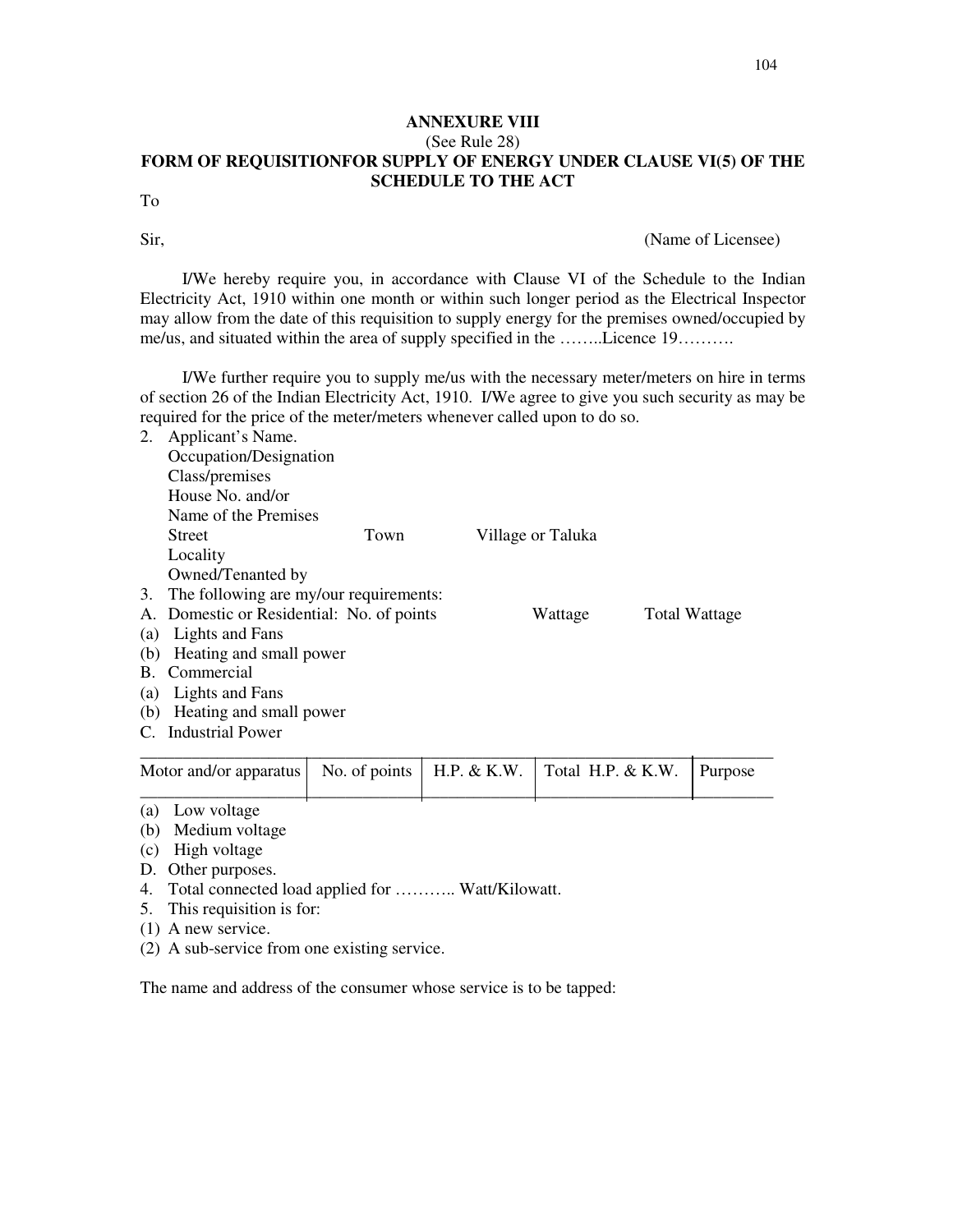His Service No. is

(3) An extension to my existing installation from Service No.

(4) A re-connection of Service No.

(5) A change of name from

(6) The system of wiring will be

 $1(7)$  The wiring work has been/will be carried by:

Name of Contractor:

Address:

Licence No.: Class:

Validity: 1

Applicant's signature Dated the day of 19 Present address:

Note: The applicant is requested to complete the clause referring to this requisition and to strike out the clauses which are inapplicable.

- 2. Under Clause VI $(1)$  1<sup>st</sup> proviso of the Schedule to the Indian Electricity Act, 1910, the licensee shall not be bound to comply with any such requisition unless and until the person making it-
	- (a) within fourteen days after the service on him by the licensee of a notice in writing in this behalf, tenders to the licensee a written contract in the form, approved by the State Government duly executed and with sufficient security binding himself to take the supply of energy for not less than two years to such amount as will assure to the licensee at the current rates charged by him, an annual revenue not exceeding 15 percentum of the cost of the service line required to comply with the requisition; and
	- (b) if required by the licensee so to do, pays to the licensee the cost of so much of any service line as may be laid down or placed for the purposes of the supply upon the property in respect of which the requisition is made, and of so much of any service line as it may be necessary for the said purposes to lay down or place beyond 30 metres from the licensee's distributing mains, although not on that property.
- 3. In lieu of the contract referred to in Note 2(a) above, the licensee is prepared to accept a declaration in the following form, subject to deposit of any required securities by the applicant:

## DECLARATION

I/We hereby declare that I/We desire to have and agree with the licensee to take a supply of energy for the above mentioned purposes for a period of not less than two years from the date of commencement of the supply and to be bound by the provisions of Clause VI of the Schedule to the Indian Electricity Act, 1910 and by the licensee's charge appropriate tariffs applicable to me/us conditions of supply as are from time to time in force.

Applicant's signature

One rupee stamp

## ANNEXURE IX

#### **FORM OF ORDER UNDER SUB-RULE (4) OF RULE 5, SUB-RULE (2) OF RULE 46** To

Supplier, consumer Owner or occupier

1. Whereas the installation was inspected on… … … … . and whereas it appears to me that you have not complied with rule (5) … ... ... of the Indian Electricity Rules, 1956, in the following

\_\_\_\_\_\_\_\_\_\_\_\_\_\_\_\_\_ \_\_\_\_\_\_\_\_\_\_\_\_\_\_\_\_\_\_\_\_\_\_\_\_\_\_\_\_\_\_\_\_\_\_\_\_\_\_\_\_\_\_\_\_\_\_\_\_\_\_\_\_\_\_\_\_\_\_

<sup>1.</sup> Subs. vide G.S.R. 466, dated 17.8.1991.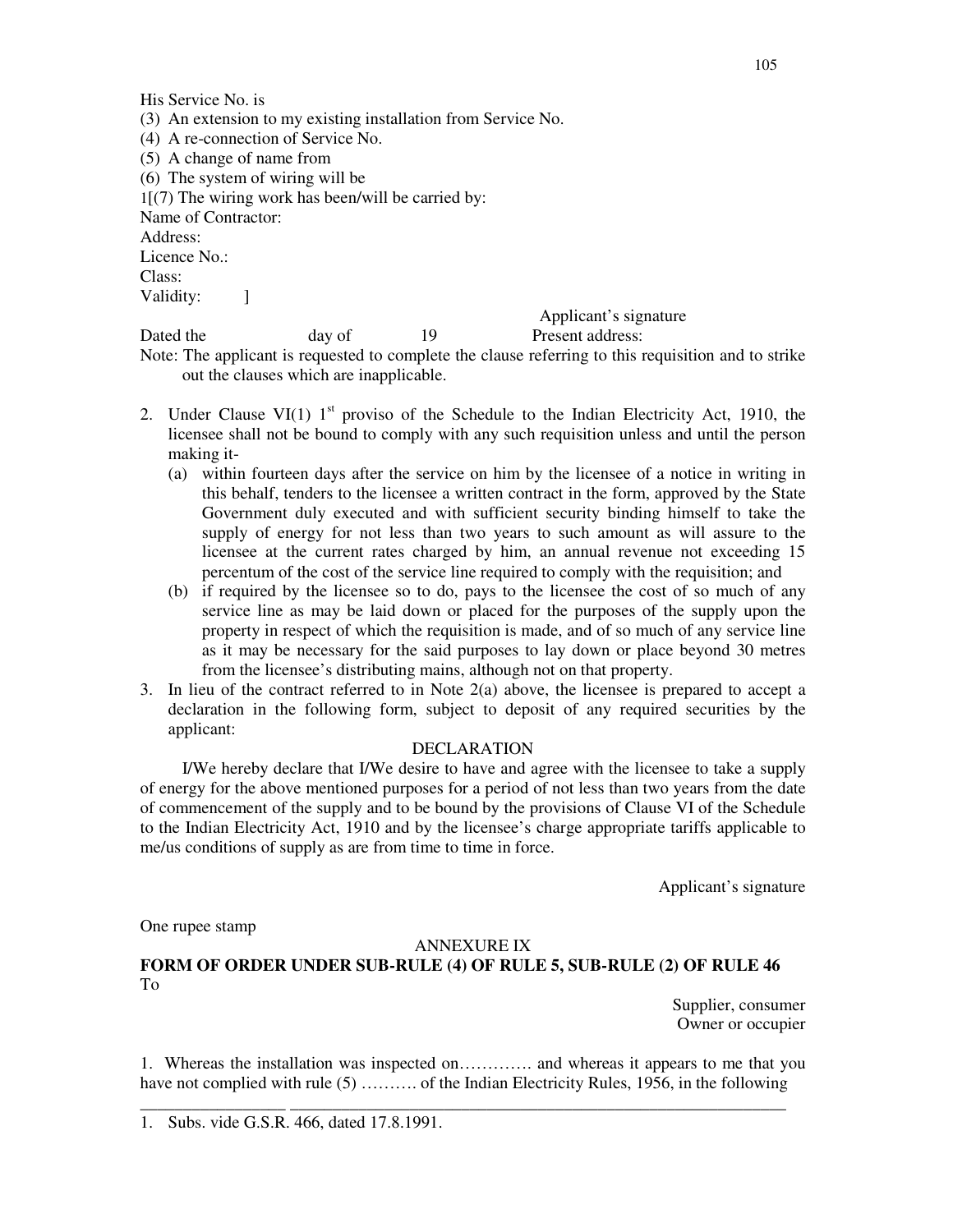respect<sup>\*</sup> namely ........ you are hereby called upon to comply with the said rule(s) on or before … … … day of 19… … . and to report compliance in writing to me.

2. An appeal may be filed against this order under sub-rule (4) of rule 5 of the Indian Electricity Rules, within three months of the date on which this order is served or delivered or is deemed to have been delivered but this order must be complied with, notwithstanding such appeal, unless the appellate authority on or before the date specified in paragraph above, suspends its operation.

|                                  |                                                                             |    |                                                                                   | Signature                                                                                                                               |
|----------------------------------|-----------------------------------------------------------------------------|----|-----------------------------------------------------------------------------------|-----------------------------------------------------------------------------------------------------------------------------------------|
| Dated at                         |                                                                             |    |                                                                                   |                                                                                                                                         |
| The                              | day of                                                                      | 19 |                                                                                   | Electrical Inspector,<br>Officer appointed under<br>sub-rule $(4)$ of rule 5                                                            |
|                                  | Particulars to be given where necessary.                                    |    |                                                                                   |                                                                                                                                         |
|                                  |                                                                             |    | <b>ANNEXURE IXA</b><br>(See Rule 46)<br><b>FORM I</b><br><b>INSPECTION REPORT</b> | <b>MODEL FORMS OF INSPECTION REPORT</b><br>(Under Rule 46 of the Indian Electricity Rules, 1956) Low Voltage Installation of Consumer.) |
|                                  |                                                                             |    |                                                                                   |                                                                                                                                         |
| Challan No.                      |                                                                             |    |                                                                                   |                                                                                                                                         |
|                                  |                                                                             |    | Dated ______________________ Inspection Fee Rs. _________________________________ |                                                                                                                                         |
| 3. Type of wiring *<br>7.<br>(I) | 1. Consumer No.<br>2. Voltage and system of supply:<br>Leakage on premises: |    |                                                                                   |                                                                                                                                         |

\_\_\_\_\_\_\_\_\_\_\_\_\_\_\_\_\_\_\_\_\_\_\_\_\_\_\_\_\_\_\_\_\_\_\_\_\_\_\_\_\_\_\_\_\_\_\_\_\_\_\_\_\_\_\_\_\_\_\_\_\_\_\_\_\_\_\_\_\_\_\_\_\_\_\_\_\_ \* Here state casing capping, lead covered of teak wood batten, concealed, conduit, Tough, Rubber Sheathed and such other types.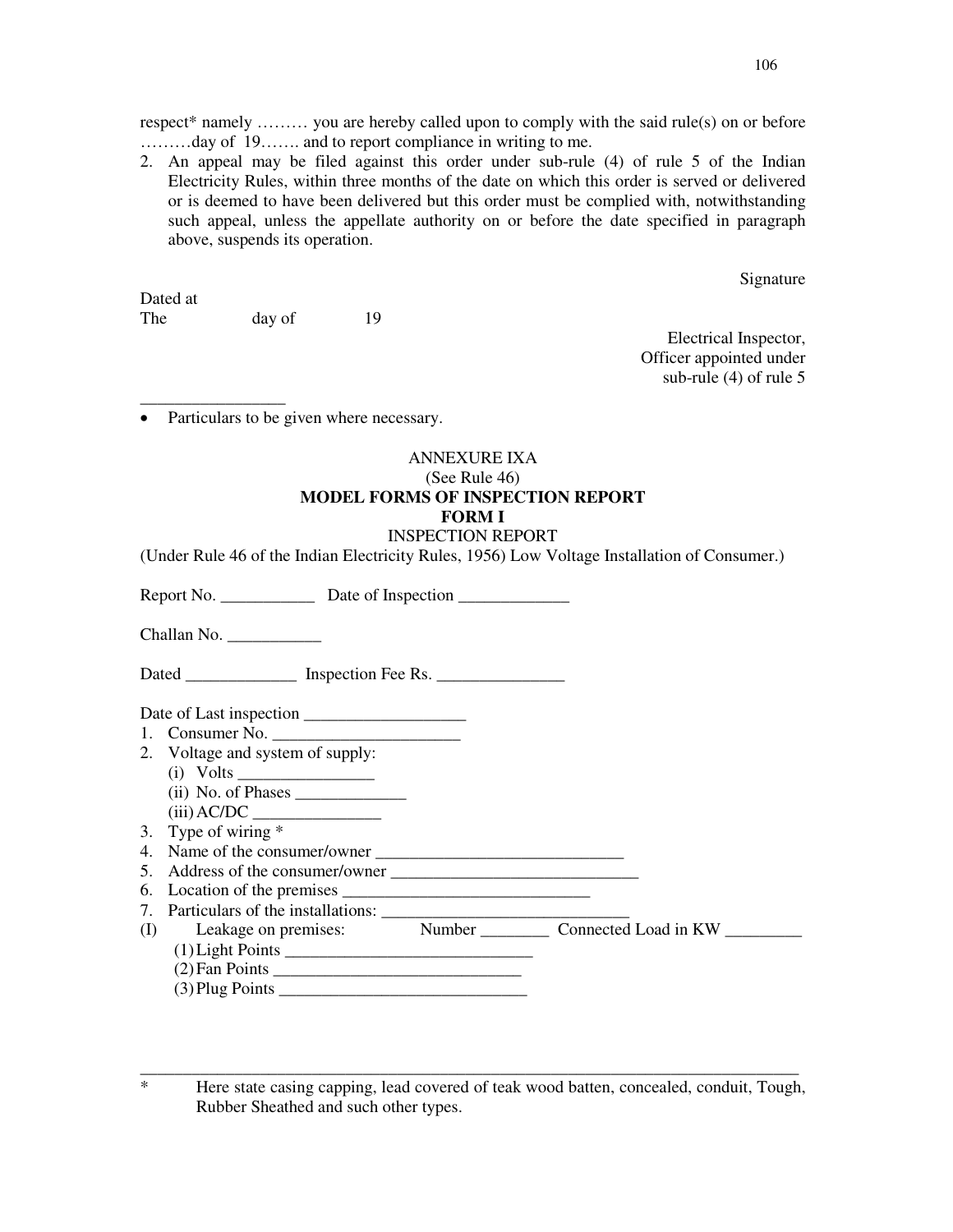(1) \_\_\_\_\_\_\_\_\_\_\_\_\_\_\_\_\_\_\_\_\_\_\_\_\_\_\_\_\_  $(2)$ 

Total connected load in KW \_\_\_\_\_\_\_\_\_\_\_\_\_\_\_\_\_\_\_\_\_\_\_\_\_\_\_\_\_

Maximum current demand in Amps

(on the basis of total connected load)

(III) Generators (in the case of consumer himself generating energy):

(1) \_\_\_\_\_\_\_\_\_\_\_\_\_\_\_\_\_\_\_\_\_\_\_\_\_\_\_\_\_

 $(2)$ 

# 8. General condition of the installation:

| Rule of the Indian Electricity Requirements | Report |
|---------------------------------------------|--------|
| <b>Rules</b> , 1956                         |        |
|                                             |        |

| 29    |                                                                 |
|-------|-----------------------------------------------------------------|
| (i)   | $Is/Are$ there any sign(s) of overloading in respect of any     |
|       | apparatus wiring?                                               |
| (ii)  | Condition of flexible cords, sockets, switches, plug-pins, cut- |
|       | outs and lamp holders and such other fittings.                  |
| (iii) | General condition of wiring.                                    |
| (iv)  | State if any unauthorised temporary installation exists.        |
| (v)   | State if sockets are controlled by individual switches.         |
| (vi)  | Any other defect or condition which may be a source             |

- of danger.
- 30 Give report on condition of service lines, cables, wires, apparatus and such other fittings placed by the supplier/ owner of the premises.
- 31 Has the supplier provided suitable cut-outs within consumer's premises, within enclosed fire proof receptacle ?
- 32
- (i) State if switches are provided on live conductors.
- (ii) State if indication of a permanent nature is provided as per this rule so as to distinguish neutral conductor from the live conductor.
- (iii) Whether a direct line is provided on the neutral in the case of single phase double pole iron clad switches instead of fuse ? 33
- (i) State if earthed terminal is provided by the supplier.
- (ii) Have three pin plugs been provided for plug points ?
- (iii) Report on the efficiency of the earthig arrangement.
- 49 Leakage on premises: State insulation resistance between conductors and earth in megaohms.
- 50
- (i) State if linked switches of requisite capacity are provided near the point of commencement of supply.
- (ii) State if the wiring is divided in suitable number of circuits and each such circuit is protected by suitable cut-out.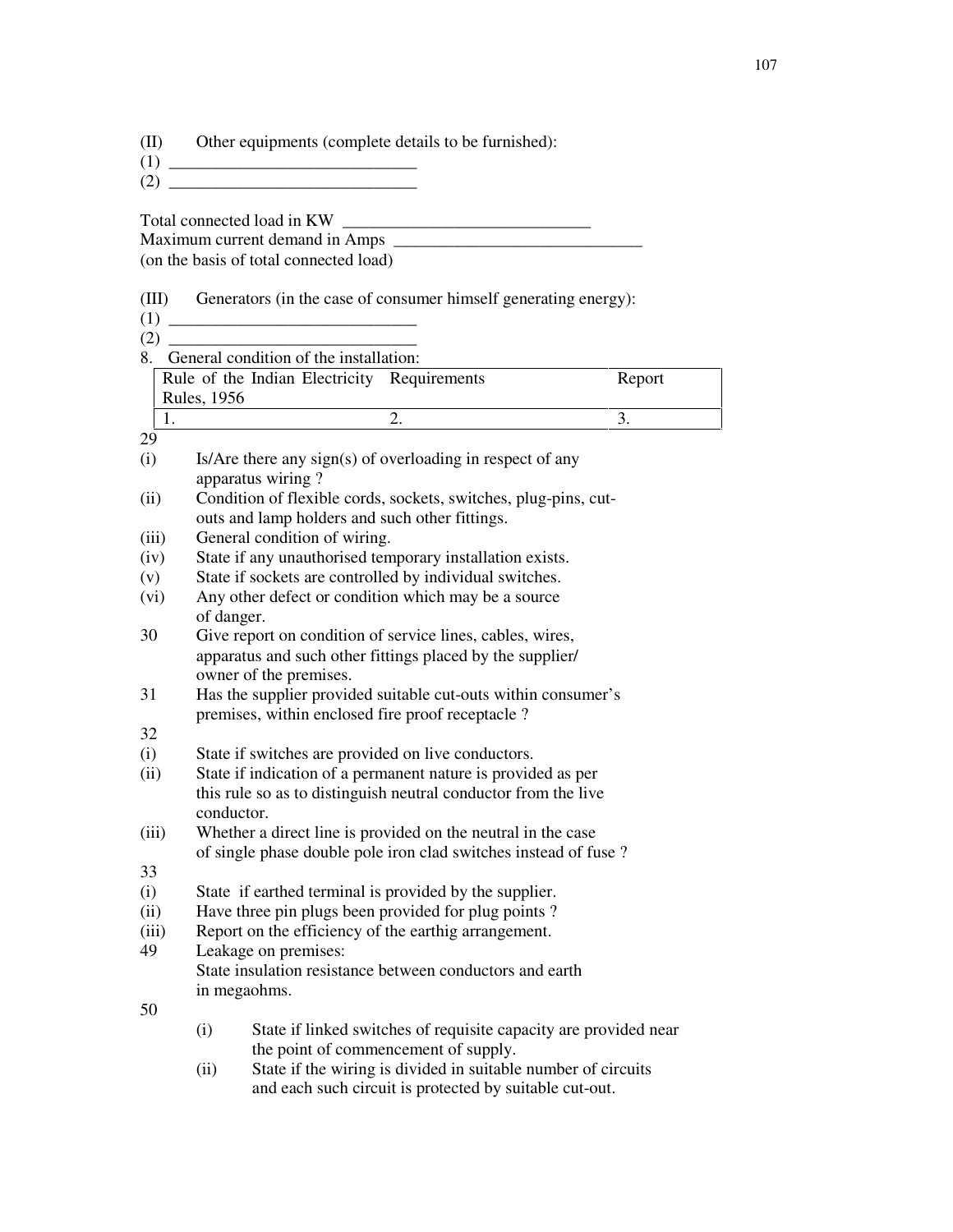|          | 1.                                       | $\overline{2}$ .                                                                                                                                                                                                                                                        | 3.                             |
|----------|------------------------------------------|-------------------------------------------------------------------------------------------------------------------------------------------------------------------------------------------------------------------------------------------------------------------------|--------------------------------|
| (iii)    | suitable linked switch.                  | State if supply to each motor or apparatus is controlled by                                                                                                                                                                                                             |                                |
| (iv)     | danger?                                  | Has it been ensured that no live part is so accessible as to cause                                                                                                                                                                                                      |                                |
| 61       |                                          |                                                                                                                                                                                                                                                                         |                                |
| (i)      | connections with earth?                  | Have the frame of every generator, stationary motor and so far as<br>practicable portable motor and the metallic parts (not intended<br>as conductors) of all other apparatus used for regulating ** or<br>controlling energy been earthed by two separate and distinct |                                |
| (ii)     |                                          | Is the earth wire free from any mechanical damage?                                                                                                                                                                                                                      |                                |
| (iii)    | lead-cover been efficiently earthed?     | In the case of conduit/lead covered wiring, has the conduit or                                                                                                                                                                                                          |                                |
| (iv)     |                                          | If the consumer has his own earth-electrode, state if it is<br>properly executed and has been tested with satisfactory results.                                                                                                                                         |                                |
|          | <b>Overhead lines:</b>                   |                                                                                                                                                                                                                                                                         |                                |
| 74 to 93 |                                          |                                                                                                                                                                                                                                                                         |                                |
| (i)      |                                          | State if the consumer has any overhead line and if so their condition<br>with specific reference to relevant rule.                                                                                                                                                      |                                |
| (ii)     |                                          | Is there any other overhead line near the premises of the<br>consumer which does not comply with rule 79 or 80 ?                                                                                                                                                        |                                |
| (iii)    | for road crossings and busy localities ? | Is guarding provided for overhead lines, if it is inside the factory                                                                                                                                                                                                    |                                |
| (iv)     | Any other remarks.                       |                                                                                                                                                                                                                                                                         |                                |
|          |                                          |                                                                                                                                                                                                                                                                         | Inspecting Officer's Signature |
|          |                                          |                                                                                                                                                                                                                                                                         | Name                           |
|          |                                          |                                                                                                                                                                                                                                                                         | Designation                    |
|          |                                          |                                                                                                                                                                                                                                                                         | File No.                       |
| Dated:   |                                          |                                                                                                                                                                                                                                                                         |                                |
|          |                                          | Copy forwarded to the Electrical Inspector for  in accordance with rule 46(1)(b)                                                                                                                                                                                        |                                |

of the Indian Electricity Rules, 1956.

\_\_\_\_\_\_\_\_\_\_\_\_

| Signature |  |
|-----------|--|
| Name      |  |

\*\* Not applicable to isolated wall tubes or to brackets, electroliers, switches, ceiling fans and such other fittings (other than portable hand lamps and transportable apparatus) unless provided with earth terminal.

| FORM II |
|---------|
|---------|

(Under rule 46 of the Indian Electricity Rules, 1956)

(Medium voltage installations of a consumer)

| Report No. | Date of Inspection |  |
|------------|--------------------|--|
|------------|--------------------|--|

Challan No. \_\_\_\_\_\_\_\_\_\_\_\_\_\_\_\_ Dated \_\_\_\_\_\_\_\_\_\_\_\_\_

Inspection Fee Rs. \_\_\_\_\_\_\_\_\_\_\_\_\_\_\_ Date of last Inspection \_\_\_\_\_\_\_\_\_\_\_\_\_\_\_\_\_\_\_\_\_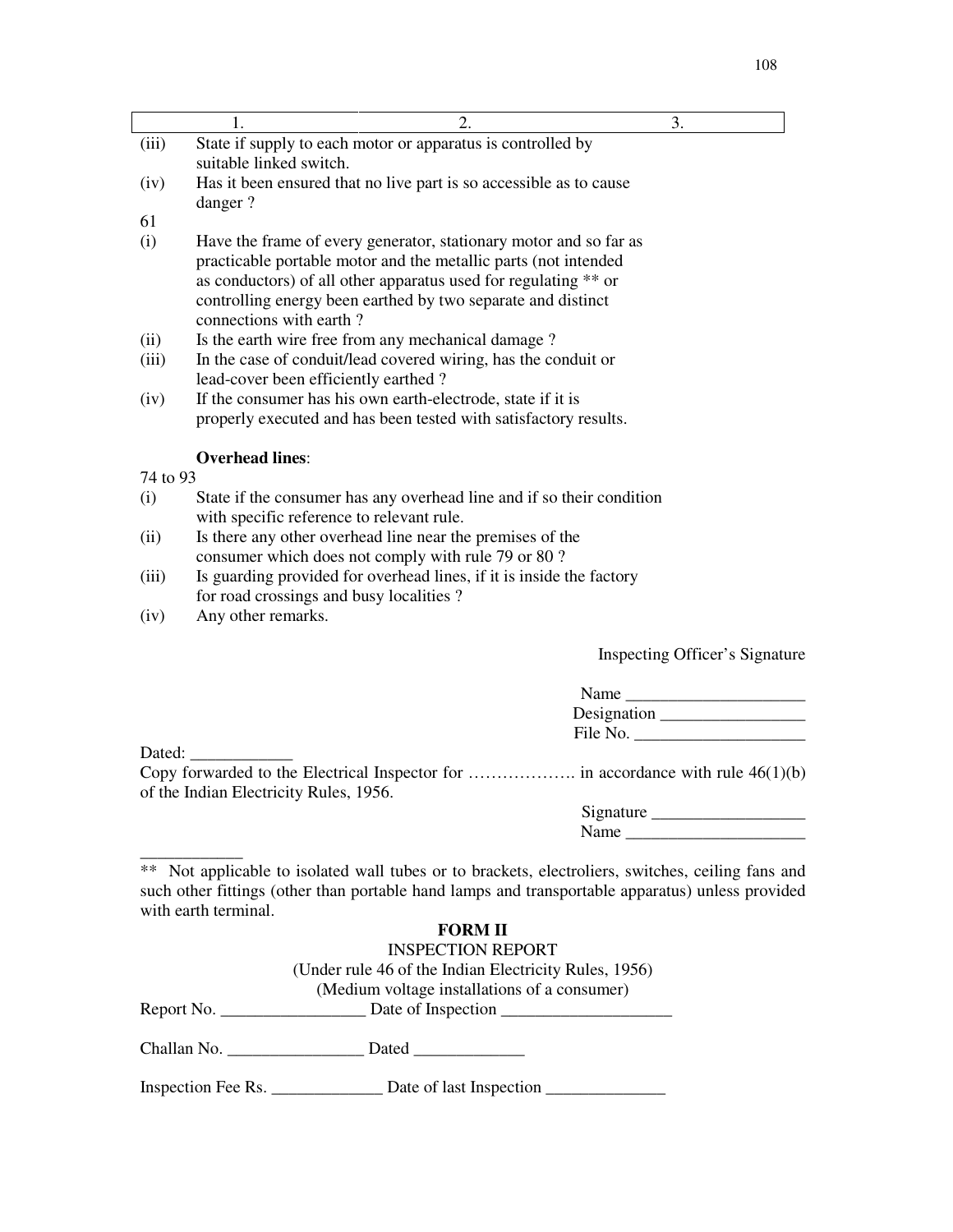- 1. Consumer No. \_\_\_\_\_\_\_\_\_\_\_\_\_\_\_\_\_\_\_\_\_\_
- 2. Voltage and system of supply:
- (i) Volts \_\_\_\_\_\_\_\_\_\_\_\_\_(ii) No. of Phases \_\_\_\_\_\_\_\_\_\_\_\_\_ (iii) AC/DC \_\_\_\_\_\_\_\_\_\_\_\_\_\_\_
- 3. Name of the consumer/owner  $\frac{1}{\sqrt{1-\frac{1}{2}}}\left| \frac{1}{\sqrt{1-\frac{1}{2}}}\right|$
- 4. Address of the consumer/owner \_\_\_\_\_\_\_\_\_\_\_\_\_\_\_\_\_\_\_\_\_\_\_\_\_\_\_\_\_
- 5. Location of the premises  $\frac{1}{\sqrt{1-\frac{1}{n}}}\$
- 6. Particulars of the installations:

## I. Motors: Make No. H.P. Amps. Voltage  $(1)$ (2) \_\_\_\_\_\_\_\_\_\_\_\_\_\_\_\_\_\_\_\_\_\_\_\_\_\_\_\_\_\_\_\_\_\_\_\_\_\_\_\_\_\_\_\_\_\_\_\_\_\_\_\_\_\_\_\_\_\_\_\_\_\_\_\_\_\_\_\_  $(3)$   $\qquad \qquad$  $(4)$   $\qquad \qquad$  $(5)$   $\qquad \qquad$

II. Other equipment (complete details to be furnished):

| Total connected load h.p./KVA |  |  |
|-------------------------------|--|--|

|--|

| (1) |  |
|-----|--|
|     |  |
| (2) |  |

 $(3)$   $\qquad \qquad$ 

#### 7. General condition of the installation:

| Rule of the Indian Electricity | Requirements                                                   | Report |
|--------------------------------|----------------------------------------------------------------|--------|
| Rules, 1956                    |                                                                |        |
|                                |                                                                |        |
|                                | Is the list of authorised persons properly made and kept up to |        |
| date duly attested ?           |                                                                |        |

29

- (i) Is/Are there any sign(s) of overloading?
- (ii) State if any unauthorised temporary installation exists.
- (iii) Are the electric supply lines and apparatus so installed, protected, worked and maintained as to prevent danger ?
- (iv) Any other general remarks.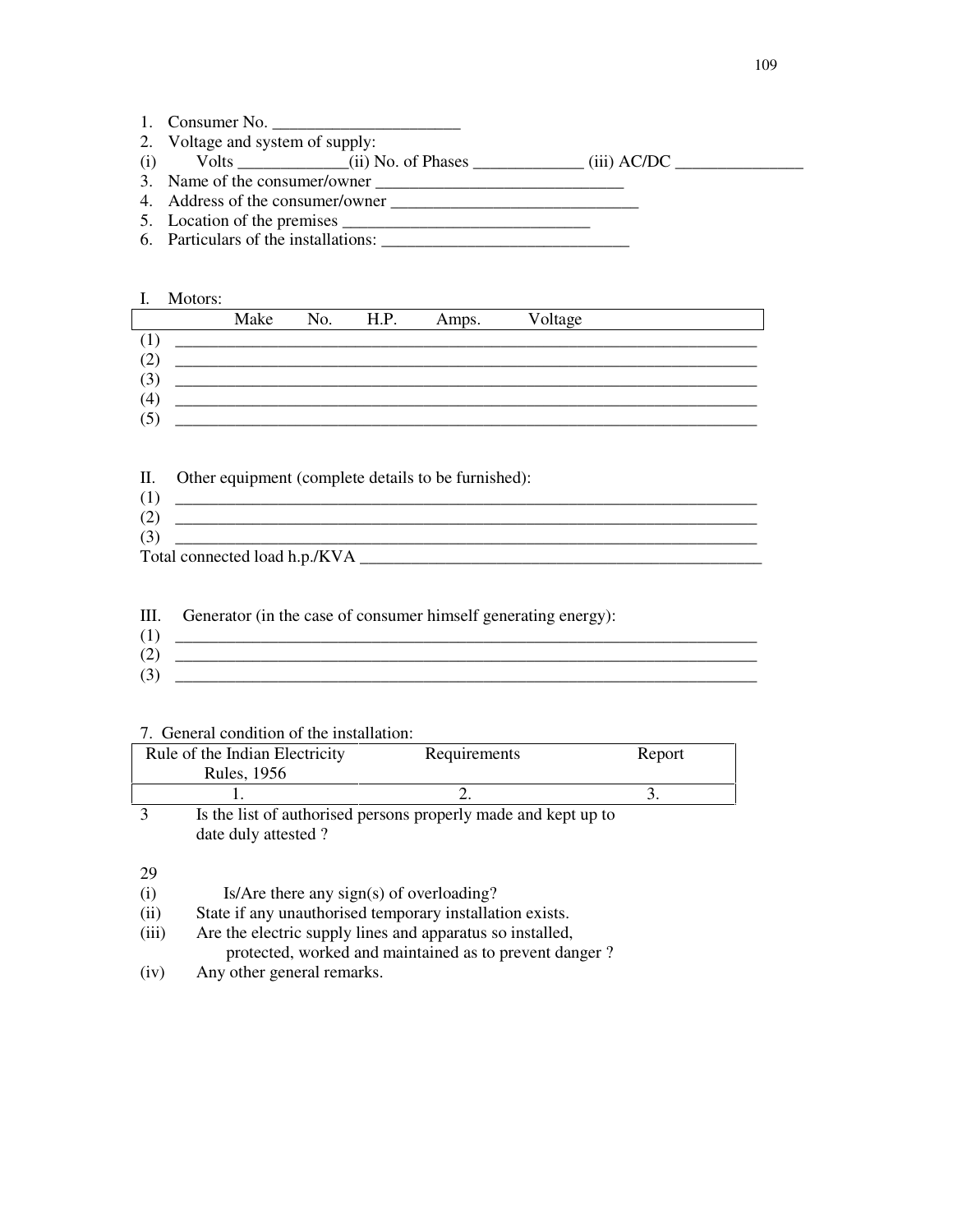30 Service line and apparatus of the supplier on consumer's premises. Give report on condition of service lines, cables, wires, apparatus and such other fittings placed by the supplier/ owner of the premises. 31 Has the supplier provided suitable cut-outs within consumer's premises, in an accessible position ? Are they contained within an adequately enclosed fire proof receptacle ? 32 (i) State if switches are provided on live conductors. (ii) State if indication of a permanent nature is provided as per this rule so as to distinguish neutral conductor from live conductor. (iii) Whether a direct link is provided on the neutral in the case of single phase double pole iron clad switches instead of fuse ? 33 (i) State if earthed terminal is provided by the supplier. (ii) Is the Consumer's separate earth efficient ? (iii) Report on the efficiency of the earthig arrangement. 34 (i) Are bare conductors in building inaccessible ? (ii) Whether readily accessible switches have been provided for rendering them dead ? (iii) Whether any other safety measures are considered necessary ? 35 State if " Danger Notice" in Hindi and the local language of the district and the type approved by the Electrical Inspector is affixed permanently in conspicuous position as per this rule. 38 State if flexible cables used for portable or transportable equipment covered under this rule, are heavily insulated and adequately protected from mechanical injury. 44 (i) State if instructions in 1 [English or Hindi and the local language of the district and where Hindi is the local language, in English and Hindi,] for the restoration of persons suffering from electric shock have been affixed in a "conspicuous place". (ii) Are the authorised persons able to apply instructions for resuscitation of persons suffering from electric shock ? 49 Leakage on premises: State insulation resistance between conductors and earth in Megaohms. 50 (i) Whether a suitable linked switch/circuit breaker is placed near the point of commencement of supply so as to be readily accessible and capable of being easily operated to completely isolate the supply ? (ii) Whether every distinct circuit is protected against excess energy by means of a suitable circuit breaker or cut-out ? (iii) State if a suitable linked switch or circuit breaker is provided near each motor or apparatus for controlling supply to the motor or apparatus. (iv) State if adequate precautions are taken to ensure that no live parts are so exposed as to cause danger. \_\_\_\_\_\_\_\_\_\_\_\_\_\_\_\_\_\_\_\_\_\_\_\_\_\_\_\_\_\_\_\_\_\_\_\_\_\_\_\_\_\_\_\_\_\_\_\_\_\_\_\_\_\_\_\_\_\_\_\_\_\_\_\_\_\_\_\_\_\_\_\_\_\_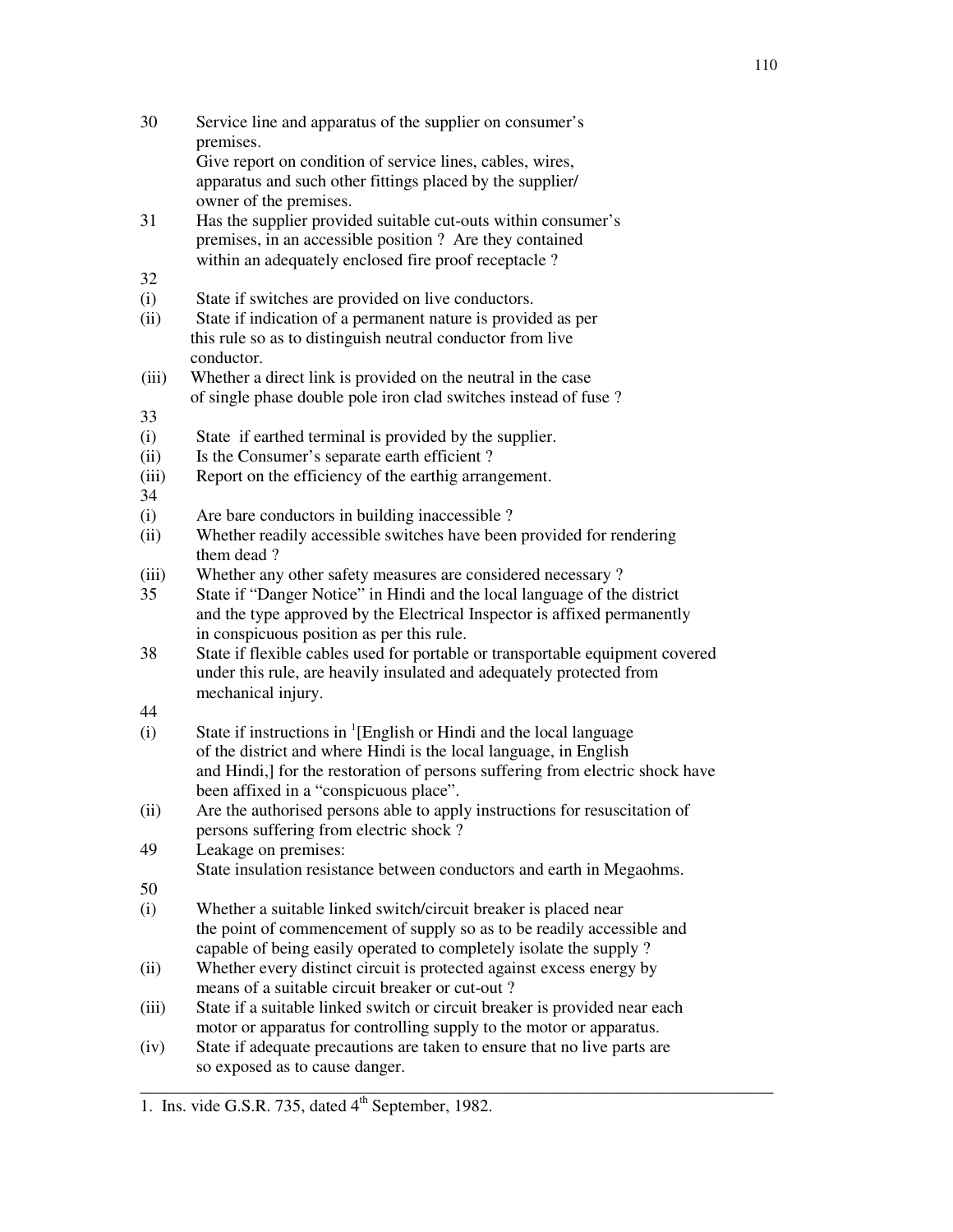| 1.                                                                              | 2.                                                                                                                                                              | 3.                             |
|---------------------------------------------------------------------------------|-----------------------------------------------------------------------------------------------------------------------------------------------------------------|--------------------------------|
| 51                                                                              |                                                                                                                                                                 |                                |
|                                                                                 | (i) State the condition of metallic coverings provided for various conuctors.                                                                                   |                                |
| switch board.                                                                   | (ii) (a) State whether clear space of 90 cm is provided in front of the main                                                                                    |                                |
| is less than 23 cm.                                                             | (b) State whether the space behind the switch board exceeds 75 cm in width or                                                                                   |                                |
|                                                                                 | (c) In case the clear space behind the switch-board exceeds 75 cm. state whether<br>a passage way from either end of the switchboard to a height of 1.80 metres |                                |
| is provided.<br>61                                                              |                                                                                                                                                                 |                                |
| 61<br>separate and distinct connections with earth.                             | (i) Has the neutral conductor at the transformer been earthed by two                                                                                            |                                |
|                                                                                 | (ii) Have the frame of every generator, stationary motor and so far as<br>practicable portable motor and the metallic parts (not intended                       |                                |
|                                                                                 | as conductors) of all transformers and any other apparatus used for                                                                                             |                                |
|                                                                                 | regulating or controlling energy and all medium voltage energy<br>consuming apparatus been earthed by two separate and distinct                                 |                                |
| connections with earth?                                                         | (iii) Have the metal casings or metallic coverings containing or protecting                                                                                     |                                |
|                                                                                 | any electric supply line or apparatus been properly earthed and so<br>joined and connected across all junction boxes as to make good                            |                                |
| mechanical and electrical connection?<br>been tested with satisfactory results. | (iv) State if the consumer's earth-electrode is properly executed and has                                                                                       |                                |
|                                                                                 | (v) Is the earth wire free from any mechanical damage?                                                                                                          |                                |
| Overhead lines:                                                                 |                                                                                                                                                                 |                                |
| 74 to 93                                                                        | (v) State if the consumer has any overhead lines and if so their condition                                                                                      |                                |
| with specific reference to relevant rules.                                      | (vi) Is there any other overhead line near the premises of the                                                                                                  |                                |
|                                                                                 | consumer which does not comply with rule 79 or 80 ?<br>(vii)Is guarding provided for overhead lines, if it is inside the factory,                               |                                |
| for road crossings and busy localities?                                         |                                                                                                                                                                 |                                |
| (viii) Any other remarks.                                                       |                                                                                                                                                                 | Inspecting Officer's Signature |
|                                                                                 |                                                                                                                                                                 | Name                           |
|                                                                                 |                                                                                                                                                                 | Designation                    |
|                                                                                 |                                                                                                                                                                 | File No.                       |

# **FORM III**

INSPECTION REPORT (Under Rule 46 of the Indian Electricity Rules, 1956) High and Extra-high Voltage Installation of a Consumer Report No. \_\_\_\_\_\_\_\_\_\_\_\_\_\_\_\_\_\_ Date of Inspection \_\_\_\_\_\_\_\_\_\_\_\_\_\_\_\_\_\_\_\_\_\_\_\_\_\_\_\_\_\_\_

Challan No. \_\_\_\_\_\_\_\_\_\_\_ Dated \_\_\_\_\_\_\_\_\_\_\_\_\_ Inspection Fee Rs. \_\_\_\_\_\_\_\_\_\_\_\_\_\_\_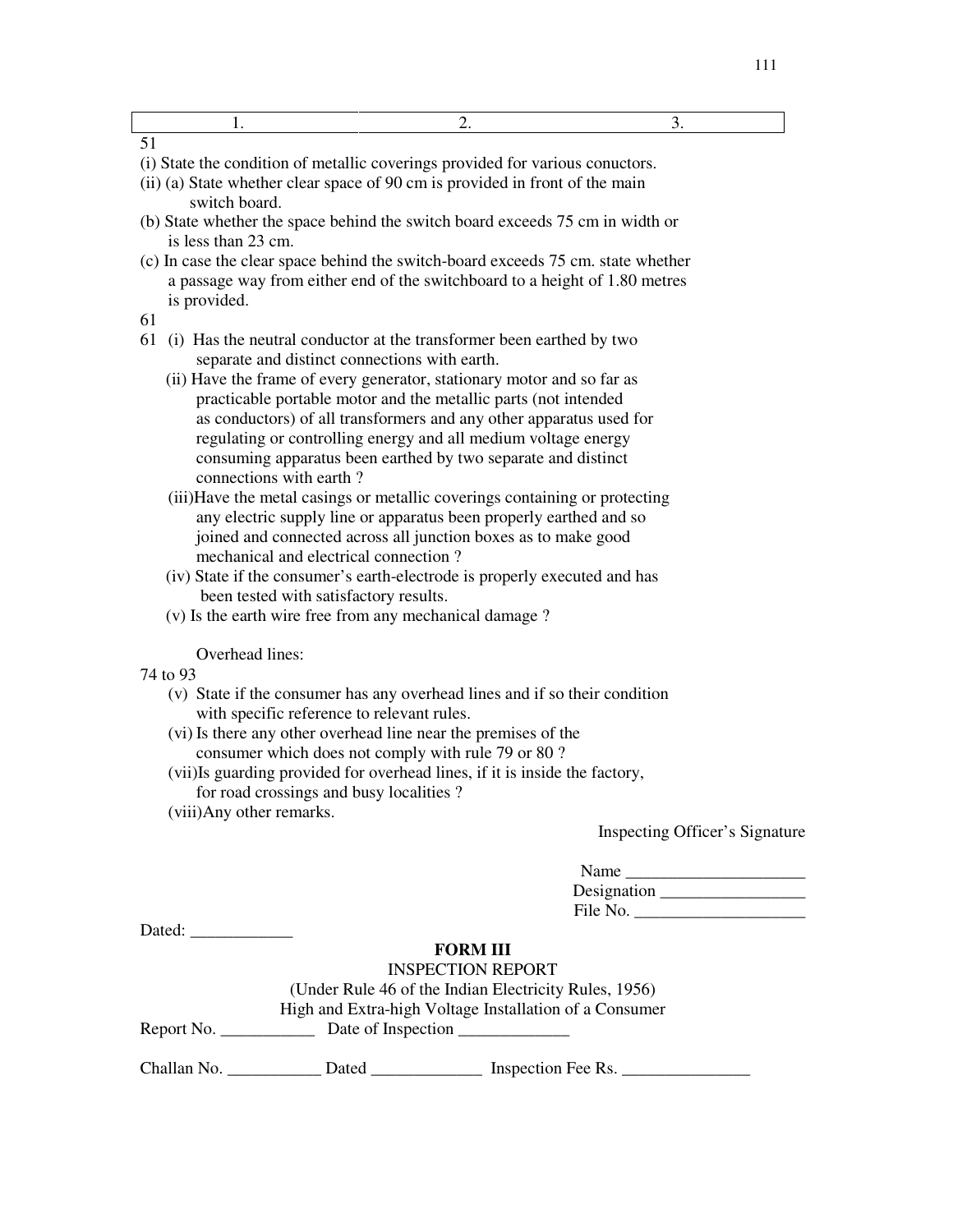|                          | 1. Consumer No. $\frac{1}{2}$                                                                                                                                                                                                                   |
|--------------------------|-------------------------------------------------------------------------------------------------------------------------------------------------------------------------------------------------------------------------------------------------|
|                          | 2. Voltage and system of supply:                                                                                                                                                                                                                |
|                          | (ii) No. of Phases                                                                                                                                                                                                                              |
|                          |                                                                                                                                                                                                                                                 |
|                          |                                                                                                                                                                                                                                                 |
|                          |                                                                                                                                                                                                                                                 |
|                          |                                                                                                                                                                                                                                                 |
|                          | Motors:<br>Make No. H.P. Amps. Voltage                                                                                                                                                                                                          |
| (1)<br>(2)               |                                                                                                                                                                                                                                                 |
|                          | II. Transformers:<br>KVA Power Factor<br>Make<br>No.<br>Voltage<br>H.V. L.V.                                                                                                                                                                    |
| (1)<br>(2)               |                                                                                                                                                                                                                                                 |
| (3)<br>(1)<br>(2)<br>(3) | <u> 1989 - Andrea Branden, amerikan bernama bernama bernama dalam pengaran bernama dalam pengaran bernama dalam </u><br>III. Other equipment (complete details to be furnished):<br><u> 1989 - Johann Stoff, amerikansk politiker (d. 1989)</u> |
| IV.                      |                                                                                                                                                                                                                                                 |
|                          | Generators (in the case of consumer himself generating energy):                                                                                                                                                                                 |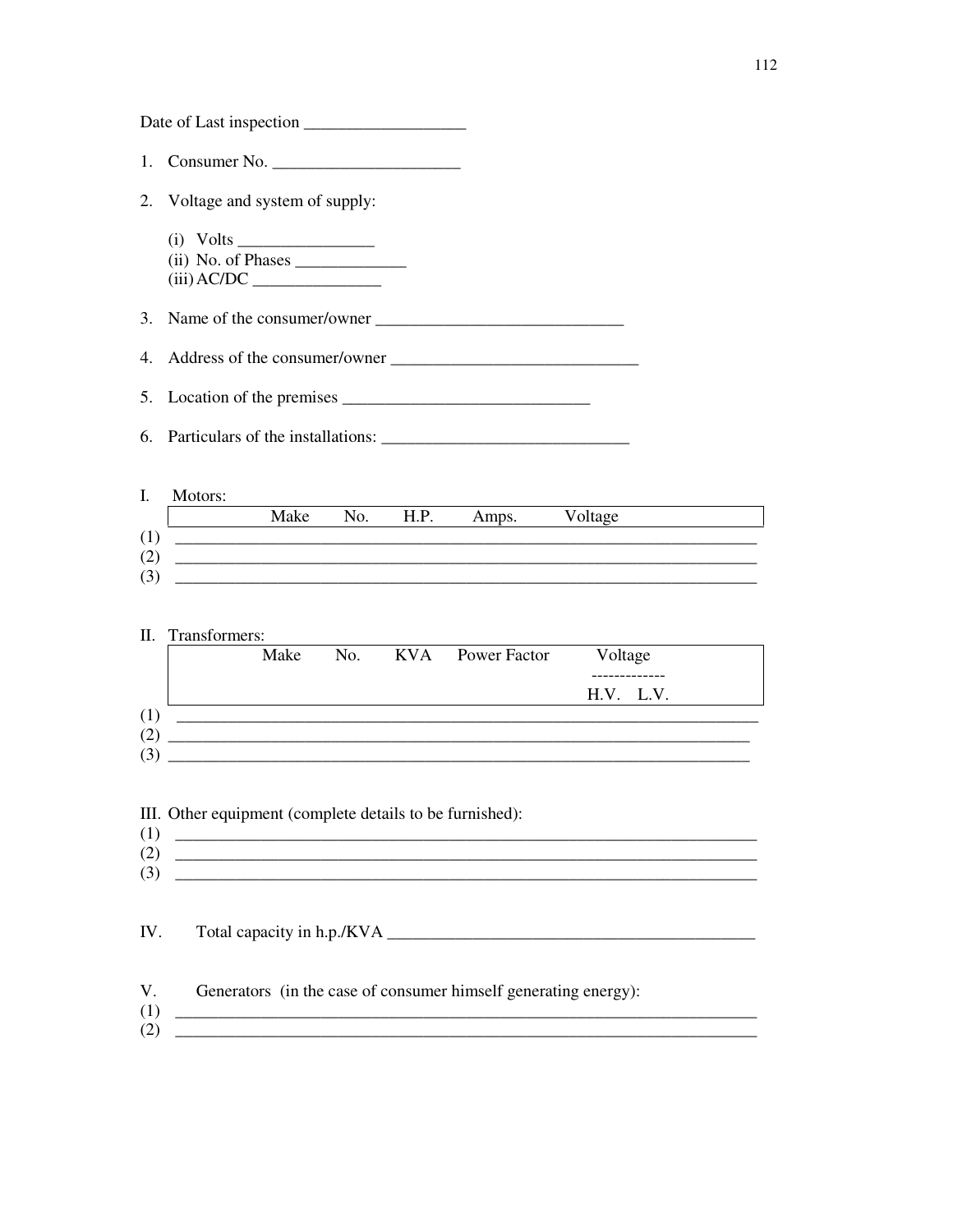7. General condition of the installation:

| Rule of the         | Requirements | Report   |
|---------------------|--------------|----------|
| Indian              |              |          |
| Electricity         |              |          |
| <b>Rules</b> , 1956 |              |          |
|                     | ـ ت          | <u>.</u> |

- 3(i) Is the list of authorised persons properly made and kept up to date duly attested ?
	- (ii) Whether the authorised persons are competent for the work assigned to them ?
- $29(i)$  Is/are there any sign(s) of overloading in respect of any apparatus ?
	- (ii) State if any unauthorised temporary installation exists.
	- (iii) Whether the H.V. motors and controlling equipment are being over hauled periodically and record kept of the same in a register ?
	- (iv) Whether the tranformer oil samples are being tested periodically and results recorded in a register ?
	- (v) Whether suitable lightning arrestors have been provided near the transformers for protection against lightning ?
	- (vi) Whether earth resistance is being measured periodically and results recorded in a register ?
	- (vii) Any other defect or condition which may be source of danger.
- (viii) Any other general remarks.
- 30 Service line and apparatus of the supplier on consumer's premises: Give report on condition of service lines, cables, wires, circuit breaker, Isolating switches, protective recording and integrating apparatus and such other fittings placed by the supplier/owner on the premises.
- 31 Has the supplier provided suitable cut-outs, within consumer's premises, in an accessible position ? Are they within an adequately enclosed fire proof receptacle ?
- 33(i) State if earthed terminal is provided by the supplier.
	- (ii) Is the Consumer's separate earth efficient ? (State the earth resistance, if measured)
	- (iii) Report on the efficiency of the earthig arrangement.
- 34(i) Are bare conductors (if any) in building inaccessible ?
	- (ii) Whether readily accessible switches have been provided for rendering them dead ?
	- (iii) Whether any other safety measures are considered necessary ?
- 35 State if " Danger Notices" in Hindi and the local language of the district and of the type approved by the Electrical Inspector is affixed permanently in conspicuous position as per this rule.
- 36 Whether the practice of working on livelines and apparatus is adopted ? If so, have the safety measure been approved by the Electrical Inspector ?
- 41 State if the circuits or apparatus intended for operating at different voltage(s) are distinguishable by means of indication(s) of permanent nature.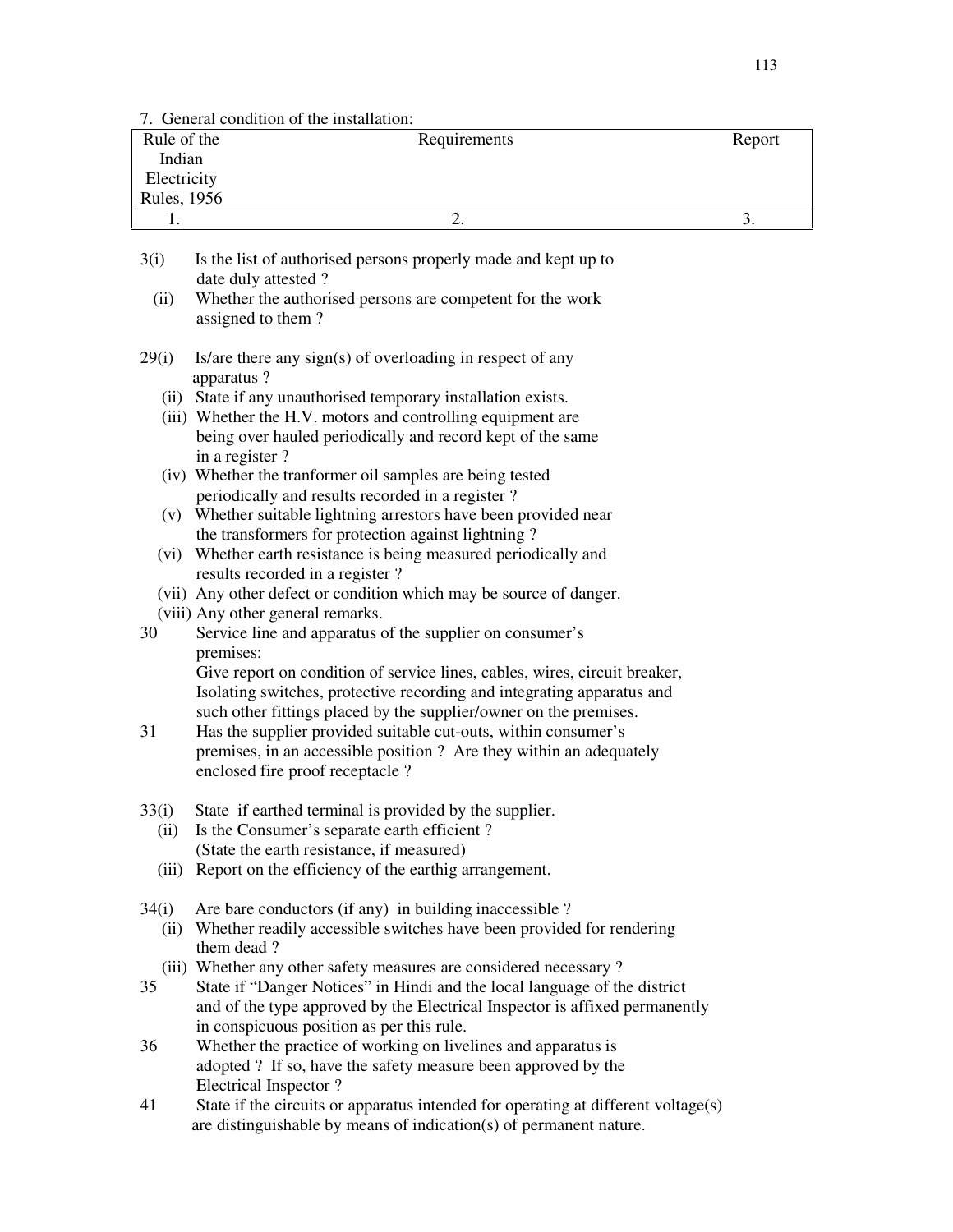$\mathcal{L}(\mathcal{A})$ 

| 1.    | 2.                                                                                             | 3. |
|-------|------------------------------------------------------------------------------------------------|----|
| 42    | Whether all circuits and apparatus are so arranged that there is no                            |    |
|       | danger of any part(s) becoming accidentally charged to any voltage                             |    |
|       | beyond the limits of voltage for which it/they is/are intended?                                |    |
|       |                                                                                                |    |
| 43(i) | In the case of generating and enclosed stations have fire-buckets,                             |    |
|       | filled with clean dry sand, been conspicuously marked and kept in                              |    |
|       | convenient situations in addition to fire-extinguishers suitable for                           |    |
| (ii)  | dealing with electric fires?<br>State if First Aid Boxes or cupboards conspicuously marked and |    |
|       | properly equipped are provided and maintained.                                                 |    |
|       | (iii) Is some staff trained in First Aid Treatment?                                            |    |
|       |                                                                                                |    |
| 44(i) | State if instructions in <sup>1</sup> [English or Hindi and the local language                 |    |
|       | of the district and where Hindi is the local language, in English                              |    |
|       | and Hindi,] for the restoration of persons suffering from electric shock have                  |    |
|       | been affixed in a "conspicuous place".                                                         |    |
| (ii)  | Are the authorised persons able to apply instructions for resuscitation of                     |    |
|       | persons suffering from electric shock?                                                         |    |
|       |                                                                                                |    |
| 49    | Leakage on premises:<br>State insulation resistance between conductors and earth in Megaohms.  |    |
|       |                                                                                                |    |
| 50(i) | Whether a suitable linked switch/circuit breaker is placed near                                |    |
|       | the point of commencement of supply so as to be readily accessible and                         |    |
|       | capable of being easily operated to completely isolate the supply?                             |    |
| (ii)  | Is there a suitable linked switch or a circuit breaker to carry and                            |    |
|       | break the full load current on the secondary side of a transformer?                            |    |
|       | (iii) Whether every distinct circuit is protected against excess energy by                     |    |
|       | means of a suitable circuit breaker or cut-out?                                                |    |
|       | (iv) State if a suitable linked switch or circuit breaker is provided near the High            |    |
|       | voltage motor or other apparatus for controlling supply to the motor or apparatus.             |    |
| (v)   | State if adequate precautions are taken to ensure that no live parts are                       |    |
|       | so exposed as to cause danger.                                                                 |    |
| 51(i) | State the condition of metallic coverings provided for various conductors.                     |    |
|       | $(ii)(a)$ State whether clear space of 90 cm is provided in front of the main                  |    |
|       | switch board.                                                                                  |    |
|       | (b) State whether the space behind the switch board exceeds 75 cm in width or                  |    |
|       | is less than 23 cm.                                                                            |    |
|       | (c) In case the clear space behind the switch-board exceeds 75 cm. state whether               |    |
|       | a passage way from either end of the switchboard to a height of 1.80 metres                    |    |
|       | is provided.                                                                                   |    |
|       |                                                                                                |    |
| 64(i) | State if all conductors and apparatus including live parts thereof are                         |    |
|       | inaccessible.<br>State if all windings of motors or other apparatus are suitably protected.    |    |
| (ii)  | (iii) State the method adopted to guard lower voltage circuits in                              |    |
|       | transformer(s) becoming accidentally charged above its/their normal                            |    |
|       | voltage.                                                                                       |    |
|       |                                                                                                |    |

<sup>1.</sup> Ins. vide G.S.R. 735, dated 4<sup>th</sup> September, 1982.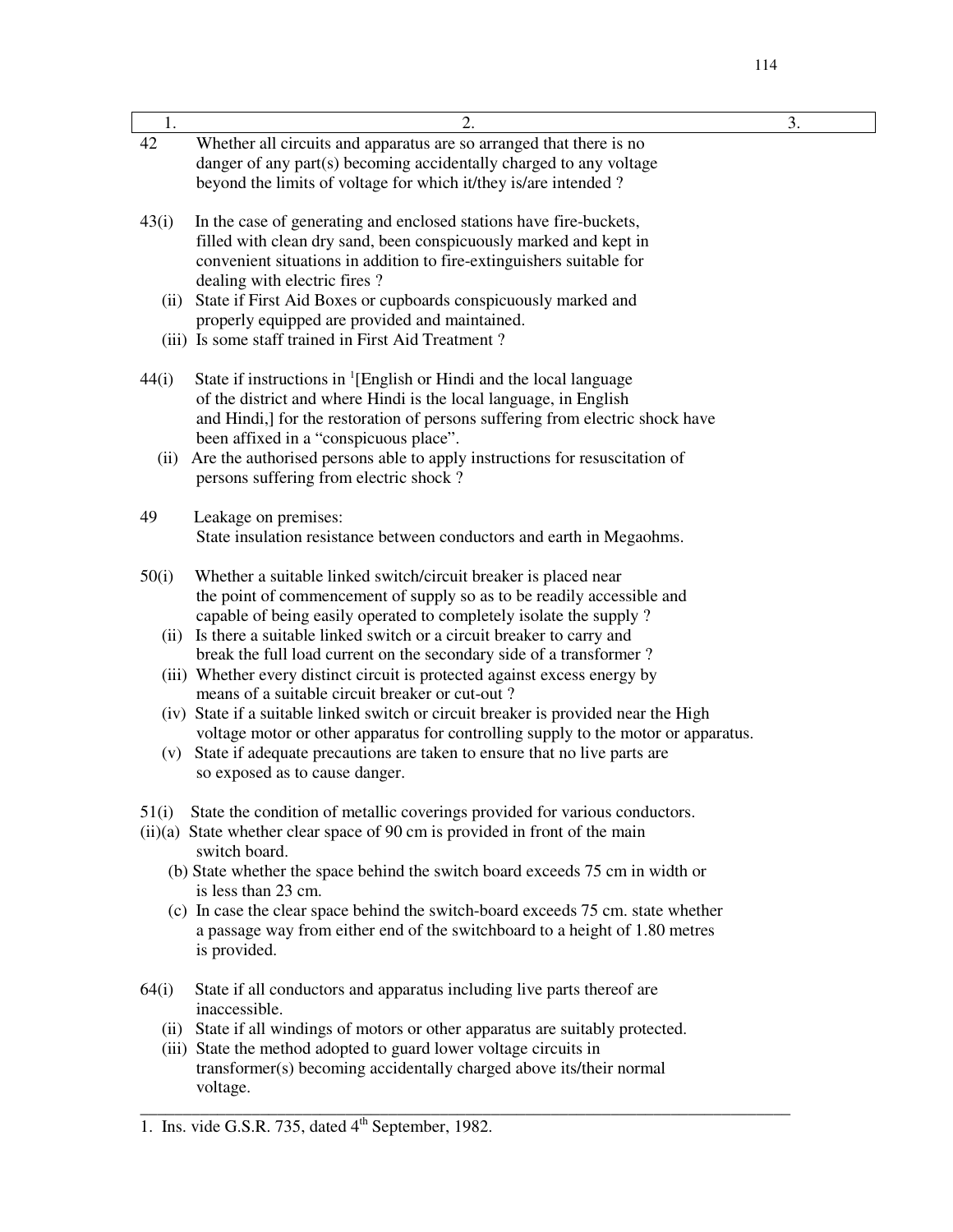| 1.    | 2.                                                                                                                                 | 3. |
|-------|------------------------------------------------------------------------------------------------------------------------------------|----|
| (iv)  | State in case of transformers or switches or static condensers                                                                     |    |
|       | involving the use of more than 2,275 litres of oil in one chamber,                                                                 |    |
|       | if suitable oil soak pits are provided.                                                                                            |    |
| (v)   | Where 9,000 litres or more of oil is used in any one oil tank, has                                                                 |    |
|       | provision been made for draining away or removal of oil which                                                                      |    |
|       | may leak or escape from such $tank(s)$ ?                                                                                           |    |
| (vi)  | State if trenches inside sub-station containing cables are filled<br>with non-inflammable material or completely covered with non- |    |
|       | inflammable slabs.                                                                                                                 |    |
|       | (vii) Are conductors and apparatus so arranged that they may be made                                                               |    |
|       | dead in sections for carrying out work thereon?                                                                                    |    |
|       |                                                                                                                                    |    |
| 66    | In case of metal sheathed electric supply lines, are the metal sheaths                                                             |    |
|       | connected with earth properly?                                                                                                     |    |
|       |                                                                                                                                    |    |
| 67(i) | Have the frame of every generator, stationary motor, and so far                                                                    |    |
|       | as practicable portable motor and metallic parts not intended as                                                                   |    |
|       | conductors of all transformers and any other apparatus used for<br>regulating or controlling energy and all high voltage energy    |    |
|       | consuming apparatus been earthed by two separate and distinct                                                                      |    |
|       | connections with earth?                                                                                                            |    |
| (ii)  | Is the earth wire free from any mechanical damage?                                                                                 |    |
| (iii) | Have two separate and distinct connections with earth,                                                                             |    |
|       | each having its own electrode, been provided for the earth neutral                                                                 |    |
|       | point?                                                                                                                             |    |
| (iv)  | Have the metal casings or metallic coverings containing or protecting                                                              |    |
|       | any electric supply line or apparatus been properly earthed and so                                                                 |    |
|       | joined and connected across all junction boxes as to make good                                                                     |    |
|       | mechanical and electrical connections throughtout their whole<br>length?                                                           |    |
|       |                                                                                                                                    |    |
| 68    | Is the outdoor (except pole type) sub-station efficiently protected                                                                |    |
|       | by fencing not less than $[1.8]$ <sup>1</sup> metres in height ?                                                                   |    |
|       |                                                                                                                                    |    |
| 69(i) | Where platform type construction is used for pole type sub-station,                                                                |    |
|       | has sufficient space for a man to stand on the platform been                                                                       |    |
|       | provided?                                                                                                                          |    |
| (ii)  | Has hand-rail been provided and connected with earth (if metallic<br>and if sub-station has not been erected on wooden supports)?  |    |
|       |                                                                                                                                    |    |
| 70    | Has suitable provision been made for immediate and automatic                                                                       |    |
|       | discharge of every static condenser on disconnection of supply?                                                                    |    |
|       | <b>Overhead lines:</b>                                                                                                             |    |
| 74    | What is the minimum size of the conductors of overhead lines                                                                       |    |
|       | used ? State the type of conductors.                                                                                               |    |
| 77    | Are clearances above ground of the lowest conductor of overhead                                                                    |    |
|       | Lines, including services lines, as per this rule?                                                                                 |    |
| 80(i) | On the basis of maximum sag, are verticle clearances where the                                                                     |    |
|       | high or extra-high voltage line passes above or adjacent to any                                                                    |    |
|       | building or part of a building as per this rule?                                                                                   |    |
| (ii)  | On the basis of maximum deflection due to wind pressure, are                                                                       |    |
|       | horizontal clearances between the nearest conductor and any part                                                                   |    |
|       | of such building as per this rule?                                                                                                 |    |
|       |                                                                                                                                    |    |

### 1. Value '2.45' subs.vide G.S.R. 735, dated 4<sup>th</sup> September, 1982.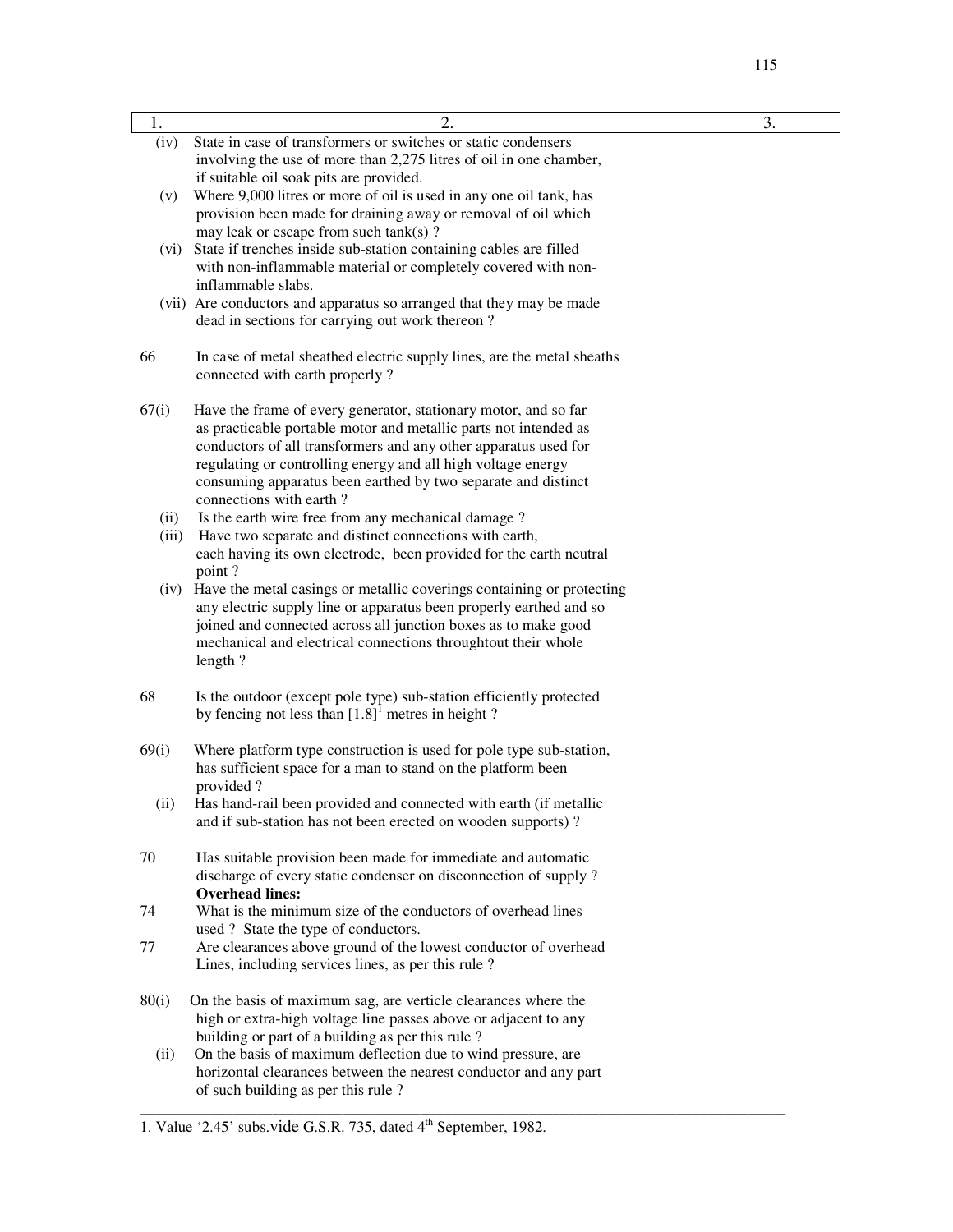|       | $\overline{2}$ .<br>1.                                                                                                                                                                                                                           | 3.                             |
|-------|--------------------------------------------------------------------------------------------------------------------------------------------------------------------------------------------------------------------------------------------------|--------------------------------|
| 81    | Where conductors forming parts of system at different voltages are<br>erected on the same supports, has adequate provision been made<br>to guard against danger to linemen and others from the lower                                             |                                |
|       | voltage system being charged above its normal working voltage by<br>leakage from or contact with the higher voltage system?                                                                                                                      |                                |
| 87    | Where overhead lines cross or are in proximity to each other have<br>they been suitably protected to guard against possibility of their<br>coming in contact with each other.                                                                    |                                |
| 88(i) | Has every guard wire, been properly earthed at each point at which<br>its electrical continuity is broken?                                                                                                                                       |                                |
| (ii)  | What is the type and size of guard wire?                                                                                                                                                                                                         |                                |
| 90(i) | Are the metal supports of overhead lines and metallic fittings<br>attached thereto permanently and efficiently earthed?                                                                                                                          |                                |
| (ii)  | Has each stay-wire (except in case where an insulator has been<br>placed in it at a height not less than 3 metres from the ground) been<br>similarly earthed?                                                                                    |                                |
| 91(i) | Has the overhead line been suitably protected with a device for<br>rendering the line electrically harmless in case it breaks ? What<br>type of device is used?                                                                                  |                                |
|       | (ii) Whether anticlimbing devices have been provided for each of the<br>high voltage and extra high voltage supports?                                                                                                                            |                                |
| 92(i) | Has the owner of overhead lines adopted efficient means for<br>diverting to earth any electrical surges due to lightning in every<br>overhead line which is so exposed as to be liable to injury from<br>lightning? What type of means are used? |                                |
| (ii)  | Has earthing lead from the lightning arrestors been connected to a<br>separate earth electrode?                                                                                                                                                  |                                |
| 93(i) | Are unused overhead lines being maintained in a safe mechanical<br>condition?                                                                                                                                                                    |                                |
| (ii)  | Any other remarks.                                                                                                                                                                                                                               |                                |
|       |                                                                                                                                                                                                                                                  | Inspecting Officer's Signature |
|       |                                                                                                                                                                                                                                                  | Name                           |
|       |                                                                                                                                                                                                                                                  |                                |
|       |                                                                                                                                                                                                                                                  | File No.                       |

\_\_\_\_\_\_\_\_\_\_\_\_\_\_\_\_\_\_\_\_\_\_\_\_\_\_\_\_\_\_\_\_\_\_\_\_\_\_\_\_\_\_\_\_\_\_\_\_\_\_\_\_\_\_\_\_\_\_\_\_\_\_\_\_\_\_\_\_\_\_\_\_\_\_\_ ANNEXURE X **FORM OF ANNUAL RETURN FOR MINES** (See Rule 111) This form must be correctly filled up by the owner, agent, <sup>1</sup>[manager or engineer] and sent to the Inspector not later than the first day of February every year. Part A Year ending 19

Name of Mine<br>Situation of Mine<br>District Situation of Mine \_\_\_\_\_\_\_\_\_\_\_\_\_\_\_\_\_\_\_\_\_\_\_\_\_\_\_\_\_\_\_\_\_\_\_\_\_\_\_\_\_\_\_\_\_\_\_\_\_\_\_\_\_\_\_\_\_\_\_\_\_\_\_\_\_\_\_\_\_\_\_\_\_\_\_\_\_\_

1. Amended vide G.S.R. 137, dated  $12<sup>th</sup>$  February, 1983.

Dated: \_\_\_\_\_\_\_\_\_\_\_\_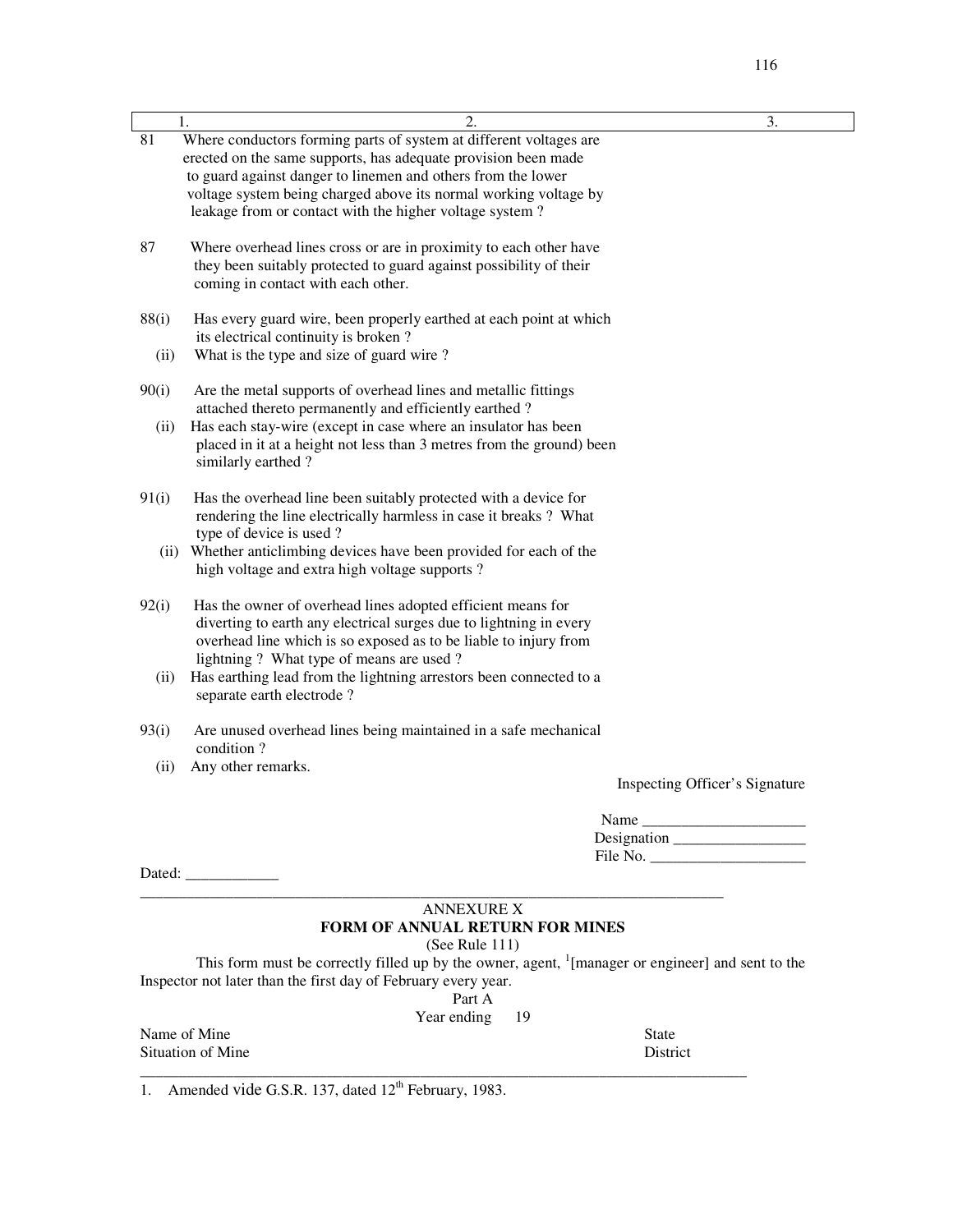Postal address of Mine Name and address of owner Name of Agent Name of Manager <sup>1</sup>[Name of Engineer] <sup>2</sup>[Name of Electrical Supervisor]

#### Part B

- 1. System of supply (whether direct current or alternating current) Voltage of supply Periodicity (if alternating current) Source of supply.
- 2. Voltage at which electricity is used for :- Lighting Power
- 3. Particulars of Motor etc.

#### **POWER** (a) On Surface

|--|

**\_\_\_\_\_\_\_\_\_\_\_\_\_\_\_\_\_\_\_\_\_\_\_\_\_\_\_\_\_\_\_\_\_\_\_\_\_\_\_\_\_\_\_\_\_\_\_\_\_\_\_\_\_\_\_\_\_\_\_\_\_\_\_\_\_\_\_\_\_\_\_\_\_**

## (b) In Mine

| Type H.P./K.W. of Motor/<br>apparatus and voltage | Type of<br>control<br>Gear | Location | Purpose for<br>which used | Ventilation<br>Percentage of<br>inflammable<br>gas or vapour |
|---------------------------------------------------|----------------------------|----------|---------------------------|--------------------------------------------------------------|
|---------------------------------------------------|----------------------------|----------|---------------------------|--------------------------------------------------------------|

**\_\_\_\_\_\_\_\_\_\_\_\_\_\_\_\_\_\_\_\_\_\_\_\_\_\_\_\_\_\_\_\_\_\_\_\_\_\_\_\_\_\_\_\_\_\_\_\_\_\_\_\_\_\_\_\_\_\_\_\_\_\_\_\_\_\_\_\_\_\_\_\_\_**

## **LIGHTING**

| Type light fitting | Wattage | Location | Percentage of inflammable<br>gas or vapour |
|--------------------|---------|----------|--------------------------------------------|
|                    |         |          |                                            |

**\_\_\_\_\_\_\_\_\_\_\_\_\_\_\_\_\_\_\_\_\_\_\_\_\_\_\_\_\_\_\_\_\_\_\_\_\_\_\_\_\_\_\_\_\_\_\_\_\_\_\_\_\_\_\_\_\_\_\_\_\_\_\_\_\_\_\_\_\_\_\_\_\_**

\_\_\_\_\_\_\_\_\_\_\_\_\_\_\_\_\_\_\_\_\_\_\_\_\_\_\_\_\_\_\_\_\_\_\_\_\_\_\_\_\_\_\_\_\_\_\_\_\_\_\_\_\_\_\_\_\_\_\_\_\_\_\_\_\_\_\_\_\_\_\_\_\_\_\_\_\_\_\_\_\_\_

2. Ins. vide G.S.R. 466, dated 17.8.1991.

<sup>1.</sup> Added vide G.S.R.137, dated 12<sup>th</sup> February, 1983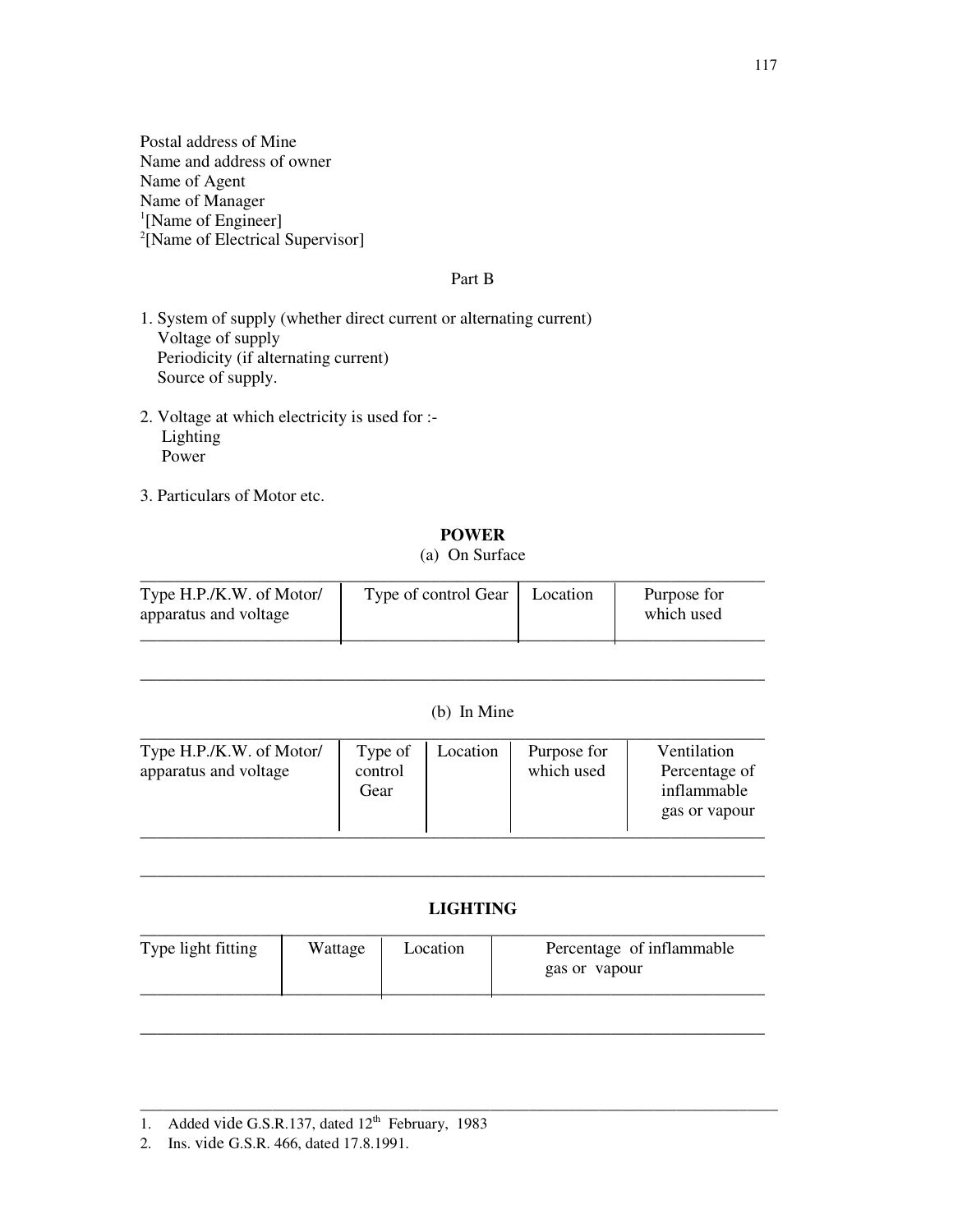## ANNEXURE XI **FORM OF ANNUAL RETURN FOR OIL-FIELDS**

(See Rule 111)

This form must be correctly filled up by the owner, agent, <sup>1</sup>[manager or \*installation manager] and sent to the Inspector not later than the first day of February every year.

 $2$ [Part A]

Year ending 19

Situation of Oil-field Name of Oil-field

> State District

Postal address of Oil-field Name and address of owner Name of Agent Name of Manager Name of <sup>3</sup>[Installation Manager] 4 [Name of Electrical Supervisor]

#### Part B

- 1. System of supply (whether direct current or alternating current) Voltage of supply Periodicity (if alternating current) Source of supply. 2. Voltage at which electricity is used for :- Lighting
	- Power
- 3. Particulars of Motor etc. in use on the field :-

(a) On wells

| No. or other identifying Drilling or<br>Mark of well | pumping | of motor | $\&$ type | Type and H.P. No. of lamps Other electrical<br>appliances |
|------------------------------------------------------|---------|----------|-----------|-----------------------------------------------------------|

|                         |                       |                           | (b) Not on wells          |                                                                              |
|-------------------------|-----------------------|---------------------------|---------------------------|------------------------------------------------------------------------------|
| Type and H.P. of Motors |                       | Purpose for<br>which used |                           | Identifying mark on map                                                      |
|                         |                       |                           |                           | 4. Other electrical appliances, not included in item 3, in use on the field. |
| Appliances              | Type and size in K.W. |                           | Purpose for<br>which used | Identifying mark on map                                                      |

1. Amended vide G.S.R. No. 137, dated 12<sup>th</sup> February, 1983

2. Subs. vide G.S.R. No. 137, dated  $12<sup>th</sup>$  February, 1983

3 & \* Subs. vide G.S.R. No. 468, dated 25th November, 2000

4. Ins. vide G.S.R. No. 466, dated 17-8-1991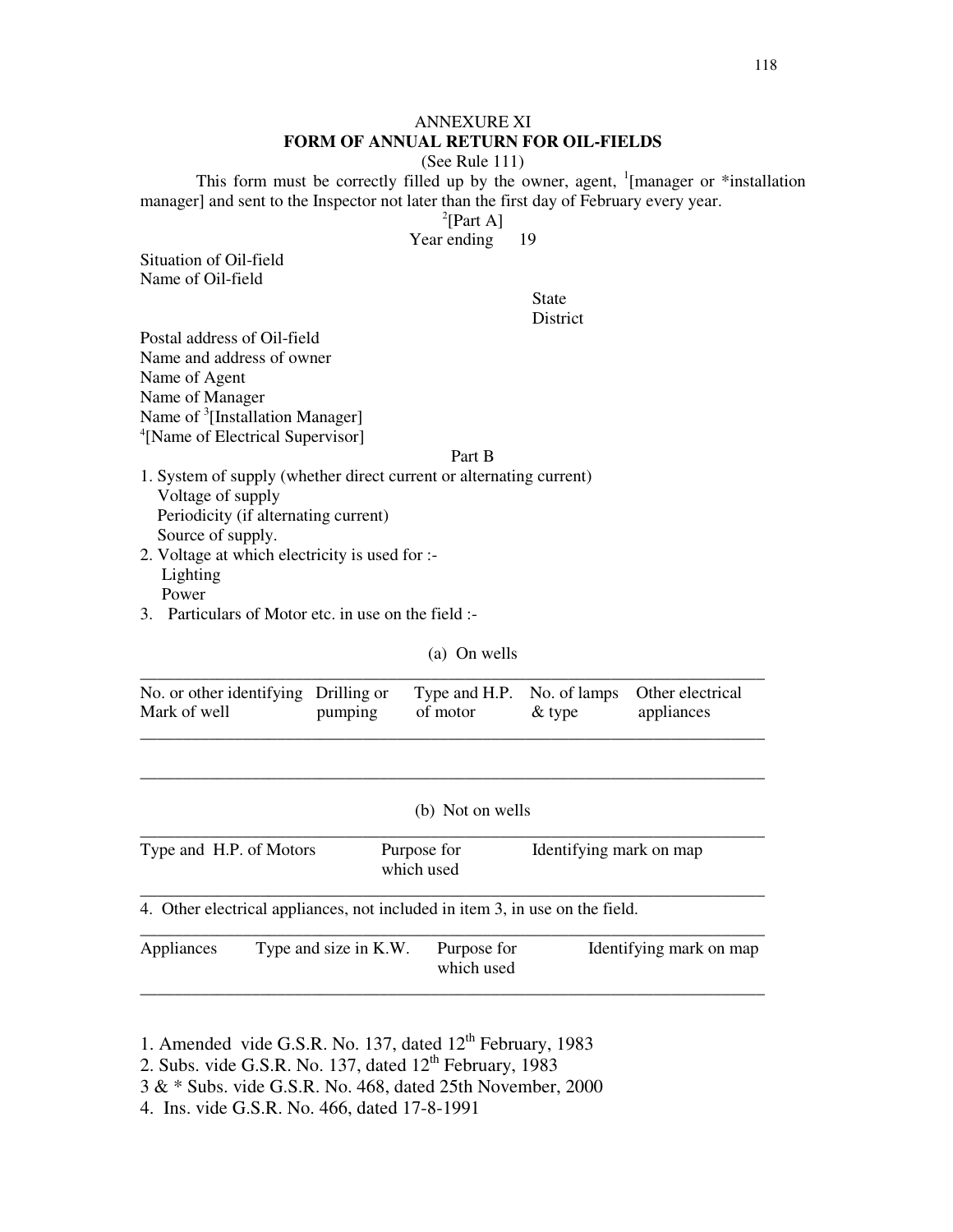## ANNEXURE XII **LOG SHEET FOR MINES AND OIL-FIELDS** [See sub-rule (5) of Rule 131]

Daily Log sheet for

- 1. 1 [Name of Electrical Supervisor]
- 2 Report as to:-
- (a) Condition of the insulation of the system.
- (b) Specified defects of insulation (particulars of each failure of apparatus should be given).
- (c) Accidents or dangerous occurrence (including any cases of electric shock and any cases of open sparking in apparatus in use in places where rule 126 applies).
- $^{2}$ [(d) Disconnection and reconnection of supply as required by rule 126 5(i) and (ii)]
- (e) Examination of earth fault detectors or recorders as provided by rule 116(3).
- (f) Examinations of apparatus as provided by rule 131:-
	- (i) Routine examinations as required by clause (a) of sub-rule (3) of rule 131.
	- (ii) [Special examination]\* as required by clause (b) of sub-rule  $(3)$  of rule 131.
- 3. Remarks:-

Signed Examined by

> <sup>2</sup>[Electrical Supervisor: Engineer: Manager.]

\* State which apparatus has been examined or tested and result.

NOTE:.- This log sheet should be filled in as completely as possible. If, for instance, there are no defects of insulation to report, the word 'non' should be written in the vacant space.

#### <sup>3</sup>[ANNEXURE XIII] **FORM FOR REPORTING ELECTRICAL ACCIDENTS** [See Rule 44-A]

- 1. Date and time of accident.
- 2. Place of accident (Village/Town, Tehsil/Thana, District and State)
- 3. System and voltage of supply, (Whether EHV/HV/LV Line, sub-station/generating station/consumer's installations/service lines/other installations).
- 4. Designation of the Officer-in-charge of the supplier in whose jurisdiction the accident occurred.

\_\_\_\_\_\_\_\_\_\_\_\_\_\_\_\_\_\_\_\_\_\_\_\_\_\_\_\_\_\_\_\_\_\_\_\_\_\_\_\_\_\_\_\_\_\_\_\_\_\_\_\_\_\_\_\_\_\_\_\_\_\_\_\_\_\_\_\_\_\_\_\_\_\_\_\_\_\_\_\_\_

- 5. Name of owner/user of energy in whose premises the accident occurred.
- 6. Details of victim (s):-

<sup>1.</sup> Subs. vide G.S.R. 45 dated 23.1.1993

<sup>2.</sup> Subs. vide G.S.R. 466, dated 17.8.1991

<sup>3.</sup> Subs. vide G.S.R. 425, dated  $27<sup>th</sup>$  April, 1985.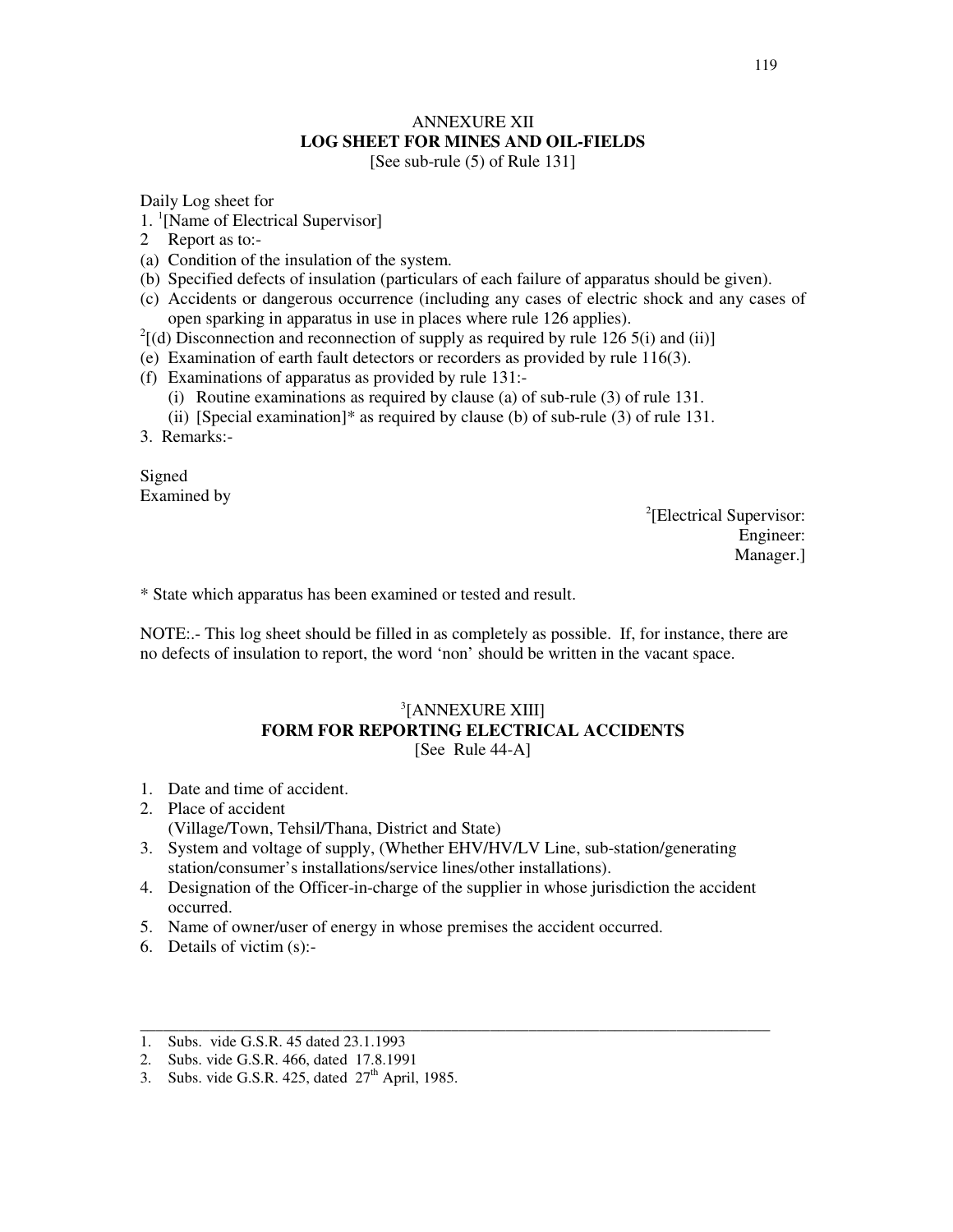(a) Human:

| Sl. No.         | Name                    | Father's Name            |                 | Sex of victim  | Full postal address |
|-----------------|-------------------------|--------------------------|-----------------|----------------|---------------------|
| $\mathbf{1}$    | $\overline{2}$          | 3                        |                 | $\overline{4}$ | 5                   |
|                 |                         |                          |                 |                |                     |
| Approximate age |                         |                          | Fatal/non-fatal |                |                     |
| 6               |                         |                          | $\tau$          |                |                     |
|                 |                         |                          |                 |                |                     |
|                 |                         |                          |                 |                |                     |
|                 |                         |                          |                 |                |                     |
|                 |                         |                          |                 |                |                     |
|                 |                         |                          |                 |                |                     |
| (b) Animal:     |                         |                          |                 |                |                     |
| Sl. No.         |                         | Description of animal(s) | Number(s)       |                | Name(s) of owner(s) |
| $\overline{1}$  |                         | $\overline{2}$           | $\overline{3}$  |                | $\overline{4}$      |
|                 |                         |                          |                 |                |                     |
|                 |                         |                          |                 |                |                     |
|                 | Address(es) of owner(s) |                          | Fatal/non-fatal |                |                     |
|                 | 5                       | 6                        |                 |                |                     |

- 7. In case the victim(s) is/are employee(s) of supplier:-
- (a) designation of such person(s).
- (b) brief description of the job undertaken, if any.
- (c) Whether such person/persons was/were allowed to work on the job.
- 8. In case the victim(s) is/are employee(s) of a licensed contractor:-
- (a) did the victim(s) possess any electric workman's permit(s), supervisor's certificate of competency issued under rule 45 ? If yes, give number and date of issue and the name of issuing authority.

**\_\_\_\_\_\_\_\_\_\_\_\_\_\_\_\_\_\_\_\_\_\_\_\_\_\_\_\_\_\_\_\_\_\_\_\_\_\_\_\_\_\_\_\_\_\_\_\_\_\_\_\_\_\_\_\_\_\_\_\_\_\_\_\_\_\_\_\_\_\_\_\_\_**

- (b) name and designation of the person who assigned the duties of the victim(s).
- 9. In case of accident in the supplier's system, was the permit to work (PTW) taken ? 10.
- 10(a) Describe fully the nature and extent of injuries, e.g. fatal/disablement (permanent or temporary) of any portion of the body or burns or other injuries.
	- (b)In case of fatal accident, was the post mortem performed ?
- 11. Detailed causes leading to the accident.

(To be given in a separate sheet annexed to this form).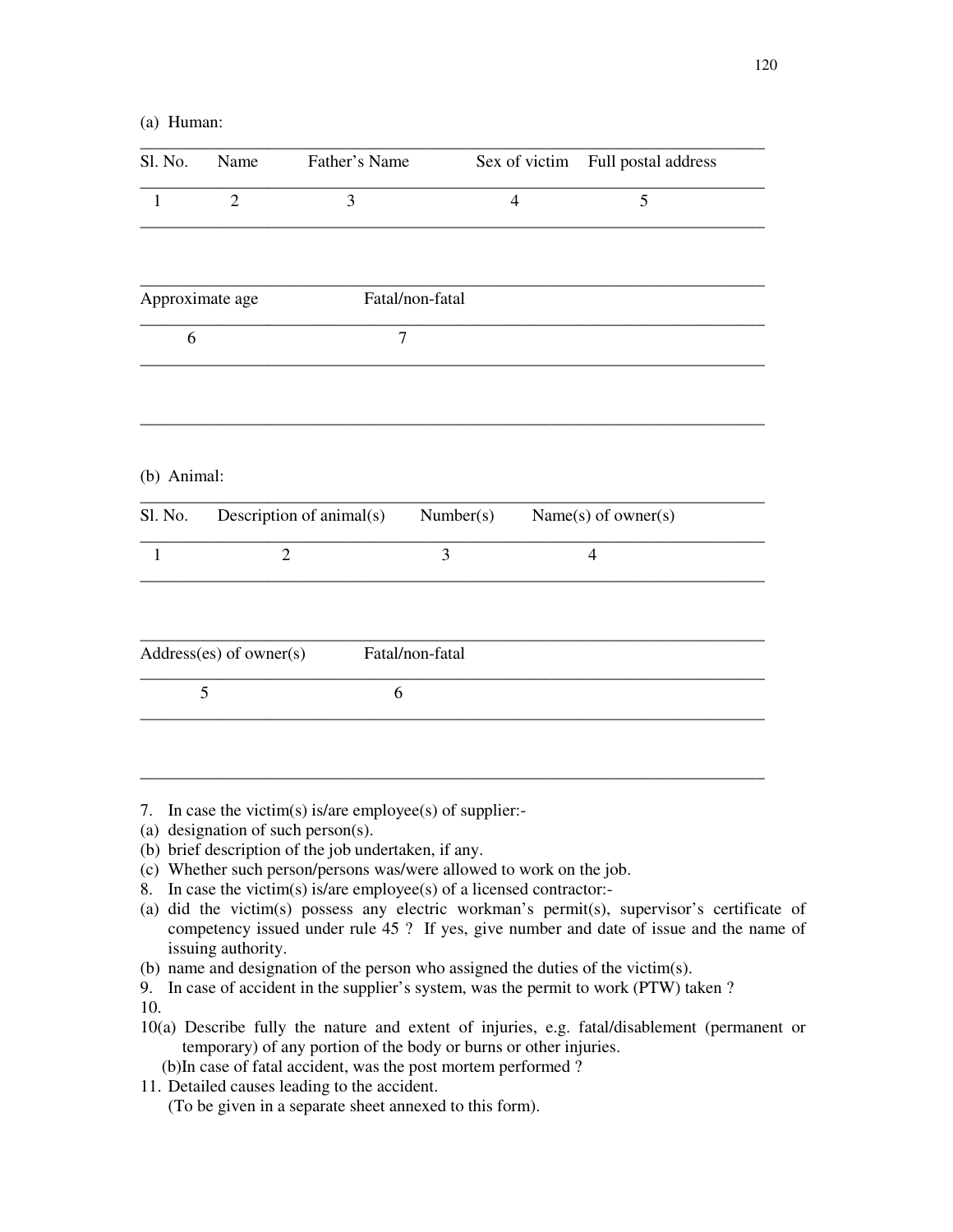- 12. Action taken regarding first-aid, medical attendance etc. immediately after the occurrence of the accident (give details).
- 13. Whether the District Magistrate and Police Station concerned have been notified of the accident (if so, give details).
- 14. Steps taken to preserve the evidence in connection with the accident to extent possible.
- 15. Name and designation(s) of the person(s) assisting, supervising the person(s) killed or injured.
- 16. What safety equipments were given to and used by the person(s) who met with this accident (e.g. rubber gloves, rubber mats, safety belts and ladders etc.) ?
- 17. Whether isolating switches and other sectionalising devices were employed to deaden the sections for working on the same ? Whether working section was earthed at the site of work?
- 18. Whether the work on the live lines was undertaken by authorised person(s) ? If so, the name and the designation of such person(s) may be given.
- 19. Whether artificial resuscitation treatment was given to the person(s) who met with the electric accident ? If yes, how long was it continued before its abandonment ?
- 20. Names and designations of persons present at and witnessed the accident.
- 21. Any other information remarks.

Place:

Time:

Date:

Signature

Name

Designation

Address of the person reporting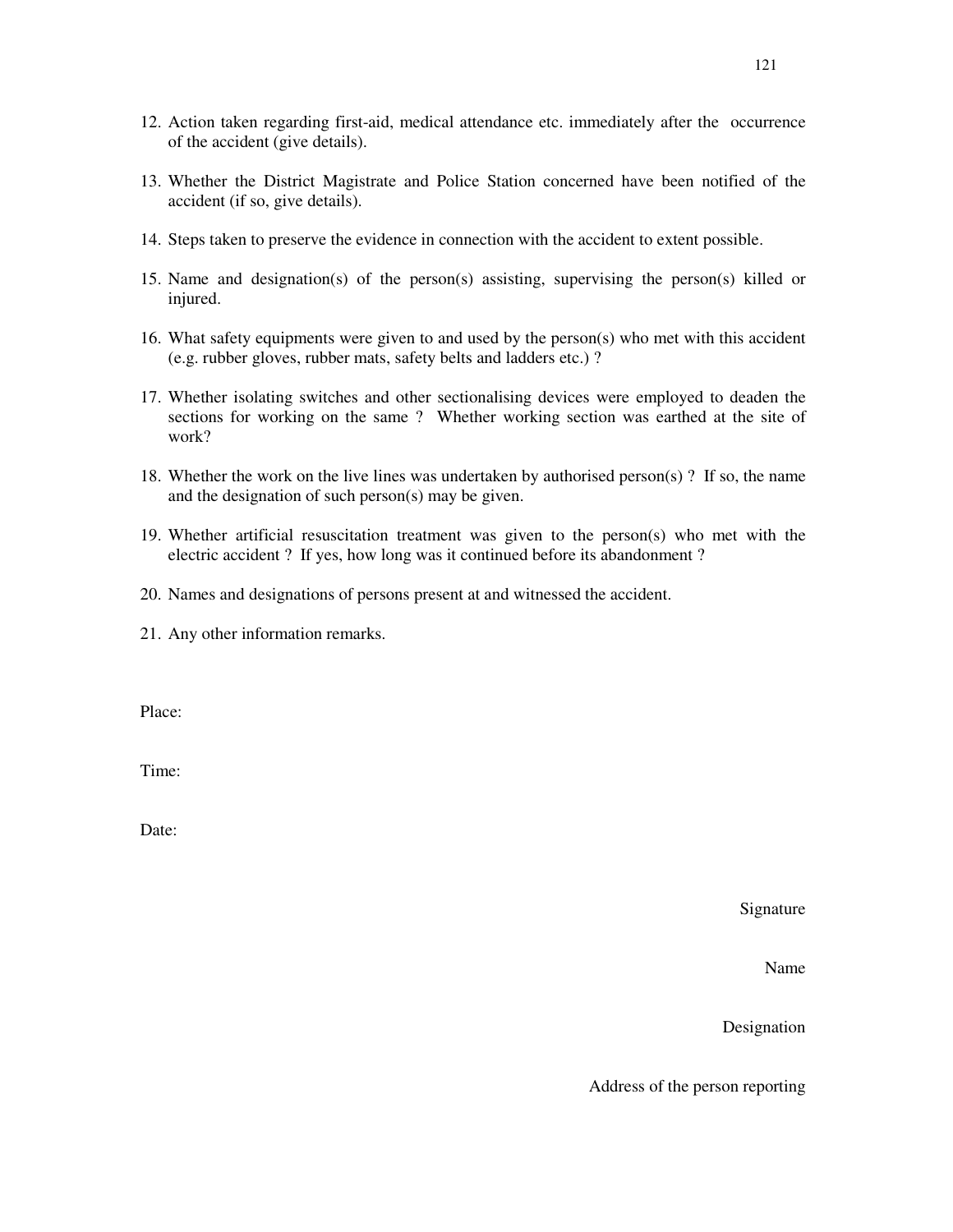### <sup>1</sup>[ANNEXURE XIV]

(See Rule 3(2A))

#### **GUIDELINES FOR PROVIDING TRAINING AS REQUIRED UNDER RULE 3(2A)**

- 1. The owner of every generating station of capacity of 100MW and above shall arrange for training of personnel engaged in the operation and maintenance of his generating station, in the manner specified below:-
- (1) (a) The training may be arranged in his own institute or any other institute established for this purpose.

(b) Any institute where such training is arranged shall have been recognised by the Central Electricity Authority.

- (2) There shall be separate training courses for the persons to be engaged in operation and maintenance of thermal power stations and hydro power stations together with associated sub-stations. In respect of thermal stations, separate course may be arranged for the operating and supervisory staff and other skilled persons who are to assist them.
- (3) Refresher courses shall be arranged periodically for the persons who have already undergone training under para (2) above and those who have already sufficient experience in the operation and maintenance of a generating station and are engaged in its operation and maintenance under clause (b) of sub-rule 2(A) of rule 3 to familiarise with modern practices of operation and maintenance.
- 2. Duration and content of training shall be as specified below:-
- (1) **Thermal Power Stations**.- The duration of the training courses for the operating supervisory staff (both electrical and mechanical) shall not be less than 12 months. This shall include 186 hours of lectures as specified in Appendix I to this Annexure followed by specialised lectures as specified in Appendix II to this Annexure for the mechanical and electrical fields. The lectures may be arranged during the half day and the other half day shall be spent on observation by the trainees in the power stations to get familiarised with different sections of the power station. After the lecture course is completed the trainees should be taken on visits to a few modern power stations and factories manufacturing turbines, generators, switchgear, instrumentation and auxiliary equipments. The remaining period will be spent on in-plant training where the candidates will be given an opportunity to operate or maintain the machinery by themselves under close supervision of the regular operating staff as well as the training supervisors. Arrangements shall be made for familiarising the trainees with the operation of power stations, through simulator facilities.
- (2) The duration of the training course for the skilled person to assist the operators and supervisory staff in a thermal power stations shall not be less than nine months. This shall include 82 hours of lectures as specified in Appendix III to this Annexure followed by specialised lecutres as specified in Appendix IV. The lectures may be arranged during the half day and the other half day being spent on observation by the trainees in the power stations so that they get familiarised with different sections of the power station. After the later course is completed; the trainee shall be taken on visits to study a few modern power stations and factories manufacturing turbines, generators, switch gear, instrumentation and auxiliary equipments. The remaining period will be spent on in-plant training under close supervision.
- (3) The duration of the training course for the operation and supervisory staff to work in hydro power stations shall not be less than nine months. This shall include 124 hours of lectures as specified in Appendix V to this Annexure. The procedure for familiarisation visits and in-plant training shall be similar to that which has been specified in respect of thermal power stations.
- (4) Those who are expected to be engaged in the operation and maintenance of the sub-station associated with the generating station shall be given a training of duration of not less than six months as specified in Appendix VI to this Annexure. This shall be followed by visits and in-plant training.

\_\_\_\_\_\_\_\_\_\_\_\_\_\_\_\_\_\_\_\_\_\_\_\_\_\_\_\_\_\_\_\_\_\_\_\_\_\_\_\_\_\_\_\_\_\_\_\_\_\_\_\_\_\_\_\_\_\_\_\_\_\_\_\_\_\_\_\_\_\_\_\_\_\_\_\_\_\_\_\_\_\_\_\_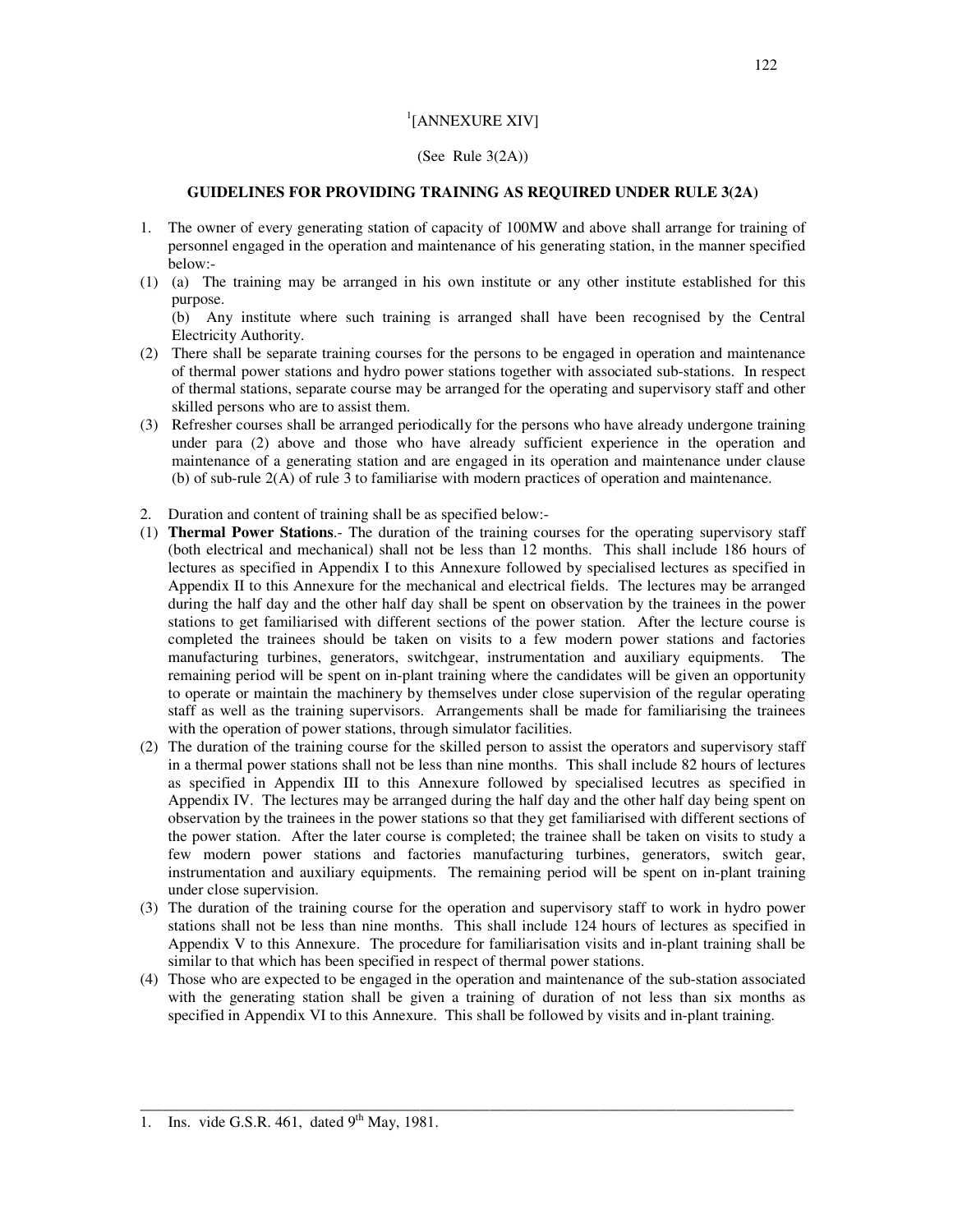(5) The duration and contents of the refresher course shall be determined jointly by the owner of the generating station and the training institute.

## **2. Qualifications:**

The minimum qualification for the operating and supervisory staff shall preferably be a high second class diploma in mechanical or electrical engineering or a degree from a recognised institute or university. The minimum qualifications for the persons to assist the operating and supervisory staff shall be certificate from a recognised Industrial Training Institute in appropriate trade.

## **3. Creation of the Institute:**

- (1) Every training institute shall be established adjacent to a power station so as to facilitate familiarisation and provide in-plant training.
- (2) The training institute shall preferably be of residential type and shall have a full time Principal and adequate number of teaching staff. The training institute shall have facilities for demonstrations by models, simulators and for exhibition of slides and movies.
- (3) The institute shall have a systematised scheme of evaluation and assessment of the performance of the candidates by conducting oral and written tests at adequate intervals. The assessment forms shall be as specified in Appendix VII to this Annexure.
- (4) The number of trainees in any one batch shall not normally exceed 25 so as to maintain a good teacher-trainees relationship.
- (5) The institute shall have facilities to arrange refresher courses for those personnel who have already experience in the operation and maintenance of a generating station. The staff of the training institute shall be properly qualified and preferably undergone a specialised training course in the art of imparting training.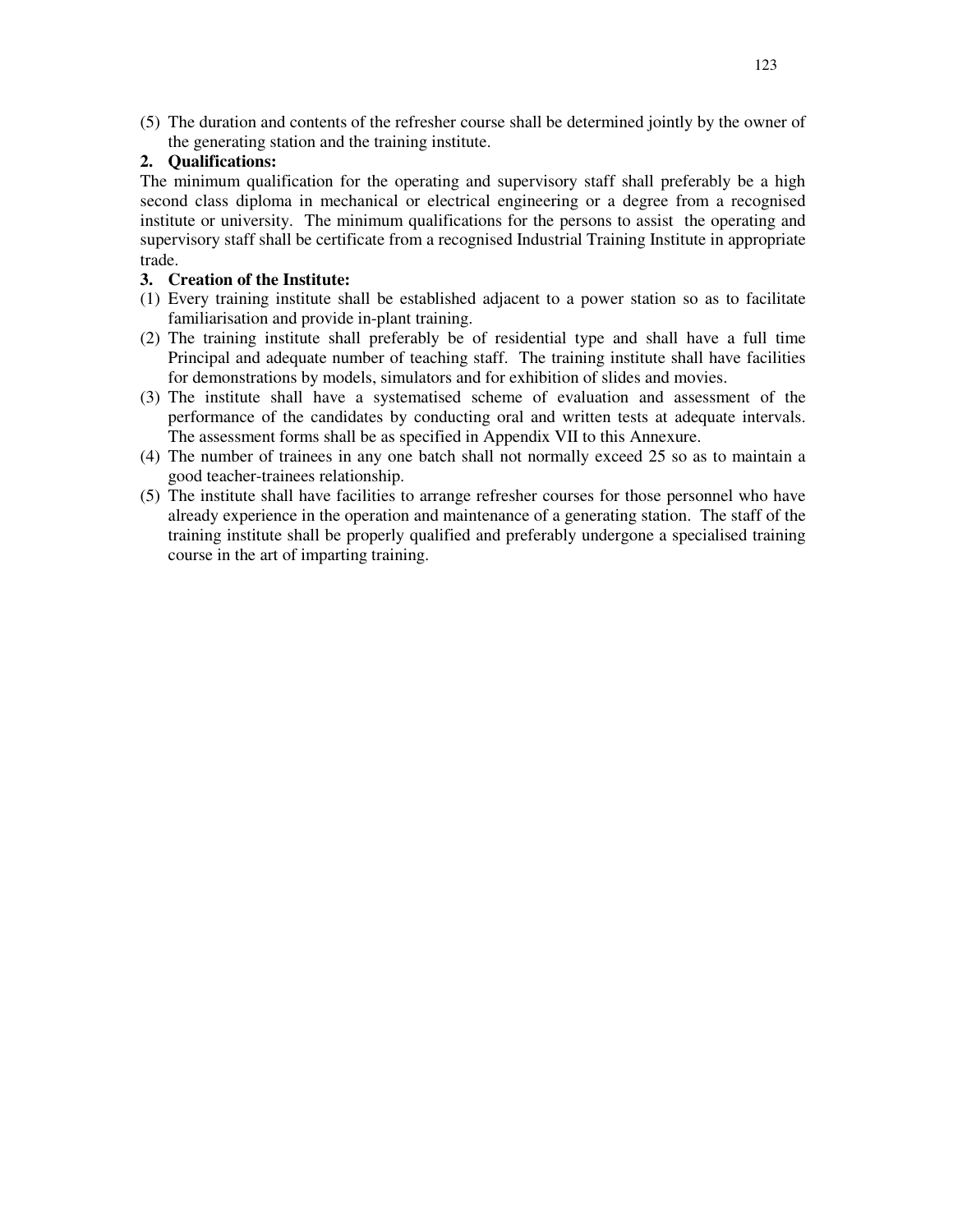#### <sup>1</sup>[Annexure XV {See rule  $65(8)$ }

### Form for failure report in respect of Transformers/Reactors of 20 MVA and above

- 1. Type of Equipment (Transformer/Reactor)
- 2. Capacity (MVA)
- 3. Location (Address)
- 4. Owner and address of owner
- 5. Date of failure
- 6. Year of manufacture
- 7. Date of Installation
- 8. Make
- 9. Reasons for failure
- 10. Measures being taken to avoid recurrence of failure

(Signature and name of Installation Manager/Executive Date: Engineer of the installation)

\_\_\_\_\_\_\_\_\_\_\_\_\_\_\_\_\_\_\_\_\_\_\_\_\_\_\_\_\_\_\_\_\_\_\_\_\_\_\_\_\_\_\_\_\_\_\_\_\_\_\_\_\_\_\_\_\_\_\_\_\_\_\_\_\_\_\_\_\_\_\_ 1. Ins. vide G.S.R.468, dated 25th November, 2000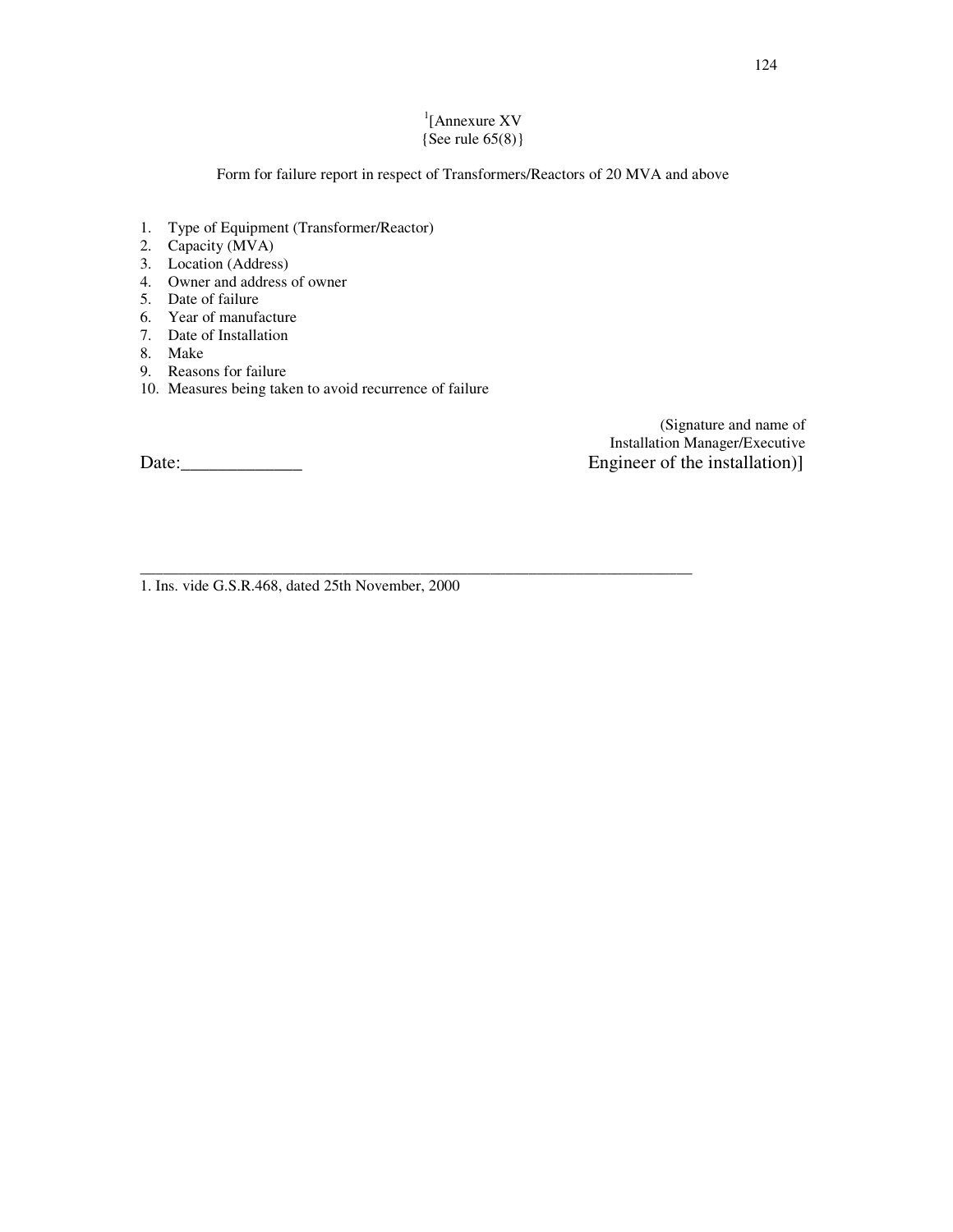| APPENDIX I                                                      |  |
|-----------------------------------------------------------------|--|
| SYLLABUS FOR THE OPERATING AND SUPERVISORY STAFF ENGAGED IN THE |  |
| <b>OPERATION AND MAINTENANCE OF THE THERMAL POWER STATIONS</b>  |  |

|              | (General course for Electrical and Mechanical)               |                 |
|--------------|--------------------------------------------------------------|-----------------|
| Item No.     | Particulars                                                  | Number of Hours |
| 1.           | 2.                                                           | 3.              |
| Ι            | Concept of modern Thermal Station: Central Station and       |                 |
|              | utility systems, base load and peaking stations, concept of  |                 |
|              | unit system, typical thermal cycles, parameters, heat rates, |                 |
|              | fuel rates, steam rates, typical heat balance of boiler,     |                 |
|              | turbine and generator                                        | $\overline{4}$  |
| $\mathbf{H}$ | Choice of location of large thermal station: site            |                 |
|              | availability, water requirements, fuel, load centres,        |                 |
|              | transport facilities, air pollution, topography, choice of   |                 |
|              | size of generating units.                                    | 3               |
| Ш            | Plant lay out in large central station including machine     |                 |
|              | arrangements, equipment<br>layout<br>and<br>auxiliary        |                 |
|              | arrangements.                                                | 3               |
| IV           | Constructional details of large pulverised fuel boilers and  | 16              |
|              | auxiliaries                                                  |                 |
|              | Water and steam drums, heaters and tubes.<br>(i)             |                 |
|              | Types of furnace and firing arrangements, burner<br>(ii)     |                 |
|              | details.                                                     |                 |
|              | Economisers, primary, secondary, superheaters,<br>(iii)      |                 |
|              | re-heaters and attemperators.                                |                 |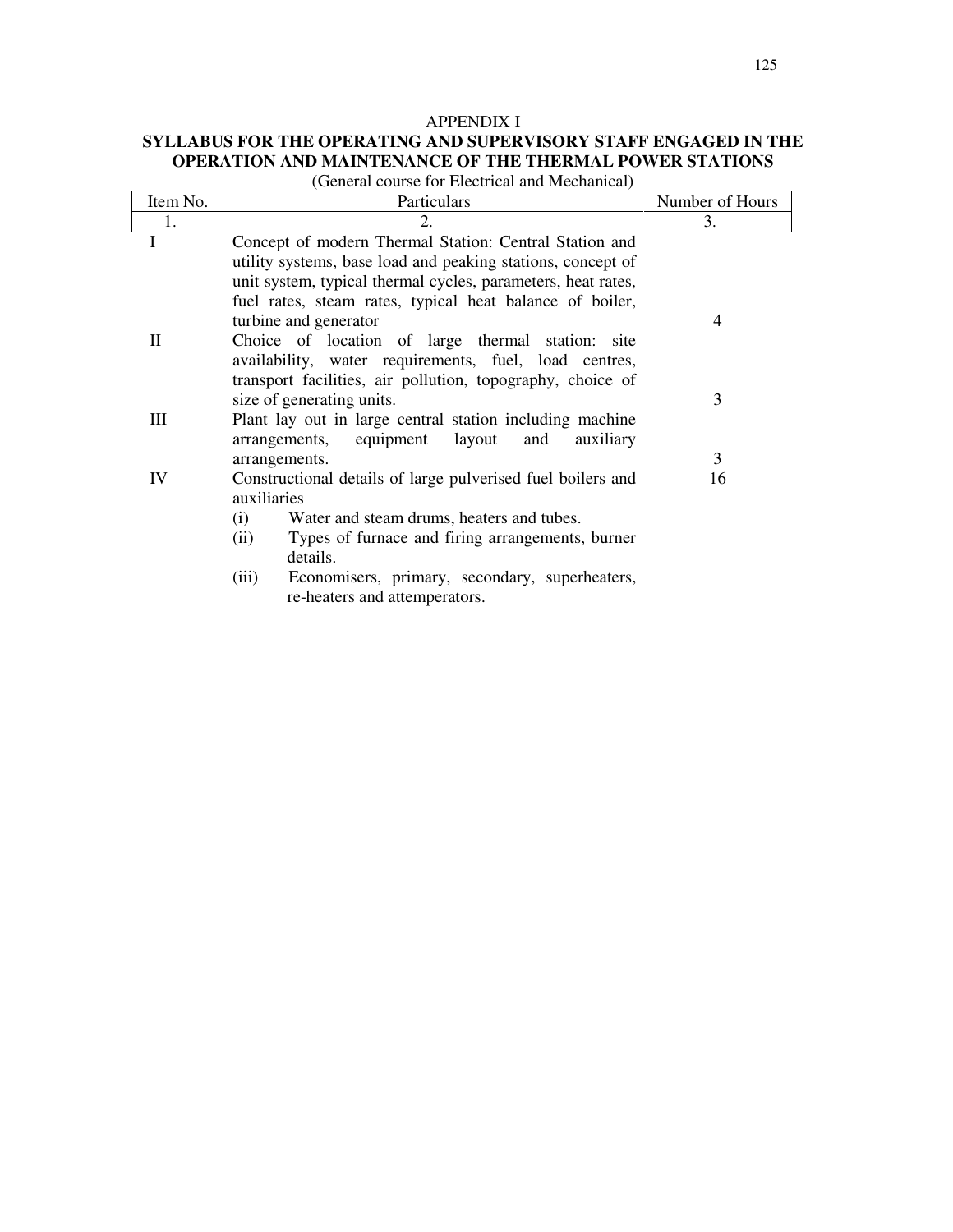| 1.   | 2.                                                          | 3.             |
|------|-------------------------------------------------------------|----------------|
|      | Forced draught, Induced draught, Primary Air<br>(iv)        |                |
|      | exhaustor and gas recirculation fans, compressors.          |                |
|      | Types of coal mills (balls/recess, balltube, bowl<br>(v)    |                |
|      | roller) stokor, coal feeders.                               |                |
|      | (vi)<br>Air preheaters, Lunstorm, tubes, steam.             |                |
|      | Dust extraction plant – electrostatic, mechanical.<br>(vii) |                |
|      | (viii)<br>Soot blowers: steam/compressed air operated.      |                |
|      | Station compressed air system – reciprocating and<br>(ix)   |                |
|      | rotary compressors.                                         |                |
|      | Oil handling and firing equipment.<br>(x)                   |                |
|      | Boiler mountings, gauge glasses, safety valves,<br>(xi)     |                |
|      | stop valves, start-up devices, stampling, chemical          |                |
|      | dosing, continuous blow down.                               |                |
|      | (xii)<br>Refractories and laggings as used in modern        |                |
|      | power stations.                                             |                |
| V    | Turbine and auxiliaries, constructional details             | 9              |
|      | Principle of operation, heat conversion cycles,<br>(i)      |                |
|      |                                                             |                |
|      | types of turbines.<br>(ii)                                  |                |
|      | Casing, steam chests, wheel blading, nozzles,               |                |
|      | diaphragms, glands, flanges and bolt heating,               |                |
|      | bearings.                                                   |                |
|      | (iii)<br>Condenser and vacuum extraction plant, ejectors.   |                |
|      | Lubrication system, pumps, coolers, filters, shaft<br>(iv)  |                |
|      | turbines and lifting gear.                                  |                |
|      | (v)<br>Feed water Booster and extraction and cooling        |                |
|      | water pump.                                                 |                |
|      | Low pressure and high pressure feed water<br>(vi)           |                |
|      | heaters, deaerators and evaporators.                        |                |
|      | (vii)<br>High and low power by pass systems.                |                |
|      | Oil purifications unit.<br>(viii)                           |                |
| VI   | Alternators and excitation systems                          | 6              |
|      | Constructional details of alternators, methods of<br>(i)    |                |
|      | cooling (Hydrogen/air cooling).                             |                |
|      | Main and pilot excitors, voltage regulators, types<br>(ii)  |                |
|      | and characteristics, amplidyne and magnetic                 |                |
|      | amplifier.                                                  |                |
|      | Methods of grounding.<br>(iii)                              |                |
| VII  | Coal handling plant: Tipplers, hoppers, vibratory feeders   |                |
|      | and conveyors, crushers, magnetic separators and pulleys.   | 6              |
| VIII | Ash and slag handling plant: Electrostatic precipitators,   |                |
|      | Methods of conveying pneumatic, vacuumatic, hydraulic;      |                |
|      | bucket elevators, conveyors, screw extractors               | $\overline{2}$ |
| IX   | Water sources, treatment: Raw water pumping station,        |                |
|      | domestic, circulating and boiler make up water treatment,   |                |
|      | River salinity, local water conditions, their variations in |                |
|      |                                                             | $\tau$         |
|      | different seasons and effects on power station operation.   |                |
| X    | Fuels: Solid, liquid and gaseous fuels – analysis.<br>(i)   |                |
|      | Coal-types and suitability for different kinds of<br>(ii)   |                |
|      | boilers-alterations in firing methods due to change         |                |
|      | of coal composition.                                        | 6              |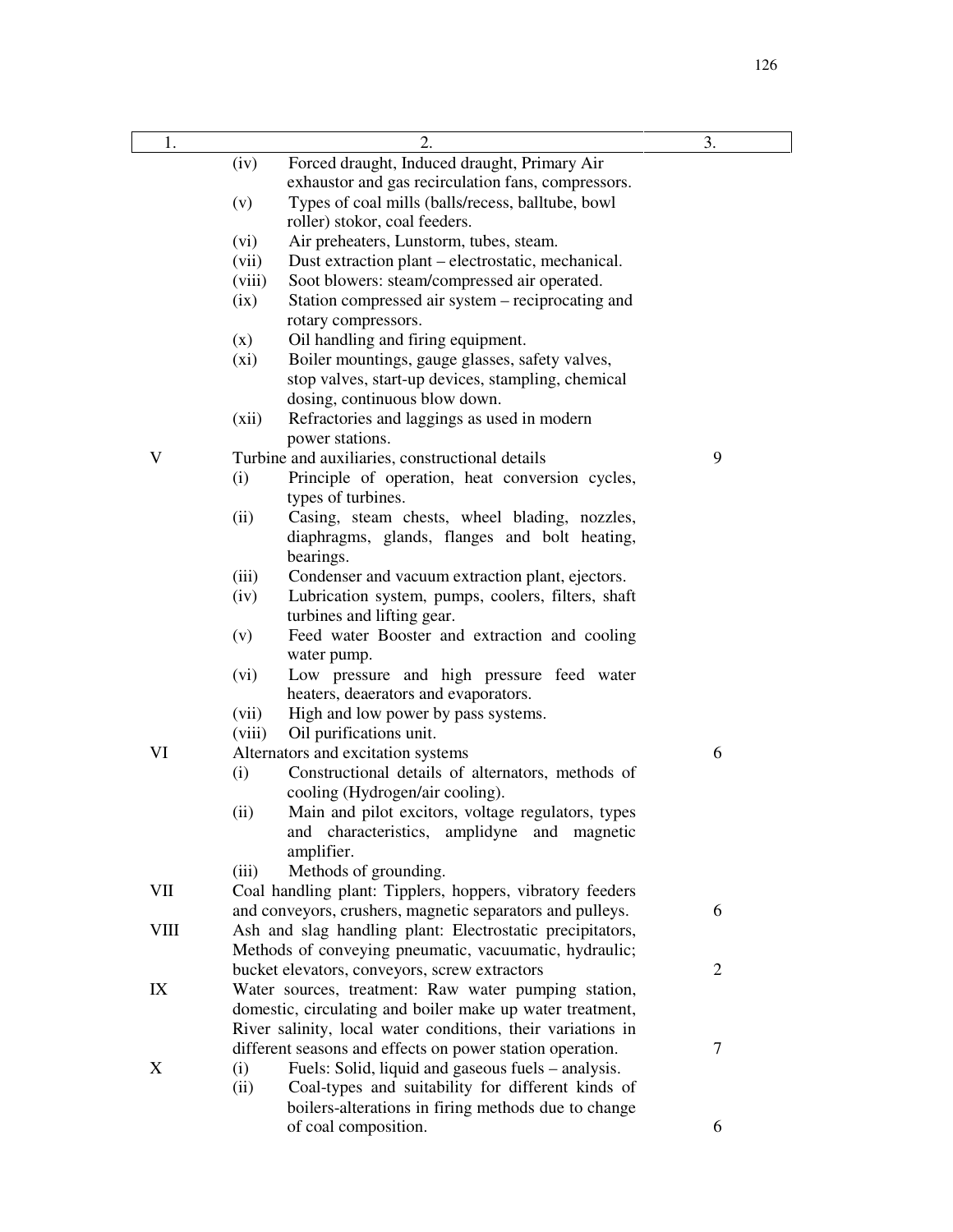| 1.          | 2.                                                                                                                               | 3.             |
|-------------|----------------------------------------------------------------------------------------------------------------------------------|----------------|
| ΧI          | Basic flow diagrams in power station practice                                                                                    | 8              |
|             | Coal and fuel oil cycle<br>(i)                                                                                                   |                |
|             | (ii)<br>Air and gas cycle                                                                                                        |                |
|             | Fly ash and slag handling arrangements<br>(iii)                                                                                  |                |
|             | Condensate and feed heating cycle (from condenser<br>(iv)                                                                        |                |
|             | hotwell upto economiser)                                                                                                         |                |
|             | Steam and water cycle (from economiser to turbine<br>(v)                                                                         |                |
|             | inlet)                                                                                                                           |                |
|             | Circulating water cycle.<br>(vi)                                                                                                 |                |
|             | Hydrogen filling in generator and hydrogen gland<br>(vii)                                                                        |                |
|             | sealing of generator.                                                                                                            |                |
|             | Bearing cooling system.<br>(viii)                                                                                                |                |
| XII         | Direct and closed cooling circuits, cooling towers, types and                                                                    |                |
|             | characteristics.                                                                                                                 | $\overline{c}$ |
| XIII        | D.C. & A.C. power supply for auxiliaries arrangements of units                                                                   |                |
|             | and station boards, station lighting and automatic changeover.                                                                   | 4              |
| <b>XIV</b>  | Transformers: main transformers, interconnecting transformer,                                                                    |                |
|             | station/unit transformers, voltage grounding transformers, types                                                                 |                |
|             | of connections, paralleling, tapchanger gear.                                                                                    | 5              |
| XV          | Out-door switchyard single line diagrams, busbars, circuit<br>breakers, isolators, current transformers, potential transformers, |                |
|             | lightning arrestors, grounding.                                                                                                  | 5              |
| XVI         | Indoor and outdoor switchgear : types: bulk oil, minimum oil,                                                                    |                |
|             | air blast, air break – constructional details                                                                                    | 3              |
| <b>XVII</b> | Instrumentation and measurements: constructional details of                                                                      |                |
|             | measuring instruments for pressure, flow, temperature, level,                                                                    |                |
|             | draught, vibration eccentricity, conductivity, PH value,                                                                         |                |
|             | differential expansion, oxygen analyser, current, power, reactive                                                                |                |
|             | power, frequency, energy, winding temperature.                                                                                   |                |
|             | Auto-controllers, hydrogen purity meter. Axial shift indicator                                                                   |                |
|             | and recorder, fuel gas analysers, Megger - its use for primary                                                                   |                |
|             | detection of faults.                                                                                                             | 16             |
| XVIII       | Operation, control and supervision                                                                                               | 15             |
|             | General boiler start-up procedure<br>(i)                                                                                         |                |
|             | Operation of boilers under different loading conditions,<br>(ii)                                                                 |                |
|             | soot blowing.                                                                                                                    |                |
|             | Banking and preservation of boilers.<br>(iii)                                                                                    |                |
|             | (iv)<br>Demonstration wherever possible through simulators of<br>various operating conditions.                                   |                |
|             | Handling of boiler under emergency conditions, such<br>(v)                                                                       |                |
|             | as tripping of turbo-alternator set, high/low drum                                                                               |                |
|             | levels, flame failure, failure of supply to auxiliaries.                                                                         |                |
|             | General start-up procedure for high<br>(vi)<br>pressure                                                                          |                |
|             | multicylinder reheat type turbines from cold, warm and                                                                           |                |
|             | hot conditions.                                                                                                                  |                |
|             | (vii)<br>Handling of turbine, generator and auxiliary plant                                                                      |                |
|             | under emergency conditions, such as vacuum failure,                                                                              |                |
|             | low feed water, condenser levels, excitation failure,                                                                            |                |
|             | circulating water failure, feed water heater high levels,                                                                        |                |
|             | excessive vibration, water or oil ingress in generator,                                                                          |                |
|             | failure of lubricating, sealing oil circuits.                                                                                    |                |
|             | (viii)<br>Alternator<br>synchronising,<br>loading,<br>parallel<br>$\qquad \qquad -$                                              |                |
|             | operations, MW & MVAR sharing.                                                                                                   |                |
| XIX         | Controls and Protection – sequential operation and                                                                               |                |
|             | interlocks:                                                                                                                      |                |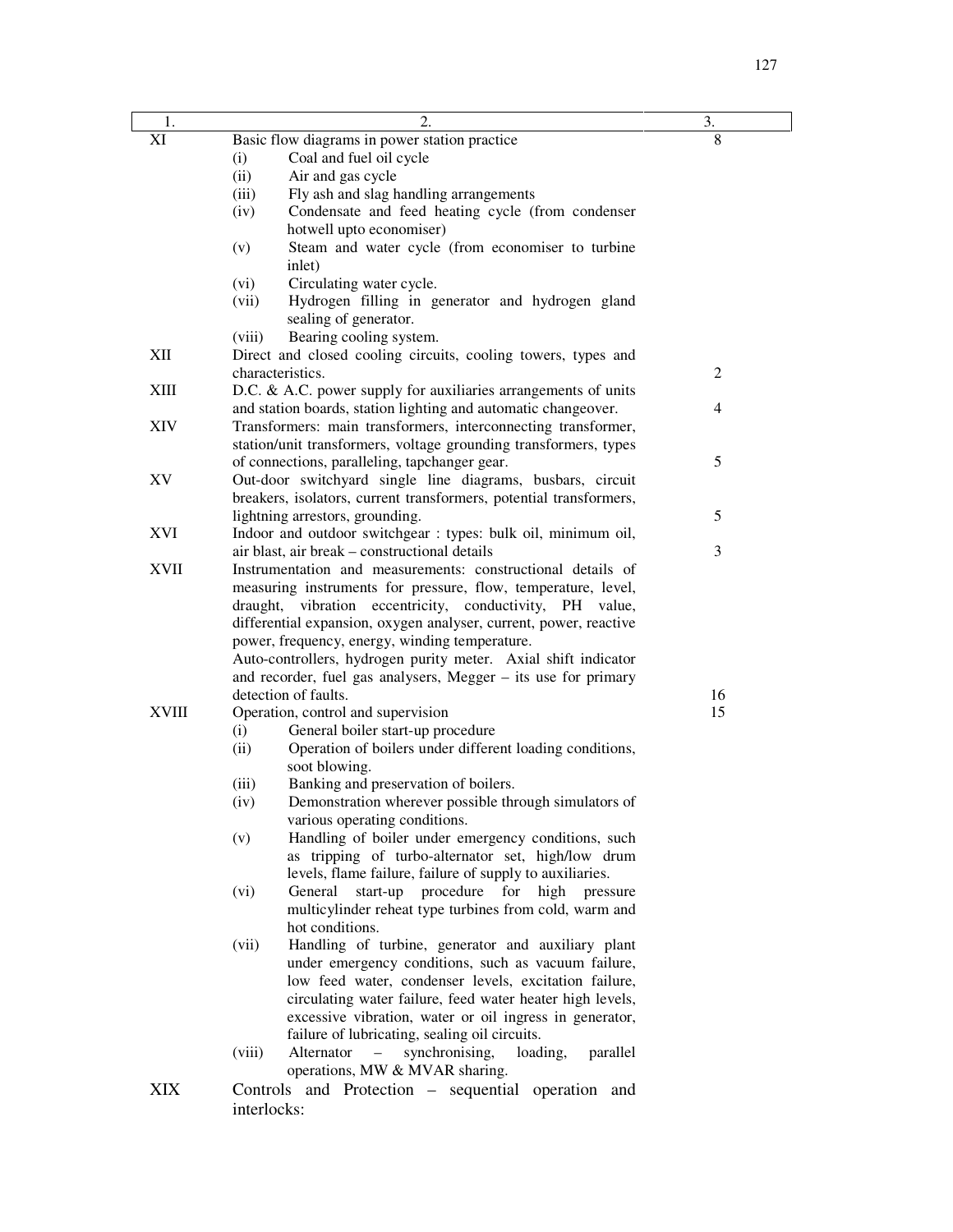| ٦<br>۰,<br>× |
|--------------|
|--------------|

| 1.           | 2.                                                                 | 3.             |
|--------------|--------------------------------------------------------------------|----------------|
|              | Boiler and auxiliaries<br>(i)                                      | $\overline{2}$ |
|              | (ii)<br>Turbines and auxiliaries.                                  | $\overline{c}$ |
|              | (iii)<br>Combustion control – pressure, fuel, air and feed         |                |
|              | heating cycle.                                                     | $\overline{2}$ |
|              | Analysis of feed and Boiler water, fuel gas at station<br>(iv)     |                |
|              | laboratory.                                                        | 4              |
|              | Feed water and feed heating cycle controls.<br>(v)                 | $\overline{2}$ |
|              | Turbine governing, speed setting, speed drop setting<br>(vi)       |                |
|              | and control circuits.                                              | 3              |
|              | Generator protection, under-voltage, over-voltage,<br>(vii)        |                |
|              | differential, reverse power, under excitation, negative            |                |
|              | phase sequence, earth fault with types of the relays               |                |
|              | used.                                                              | 4              |
|              | (viii)<br>Importance of sequential inter-locks                     | $\overline{2}$ |
|              | Transformer protection - differential, overload earth<br>(ix)      |                |
|              | faults, high temperature, buchholz with types of the               |                |
|              | relays used.                                                       | 4              |
|              | Types of motors and variable speed-drive and speed<br>(x)          |                |
|              | controls                                                           | 4              |
|              | Various types of pumps and their starting and control<br>(xi)      |                |
|              | Steam temperature control<br>(xii)                                 | 3              |
|              | Furnace purging<br>(xiii)                                          |                |
| XX           | Fire fighting and mulsifier type protection                        | 3              |
| XXI          | General safety precautions, treatment of electrical or acid alkali |                |
|              | burn, permit to work, first aid.                                   | 2              |
| XXII         | Indian Boiler Rules, Factory Act, Indian Electricity Act, 1910,    |                |
|              | Electricity (Supply) Act, 1948, Indian Electricity Rules, 1956     |                |
|              | and other statutory regulation concerning Power Stations           |                |
|              | (General outline)                                                  | 4              |
| <b>XXIII</b> | General plant maintenance procedure, PERT/CPM Methods,             |                |
|              | Power Station records and calculation of efficiency                | 10             |
| <b>XXIV</b>  | Various type of valves, traps, their constructional details and    |                |
|              | application                                                        | $\overline{c}$ |
| <b>XXV</b>   | Cranes, hoists, characteristics and control                        | 3              |
| <b>XXVI</b>  | Personnel management, duties and responsibilities, Labour          |                |
|              | Laws and Labour Welfare                                            | 6              |
| <b>XXVII</b> | Broad principles of material management and inventory control      | 4              |
|              |                                                                    | 186            |

## APPENDIX II

\_\_\_\_\_\_\_\_\_\_\_\_\_\_\_\_\_\_\_\_\_\_\_\_\_\_\_\_\_\_\_\_\_\_\_\_\_\_\_\_\_\_\_\_\_\_\_\_\_\_\_\_\_\_\_\_\_\_\_\_\_\_\_\_\_\_\_\_\_\_\_\_\_\_\_\_\_

#### **1. SPECIALISED MECHANICAL COURSE FOR OPERATING & SUPERVISORY STAFF WHO WILL BE ENGAGED ON THE MECHANICAL SIDE OF THE POWER PLANT.**

| Item No. | <b>Particulars</b>                                            | Number of Hours |
|----------|---------------------------------------------------------------|-----------------|
|          |                                                               |                 |
|          | Corrosion of boiler and auxiliaries, condenser and feed water |                 |
|          | heating plant: Scale formation in boiler in relation to water |                 |
|          | conditions.                                                   |                 |
|          | Acid cleaning and preservation of boilers. Mechanical removal |                 |
|          | of scale and deposits from boilers where acid cleaning is not |                 |
|          | advisable. High pressure water jet equipment.                 | 14              |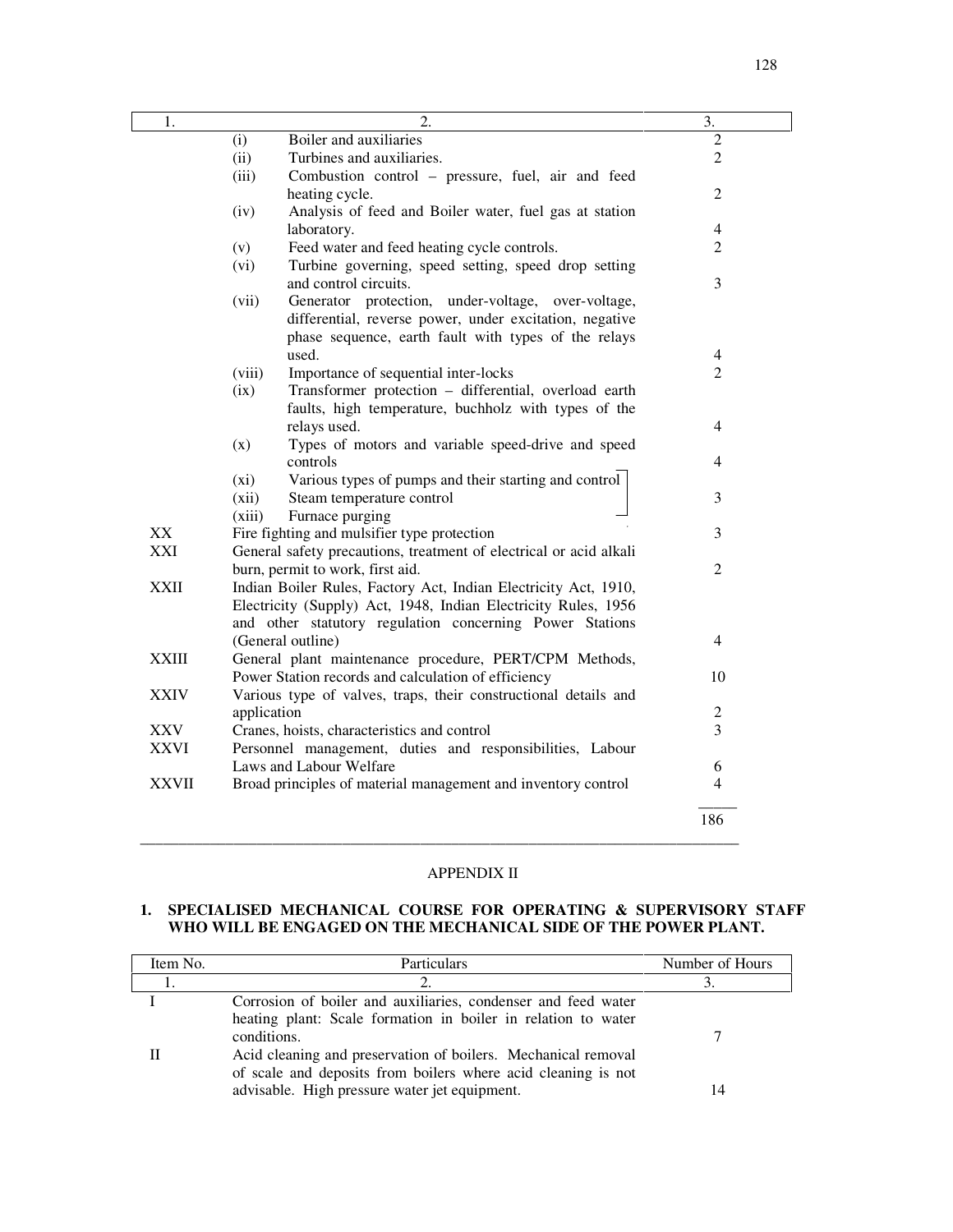| 1.                        | 2.                                                                 | 3.             |
|---------------------------|--------------------------------------------------------------------|----------------|
| Ш                         | Annual boiler and auxiliaries overhaul hydraulic test, floating of |                |
|                           | safety valves, preventive and breakdown maintenance of boiler      |                |
|                           | auxiliaries                                                        | 10             |
| IV                        | Efficient operation of boilers-interpretation of gas analysis for  |                |
|                           | proper combustion controls and methods of reducing of other        |                |
|                           | losses                                                             | 8              |
| V                         | Constructional details of hydraulic and other types of couplings,  |                |
|                           | torque convertors, servo-motor                                     | 5              |
| VI                        | Constructional details of various types of pumps, their drives     |                |
|                           | and automatic starting, airconditioning. Constructional details    |                |
|                           | of various types of drought fans, their drives and automatic       |                |
|                           | starting. Types of wear on fans and pumps and their effects,       |                |
|                           | detection of unbalance in fans and pumps, instruments for          |                |
|                           | measuring vibrations, methods of primary balancing-balancing       |                |
|                           | instruments and their use.                                         | 9              |
| VII                       | Coal handling plant                                                |                |
|                           | (i) Sequential opertion, (ii) conveyor and conveyor drives, (iii)  |                |
|                           | tensioning arrangements, (iv) maintenance of guide rollers, (v)    |                |
|                           | sway switches/slip switches, (vi) beatle chargers for wagon        |                |
|                           | marshalling, (vii) wagon tipplers and coal crushers, weighing of   |                |
|                           | coal, different types of weighing bridges and weight meters,       |                |
|                           | storage problems and prevention of spontaneous combustion.         |                |
|                           | of coal/British<br>Standards<br>Sampling<br>Specification/Indian   |                |
|                           | Standards Specification, procedure and proximate analysis.         | 8              |
| <b>VIII</b>               | Water treatment-hardness, pH value clarifiers, treatment,          |                |
|                           | phosphate and hydrazine dosing, base exchangers.                   | 6              |
| IX                        | Annual overhaul and inspection of turbine and auxiliary plant,     |                |
|                           | condenser tube cleaning, maintenance of pumps, lubrication         |                |
|                           | system, recycling of lubricating oil and selection of lubricant,   |                |
|                           | condenser tube materials wear and tear and effect of local water   |                |
|                           | conditions, types of failure, detection, preventive maintenance    |                |
|                           | and retubing of condenser.                                         | 10             |
| $\boldsymbol{\mathrm{X}}$ | Maintenance practice-valve grinding methods, high pressure         |                |
|                           | joints, heat insulation methods, pipework, allignments, beating,   |                |
|                           | scraping & matching practice, radiography and stress relieving     |                |
|                           | methods                                                            | 6              |
| XI                        | Indian Boiler Regulations and other statutory regulations.         | $\overline{4}$ |
| XII                       | Workshop, fabrication of spares, repairs and maintenance of        |                |
|                           | mechanical equipments such as vehicles, tractors, dozers,          |                |
|                           | shunters, cranes and hoists, welding-modern techniques and         |                |
|                           | their applications in maintenance of boilers, turbine &            |                |
|                           | associated plant.                                                  | 10             |
| XIII                      | Compositions, properties and behavious of engineering              | 8              |
|                           | materials used in power stations.                                  |                |
|                           |                                                                    | 105            |
|                           | Common course for mechanical and electrical                        | 186            |
|                           | Supplementary course for mechanical                                | 105            |
|                           | <b>Total Hours</b>                                                 | 291            |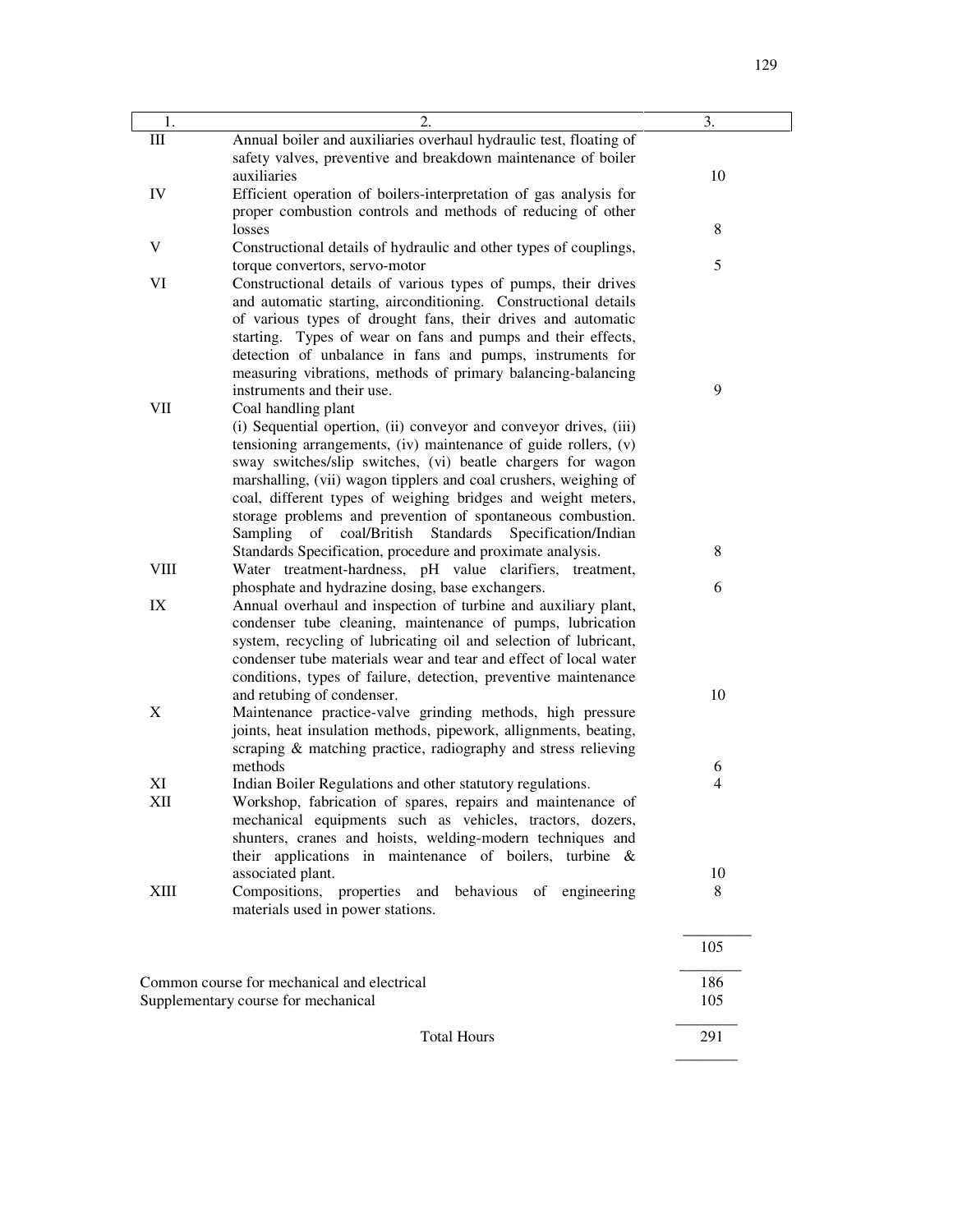| SPECIALISED ELECTRICAL COURSE FOR OPERATING AND SUPERVISORY STAFF |  |
|-------------------------------------------------------------------|--|
| WHO WILL BE ENGAGED IN THE ELECTRICAL SIDE OF THE POWER PLANT.    |  |

| Item No.                  | Particulars                                                            | Number of Hours |
|---------------------------|------------------------------------------------------------------------|-----------------|
| 1.                        | 2.                                                                     | 3.              |
| I                         | Generator protection - earth fault, rotor and stator, negative         |                 |
|                           | phase sequence, loss of excitation, differential protection, back      |                 |
|                           | up protection, reverse power-protection, under voltage                 |                 |
|                           | protection, constructional details of the relays used, method of       |                 |
|                           | setting and their testing, overload protection and over heating of     |                 |
|                           | rotors.                                                                | 15              |
| $\rm{II}$                 | Transformers<br>protection,<br>Buchholz<br>relay,<br>overcurrent.      |                 |
|                           | differential and earth fault protection, types of relays used, their   |                 |
|                           | construction, testing and settings.                                    | 6               |
| Ш                         | Transformers, commissioning-dielectric                                 |                 |
|                           | strength<br>oil,<br>οf                                                 |                 |
|                           | insulation<br>resistance, tap<br>filtration<br>oil,<br>changers,<br>of |                 |
|                           | Tan δ resistivity of oil<br>precommissioning testing.<br>and           |                 |
|                           | preventive maintenance of transformers.                                | 6               |
| IV                        | Circuit breakers, commissioning and maintenance, isolators,            |                 |
|                           | disconnectors, busbar arrangements, charging, synchronising            |                 |
|                           | with the grid, disconnecting for repairs, maintenance of               |                 |
|                           | switchgear contactors.                                                 | 8               |
| $\boldsymbol{\mathrm{V}}$ | Maintenance of equipments in the outdoor switchyard, current           |                 |
|                           | transformers, potential transformer and lightning arrestors,           |                 |
|                           | operation and maintenance Bus differential protection.                 | 6               |
|                           |                                                                        |                 |
| VI                        | Cables, control, high voltage and extra-high voltage types,            |                 |
|                           | layouts, testing and maintenance.                                      | 8               |
| VII                       | Principle of electronic controls and transistorised circuits           | 5               |
| <b>VIII</b>               | di-electric<br>Pneumatic<br>and<br>transmitters<br>and<br>receivers,   |                 |
|                           | servomotors.                                                           | 6               |
| IX                        | Interlocking sequential control circuits, details of components        |                 |
|                           | used.                                                                  | 7               |
| X                         | Calibration and testing of various types of instruments,               |                 |
|                           | indicating, measuring instruments, recorders and analyser.             | 8               |
| ΧI                        | Statutory Electricity Acts and rules, permit procedure                 | 4               |
| XII                       | Starting and control equipments of various types of motors,            |                 |
|                           | Station Battery-care & maintenance, trickle charging and               |                 |
|                           | extended charging, operation and maintenance of rectifiers and         |                 |
|                           |                                                                        | 8               |
|                           | battery charges.                                                       |                 |
| XШ                        | Economic load despatch, power system control and operation,            |                 |
|                           | MVAR-control, voltage regulation and frequency control,                |                 |
|                           | carrier current equipments, telephones, telemetering                   | 5               |
| <b>XIV</b>                | Station emergency lighting arrangements                                | 1               |
|                           |                                                                        | 93              |
|                           | Common course for electrical and mechanical                            | 186             |
|                           | Supplementary course for electrical                                    | 93              |
|                           |                                                                        |                 |
|                           | <b>Total Hours</b>                                                     | 279             |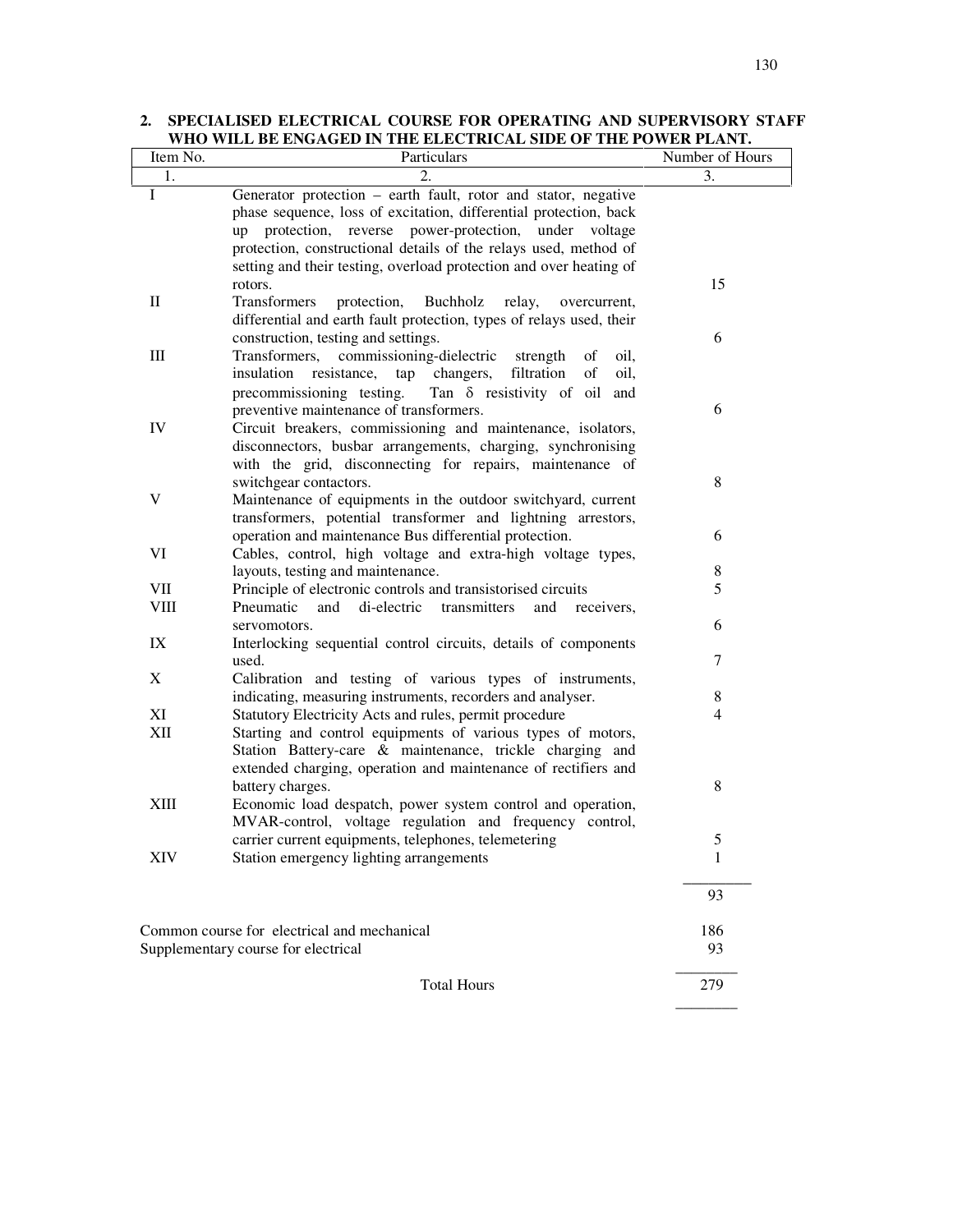## APPENDIX III

#### **SYLLABUS FOR SKILLED PERSONS FOR ASSISTING THE OPERATION AND MAINTENANCE OF THE THERMAL POWER STATIONS**

(General course for Electrical and Mechanical)

| Item No.     | Particulars                                                          | Number of Hours         |
|--------------|----------------------------------------------------------------------|-------------------------|
| 1.           | 2.                                                                   | 3.                      |
| I            | General description of thermal power stations and outline of         |                         |
|              | power station operation                                              | 5                       |
| $\mathbf{I}$ | Fundamental units and their conversion (mechanical, electrical,      |                         |
|              | thermo-dynamics)                                                     | $\overline{c}$          |
| III          | Fuels and combustion types of fuels – their properties and           |                         |
|              | testing.                                                             | 1                       |
| IV           | Boiler and boiler house plant and auxiliaries                        | 10                      |
|              | 1. General description.                                              |                         |
|              | 2.<br>Arrangement of boilers.                                        |                         |
|              | 3.<br>Boiler auxiliaries.                                            |                         |
|              | 4.<br>Boiler instrumentation.                                        |                         |
|              | 5.<br>Fabrication and assembly of different parts of boiler and its  |                         |
|              | accessories.                                                         |                         |
|              | High pressure welding in boilers.<br>6.                              |                         |
|              | Arrangement of pulverised fuel boiler in a modern thermal<br>7.      |                         |
|              | power station.                                                       |                         |
| V            | Water conditioning, pretreatment and demineralisation.               | $\overline{4}$          |
| VI           | Ash handling - electrostatic precipitation and mechanical dust       |                         |
|              | collector-function and description of two types.                     | $\overline{\mathbf{c}}$ |
| VII          | Turbine and turbine house auxiliaries:                               | 5                       |
|              | Fundamental principle of steam turbine.<br>1.                        |                         |
|              | 2.<br>Theory and operation of steam turbine.                         |                         |
|              | 3.<br>Governing and protection of turbine.                           |                         |
| <b>VIII</b>  | Handling of turbines and boilers under emergency conditions          | 4                       |
| IX           | Condensor and vacuum extraction plant:                               | 3                       |
|              | Purpose and function.<br>1.                                          |                         |
|              | 2.<br>Construction of surface condensor and vacuum pumps.            |                         |
| $\mathbf X$  | Regenerative feed water heating-Constructional details of low        |                         |
|              | pressure and high pressure feed water heaters, deaerators and        |                         |
|              | evaporators.                                                         | $\overline{c}$          |
| XI           | Cooling water systems and cooling towers.                            | 1                       |
| <b>XII</b>   | Flow diagrams of basic cycles:                                       | 12                      |
|              | Coal handling.<br>1.                                                 |                         |
|              | Steam and condensate.<br>2.                                          |                         |
|              | 3.<br>Ash and slag handling.                                         |                         |
|              | 4.<br>Station<br>services,<br>domestic<br>airconditioning,<br>water, |                         |
|              | ventilation, lifts.                                                  |                         |

5. Air services, air compressors, switchgear.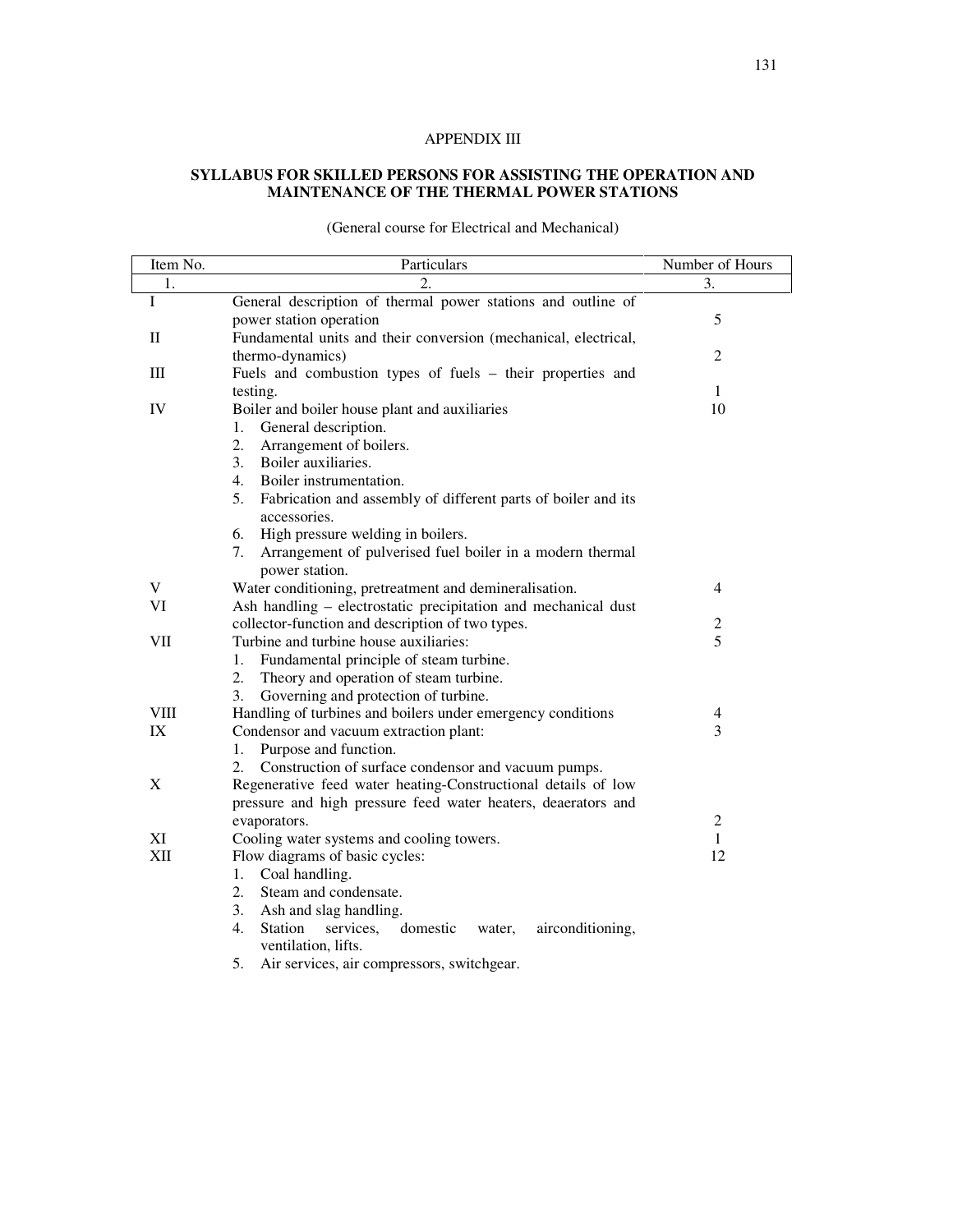| 1.           | 2.                                                                     | 3.             |
|--------------|------------------------------------------------------------------------|----------------|
|              |                                                                        |                |
|              | 6. Bearing cooling and general service water systems.                  |                |
|              | 7. Circulating water systems.<br>8. Feed water and reheating plant.    |                |
|              | 9. Fuel oil system.                                                    |                |
|              | 10. Station batteries and battery charging equipment.                  |                |
|              | 11. Station lighting, power supply and distribution Boards.            |                |
| <b>XIII</b>  | Station instrumentation and controls.                                  | 8              |
| XIV          | Fire fighting installations in a thermal power station.                | $\overline{2}$ |
| XV           | Electric shocks, acid burn, alkali wounds, chlorine gas                |                |
|              | poisoning and their treatment.                                         | 3              |
| <b>XVI</b>   | Duties and responsibilities of operators and plant attendants,         |                |
|              | carrying out instructions, reporting to supervisors, recording         |                |
|              | readings, unusual occurences, expected behaviour, discipline,          |                |
|              | sincerity, cleanliness and love for machines                           | 3              |
| <b>XVII</b>  | Personnel safety equipment, cleanliness, caution and care in           |                |
|              | power station working.                                                 | 3              |
| <b>XVIII</b> | How electricity is generated, transmitted and distributed i.e.         |                |
|              | generator to consumer service borad                                    | $\overline{2}$ |
| <b>XIX</b>   | Fundamental units, coversion and measurement of electrical             |                |
|              | quanitities.                                                           | 1              |
| XX           | Principle and working of alternating current and direct current        |                |
| <b>XXI</b>   | generators and their parallel operation.                               | $\overline{2}$ |
|              | Principle and working of transformers and their parallel<br>operation. | 2              |
| XXII         | Principle and working of alternating current and direct current        |                |
|              | motors, their speed characteristics, controls.                         | $\overline{c}$ |
| <b>XXIII</b> | Storage battery-principle, construction and charging.                  | 1              |
| <b>XXIV</b>  | Alternator cooling, different systems of cooling, advantages of        |                |
|              | hydrogen cooling over others, hydrogen plant.                          | $\overline{2}$ |
|              |                                                                        | 82             |

#### APPENDIX IV

#### **1. SPECIALISED ELECTRICAL COURSE FOR SKILLED PERSONS WHO WILL BE ENGAGED ON THE ELECTRICAL SIDE OF THE POWER PLANT.**

| Item No. | <b>Particulars</b>                                             | Number of Hours |
|----------|----------------------------------------------------------------|-----------------|
|          |                                                                |                 |
|          | Alarm systems – Visual and audible                             |                 |
|          | Isolators, circuit breakers and contactors                     |                 |
| Ш        | Earthing and neutral grounding necessity of methods for safety |                 |
|          | rules while handling electrical equipments                     |                 |
|          | Motor winding and repairs                                      |                 |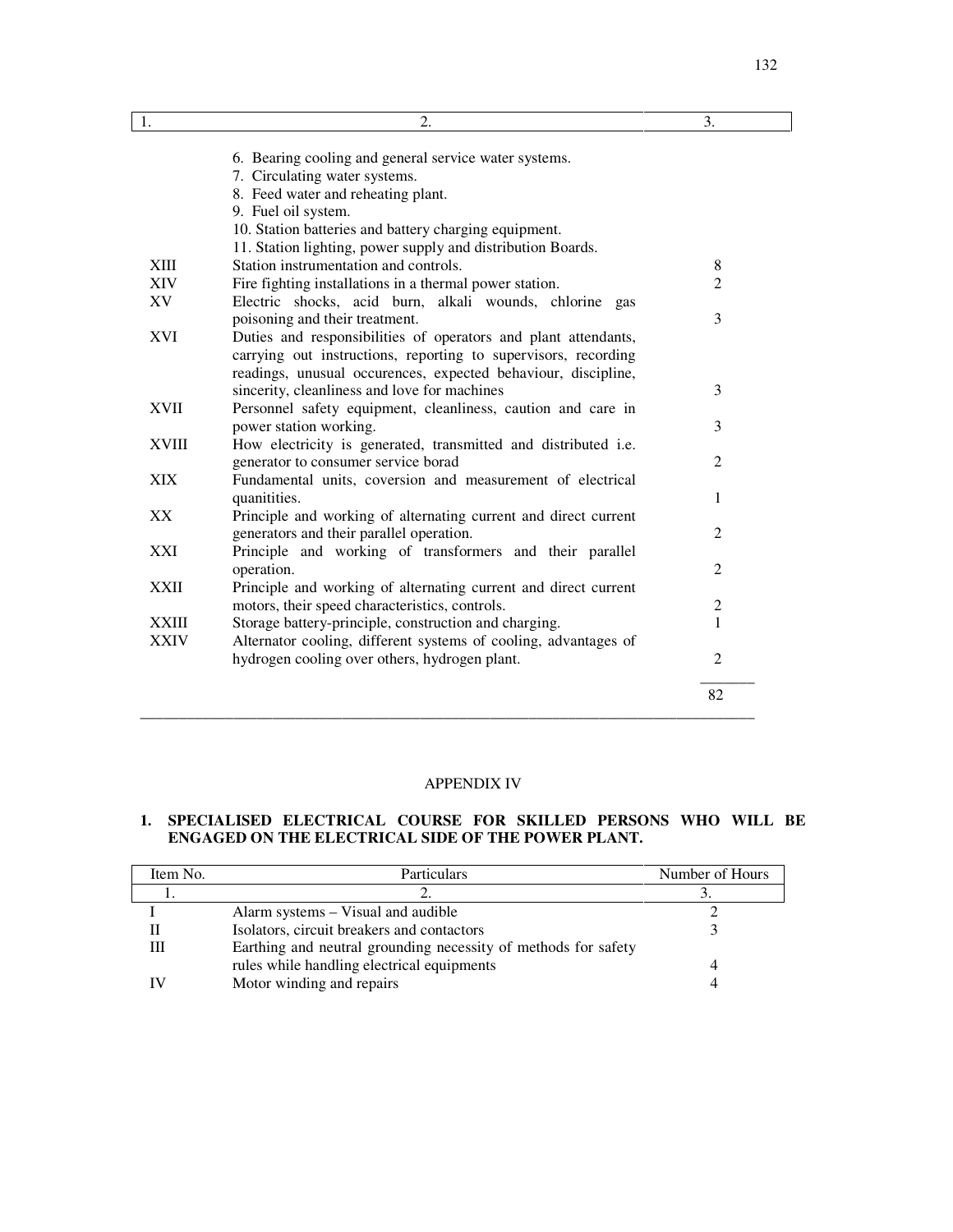| 3.             |
|----------------|
| 3              |
| 3              |
| 6              |
| 8              |
|                |
|                |
|                |
| 8              |
|                |
| 5              |
|                |
| 6              |
| 6              |
| 4              |
|                |
| $\mathfrak{2}$ |
| $\overline{c}$ |
| $\overline{2}$ |
|                |
| $\overline{2}$ |
| $\overline{4}$ |
| 74             |
| 82             |
| 74             |
| 156            |
|                |

#### **2. SPECIALISED MECHANICAL COURSE FOR SKILLED PERSONS WHO WILL BE ENGAGED IN THE MECHANICAL SIDE OF THE POWER STATION.**

\_\_\_\_\_\_\_\_\_\_\_\_\_\_\_\_\_\_\_\_\_\_\_\_\_\_\_\_\_\_\_\_\_\_\_\_\_\_\_\_\_\_\_\_\_\_\_\_\_\_\_\_\_\_\_\_\_\_\_\_\_\_\_\_\_\_\_\_\_\_\_\_\_\_\_\_\_\_\_

| Particulars                                                         | Number of Hours                                                                                                                                                                                                                                       |
|---------------------------------------------------------------------|-------------------------------------------------------------------------------------------------------------------------------------------------------------------------------------------------------------------------------------------------------|
|                                                                     | 3.                                                                                                                                                                                                                                                    |
| Types of bearing and their uses                                     |                                                                                                                                                                                                                                                       |
| Types of valves-safety valve, suction valve, delivery valve, non-   |                                                                                                                                                                                                                                                       |
| return valve, bypass valve, drain valve, air release valve, control |                                                                                                                                                                                                                                                       |
|                                                                     |                                                                                                                                                                                                                                                       |
| operated valves and their applications.                             |                                                                                                                                                                                                                                                       |
|                                                                     |                                                                                                                                                                                                                                                       |
|                                                                     |                                                                                                                                                                                                                                                       |
|                                                                     |                                                                                                                                                                                                                                                       |
|                                                                     | valve, float operated valve, solenoid operated and pneumatically<br>Pressure gauges-Bourden type gauge, monometer, vacuum<br>gauge, barometer, principles of operation, absolute pressure,<br>gauge and vacuum pressure and their inter relationship. |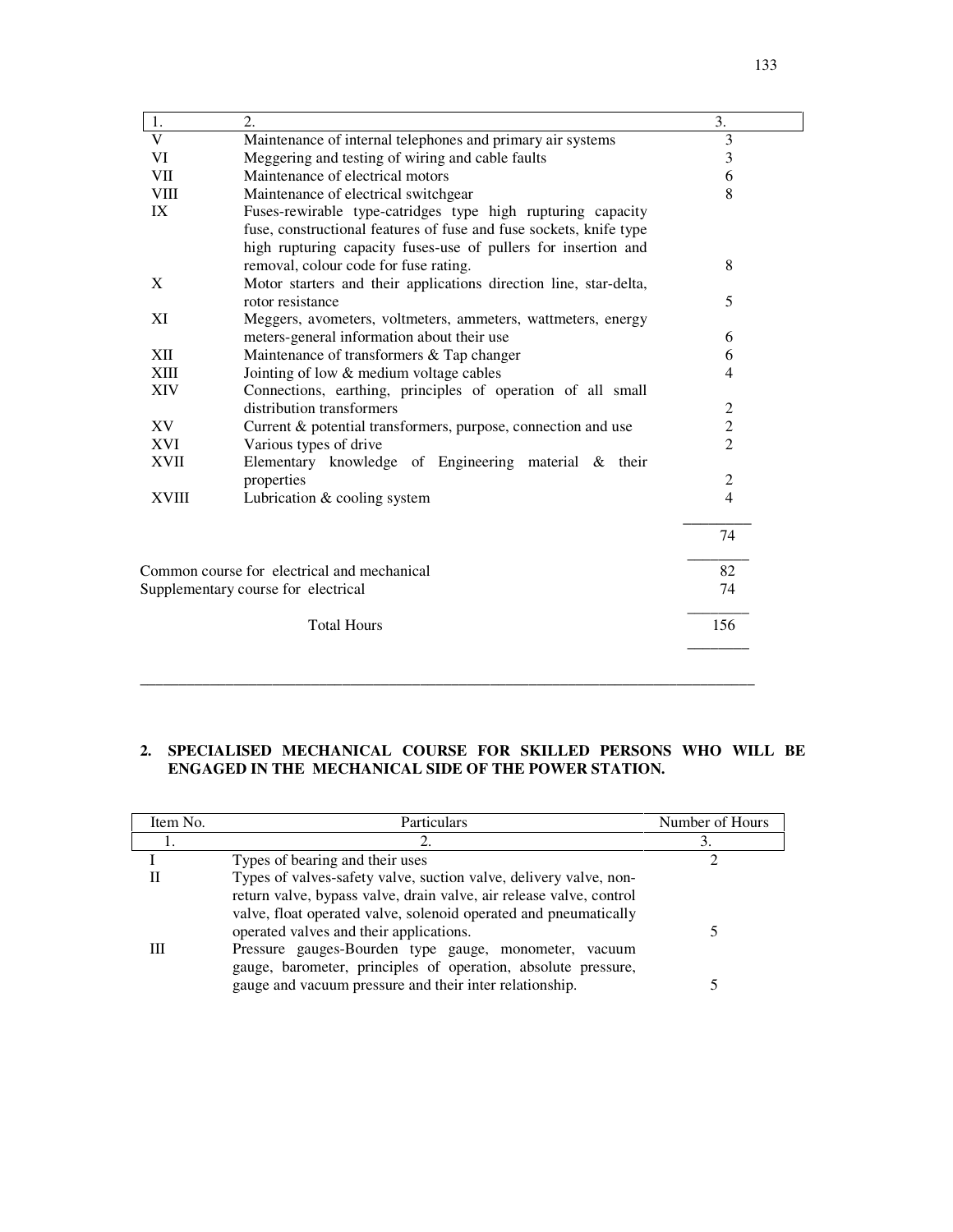| 1.<br>2.                                                              | 3.             |
|-----------------------------------------------------------------------|----------------|
| IV<br>Temperature indicators, mercury thermometers, resistance        |                |
| thermometers, thermocouples, pyrometers, gas thermometers,            |                |
| temperature alarm                                                     | 4              |
| Level gauges-different types-Level Alarm                              | 3              |
| Flow meters-steam and water-general principles                        | 3              |
| VII<br>Couplings-different types, rigid, flexible, magnetic and fluid |                |
| couplings                                                             | $\mathfrak{2}$ |
| VIII<br>Clutches-different types and uses                             | $\overline{2}$ |
| Maintenance of pneumatic measuring instruments, servometers,<br>IX    |                |
| power cylinders and other thermostats, monostats                      | $\overline{c}$ |
| Maintenance of instruments, recorders, clocks                         | $\overline{4}$ |
| Vibration-general knowledge of their causes, effects, remedies,       |                |
| misalignment, wornout bearings, vibration-fed to foundations,         |                |
| cracking, eccentricity and differential expansion, their causes,      |                |
| remedies.                                                             | 5              |
|                                                                       |                |
|                                                                       | 40             |
| Common course for electrical and mechanical                           | 82             |
| Supplementary course for electrical                                   | 40             |
| <b>Total Hours</b>                                                    | 122            |
|                                                                       |                |

#### APPENDIX V

#### **SYLLABUS FOR OPERATION AND MAINTENANCE STAFF WHO WILL BE ENGAGED IN THE OPERATION AND MAINTENANCE OF HYDRO-ELECTRIC GENERATING STATION.**

| Item No. | Particulars                                                                                                                                                                                                                                       | Number of Hours |
|----------|---------------------------------------------------------------------------------------------------------------------------------------------------------------------------------------------------------------------------------------------------|-----------------|
| 1.       | 2.                                                                                                                                                                                                                                                | 3.              |
|          | Concept of a modern hydro station: Type of stations, its role in<br>the power systems, base load, peak load operation, plant layout,                                                                                                              |                 |
|          | capacity; underground power station, hydraulic and electrical<br>design, features, interconnection with other stations                                                                                                                            | 3               |
| П        | Hydraulic system; reservoirs-type of reservoirs, storage<br>capacity, operation of reservoirs, intake tower, surge tank,<br>tunnels, forebays and penstocks, protection against water<br>hammer and negative pressure in penstocks, provision for |                 |
| Ш        | draining penstocks.<br>Types of valves-Butterfly valve, spherical valve, needle valve,                                                                                                                                                            | 3               |
|          | their operation and control                                                                                                                                                                                                                       | 3               |
| IV       | Water turbines-types of turbines; their characteristics, ratings,<br>specifications, constructional details                                                                                                                                       | 2               |
| V        | Governing system; control circuit for governing, types of<br>governors, pendulum, hydraulic, electronic                                                                                                                                           | 3               |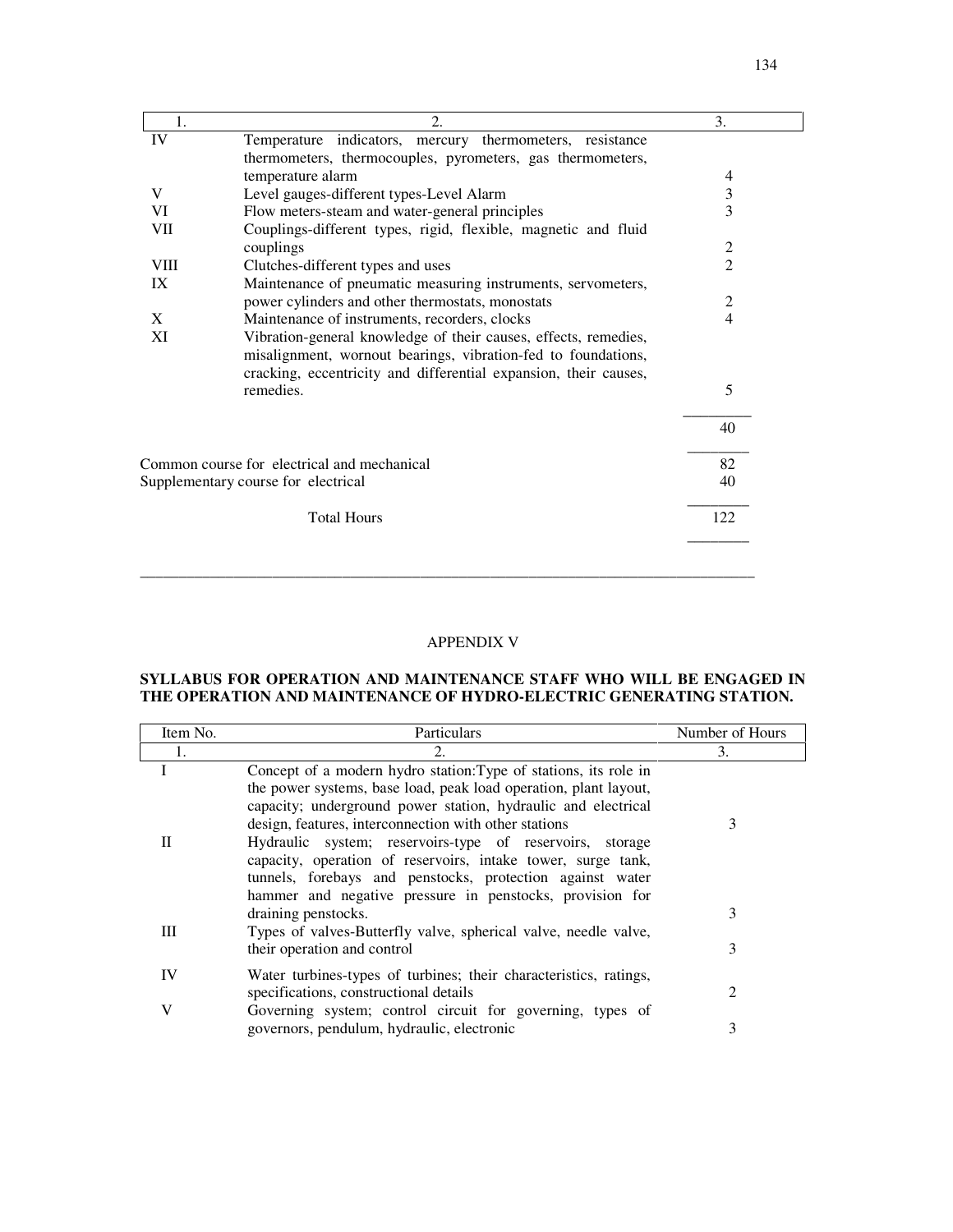| 1.           | $\overline{2}$ .                                                        | 3.             |
|--------------|-------------------------------------------------------------------------|----------------|
| VI           | Generator: type and rating, cooling and ventilation system,             |                |
|              | bearing cooling arrangements, lubrication system, construction          |                |
|              | and characteristics of generators, split-phase double layer             |                |
|              | winding, synchronising, loading, grounding of generator neutral         | 3              |
| VII          | Excitation system, types of excitors, voltage, control, automatic       |                |
|              | voltage control, amplidyne control, magnetic amplefier                  | 5              |
| VIII         | Generator protection: earth fault (rotor and stator), negative          |                |
|              | phase sequence, differential protection, backup protection,             |                |
|              | power protection,<br>under voltage<br>reverse<br>protection,            |                |
|              | constructional details of the relays used, method of setting and        |                |
|              | their testing.                                                          | 10             |
| IX           | Hydraulic and electrical protective devices, load frequency             |                |
|              | control                                                                 | 3              |
| X            | Starting, shutting down and operation procedure                         | 3              |
| XI           | Power transformer connections, parallel operation, three single         |                |
|              | phase unit versus three phase unit, regulation, voltage control,        |                |
|              | tap changing, weights and size, grounding                               | 5              |
| XII          | Transformer protection: Buchholz relay,<br>over<br>current,             |                |
|              | differential and earth fault protection, types of relays used, their    |                |
|              | construction, testing and settings                                      | 5              |
| XIII         | Transformers-commissioning: Dielectric<br>strength<br>of<br>oil,        |                |
|              | filtration<br>insulation<br>resistance<br>changer,<br>of<br>oil,<br>tap |                |
|              | precommissioning testing                                                | 3              |
| <b>XIV</b>   | Cooling system for transformers                                         | $\overline{c}$ |
| XV           | Circuit breakers, isolators, disconnectors, busbar arrangements,        |                |
|              | charging and synchronising with the grid, disconnecting for             |                |
|              | repairs, maintenance of switchgear contactors                           | 4              |
| XVI          | Maintenance of equipments in the outdoor switchyard current             |                |
|              | transformers, potential transformers and lightning arrestors,           |                |
|              | erection, operation and maintenance                                     | 4              |
| <b>XVII</b>  | Cables-high voltage, oil filled cable, types of cables used, rating     |                |
|              | of cables, layout, testing                                              | 4              |
| <b>XVIII</b> | Principle of electronic controls and transistorised circuits            | 3              |
| XIX          | Pneumatic and electric transmitters and receivers, servomotors          | 3              |
| XX           | Control Board-layout, indicating and recording instruments for          |                |
|              | monitoring and supervision, remote control of various                   |                |
|              | equipments, signalling and interlocking, automatic reclosure of         |                |
|              | breakers on outgoing lines and annunciation system                      | 3              |
| XXI          | Interlocking sequential control circuits, details of components         |                |
|              | used                                                                    | $\overline{4}$ |
| XXII         | Calibration and testing of various types of instruments,                |                |
|              | indicating, recording and analysers                                     | 4              |
| <b>XXIII</b> | Study of communication system                                           | 1              |
| <b>XXIV</b>  | House turbine set-its functions and use                                 | 1              |
| XXV          | Station transformers, alternating current, auxiliary supply,            |                |
|              | essential auxiliaries, auxiliaries in emergency, study of single        |                |
|              | line diagrams                                                           | 3              |
| <b>XXVI</b>  | Station Direct Current system-storage battery, rectifiers, motor        |                |
|              | generator set etc. their control and operation, standby source of       |                |
|              | station power, automatic change over to standby source of               |                |
|              | supply                                                                  | 3              |
| <b>XXVII</b> | Records-(hourly, daily, monthly, annually) of operations                | $\overline{2}$ |
|              |                                                                         |                |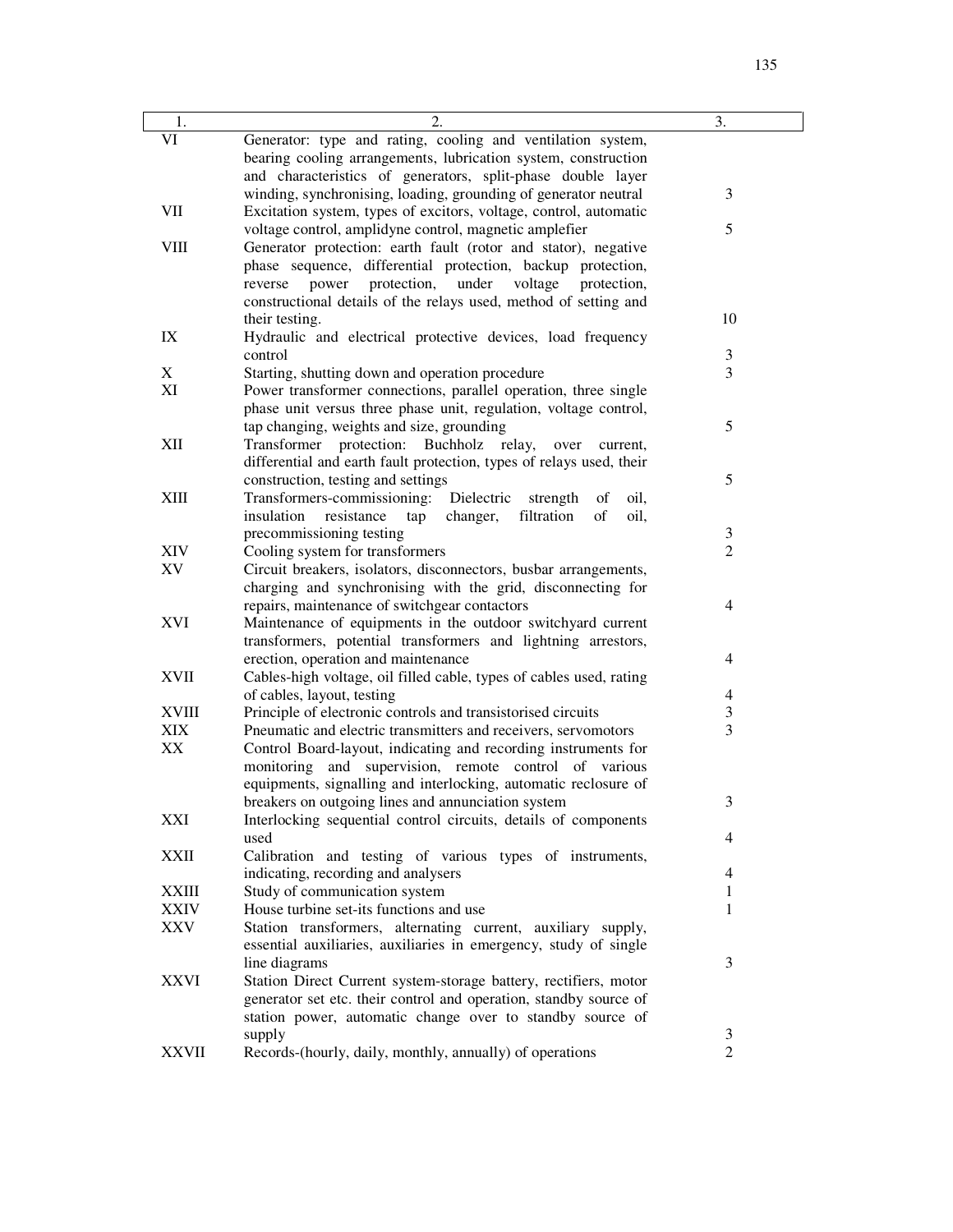|               | $\mathfrak{D}$                                                 | 3.             |
|---------------|----------------------------------------------------------------|----------------|
| <b>XXVIII</b> | Flow diagram and single line diagram for hydraulic and         |                |
|               | electrical system in the station                               |                |
| <b>XXIX</b>   | Air conditioning and ventilation plant, compressors            | $\overline{2}$ |
| <b>XXX</b>    | Operation under emergency conditions                           | $\mathfrak{D}$ |
| <b>XXXI</b>   | General plant maintenance procedures                           | 3              |
| <b>XXXII</b>  | Cranes, hoists-characteristics and controls                    | 2              |
| <b>XXXIII</b> | <b>Statutory Electricity Acts and Rules, permit procedure</b>  | $\mathfrak{D}$ |
| <b>XXXIV</b>  | Fire fighting                                                  | 6              |
| <b>XXXV</b>   | General safety precautions, first-aid                          | 6              |
| <b>XXXVI</b>  | Personnel management, duties and responsibilities, labour laws |                |
|               | & labour welfare                                               | 4              |
|               | <b>Total Hours</b>                                             | 124            |

## APPENDIX VI

\_\_\_\_\_\_\_\_\_\_\_\_\_\_\_\_\_\_\_\_\_\_\_\_\_\_\_\_\_\_\_\_\_\_\_\_\_\_\_\_\_\_\_\_\_\_\_\_\_\_\_\_\_\_\_\_\_\_\_\_\_\_\_\_\_\_\_\_\_\_\_\_\_\_\_\_\_\_\_

### **SYLLABUS FOR OPERATION AND MAINTENANCE STAFF IN EXTRA-HIGH VOLTAGE SUB-STATION.**

| Item No.  | Particulars                                                    | Number of Hours |
|-----------|----------------------------------------------------------------|-----------------|
| 1.        | 2.                                                             | 3.              |
| I         | Layout and location of 220/132/66/33 K.V. sub-station          | 4               |
| $\rm{II}$ | Main equipments used together with their specifications        | 3               |
| Ш         | Construction of high voltage lines, types of towers, types of  |                 |
|           | insulators and their electrical and mechanical characteristics | 3               |
| IV        | High tension feeders, their load carrying capacities           | 1               |
| V         | Alternating and direct currents, relation between<br>(i)       |                 |
|           | voltage, current, power, reactive power & common units in      |                 |
|           | use. Power factor, Ohm's Law, resistance, reactance,           |                 |
|           | impedance, percentage impedance.                               |                 |
|           | Three phase vectors, phase displacement between current        |                 |
|           | and voltage                                                    | 3               |
|           | Basic principle of transformation, magnetisation,<br>(ii)      |                 |
|           | hysteresis, reluctance, retentivity, electromagnets Flux       |                 |
|           | density, ampereturns, equation for transformation etc.         | 4               |
|           | Two winding, three winding and auto transformers,<br>(iii)     |                 |
|           | grounding transformers, salient features of shell type and     |                 |
|           | core type transformers, hot rolled and cold rolled steel       |                 |
|           | cores, stampings and their assembly                            |                 |
|           | Different vector groups and terminal connections.              | 4               |
|           | Transformer fixtures e.g. Buchholz relay, on-load<br>(iv)      |                 |
|           | andoff-load tap changer, breathers, conservators, bushings     |                 |
|           | of different types, thermometers, indicators, alarms.          | 4               |
|           |                                                                |                 |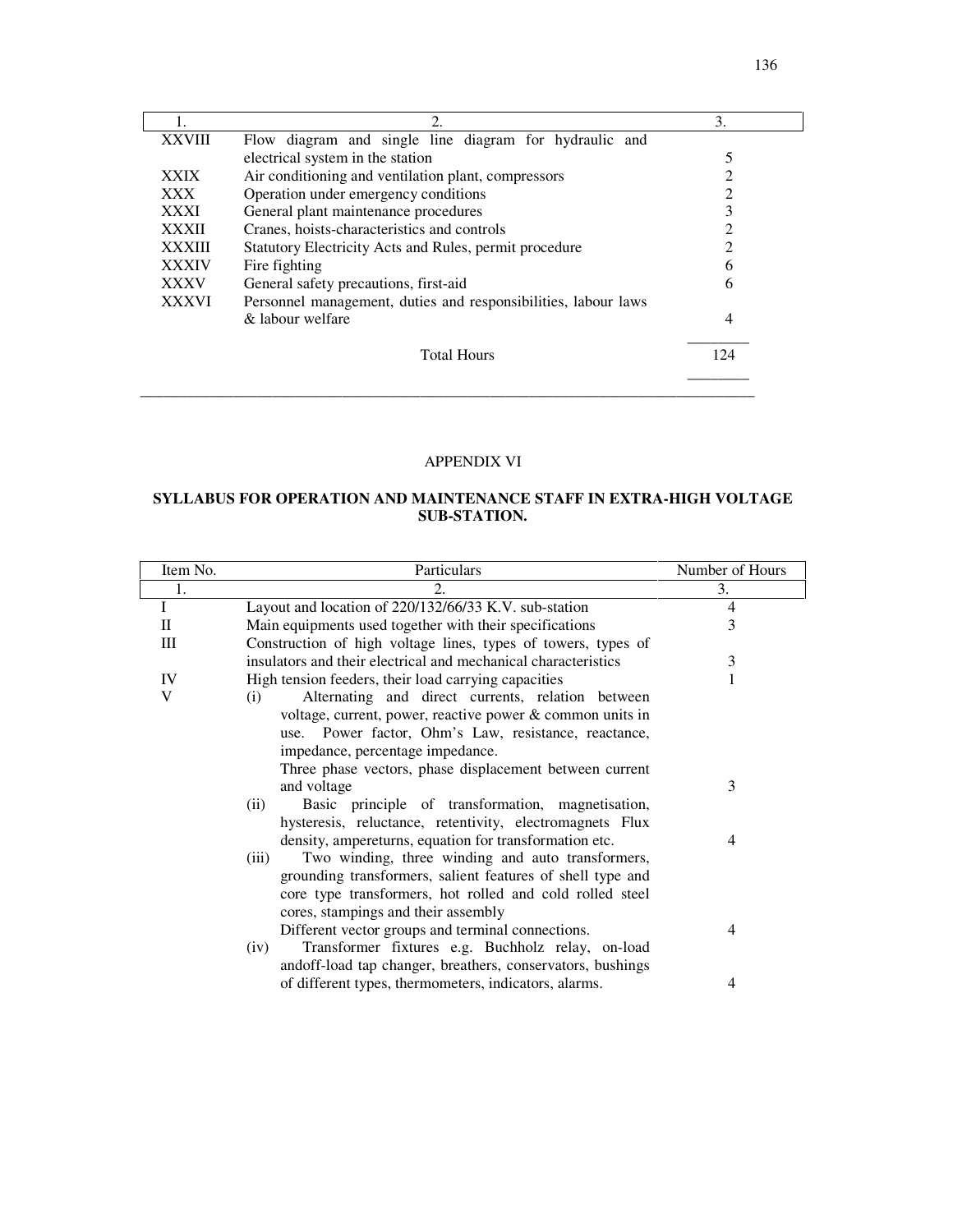| 1.          | 2.                                                                                                | 3.             |
|-------------|---------------------------------------------------------------------------------------------------|----------------|
|             | Cooling of transformer and oil, different methods of<br>(v)                                       |                |
|             | cooling, importance of oil filtering and drying-out of                                            |                |
|             | transformers, dielectric strength of oil, different varieties                                     |                |
|             | of filters and their comparison, types of raidators.                                              | 4              |
|             | Transformer tests-failures and causes, maintenance and<br>(vi)                                    | $\mathfrak{Z}$ |
|             | repairs<br>(vii) Parallel operation, regulation, voltage<br>control,                              |                |
|             | tap<br>changing, commissioning test                                                               | 5              |
| VI          | Breakers:                                                                                         |                |
|             | Functions of breakers, their action<br>(i)                                                        |                |
|             | (ii)<br>Different types of outdoor and indoor breakers e.g.                                       |                |
|             | bulk oil, minimum oil and airblast, principles and their                                          |                |
|             | applications.                                                                                     |                |
|             | (iii)<br>Operating mechanism, manual, spring, hydraulic,                                          |                |
|             | pneumatic, motor.                                                                                 |                |
|             | Current rating, rupturing capacity, clearance time.<br>(iv)                                       |                |
|             | Breaker maintenance, failures and their causes,<br>(v)                                            |                |
|             | commissioning procedure.                                                                          | 8              |
| VII         | Busbars:                                                                                          |                |
|             | (i)<br>Indoor busbars, their capacity, forces on them during                                      |                |
|             | short circuit, busbar mountings and their clearances.                                             |                |
|             | (ii)<br>Strung and tabular type busbars, their current ratings,<br>supports, jumpers, clearances. |                |
|             | Busbars fittings and connectors.<br>(iii)                                                         |                |
|             | (iv)<br>High Voltage and Extra-high voltage cables, types,                                        |                |
|             | their maintenance and testing.                                                                    | 6              |
| <b>VIII</b> | Current and potential transformers:                                                               |                |
|             | Types of current and potential transformers, their<br>(i)                                         |                |
|             | working principles, ratings, accuracies.                                                          |                |
|             | Functions of current and potential transformers<br>(ii)                                           |                |
|             | Failures of current and potential transformers, their<br>(iii)                                    | 3              |
|             | causes                                                                                            |                |
| IX          | Isolators:                                                                                        |                |
|             | Tilting and rotating isolators, with and without arcing<br>(i)                                    |                |
|             | horns, earthing blades, current ratings, breaking of circuits                                     |                |
|             | by isolator, interlocking with circuit breaker                                                    |                |
| X           | Maintenance of isolators<br>(ii)<br>Lightning arrestors:                                          | 3              |
|             | (i)<br>Simple description of lightning phenomena and surges.                                      |                |
|             | Construction of lightning arrestors and the principles of<br>(ii)                                 |                |
|             | their working.                                                                                    |                |
|             | (iii) Different type of lightning arrestors and ratings.                                          |                |
|             | Earthing and location of lightning arrestors<br>(iv)                                              | $\mathfrak{Z}$ |
|             |                                                                                                   |                |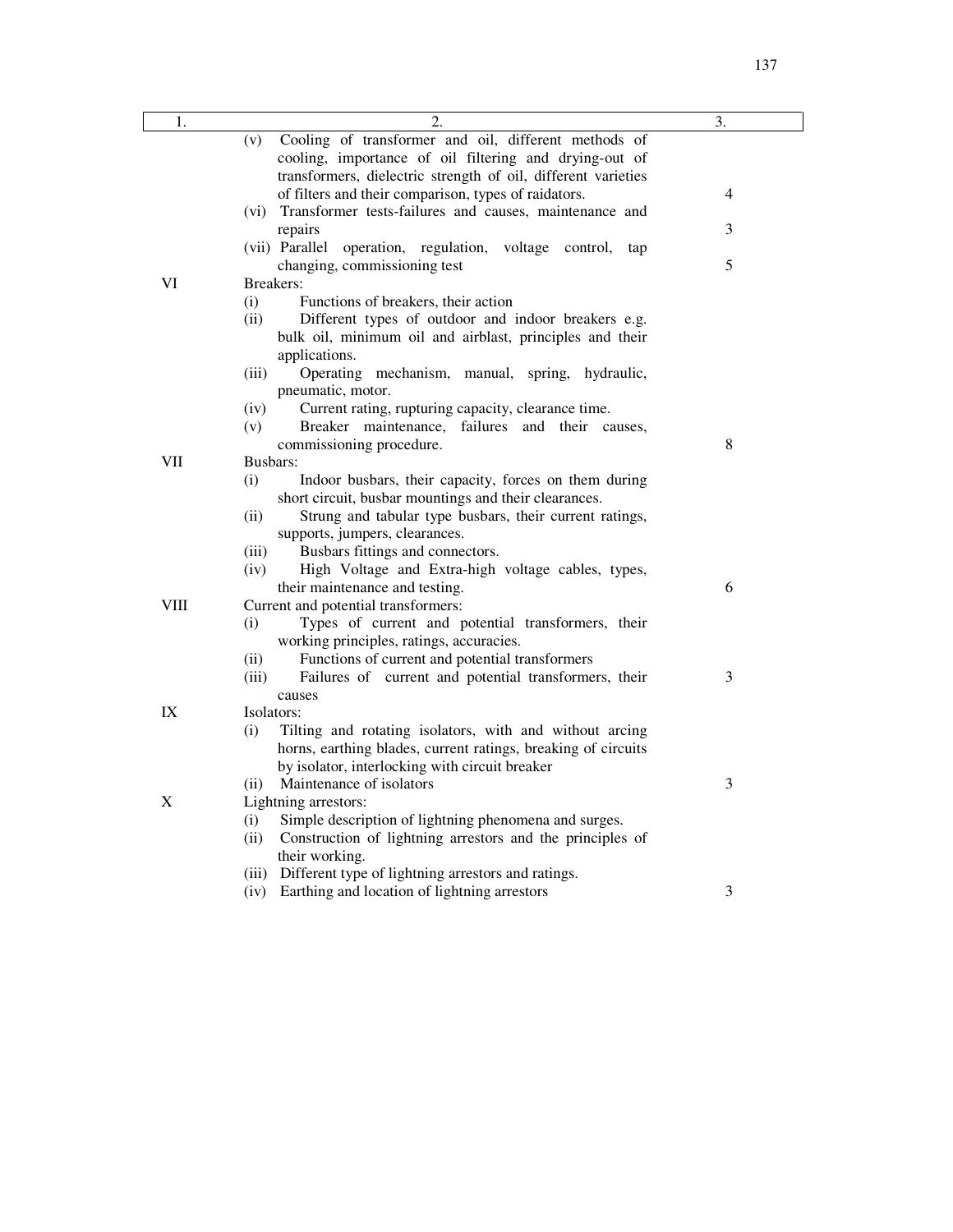| 1.           | 2.                                                                                                                        | 3.                  |
|--------------|---------------------------------------------------------------------------------------------------------------------------|---------------------|
| XI           | Control Room:                                                                                                             |                     |
|              | Necessity and function of a control board, types of boards,<br>(i)                                                        |                     |
|              | instruments on the board.<br>Functions of the various relays and indicators, Mimic<br>(ii)                                |                     |
|              | diagram indicators, annunciator and alarm characteristics                                                                 |                     |
|              | of relays, testing and setting of relays.                                                                                 |                     |
|              | (iii) Remote control of breakers, isolators, tap changers,                                                                |                     |
|              | indicators on the control board.                                                                                          |                     |
|              | (iv) Control and power cables.                                                                                            | 10                  |
| XII          | Auxiliary supply:                                                                                                         |                     |
|              | Current and ampere-hour ratings of batteries, battery<br>(i)                                                              |                     |
|              | charging equipment, checking of specific gravity of                                                                       |                     |
|              | electrolyte, maintenance of batteries.                                                                                    |                     |
|              | Importance of direct current supply and its functions<br>(ii)<br>Auxiliary direct current supply<br>(iii)                 | 3                   |
| XIII         | Clearance and Compliance of I.E. Rules, 1956:                                                                             |                     |
|              | (i)<br>Minimum clearance for different voltages between                                                                   |                     |
|              | phases and phase to ground                                                                                                |                     |
|              | Indian Electricity Rules pertaining to sub-stations<br>(ii)                                                               | 3                   |
| <b>XIV</b>   | Earthing:                                                                                                                 |                     |
|              | (i)<br>Safety earthing and system earthing, the method of                                                                 |                     |
|              | earthing e.g. solid earthing, resistance earthing,                                                                        |                     |
|              | peterson coil earthing, earthing of lightning arrestor,                                                                   |                     |
|              | importance and advantages of each type<br>Different types of earth electrodes, earthing mats,<br>(ii)                     |                     |
|              | recommended values of earth resistance, measurement                                                                       |                     |
|              | of earth resistances                                                                                                      | 3                   |
| XV           | Maintenance:                                                                                                              |                     |
|              | (i)<br>Maintenance of log sheet and other records                                                                         |                     |
|              | The importance of maintenance of good records<br>(ii)                                                                     | 3                   |
| XVI          | Safety:                                                                                                                   |                     |
|              | (i)<br>Safety procedures and procedures for giving line clear<br>and taking it back, Maintenance of records of line clear |                     |
|              | First-aid, artificial respiration and shock treatment<br>(ii)                                                             | 10                  |
| <b>XVII</b>  | Interlocking and sequential operation of different equipments                                                             | 1                   |
| XVIII        | Synchronising, charging and discharging of high voltage lines.                                                            |                     |
|              | Live line testing                                                                                                         | 3                   |
| XIX          | Calibration and testing of various types of equipments                                                                    |                     |
|              | indicating and measuring equipments, recorders, analysers                                                                 | 4                   |
| XX           | Handling emergency conditions                                                                                             | 3                   |
| XXI          | Diagnosing troubles in the plant from instruments and<br>annunciation                                                     |                     |
| XXII         | Study of carrier system                                                                                                   | 3<br>$\overline{2}$ |
| <b>XXIII</b> | Auxiliary equipments such as compressors, Station lighting etc.                                                           | 1                   |
| <b>XXIV</b>  | Fire fighting equipment – their operation, maintenance and                                                                |                     |
|              | refilling                                                                                                                 | 1                   |
| <b>XXV</b>   | Personnel<br>management,<br>duties and responsibilities, labour                                                           |                     |
|              | welfare and labour laws                                                                                                   | 4                   |
|              | <b>Total Hours</b>                                                                                                        | 115                 |
|              |                                                                                                                           |                     |
|              |                                                                                                                           |                     |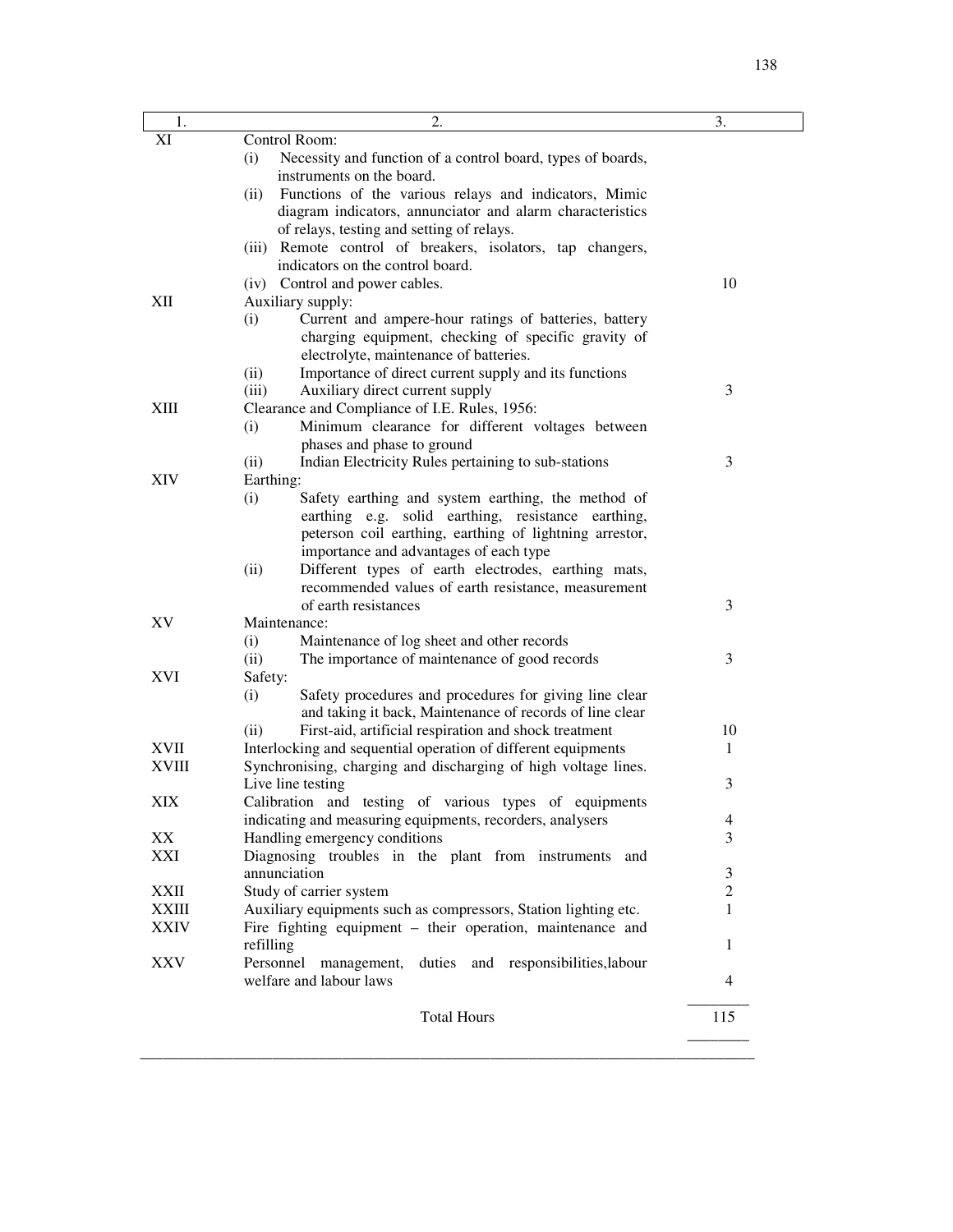## APPENDIX VII **(I) ASSESSMENT FORM FOR OPERATING AND SUPERVISORY STAFF**

| Particulars |                                                                            | Marks<br>allotted | <b>Marks</b><br>given | Remarks |
|-------------|----------------------------------------------------------------------------|-------------------|-----------------------|---------|
| 1.          |                                                                            | 2.                | 3.                    | 4.      |
| 1.          | Punctuality and attendance                                                 | $+(5)$            |                       |         |
|             | $(a)$ Is<br>he reluctant<br>to<br>continue<br>on                           |                   |                       |         |
|             | overtime                                                                   | $-(1)$            |                       |         |
|             | (b) Is he in the habit of taking leaves at                                 |                   |                       |         |
|             | the eleventh hour                                                          | $-(1)$            |                       |         |
|             | (c) Does he insist on compensatory off                                     | $-(1)$            |                       |         |
| 2.          | Intelligence and grasp:<br>(a) Does he have full knowledge of the          |                   |                       |         |
|             |                                                                            |                   |                       |         |
|             | plant and equipment on which he is<br>working and follows the instructions |                   |                       |         |
|             | given to him and can execute them                                          |                   |                       |         |
|             | properly                                                                   | $+(10)$           |                       |         |
|             | (b) Is he industrious, hard working and                                    |                   |                       |         |
|             | painstaking                                                                | $+(5)$            |                       |         |
|             | (c) Has he shown any special skill of                                      |                   |                       |         |
|             | saving<br>operation<br>in<br>plant<br>&                                    |                   |                       |         |
|             | equipment in trouble or emergency?                                         | $+(10)$           |                       |         |
| 3.          | Temperament and behaviour:                                                 |                   |                       |         |
|             | (a) Behaviour with superiors/colleagues                                    |                   |                       |         |
|             | and subordinates                                                           | $+(5)$            |                       |         |
|             | (b) Capacity to take quick and correct                                     |                   |                       |         |
|             | decisions                                                                  | $+(5)$            |                       |         |
|             | (c) Capacity to<br>handle<br>independent                                   |                   |                       |         |
|             | responsibility                                                             | $+(10)$           |                       |         |
|             |                                                                            |                   |                       |         |
| 4.          | Any special qualifications-capacity to                                     |                   |                       |         |
|             | execute a particular or difficult job                                      |                   |                       |         |
|             | economically, intelligently, resourcefully                                 |                   |                       |         |
|             | or with special skill                                                      | $+(10)$           |                       |         |
| 5.          | Judgment of the candidate by taking viva-                                  |                   |                       |         |
|             | voce test or by asking questions verbally                                  | $+(40)$           |                       |         |
|             | Total marks                                                                | $+100$            |                       |         |
|             | The marks may be given as below:-                                          |                   |                       |         |
| Excellent   | Good<br>Very good<br>Average                                               |                   | Below average         |         |

100-91% 90-71% 70-61% 60-51% Below 51%

Special Remarks if any:-

Station Superintendent Section-in-Charge

139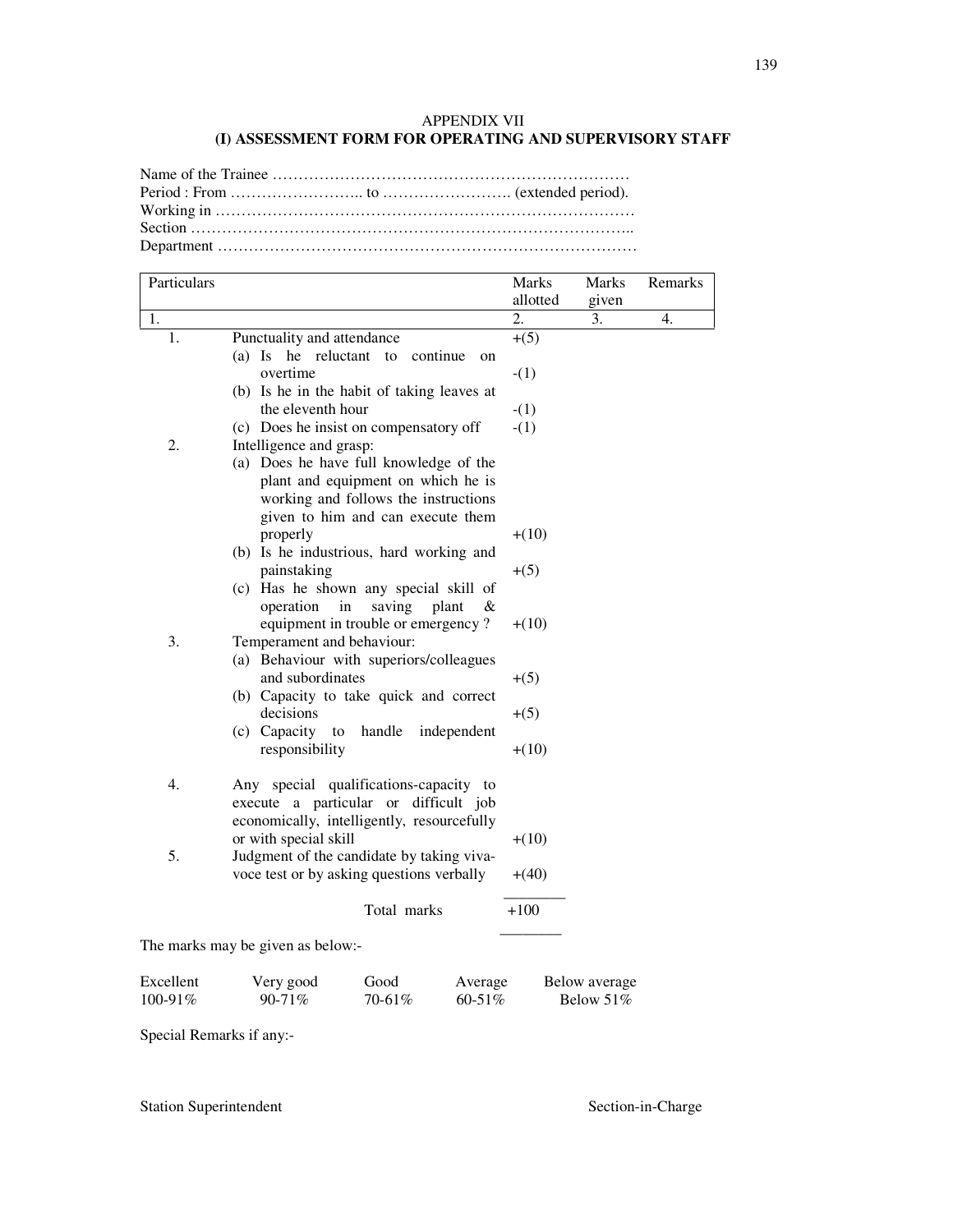## **(II) ASSESSMENT FORM FOR OPERATING AND SUPERVISORY STAFF**

(For use of the Training Department)

| 2.          |                                    |      |         |      |       |
|-------------|------------------------------------|------|---------|------|-------|
| 3.          |                                    |      |         |      |       |
| 4.          |                                    |      |         |      |       |
|             |                                    |      |         |      |       |
|             |                                    |      |         |      |       |
|             |                                    |      |         |      |       |
| 5.          |                                    |      |         |      |       |
| 6.          |                                    |      |         |      |       |
| 7.          | Marks secured in periodical tests: |      |         |      |       |
| <b>Test</b> |                                    | Date | Written | Viva | Total |
|             |                                    |      | (75)    | (25) |       |
|             |                                    |      |         |      |       |
| I Test      |                                    |      |         |      |       |
|             | II Test                            |      |         |      |       |
|             | <b>III</b> Test                    |      |         |      |       |
|             | <b>Final Test</b>                  |      |         |      |       |

8. Percentage of marks secured in all the tests: … … … … … … … … … … … … … … … …

9. Gradation : (A, B, C, etc.) … … … … … … … … … … … … … … … … … … … … … … …

10. General Remarks and Recommendations:

Director of the Institute

## **(III) ASSESSMENT FORM FOR SKILLED PERSONS TO ASSIST OPERATORS AND SUPERVISORS**

| Sl. No. | Particulars | Marks      | <b>Marks</b>             | Remarks |
|---------|-------------|------------|--------------------------|---------|
|         |             | allotted   | given                    |         |
| . .     | <u>.</u>    | <b>L</b> . | $\overline{\phantom{a}}$ |         |

1. Punctuality and attendance:

(a) Does he attend the duty punctually or remain absent without prior intimation frequently  $+(5)$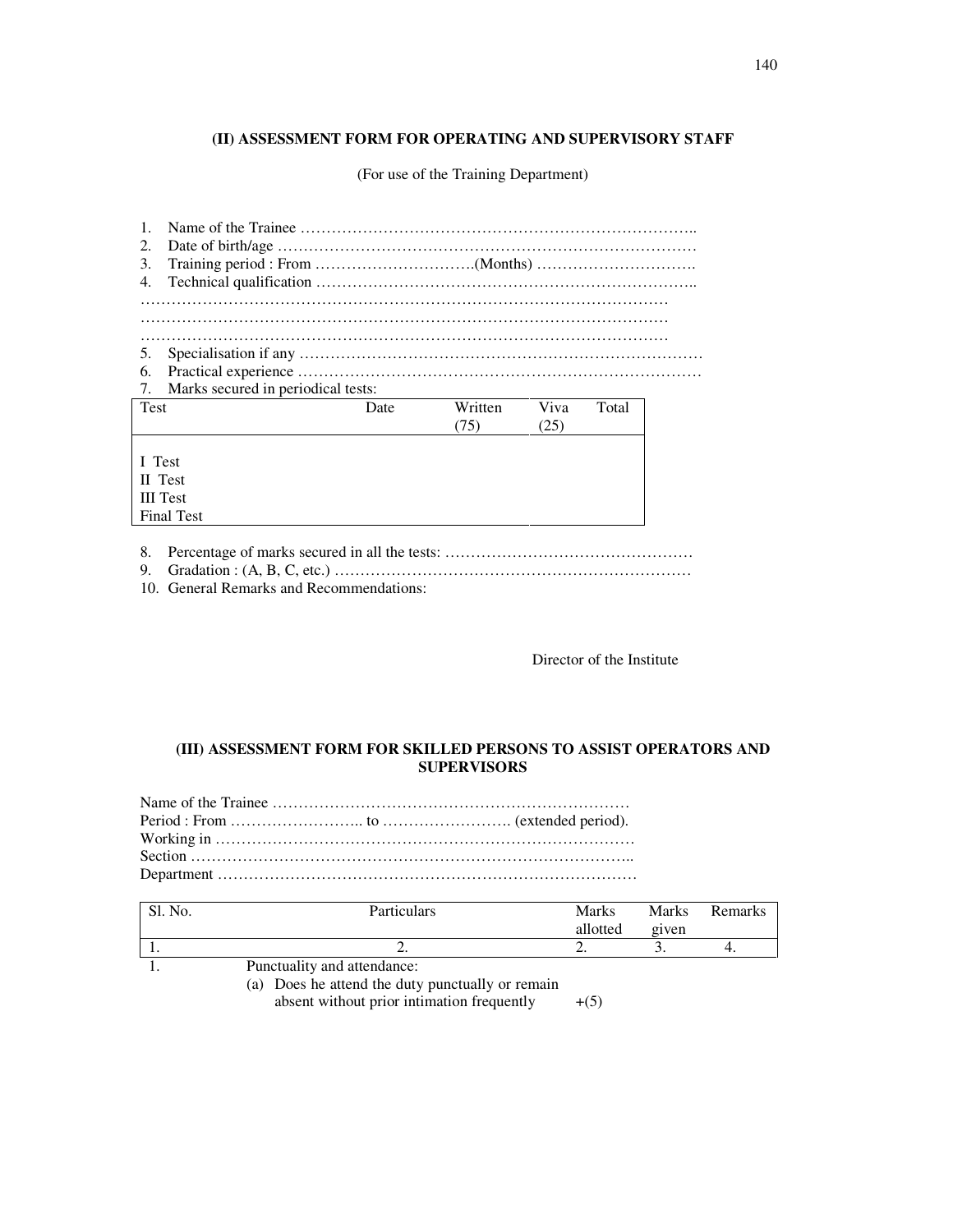|                                                                                        | (b) Is he reluctant to continue on overtime<br>(c) Is he in the habit of taking leaves at the                                                                                                                                                                                                                                                            |                                                       | $-(1)$            |
|----------------------------------------------------------------------------------------|----------------------------------------------------------------------------------------------------------------------------------------------------------------------------------------------------------------------------------------------------------------------------------------------------------------------------------------------------------|-------------------------------------------------------|-------------------|
|                                                                                        | eleventh hour<br>(d) Is he even prepared to take leave without                                                                                                                                                                                                                                                                                           |                                                       | $-(1)$            |
|                                                                                        | wages<br>(e) Whether he availed medical leave often                                                                                                                                                                                                                                                                                                      |                                                       | $-(4)$<br>$-(1)$  |
| 2.                                                                                     | Intelligence and grasp:<br>(a) Does he have full knowledge of the plant<br>and equipment on which he is working<br>and follows the instructions given to him<br>and can execute them properly<br>(b) Is he industrious, hard working                                                                                                                     | and                                                   | $+(10)$           |
|                                                                                        | painstaking<br>(i) Has he shown any special skill of<br>(c)<br>operation in saving plant & equipment in<br>trouble or emergency.<br>0R                                                                                                                                                                                                                   |                                                       | $+(5)$            |
|                                                                                        | (ii) Has he shown any special skill or<br>innovation in any maintenance job.                                                                                                                                                                                                                                                                             |                                                       | $+(10)$           |
| 3.                                                                                     | Temperament and behaviour:<br>(a) Behaviour with superiors/colleagues<br>(b) Capacity to take quick and correct<br>decisions by himself or to point out the                                                                                                                                                                                              |                                                       | $+(5)$            |
|                                                                                        | discrepancies to superiors promptly while<br>attending auxiliary plant and equipment.<br>(c) Capacity to take independent charge as<br>auxiliary plant attendants (Name of the<br>auxiliary plant)                                                                                                                                                       |                                                       | $+(5)$<br>$+(10)$ |
| 4.                                                                                     | Any special qualifications:<br>(a) Is he suitable for any other plant other<br>than the one mentioned above at $3(c)$<br>(b) Can he record the readings correctly<br>(c) Is he suitable for any particular skilled<br>maintenance job as an artisan.<br>(d) Has he specialised in any particular trade<br>such as winder, high pressure welding,<br>etc. |                                                       | $+(10)$           |
| 5.                                                                                     | Judgment of the candidate by taking viva-voce<br>test or by asking questions verbally about<br>power plant and equipment                                                                                                                                                                                                                                 |                                                       | $+(40)$           |
|                                                                                        | Total marks                                                                                                                                                                                                                                                                                                                                              |                                                       | $+100$            |
| Excellent<br>Very good<br>Good<br>Average<br>Below average<br>Special Remarks if any:- | The marks may be given as below:-                                                                                                                                                                                                                                                                                                                        | 91-100%<br>71-90%<br>61-70%<br>51-60%<br>Below $51\%$ |                   |

Station Superintendent

Section-in-Charge